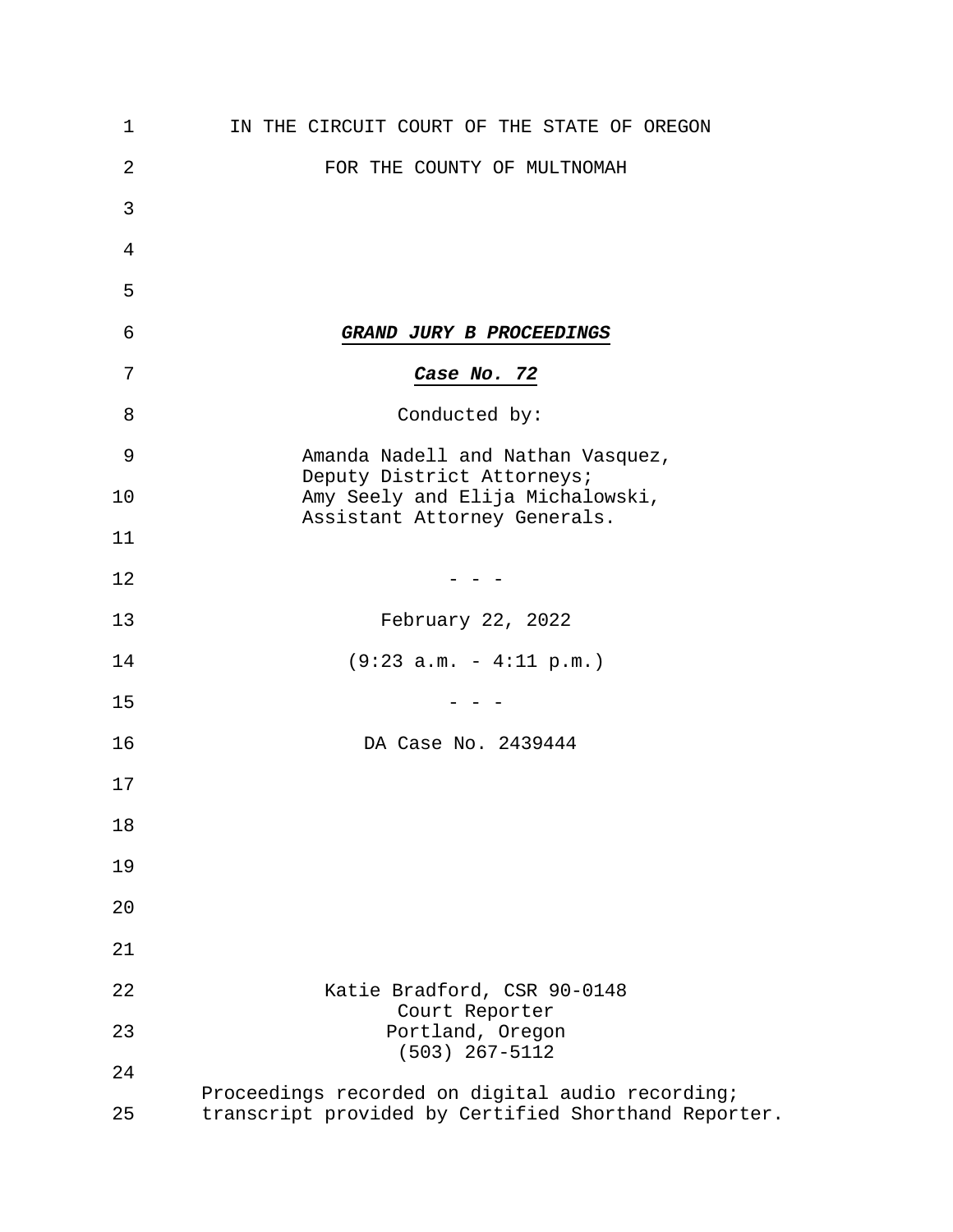Index

2

| 1  | GENERAL INDEX                   |                |
|----|---------------------------------|----------------|
| 2  | VOLUME 1                        |                |
| 3  |                                 | Page No.       |
| 4  | February 22, 2022 Proceedings   | 3              |
| 5  | Case Called                     | 3              |
| 6  | Examination of Brian Sims       | $\overline{4}$ |
| 7  | Examination of Arthur Nakamura  | 58             |
| 8  | Examination of Brian Bidiman    | 83             |
| 9  | Examination of Dwight Hussey    | 108            |
| 10 | Examination of Zachary Wills    | 130            |
| 11 | <b>AFTERNOON SESSION</b>        | 145            |
| 12 | Examination of John Garland     | 146            |
| 13 | Examination of Jena Lemke       | 159            |
| 14 | Examination of Ryan Whitcanack  | 187            |
| 15 | Examination of Jerami McKinlay  | 193            |
| 16 | Examination of Kristin Diaz     | 205            |
| 17 | Examination of Erin Chambers    | 213            |
| 18 | Examination of Kevin Dalsing    | 251            |
| 19 | Examination of Matthew Jacobsen | 266            |
| 20 | Examination of Nichole Dreams   | 280            |
| 21 | Examination of Brian Sims       | 291            |
| 22 | Reporter's Certificate          | 315            |
| 23 | $\star$<br>$\star$<br>$^\star$  |                |
| 24 |                                 |                |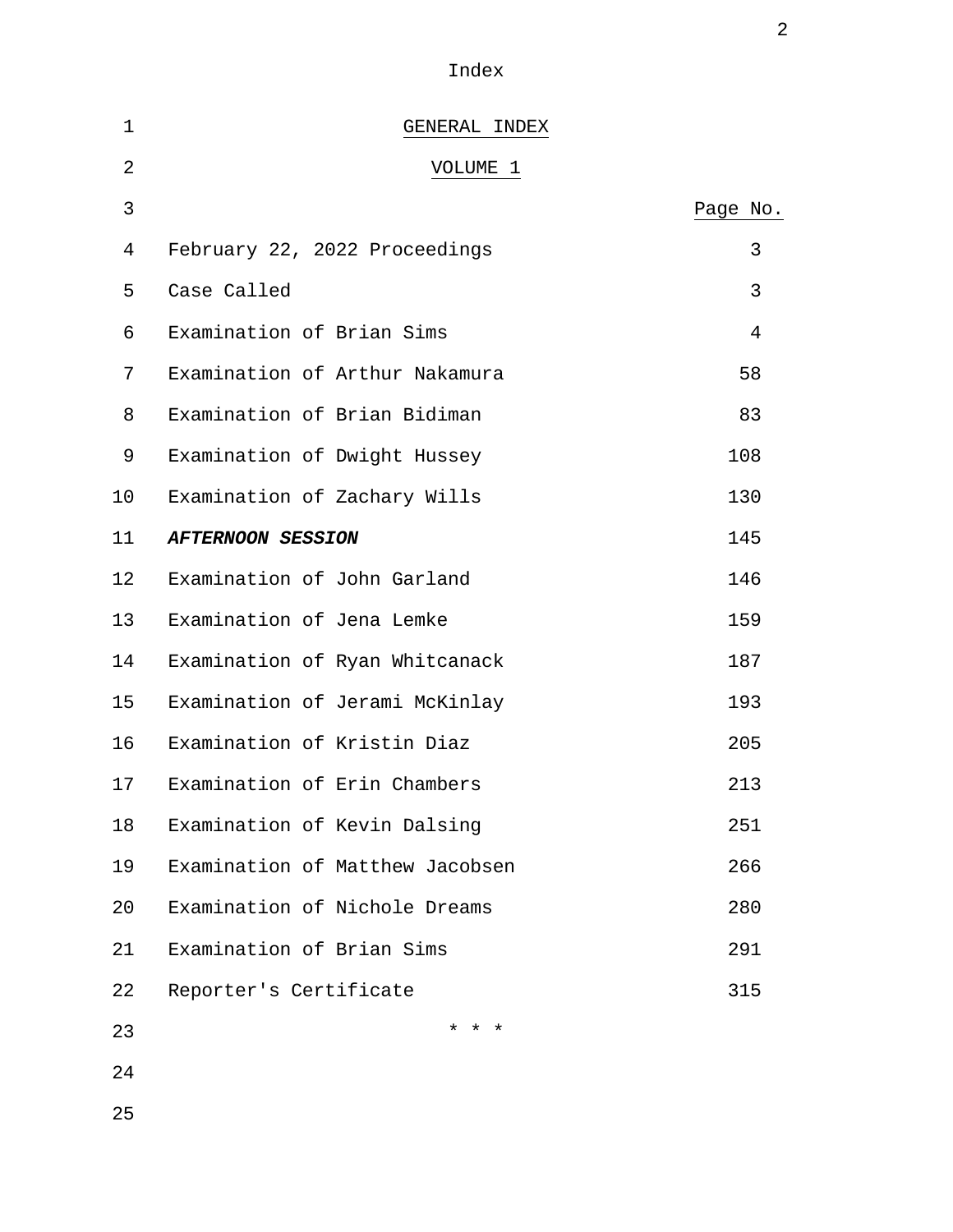1 OIS Death Investigation, re: Alexander Tadros 2 Multnomah DA Case No. 2439444 3 Grand Jury B Recordation, Case No. 72 4 \* \* \* 5 6 (Volume 1, Tuesday, February 22, 2022, 9:23 a.m.) 7 **P R O C E E D I N G S** 8 (Whereupon, the following proceedings were 9 held before Grand Jury B:) 10 MS. NADELL: We're here in the matter in a 11 death investigation case. It's DA Case No. 2439444. 12 This is Grand Jury B, Case No. 72. It is Tuesday, 13 February 22nd. 14 This will be the first witness in the case, 15 Detective Brian Sims. Amanda Nadell, N-a-d-e-l-l, 16 here on behalf of the District Attorney's Office. 17 MS. SEELY: Amy Seely, S-e-e-l-y, here on 18 behalf of the Oregon Department of Justice. 19 MR. MICHALOWSKI: Elija Michalowski, 20 M-i-c-h-a-l-o-w-s-k-i, here on behalf of Department 21 of Justice. 22 MR. VASQUEZ: And good morning. Nathan 23 Vasquez representing the District Attorney's Office 24 in the State of Oregon. My last name is spelled V as 25 in Victor, a-s-q-u-e-z. We are calling our first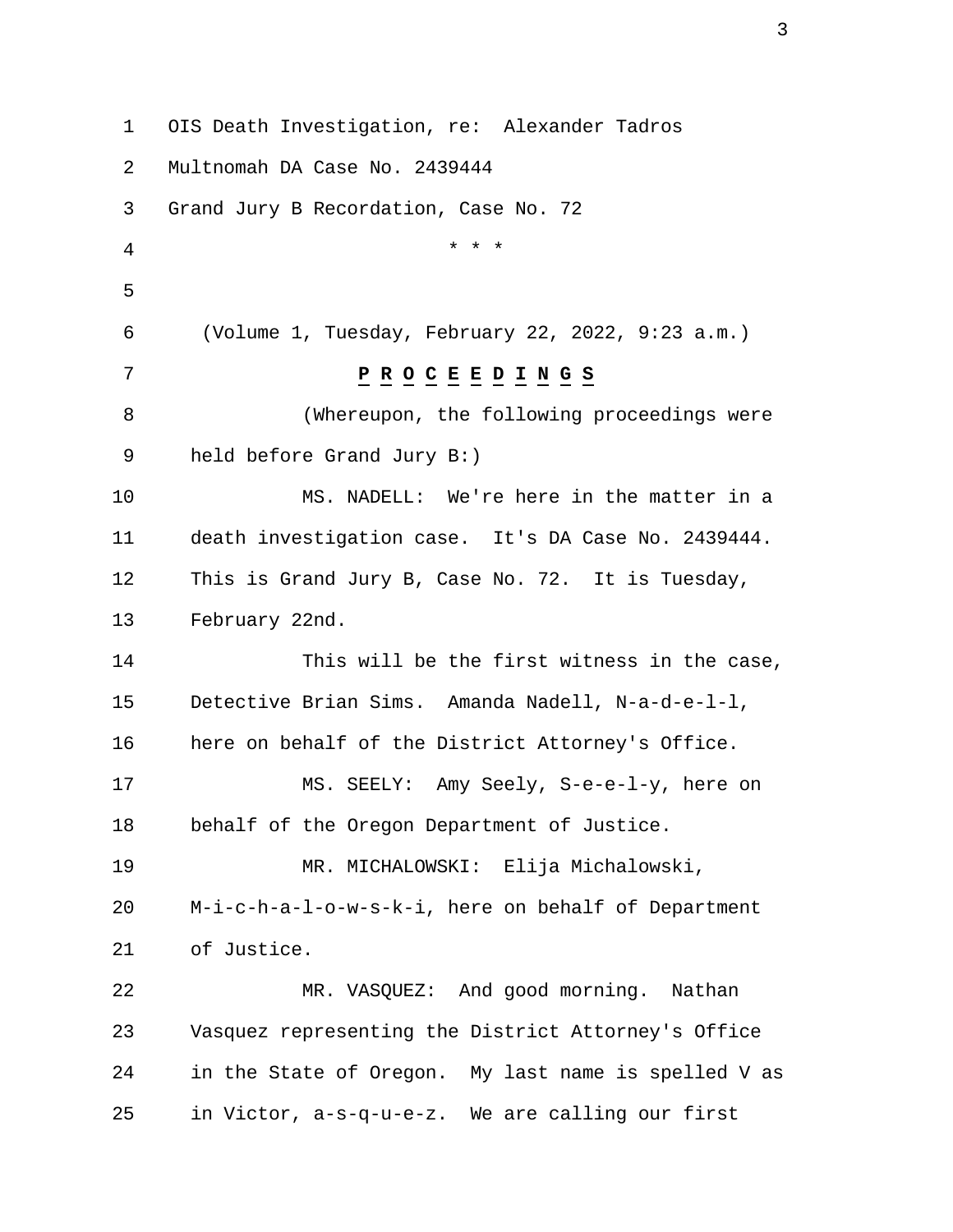| 1  | witness, Detective Brian Sims.                            |
|----|-----------------------------------------------------------|
| 2  | If you would be -- please be sworn.                       |
| 3  | A GRAND JUROR: Okay.                                      |
| 4  | <b>BRIAN SIMS</b>                                         |
| 5  | Was thereupon called as a witness; and, having been first |
| 6  | duly sworn, was examined and testified as follows:        |
| 7  | A GRAND JUROR: Thank you.                                 |
| 8  | MR. VASQUEZ: Would you state and spell                    |
| 9  | your first name for us, please. Or first and last.        |
| 10 | THE WITNESS: Sure. My name's Detective                    |
| 11 | Brian Sims. B-r-i-a-n; Sims, S-i-m-s.                     |
| 12 | EXAMINATION                                               |
| 13 | BY MR. VASQUEZ:                                           |
| 14 | And how are you employed and how long have<br>Q           |
| 15 | you been employed in that role?                           |
| 16 | I'm a detective with the Portland Police<br>Α             |
| 17 | Bureau. I've been on for 23 years and 13 of those as      |
| 18 | a detective. And I'm currently assigned to the            |
| 19 | homicide detail.                                          |
| 20 | And as part of your roles and<br>Q                        |
| 21 | responsibilities, are you asked to investigate deaths     |
| 22 | that are what we call an officer-involved shooting?       |
| 23 | That's part of the homicide detail's<br>Α<br>Yes.         |
| 24 | purview, all officer-involved shootings along with        |
| 25 | homicides.                                                |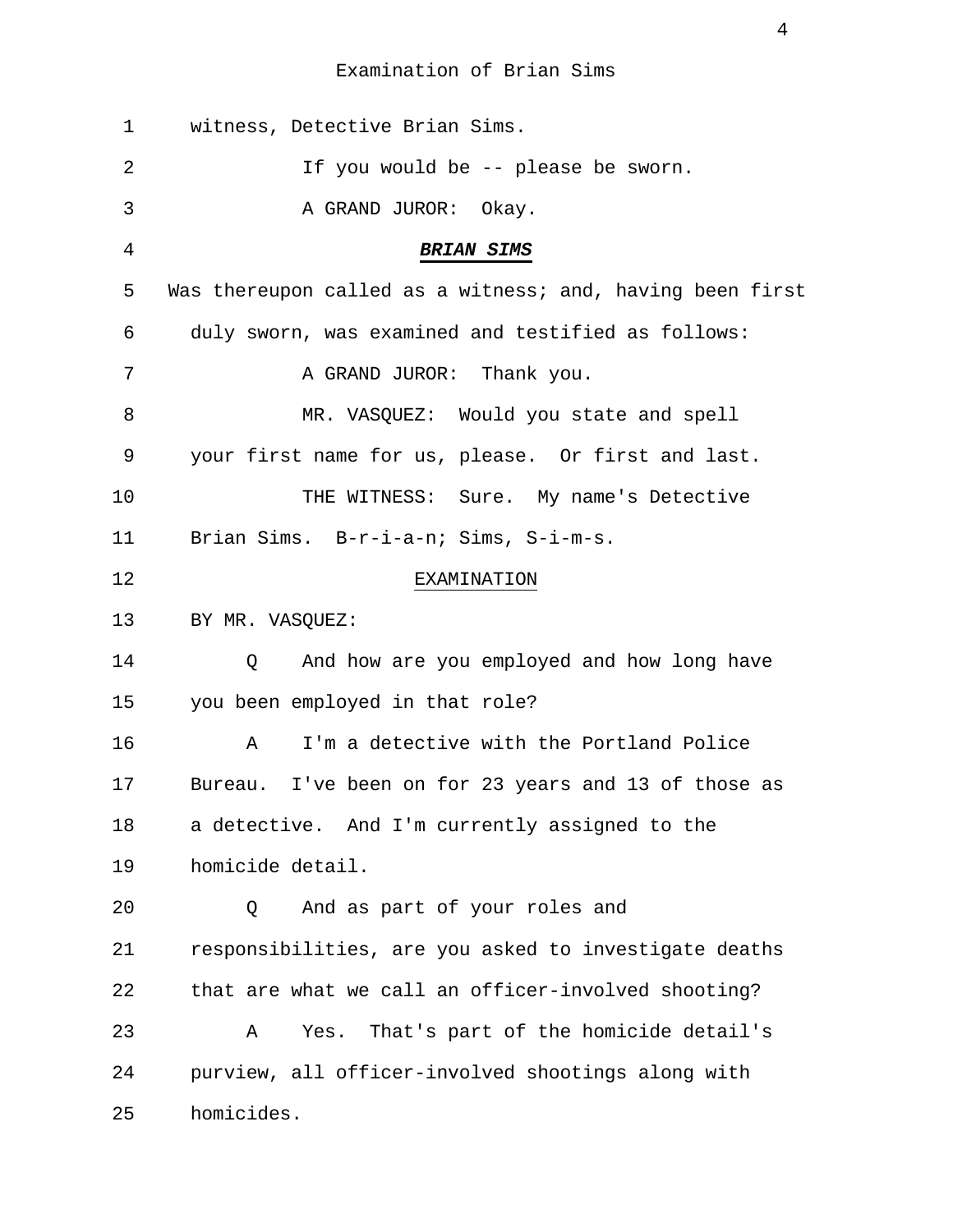1 Q And when those occur, do you have the 2 assistance of outside agencies that come in and help 3 you with the investigation as well as other homicide 4 detectives? 5 A Yes. We get detectives from Gresham, 6 Troutdale to come assist us. 7 Q Is it fair to say it's a multi-agency 8 response? 9 A Yes, metro area. 10 Q Okay. And -- and when this is done, do you 11 try to talk to as many officers, civilian witnesses, 12 all the people involved that you can? 13 A Yes. So like on a situation like this, we 14 had numerous detectives that come out from the 15 homicide detail, other detectives from other details 16 and then we try to interview everybody that we can 17 that has information. 18 Q Okay. And do you review kind of the -- any 19 type of records such as BOEC, things of -- of that 20 nature, 9-1-1 calls as well as kind of the 21 communications that occurred during the course of the 22 event, things of that nature? 23 A Yes, of course. The -- all the calls that 24 come into the -- to a 9-1-1 center, it's called BOEC, 25 Bureau of Emergency Communications. That's the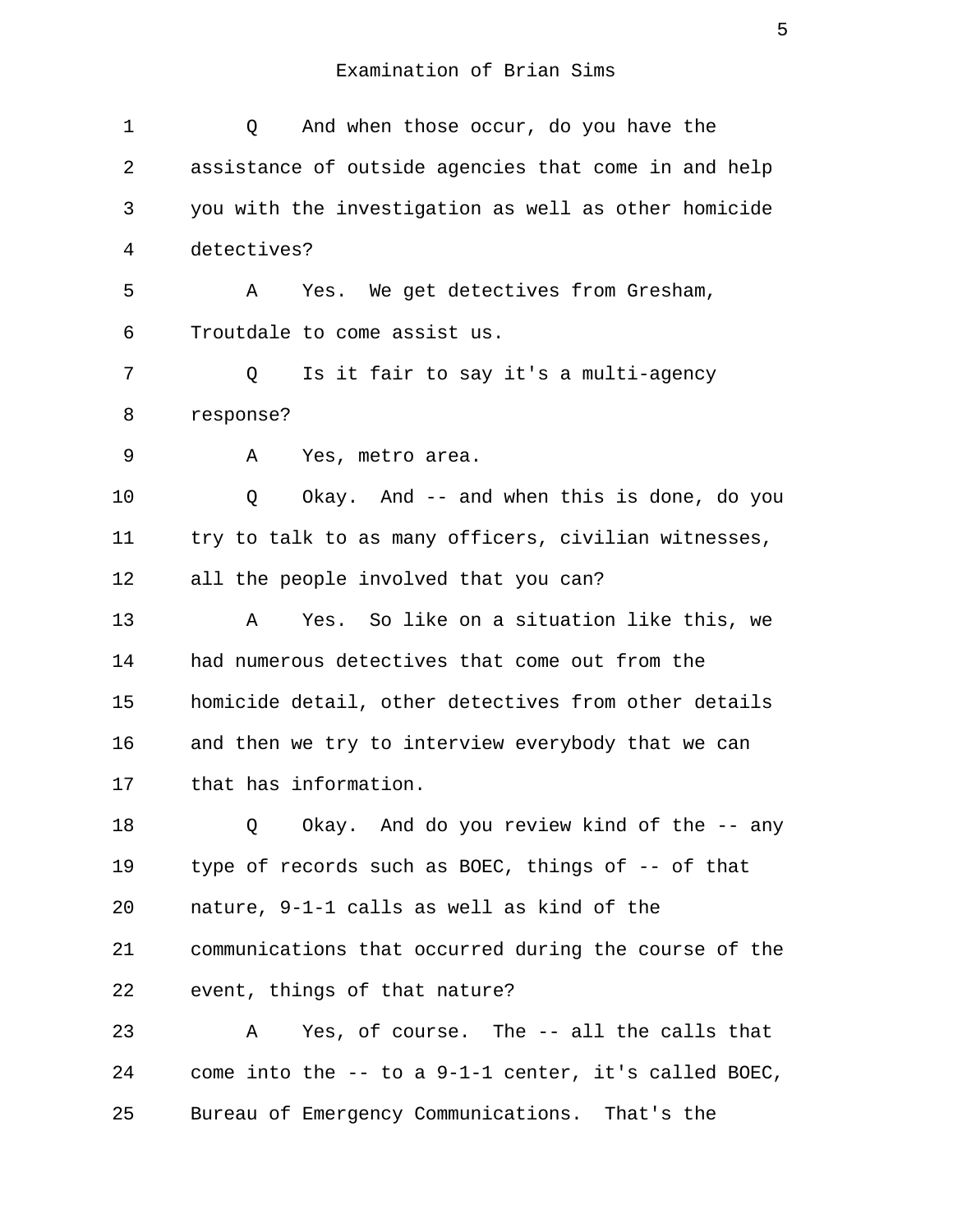1 acronym. So we review all the phone calls that go 2 into that and then all the radio transmissions are 3 recorded.

 4 So we listen to those. And as the call 5 taker or the dispatcher types in notes to that call 6 and so that's all printed out and that's part of the 7 case file.

8 O Do you also collect things like video and 9 -- and other types of evidence from the case? 10 A Yes. Especially in this day and age, 11 video's become a -- a big part of an investigation. 12 Q Okay. Now, let's -- let's just transition 13 a little bit into this particular event. What -- 14 what -- what date and time are we going to start off 15 by talking about?

16 A Can you bring up the -- so it -- this 17 occurred on August 27th, 2021. And the incident 18 started at about 6:05 a.m.

19 O Okay. And when we talk about the 20 location -- I'm going to pop back up. Can you orient 21 the grand jurors to the location where this occurred? 22 A Sure. So you see you can see the roof of 23 the two different apartment buildings. There's an 24 arrow that kind of shows where the apartments are 25 that we're going to discuss, their location in that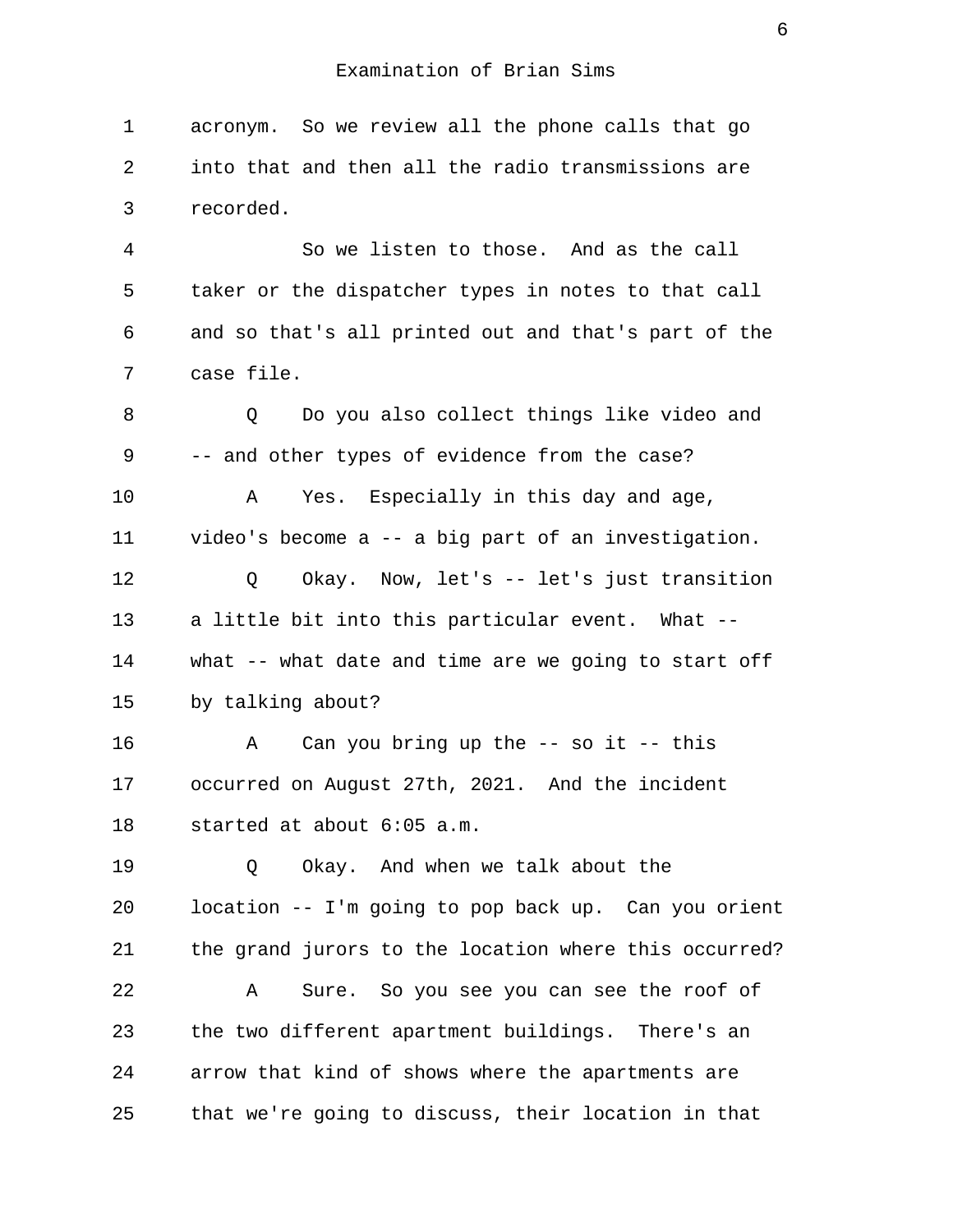1 building. So you have North Willis Boulevard just to 2 the north there.

 3 And then on the right side is North 4 Interstate Place. And then Interstate is just to the 5 south of the building complex. Interstate Avenue is 6 a major road. That's where the MAX line is. 7 Q Is it fair to say these are kind of 8 newer-build apartments that are pretty kind of close 9 to each other, these two apartment buildings? 10 A Yes. As the picture kind of shows, there's 11 not a whole lot of room between the two buildings. 12 And it is new construction, new in-fill construction. 13 0 Okay. And I brought up an additional 14 picture -- two pictures -- I'm sorry -- that show on 15 the left side, that 1600. What -- what does that 16 picture show? 17 A So that's the address of that building. 18 Where the 1600 is, that's the main entry. And then 19 Apartments 8 and 5, 8 is on that second picture. 8 20 is the upper unit. 21 That's the balcony, the back side of 22 Apartment 8. And Apartment No. 5 is the lower one 23 with the -- like, the bamboo skirting on the railing. 24 Q Okay. Now, turning back to that August

25 27th date at around 6:00 a.m., what was occurring?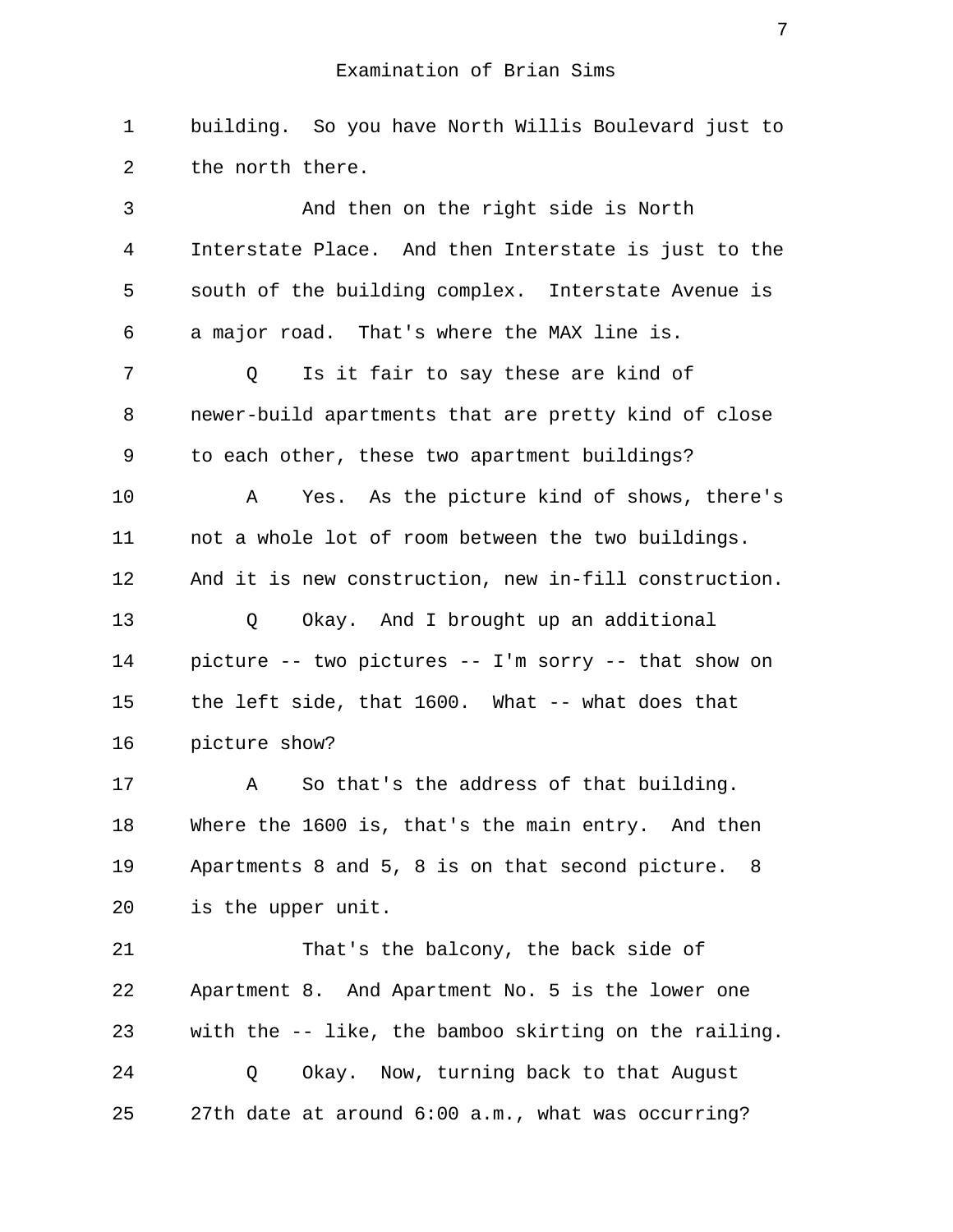1 What -- what is your understanding as going through 2 this investigation? 3 A Sure. So the DEA, Drug Enforcement Agency,

 4 was going to serve a search warrant on Apartment 8, 5 the upper unit that we just looked at. So what 6 happened at 6:05, the DEA notified our BOEC, our 7 dispatch, that they were going to serve this search 8 warrant.

 9 What they do is they call in, notify the 10 agency that they're in that they're going to serve 11 this warrant. So it helps to notify the officers 12 that are in that area.

13 They'll see this on their computers and 14 their cars. The sergeants will know. That way, in 15 case something happens, we already have the 16 information of where they're at and what's going on. 17 0 And -- and --

 $18$   $A$   $S_{\Omega}$  --

19 Q -- just to be clear, what they -- they were 20 notifying that they were going to be going in at 21 6:05, but the notification occurred sometime prior to 22 that; is that right?

23 A That's correct.

24 O Okay.

25 A Right. So they notified BOEC about an hour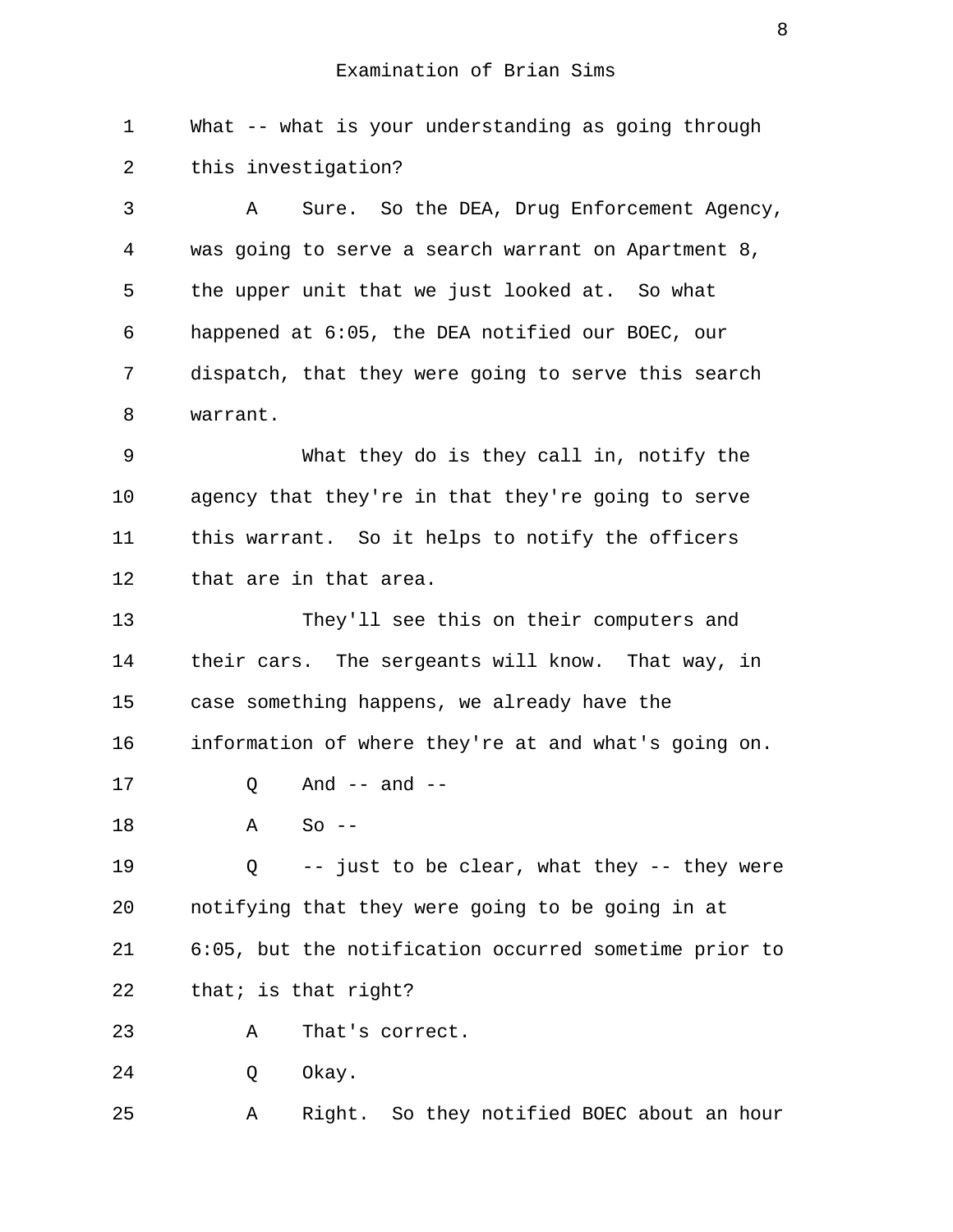1 before that. So we had an -- 2 Q Right. 3 A -- hour's notice. 4 Q And 6:05 is the actual time when -- when 5 they served the warrant? 6 A 6:05 was the time they made entry on the 7 apartment. 8 0 Got it. 9 A That's correct. 10 Q Okay. Thank you. Now, from your review of 11 video, witness interviews, were you able to tell kind 12 of what happened when they went into the -- into that 13 Apartment No. 8? 14 A Yeah. So Apartment No. 8, the residents 15 had a camera inside their residence, so it captured 16 the main living area. So it -- it captured as the 17 DEA agents made entry. So it captured that. And 18 then it captured Alexander Tadros fleeing, kind of 19 running out of the apartment. 20 It also captured Nichole Dreams, the other 21 occupant in the partner -- of the apartment coming 22 out and being contacted by the entry team.

23 Q Okay. And then once he -- he fled out, in 24 the course of your investigation, do you learn where 25 he went?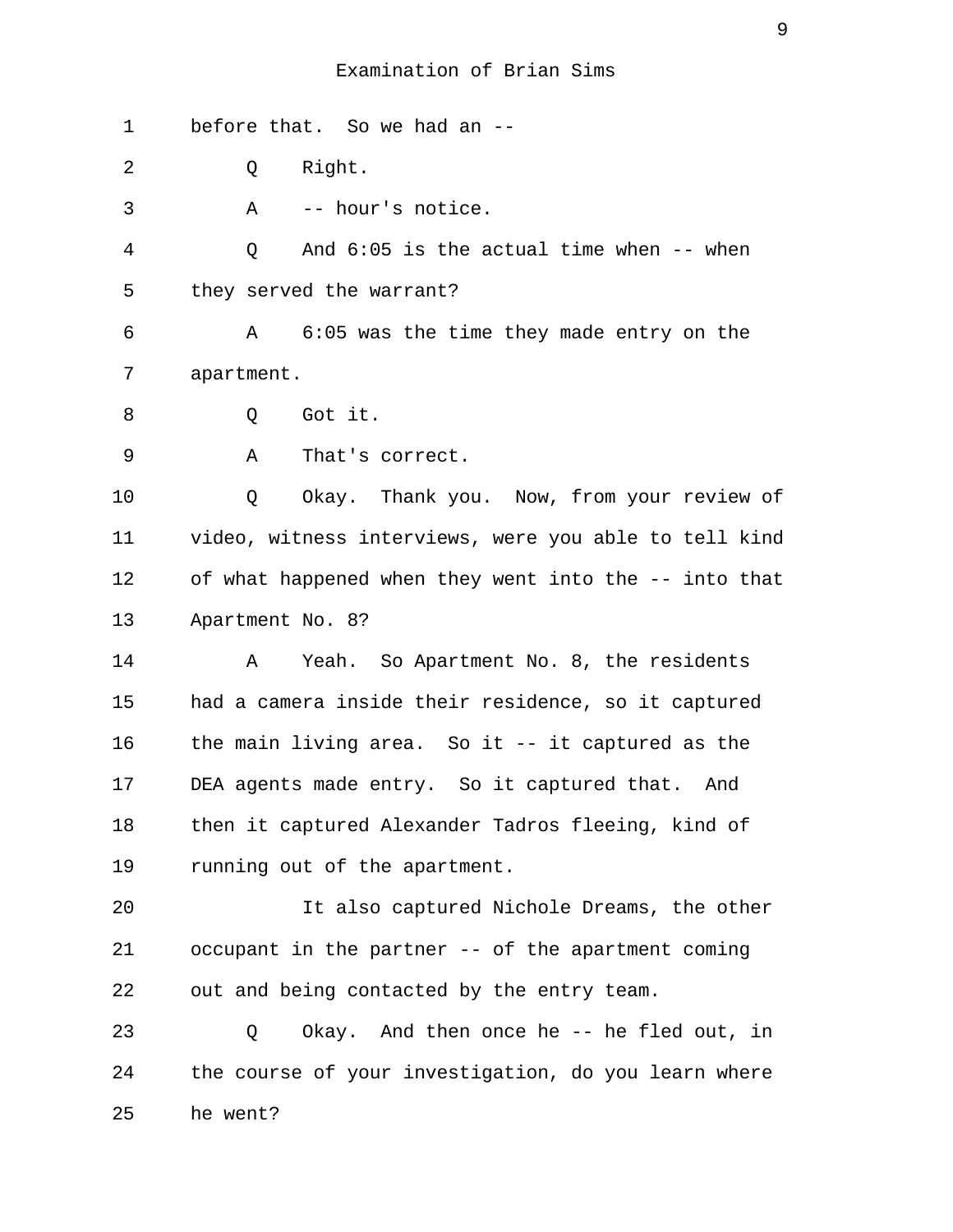1 A Yeah. So the apartment's not very big, so 2 you see him flee from the direction of the agents. 3 And there's a slider to the apartment, the balcony 4 that we saw in the earlier pictures. 5 So Mr. Tadros comes out to the back slider 6 of Apartment No. 8 and is able to scale off the 7 balcony of 8 and then drops down to Apartment No. 5, 8 the one just below with the bamboo skirting. And 9 then he makes entry into that apartment through an 10 unlocked slider of Apartment No. 5. 11 Q And then is there a period of time -- and 12 approximately how long is it that -- that he is in 13 that -- that apartment with officers outside? 14 A So the total time of this incident is about 15 two hours from beginning to end. 16 Q And -- and during that time period, are we 17 going to hear about, was there any communication with 18 him? 19 A Sure. The -- the DEA agents -- and there 20 was some Salem officers there as well. They're 21 trying to communicate to Mr. Tadros, trying to get 22 him just to come out. And then they're trying to do 23 that very quickly. 24 And then once they determine that Mr.

25 Tadros is not being cooperative, he's not going to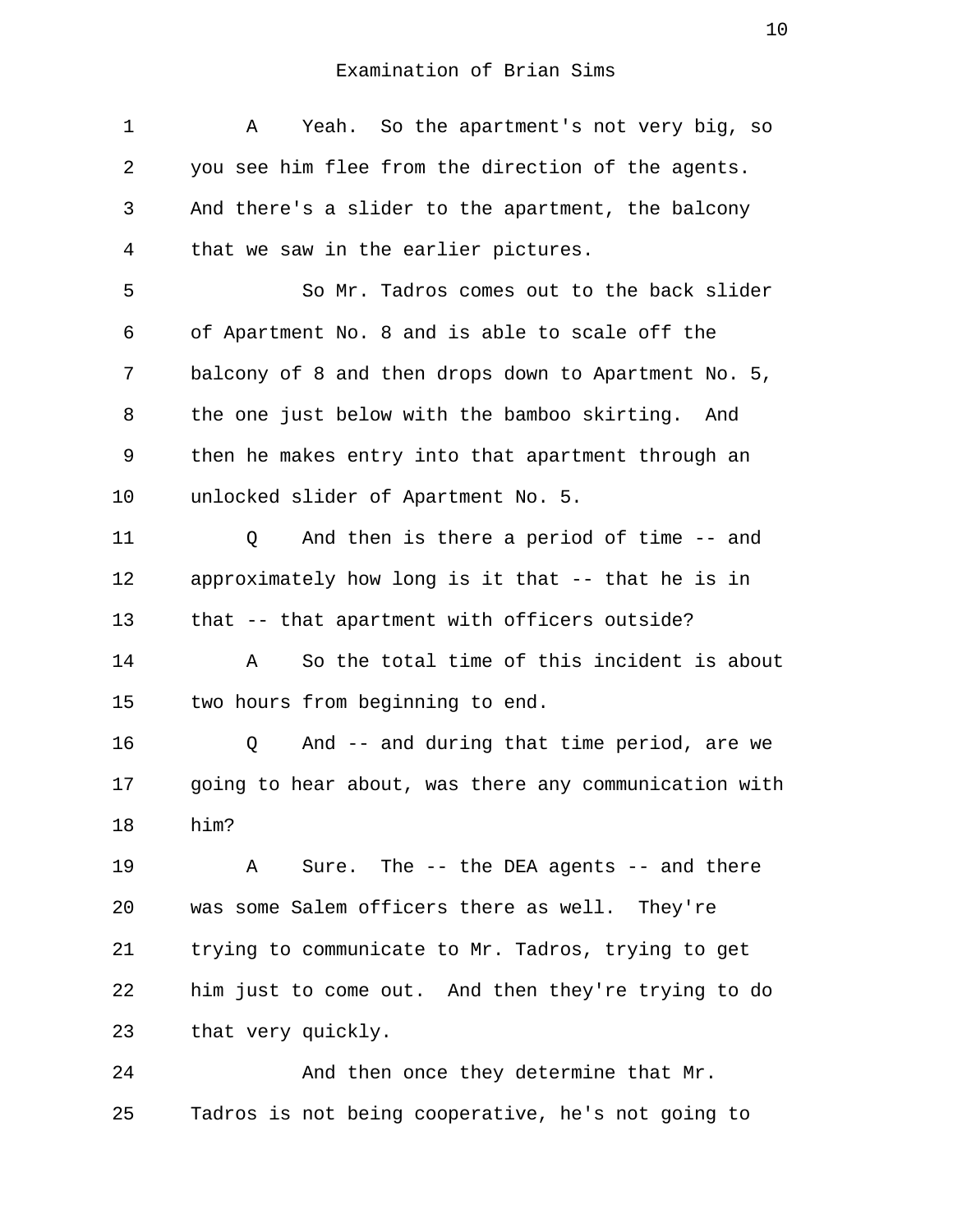1 come out, that's when they notify Portland to get 2 more officers there to help. 3 Q Okay. In the -- in the course of this, 4 we're going to be reviewing the individuals involved 5 in what we call the lethal force. Who are those 6 individuals? 7 A That's one of the Special Emergency 8 Reaction Team, SERT team. It's commonly called SWAT. 9 We call it SERT here in Portland. So those officers 10 include Jake Ramsey, Officer Jake Ramsey. 11 He fired two .223 rifle rounds. That's a 12 common, like, AR, if you've heard of AR rifles, 13 that's what he was carrying. And then the other one 14 is SERT Officer Josh Howery. He fired one .762 rifle 15 round. That's a -- like, a .308-caliber, 16 heavier-duty rifle round that he carries. 17 Q And -- and, of course, in the course of 18 this, we'll also be discussing lots of other 19 witnesses; is that correct? 20 A That's correct. We'll hear from the DEA 21 agents, the Salem guys that were first there. And 22 then you'll talk to all the officers that responded 23 that had information. 24 Some -- the Tualatin and Vancouver PD guys

25 were part of the DEA contingent, so those are all the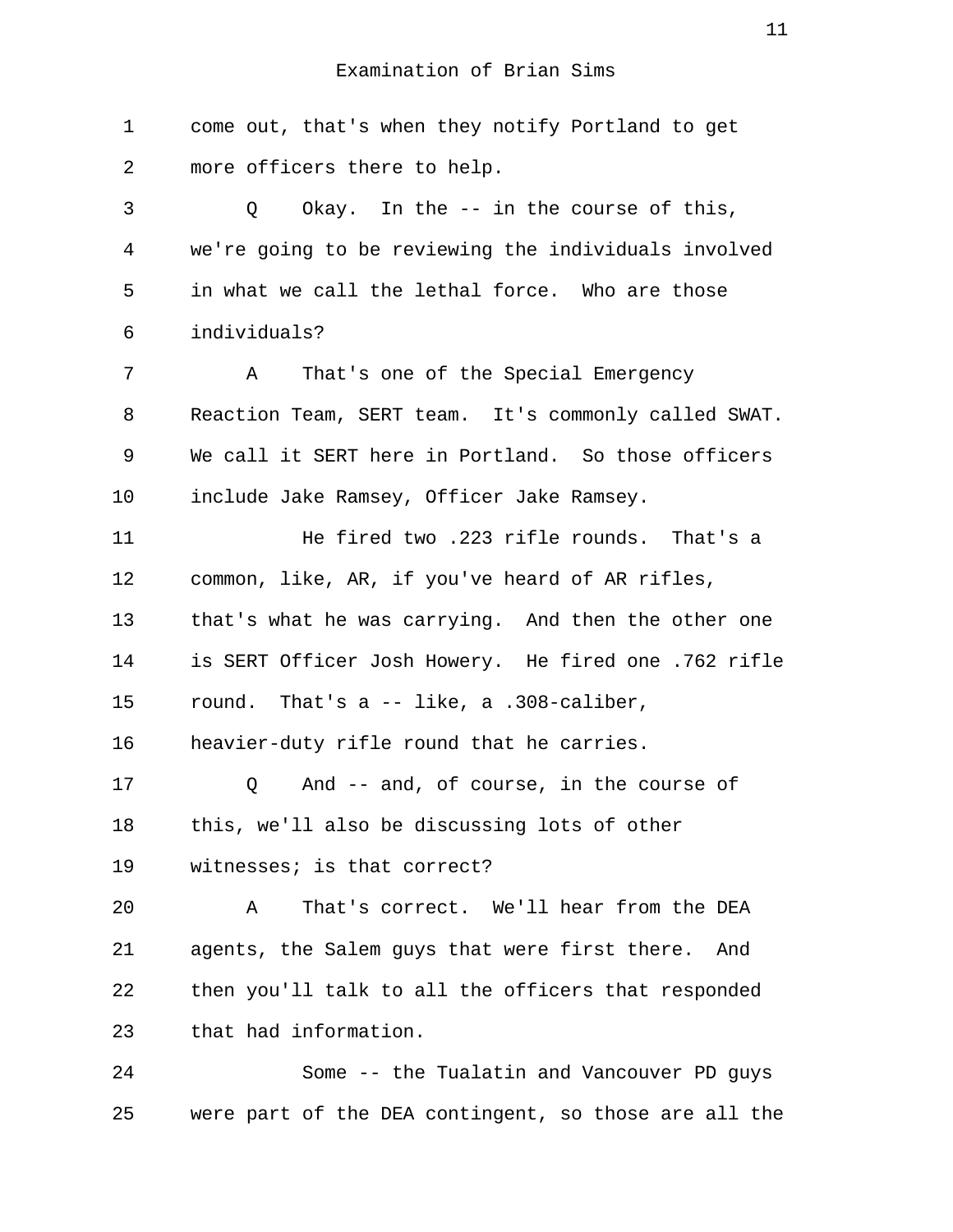1 people that were first there.

| $\overline{a}$ | Okay. And were there efforts to use what<br>Q        |
|----------------|------------------------------------------------------|
| 3              | we call less-lethal or nonlethal-type uses of force  |
| 4              | to get Mr. Tadros out of Apartment No. 5?            |
| 5              | Yeah. So when the SERT officers started<br>Α         |
| 6              | arriving, there was a -- and they'll discuss this    |
| 7              | process. But there was a gas plan, what's -- what's  |
| 8              | called a gas plan.                                   |
| 9              | And that's to deploy gas grenades into the           |
| 10             | apartment to try to overcome the occupant, that it's |
| 11             | so uncomfortable to be in a room with gas, teargas   |
| 12             | inside of it, to get him to surrender and come out.  |
| 13             | There was a lot of gas that was deployed in this     |
| 14             | incident.                                            |
| 15             | At the same time, are they also deploying<br>Q       |
| 16             | crisis negotiation officers as well?                 |
| 17             | There was attempts to communicate<br>Α<br>Yes.       |
| 18             | with him through cell phones that we were able to    |
| 19             | talk with him. And then over our loudspeaker devices |
| 20             | as well.                                             |
| 21             | And are those where they're trying to give<br>Q      |

22 him commands, asking him to surrender, things of that 23 nature?

24 A Yes. That was the continuous hope, was, 25 you know, get him to surrender with the gas, just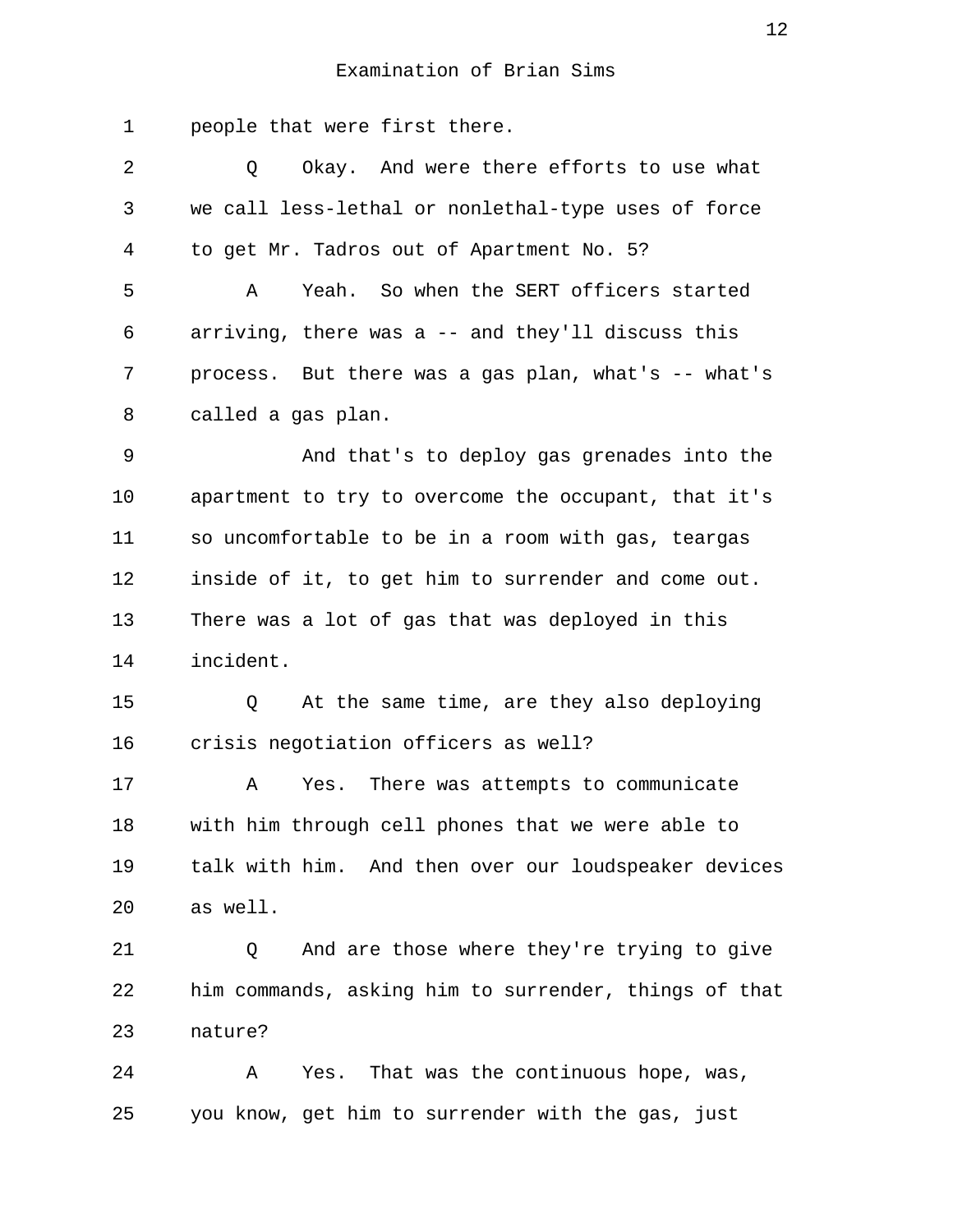1 have him come out. There was enough officers that 2 had containment. There was nowhere for him to go, so 3 the hope was he just gives up, comes out unarmed. 4 Q Okay. And -- and during this time, are 5 officers also attempting to evacuate the apartment 6 building? Buildings, I should say. 7 A Yeah. So there's several apartments in 8 this building, so officers had lined up in the 9 hallways to get people evacuated that were near the 10 apartment. And then also because there was not a lot 11 of distance between the two buildings, they were 12 trying to evacuate the other building as well. 13 Q All right. And -- and as the situation is 14 evolving, is it correct to say that more officers and 15 resources are arriving at the scene to try to -- to 16 assist with this? 17 A Yes. So as it first starts, you know, DEA 18 requests our assistance. Officers are coming Code 3. 19 But then it starts to escalate once Mr. Tadros starts 20 firing shots from inside Apartment No. 5. 21 Q Okay. 22 A Once that occurs, the level of response 23 steps up even more and numerous officers respond to 24 the scene. 25 Q Okay. And in the course of your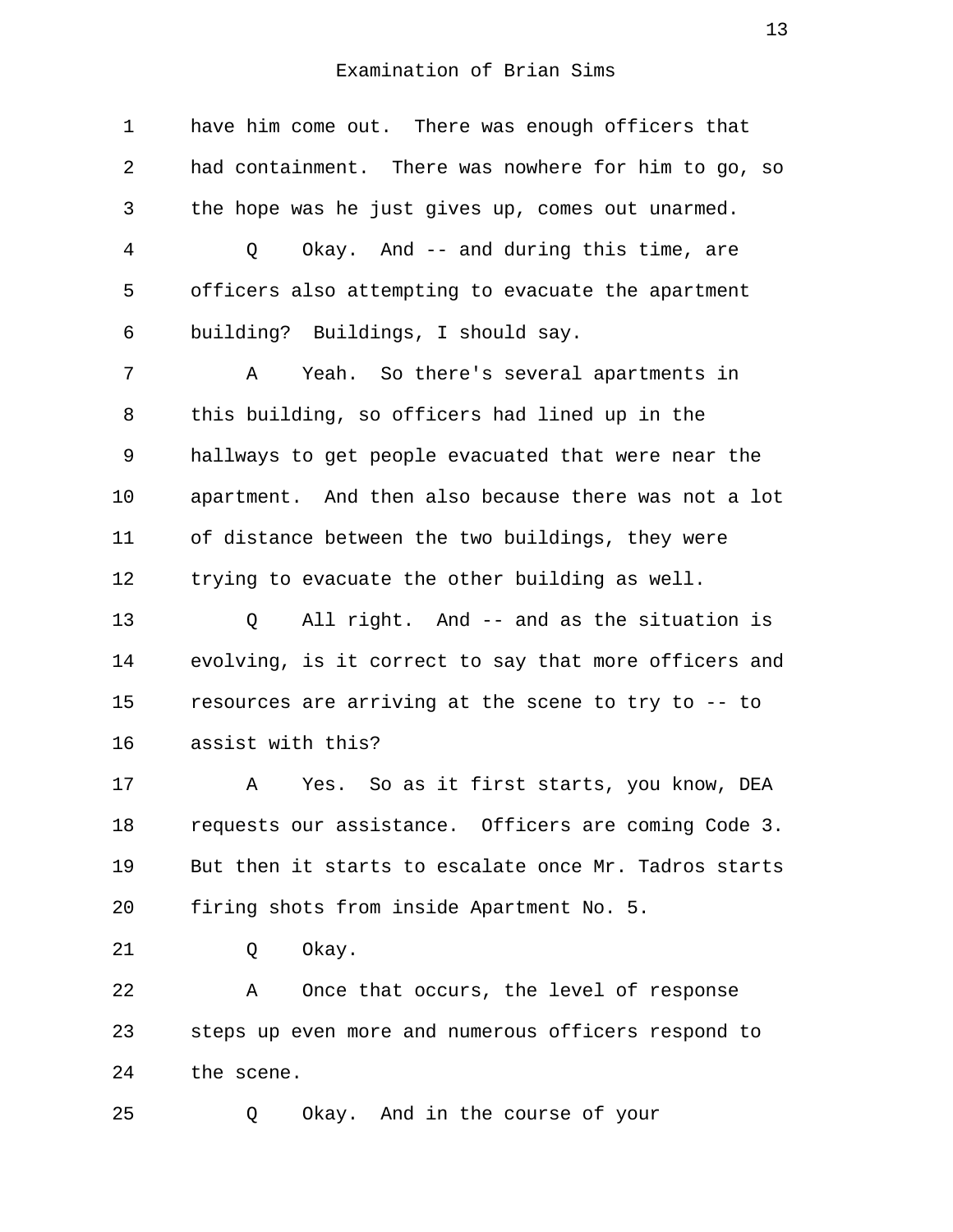1 investigation, was there an officer that was injured 2 in this event?

 3 A There was. So when the officers were 4 lining up to evacuate the people that were still in 5 Apartment 5, because there was two occupants of No. 5 6 when Mr. Tadros goes into that apartment, so there 7 was a plan to make what's called a hasty rescue. In 8 case more shots were fired, they believed that the 9 hostages might be in danger.

10 There was a plan to quickly go inside the 11 apartment. So officers were lined up in the hallway 12 outside of Apartment No. 5. And while they were 13 lined up, Mr. Tadros fired another shot that went 14 through the apartment wall into the hallway that 15 struck Officer Clint Snodgrass. He was shot in the 16 hip while he was standing outside in this hasty 17 rescue line.

18 0 And in the course of your investigation, 19 did you additionally talk with or have your 20 investigative team speak with various civilian 21 witnesses?

22 A Yes. So we spoke with Kevin Dalsing and 23 Erin Chambers. They were both the occupants in No. 5 24 during this incident. They were the ones that were 25 taken hostage by Mr. Tadros.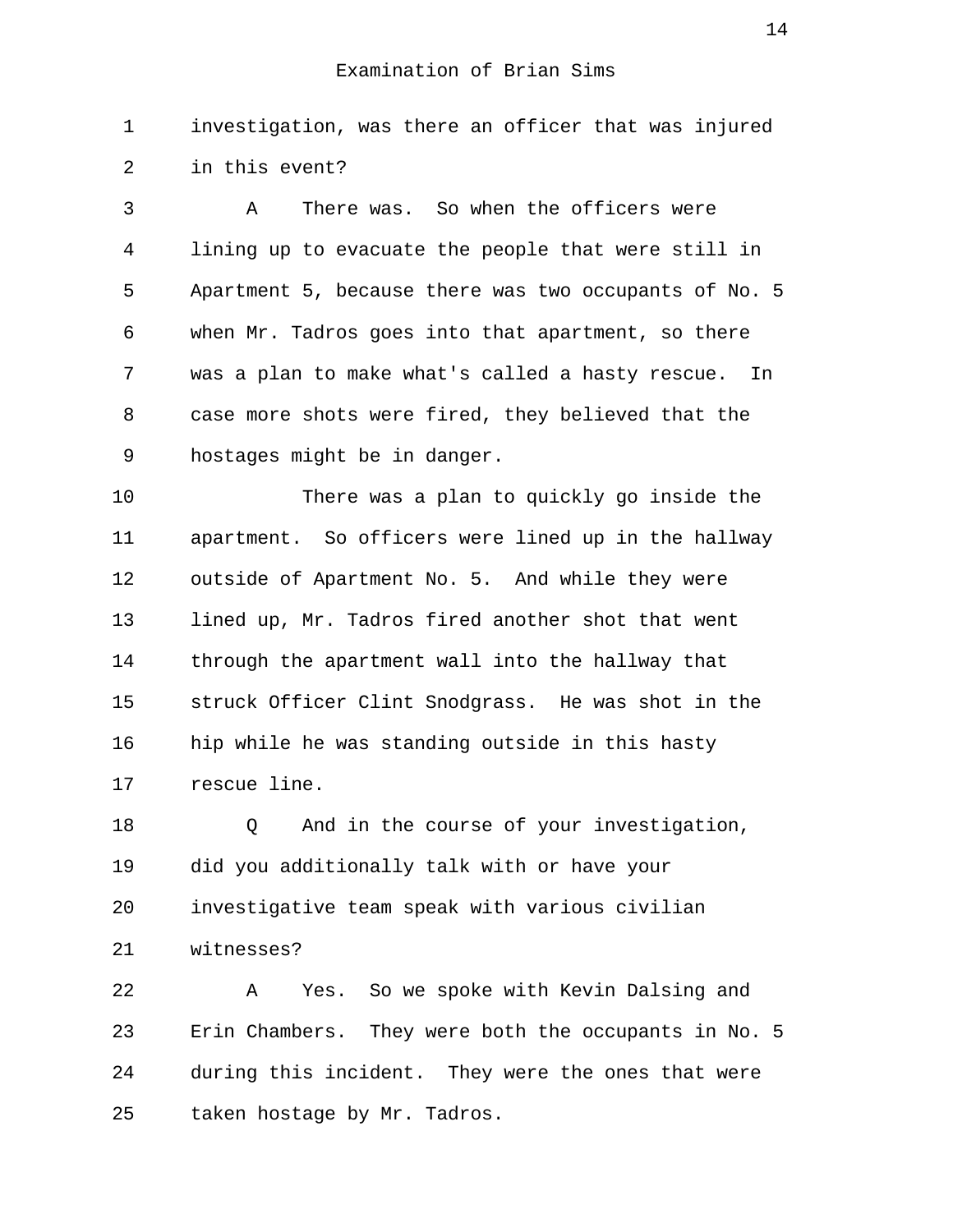| 1  | And then Kristin Diaz is a neighbor                   |
|----|-------------------------------------------------------|
| 2  | directly across from Apartment No. 5. She was in the  |
| 3  | area at the time of when Officer Snodgrass is shot.   |
| 4  | And then Jesus Mendoza was an out-of-town             |
| 5  | visitor, Airbnb rental. There was a few Air and BB    |
| 6  | -- Air and B -- Airbnb rentals in this apartment      |
| 7  | complex. And then Jesus Mendoza was one of those      |
| 8  | people that were staying in the complex.              |
| 9  | Now, Detective Sims, is it fair to say<br>Q           |
| 10 | there's a lot more than four people that were present |
| 11 | in that area?                                         |
| 12 | There were. These four people had the most<br>A       |
| 13 | information and had the most contact. And so that's   |
| 14 | why they're on the witness list.                      |
| 15 | Can you tell us, in the course of your<br>Q           |
| 16 | investigation, approximately how many shots were      |
| 17 | fired inside of that apartment?                       |
| 18 | Sure. So when we conducted the processing<br>Α        |
| 19 | of the crime scene of Apartment No. 5, we located     |
| 20 | eight spent cartridge casings, nine millimeter in --  |
| 21 | in caliber.                                           |
| 22 | And then as the apartment was being redone,           |
| 23 | fixed up, Kevin Dalsing located one more              |
| 24 | nine-millimeter spent cartridge casing, so for a      |
| 25 | total of nine that we located.                        |
|    |                                                       |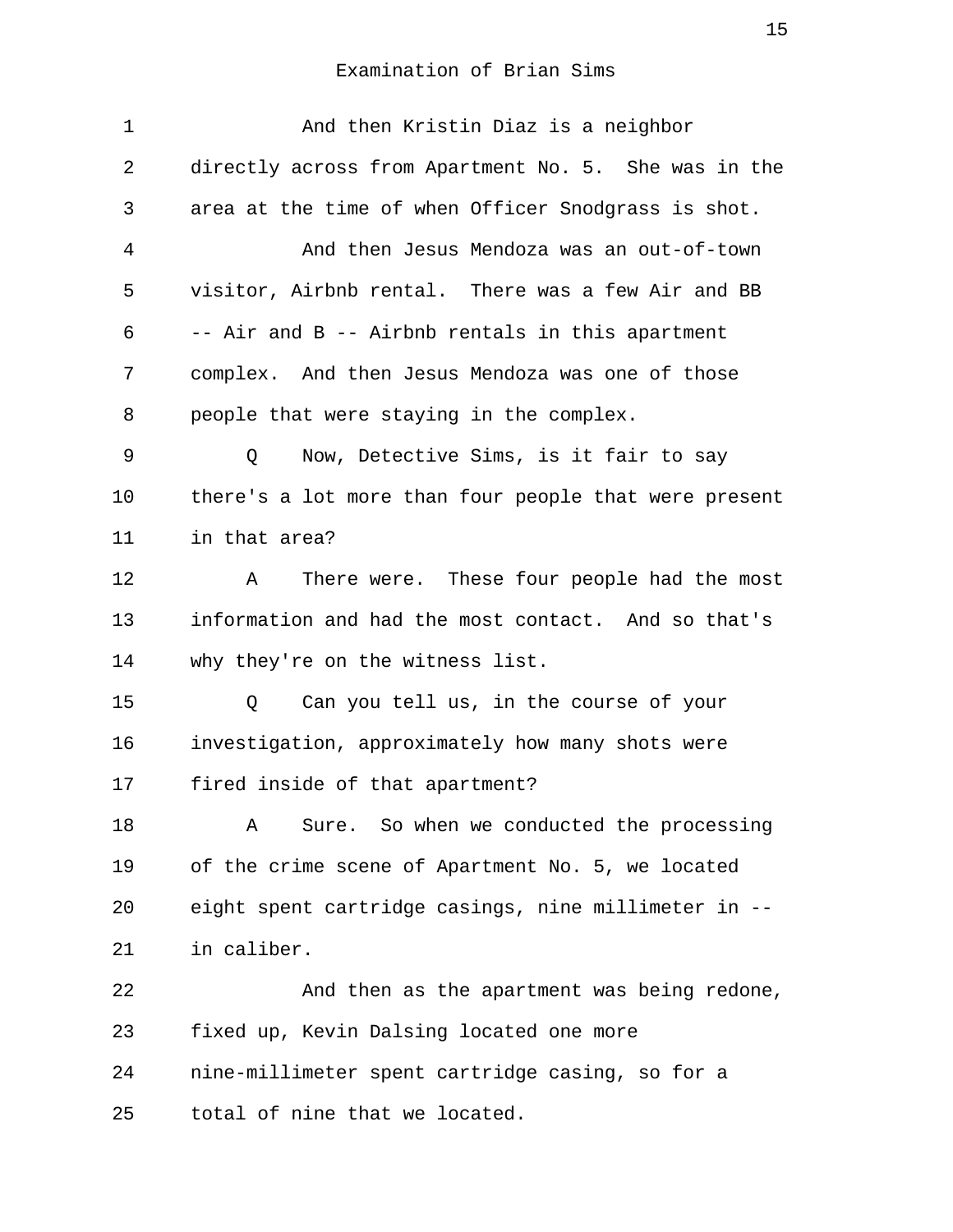| $\mathbf 1$ | And were there firearms located inside that<br>Q     |
|-------------|------------------------------------------------------|
| 2           | apartment as well?                                   |
| 3           | There were. There were two Springfield<br>Α          |
| 4           | nine-millimeter handguns that were located.          |
| 5           | And were the shell casings subsequently<br>Q         |
| 6           | compared or matched with those firearms?             |
| 7           | Yes. So both firearms were compared to the<br>Α      |
| 8           | shell casings and both handguns fired those casings. |
| 9           | Now, in the course of your investigation,<br>Q       |
| 10          | were you able to kind of construct a timeline of     |
| 11          | events that lays out kind of how this unfolded?      |
| 12          | Sure. This is the -- the timeline that we<br>Α       |
| 13          | spoke about. The DEA alerts BOEC, the -- our         |
| 14          | dispatch center, at 5:13. And so, like I said, this  |
| 15          | is -- this is taken from the call log. As the call   |
| 16          | taker and the dispatchers update this call log,      |
| 17          | that's where we get these times.                     |
| 18          | So each time something happens, it's                 |
| 19          | documented in our dispatch log. That's why the times |
| 20          | are so precise like that. So 5:13, DEA alerts us     |
| 21          | that they're going to do a search warrant at about   |
| 22          | 6:00 a.m. The second picture there is a screenshot   |
| 23          | from that video surveillance that I talked about     |
| 24          | inside Apartment No. 8.                              |
| 25          | So at $6:04$ , the DEA makes entry into the          |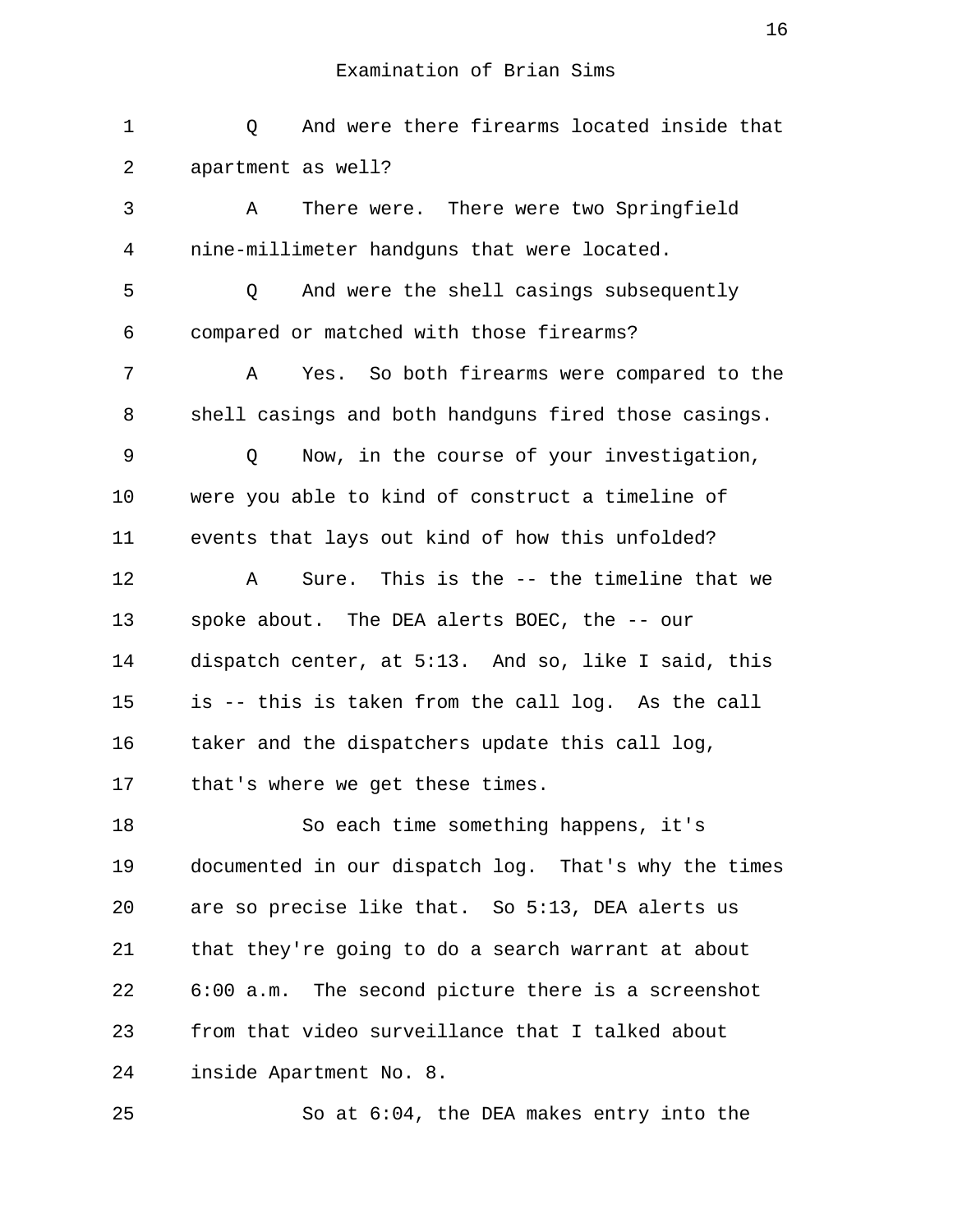1 apartment. And then 6:14 is when PPB starts 2 arriving. And that picture you see there is one of 3 the -- a screenshot from the cameras outside 4 Apartment No. 8. 5 Q And I'm putting my cursor on one of the 6 vehicles in that screenshot that's above 6:14. Is 7 that a Portland Police vehicle there? 8 A Yes, that is. That's considered -- it's 9 called a FIU. That's what the SUVs are called now. 10 So that's the first unit arriving at 6:14. 11 Q Okay. And then during that time period, 12 there's negotiations and things going on. And then 13 you had talked about the officer being shot. Did -- 14 do -- were you able to determine that time based upon 15 the calls and the radio traffic, things of that 16 nature? 17 A Yeah. So once -- after 6:14, all -- all 18 officers are arriving. They're trying to talk to 19 Tadros. Resources are starting to get there. 20 And it's -- at 7:27, the officers broadcast 21 that Officer Snodgrass has been hit. So that time 22 frame is the time frame when all the officers are 23 arriving. They develop plans to evacuate the 24 occupants of the buildings and he's shot at 7:27 a.m. 25 Q And is it your understanding, are the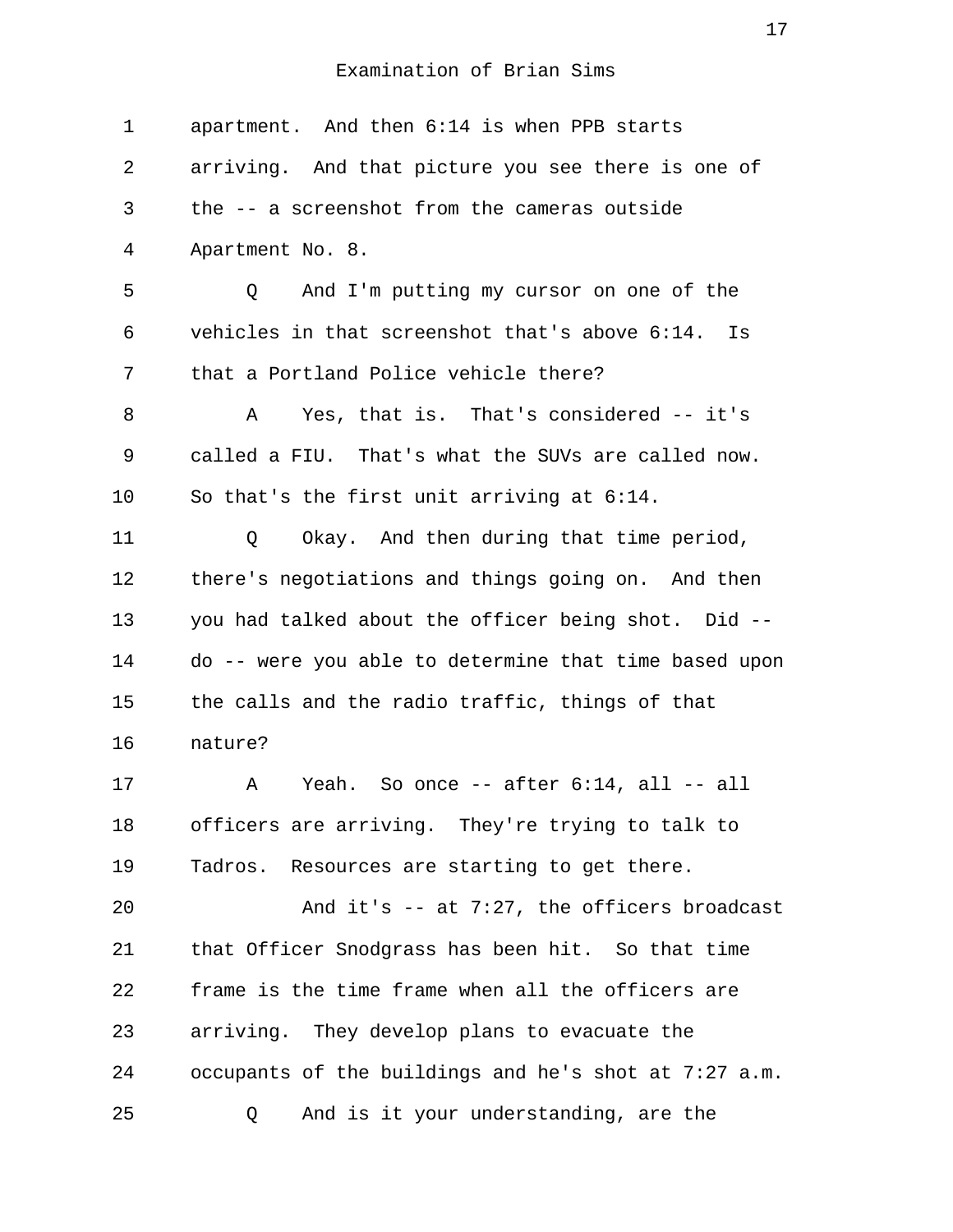| 1  | occupants of Apartment No. 5 still inside of         |
|----|------------------------------------------------------|
| 2  | Apartment No. 5 when Officer Snodgrass is shot?      |
| 3  | Yes, they're still inside the apartment.<br>Α        |
| 4  | Okay. And then from the external video,<br>Q         |
| 5  | are you able to determine when SERT arrives?         |
| 6  | Yes. So there were some on-duty SERT<br>Α            |
| 7  | officers that arrived a little bit faster, but the   |
| 8  | SERT arrives at 7:40 with armor. And that's what     |
| 9  | they determine -- what they call is the armored      |
| 10 | vehicles that arrive.                                |
| 11 | And they arrive at 7:40. And that picture            |
| 12 | shows one of the armored vehicles of the SERT        |
| 13 | tactical team arriving in view of the apartment.     |
| 14 | They parked there so they have a view of Apartment   |
| 15 | No. 5.                                               |
| 16 | And do they also have the Crisis<br>Q                |
| 17 | Negotiation Team in there and are able to loud hail  |
| 18 | from that vehicle as well?                           |
| 19 | Yes. So once SERT is -- once the<br>Α                |
| 20 | determination that SERT is going to be deployed, CNT |
| 21 | comes out automatically along with the Explosive     |
| 22 | Disposal Unit. And that's called EDU. So when        |
| 23 | there's a full page out of SERT, automatically CNT,  |
| 24 | the negotiators, come out along with EDU.            |
| 25 | Okay. And -- and then, ultimately, are you<br>Q      |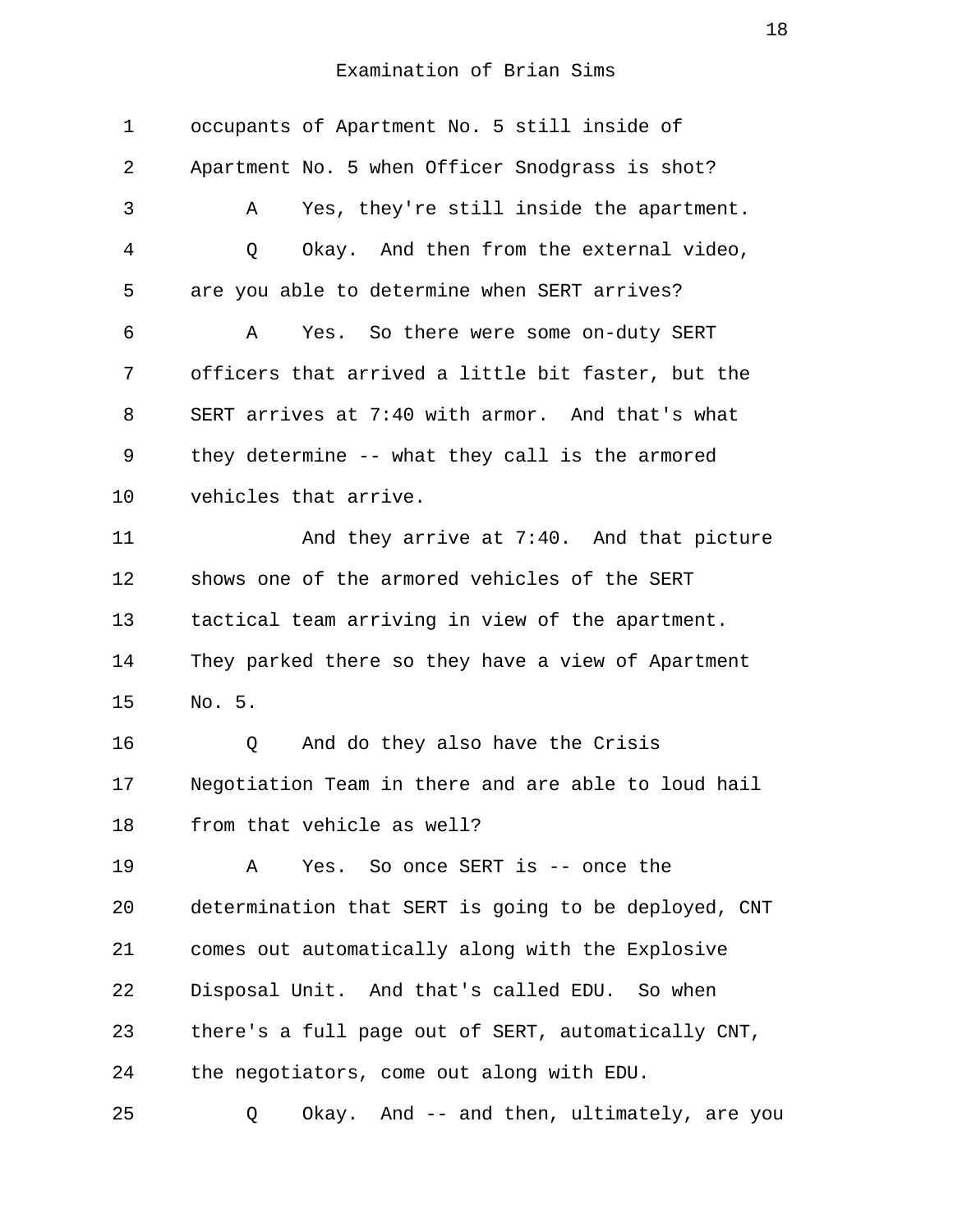| $\mathbf 1$ | able to determine when that last shot is fired?          |
|-------------|----------------------------------------------------------|
| 2           | Yes. Approximately 7:52 a.m. is the shot<br>Α            |
| 3           | fired by SERT Officer Howery.                            |
| 4           | Now, at the end, this is how $-$ is this a<br>Q          |
| 5           | fair picture of how it looks like at the end of          |
| 6           | this -- this event?                                      |
| 7           | Yeah. So once the scene is secure, our<br>A              |
| 8           | criminalist from the Forensic Evidence Division, they    |
| 9           | start photographing everything at the scene. So this     |
| 10          | is one of their photographs after the scene is safe,     |
| 11          | the incident is ended. This is the same vehicle we       |
| 12          | saw from the previous slide from the cameras from        |
| 13          | Apartment No. 8.                                         |
| 14          | Same position. You'll see the turret.                    |
| 15          | The $-$ it $-$ that $-$ the turret is the part on top of |
| 16          | the -- this is called a G3. That's what the SERT         |
| 17          | guys will call this. And Officer Ramsey was in the       |
| 18          | turret. So that's where the shots come from, his         |
| 19          | .223 rounds, the two rounds.                             |
| 20          | And then there's other officers that will                |
| 21          | testify that they're standing outside of the G3 and      |
| 22          | they're using the G3 as cover. So that's armor           |
| 23          | plated, so the SERT officers will stand behind           |
| 24          | them -- that to protect them from any rounds. Down       |
| 25          | on the ground, you'll see a lot of spent gas             |
|             |                                                          |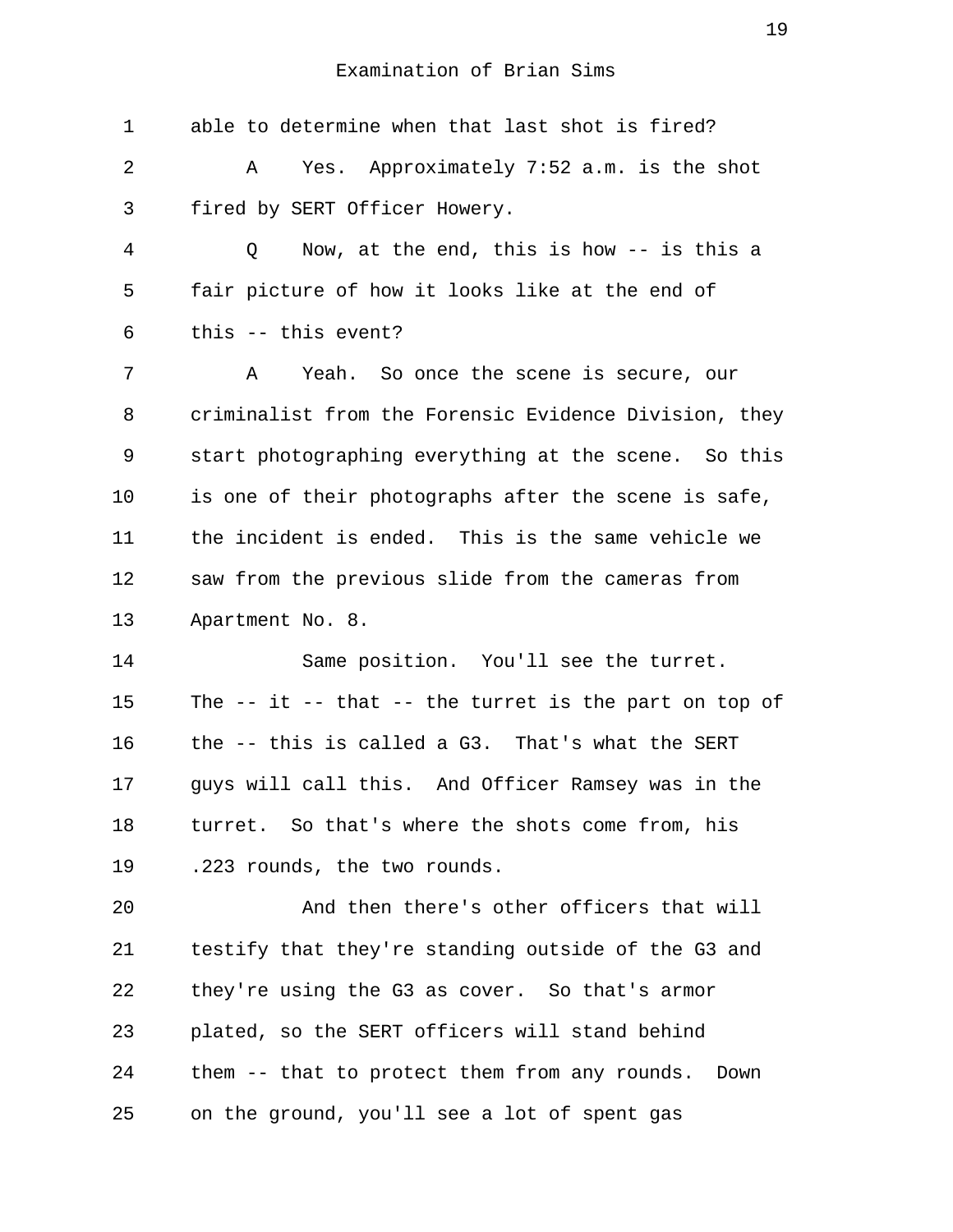1 cartridges. 2 So once they're launched, the cartridge 3 comes out like -- kind of like a shotgun. You shoot 4 a round and that's the spent -- what carried the 5 projectile. So that's what you see on the ground 6 there. 7 0 Okay. And then when looking at this, can 8 we also -- and I'm putting my cursor pretty close -- 9 is this roughly where the external video camera is 10 located? 11 A That's correct. 12 Q Okay. Now, we did a rough overview of the 13 timeline. Is there a lot more detail in that when -- 14 when you go through all of the records and 15 communications and things like that? 16 A Yeah. So, you know, this call lasted for 17 two hours, so there's pages and pages of 18 documentation on what happens every minute and what 19 the dispatcher is inputting into their computer. 20 And that's all these updates. The number 21 on the left, 0513, is the time, military time. So 22 that's 5:13 a.m. And then that's the chronology of 23 some of the events, a summary of the events. 24 Q And so we -- in this -- we'll talk a little 25 bit more later about how we know that they go in at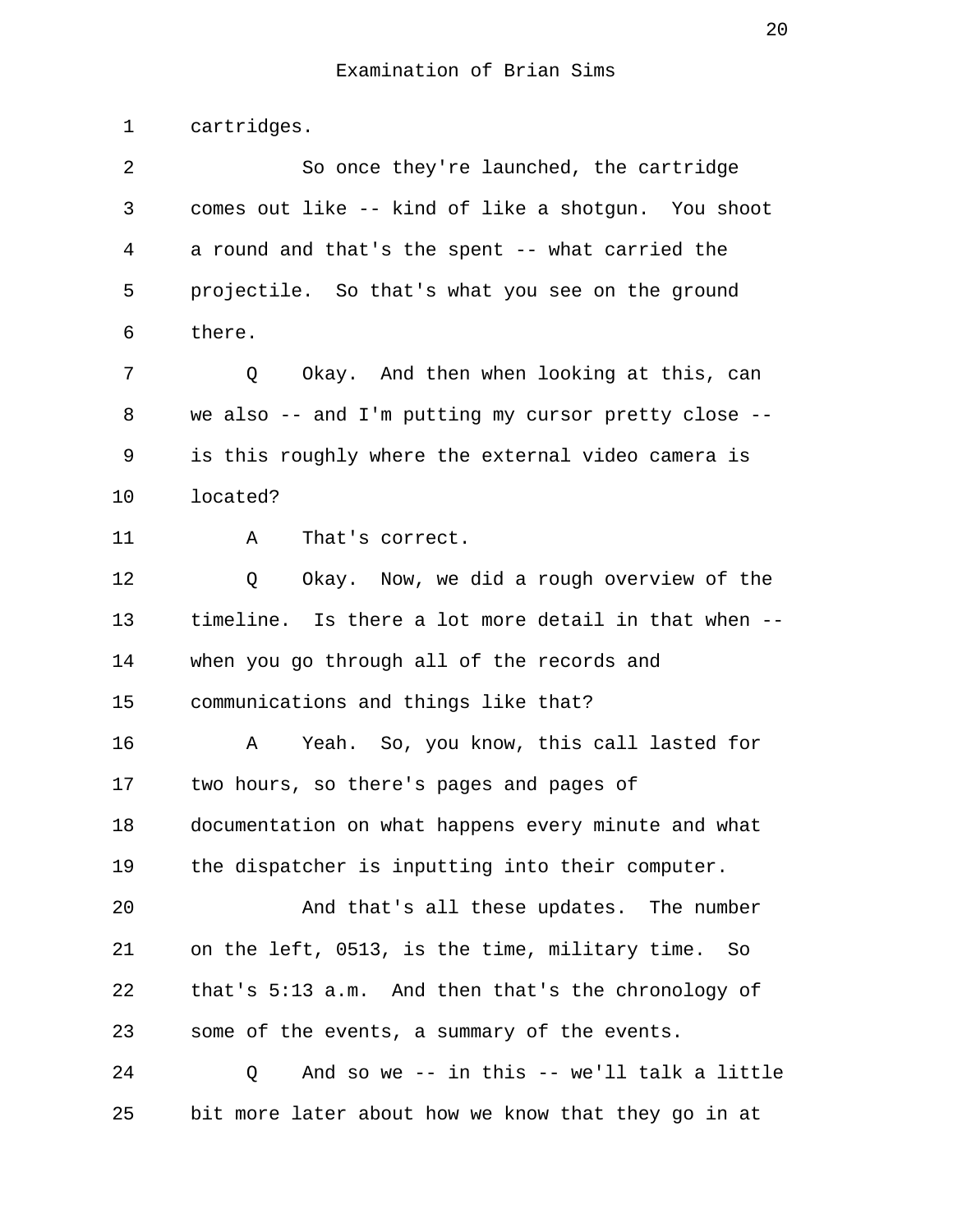1 6:04, 6:05 a.m. But in that chronology, at 6:08, do 2 you have what occurs then?

 3 A Yeah. So at 6:08, DEA, the agents that 4 made entry, they request two Code 3 PPB units, which 5 means they wanted two officers, two patrol guys, to 6 come Code 3, the fastest, lights and sirens, to come 7 to the incident location.

8 0 And so then we have them arriving at  $6:14$ , 9 those police officers from Portland?

10 A That's correct.

11 Q And then -- then when is it broadcast that 12 he is in an apartment that is not his?

13 A So that occurs at 6:27. And the delay for 14 that is the officers are trying to figure out what 15 happens. It's very unusual for somebody to jump into 16 a balcony and then go into somebody else's apartment.

17 So the responding officers are trying to 18 get information from the DEA to figure out what's -- 19 what's going on here. So once those officers get 20 that information, they broadcast; that is, that Mr. 21 Tadros is actually in Apartment No. 5, which was not 22 the target apartment of the DEA.

23 Q And are they also at that time trying to 24 determine, are there other occupants in Apartment 25 No. 5, things of that nature?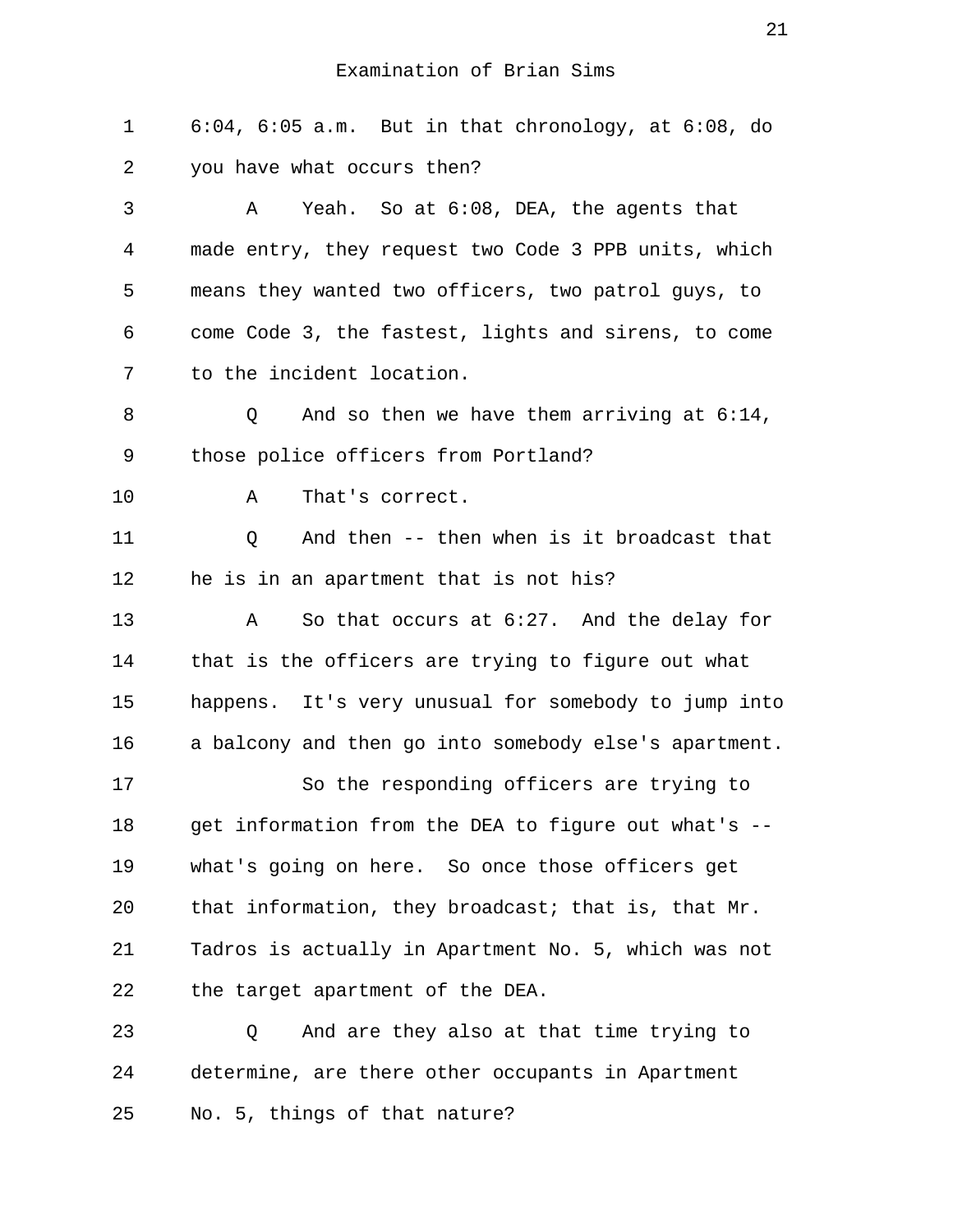1 A Yes. So they're trying to get all the 2 information they can to make a plan. And where it 3 says, "6:27, communication team established," that's 4 an officer that's designated to try to make contact 5 with Mr. Tadros. So that officer's sole job is just 6 to deal with that, to communicate with him and try to 7 deescalate the situation. 8 0 And then at -- at 6:29, are there decisions 9 made to then activate SERT? 10 A Yes. So the responding sergeant on the 11 scene, which would be -- be the supervisor, he got 12 the information that what is happening, the guy's in 13 Apartment No. 5, he's not willing to come out. 14 So they do what's called a consult. 15 They'll call the on-call SERT sergeant and explain to 16 that sergeant the situation. And then the SERT 17 sergeant then makes a determination that it's going 18 to be an all callout at that point. 19 0 Okay. And then some of those times that 20 flow after that, like, at 6:47, you have the full 21 callout with everyone. 22 A Right. And then at 6:43, when I said -- 23 earlier, I said the on-duty SERT. So any SERT member 24 that's on regular patrol, because SERT is a detached 25 assignment. They're not full-time SERT members. So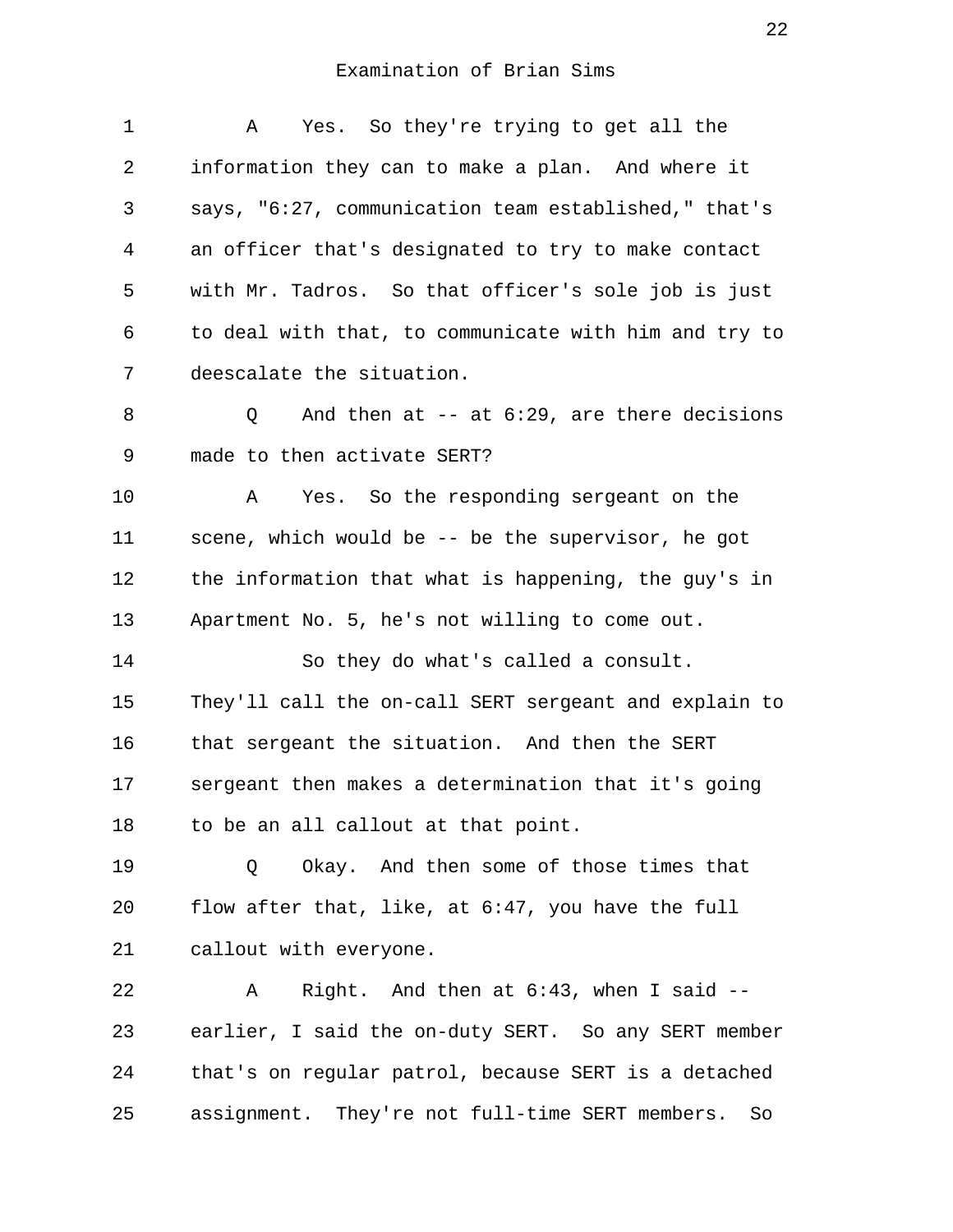1 they could be working, you know, in a patrol car East 2 Precinct.

 3 So when they -- when they call out the 4 on-duty SERT officers, that means any SERT member 5 that's currently working is asked to respond to the 6 team. It -- respond to the scene. So that's why 7 you'll see at 6:43, those officers start en route and 8 then a full page comes out at 6:47. 9 And that's for the full SERT team, CNT, 10 which are the negotiators, and then EDU, the 11 explosives unit. They all -- they come as a full 12 package. 13 Q And then on our timeline on the next page, 14 we have -- there was a period of time where they were 15 attempting to communicate with a phone and attempts

16 to call. Did that occur for approximately

17 20 minutes?

18 A Yes. They're trying to get, you know --19 see if -- if Tadros has a phone. At this point, 20 Nichole Dreams, the other occupant of No. 8, she's in 21 DEA custody, so they're debriefing her, like, "Does 22 -- does Tadros have a phone?" all those kind of 23 things.

24 They're trying to communicate with him that 25 way rather than yelling, you know, through the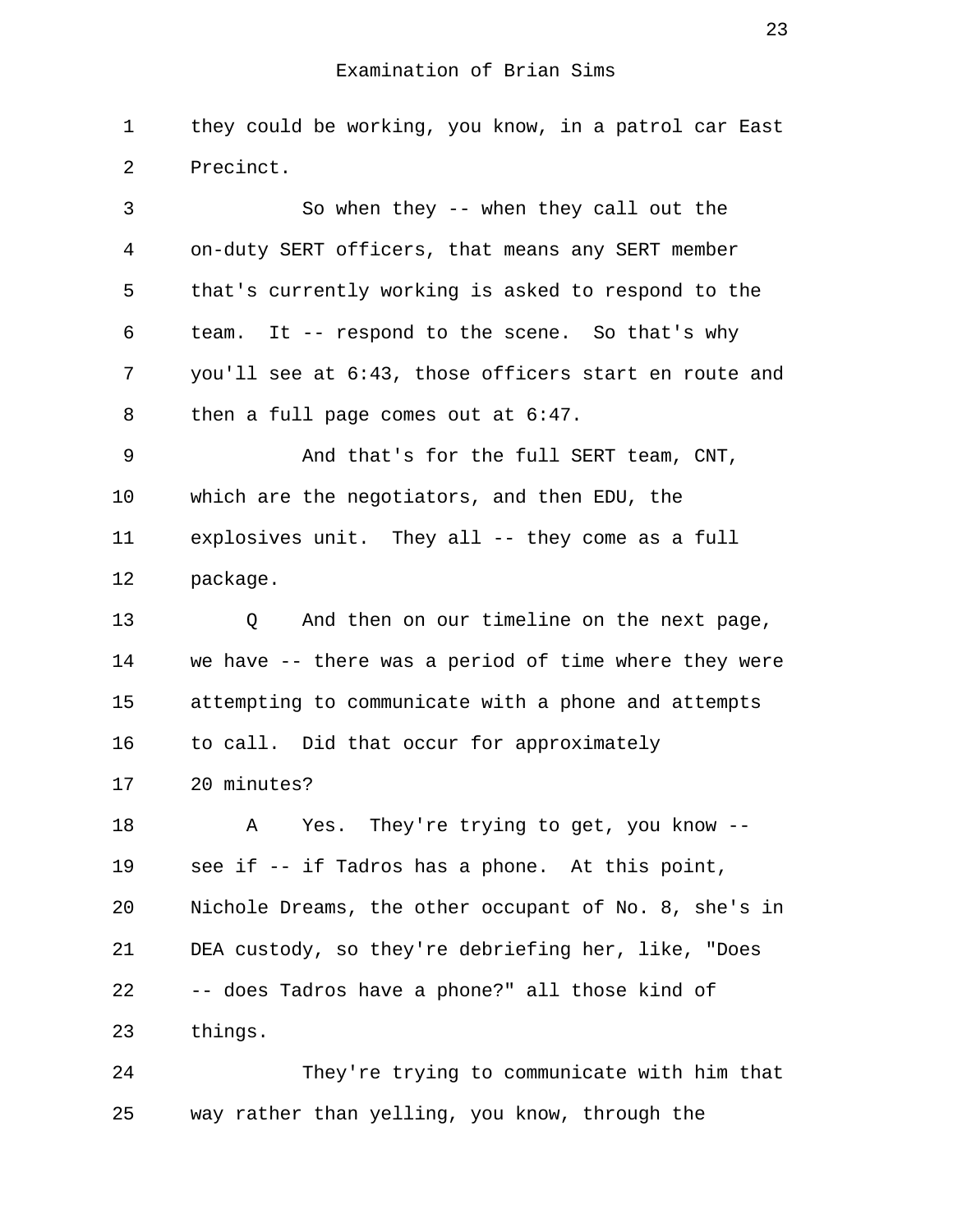1 balcony and through that way. 2 0 Okay. And are you able to locate kind of 3 the specific time when the shot is fired with 4 Officer -- that hits Officer Snodgrass? 5 A Yeah. So they -- the officers that are 6 standing in the hallway hear the gunshot and then 7 Officer Snodgrass realizes he's hit and then officers 8 broadcast that are standing there with him that he's 9 been shot. And then Officer Snodgrass is then 10 evacuated out of the scene. 11 Q Okay. And in that course, are there other 12 shots that are being fired as well? 13 A Yeah. So officers are close at this point. 14 They're trying to evacuate the -- the other 15 apartments, so they're fairly close to the apartment. 16 They're outside the apartment building. And then as 17 they hear gunshots, they update dispatch. So they'll 18 get on their radio and say, "I heard another shot." 19 And then the dispatcher will input that on 20 the time. So when you see those times, that's when 21 it's broadcast over the air and then the dispatcher 22 will input that into the computer. So you see a 23 second shot fired 7:36. 24 And then at 7:39, the hostages are

25 released. Tadros lets them go and then they run out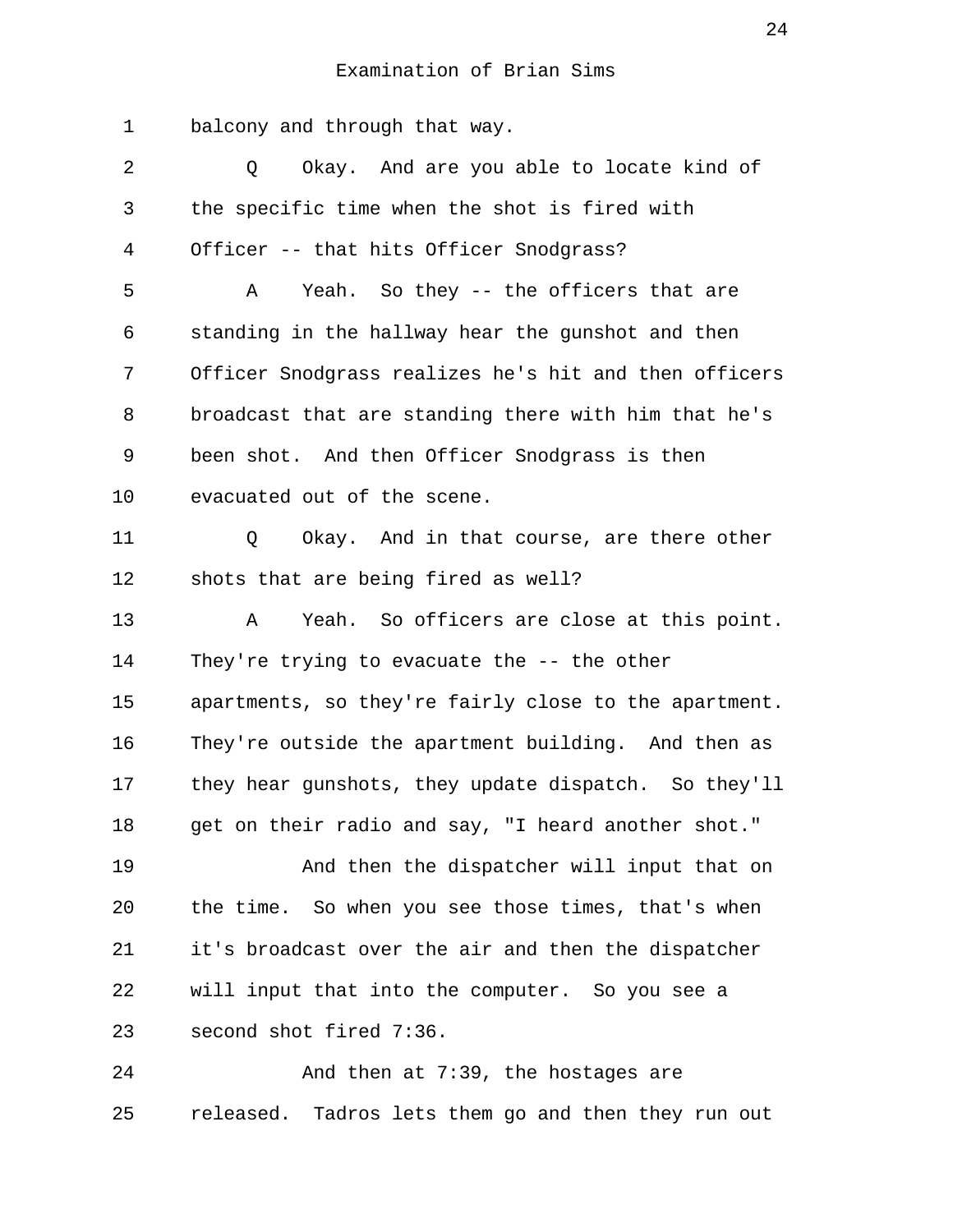1 of that apartment to officers that are waiting 2 outside. 3 Q And then are there continued gunshots, this 4 continued hearing of -- of firing from inside the 5 apartment? 6 A Yes. So from 7:41 to 7:46, three more 7 shots are fired from Apartment No. 5 at this point 8 spaced out in that time frame. And then at 7:47, 9 SERT, like I talked about earlier, starts deploying 10 gas. 11 And they use -- and they'll testify to 12 this, but they use a 40-millimeter launcher. It 13 shoots, like, a rubber foam projectile. And that's 14 to break the glass. 15 So once they break the glass, then they can 16 shoot the gas grenades through the glass, through the 17 window, because it's now broken and it allows the gas 18 grenades to get inside the apartment. So first is 19 40-millimeters and then SERT starts deploying gas 20 into the -- into the apartment. 21 Q Does that stop him from shooting or does he 22 continue to shoot? 23 A No. Even with all the -- the gas inside 24 the apartment, he still continues to shoot. 7:47, 25 there's another shot fired. 7:48, three more shots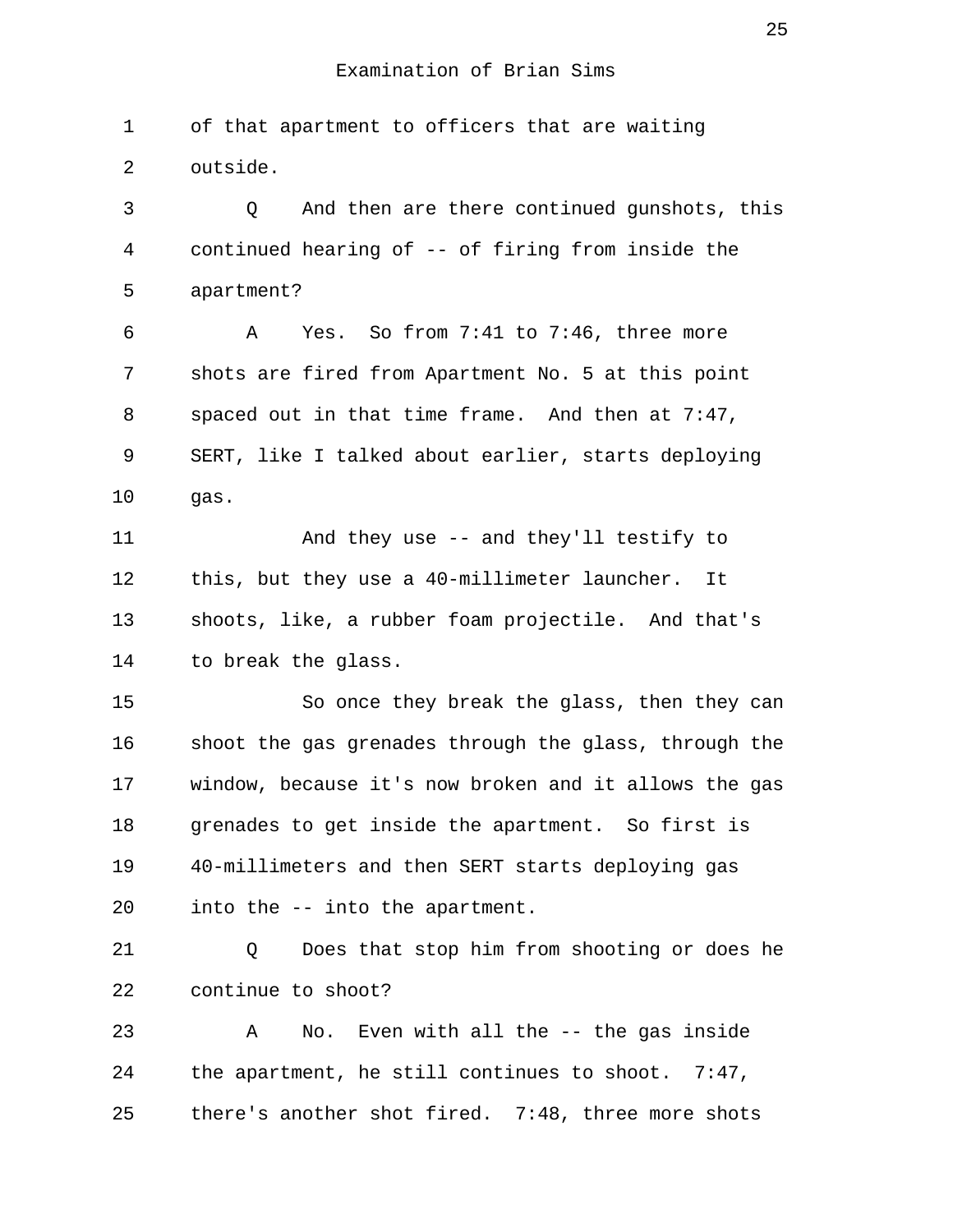1 are heard from inside Apartment No. 5. 2 0 And I want to pause you here. So at 7:48, 3 we have all these shots. There's -- gas is being 4 deployed. Are members of either CNT or others still 5 attempting to loud hail to him, attempting to get him 6 to come out? You know, are -- are these -- is it 7 just -- do they ask him one time? Do they ask him 8 multiple times? How does that work? 9 A No, it's continual. There's a PA system 10 that's come from the G3, the armored car. And then 11 they were actually able to get ahold of him through 12 Mr. Dalsing's phone. He's the renter of Apartment 13 No. 5. He left it in the apartment. 14 So the negotiators had actually called in 15 on Mr. Dalsing's phone and Tadros answered the phone. 16 And they actually had phone contact with him to try 17 to get him to surrender. 18 Q Okay. And coming back to that 7:48 time 19 frame, at that point in time, had police or any law 20 enforcement agencies fired any lethal shots at -- at 21 or in the direction of that apartment? 22 A No. At this point, it's all nonlethal. 23 It's gas and 40-millimeter grenades into the 24 apartment. 25 Q And during this course, are command and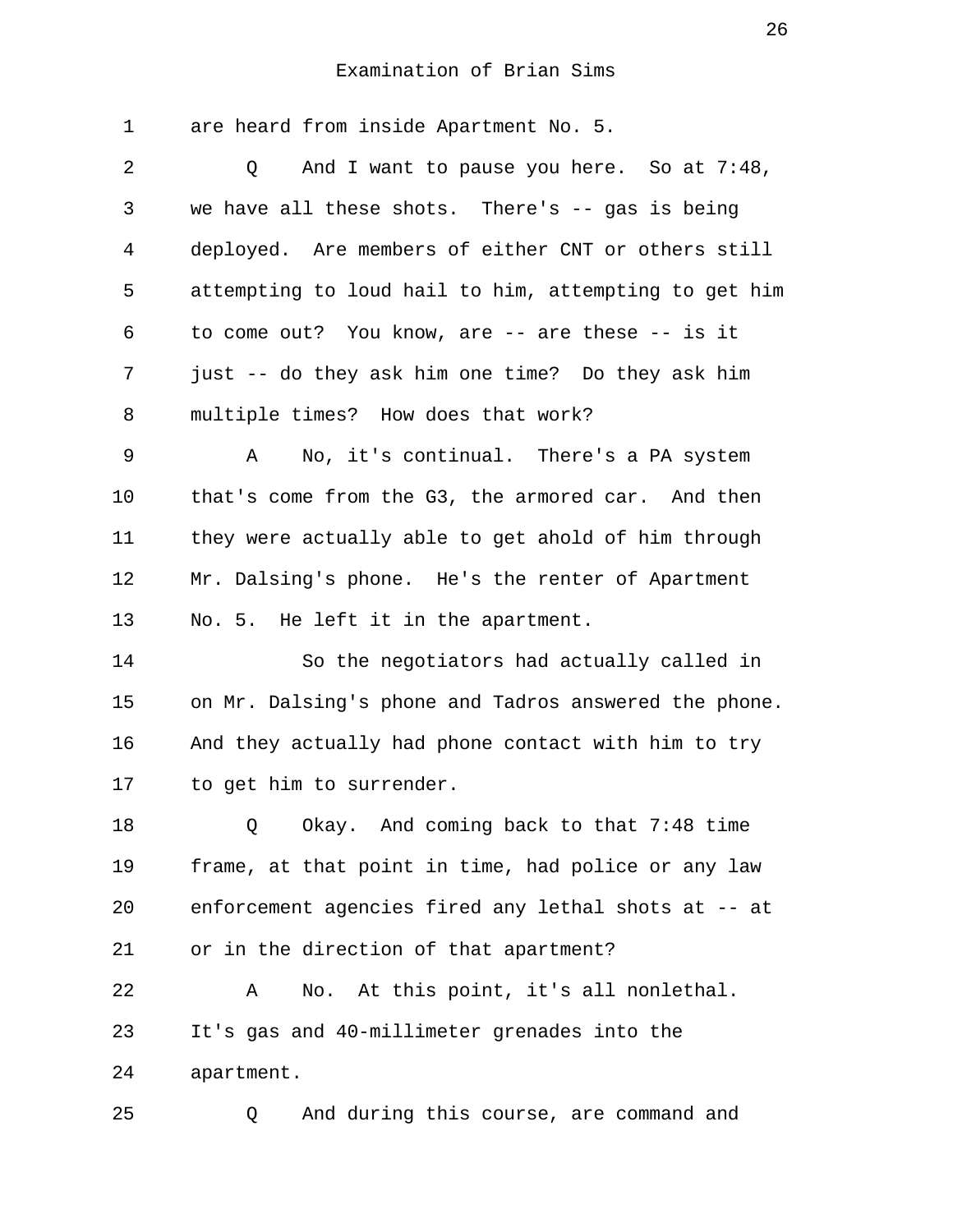1 other officers, are they having a discussion about 2 what is the appropriate course of action and the 3 concern level? 4 A Yes. And you'll have command staff from 5 the SERT team come in, but, yes, there's a constant 6 discussion of plans. 7 The sergeants and the SERT officers will 8 develop a plan, what they think is the best course of 9 action. And then that plan goes up the command staff 10 from the sergeant to the lieutenant and then to the 11 commander that's on scene. 12 Q And then the -- the time -- the timeline 13 and how it ends, at 7:51, is it your understanding 14 that there are two shots fired by Officer Ramsey? 15 A Yeah. So at 7:51, Officer Ramsey, who is 16 in the turret of the G3, in that armored truck that 17 we've seen, he fires two shots from his .223 rifle at 18 the suspect, but at the time, they didn't know if Mr. 19 Tadros had been hit. 20 Q Okay. Does -- does he give up or put his 21 hands out or is there any indication that he 22 surrendered at that time? 23 A There's still no action from Tadros that

24 he's willing to give up.

25 Q Okay. And then approximately a minute or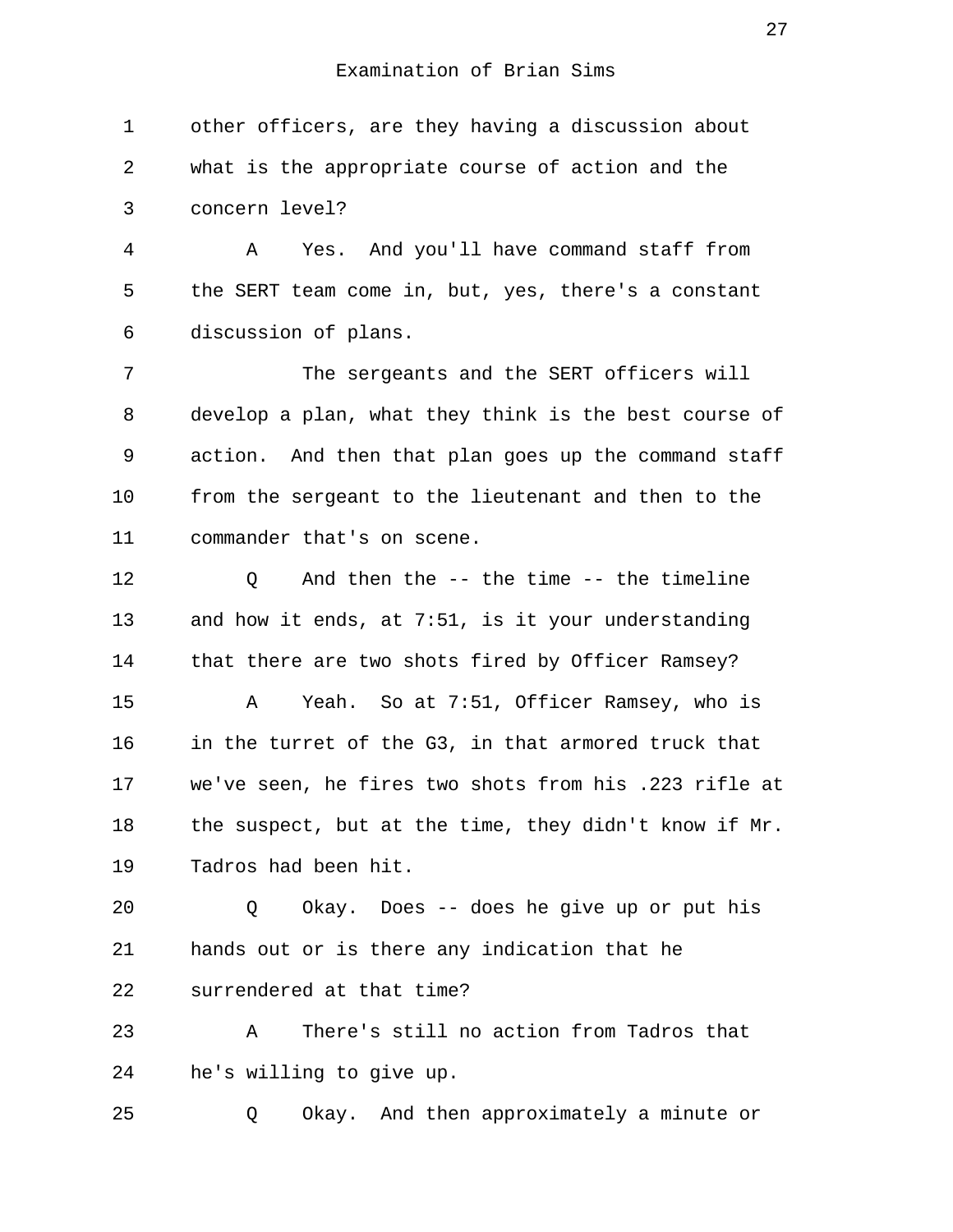1 two after that, 7:51, is that when the final shot is 2 fired?

 3 A Yes. So a -- a little bit after that, the 4 7:51, Officer Howery shoots one shot from his .762 5 rifle. He was positioned at a different location 6 that has a view of where Mr. Tadros was at. He fires 7 one shot, striking Tadros. 8 O Okay. Let's go back through and some of

 9 the photographs and some of the video still frames to 10 help orient the grand jury. So in this next slide, 11 we've talked about it, but does that accurately show 12 Apartment No. 8 and Apartment No. 5?

13 A It does.

14 Q Okay. And then -- and in that top corner, 15 we can see the video camera, the external camera 16 where my mouse is; is that correct?

17 A That is. Same cameras.

18 Q Okay. And then on the next slide, this is 19 an overhead view, but somewhat looking from a 20 different angle of the apartments. And I think this

21 was a -- a Google Earth image. Does that --

22 A It --

23 Q -- accurately depict how the -- kind of the 24 layout is?

25 A It does. So if you look at the big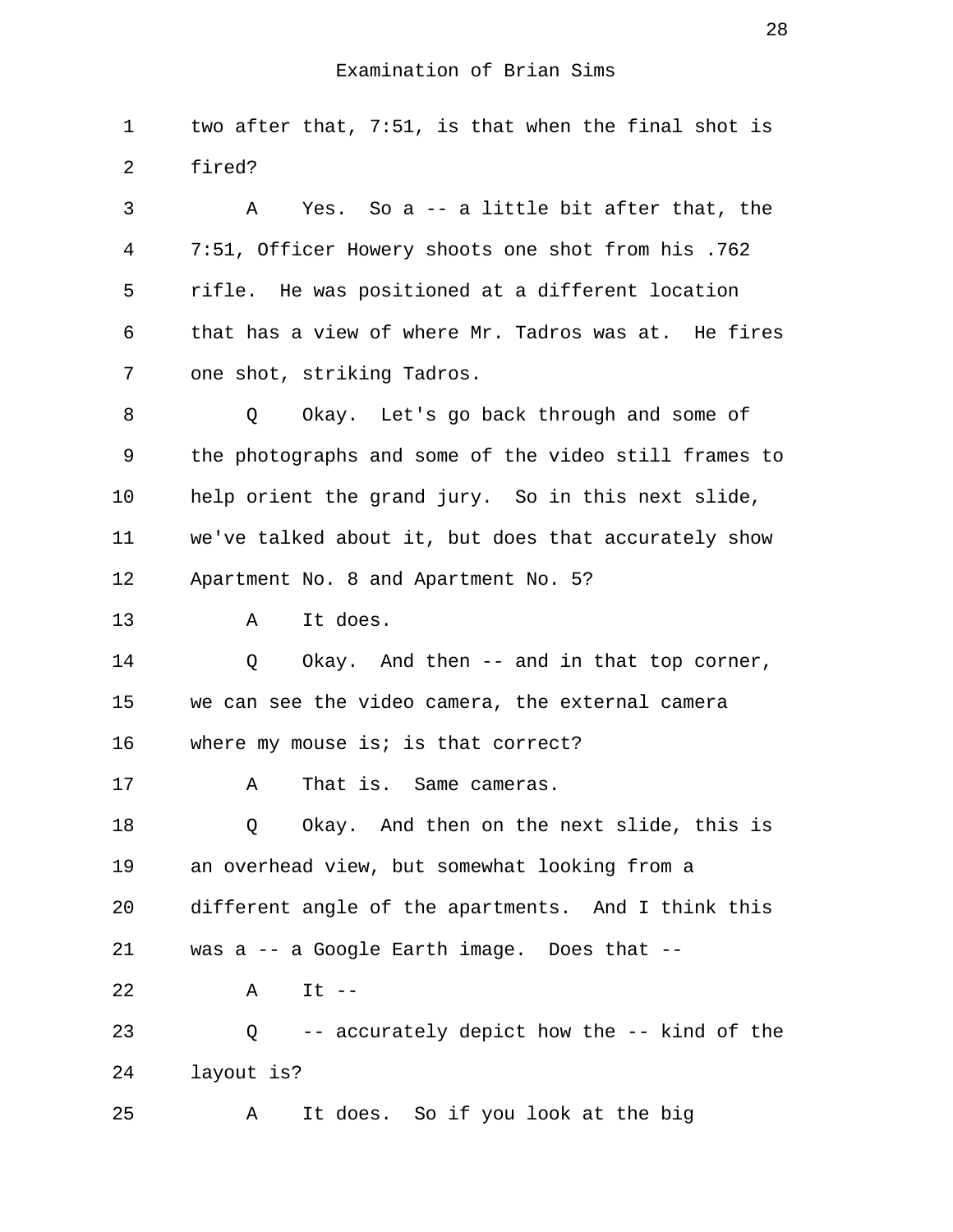| $\mathbf 1$ | picture, this is the -- kind of the back corner of      |
|-------------|---------------------------------------------------------|
| 2           | the eastern-most building. And then where that dot      |
| 3           | is, the -- the picture, the inset picture is a little   |
| 4           | bit more out into the corridor. But where that dot      |
| 5           | is is where Officer Howery fires the rifle.             |
| 6           | And then to help, because we're going to be<br>Q        |
| 7           | talking a little more about this, in here, again, in    |
| 8           | this inset photo, the top one is Apartment No. 8 and    |
| 9           | the bottom one is No. 5.                                |
| 10          | That's correct.<br>Α                                    |
| 11          | And then these windows we see, are these<br>Q           |
| 12          | part of the apartment as well?                          |
| 13          | Yeah. So that's the bedroom area of<br>Α                |
| 14          | Apartment 8. And then --                                |
| 15          | Okay.<br>Q                                              |
| 16          | -- the lower one is the bedroom unit of<br>$\mathbf{A}$ |
| 17          | Apartment 5. And you can see in that picture --         |
| 18          | we'll see -- I don't know if we'll see a better         |
| 19          | picture here, but you can see that the screen -- the    |
| 20          | screen to the window is pushed out. There it is.        |
| 21          | And so, again, these are those photos, but,<br>Q        |
| 22          | now, we've added a second photo with kind of a closer   |
| 23          | up of that -- that screen being pushed out?             |
| 24          | Correct. And then you can see the other<br>Α            |
| 25          | plated glass there is shattered. And that's from the    |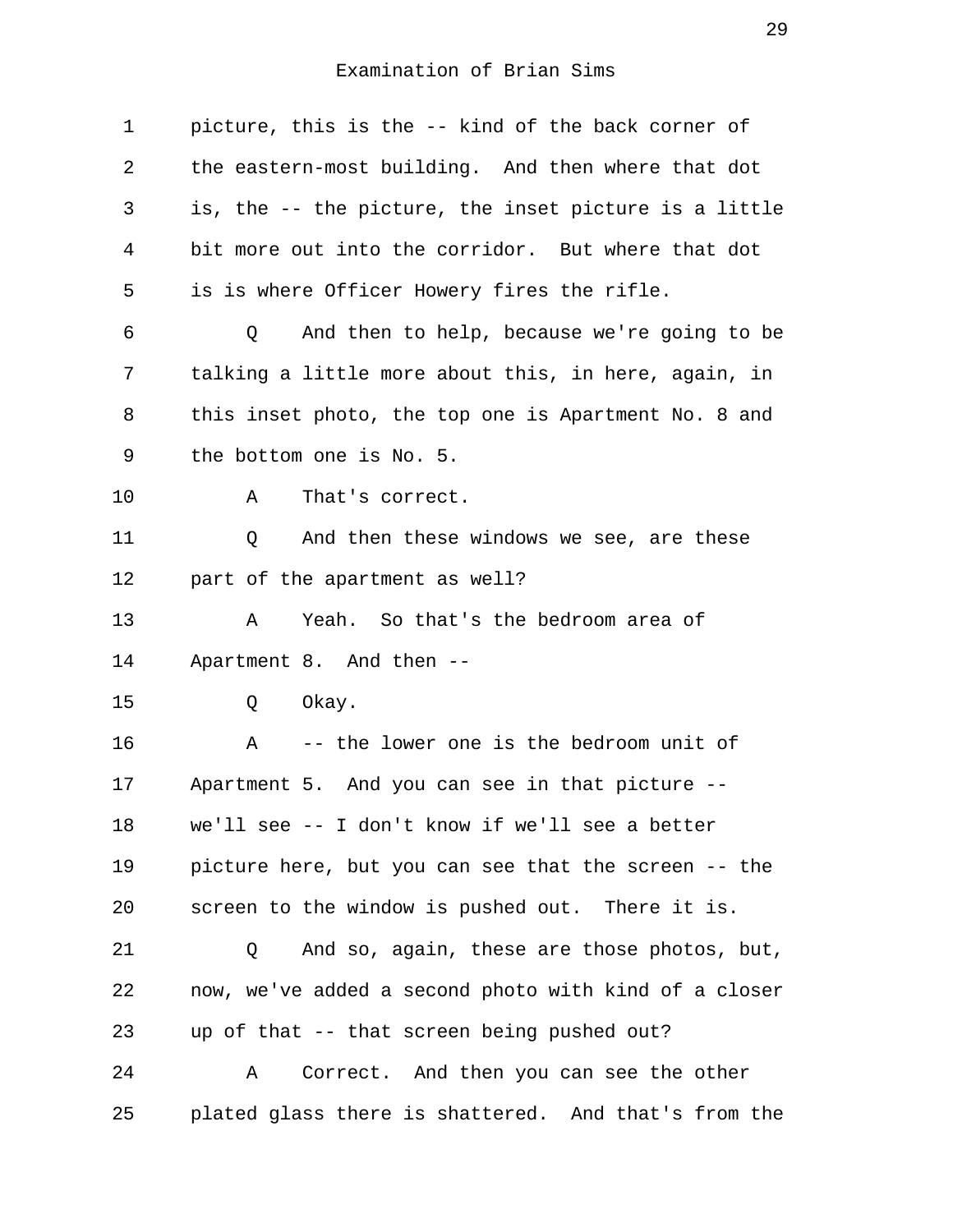1 40-millimeter grenades trying to break that glass so 2 they -- so SERT can deploy gas into the apartment. 3 Q Okay. Now, we've made reference to some 4 videos that were available. Were these -- the 5 videos, were they ones that the apartment provides or 6 is this something that an individual on their own 7 buys and sets up? 8 A This is a camera system that the occupants 9 of No. 8 purchased and set up themselves. 10 Q Okay. And there -- with this system, there 11 are a total of how many cameras? 12 A There's a total of three camera views. One 13 is of the bedroom, so we didn't need that. So we 14 just needed these two camera angles, the one in the 15 living area and then the external one that covers 16 outside on North Willis. 17 Q Okay. And then with these cameras, what -- 18 what -- what's kind of -- and have you reviewed all 19 of these cameras and went through the video footage 20 and stuff? 21 A I have. I was able to get hours of this 22 video footage, so I've reviewed hours of the kitchen 23 area and the exterior cameras. 24 Q And -- and some of those key ones are, as 25 we've already discussed, there's this internal and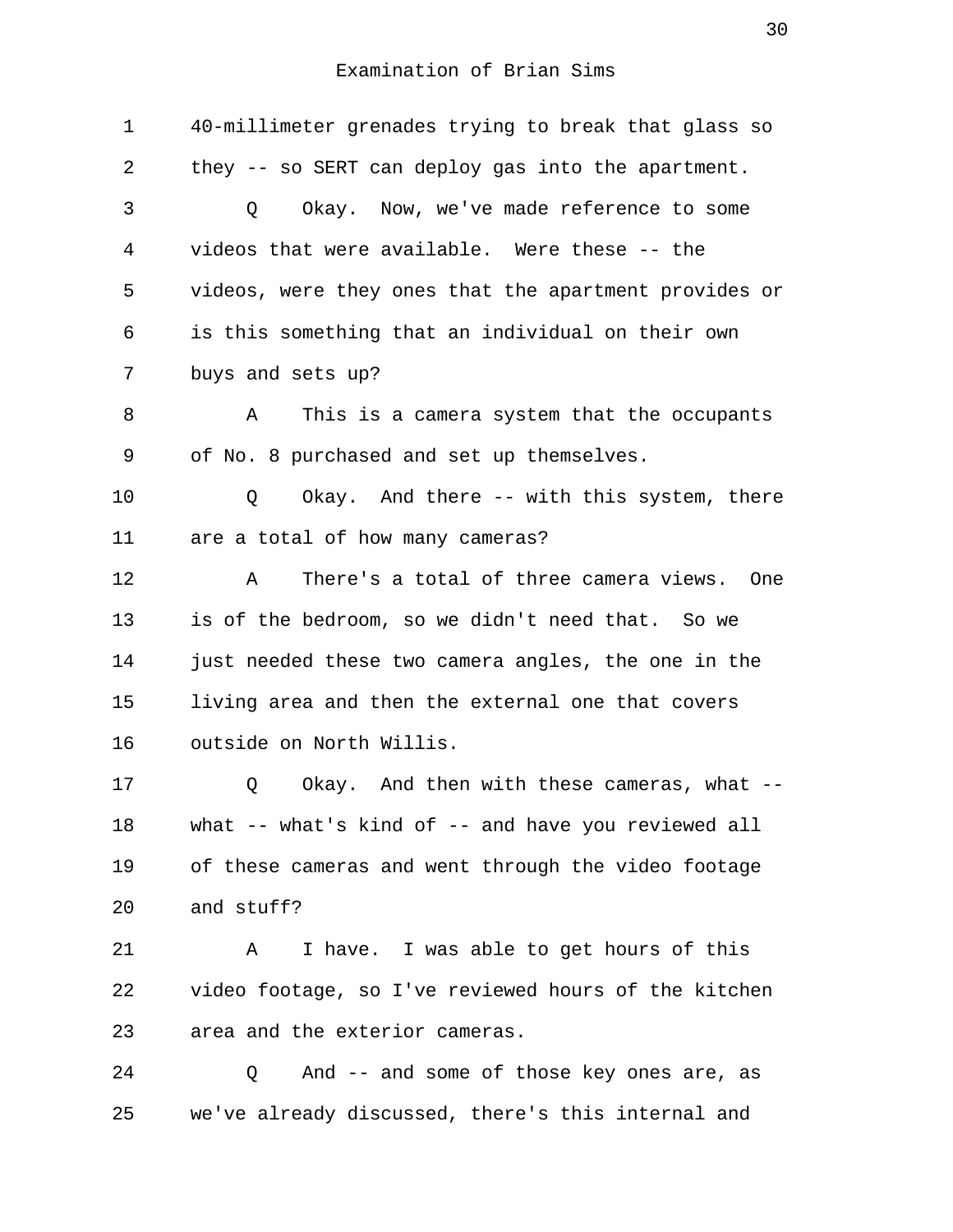1 external. But are we able to determine time with the 2 cameras as well?

 3 A Yeah. So the timestamp on the security 4 camera is not accurate. It's about three hours fast. 5 But you can see on the internal camera, there's a 6 clock on the wall. And that's -- that time is 7 accurate. So you can see it's just after 6:00 a.m., 8 6:04. But then the timestamp on the security camera 9 says it's 9:00 a.m., so --

10 Q And I paused -- or when I have this 11 particular frame up, this is a still frame from the 12 video; is that correct?

13 A That's correct.

14 Q And does this capture the moments just -- 15 just prior to the law enforcement agents coming into 16 the apartment?

17 A It is. And I think this is after they've 18 even knocked. So you can see Mr. Tadros. That's 19 who's sitting on the couch. And then to his right is 20 the front door.

21 You can kind of see the -- that that's the 22 refrigerator, but just past the refrigerator is the 23 front door to the apartment. And you --

24 O Is that where my --

25 A -- can kind of see him looking towards the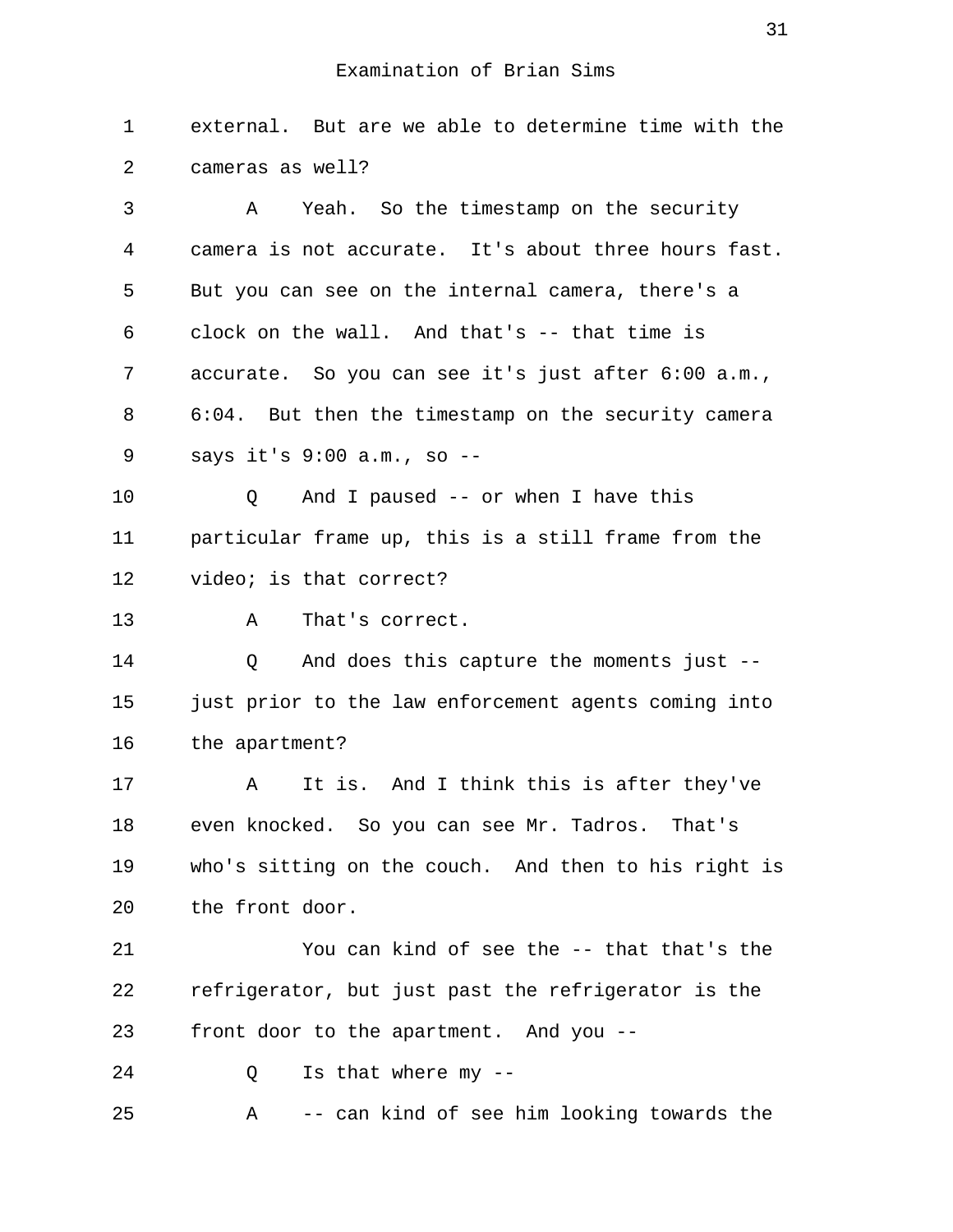1 direction of the front door.

| 2  | Okay. We'll come back to that in just a<br>Q          |
|----|-------------------------------------------------------|
| 3  | moment. But the external one, this is kind of the --  |
| 4  | is this a still frame from that and the view that you |
| 5  | are able to see from that camera?                     |
| 6  | It is. Same picture, that armored vehicle<br>A        |
| 7  | from SERT, same view that we have the close-up        |
| 8  | pictures of.                                          |
| 9  | Okay. So let's go through here on the<br>Q            |
| 10 | internal camera just -- these are some -- we'll --    |
| 11 | we'll certainly watch the video, itself, this         |
| 12 | particular clip, but are these next series of still   |
| 13 | frames, do they capture kind of the sequence of       |
| 14 | events? And let's talk a little bit about some of     |
| 15 | the things that you're able to see in the internal    |
| 16 | camera.                                               |
| 17 | Sure.<br>Α                                            |
| 18 | First, before we get to that, so you've<br>Q          |
| 19 | already talked about the individual in the middle.    |
| 20 | That's Mr. Tadros?                                    |
| 21 | That is.<br>Α                                         |
| 22 | And we have the clock. Are you able to see<br>Q       |
| 23 | other objects prior to this that are at least of some |
| 24 | interest? In other words, are there -- are there      |
| 25 | controlled substances or things that are -- are being |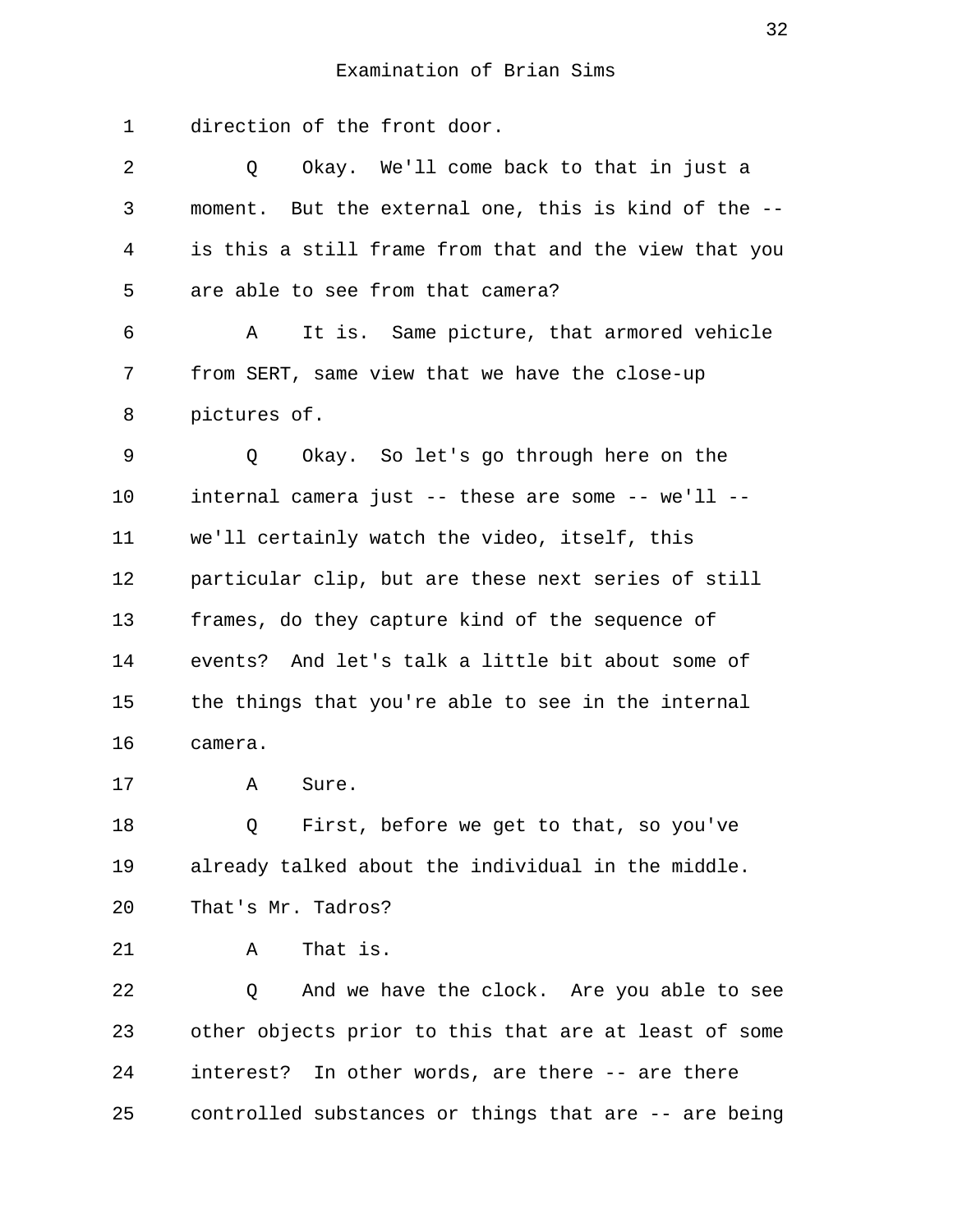1 dealt with at -- by Mr. Tadros? 2 A Yeah. So as I watched the video, I watch 3 as Mr. Tadros uses that pipe. And it's kind of by 4 the -- maybe that Slurpee cup. Yeah, right there. 5 Q So where my cursor is? It's kind of a -- 6 A Yeah, where -- 7 Q -- green-ish color? 8 A Yep, kind of green-ish on the edge there. 9 And I can see him smoking that all through the -- 10 throughout the night. 11 Q Okay. And -- and he -- is he putting what 12 appears to be something that is similar to either 13 fentanyl or methamphetamine in that? 14 A Yeah. So I actually watched him pull out a 15 Coke bottle that had a false bottom. He pulled it -- 16 he got it out of the fridge, but it had a false 17 bottom in it. So he unscrewed it. 18 And, obviously, the video is so clear, he 19 pulls out a baggie of small blue pills that I 20 believe, based on my training and experience, to be 21 fentanyl pills. He pulls them out and then proceeds 22 to smoke them with that pipe. 23 Q Okay. Now, here we are at -- just at -- on 24 this particular slide, at 6:00 -- roughly 6:04, 6:05. 25 And then do you, in the video, start to see things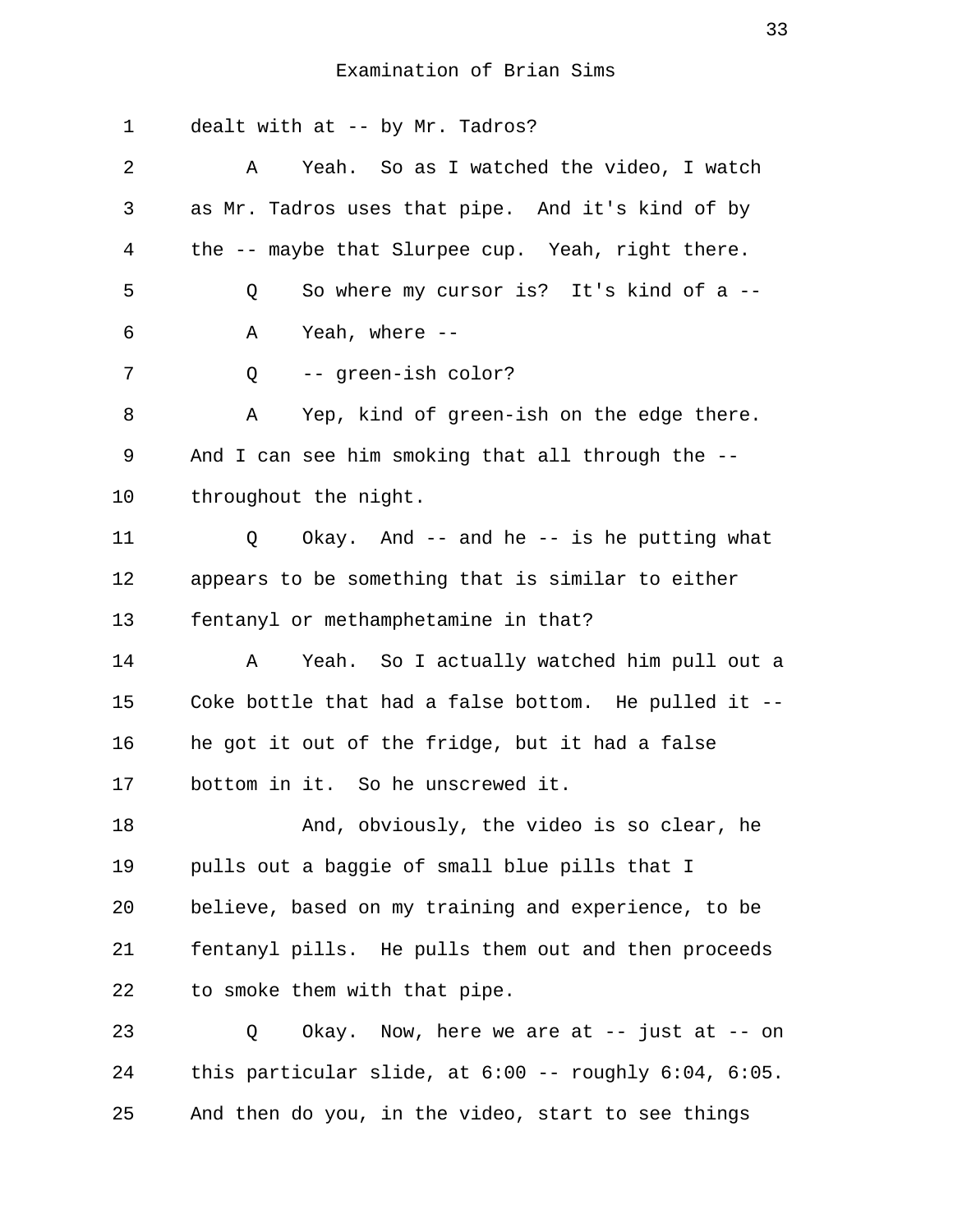1 happen at that time? 2 A Yep. So the DEA will talk about this, but 3 as they make entry, they knock -- what's called a 4 knock and announce. So they'll knock, you know, 5 announce, "DEA. We have a warrant." And then they 6 use a key to open up the door. 7 Q And by "key," are we talking about a 8 battering ram, essentially, like a -- 9 A Yes. It's called -- 10 Q -- handheld -- 11 A -- a -- yeah. It's a -- a battering ram. 12 It's a handheld heavy metal object that opens the -- 13 you can force open the door. So, now, they have made 14 that entry and Tadros, you can see, has reacted. 15 And then Nichole has actually had time to 16 come out of the bedroom and then she's running out of 17 the bedroom past the front door as the DEA makes 18 entry. 19 Q As you watch the video, are you able to see 20 Mr. Tadros do anything particular -- of particular 21 note or interest? 22 A Yeah. He -- he reacts and kind of jumps 23 back. And then it -- it looks as if he's pulling out 24 a handgun. 25 Q Okay. And are you able to see kind of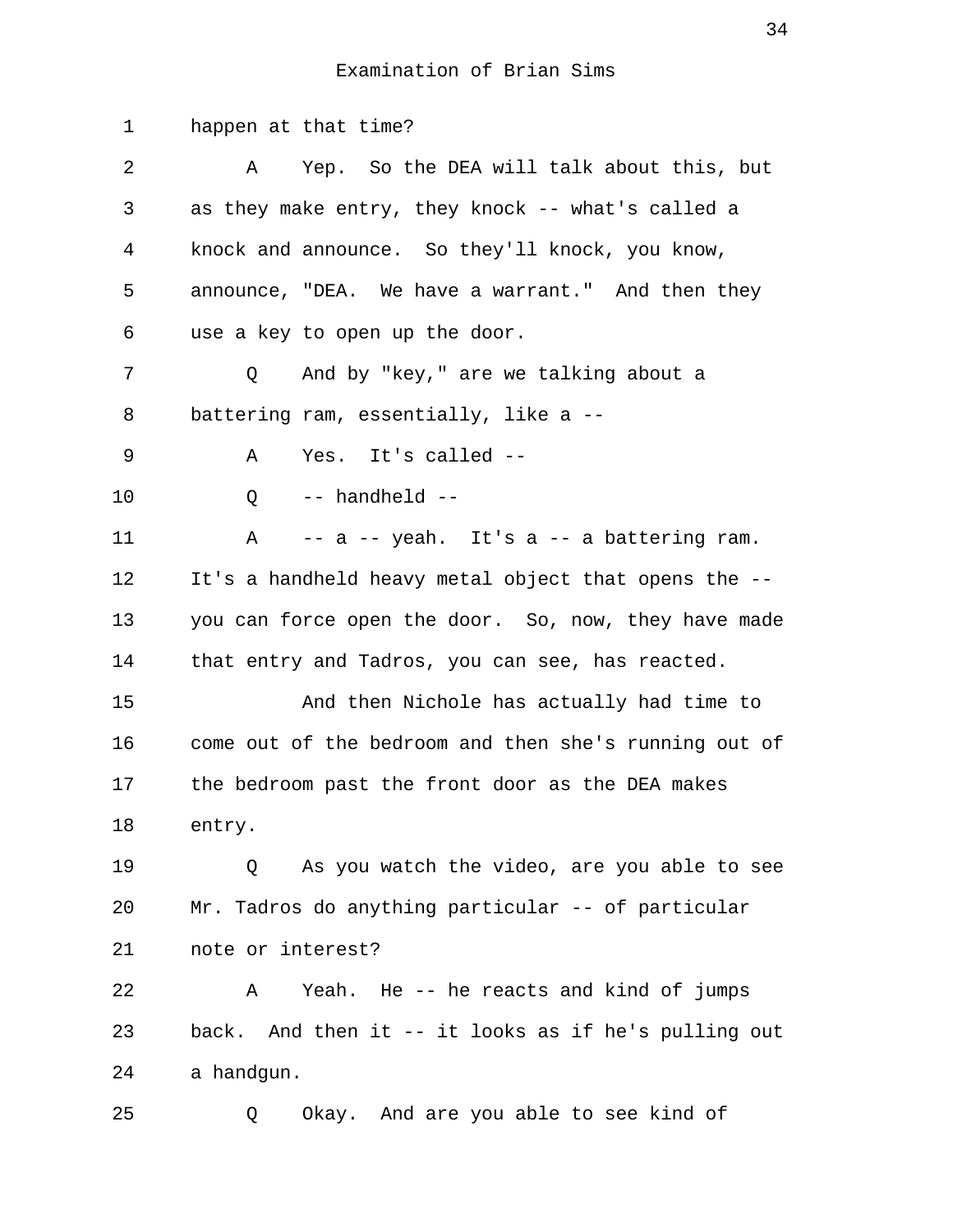1 where they run and what happens? 2 A Yeah. So you'll see Nichole go out of view 3 past that -- the pendant on the island there. And 4 then Tadros will follow her in that direction. And 5 that's the direction of the balcony, the slider and 6 the balcony to the apartment. 7 6 Q and in this last still frame, are you able 8 to see Mr. Tadros running with an object in his hand? 9 A Yeah. So you see in his right hand there 10 as he's running, it appears to me to be a handgun. 11 Q Okay. And then after they exit to this 12 kind of area that's behind the curtain, at some 13 point, does Ms. Dreams come back out and is taken 14 into custody? 15 A Yes. They call Ms. Dreams back to them and 16 then they take her into custody right there. And 17 it's this point that Mr. Tadros has already gone off 18 the balcony and is now below them in Apartment No. 5. 19 MR. VASQUEZ: Okay. So, at this point, 20 we're at a good -- if someone wants a break 'cause 21 I'm going to need to take a moment to get the video 22 clip that we're going to be watching up. So if you 23 want to take a break, this is a good time. Want  $24$  to take  $-$ 

25 A GRAND JUROR: Okay.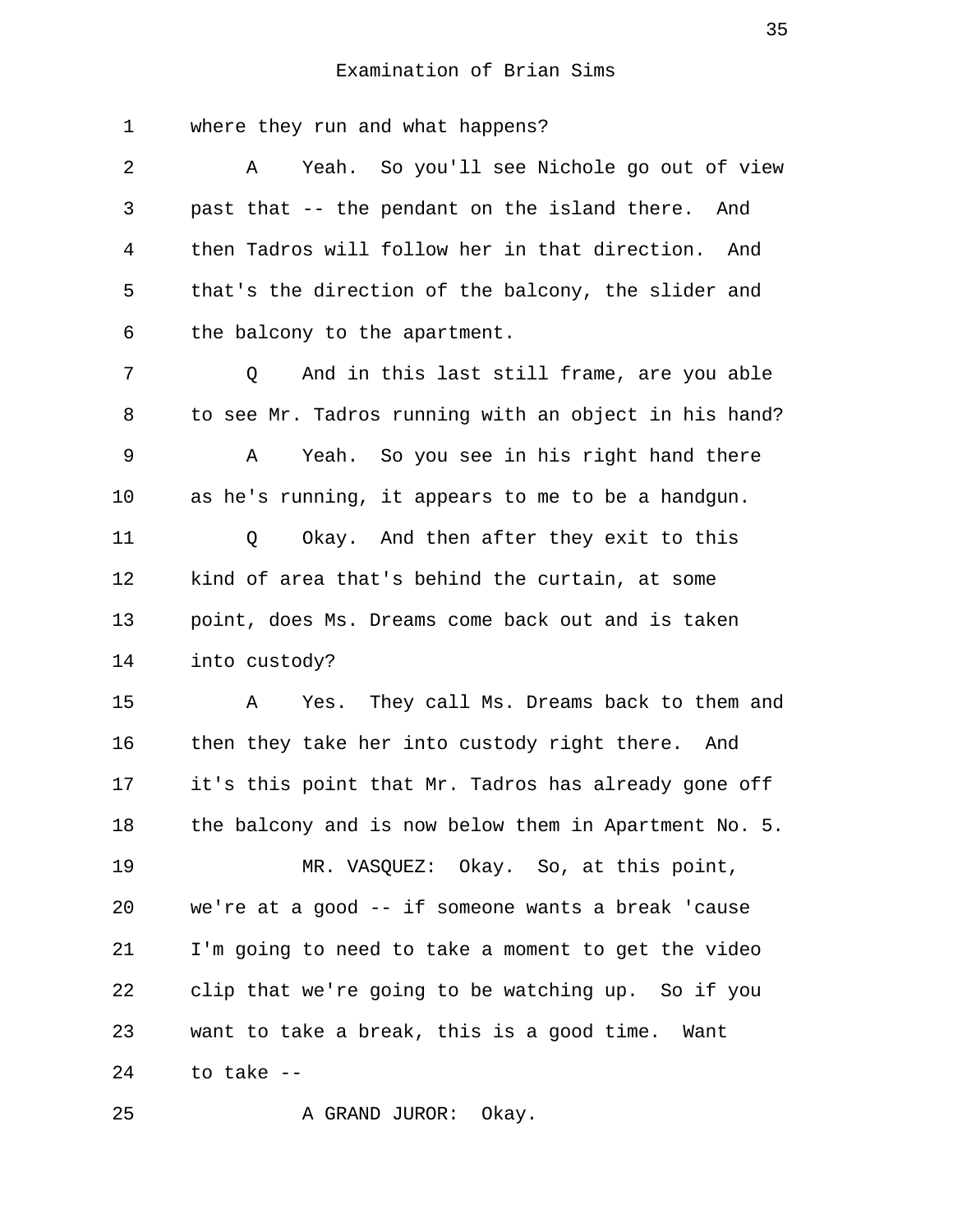1 MR. VASQUEZ: -- five minutes, if that's 2 okay? 3 A GRAND JUROR: That's great. 4 MR. VASQUEZ: Okay. 5 A GRAND JUROR: Thank you. 6 MR. VASQUEZ: All right. And if we could 7 stop our recording while we're on break, that'd be 8 great. 9 (Recess taken, 10:03 a.m. - 10:12 a.m.) 10 MR. VASQUEZ: We are back on the record. 11 BY MR. VASOUEZ: 12 Q Detective Sims, this video system, does it 13 take, essentially, clips? And, you know, you can 14 certainly thread them together, but are they stored 15 in kind of almost, you know, roughly 9 to 12-minute 16 increments? 17 A Yes, that's correct. 18 Q Okay. And -- and I pulled up this 19 increment, which is, it looks like, according to the 20 clock on the wall and -- and the timestamp, is it 21 about 6:02 a.m. 22 A That's correct. 23 Q And is this the moments leading up to and 24 the internal camera before the entry by the DEA? 25 A It is.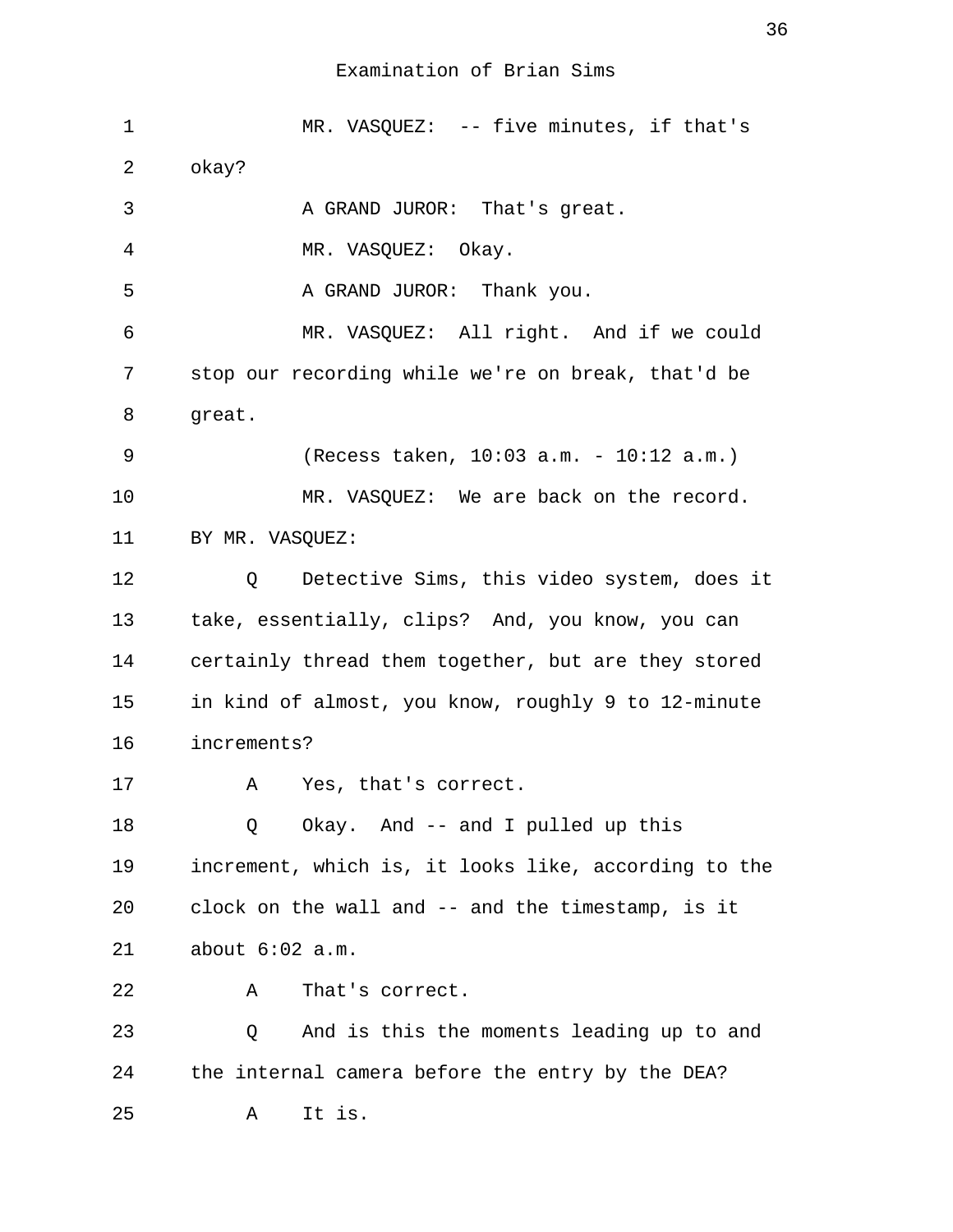1 Q Okay. 2 A And then also just to add one thing, if 3 you -- on your -- with your cursor there, where that 4 pipe is and then if you go just a little bit further 5 down, you can see that clear baggie and the blue 6 pills that I talked about earlier. They're actually 7 right there on the table. You can see it in this 8 clip. 9 Q Okay. And then things happen fast in the 10 video, so if there's a time you want to pause or 11 watch something else, just let me know if you want to 12 rewind it, all that good stuff, okay? 13 (**TRANSCRIBER'S NOTE**: Video recording 14 played in grand jury, without sound, 10:13 a.m.) 15 THE WITNESS: That's when they knock and 16 announce his reaction from that. That's the balcony. 17 You can see out the balcony. 18 BY MR. VASOUEZ: 19 0 That red cooler on the --20 A Yeah, the -- 21 Q -- bottom -- 22 A -- red cooler. 23 Q -- (indiscernible)? 24 A That's the stuff that's out on the balcony. 25 Now, they're trying to address and figure out where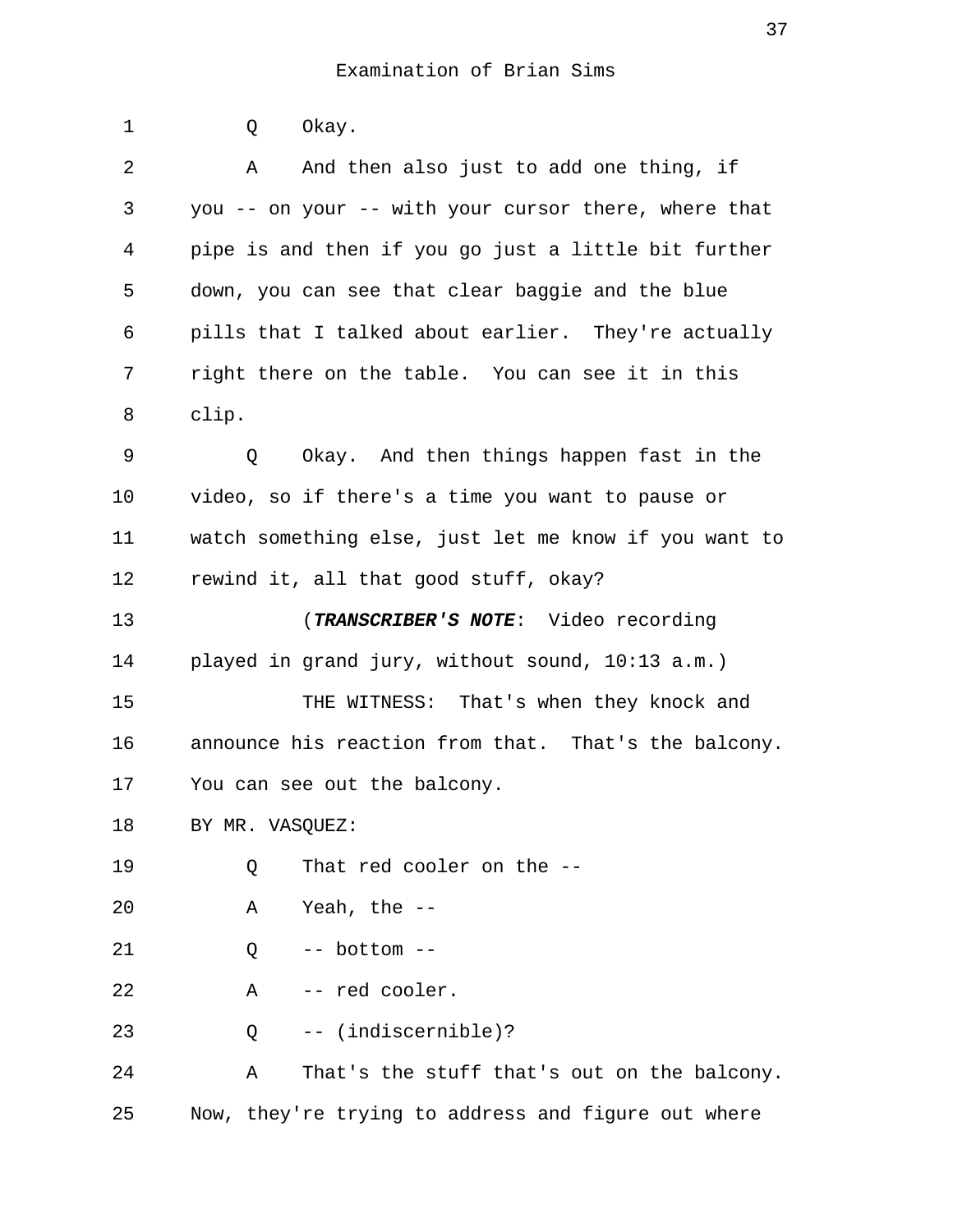1 Mr. Tadros went. 2 Q Okay. On the time clock, we're at 9:01 and 3 54:55. And is there any time where we see Mr. Tadros 4 on this video anymore? 5 A We do not. 6 MR. VASQUEZ: Okay. I'm going to pause the 7 video here. 8 (**TRANSCRIBER'S NOTE**: Video recording 9 stopped, 10:16 a.m.) 10 MR. VASQUEZ: 'Cause things happen quickly, 11 I always like to give the grand jury an opportunity. 12 Would you like me to play that sequence again, the 13 entry sequence? 14 Seeing some heads nod up and down, so I'm 15 going to do it one more time. If there's anything 16 else, please let me know what you would like to 17 see or -- 18 A GRAND JUROR: And just a question. The 19 bedroom would be behind the wall on the right that we 20 see sort of behind the kitchen? Is that where she's 21 coming from at the beginning? 22 THE WITNESS: That's correct. If you, with 23 your cursor there, the guy to the left right there, 24 that's -- he's looking -- he's in the doorway to the 25 bedroom.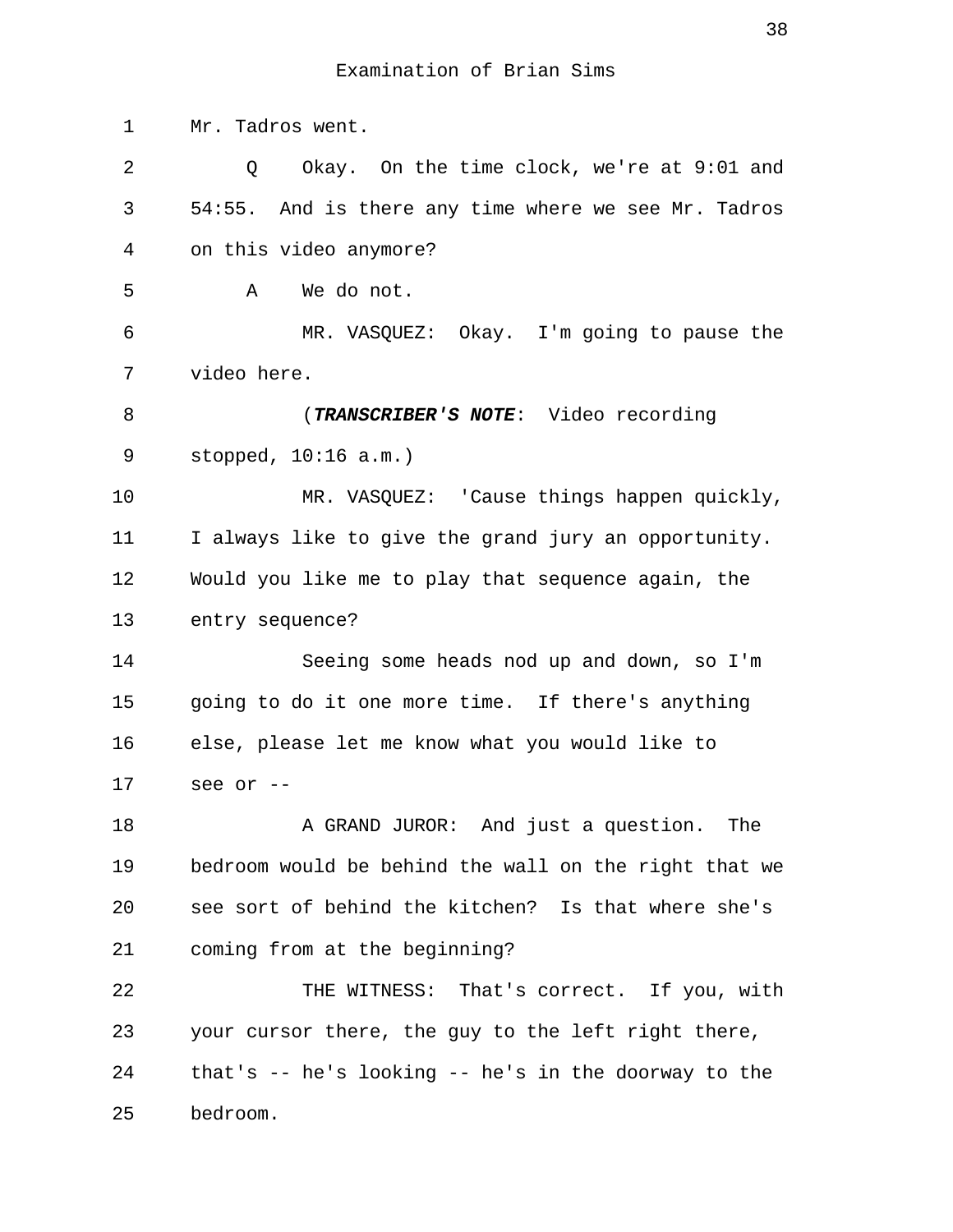1 A GRAND JUROR: I see. 2 THE WITNESS: The other doorway you see 3 straight ahead is a bathroom. 4 A GRAND JUROR: Okay. 5 THE WITNESS: So to the left is the 6 bedroom. 7 MR. VASQUEZ: And then you have the living 8 room, kitchen area with the balcony right roughly 9 where my cursor is now on the bottom left-hand 10 corner. 11 A GRAND JUROR: I see. Thank you. 12 MR. VASQUEZ: Okay. I'll go back. All 13 right. I'm going to start it again at -- at 9:00:15. 14 (**TRANSCRIBER'S NOTE**: Video recording 15 played in grand jury, without sound, 10:17 a.m. - 16 10:18 a.m.) 17 MR. VASQUEZ: Okay. Okay. So I have --18 A GRAND JUROR: I have a question. 19 MR. VASQUEZ: Yeah, go right ahead. 20 A GRAND JUROR: Is the apartment below --21 and maybe I'm jumping the gun. But because these 22 guys seem to have cameras, is the layout directly 23 below the same as this apartment? And, if so, where 24 was he shooting from, the below balcony or from a 25 bedroom window?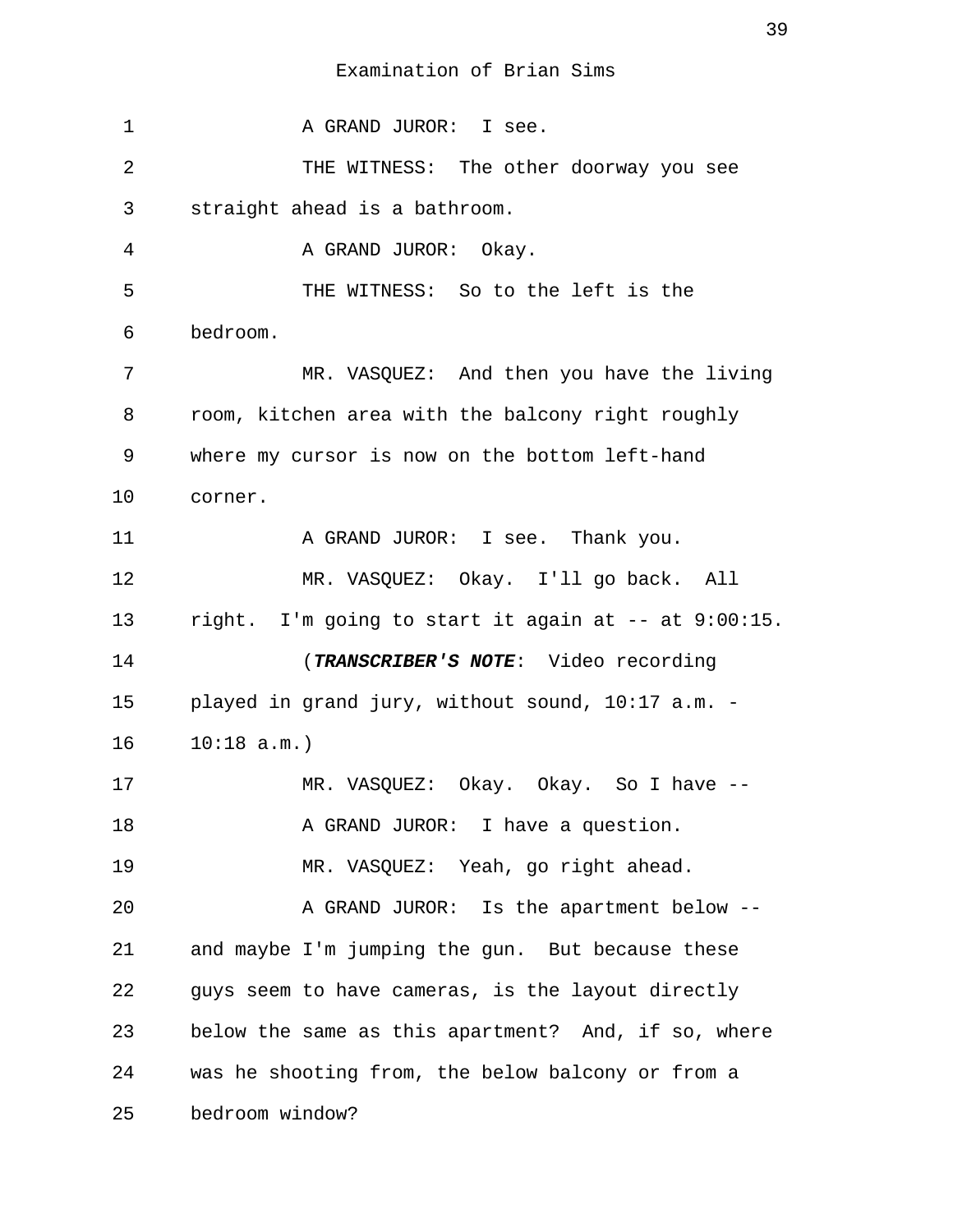| $\mathbf{1}$ | MR. VASQUEZ: Okay. So let's -- let's                  |
|--------------|-------------------------------------------------------|
| 2            | answer the first part of that question and the second |
| 3            | part we'll kind of get to as we go through.           |
| 4            | A GRAND JUROR: Okay.                                  |
| 5            | MR. VASQUEZ: But --                                   |
| 6            | THE WITNESS: The exact same layout.                   |
| 7            | A GRAND JUROR: That's what I thought.                 |
| 8            | THE WITNESS: Exactly the same.                        |
| 9            | BY MR. VASQUEZ:                                       |
| 10           | Okay. So Apartment No. 8 and No. 5, what<br>Q         |
| 11           | you're telling the grand jury is they have the same   |
| 12           | layout; is that correct?                              |
| 13           | That is correct.<br>Α                                 |
| 14           | Okay.<br>Q                                            |
| 15           | A Yeah.                                               |
| 16           | Q<br>And then let's go back. Okay. Now, once          |
| 17           | this event concluded, did forensic and your people    |
| 18           | with your forensic division come in and take          |
| 19           | photographs?                                          |
| 20           | They did. This is part of the crime scene<br>Α        |
| 21           | photos, just like we saw outside. But this is the     |
| 22           | photos inside.                                        |
| 23           | And then what the Forensics Evidence                  |
| 24           | Division do, the criminalists, they will label the    |
| 25           | bullet strikes. And you'll see there's a little       |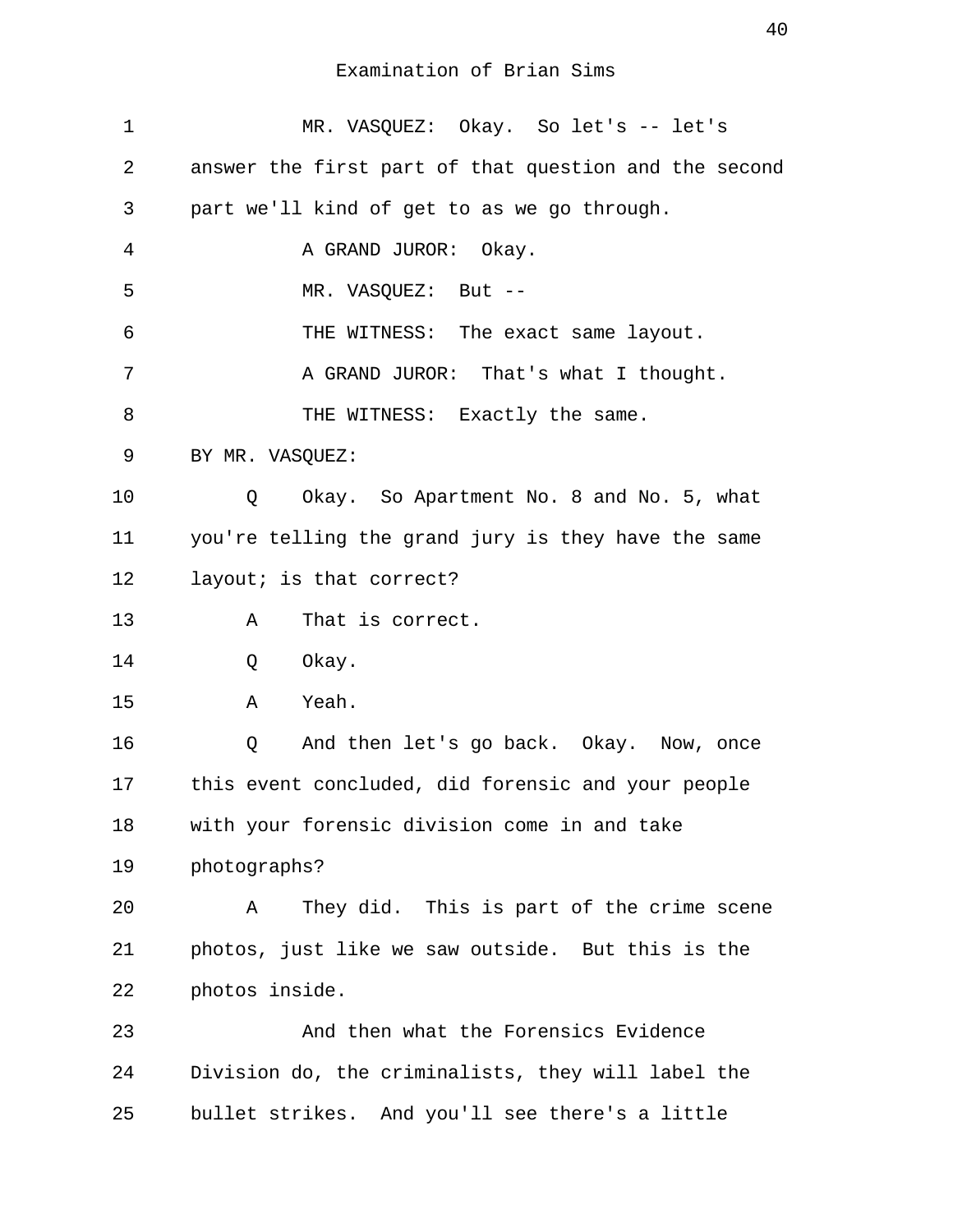1 sticker that says A2. That's just to distinguish 2 that picture.

 3 And there's what's called a trajectory rod. 4 It's an aluminum rod that we put in bullet holes to 5 try and figure out the path of the bullet as it goes 6 through objects, through cars, walls, that kind of 7 thing. It just gives you a visual cue on where the 8 bullet traveled.

 9 Q And this one is entitled "Crime scene 10 photos" and -- and shows a brown staircase. Where is 11 this located within the apartment building?

12 A So this is in the front doors up the 13 stairway. And that wall where the railing is against 14 is the wall to Apartment No. 5. So when we looked at 15 the video from Apartment 8, if you just visualize 16 where the end of that table was at the bottom of the 17 screen, there's a wall right there.

18 So this is the same wall that goes from -- 19 to down -- all the way down to the stairwell. So on 20 the other side of this wall is the Apartment No. 5, 21 the far northern end --

22 Q And --

23 A -- of the apartment.

24 Q And based upon your review of the evidence 25 that you locate inside of the apartment and the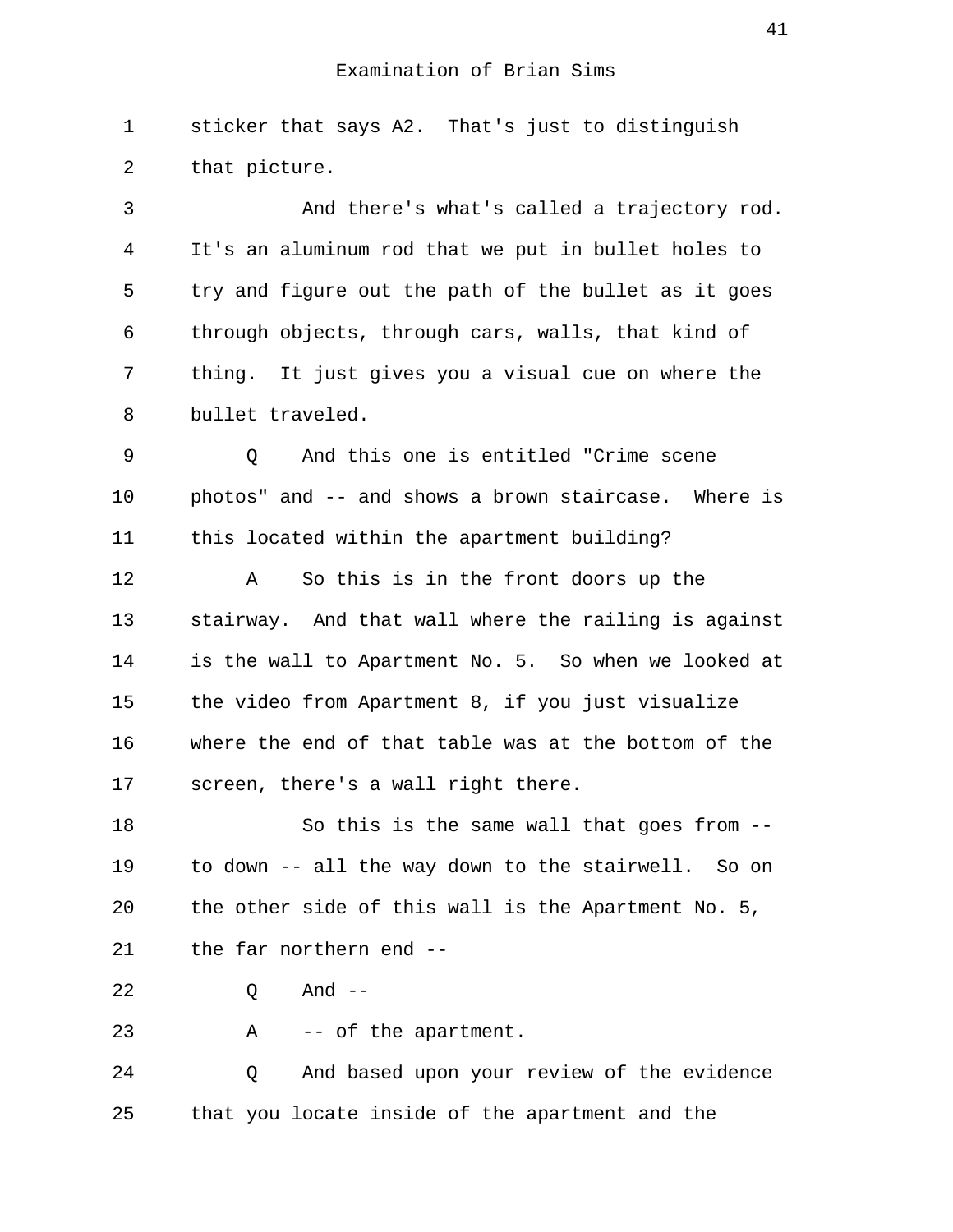1 bullet strikes and things of that nature, can you -- 2 do you have a rough idea? And I know you can't give 3 us an exact, but a rough idea of where Mr. Tadros was 4 firing from?

 5 A Yes. Based on where the -- we located the 6 spent cartridge casings, the handguns, I believe 7 Tadros was in the hallway area by the door and kind 8 of where the bedroom would be. So this is -- this is 9 a picture of the hallway.

10 Same -- same layout. So this is the 11 bedroom on the left for Apartment No. 5. Straight 12 ahead is the bathroom doorway. So I believe he was 13 shooting this handgun in the hallway facing the other 14 direction facing that wall.

15 Q Okay. And does he fire it both -- I mean, 16 at that wall, but then at other -- internally at 17 other locations within the -- the apartment? 18 A Yes. I believe based on what I've seen and 19 my experience, it -- it looks to me like he fires 20 through that wall. And then we'll see later 21 pictures. He's firing maybe from that same location 22 to -- through the apartment and out the apartment -- 23 O Okay.

24 A -- in different directions. And -- and why 25 we think this is where it occurs is because as this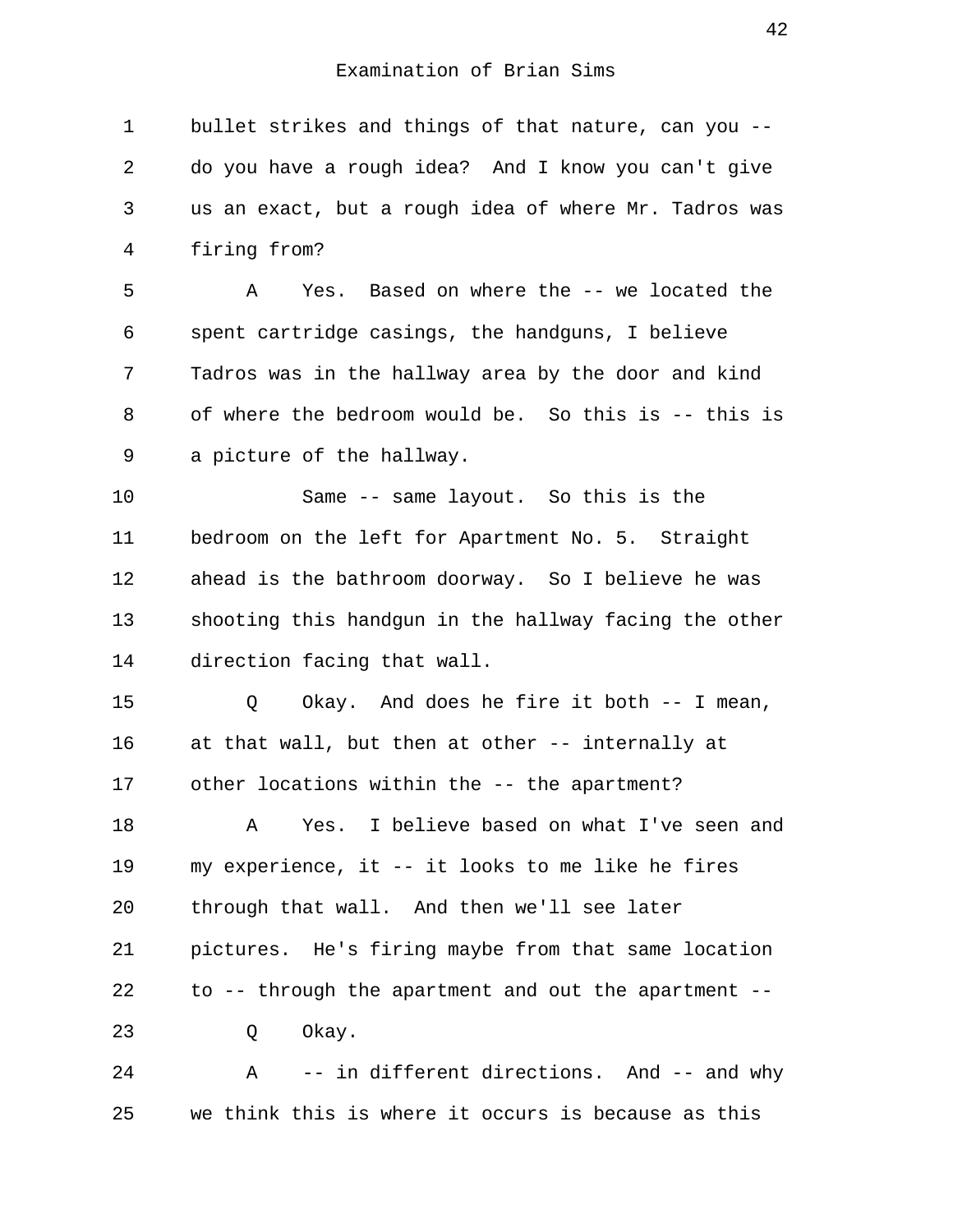1 handgun, this particular handgun is fired, it ejects 2 to the right-hand side of the handgun and backwards. 3 So that's why we have these -- these spent cartridge 4 casings that are all in the circles. 5 That would be indicative -- if he's 6 standing in the hallway shooting, they would eject to 7 the right and to the back. 8 Q And -- and we're going to talk a -- a 9 little bit more about this. But some of the bullet 10 strikes that you're observing in the apartment, are 11 they in things like the couch and -- or parts of the 12 bed or, you know, the walls or different parts inside 13 of the apartment? 14 A Yes. You'll -- you'll see if -- if Tadros 15 is standing where I believe he's standing and firing, 16 he's striking things in the pathway from where he's 17 standing to the exterior walls of the apartment. 18 So it goes through the -- some bullets go 19 through the wall. Some go through couches and hit 20 other pieces of furniture. 21 Q Okay. And just to stay on this photograph 22 for a second, we put some circles on the photograph. 23 Can you kind of go through -- and I'm going to put my 24 cursor on them starting on the left-hand side, then 25 going clockwise. What -- what's in this particular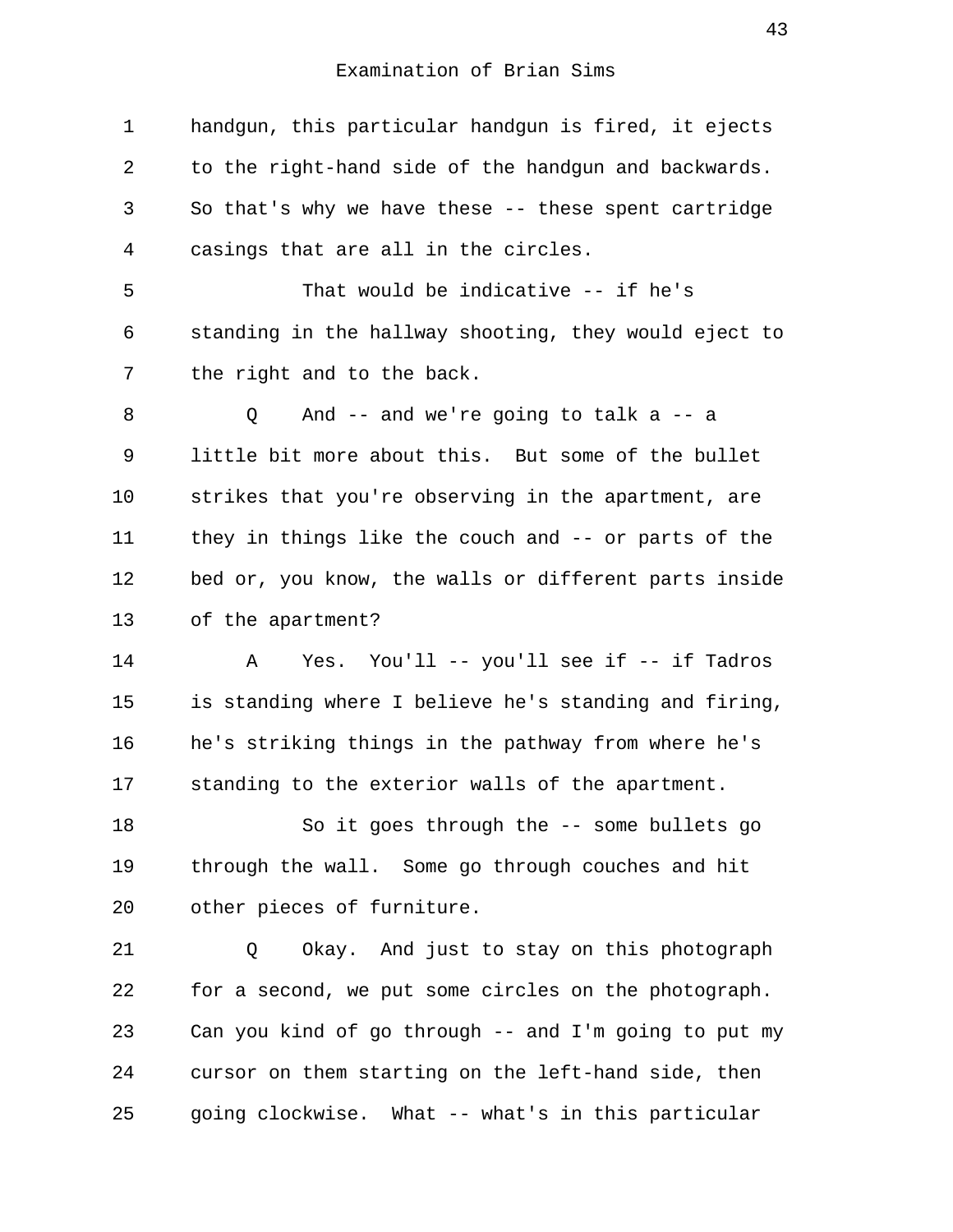1 circle? 2 A That's a spent 9-millimeter cartridge 3 casing. So that's a round that's already been fired. 4 When I say, "spent cartridge casing," that's already 5 been fired and ejected from the handgun. 6 Q Okay. And the next one in the very top of 7 the photo? 8 A That's another spent cartridge casing. 9 Q And then the next one in that clockwise 10 sequence? 11 A That's another spent. 12 Q And then what's this one that's silver in 13 color? 14 A So that is a handgun magazine. So that's a 15 magazine that goes into the grip of the handgun that 16 contains the live rounds, the ammunition for the 17 handgun. 18 This magazine actually goes to a handgun 19 that we'll see later that's found in the bedroom with 20 Tadros. It does not go to the black handgun that we 21 see here. 22 Q Okay. And then in the bottom right-hand 23 corner, another circle. 24 A That's another spent cartridge casing. 25 Q And then closer to the center of the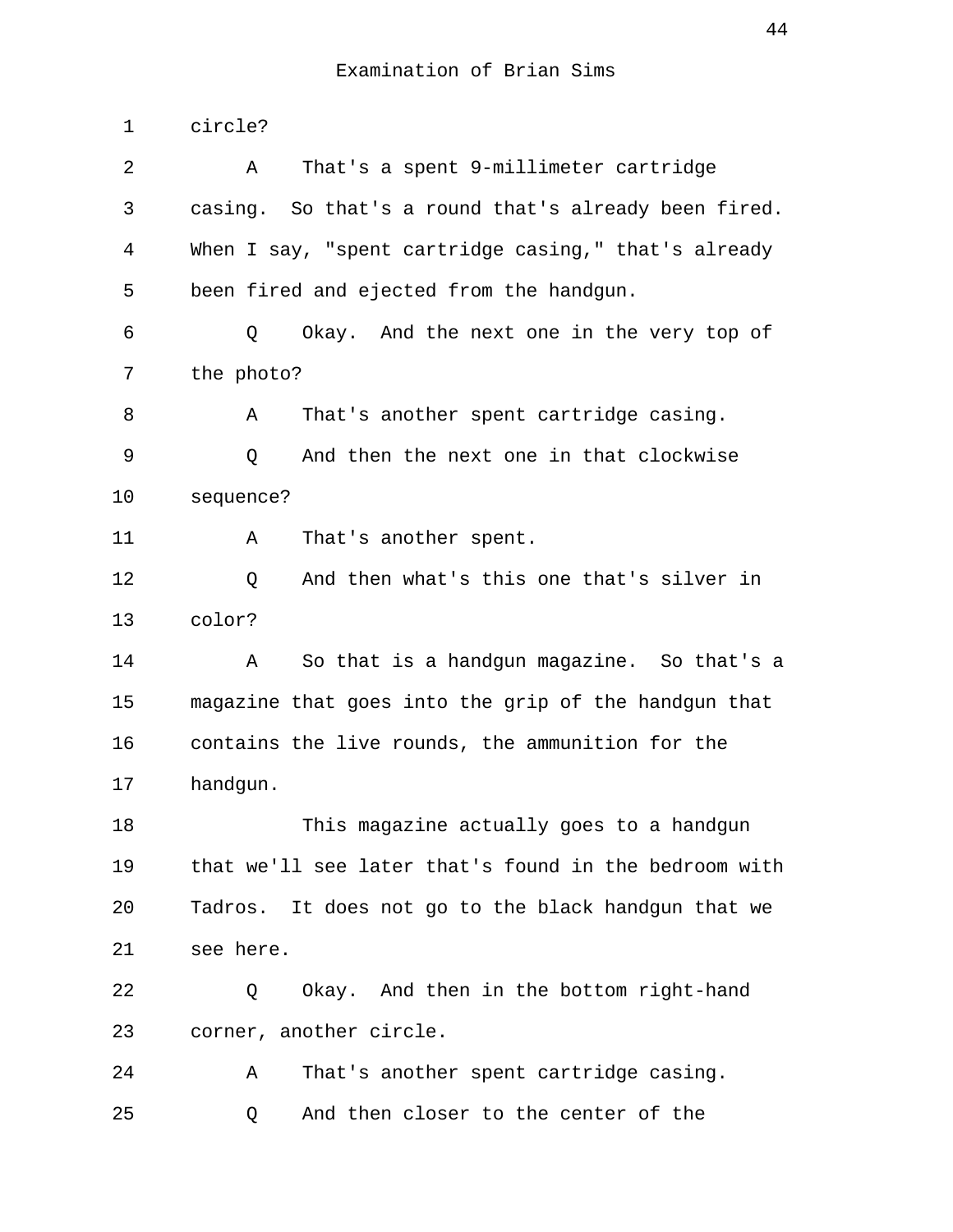| $\mathbf 1$    | photograph below the cigarette, what's that?          |
|----------------|-------------------------------------------------------|
| 2              | That's a Springfield brand nine-millimeter<br>Α       |
| 3              | handgun and the magazine is still in that handgun.    |
| $\overline{4}$ | Okay. So just to be clear, the magazine<br>Q          |
| 5              | that we see in the top right-hand corner, the silver  |
| 6              | one, it does not go to this one that is pictured in   |
| 7              | the middle?                                           |
| 8              | Α<br>No. We'll see the handgun later on in a          |
| 9              | picture that it goes to.                              |
| 10             | And then the very last one in the bottom<br>Q         |
| 11             | left-hand corner, what is in that circle?             |
| 12             | That's another spent cartridge casing.<br>Α           |
| 13             | And $--$<br>Q                                         |
| 14             | A GRAND JUROR: And, I'm sorry, can we go              |
| 15             | back for just a second?                               |
| 16             | MR. VASQUEZ: Yep.                                     |
| 17             | A GRAND JUROR: And then the doors, the one            |
| 18             | on the lower right, that door is essentially the door |
| 19             | to the hallway?                                       |
| 20             | THE WITNESS: No. That door is, like, to               |
| 21             | the laundry area. I believe there's, like, a $-$ -    |
| 22             | A GRAND JUROR: Okay.                                  |
| 23             | THE WITNESS: -- that's, like, a laundry               |
| 24             | door. That is not the main door. The main door is     |
| 25             | further at the bottom of the frame of this picture.   |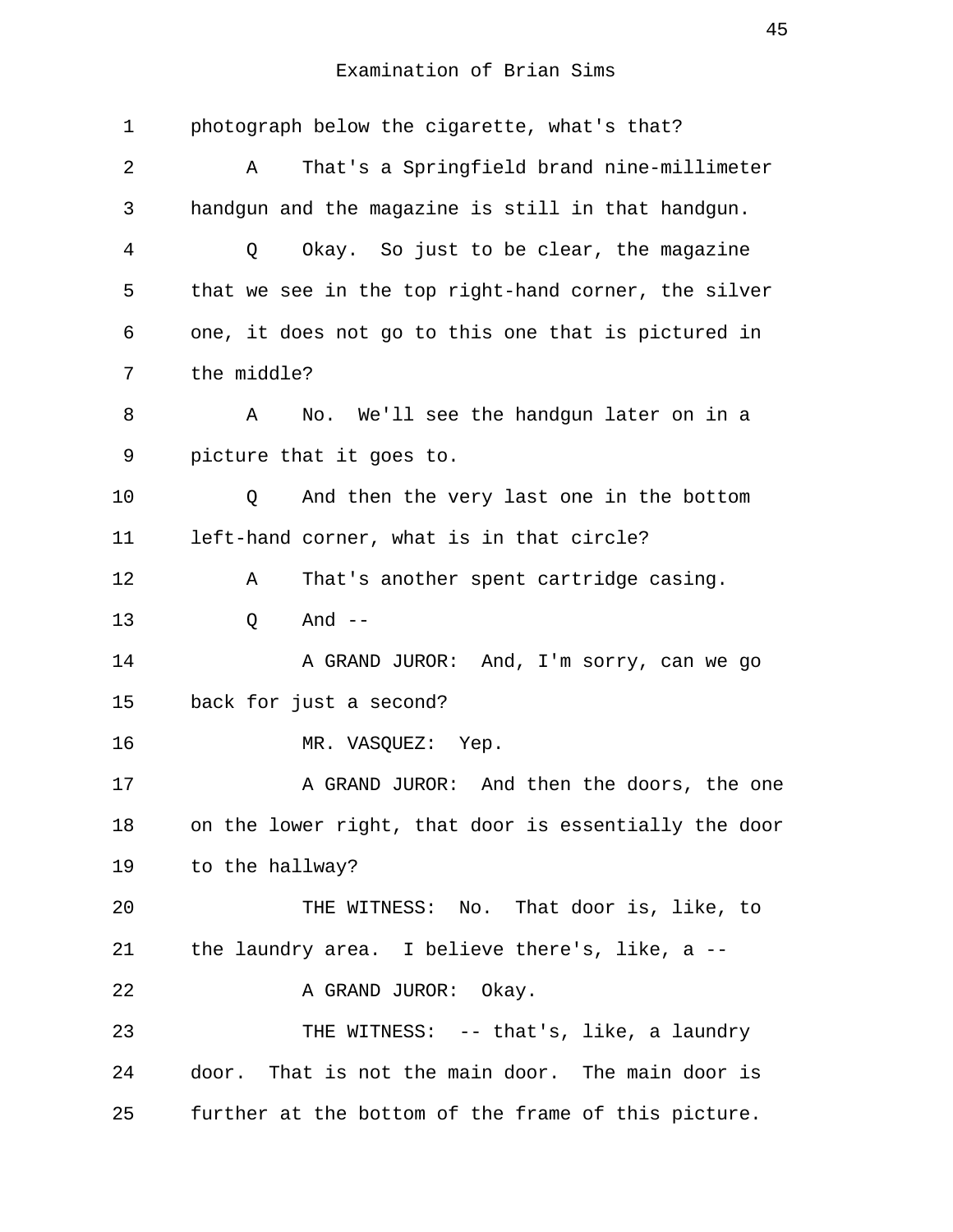| 1  | A GRAND JUROR: Okay. So top door is                       |
|----|-----------------------------------------------------------|
| 2  | bathroom, left door is bedroom?                           |
| 3  | THE WITNESS: That's correct.                              |
| 4  | A GRAND JUROR: Okay. Thank you.                           |
| 5  | BY MR. VASQUEZ:                                           |
| 6  | All right. And then this is inside the<br>Q               |
| 7  | bedroom; is that correct?                                 |
| 8  | That's correct.<br>A                                      |
| 9  | Q Okay. And, again, are we seeing those                   |
| 10 | shell casings?                                            |
| 11 | Yep, those are the cartridge casings.<br>A                |
| 12 | And is it fair to say that for some parts<br>$\mathsf{Q}$ |
| 13 | of the -- you know, you talked about one of the shell     |
| 14 | casings being found later.                                |
| 15 | Is it fair to say there was kind of a                     |
| 16 | clutter of clothing and different items in the            |
| 17 | bedroom that -- that certainly made it hard to locate     |
| 18 | some of the shell casings?                                |
| 19 | It -- it was. It was very cluttered.<br>Α<br>So           |
| 20 | it was difficult. That's why we didn't find the           |
| 21 | other one until the renters moved all their clothing      |
| 22 | and went through all that that the other one was          |
| 23 | found.                                                    |
| 24 | But you went through -- the forensic team<br>Q            |

25 went through and they labeled all the different shell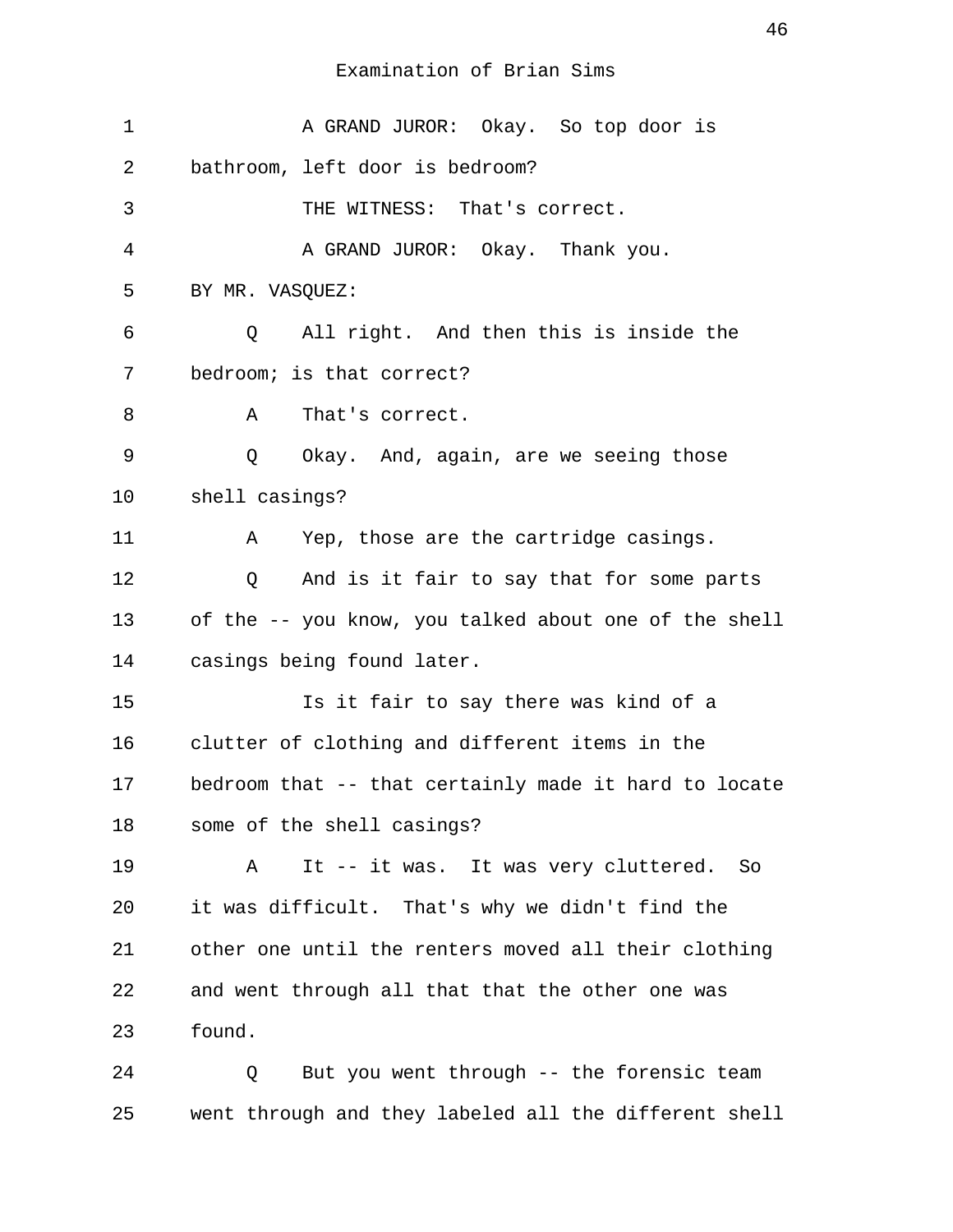| $\mathbf 1$ | casings and searched and found -- found the items.   |
|-------------|------------------------------------------------------|
| 2           | And then in this particular set of photos, there's   |
| 3           | two, one displaying No. 59 and the other one of an   |
| 4           | individual holding a firearm. Are -- are those in    |
| 5           | the subsequent collection of evidence?               |
| 6           | Yeah. So once evidence is located, the<br>Α          |
| 7           | criminalist will put a placard, what's called a      |
| 8           | placard. And that's those numbered placards. That    |
| 9           | way, when we collect it, when we put the evidence    |
| 10          | down on property receipts and document the evidence, |
| 11          | we correspond that with what placard it was.         |
| 12          | So I know all these placards -- you know, I          |
| 13          | know 33 was a spent cartridge casing. I know 34 is a |
| 14          | black handgun with a model and serial number         |
| 15          | documented. So that's how we collect the evidence,   |
| 16          | by having placards.                                  |
| 17          | MR. VASQUEZ: Okay. And I apologize to the            |
| 18          | grand jury. These next series of photographs are a   |
| 19          | little bit on the graphic side, so I just want to    |
| 20          | forewarn you.                                        |
| 21          | BY MR. VASQUEZ:                                      |
| 22          | This photo depicting an individual. Who is<br>Q      |
| 23          | in -- depicted in this particular photograph?        |
| 24          | This is Mr. Tadros.<br>Α                             |
| 25          | And where was -- where was he located?<br>Q          |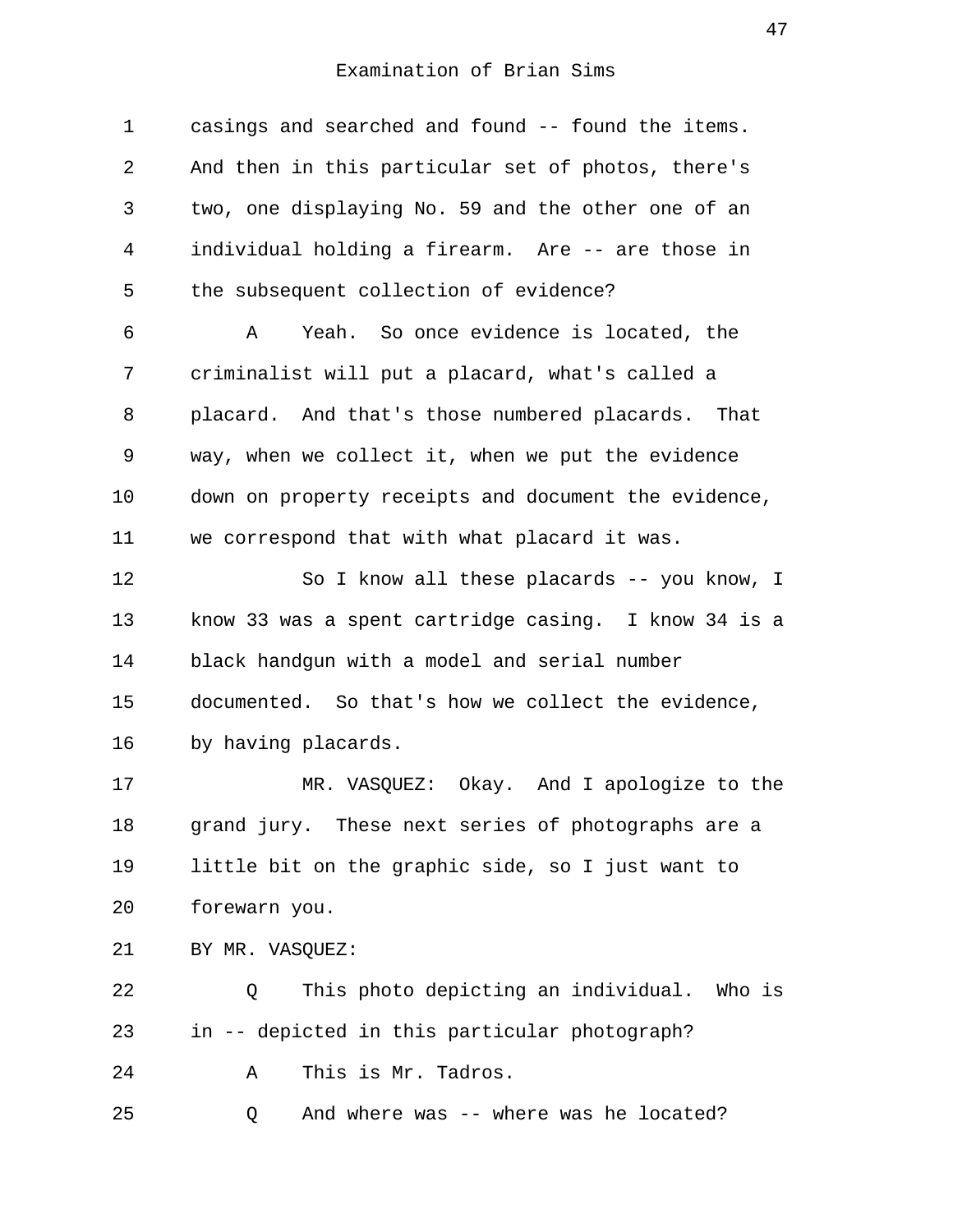| $\mathbf 1$ | So this is the bedroom area to Apartment<br>Α          |
|-------------|--------------------------------------------------------|
| 2           | No. 5. And it's right next to that window that we      |
| 3           | saw from the exterior. And so he's between the bed     |
| 4           | and a dresser that was along that wall.                |
| 5           | And are you able to tell from the position<br>Q        |
| 6           | (indiscernible), was he standing, kneeling? Are you    |
| 7           | able to tell any of that when he was -- when he was    |
| 8           | shot?                                                  |
| 9           | I believe, based on my experience, that he<br>Α        |
| 10          | was standing when he was shot.                         |
| 11          | Okay. And -- and that window here, is this<br>Q        |
| 12          | the one that we saw in other photographs with the      |
| 13          | screen kind of hanging down?                           |
| 14          | It is.<br>Α                                            |
| 15          | Okay. And then located next to Mr. Tadros,<br>Q        |
| 16          | was there some items of particular note and            |
| 17          | significance?                                          |
| 18          | Yes. So that's another Springfield<br>Α                |
| 19          | nine-millimeter handgun you see to your right.<br>That |
| 20          | is the gun that belongs with that silver magazine      |
| 21          | that was in the hallway that we saw. So that           |
| 22          | magazine goes to that firearm.                         |
| 23          | And it's a 9 millimeter as well. And then              |
| 24          | the other circle on his pants pocket is a glass pipe   |
| 25          | that's commonly used to smoke methamphetamines from    |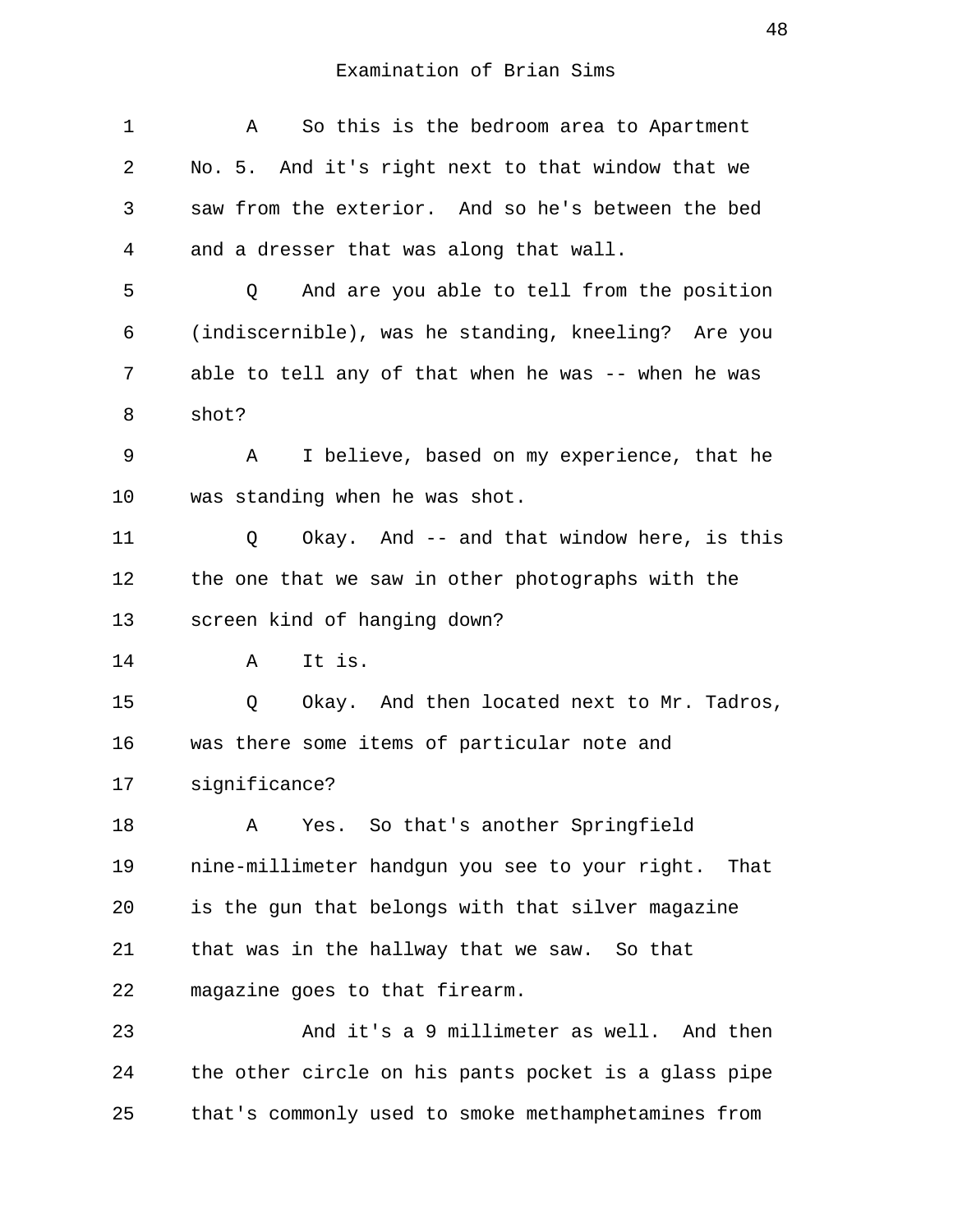1 that was in his pants pocket. 2 Q And then was -- was that located underneath 3 his hand as well? 4 A There's a -- 5 Q This -- 6 A -- needle. There appears to be a needle, 7 hypodermic needle, under his hand on the dresser 8 there. 9 Q Okay. And in this particular photograph, 10 are we able to see his -- I believe it's his left 11 hand that has a watch on it and a -- what appears to 12 be a -- a wound to that hand as well? 13 A That's correct. There's what would be 14 commonly called a graze wound on his left hand. 15 Q And is it your understanding from the 16 scene, the evidence that, essentially, where he was 17 located is -- is very close in place to where he was 18 -- he was shot the last time? 19 A Yes. I believe once he was shot, he fell 20 to where he's found in these pictures. 21 Q And -- and to be clear, you -- you attended 22 the autopsy, things of that nature? 23 A I did. 24 Q And we'll -- we'll certainly have the 25 medical examiner testify and bring in that, but --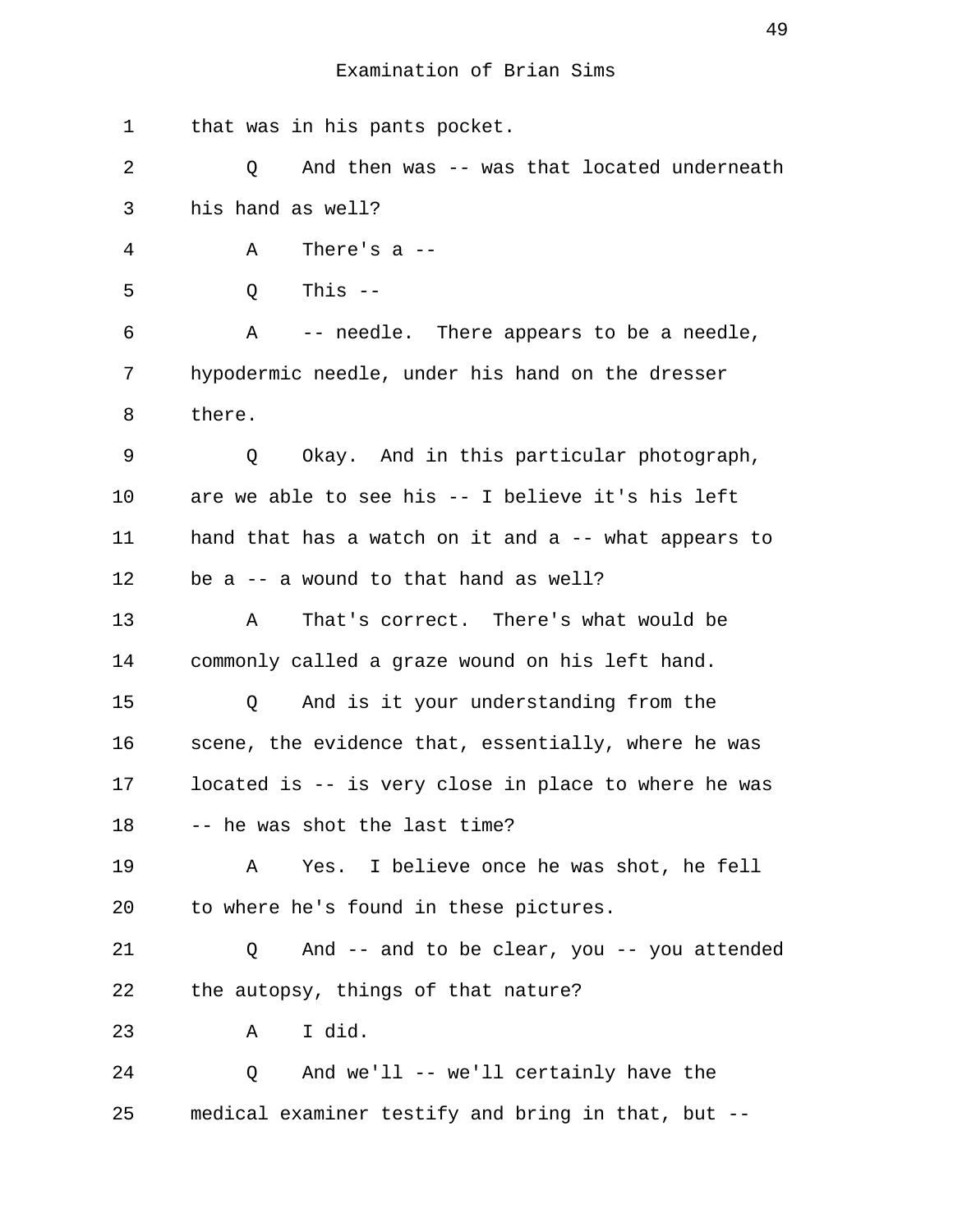1 but it's your understanding it was a -- a head wound 2 that caused his death? 3 A That's correct.

 4 Q And that he was essentially not going to be 5 moving once he sustained this head wound? 6 A No, it was a traumatic injury. 7 C Okay. And we talked about kind of this is 8 a -- a different shot of the apartment, which is 9 where in the apartment? 10 A So this is in Apartment No. 5 and this is 11 looking from the kitchen area towards the balcony. 12 And what's in front of this balcony, you can kind of 13 see the white shades behind there. That's to the 14 balcony.

15 But what's in front of the balcony and what 16 you see there is a ferret cage. The occupants of 17 this apartment had ferrets. And then there's a 18 blanket covering up the top half of the ferret cage.

19 Q And -- and we had talked about there were 20 some of these internal bullet strikes that you saw 21 that helped you come to the conclusion that he was 22 firing inside the apartment out. And -- and were 23 some of those strikes in the places like the couch 24 and things like that?

25 A Yeah. So if you look at the gray couch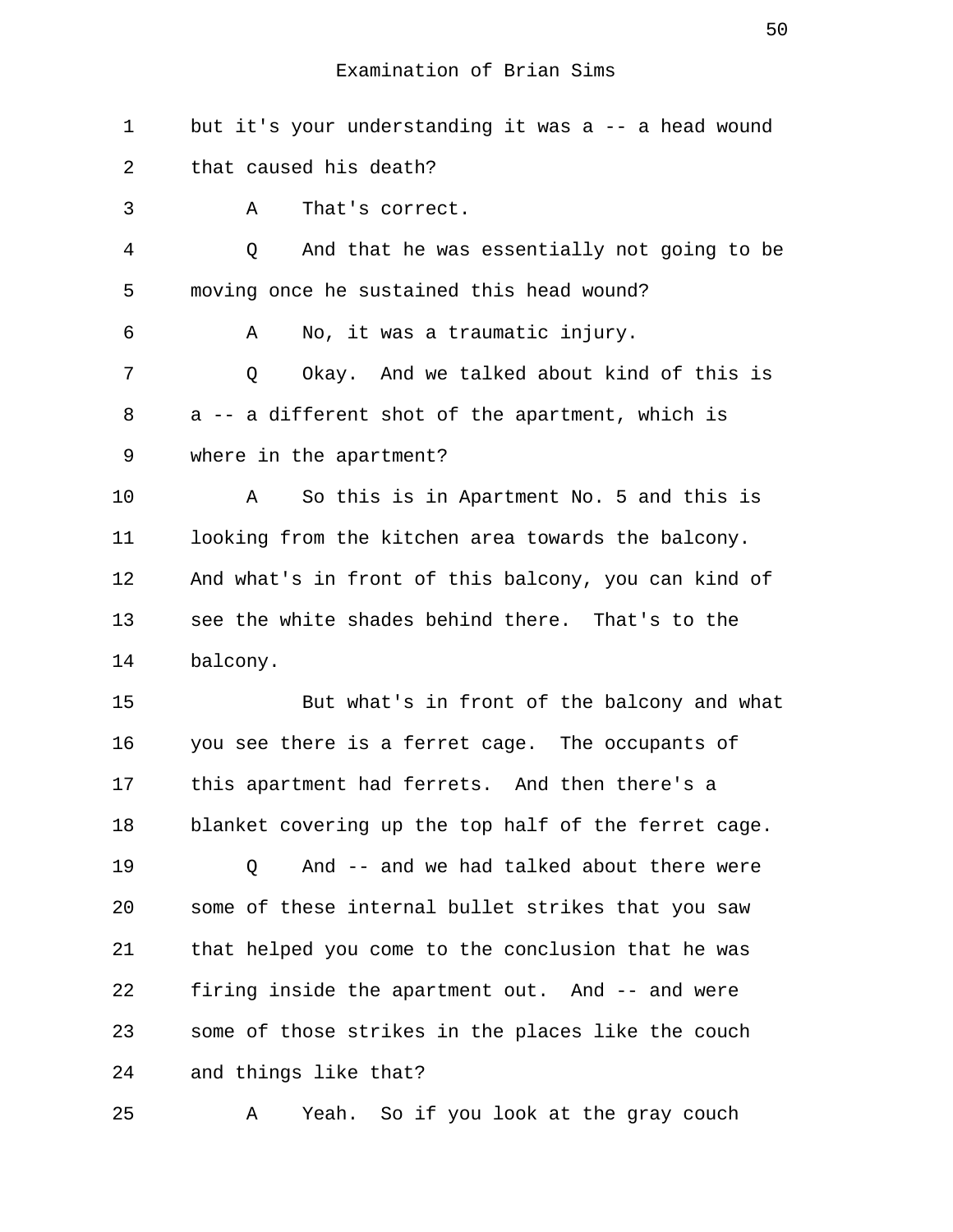1 there, you can see stuffing coming out of it. And 2 those, we believe, are rounds traveling from the 3 hallway area angled out that strike the couch. And 4 there's actually -- we'll -- there's strikes into 5 this ferret cage out towards the balcony area. 6 So same trajectory, same angle as if Tadros 7 is on the corner of that hallway there shooting out 8 towards the exterior of the apartment, striking the 9 couch, strike -- striking the ferret cage. 10 Q And -- and were there ferrets, in fact, 11 inside of this cage? 12 A There were ferrets inside that cage at 13 the -- 14 0 And --15 A -- time. 16 Q -- one of -- was one of those ferrets 17 injured in the process of this? 18 A There was. One ferret was injured. We 19 don't know if it's -- was just from a bullet fragment 20 or from a bullet. But the ferret was injured. 21 And we ended up transporting that ferret to 22 Dove Lewis once we found it, saw that it was injured. 23 A police officer drove to Dove Lewis to have it 24 treated and it lost one of its limbs from the injury 25 from the bullets.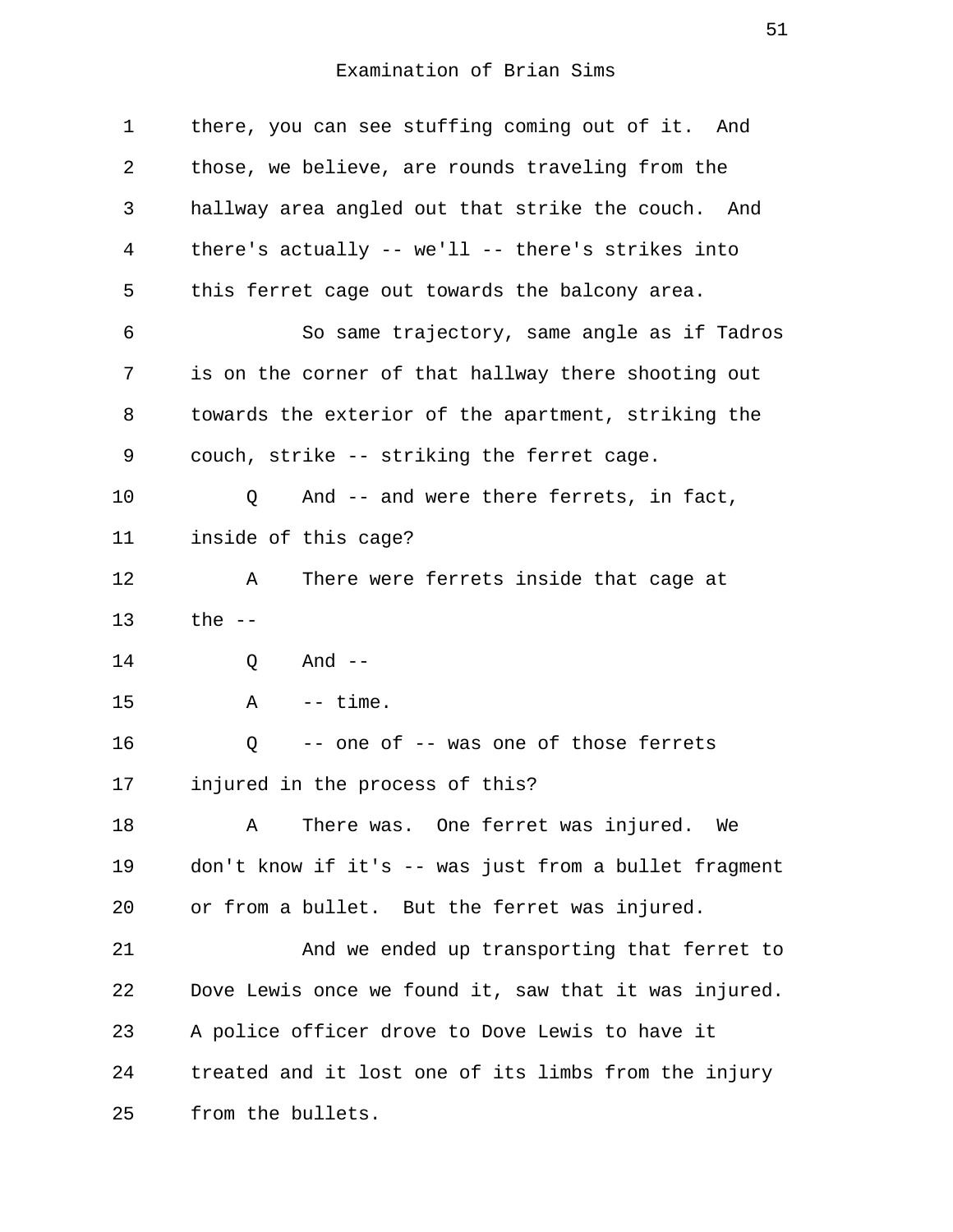1 0 Did it survive, though? 2 A It did survive. 3 Q Okay. Okay. As a normal part of this, 4 we're going to have the medical examiner talk 5 about -- more about what this means, but was there 6 toxicology results done for Mr. Tadros as well? 7 A Yes. 8 6 B O And did you review those results? Did you 9 see that? And is this a screenshot of those results? 10 A I did. So once the toxicology comes back, 11 it take -- it takes a little bit to get those 12 results. I'm given a form that comes from the Oregon 13 State Police Crime Lab. And then it breaks down the 14 -- the presence of what chemicals were in his system 15 at the time of his death. 16 Q All right. And -- and this is the -- a 17 rough showing -- or not rough. This is the -- the 18 showing from the analytical report of what was in his 19 system? 20 A That's correct. This is the form that I 21 get from the Oregon State Crime Lab. 22 Q Okay. 23 And we'll -- like I said, we'll have the 24 medical examiner who will be able to answer the 25 specifics about what it means to have that, okay?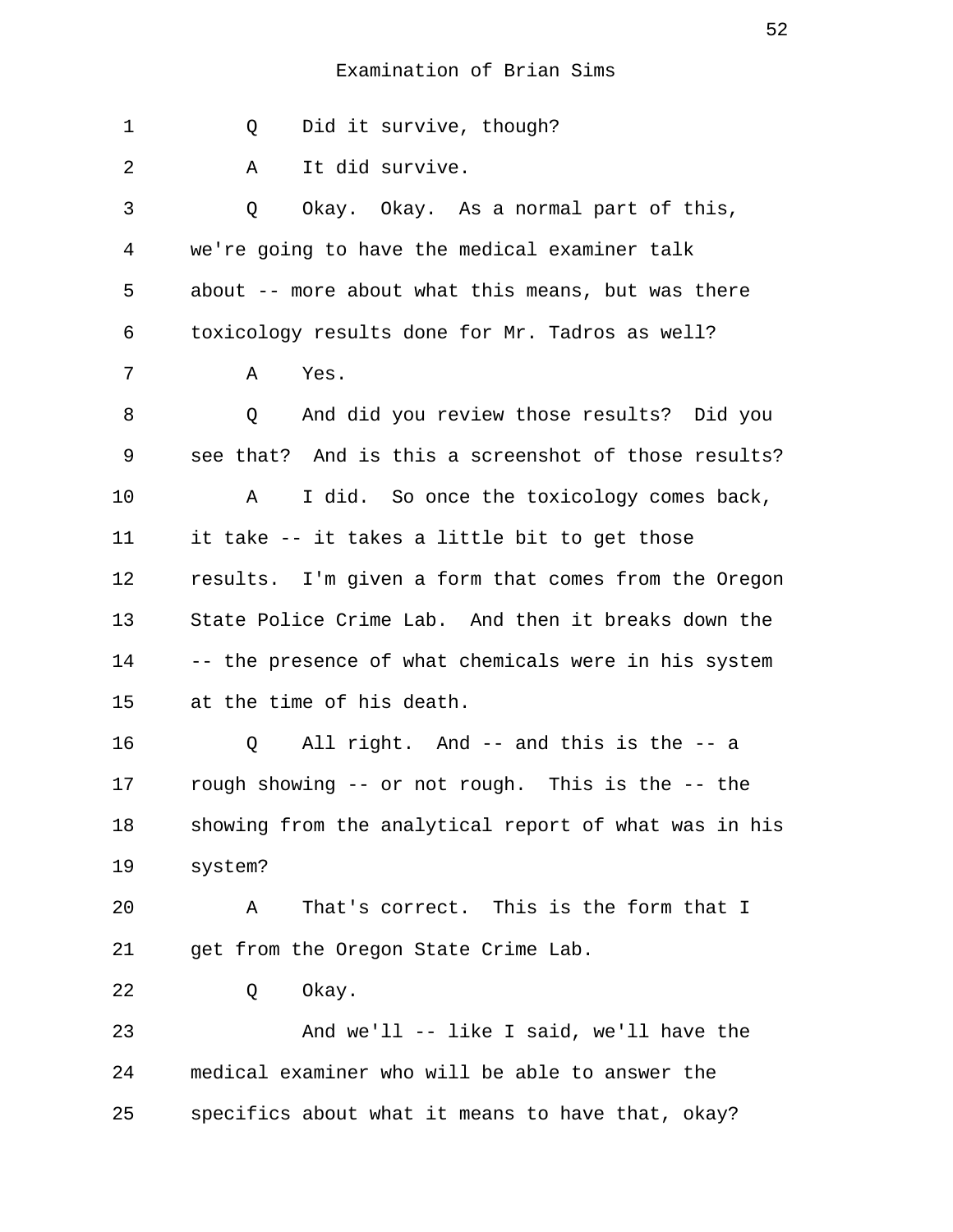1 A few final questions and then we'll see if 2 the grand jurors have some additional questions. But 3 in the course of your investigation, you -- you're 4 able to talk to quite a few officers; is that 5 correct? 6 A That is correct. 7 Q But you're -- you're not able to talk to 8 the officers who fired the shots; is that -- is that 9 correct? 10 A No, I do not get to talk to them. 11 Q Is that a normal part of the procedure and 12 process that's been worked out? 13 A That is the procedure for officer-involved 14 shootings currently in the City of Portland. 15 Q Okay. And through it all, though, with 16 your investigation, are you able to piece through the 17 timeline and information even without that particular 18 interview? 19 A Yes. Because we're still able to speak 20 with the officers that were standing next to the 21 officers involved, so we're able to put that all 22 together. 23 Q Okay. And is it your understanding that 24 those officers then have the opportunity, if they so

25 choose, to come in and testify at grand jury?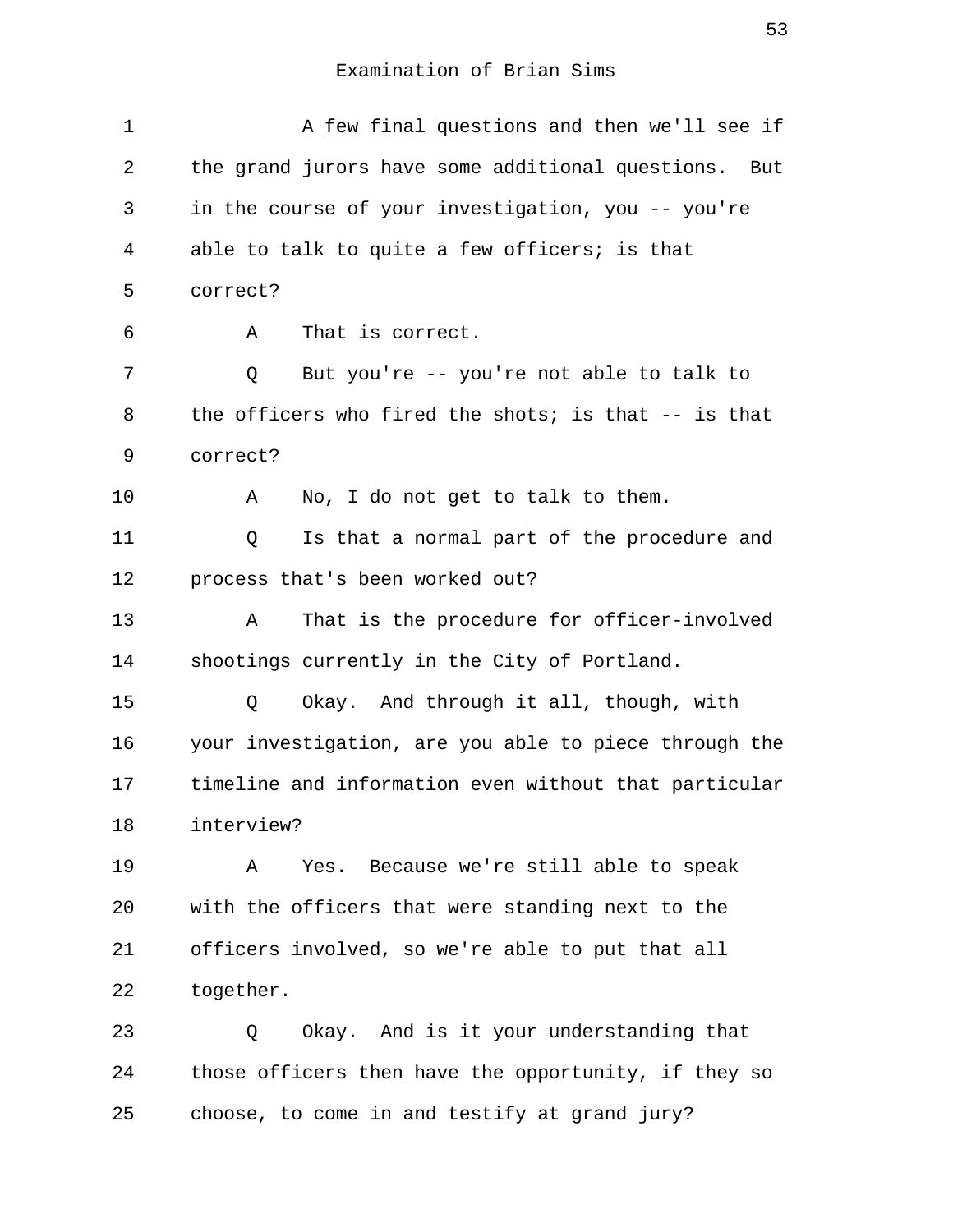1 A Yes. 2 MR. VASQUEZ: Okay. Hold on just one 3 moment. Okay. Those are the questions, ladies and 4 gentlemen, I have for Detective Sims. 5 If there are additional questions, please 6 let me know and we can go through that now. We can 7 also, at a later time, call back Detective Sims if 8 that's necessary as well, okay? 9 And we certainly sampled photographs and 10 video, but if there are questions about -- you know, 11 there's extensive photographs and video. You're -- 12 we're welcome to go through all of that. Just let me 13 know what you would like to see if there's 14 additional. 15 We tried to pick out some of the most 16 pertinent information, but, again, I don't want to 17 get too lost in the minutia of detail, but if there's 18 something you want to see, I absolutely want you to 19 have access to it, so please let me know. 20 A GRAND JUROR: I -- 21 MR. VASQUEZ: Okay? 22 A GRAND JUROR: I do have a question. 23 MR. VASQUEZ: Yes. 24 A GRAND JUROR: So upon firing, is there a 25 command given to the officer or is that decided upon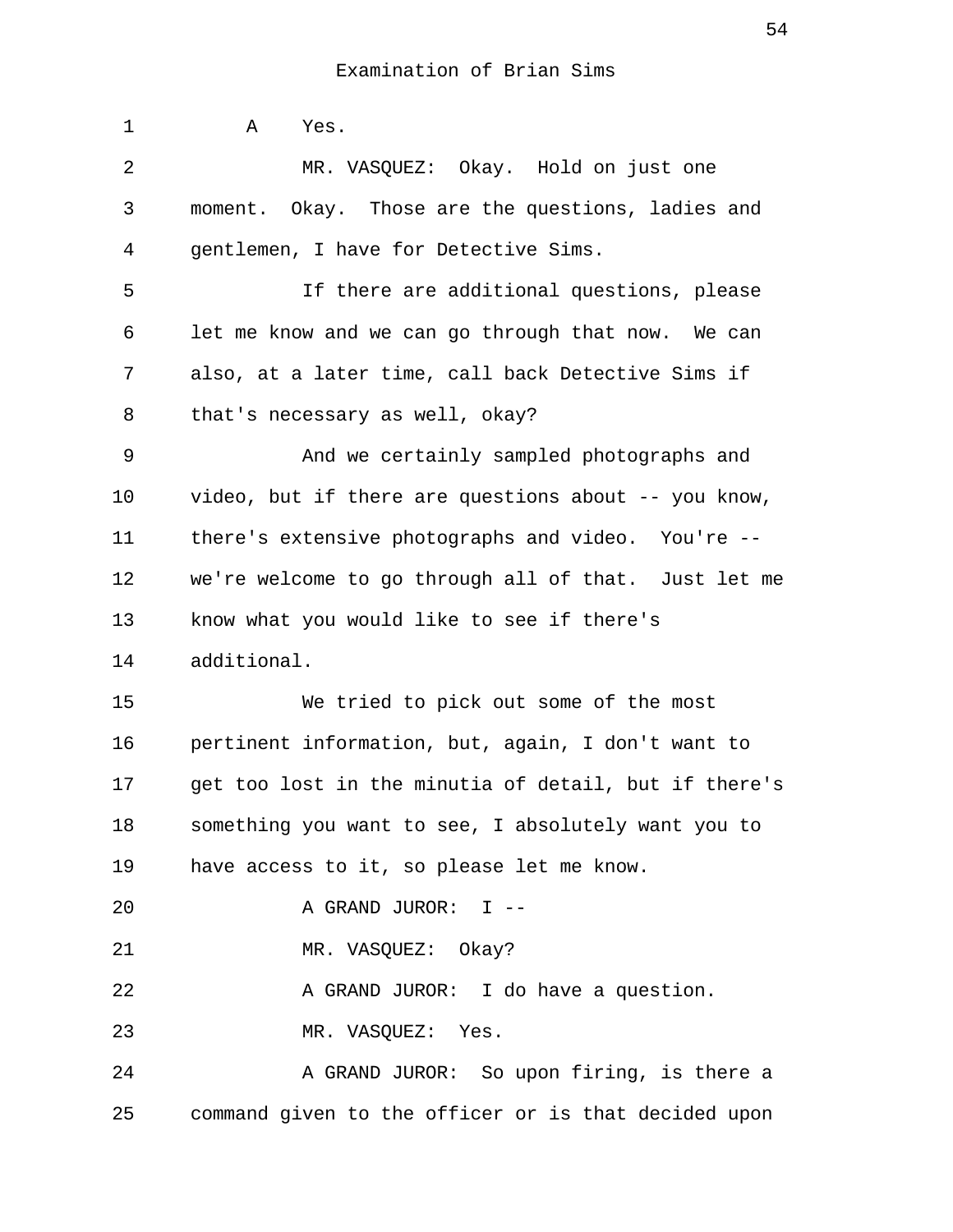1 themselves to fire? 2 MR. VASQUEZ: It's a great question. And 3 we're going to have somebody -- other command 4 officers that can kind of describe that -- 5 A GRAND JUROR: All right. 6 MR. VASQUEZ: -- very -- 'cause that -- 7 that's a -- an excellent question. It's one that, 8 you know, it -- we can ask Detective Sims, but I 9 think he might also refer us to that because that 10 will be able to give us a fuller description -- 11 A GRAND JUROR: All right. 12 MR. VASQUEZ: -- (indiscernible). 13 A GRAND JUROR: All right. 14 BY MR. VASQUEZ: 15 Q Is that -- is that correct? 16 A That's fair, yeah. 17 Q Okay. I mean, my understanding is you have 18 a general understanding of that; is that -- is that 19 right, Detective Sims? 20 A Yes. You know, the general understanding 21 is we have rules of engagement that SERT -- they go 22 by. But each officer is still able to determine for 23 themselves the level of threat and the level of 24 danger they interpret. So we're each able to 25 determine that on our own.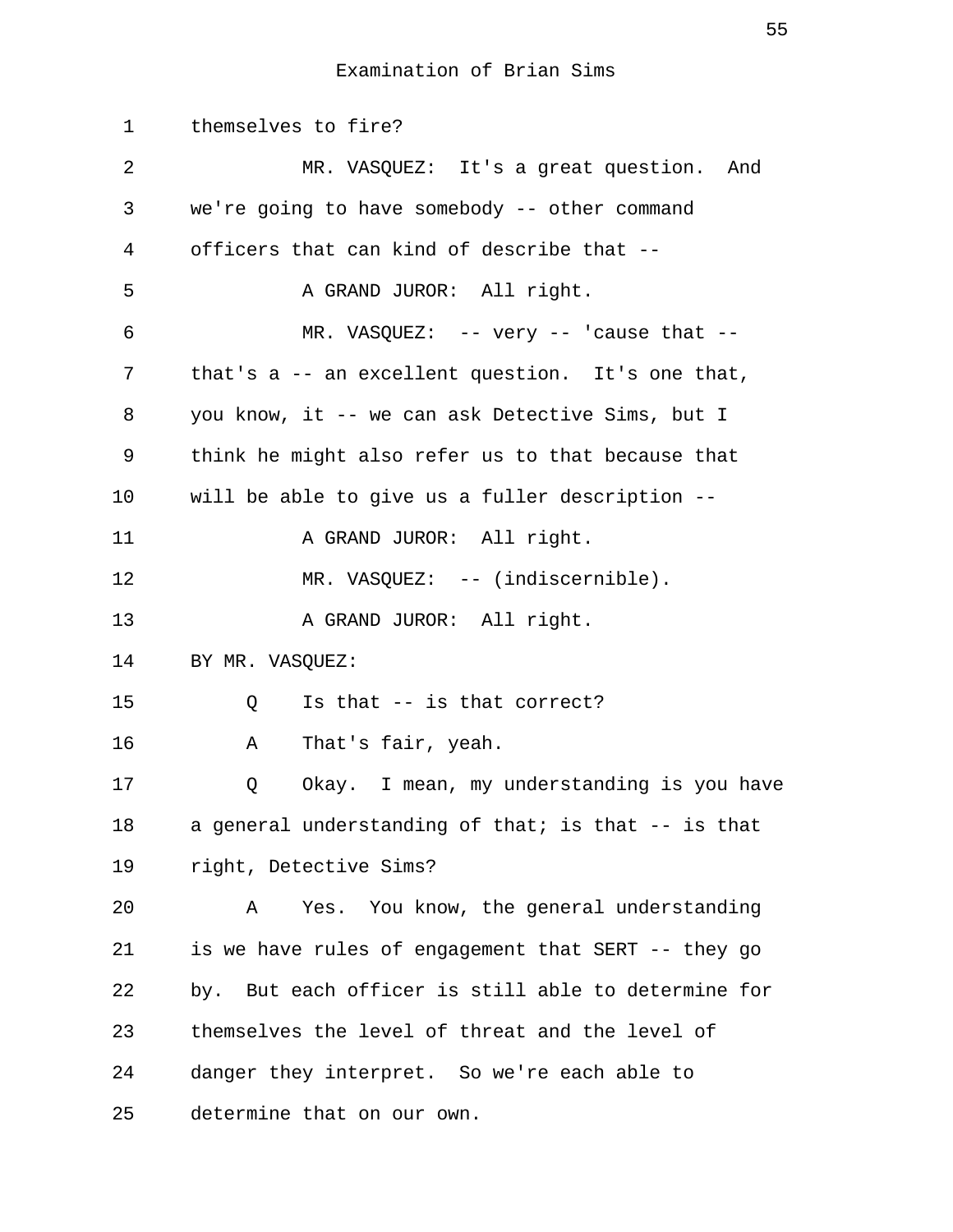| $\mathbf 1$ | But the command staff will go through the             |
|-------------|-------------------------------------------------------|
| 2           | rules of engagement that SERT was under during this   |
| 3           | incident.                                             |
| 4           | A GRAND JUROR: Oh, and then I have one                |
| 5           | more question regarding the timestamp on the video.   |
| 6           | MS. NADELL: Yep.                                      |
| 7           | A GRAND JUROR: That in no way can be                  |
| 8           | altered by anyone else, right?                        |
| 9           | THE WITNESS: No.                                      |
| 10          | A GRAND JUROR: All right.                             |
| 11          | THE WITNESS: That -- that's how the --                |
| 12          | that's how, when we collect the video and then it's   |
| 13          | downloaded to, you know, thumb drives from the hard   |
| 14          | drive of the system, that's the time that was on that |
| 15          | hard drive.                                           |
| 16          | A GRAND JUROR: All right.                             |
| 17          | THE WITNESS: It's pretty common to --                 |
| 18          | A GRAND JUROR: Right.                                 |
| 19          | THE WITNESS: -- systems to be off. It's               |
| 20          | difficult to change, especially time changes. It's    |
| 21          | not uncommon for timestamps to be off.                |
| 22          | A GRAND JUROR: Okay.                                  |
| 23          | BY MR. VASQUEZ:                                       |
| 24          | And $--$<br>Q                                         |
| 25          | A GRAND JUROR: Thank you.                             |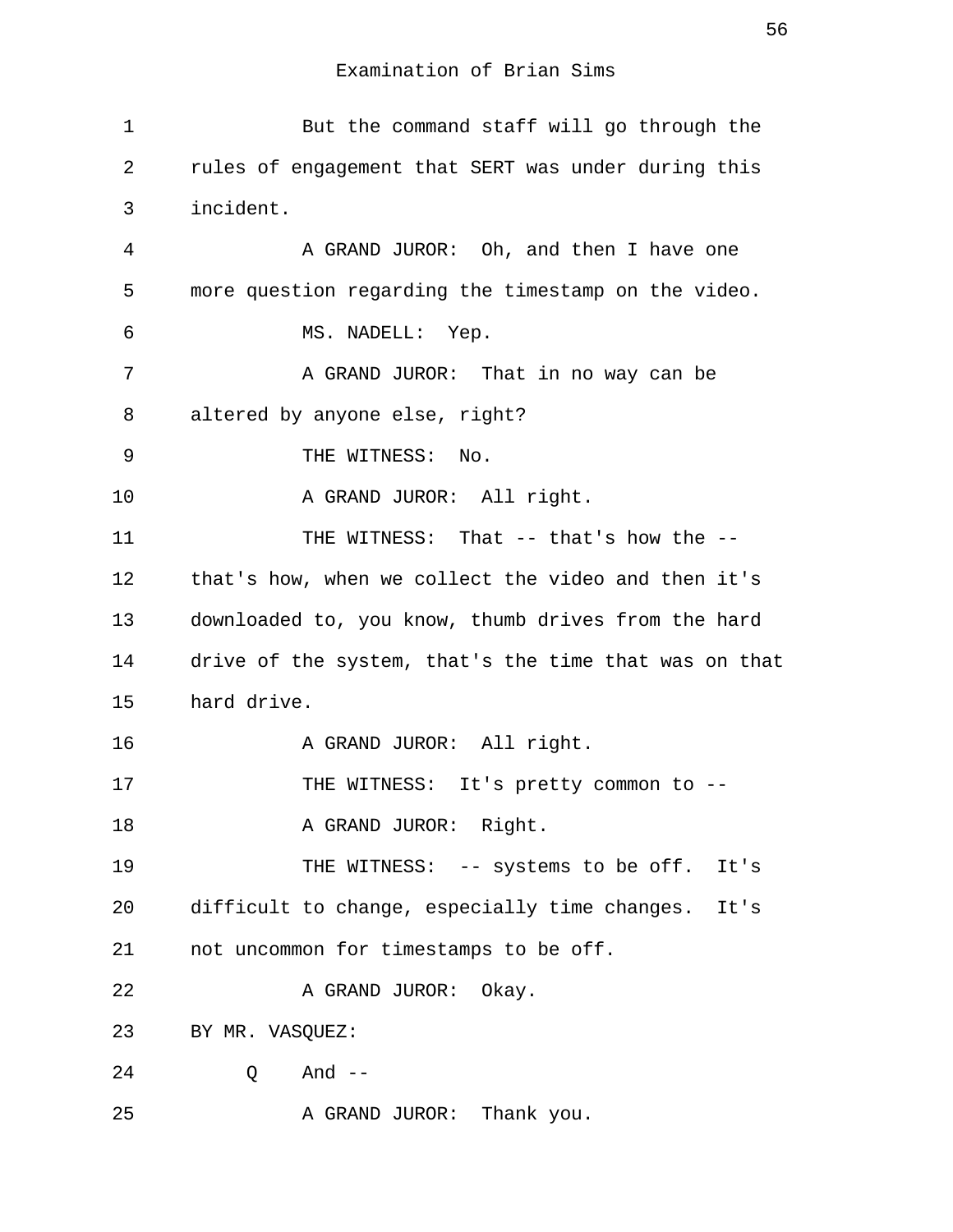1 BY MR. VASQUEZ: 2 Q -- essentially, to change that, it would 3 have to be prior to the recording of the video, 4 someone changes the -- the time calculator inside 5 the -- the video system; is that right? 6 A Absolutely. 7 MR. VASQUEZ: Okay. 8 A GRAND JUROR: All right. 9 THE WITNESS: Yes. 10 A GRAND JUROR: Thank you. 11 MR. VASQUEZ: Okay. All right. Any 12 additional questions? 13 All right. 14 THE WITNESS: Okay. 15 MR. VASQUEZ: Thank you, Detective Sims. 16 THE WITNESS: Thank you. 17 (Whispered discussion, off the record, 18 10:36 a.m.) 19 MULTIPLE GRAND JURORS: Thank you. 20 (Whispered discussion, off the record, 21 10:37 a.m.) 22 MS. NADELL: Who does the swearing in for 23 the witness? Oh, okay. 24 A GRAND JUROR: I will. 25 MS. NADELL: Please.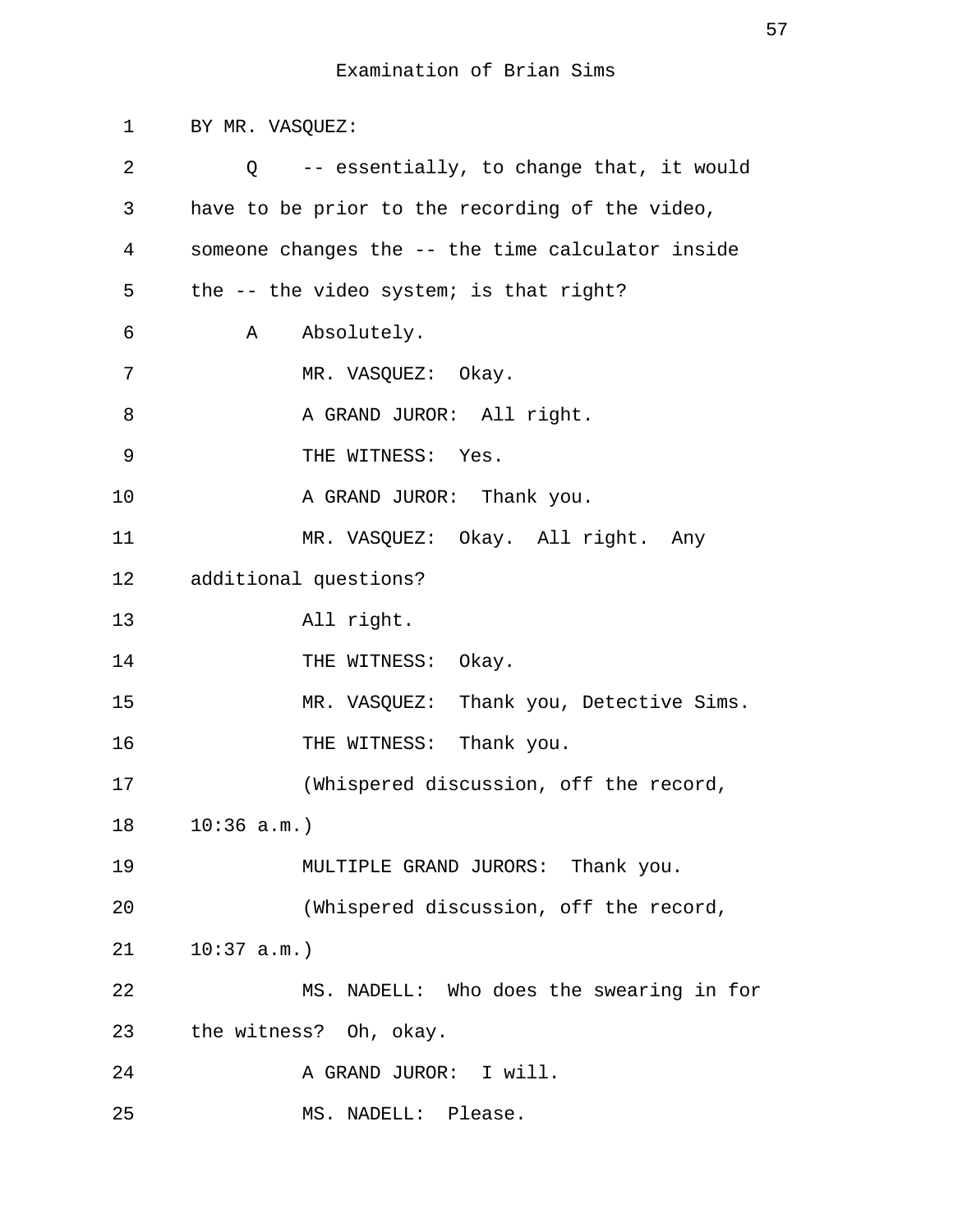| 1  | A GRAND JUROR: Go ahead and raise your                   |
|----|----------------------------------------------------------|
| 2  | right hand. Yeah.                                        |
| 3  | ARTHUR NAKAMURA                                          |
| 4  | Was thereupon called as a witness; and, having been      |
| 5  | first duly sworn, was examined and testified as follows: |
| 6  | A GRAND JUROR: Thank you.                                |
| 7  | MS. NADELL: Good morning. Could you                      |
| 8  | please state your full name and spell your first and     |
| 9  | last for the record, please.                             |
| 10 | THE WITNESS: Yes. It is Arthur Nakamura,                 |
| 11 | first name spelled A-r-t-h-u-r; last name spelled N      |
| 12 | as in Nancy, a-k-a-m-u-r-a.                              |
| 13 | EXAMINATION                                              |
| 14 | BY MS. NADELL:                                           |
| 15 | And where are you currently employed?<br>Q               |
| 16 | I'm currently employed with the City of<br>A             |
| 17 | Portland, Portland Police Bureau as the commander in     |
| 18 | the Specialized Resources Division.                      |
| 19 | Okay. And how long have you held that<br>Q               |
| 20 | position?                                                |
| 21 | As commander -- it was previously known as<br>Α          |
| 22 | the Tactical Operations Division, so same job,           |
| 23 | different title --                                       |
| 24 | Okay.<br>Q                                               |
| 25 | -- since, I believe, May of 2019.<br>Α                   |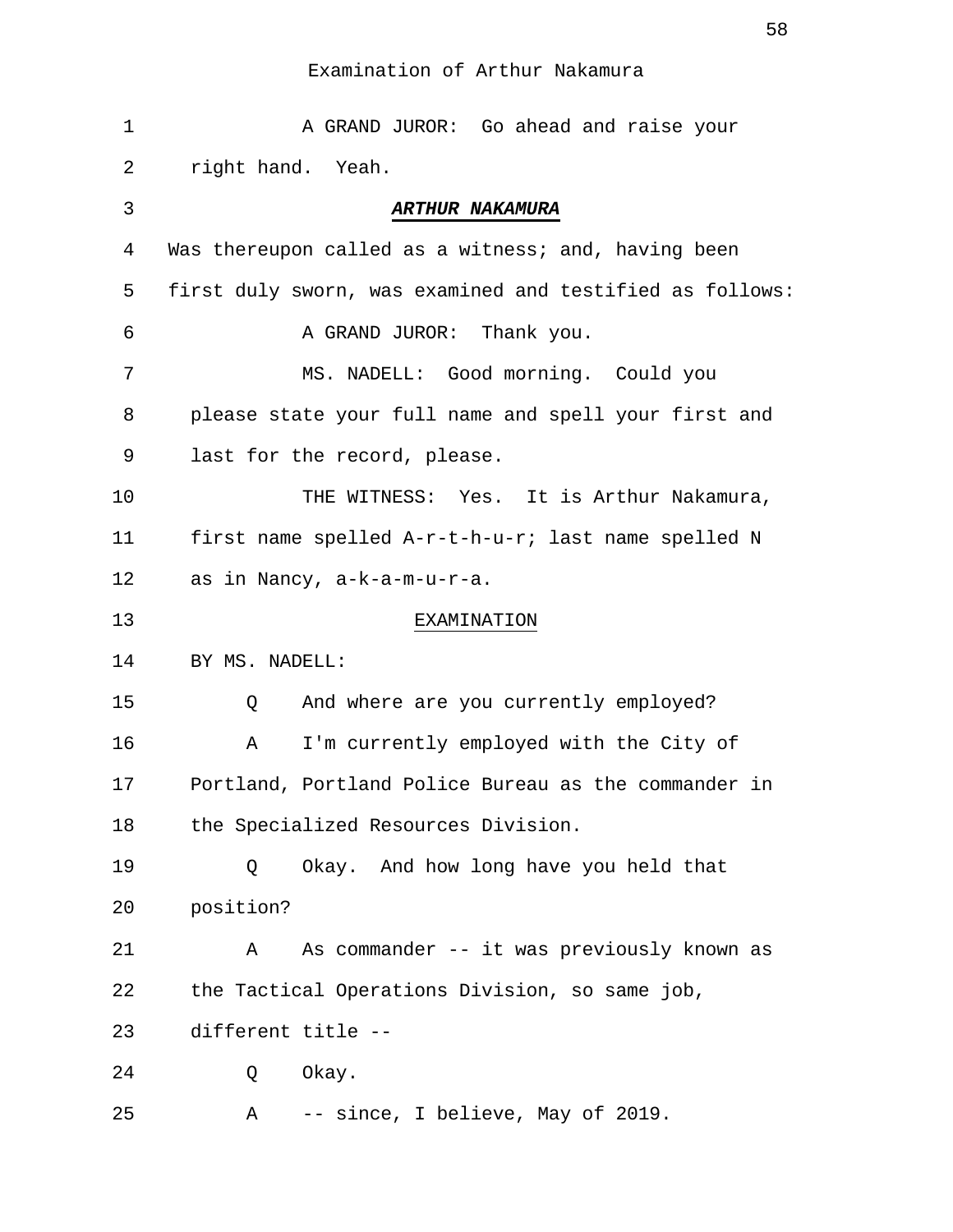| 1  | And how long have you been in law<br>Q                |
|----|-------------------------------------------------------|
| 2  | enforcement?                                          |
| 3  | I've been in law enforcement since 1993, so<br>А      |
| 4  | 29 years.                                             |
| 5  | All right. And are you a member of the<br>Q           |
| 6  | Special Emergency Reaction Team?                      |
| 7  | Α<br>Yes.                                             |
| 8  | And is that commonly known as SERT?<br>Q              |
| 9  | Yes.<br>Α                                             |
| 10 | Could you tell me a little bit about SERT?<br>Q       |
| 11 | SERT is -- most agencies refer to it as the<br>Α      |
| 12 | SWAT team. They're currently your special weapons     |
| 13 | and tactics. For Portland, it's called the SERT       |
| 14 | team.                                                 |
| 15 | What it is, it's a group of specially                 |
| 16 | trained individuals who are trained in special        |
| 17 | weapons and tactics, to include the use of armor, the |
| 18 | use of different tools and tactics and which include, |
| 19 | you know, gas, which include, you know, sniper        |
| 20 | rifles, armor, robots, the use of special canines and |
| 21 | other tools.                                          |
| 22 | And they work hand in hand with our Crisis            |
| 23 | Negotiation Teams. Some other police you'll hear,     |
| 24 | they call it hostage negotiation teams. Our word is   |
| 25 | called -- it's Crisis Negotiation Team and they come  |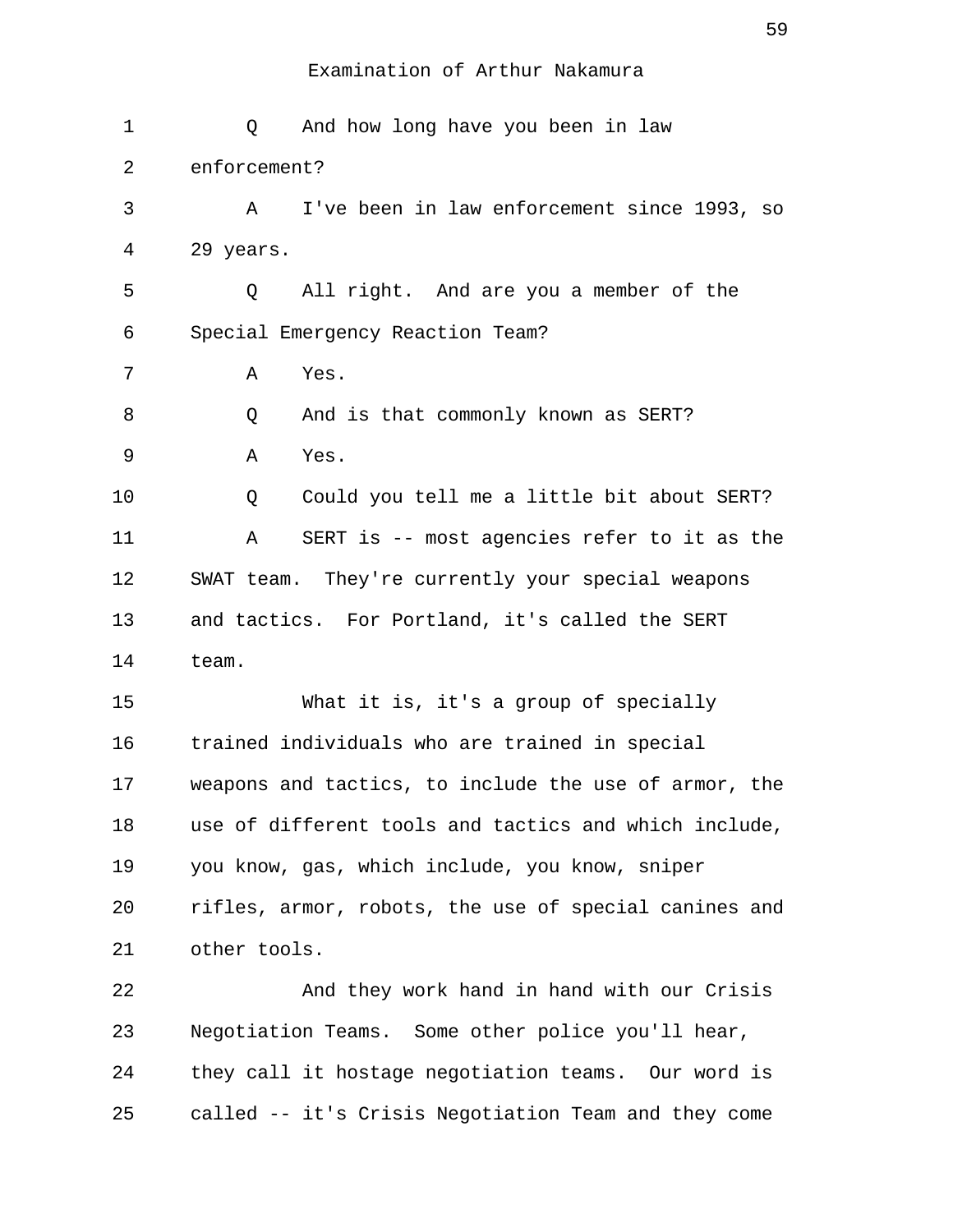1 as a package.

 2 Q Okay. And you -- you mentioned that you 3 were a commander. Could you tell us about your role 4 as it pertains to SERT?

 5 A For SERT, it's two functions. One, I had 6 the commander of the division. I take care of all 7 the administrative needs and the supervision for 8 day-to-day operations. Secondly, we have what's 9 called a critical incident commander. The acronym 10 is CIC.

11 And what a CIC is, it's specially trained 12 individuals who usually hold the rank of captain or 13 above that are appointed by the chief of police 14 specific to running and managing critical incidents 15 where SWAT or SERT and CNT are used on high-risk 16 incidents.

17 So it's two-fold. One is administrative 18 duties. And also I'm one of four CICs.

19 0 And how many SERT members are there? 20 A I believe -- I'm not sure of the exact 21 numbers, but there's somewhere as far as what we call 22 operators. It's the -- the men and women who 23 actually do the tactical part of it. I believe 24 there's 27 --

25 Q Mm-hmm.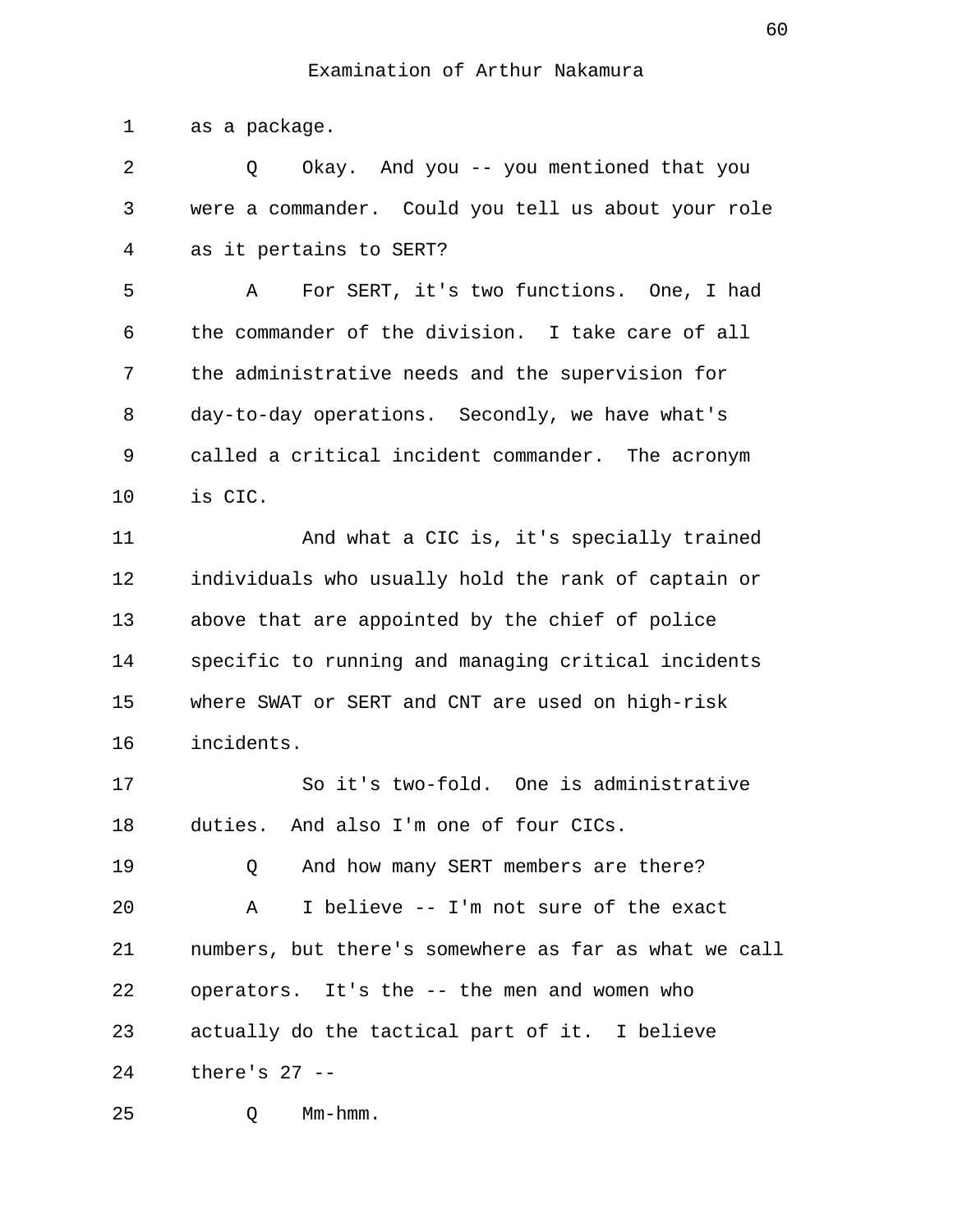1 A -- including sergeants, detectives and 2 officers. Then we have what's called intelligence 3 officers who provide intelligence to the team real 4 time about the who, what, where and why, what's 5 happening. And we also have, I believe, two canines 6 also assigned to the SERT team.

 7 Q And could you give me an idea of what kind 8 of callouts or assignments the SERT team works?

 9 A Yeah. So we have a directive in place. So 10 I'm just going to speak in, like, general terms. So 11 mandatory activations are, like, a -- a hostage 12 incident where somebody takes a hostage, high-risk 13 search warrants where there's a high risk that 14 violence may occur while serving a search warrant, a 15 barricaded person who's armed with a firearm.

16 And we also do area searches for people who 17 are armed with firearms. So, basically, anything 18 that raises the level of, for lack of a better term, 19 dangerous level of an incident where it's a little 20 bit outside the reach of normal patrol officers, they 21 can call us and we can consult with them and see if 22 it raises to the level of a -- what we call a SERT 23 callout.

24 So it -- it ranges from -- again, from 25 hostage to a sniper to a barricade. It could also be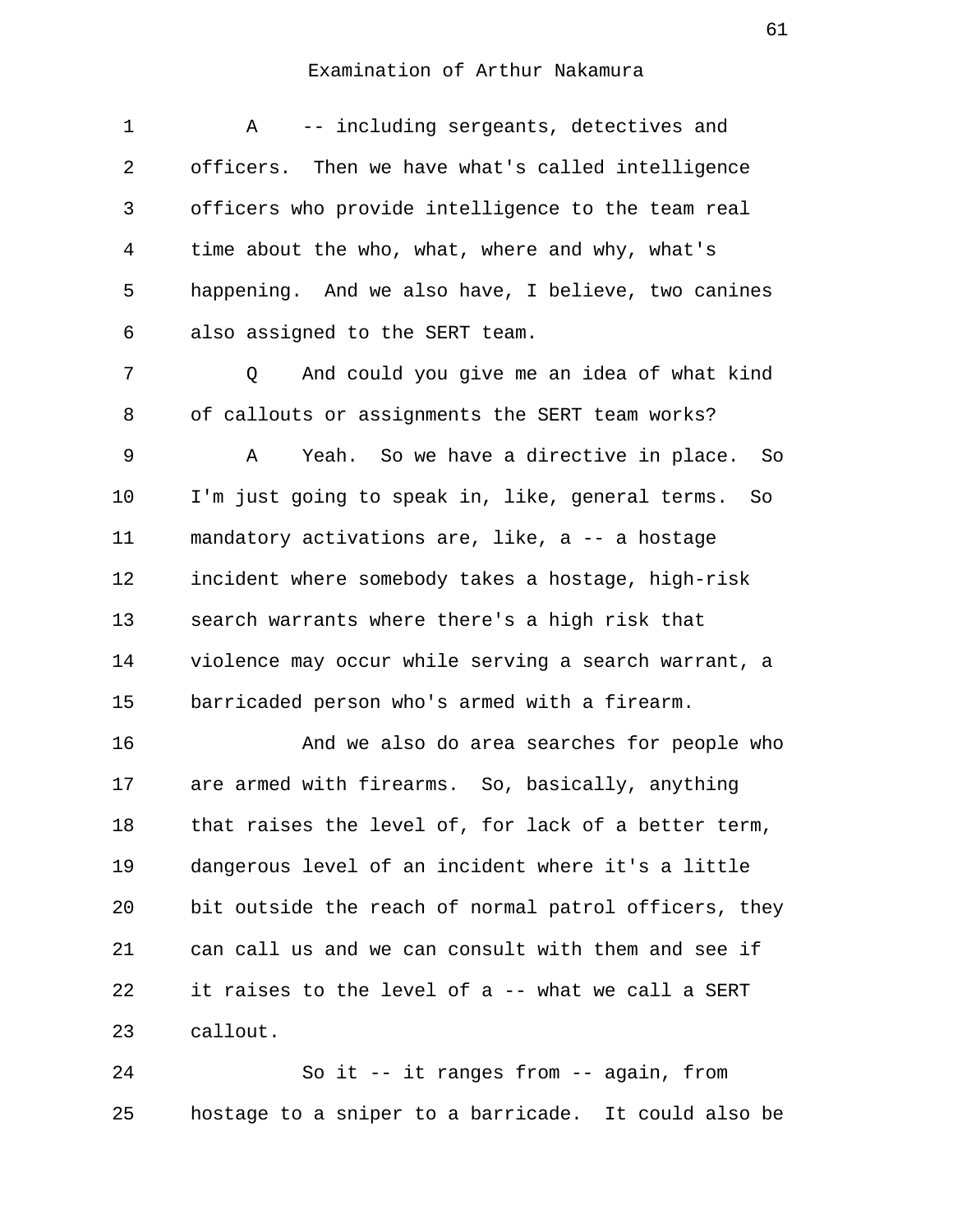| $\mathbf 1$ | as low as, you know, a person who runs from their         |
|-------------|-----------------------------------------------------------|
| 2           | car, but is armed with a firearm hiding from the          |
| 3           | officers in the blocks.                                   |
| 4           | And about how many SERT calls would you say<br>Q          |
| 5           | you go out on per year or that SERT goes out on --        |
| 6           | out on per year?                                          |
| 7           | That's a really good question. I don't<br>Α               |
| 8           | know the exact numbers. Somewhere in the                  |
| 9           | neighborhood of -- including search warrants,             |
| 10          | probably between 30 to 50.                                |
| 11          | Okay. I'd like to turn your attention now<br>Q            |
| 12          | to August 27th, 2021. Were you on duty in the             |
| 13          | morning hours of that day?                                |
| 14          | Α<br>Yes.                                                 |
| 15          | Okay. And I should ask, would the SERT<br>Q               |
| 16          | teams -- do the responding officers, are they people      |
| 17          | that are on duty or do they get called at home and        |
| 18          | woken up? What -- how do -- how do people end up          |
| 19          | responding to calls?                                      |
| 20          | So the SERT team is made up $--$ it's not a<br>Α          |
| 21          | full-time SERT team other than the two sergeants.<br>- So |
| 22          | everyone else has collateral duties, either patrol,       |
| 23          | training, detectives. They're spread out through the      |
| 24          | entire Police Bureau, so there's no full-time             |
| 25          | SERT team.                                                |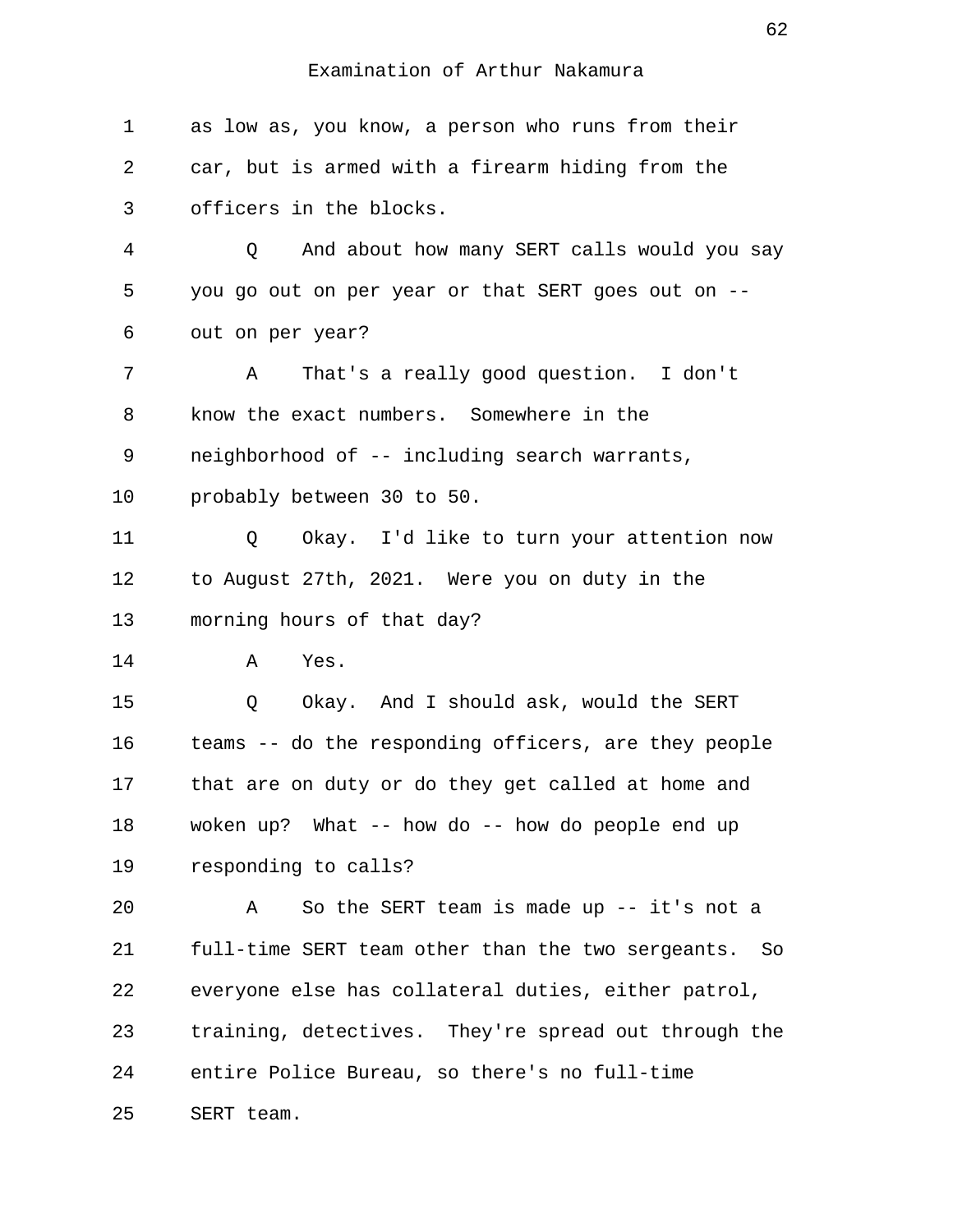| $\mathbf 1$ | So it's a collaborative duty where you'll            |
|-------------|------------------------------------------------------|
| 2           | get a page. Some folks still carry pagers. Or you    |
| 3           | receive a text on your phone, there's an activation. |
| 4           | Okay. And were you activated on<br>Q                 |
| 5           | August 27th?                                         |
| 6           | Α<br>Yes.                                            |
| 7           | Can you tell me how that came about.<br>Q            |
| 8           | For me, it comes across the phone as the $-$ -<br>Α  |
| 9           | a page alert. And I can't remember the exact time,   |
| 10          | but something to the effect of DEA was serving a     |
| 11          | search warrant, a person that was armed with a       |
| 12          | firearm and, now, escaped and was into another       |
| 13          | apartment.                                           |
| 14          | And what did you do when you got that page<br>Q      |
| 15          | or that notification?                                |
| 16          | I obviously gathered all my gear and I<br>A          |
| 17          | started driving toward that direction.               |
| 18          | Okay. And about how long did it take you<br>Q        |
| 19          | to get there?                                        |
| 20          | Quite a bit. And there's some -- there's<br>Α        |
| 21          | some traffic and there's a little -- some logistical |
| 22          | problems getting to the actual scene. So, for me, I  |
| 23          | think it took somewhere around half an hour.         |
| 24          | Okay. And were you operating a -- a marked<br>Q      |
| 25          | vehicle?                                             |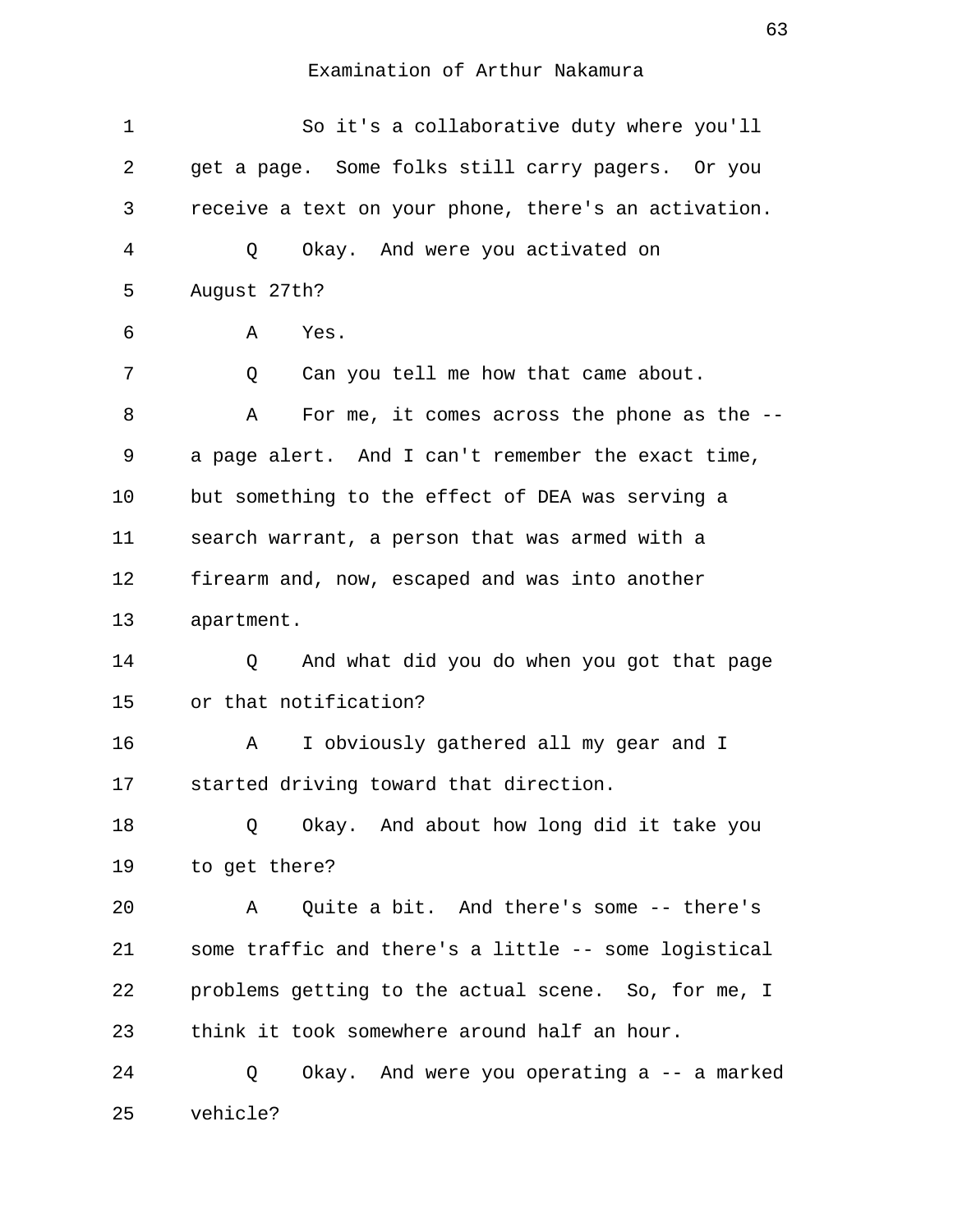| 1  | No, I have an unmarked vehicle.<br>Α                  |
|----|-------------------------------------------------------|
| 2  | Okay. And while you're going, are you<br>Q            |
| 3  | continue -- continuing to get updates while you're    |
| 4  | driving?                                              |
| 5  | Yeah. So we have -- basically, I have two<br>Α        |
| 6  | radios. So one radio is what the SERT and CNT folks   |
| 7  | listen to en route. So we have the dispatcher there   |
| 8  | giving us updates. And we also listen to the          |
| 9  | operational net where the patrol officers are         |
| 10 | operating.                                            |
| 11 | So you have the two radios and you kind               |
| 12 | of -- you want to start building your situational     |
| 13 | awareness, which is basically trying to figure out    |
| 14 | what's going on while en route.                       |
| 15 | And so who was in charge until you got<br>Q           |
| 16 | there?                                                |
| 17 | I don't recall who was in charge. It was<br>Α         |
| 18 | -- it's never clear to me who's in charge until I get |
| 19 | there.                                                |
| 20 | $Mm-hmm$ .<br>Q                                       |
| 21 | So $I$ -- I don't know who was in charge<br>Α         |
| 22 | prior to me getting there.                            |
| 23 | Okay. What happened once you got there?<br>Q          |
| 24 | Once I got there, I met with Lieutenant<br>Α          |
| 25 | Pearce, who's my SERT lieutenant. And --              |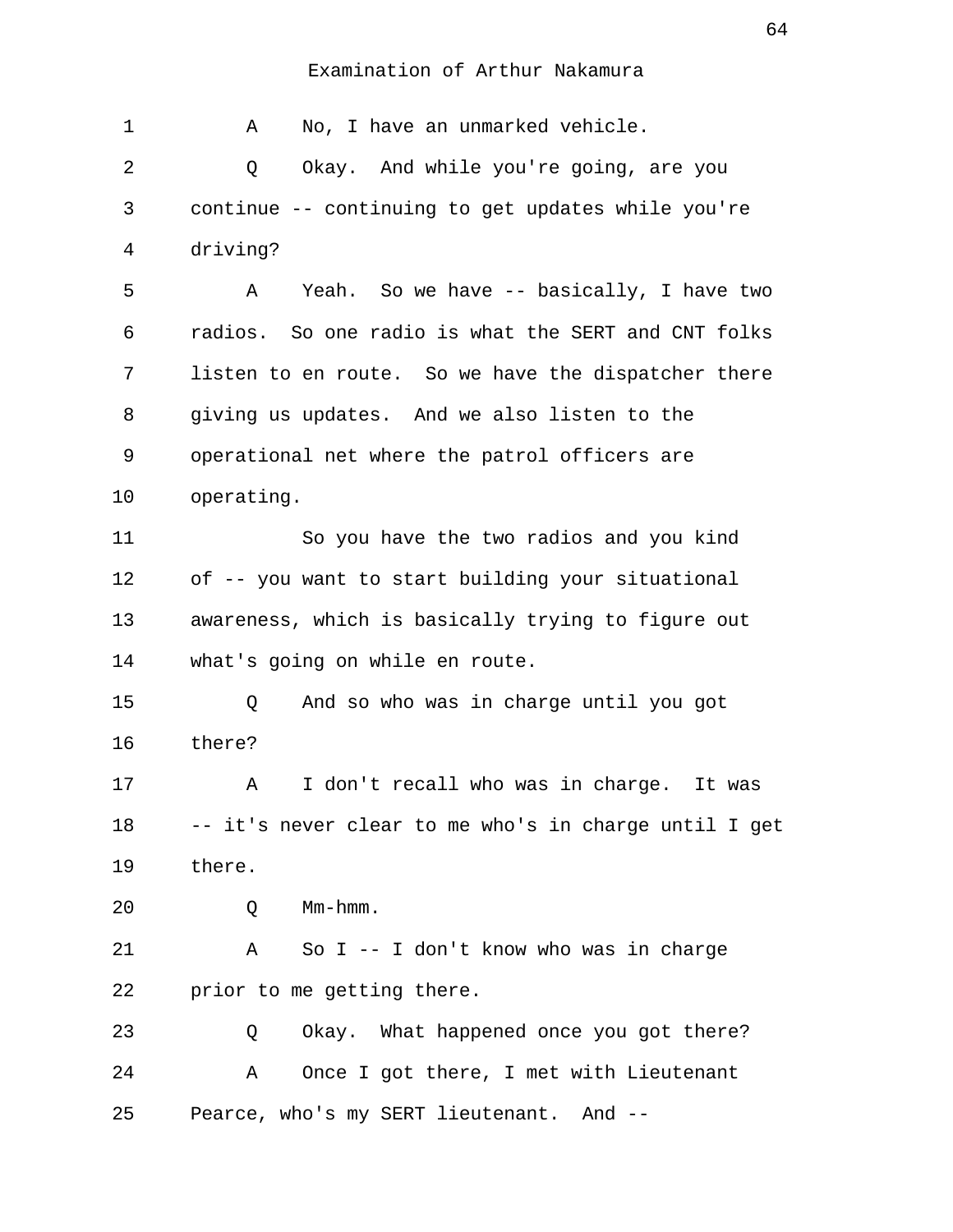| 1  | And tell me what that means.<br>Q                     |
|----|-------------------------------------------------------|
| 2  | So the SERT lieutenant is also referred to<br>Α       |
| 3  | as the team commander.                                |
| 4  | Okay.<br>Q                                            |
| 5  | He is my direct liaison that works with the<br>Α      |
| 6  | sergeants. So he's a -- my liaison. So the SERT       |
| 7  | sergeants filter information to and from the incident |
| 8  | commander, which I'm not yet, but eventually I will   |
| 9  | be, to the lieutenant.                                |
| 10 | We have discussions on tactics, you know,             |
| 11 | what's our plan moving forward. And then my           |
| 12 | direction is given to the lieutenant, which he gives  |
| 13 | to the team.                                          |
| 14 | Okay.<br>Q                                            |
| 15 | So he's there. And I think $I$ -- it's in my<br>Α     |
| 16 | notes or it's in the call. Sergeant McKinley --       |
| 17 | McKinlay, I don't -- I don't know him.                |
| 18 | Okay.<br>Q                                            |
| 19 | He was there. He gave me a brief as well<br>A         |
| 20 | as the DEA group supervisor.                          |
| 21 | Okay. And what happened next?<br>Q                    |
| 22 | They -- so just -- can -- can I go back a<br>Α        |
| 23 | little bit?                                           |
| 24 | Sure.<br>Q                                            |
| 25 | So on the radio, I hear the updates that,<br>Α        |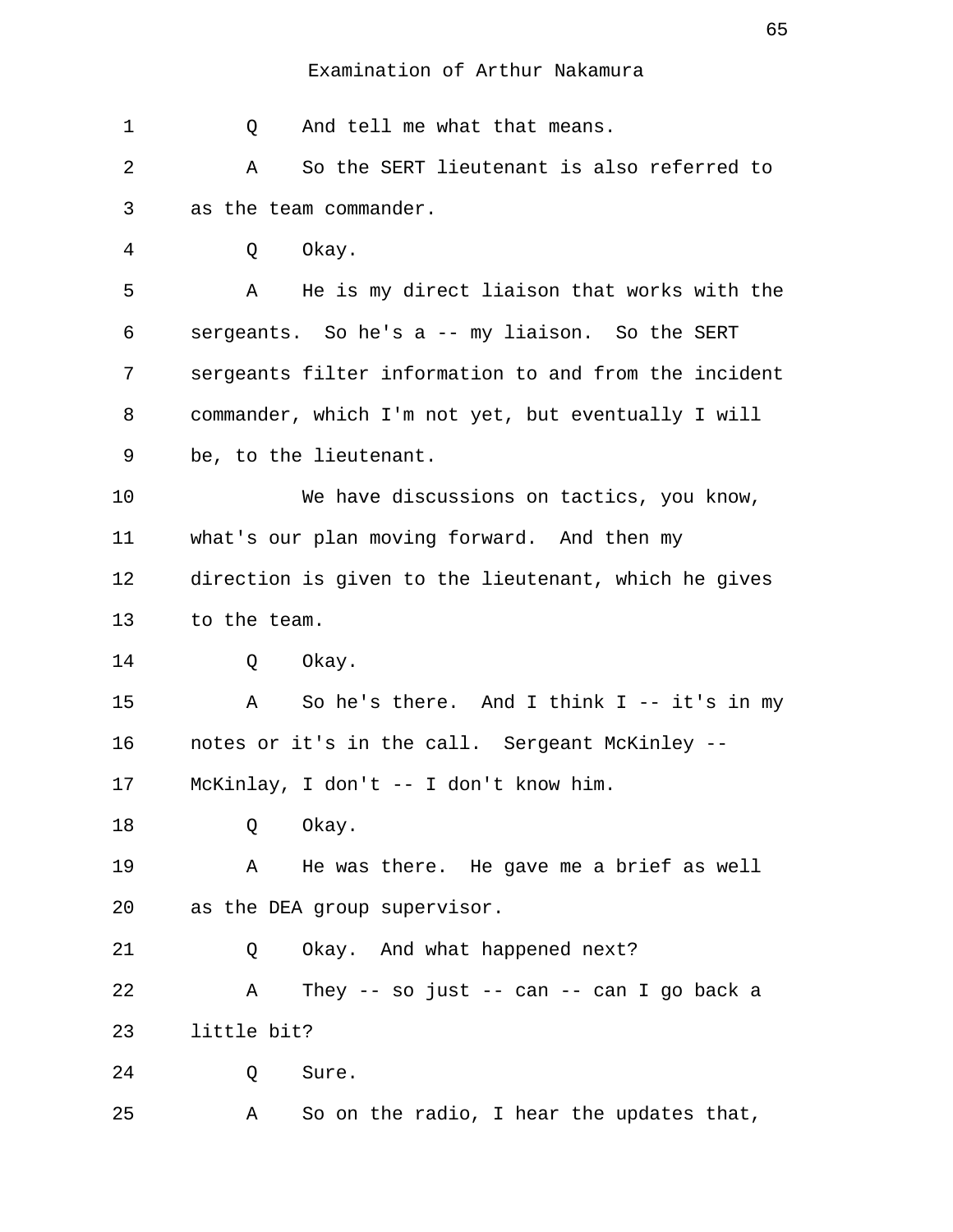| 1  | you know, while they were out there, shots fired and  |
|----|-------------------------------------------------------|
| 2  | an officer was shot. So when I get there, they --     |
| 3  | first, the DEA group supervisor tells me why they're  |
| 4  | there. So, basically, I'm trying to figure out the    |
| 5  | who, what, where and why.                             |
| 6  | So why are we here? What happened? What               |
| 7  | did he do? Then I go to Sergeant McKinlay and asked   |
| 8  | him the same questions, like, "How did we get here?   |
| 9  | What did you do so far? Where are your folks?         |
| 10 | What's your -- what -- what is the plan you gave?"    |
| 11 | So once they give me the information and I            |
| 12 | have an idea of what's happening, then I will         |
| 13 | formally take charge of the incident.                 |
| 14 | Okay. And did you formally take charge?<br>Q          |
| 15 | Yes.<br>Α                                             |
| 16 | All right. So what kind of concerns did<br>Q          |
| 17 | you have about the location and the report that       |
| 18 | somebody was shooting?                                |
| 19 | So part of my thinking, we're looking at --<br>Α      |
| 20 | what's going through my head is first we have to look |
| 21 | at containing the problem. This one, it was a person  |
| 22 | in the apartment who was firing rounds off            |
| 23 | indiscriminately. When I was in the command post, I   |
| 24 | heard at least one or two shots coming out.           |
| 25 | Again, we don't know where these shots are            |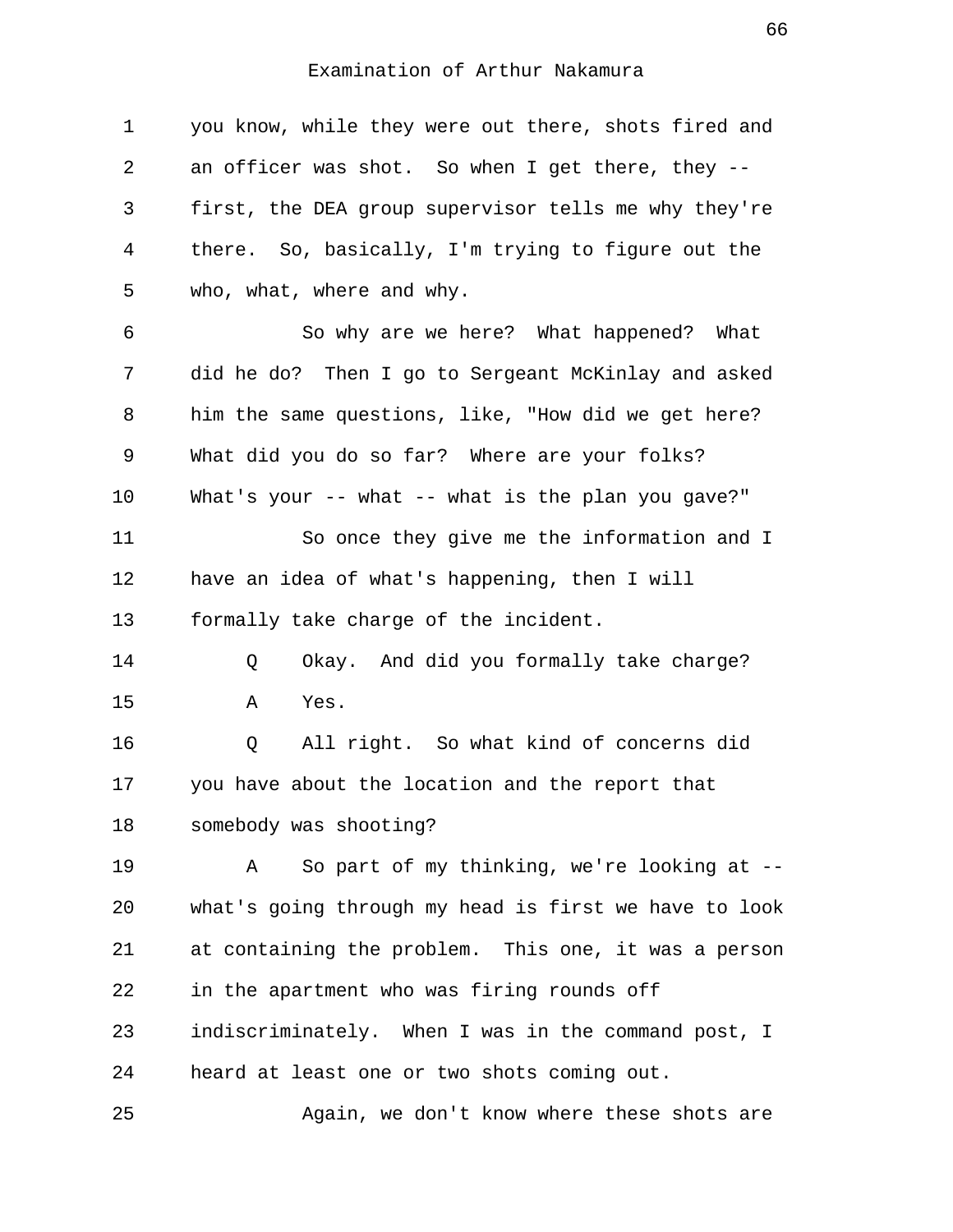| 1  | going, but I know that an officer was shot in the       |
|----|---------------------------------------------------------|
| 2  | apartment building, you know, one or two apartments     |
| 3  | down, through the drywall. So what I'm -- what I        |
| 4  | know now is there's a person in the apartment           |
| 5  | shooting indiscriminately through the walls.            |
| 6  | So I'm looking at, how do we contain this               |
| 7  | problem? And they're trying to figure out a plan how    |
| 8  | we can isolate the problem and also work on             |
| 9  | evacuations 'cause my -- what $I'm$ thinking, my number |
| 10 | one thing that's going through my mind is innocent      |
| 11 | civilians because I have no idea if this apartment      |
| 12 | building was evacuated.                                 |
| 13 | And it's in a -- it's now an urban area.                |
| 14 | So, now, you have these tight buildings around them.    |
| 15 | So my concern is, you know, with shots being fired      |
| 16 | indiscriminately, it's drywall and, you know, if we     |
| 17 | haven't done evacuations, no one knows where these      |
| 18 | bullets will go.                                        |
| 19 | And, again, I didn't know if evacuations                |
| 20 | were done. So my number one concern at this time is     |
| 21 | innocent civilians who may be hit by this               |
| 22 | indiscriminate gunfire.                                 |
| 23 | And where was the command center?<br>Q                  |

24 A It was about a block away. I don't know 25 what direction it is, but a block away.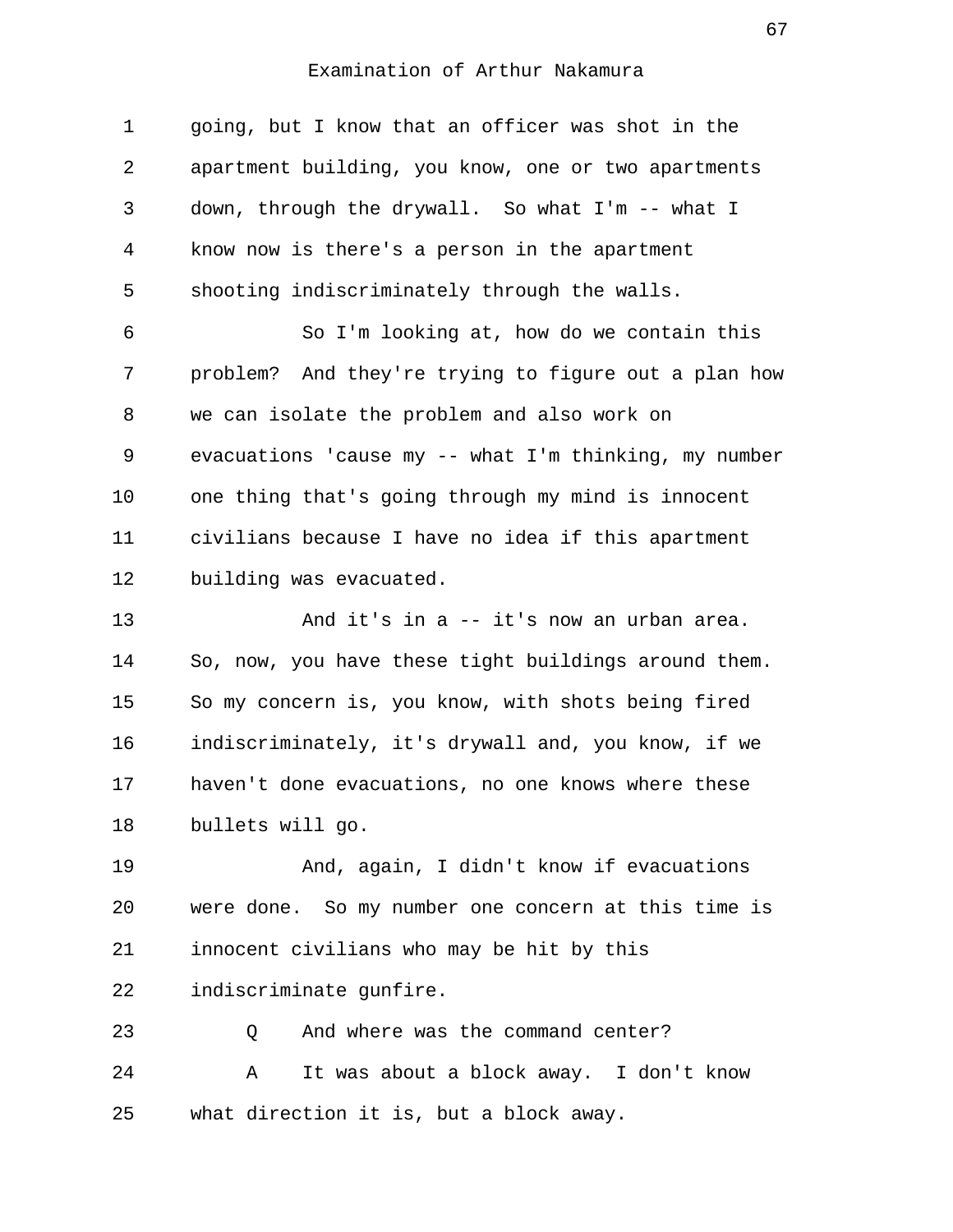1 Q Okay. And you indicated you could hear 2 gunfire? 3 A Yes. 4 Q Okay. So what did you do next? 5 A Next -- so, again, with the training we 6 have in the special weapons and tactics team, my 7 first plan was to deploy gas. 8 The reason for the gas is, one -- to go -- 9 I'm sorry, to go back a step, was to get armor or 10 armored vehicles. You see those on TVs. You know, 11 you hear people call them tanks. They're not tanks. 12 They're basically armored vehicles that has 13 a level of ballistic protection. So our first plan 14 is to move that as close as we can to the apartment. 15 The reason for that, one, is you want to get the 16 attention of the person shooting on us instead of 17 indiscriminately through the buildings. We -- we 18 have a level of tolerance. 19 If this person's shooting at us, we can 20 stay in armor and we have a level of tolerance. And 21 we -- we want that. Second was to deploy gas as soon 22 as possible. By deploying gas, you create an 23 environment which is very uncomfortable. Again -- 24 and that's for multiple effects.

25 One is to cause them burning of the eyes,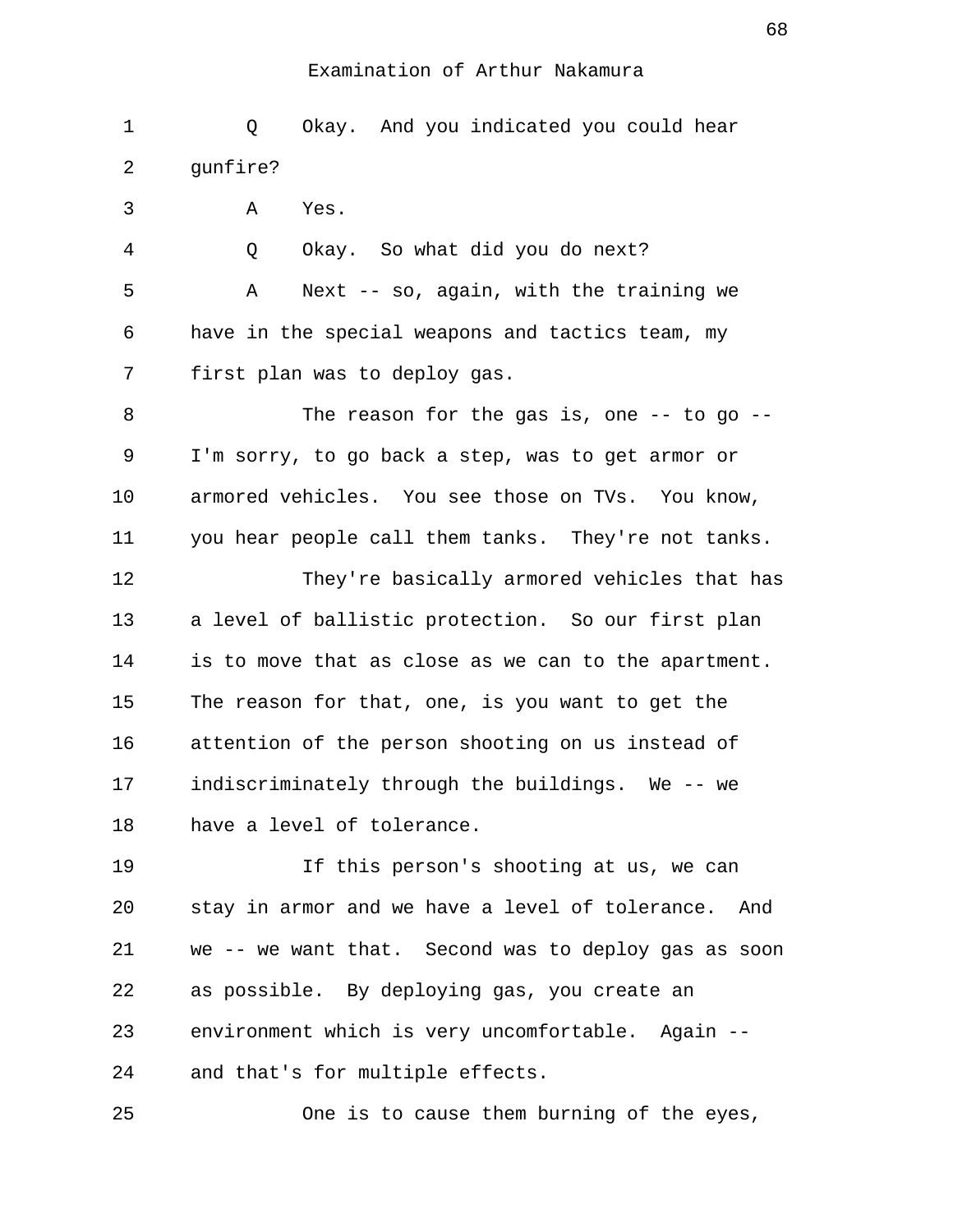| 1  | nose, so it's uncomfortable. You want to get out.    |
|----|------------------------------------------------------|
| 2  | And, secondly, it's to also have that person, again, |
| 3  | focused attention on us. So, now, we're deploying    |
| 4  | the gas into the apartment. We want him to respond   |
| 5  | to us. And at the same time, our vehicle was also    |
| 6  | loud hailing instructions to the person inside to    |
| 7  | follow our commands.                                 |
| 8  | And you mentioned loud hailing. Who was<br>Q         |
| 9  | doing the loud hailing?                              |
| 10 | I am not sure who was doing the loud<br>A            |
| 11 | hailing at the time, but the loud hailing comes from |
| 12 | the armored vehicles up front.                       |
| 13 | Okay. And would those members be members<br>Q        |
| 14 | of the SERT team or would those be CNT members or    |
| 15 | both?                                                |
| 16 | It all depends. But this went -- it was<br>A         |
| 17 | happening really fast. So SERT has the ability to do |
| 18 | their own loud hail. Preferably, we want CNT         |
| 19 | members. On this one, I'm not sure who was there     |
| 20 | because it was, I want it now. Let's make it happen. |
| 21 | And, of course, we're using an acronym.<br>Q         |
| 22 | CNT stands for?                                      |
| 23 | The Crisis Negotiations Team.<br>Α                   |
| 24 | Okay. And you mentioned gas. Would gas be<br>Q       |
| 25 | something that's referred to as a less-than-lethal   |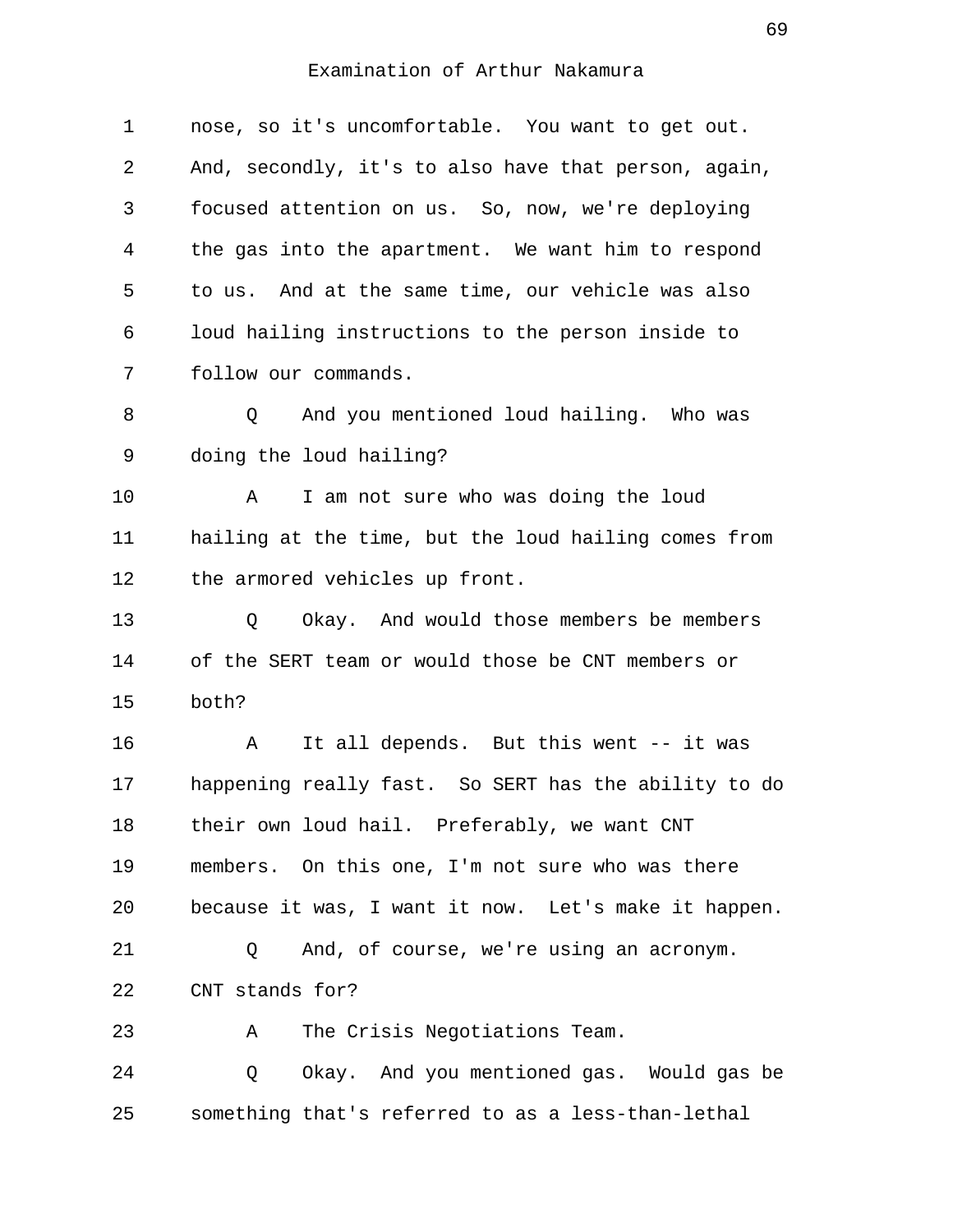| 1  | measure?                                              |
|----|-------------------------------------------------------|
| 2  | Yes.<br>A                                             |
| 3  | Okay. And are there different types of gas<br>Q       |
| 4  | that SERT uses?                                       |
| 5  | Yes. We have -- there's experts in it. I<br>A         |
| 6  | can just tell you, like, in general terms. We have    |
| 7  | $a$ --                                                |
| 8  | Q<br>Sure.                                            |
| 9  | -- a cold gas, which is contained in a<br>Α           |
| 10 | smaller deployable load where it goes and just kind   |
| 11 | of falls over.                                        |
| 12 | $Mm-hmm$ .<br>Q                                       |
| 13 | Then we have what's called warm or<br>Α               |
| 14 | sometimes called hot gas where it goes in and the     |
| 15 | element will start burning, so the gas will be        |
| 16 | enclosed in smoke.                                    |
| 17 | And that is a little more effective.<br>It            |
| 18 | gets -- wherever the smoke goes, that's where the gas |
| 19 | goes. So we have multiple different payloads for      |
| 20 | different type of operations.                         |
| 21 | And, now, you mentioned that by the time<br>Q         |
| 22 | that you got to the scene, officer -- an officer had  |
| 23 | already been shot, correct?                           |
| 24 | Yes.<br>Α                                             |
| 25 | At the time you got to the scene, were<br>Q           |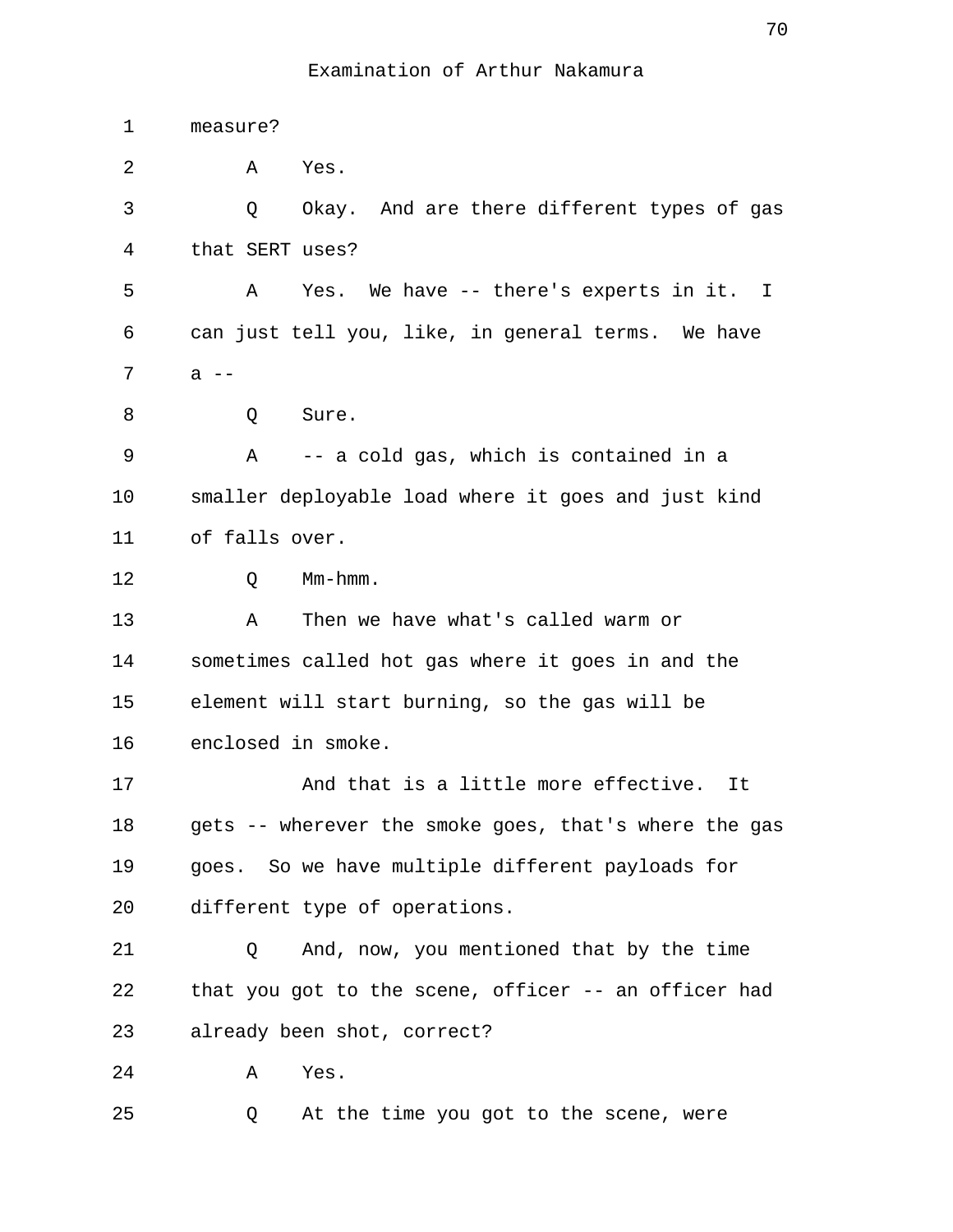1 there still residents that were in that apartment 2 building with the deceased? 3 A That -- so what happens -- again, I'll -- 4 again, I -- I try and use terms we all can 5 understand. So this is kind of the chaos phase. 6 Q Okay. 7 A There's so many things happening. There's 8 so many people coming, going (indiscernible) 9 evacuations. So at first, I heard there wasn't 10 people in there, that they may be on vacation. 11 Q Mm-hmm. 12 A And then later, I was told that there was 13 two hostages in there. And -- and through this 14 point, there's -- there's so many people talking and 15 there's so many things happening and shots are being 16 actively fired, I then realized -- somebody told me 17 that, "Hey, the hostages are out and they're standing 18 right behind you." 19 And they're literally, you know, 15 feet 20 away from me. So at that point -- at one point, 21 there were. The -- I don't know what happened. The 22 next thing, they're out of that apartment that the 23 suspect went into. 24 Q Okay. And what happened next? 25 A What happened next? So the gas went in and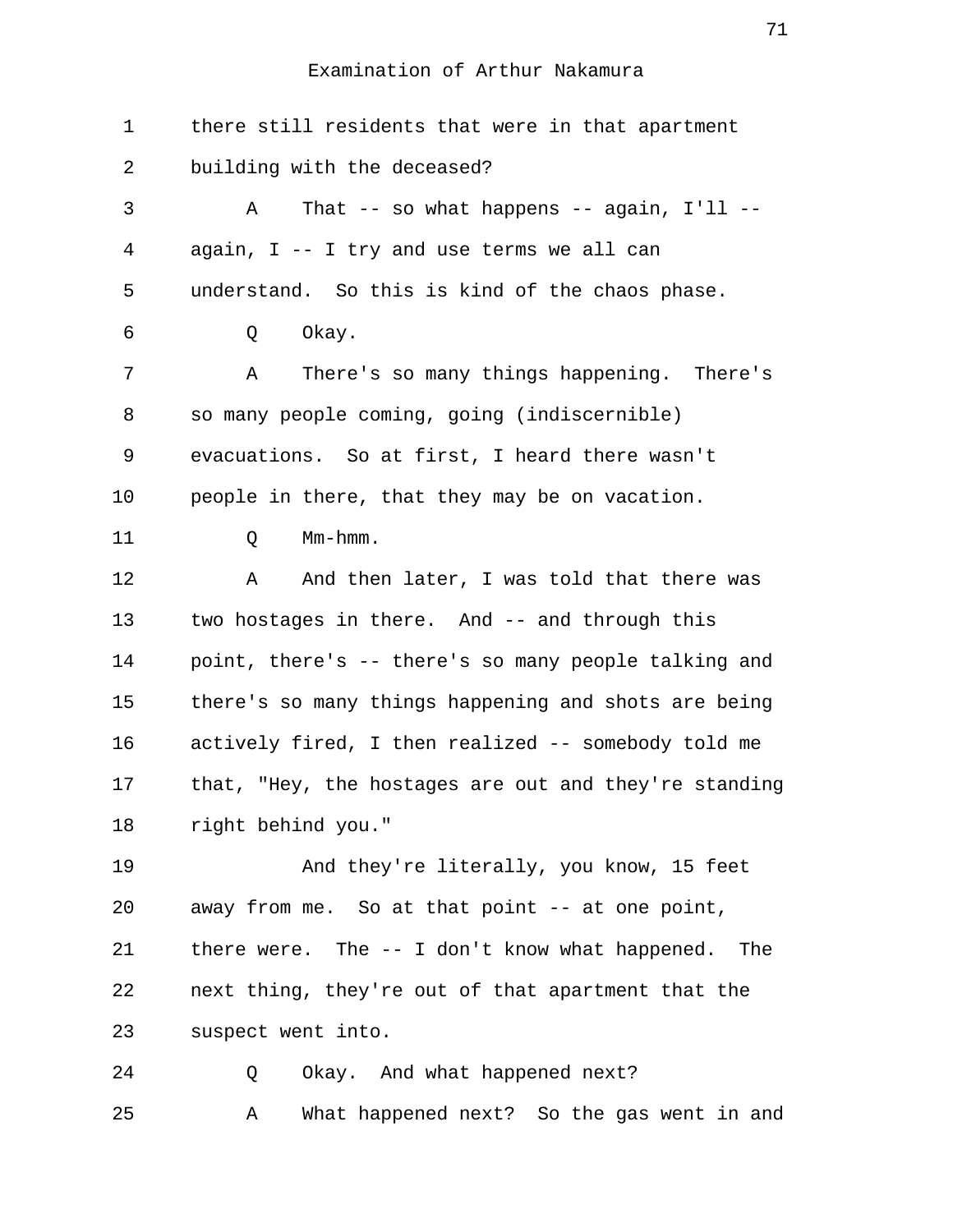| $\mathbf 1$ | immediately --                                          |
|-------------|---------------------------------------------------------|
| 2           | And -- and which type of gas was it?<br>Q               |
| 3           | I believe -- again, I'm not sure 'cause we<br>Α         |
| 4           | had to debrief. For this type of scenario, we           |
| 5           | would -- we would usually use the warm or hot gas --    |
| 6           | Okay.<br>Q                                              |
| 7           | -- for more immediate effect. Once that<br>$\mathbf{A}$ |
| 8           | went in, the additional shots were being fired.         |
| 9           | Additional shots from that apartment --<br>Q            |
| 10          | Yes.<br>Α                                               |
| 11          | Q -- building? Okay. So officers were not               |
| 12          | shooting at this time?                                  |
| 13          | Correct.<br>A                                           |
| 14          | Q<br>Okay. About how -- how many shots did you          |
| 15          | hear, if you can recall?                                |
| 16          | Oh, at least five from the time I got there<br>A        |
| 17          | 'til the event ended.                                   |
| 18          | Mm-hmm.<br>Q                                            |
| 19          | But, again, on -- also on the radio, I<br>Α             |
| 20          | could hear people giving updates of shots being fired   |
| 21          | as well.                                                |
| 22          | And, now, the gas, was that launched from<br>Q          |
| 23          | one of the armored vehicles?                            |
| 24          | Α<br>Yes.                                               |
| 25          | Okay. And who was -- or how many people<br>Q            |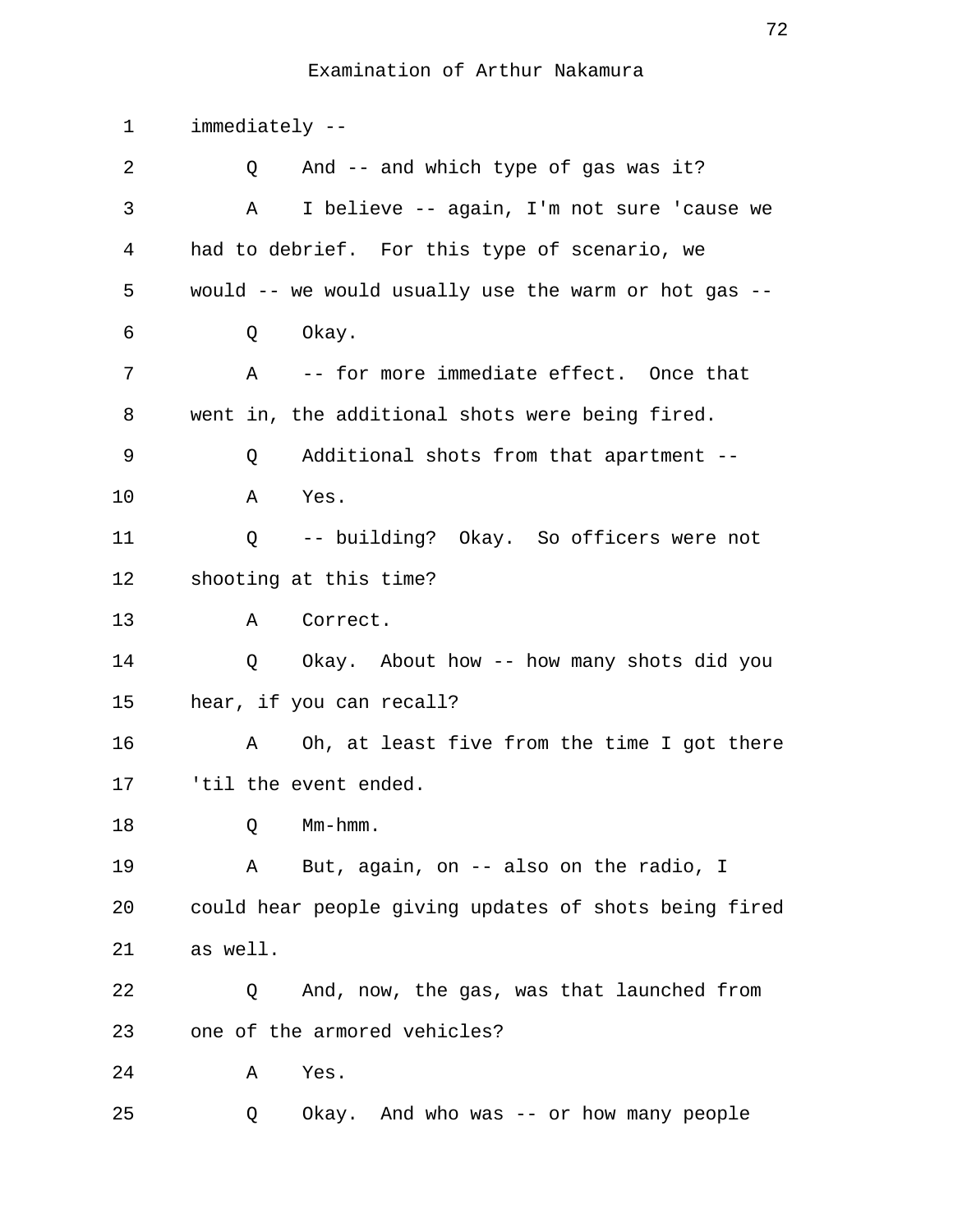| 1  | would -- would be in that armored vehicle?            |
|----|-------------------------------------------------------|
| 2  | It all depends on the situation. Sometimes<br>Α       |
| 3  | they'll be staged in it. Sometimes they'll be staged  |
| 4  | out of it.                                            |
| 5  | This one, since we're $-$ we didn't have              |
| 6  | time to, you know, come together, then deployed out.  |
| 7  | As soon as you got there, you're deployed. So I do    |
| 8  | not know how many folks were in or near the armor at  |
| 9  | the time.                                             |
| 10 | Approximately how many SERT members did you<br>Q      |
| 11 | have out on this call that day?                       |
| 12 | Oh, I -- again, best knowledge I have,<br>Α           |
| 13 | about 20.                                             |
| 14 | And we mentioned somebody in the armored<br>Q         |
| 15 | vehicle.<br>Where were other SERT members positioned? |
| 16 | So we started working, basically want to<br>Α         |
| 17 | contain and create a perimeter around the problem.    |
| 18 | So I know they were taking up positions around the    |
| 19 | target apartment.                                     |
| 20 | And also we're working on the evacuations             |
| 21 | and actually getting into the building, working to    |
| 22 | evacuate the Drug Enforcement agents and also our     |
| 23 | patrol folks in there.                                |
| 24 | So right now, it's -- it's still chaotic,             |

25 so people are, you know, finding a place where they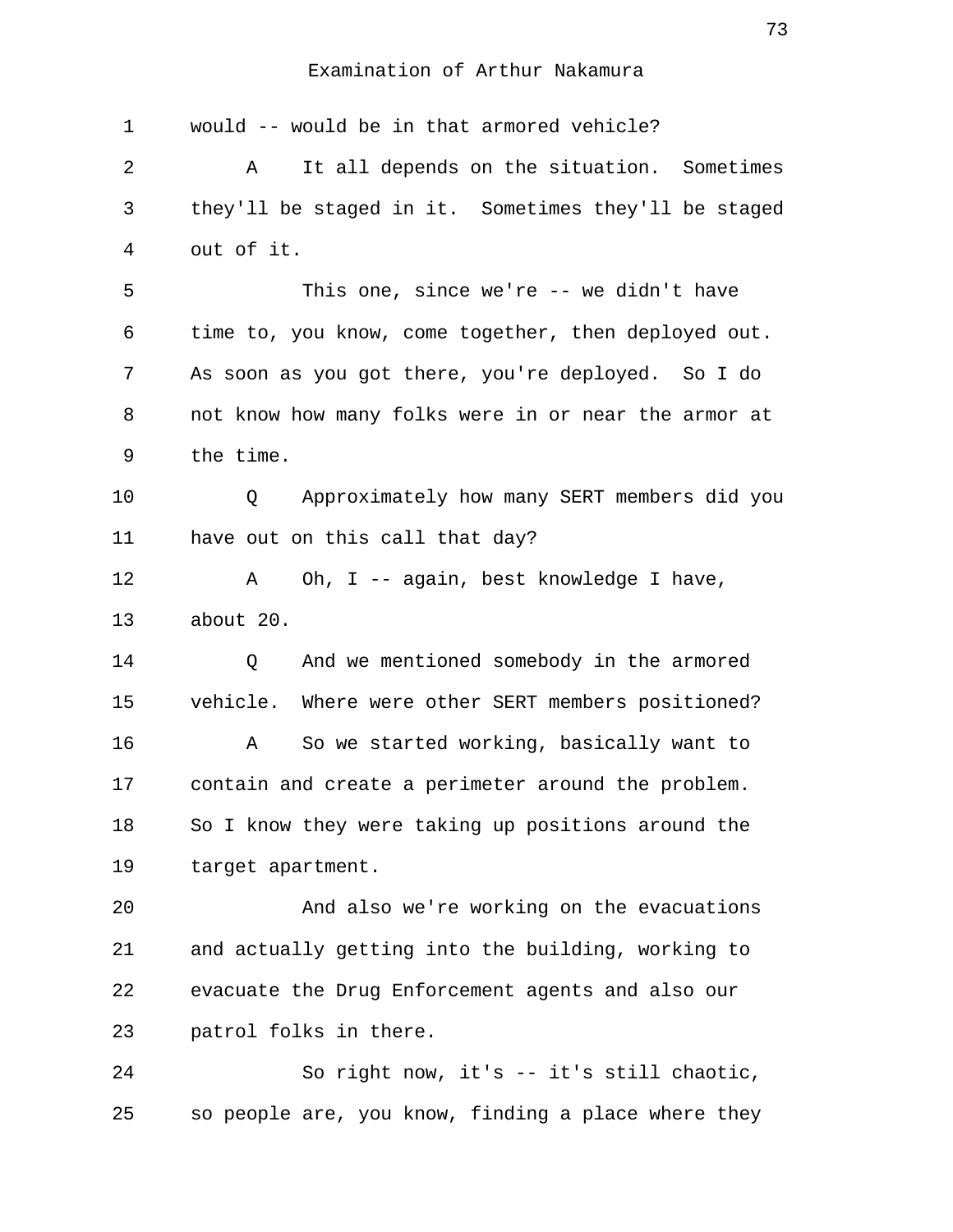1 can view it, prevent him from escaping and also 2 working on evacuating -- I'm sorry -- 3 Q That's okay. 4 A -- evacuating people out of the building. 5 Q Okay. Can you tell -- talk to us a little 6 bit about the rules of engagement and what that 7 means? 8 A So rules of engagement. So -- so the SERT 9 team, we don't have any special rules other than 10 what's called the shot of opportunity. So each 11 officer, each member of the Portland Police Bureau, 12 we're -- we're held to standard -- what we call 13 standard rules of engagement. 14 Basically, that's -- you follow our policy. 15 You follow state law and federal law on the use of 16 deadly force. So we can make amendments as the CIC, 17 the critical incident commander, based off of 18 information I have. 19 And in certain situations, I have more 20 information than officers who are on the SERT team 21 because I'm working directly with our Crisis 22 Negotiation Team as well. So I'm kind of the 23 clearinghouse for all information and the decisions 24 fall upon me. 25 So I can -- I can amend -- only -- only the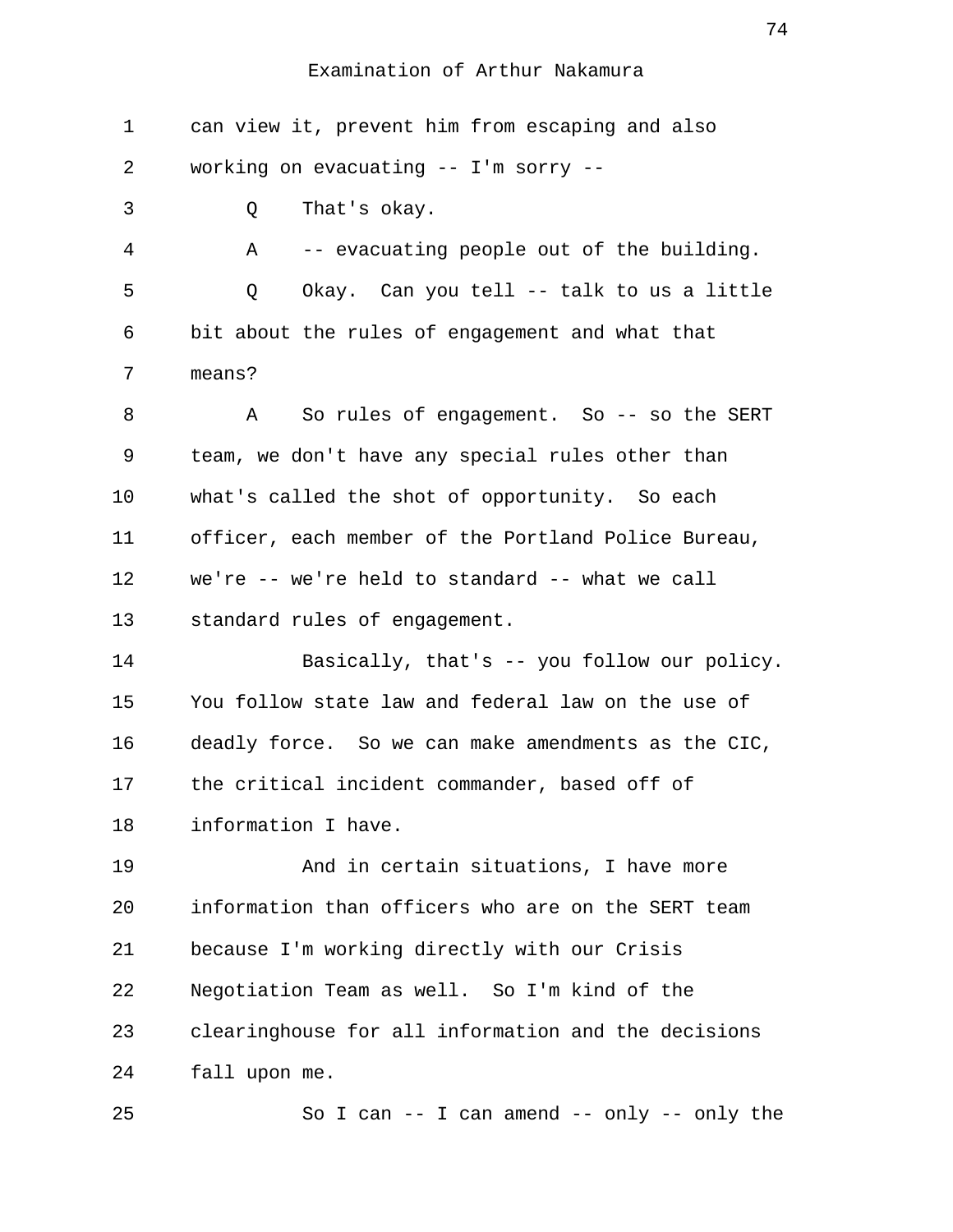| 1  | critical incident commander can amend the rules of   |
|----|------------------------------------------------------|
| 2  | engagement to what's called a shot of opportunity.   |
| 3  | Okay. So what is a shot of opportunity?<br>Q         |
| 4  | So the shot of opportunity is $-$ again,<br>Α        |
| 5  | only can be made by the CIC. And it's based off of   |
| 6  | the information I have, which others may not have,   |
| 7  | basically authorizing the use of deadly force to end |
| 8  | a threat based upon positive identification of the   |
| 9  | suspect and no other overt actions need to be taken. |
| 10 | So, basically, I'm authorizing the use of            |
| 11 | deadly force to end this threat at the soonest       |
| 12 | possible time once positive ID is made.              |
| 13 | Okay. And was a shot of opportunity<br>Q             |
| 14 | requested by anybody in you command?                 |
| 15 | Yes.<br>Α                                            |
| 16 | Okay. And was that shot of opportunity<br>Q          |
| 17 | granted by you?                                      |
| 18 | No, it was not.<br>Α                                 |
| 19 | Okay. Why not?<br>Q                                  |
| 20 | At that time, I did not have enough<br>Α             |
| 21 | information. Again, my focus is, right now, innocent |
| 22 | civilians. I do not know if the building and the     |
| 23 | neighboring buildings were evacuated.                |
| 24 | I know we were working on that. But at               |
| 25 | that time, I did not know if the buildings were      |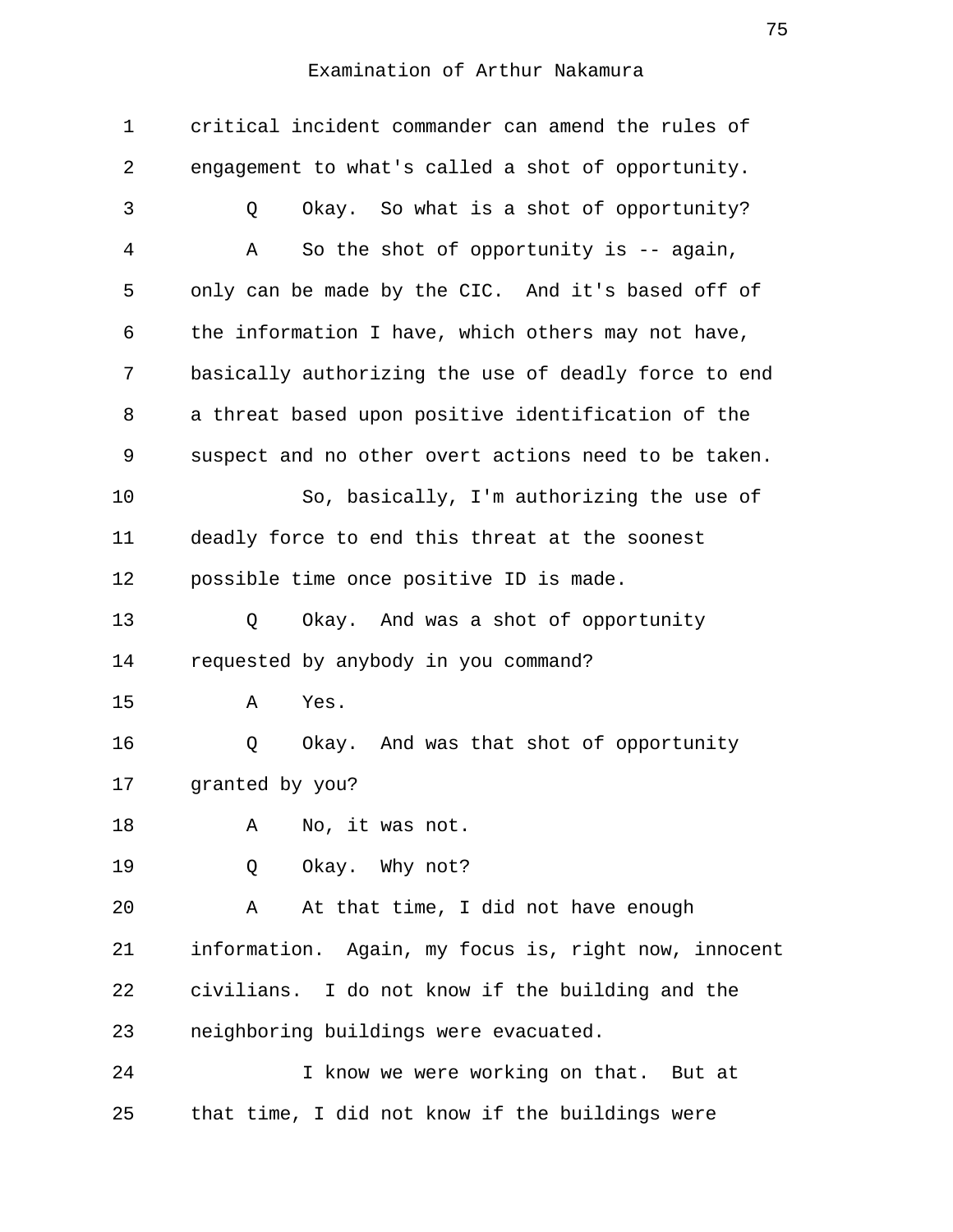| $\mathbf 1$ | evacuated and if there's innocent civilians within   |
|-------------|------------------------------------------------------|
| 2           | what I call the threat area. So I denied that and    |
| 3           | said that we will follow standard rules of           |
| 4           | engagement.                                          |
| 5           | Okay. And so does that mean if you say,<br>Q         |
| 6           | "No shot of opportunity," an officer can't use their |
| 7           | firearm?                                             |
| 8           | No. What it means is the officer who uses<br>A       |
| 9           | the firearm has to develop his own reasons and       |
| 10          | identify basically his own justification to use      |
| 11          | deadly force.                                        |
| 12          | And what would be justification for using<br>Q       |
| 13          | deadly force?                                        |
| 14          | Basically, to protect innocent civilians or<br>Α     |
| 15          | themselves from serious bodily harm or death.        |
| 16          | Going back to the gas, did the gas have the<br>Q     |
| 17          | desired effect on the subject?                       |
| 18          | No, it did not.<br>Α                                 |
| 19          | Okay. What happened next?<br>Q                       |
| 20          | So there's a -- not an exchange of gunfire.<br>Α     |
| 21          | There's the gunfire coming out. Then where we're     |
| 22          | discussing our next plans, I hear what's called the  |
| 23          | term Zulu, which means shots fired by the police.    |
| 24          | So that differentiates the shots from the            |
| 25          | suspect from our shots so we know who's actually     |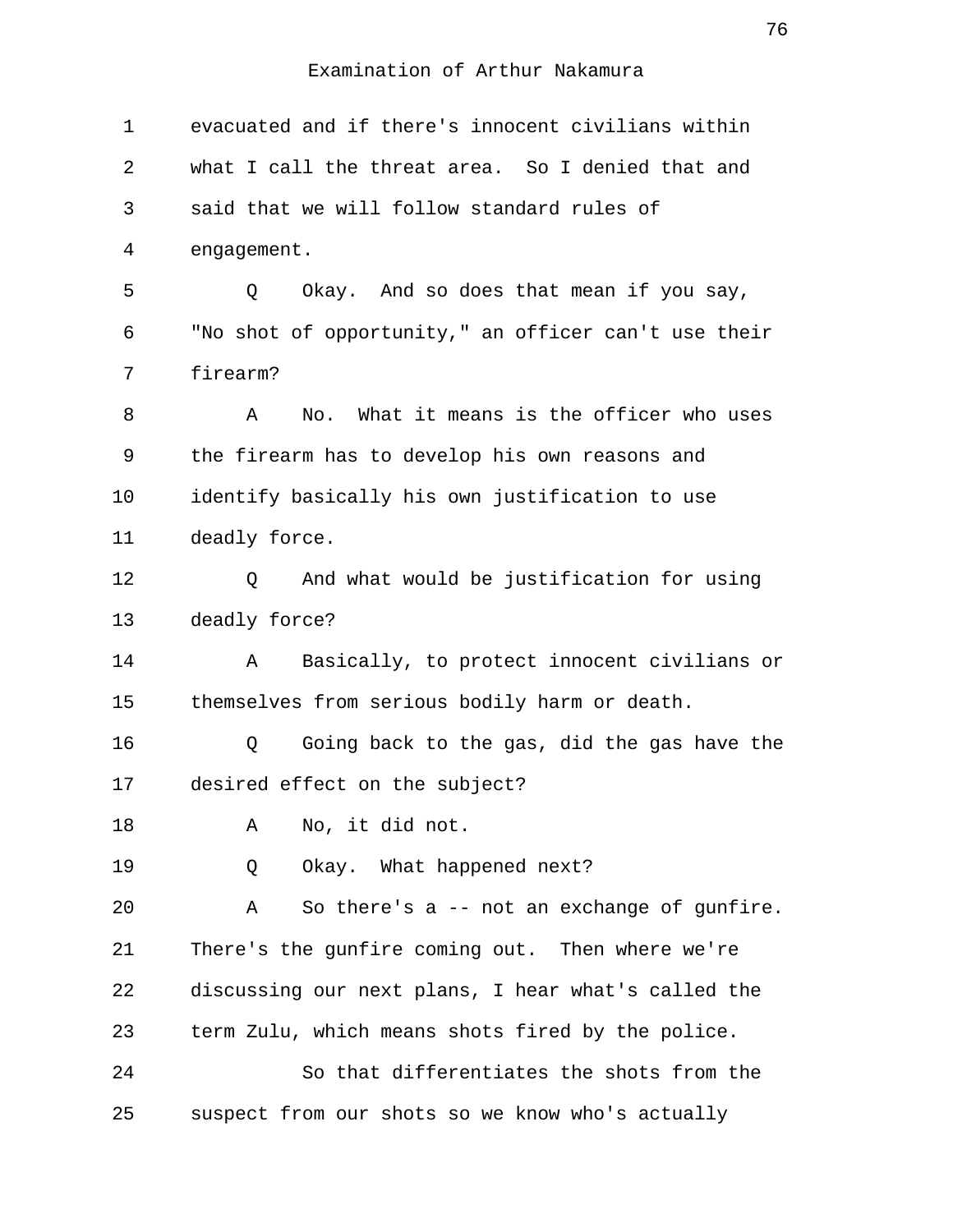1 shooting. So I hear that come out over the air, 2 indicating that the police have fired into the 3 apartment.

4 Q And then what happened?

 5 A Oh, I think there was a second -- so 6 another shot was taken by the officer, then said he 7 was down. Then from there, we work on a safe plan to 8 go in and render first aid.

 9 Q And what did you do in this situation? 10 A In this situation, the officers and the 11 sergeant were coming up with a plan already to do 12 that, so there's no need for me to get on the air to 13 say something that they're already doing. So he 14 started that plan, started formulating a plan how to 15 get up there safely.

16 Again, this person was armed. There was 17 information that he had a -- possibly had a gas mask 18 and body armor. He was firing indiscriminately, so, 19 again, we had to come up with this plan of, how do we 20 get up there safely and ensure that he doesn't pose a 21 threat to us or to the neighbors?

22 So the -- they came up with a plan to work 23 on evacuating the immediate area, then breaching the 24 door 'cause we still need to get into the apartment. 25 Then walk up to him and we have medics on our team or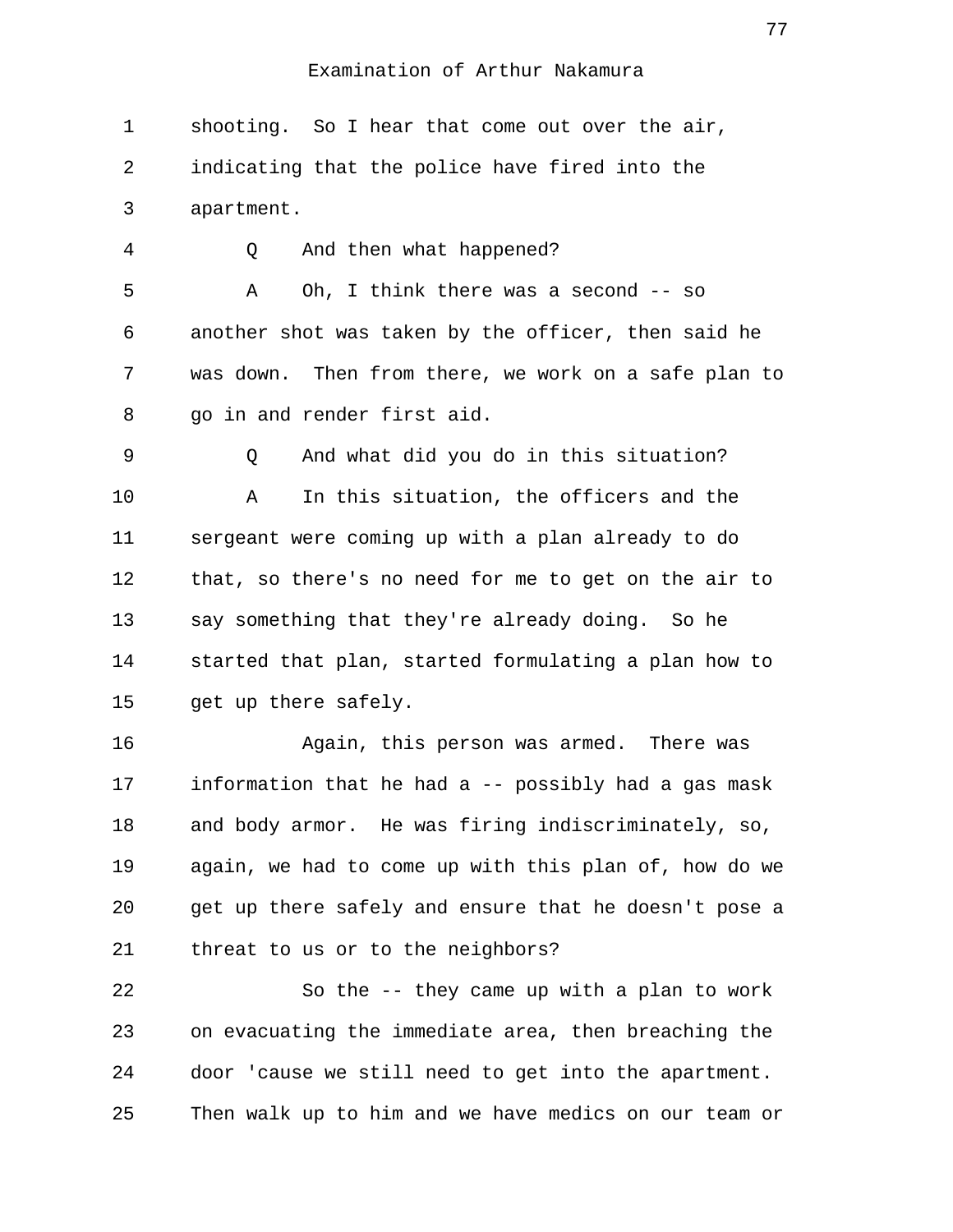| $\mathbf 1$    | two trained with our SERT team. So we get our fire    |
|----------------|-------------------------------------------------------|
| 2              | medics up there as soon as possible.                  |
| 3              | And could, at that point, even confirm that<br>Q      |
| $\overline{4}$ | he had been shot?                                     |
| 5              | I -- from what I heard on the radio, that<br>A        |
| 6              | he was shot and he was down.                          |
| 7              | Okay. So, therefore, no longer a threat?<br>Q         |
| 8              | Don't know.<br>Α                                      |
| 9              | Q<br>Okay.                                            |
| 10             | Don't know if he's a threat or not. We<br>Α           |
| 11             | have -- in the past, people have been shot and        |
| 12             | they're -- still have access to the firearm           |
| 13             | (indiscernible), of course, still a threat and not -- |
| 14             | what's the term I'm looking for there? They're still  |
| 15             | active. They're not -- they're not deceased and       |
| 16             | they're not $--$                                      |
| 17             | Incapacitated?<br>Q                                   |
| 18             | Incapacitated. That's the word I'm looking<br>Α       |
| 19             | for. Thank you.                                       |
| 20             | No problem. Did you ever go into the<br>Q             |
| 21             | apartment yourself?                                   |
| 22             | No, I did not.<br>Α                                   |
| 23             | Did you stay at the command center the<br>Q           |
| 24             | entire time?                                          |
| 25             | Yes.<br>Α                                             |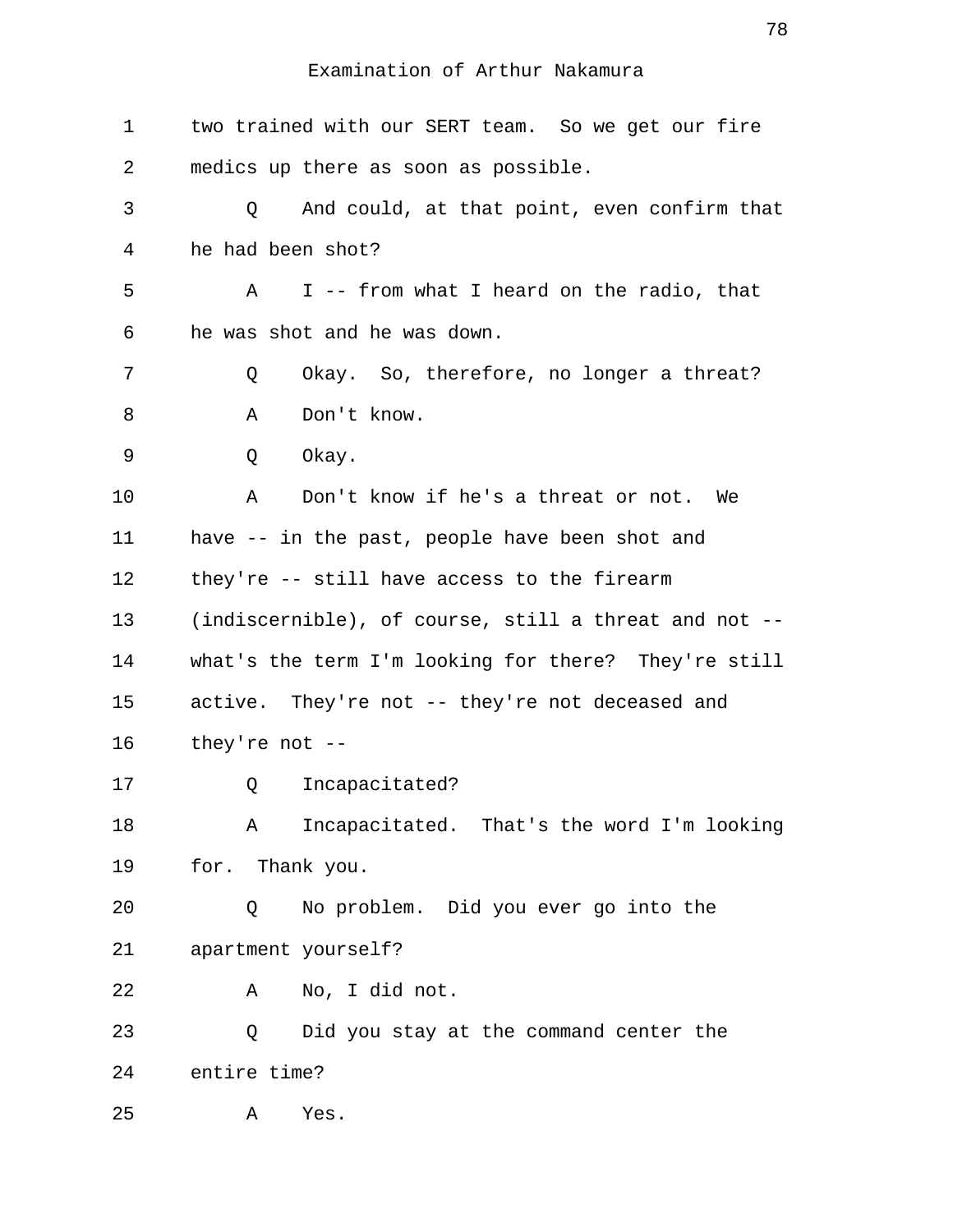1 0 Okay. And once officers are involved in a 2 shooting, what is the -- what is the operating 3 procedure?

 4 A So for this one, since it's an ongoing 5 process, once we can find relief for that person -- 6 these guys have important jobs -- is remove that 7 person from the scene as soon as we can, move them 8 back and isolate them with another member and 9 separate them and prevent them from just being 10 exposed to all the external noise and chatter that's 11 going on.

12 And -- and these things are obviously very 13 chaotic, so you want -- each want to separate the 14 officers and kind of isolate them and kind of make 15 things kind of simmer down.

16 Q And is that the protocol you followed in 17 this -- in this instance?

18 A We gave the order to have them move back 19 and separated. And I was told it was done, so it was 20 delegated and I was informed it was done. Did I 21 actually see it? No.

22 Q So I just want to go back a little bit 23 through the -- the chronology. So you received the 24 report that Officer Snodgrass had been shot? 25 A Yes.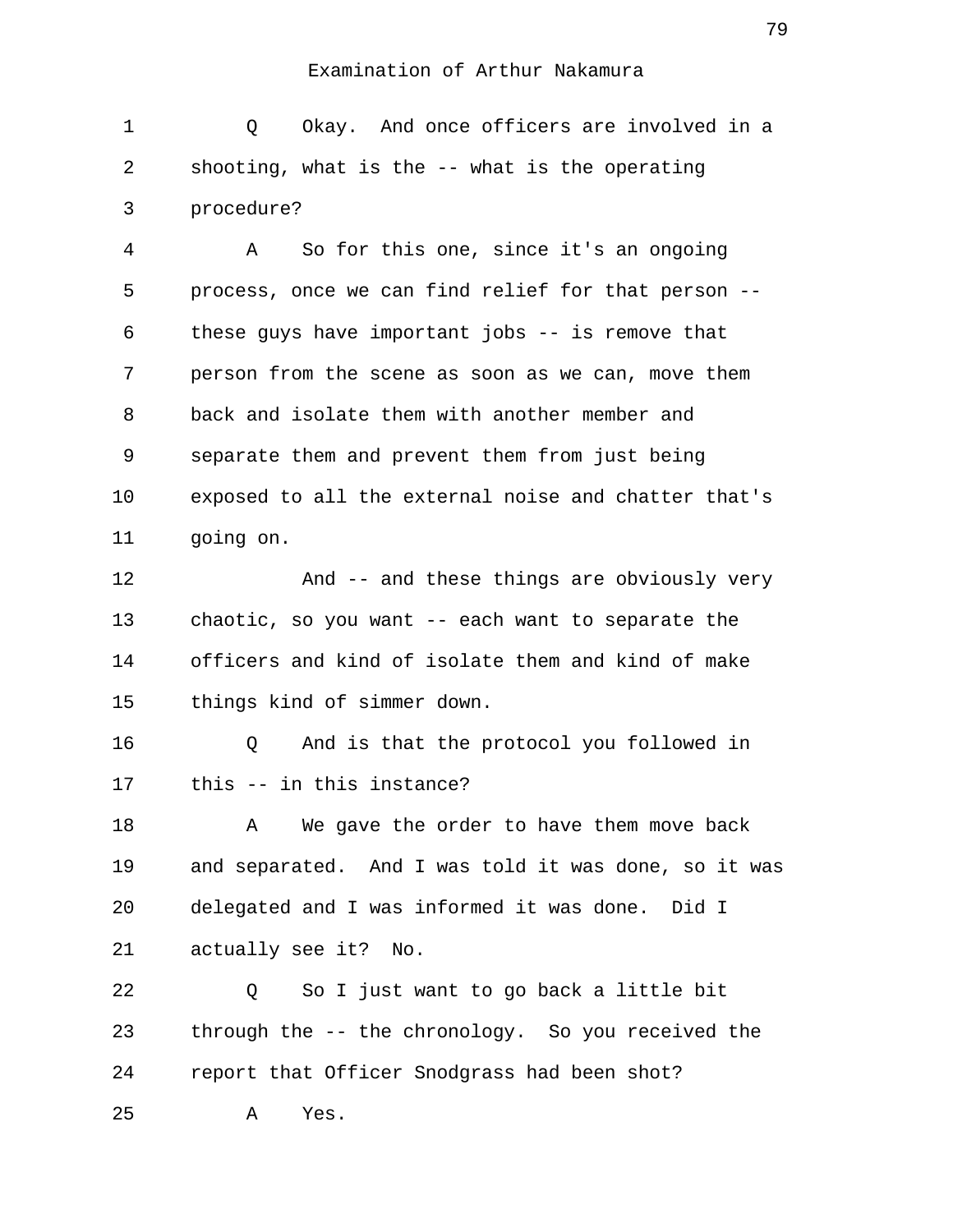| $\mathbf 1$ | About how long after you received that<br>Q           |
|-------------|-------------------------------------------------------|
| 2           | report did you determine that deploying gas would be  |
| 3           | the appropriate --                                    |
| 4           | $So --$<br>Α                                          |
| 5           | -- avenue to take?<br>Q                               |
| 6           | So as I'm driving, I can't make commands or<br>Α      |
| 7           | give orders until I arrive.                           |
| 8           | $Mm-hmm$ .<br>Q                                       |
| 9           | So it's part of my thought process driving<br>Α       |
| 10          | there, knowing a person has left their apartment,     |
| 11          | went into somebody else's apartment, was barricaded   |
| 12          | and mentions -- and shot the officer and mentions     |
| 13          | wanted to shoot it out or something to that effect or |
| 14          | suicide by cop or something was -- there was some     |
| 15          | talk about that.                                      |
| 16          | So already knowing that this is a deadly              |
| 17          | force incident, in my mind, my thought process as I'm |
| 18          | driving is looking at, you know, gas options, how can |
| 19          | we breach the door, how do we do evacuations.         |
| 20          | So it's almost immediately, you know, the             |
| 21          | gas process happens. But I couldn't make the order    |
| 22          | until I was -- officially took control of the         |
| 23          | incident.                                             |
| 24          | Okay. So how long after you took control<br>Q         |

25 of the incident did you do that?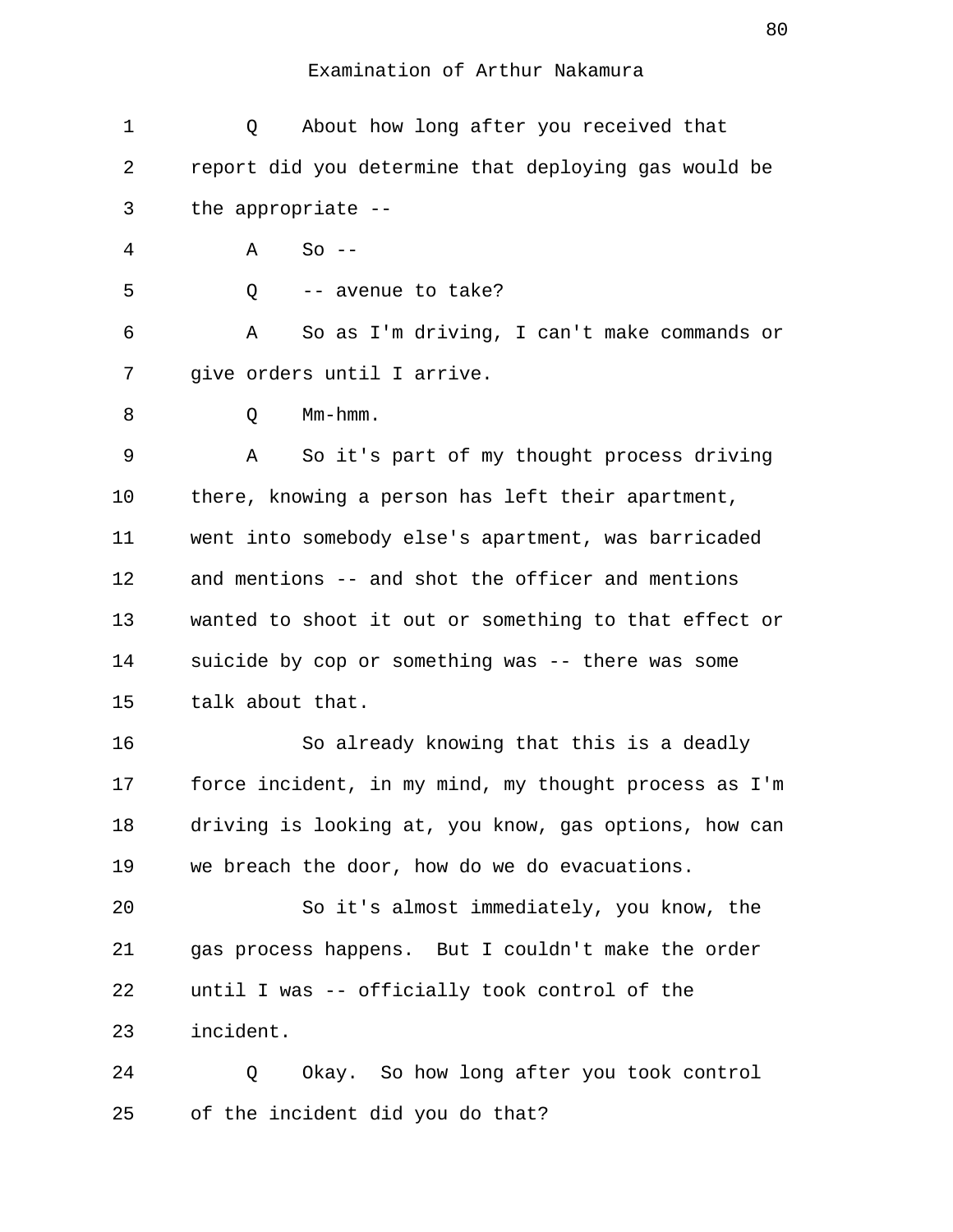| 1  | Oh, almost immediately. I -- it was pretty<br>Α       |
|----|-------------------------------------------------------|
| 2  | fast.                                                 |
| 3  | And did the rate at which he was shooting<br>Q        |
| 4  | increase or decrease after you made the order to      |
| 5  | deploy gas?                                           |
| 6  | I -- I know right after we deployed the<br>A          |
| 7  | gas, there was a couple of shots right after it. But  |
| 8  | it was pretty consistent through the incident from    |
| 9  | what I can recall. But I know that once we did shoot  |
| 10 | the gas, there were a couple of rounds immediately    |
| 11 | after the gas.                                        |
| 12 | And to clarify for the timeline, was the<br>Q         |
| 13 | shot of opportunity requested before or after the gas |
| 14 | deployment?                                           |
| 15 | Oh, I don't recall. I don't recall. It --<br>Α        |
| 16 | it's -- yeah. I'm not sure on the exact timeline.     |
| 17 | But it -- it was -- it was immediately before or      |
| 18 | immediately after. I'm not --                         |
| 19 | And you've indicated you heard two calls<br>Q         |
| 20 | for Zulu?                                             |
| 21 | Yes.<br>Α                                             |
| 22 | Meaning that an officer had fired their<br>Q          |
| 23 | firearm?                                              |
| 24 | Α<br>Yes.                                             |
| 25 | And were those close in time to the gas or<br>Q       |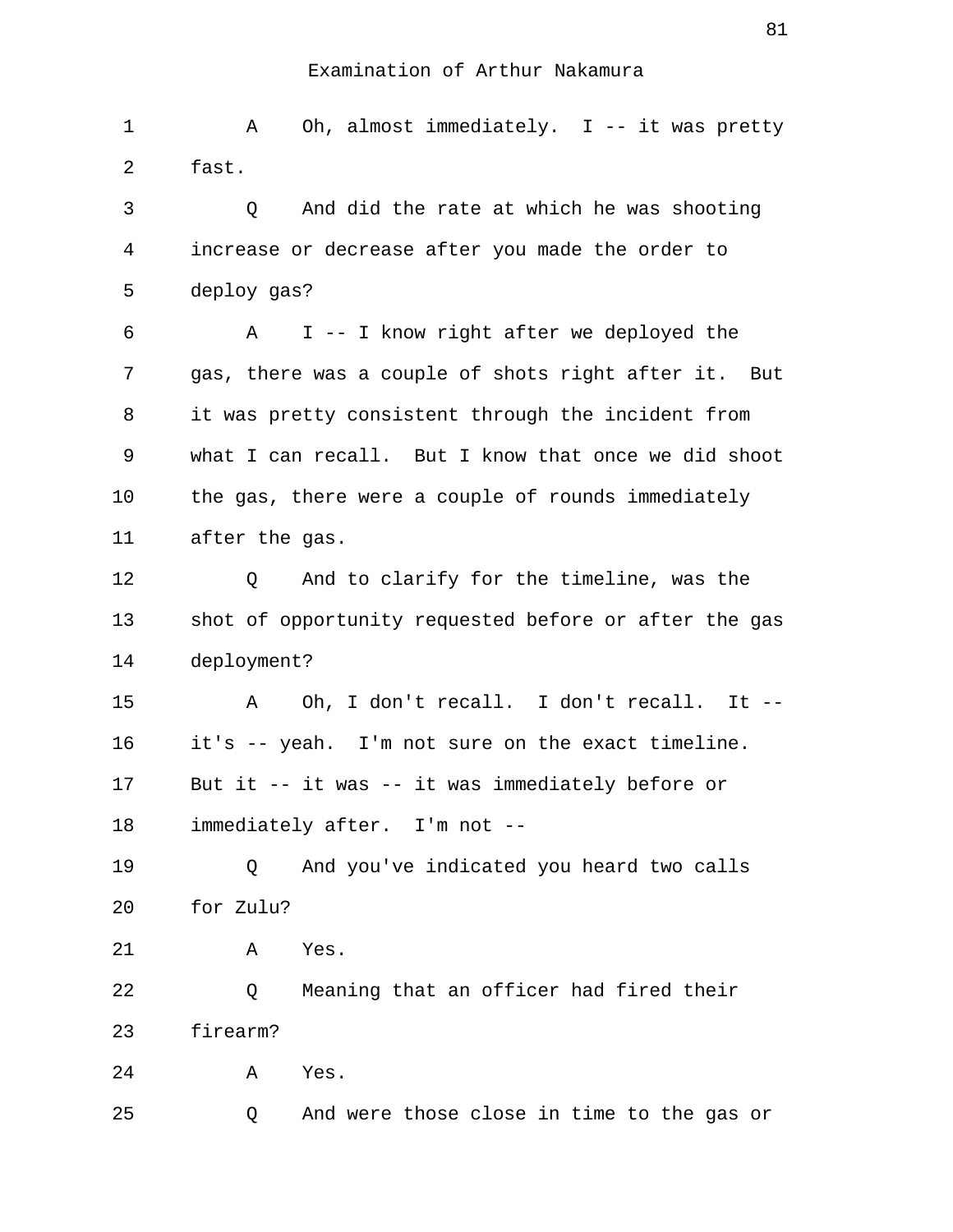| 1  | minutes after the gas?                           |
|----|--------------------------------------------------|
| 2  | Minutes after.<br>A                              |
| 3  | And do you know if one officer did -- fired<br>Q |
| 4  | both shots or if there were multiple officers    |
| 5  | involved?                                        |
| 6  | At that time, I didn't know.<br>A                |
| 7  | You just knew that -- that at least two<br>Q     |
| 8  | rounds had been shot?                            |
| 9  | Yes.<br>Α                                        |
| 10 | MS. NADELL: Those are my questions. I            |
| 11 | will see if the grand jury has any.              |
| 12 | And I'm seeing head shakes, so I'm guessing      |
| 13 | not.                                             |
| 14 | Thank you very much.                             |
| 15 | A GRAND JUROR: Yeah.                             |
| 16 | THE WITNESS: Thank you.                          |
| 17 | (Pause in proceedings, 11:03 a.m. -              |
| 18 | $11:04$ a.m.)                                    |
| 19 | (Whispered discussion, off the record,           |
| 20 | $11:04$ a.m.)                                    |
| 21 | MS. NADELL: And you can go up to the             |
| 22 | witness stand.                                   |
| 23 | THE WITNESS: Okay.                               |
| 24 | MS. NADELL: And just have a seat. I'll be        |
| 25 | right there.                                     |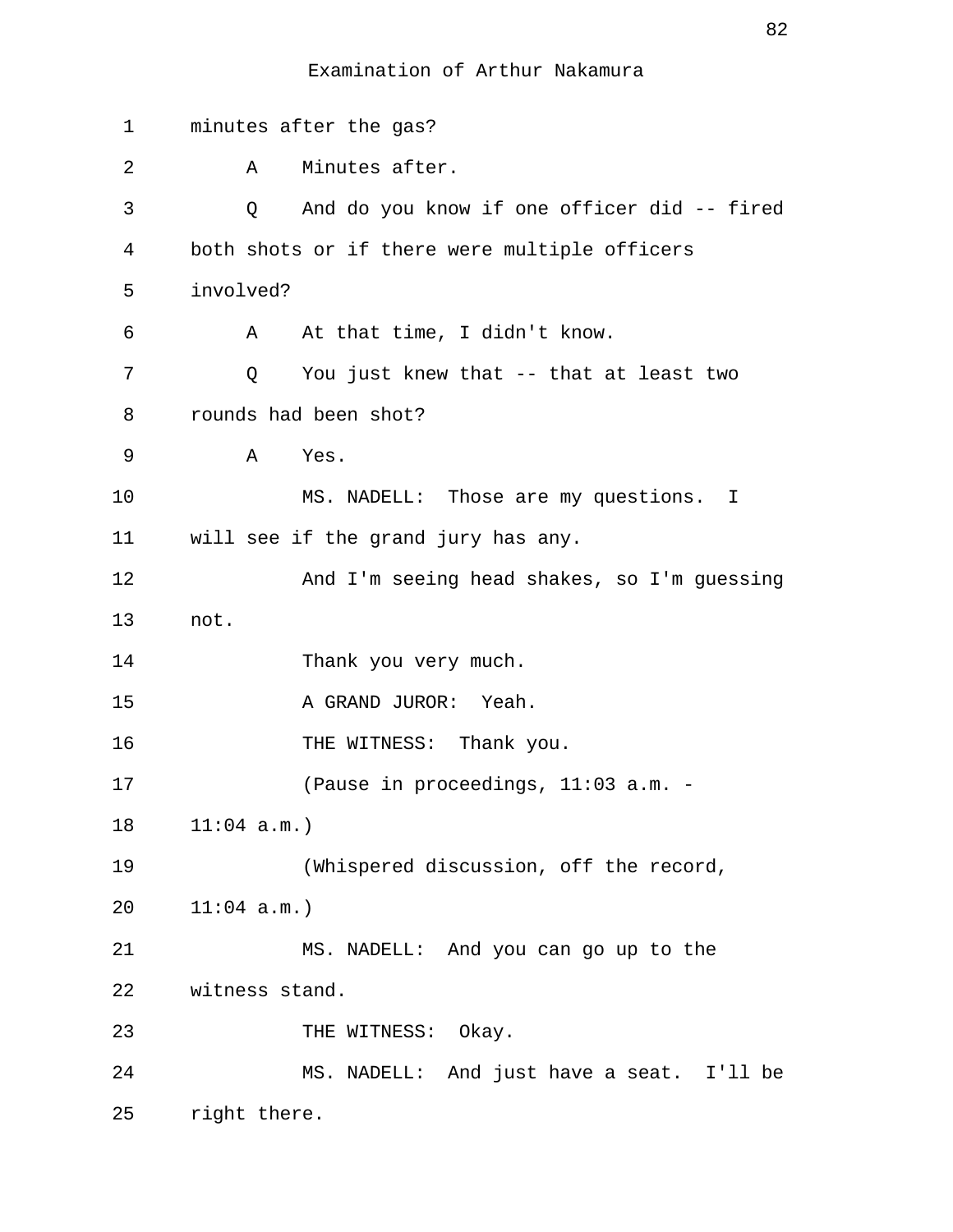| $\mathbf 1$ | THE WITNESS: Perfect.                                    |
|-------------|----------------------------------------------------------|
| 2           | MR. VASQUEZ: While we're waiting, why                    |
| 3           | don't we go ahead and have you sworn? We'll get that     |
| 4           | started just to get that out of the way. Go ahead        |
| 5           | and raise your right hand for us.                        |
| 6           | A GRAND JUROR:<br>Okay.                                  |
| 7           | <b>BRIAN BIDIMAN</b>                                     |
| 8           | Was thereupon called as a witness; and, having been      |
| 9           | first duly sworn, was examined and testified as follows: |
| 10          | A GRAND JUROR: Thank you.                                |
| 11          | MR. VASQUEZ: Go ahead and have a seat.                   |
| 12          | And state and spell your first and last                  |
| 13          | name for the record.                                     |
| 14          | THE WITNESS: You bet. My name's Brian                    |
| 15          | Bidiman. It's B-r-i-a-n. And last name is                |
| 16          | $B-i-d-i-m-a-n.$                                         |
| 17          | (Whispered discussion, off the record,                   |
| 18          | 11:05 a.m.                                               |
| 19          | EXAMINATION                                              |
| 20          | BY MS. NADELL:                                           |
| 21          | All right. Hi, good morning.<br>Q                        |
| 22          | Good morning.<br>Α                                       |
| 23          | Can you tell the grand jury how you're<br>Q              |
| 24          | employed?                                                |
| 25          | Sure. I am a detective with the City of<br>Α             |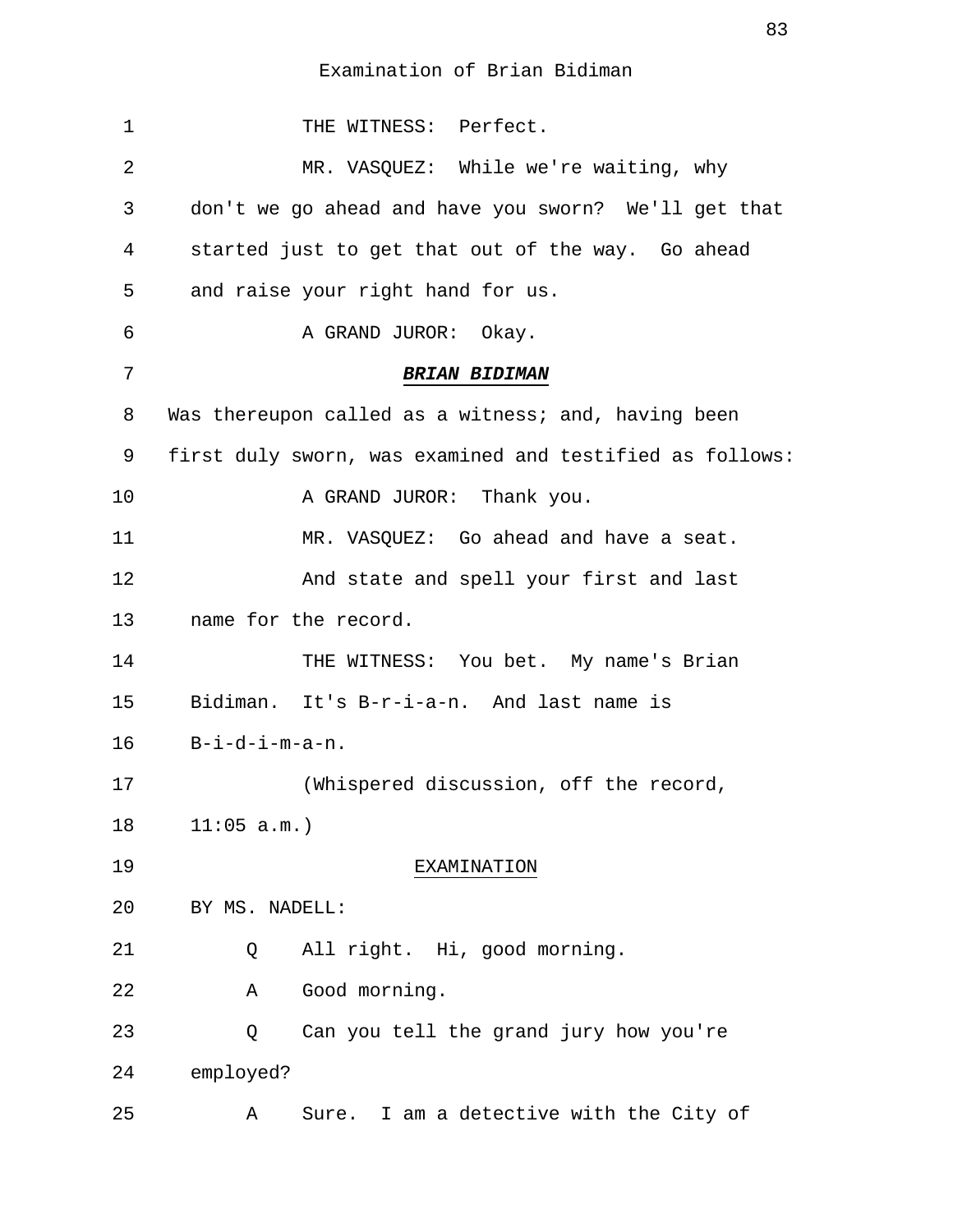| 1  | Salem. I work in the Strategic --                     |
|----|-------------------------------------------------------|
| 2  | Oh.<br>Q                                              |
| 3  | -- Investigations Unit.<br>A                          |
| 4  | (Whispered discussion, off the record,                |
| 5  | $11:05$ a.m. - $11:06$ a.m.)                          |
| 6  | BY MR. VASQUEZ:                                       |
| 7  | Okay. So you're with the City of Salem?<br>Q          |
| 8  | Yes.<br>Α                                             |
| 9  | Okay. And in that capacity -- well, first,<br>Q       |
| 10 | how long have you been employed with the City of      |
| 11 | Salem?                                                |
| 12 | Just two days ago, 12 -- 15 years.<br>Α               |
| 13 | Okay. And in that particular role, I mean,<br>Q       |
| 14 | have you worked as a patrol officer doing -- or a     |
| 15 | detective, different roles within the department?     |
| 16 | Yes. I've worked as a patrol officer, I've<br>Α       |
| 17 | worked as a school resource officer and I've worked   |
| 18 | as a narcotics detective.                             |
| 19 | Okay. And back in August of -- of this<br>Q           |
| 20 | past year, were you working as a narcotics detective? |
| 21 | Α<br>I was, yes.                                      |
| 22 | And in that capacity, we're not going to<br>Q         |
| 23 | get too far into this, but did you obtain some        |
| 24 | information involving Mr. Alex Tadros and Ms. Nichole |
| 25 | Dreams?                                               |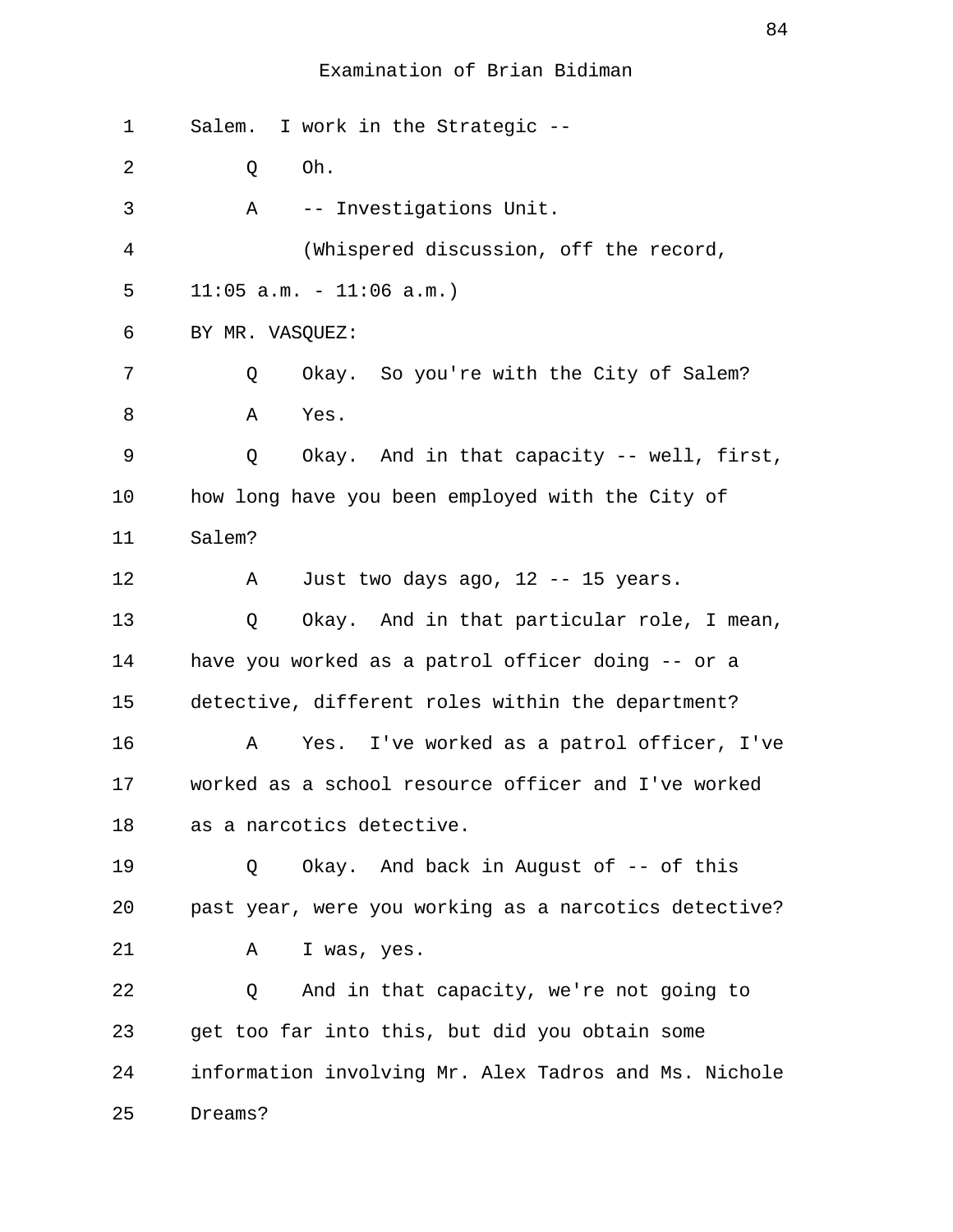| 1  | Α              | Yes.                                                  |
|----|----------------|-------------------------------------------------------|
| 2  | Q              | And did that lead to a $-$ a $-$ an                   |
| 3  |                | investigation that ultimately resulted in a search    |
| 4  | warrant?       |                                                       |
| 5  | Α              | Yes.                                                  |
| 6  | Q              | In the course of your investigation, did              |
| 7  |                | you also discover or learn that the -- the DEA was    |
| 8  |                | also investigating Ms. Dreams?                        |
| 9  | Α              | Yes.                                                  |
| 10 | Q              | And Mr. Tadros as well?                               |
| 11 | Α              | Yes.                                                  |
| 12 | Q              | And then with that, then did you                      |
| 13 |                | essentially partner with them on the ongoing          |
| 14 | investigation? |                                                       |
| 15 | Α              | To a degree, yes.                                     |
| 16 | Q              | Okay. Was there $a$ -- a search warrant that          |
| 17 |                | was going to be conducted on the residence of Mr.     |
| 18 |                | Tadros and Ms. Dreams?                                |
| 19 | Α              | Yes.                                                  |
| 20 | Q              | And is that what was planned for, I believe           |
| 21 |                | it was, August 27th?                                  |
| 22 | A              | Yes, the morning of.                                  |
| 23 | Q              | Okay. And so $-$ and that was a $-$ a                 |
| 24 |                | warrant that was obtained by the -- by the DEA. It    |
| 25 |                | was signed by a judge, kind of the standard things we |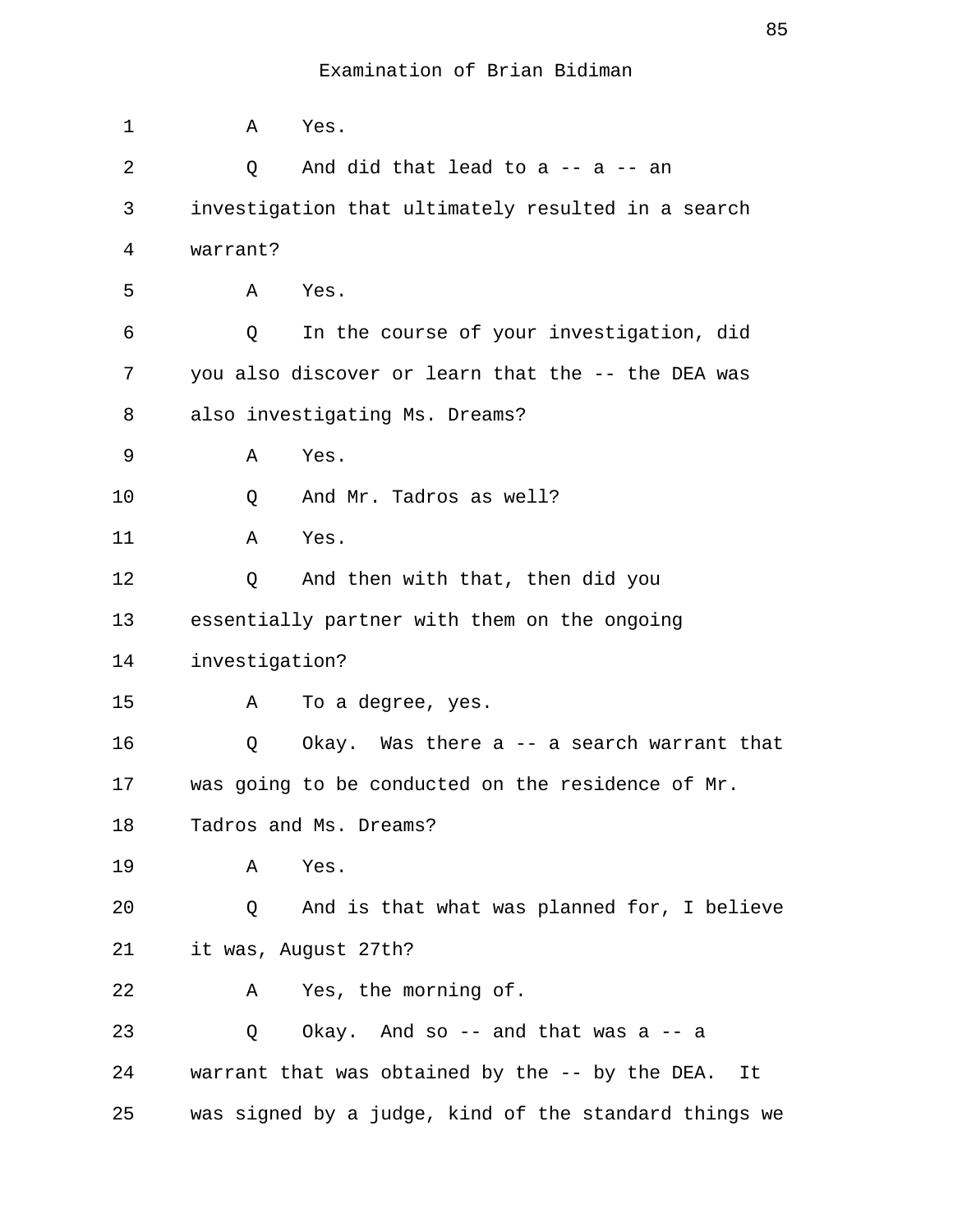| 1  | would expect with a search warrant?                 |
|----|-----------------------------------------------------|
| 2  | Α<br>Yes.                                           |
| 3  | Okay. And did -- did you and other law<br>Q         |
| 4  | enforcement officers kind of gather up and come up  |
| 5  | with a plan for how to enter the -- the apartment?  |
| 6  | Α<br>Yes.                                           |
| 7  | Okay. And I assume it was more than just<br>Q       |
| 8  | you.                                                |
| 9  | Yes.<br>Α                                           |
| 10 | Who else was there with you?<br>Q                   |
| 11 | (Indiscernible) the DEA guys, I can't<br>Α          |
| 12 | remember all their names. But --                    |
| 13 | That's okay.<br>Q                                   |
| 14 | -- with me from Salem was Detective John<br>Α       |
| 15 | Garland and then there was a Tualatin officer, Eric |
| 16 | French, I believe was his name.                     |
| 17 | Okay.<br>Q                                          |
| 18 | Plus I think there was four to five DEA<br>Α        |
| 19 | agents.                                             |
| 20 | Okay. And then, essentially, was the --<br>Q        |
| 21 | the rough plan to execute the warrant about 6:05    |
| 22 | a.m., roughly?                                      |
| 23 | Yes, roughly.<br>A                                  |
| 24 | What was your role or responsibility when<br>Q      |
| 25 | -- at the time the warrant was being executed?      |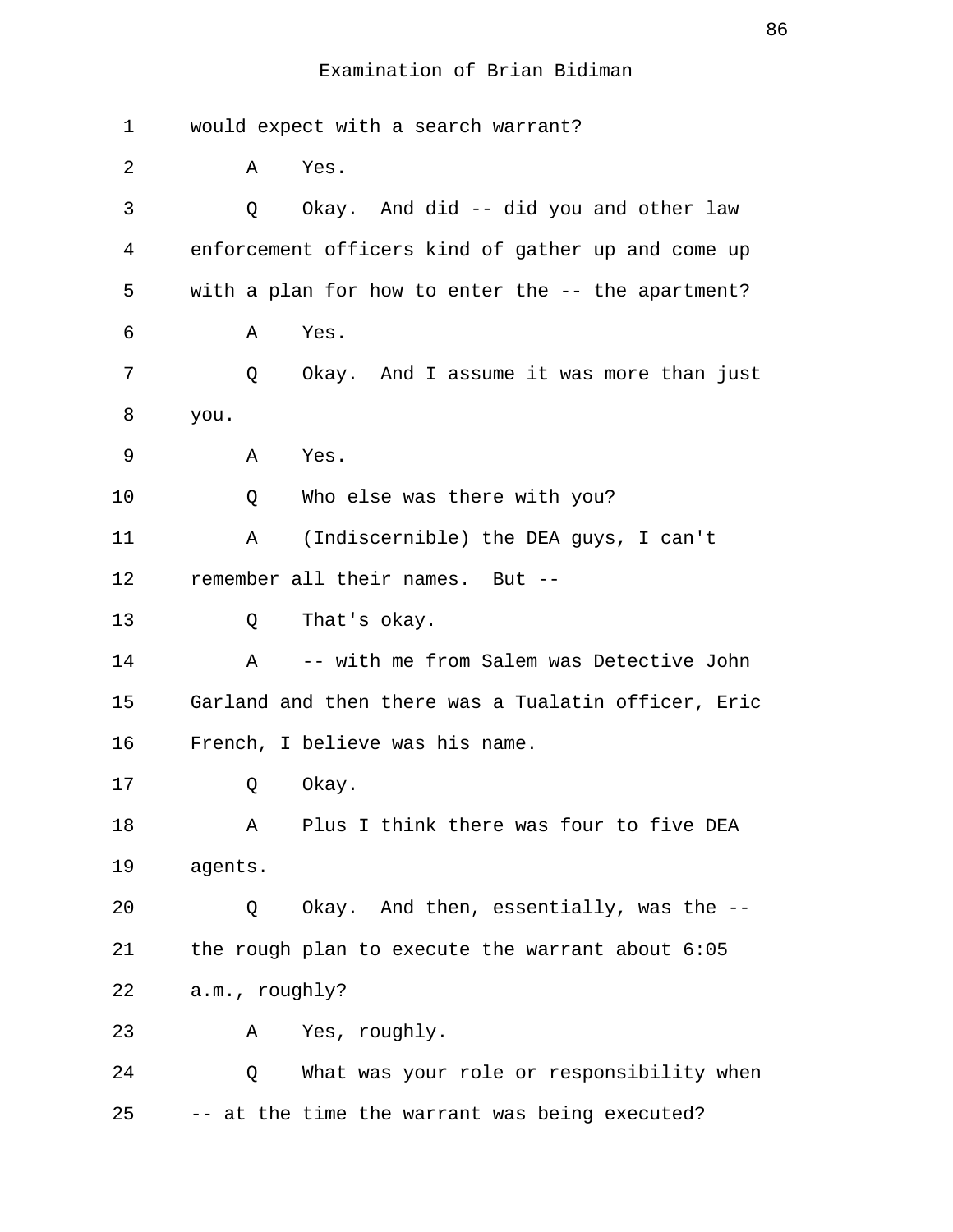| 1              | My role was I was going to remain outside<br>Α        |
|----------------|-------------------------------------------------------|
| $\overline{2}$ | with Officer French and maintain the back or eastern  |
| 3              | side of the -- the duplex or the -- or the condo      |
| 4              | where the warrant was being served --                 |
| 5              | Okay.<br>Q                                            |
| 6              | Α<br>-- as, like, a containment.                      |
| 7              | And then once the warrant started to occur,<br>Q      |
| 8              | what did you hear transpire and what -- what went on? |
| 9              | I could hear banging upstairs. There was<br>Α         |
| 10             | on the third -- it was a third-story apartment that   |
| 11             | they were -- they were executing the warrant on. I    |
| 12             | -- once I heard the banging, I moved to the east of   |
| 13             | the building to start the coverage on the balcony     |
| 14             | area on the third story. And as I came around with    |
| 15             | Officer French -- yeah.                               |
| 16             | Okay.<br>Q                                            |
| 17             | (Indiscernible).<br>Α                                 |
| 18             | So you started inside the apartment, but --<br>O.     |
| 19             | but then once you heard the -- the banging -- and did |
| 20             | you hear them calling out that it was a search        |
| 21             | warrant, things of that nature?                       |
| 22             | I -- I couldn't hear what they were saying.<br>Α      |
| 23             | I was -- I was outside in front of the -- on the      |
| 24             | sidewalk --                                           |
| 25             | Got it.<br>Q                                          |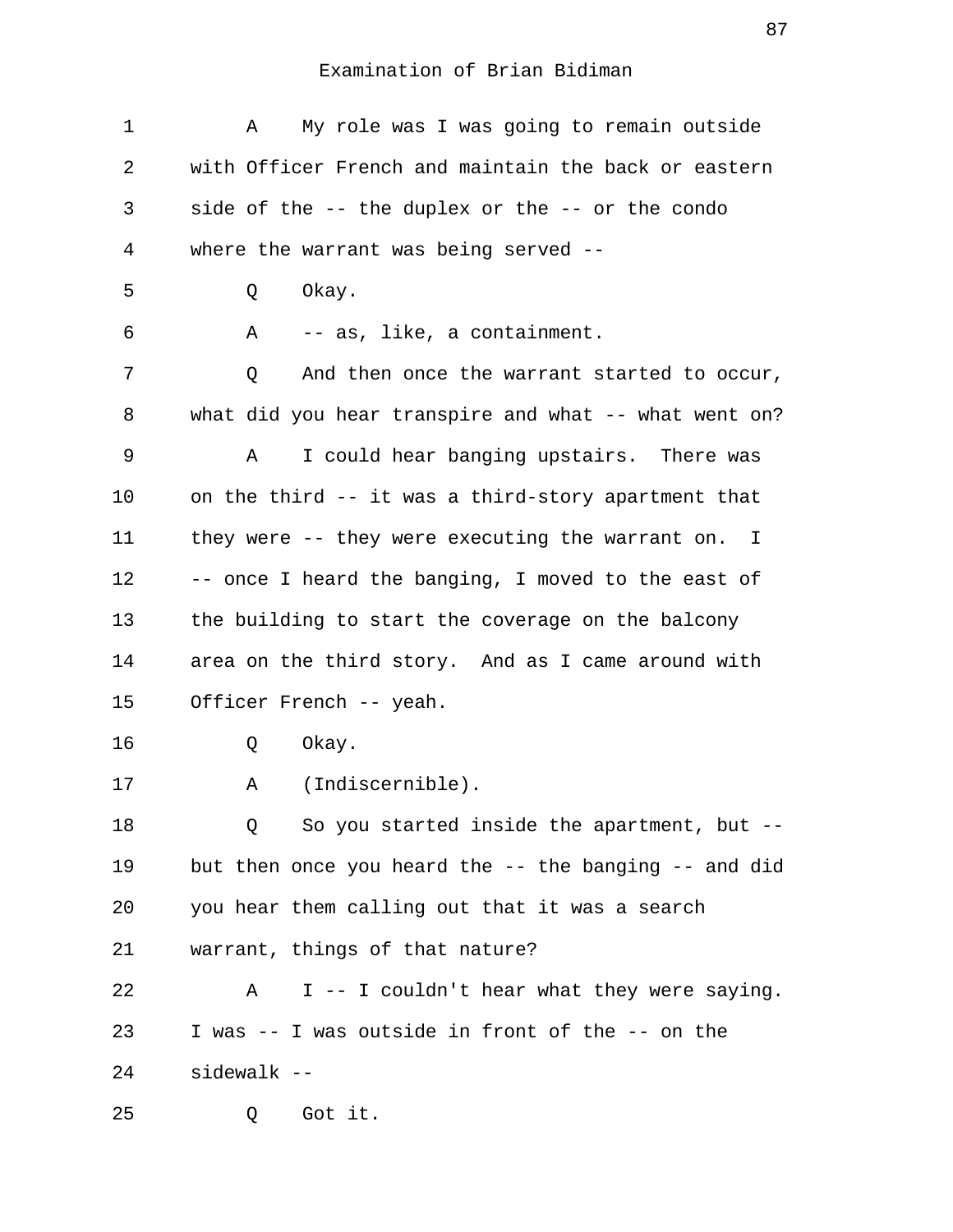| $\mathbf 1$ | -- waiting for the -- the execution to<br>Α           |
|-------------|-------------------------------------------------------|
| 2           | start. Then I moved to do the containment.            |
| 3           | Okay. And then as soon as you heard that<br>Q         |
| 4           | at least (indiscernible) that it was going --         |
| 5           | Α<br>Yes.                                             |
| 6           | -- you moved out to the sidewalk. And did<br>Q        |
| 7           | you have a view that is on screen now?                |
| 8           | Yes. I had -- basically, I was looking at<br>Α        |
| 9           | No. 5 and 8 right there.                              |
| 10          | Okay.<br>Q                                            |
| 11          | It was, yeah, from the sidewalk.<br>Α                 |
| 12          | And I can put up a -- an overhead view as<br>Q        |
| 13          | well if we can $-$                                    |
| 14          | Yeah, I can show you where I was at.<br>Α             |
| 15          | And let me go back. That --<br>Q                      |
| 16          | Can you go back to that one?<br>Α                     |
| 17          | Do you want this one or $-$ -<br>Q                    |
| 18          | No, the one before.<br>Α                              |
| 19          | Okay.<br>Q                                            |
| 20          | Right here. So the -- see where the<br>Α              |
| 21          | motorcycles and the back of that car are? There's a   |
| 22          | sidewalk between the motorcycles and the back of that |
| 23          | car on the left-hand side of the frame.               |
| 24          | I'm going to put my cursor -- is that<br>Q            |
| 25          | roughly where we're talking about?                    |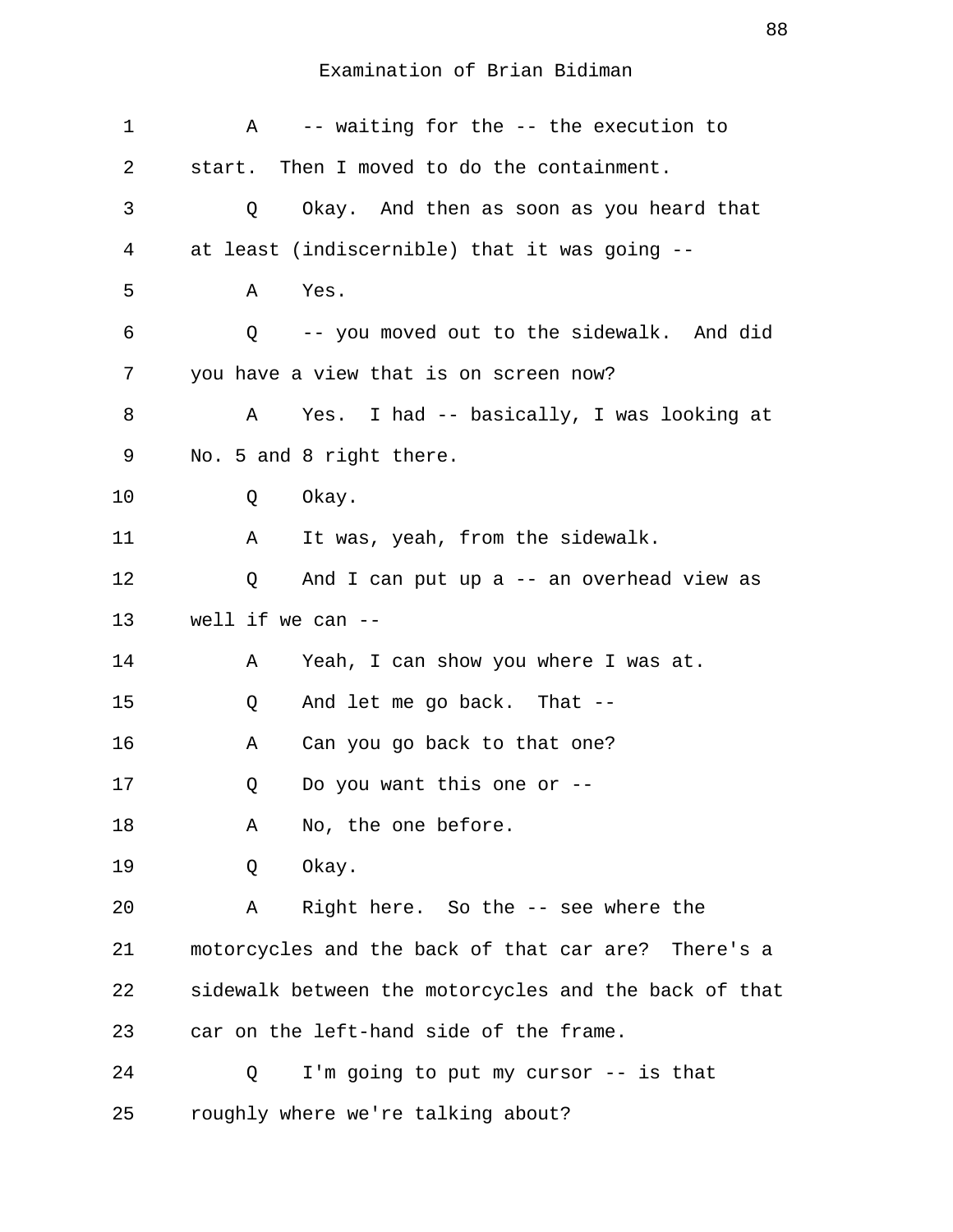| 1  | Α<br>Yep.                                             |
|----|-------------------------------------------------------|
| 2  | Okay.<br>Q                                            |
| 3  | Right there. And that was the view of<br>Α            |
| 4  | the -- the balconies I had.                           |
| 5  | Okay. So you are standing there observing.<br>Q       |
| 6  | Now, are you in, like, a standard police uniform or   |
| 7  | wearing something to identify yourself as a --        |
| 8  | I do.<br>Α                                            |
| 9  | -- (indiscernible)?<br>Q                              |
| 10 | I have plain clothes, but I have an outer<br>Α        |
| 11 | vest on that -- that has my badge. It says "Police"   |
| 12 | in the back. It's got my equipment.                   |
| 13 | Okay. Now, you moved to that position.<br>Q           |
| 14 | You hear the warrant start. Then -- then what do you  |
| 15 | see happening?                                        |
| 16 | So as I came around to that position, I<br>Α          |
| 17 | could see the -- the male -- a male standing on the   |
| 18 | second-story balcony, but his feet were up on the top |
| 19 | railing. And there's, like -- if you look closely,    |
| 20 | there's a post there. He had his back against that    |
| 21 | post and he was just standing there.                  |
| 22 | $So$ --<br>Q                                          |
| 23 | And I was able to identify him as<br>Α                |
| 24 | Mr. Tadros.                                           |
| 25 | And if I'm -- is this the area that you're<br>Q       |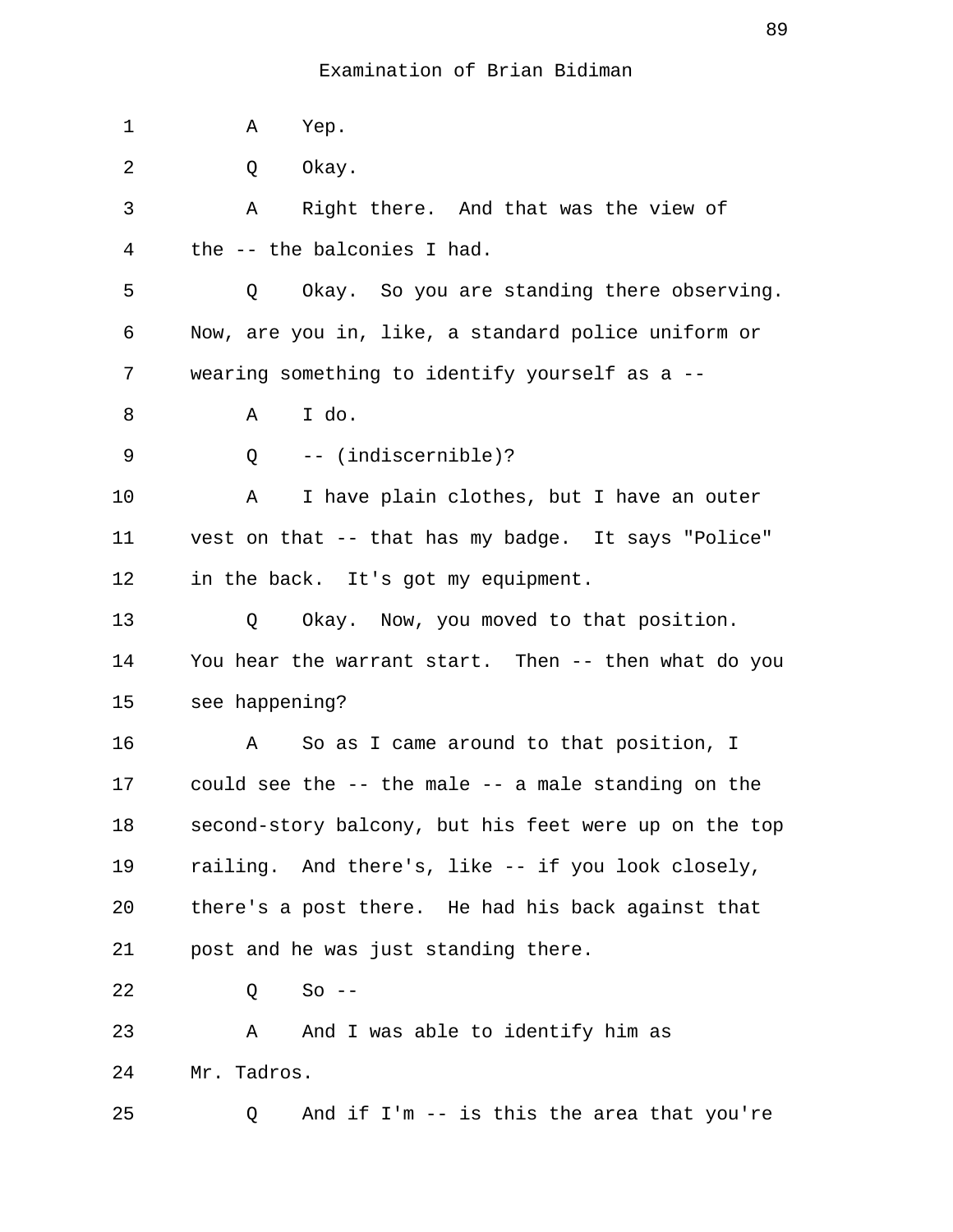| 1  | talking about?                                        |
|----|-------------------------------------------------------|
| 2  | I can't see your cursor (indiscernible).<br>Α         |
| 3  | Oh, you can look at the one that's --<br>Q            |
| 4  | Yep.<br>Α                                             |
| 5  | You can --<br>Q                                       |
| 6  | Right there.<br>Α                                     |
| 7  | And you can look at the one that's right in<br>Q      |
| 8  | front of you. It'll display the exact same thing.     |
| 9  | Oh, okay.<br>Α                                        |
| 10 | Q<br>$So --$                                          |
| 11 | Yes. That -- the -- the balcony with the<br>Α         |
| 12 | grass skirt on the inside, that -- that pole you're   |
| 13 | on right there, he had his back to that facing to the |
| 14 | east.                                                 |
| 15 | Okay. And so you were able to get a good<br>Q         |
| 16 | look at him. You knew who he was.                     |
| 17 | $Mm-hmm$ .<br>Α                                       |
| 18 | Q<br>It was $--$                                      |
| 19 | Yes.<br>Α                                             |
| 20 | It was Mr. Tadros. And could you tell, was<br>Q       |
| 21 | he -- was he holding anything at that time?           |
| 22 | So I had a side view of him and I could see<br>Α      |
| 23 | his -- it would be his left hand. They were in his    |
| 24 | -- down by his side. His -- both of his hands were    |
| 25 | down by his side, but I could not see the right-hand  |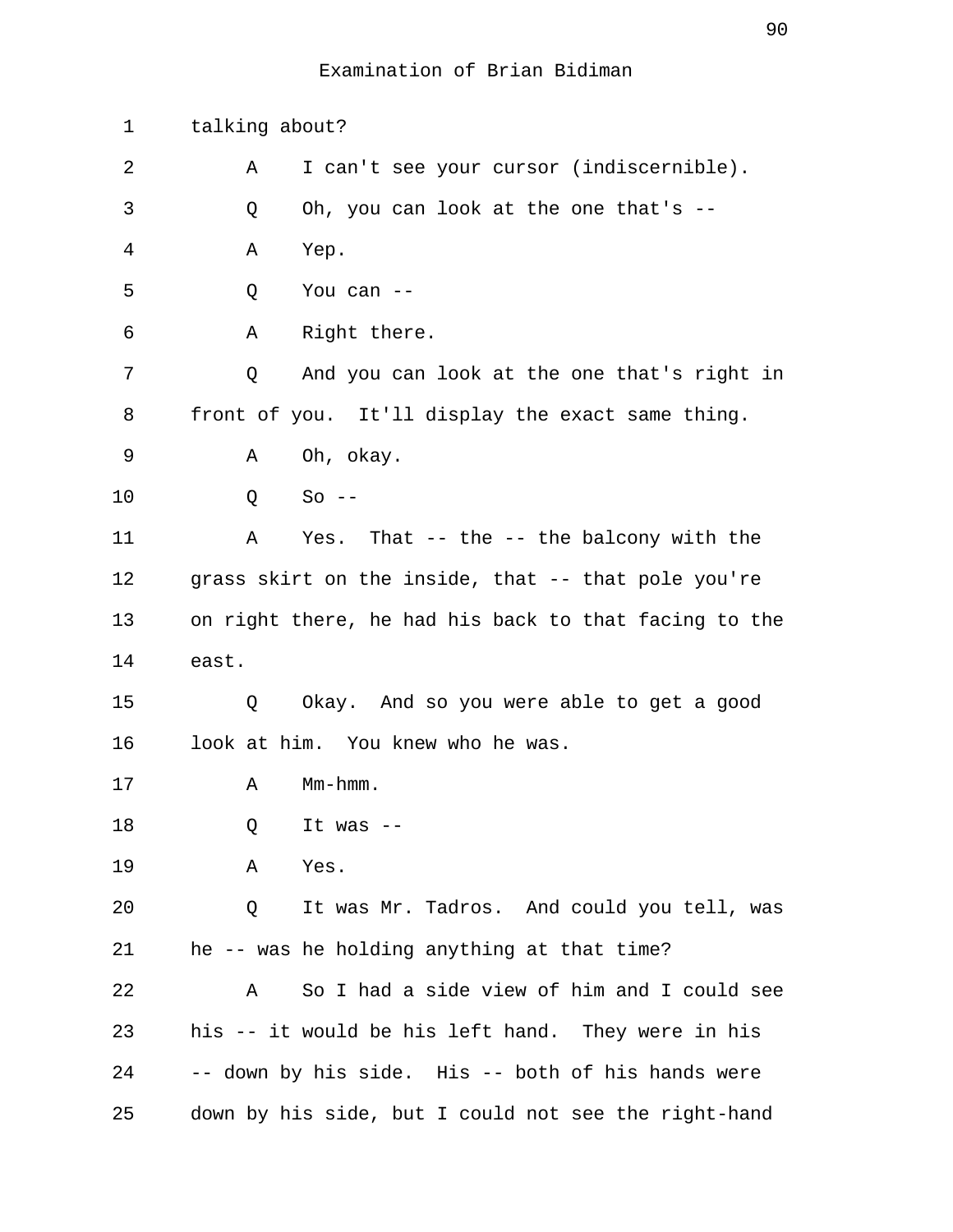1 side of his -- his body. And at that point, I 2 challenged him. 3 I said, "Show me your hands." He asked me 4 who I was. I told him I was a Salem police officer. 5 And about that time, he kind of twisted his body and 6 dropped himself into the balcony area from the top 7 railing onto -- into the actual second-story balcony. 8 O Okay. 9 A And as he twisted, I got a glance of his 10 right hand and I could see a black object in his 11 right hand. I just couldn't determine what it was. 12 Q Okay. So kind of a quick glance -- 13 A Mm-hmm. 14 Q -- you see the black object. And then 15 what -- what does he do at that point? 16 A He starts yelling -- well, I -- I start 17 yelling, "Hey, he's on the second balcony." I'm -- I 18 don't have communications with the DEA guys, so I 19 think Officer French is running up 'cause I don't 20 have the radio system. So he runs up to tell them, 21 "Hey, he's dropped onto the second balcony." 22 One of the DEA agents comes out onto the 23 third-story balcony and tries to look down, but he 24 can't see. And then I can't really see him anymore. 25 All I can see is the top of Mr. Tadros' head because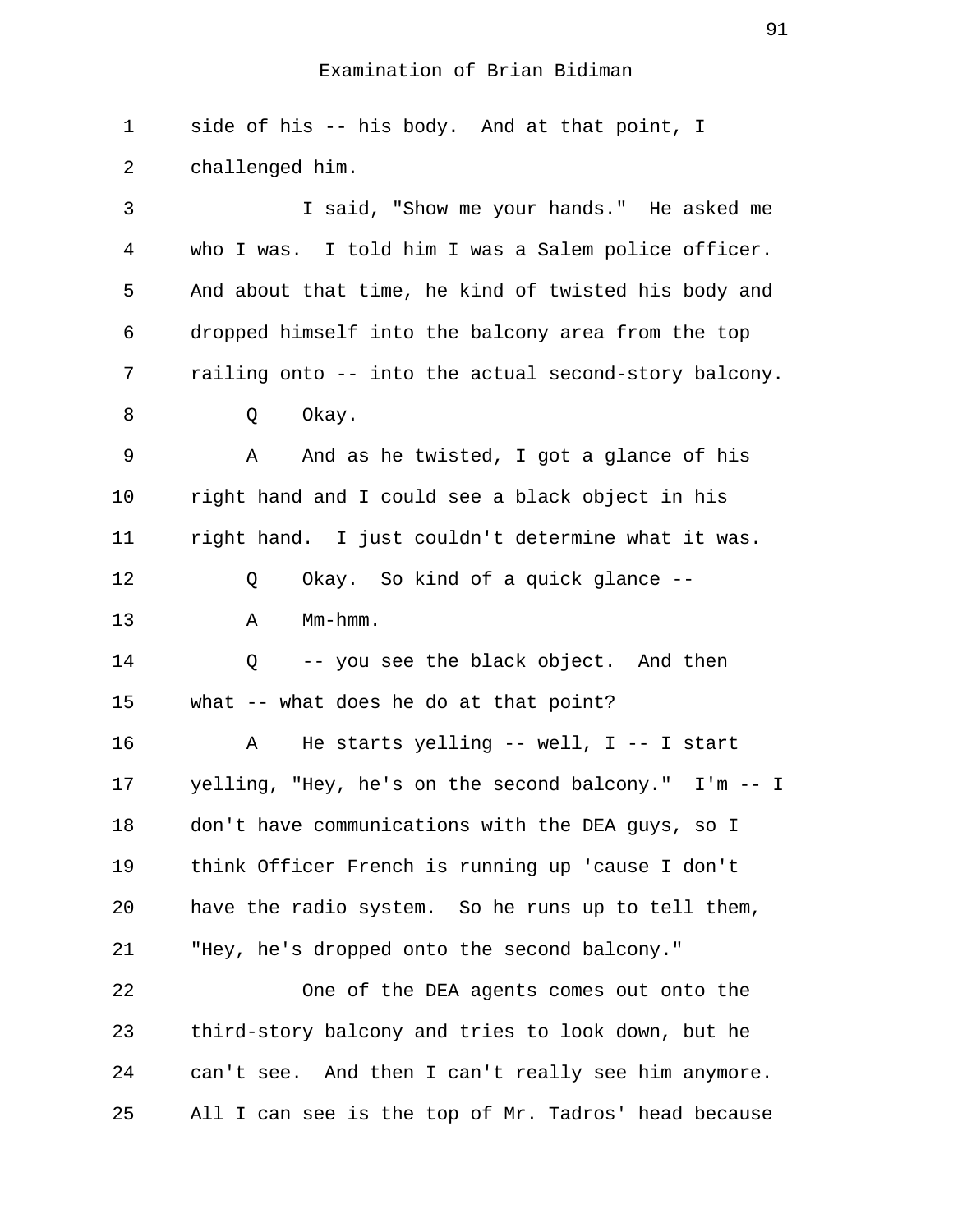1 of that grass skirting on the balcony. 2 O Mm-hmm. 3 A All I can see is his head kind of -- it's 4 almost -- I don't know if he was crouched or if it 5 was just a deep deck, but all I could see was the top 6 of his head moving around. 7 Q Okay. Are you trying to talk to him? Are 8 you trying to -- 9 A I am. 10 Q What -- what types of things are you saying 11 to him? 12 A I'm saying, "Hey, you got to give up." And 13 then at that time, I think Officer Garland -- or 14 Detective Garland comes out. And he's one of our 15 tactical negotiators. And he starts trying to engage 16 him. He calls him by a name. He says, "Alex," and 17 starts talking to him. 18 And then Alex starts telling us, "I just 19 want the pills. Just drop down pills to me and I'll 20 give up." And the -- I think Detective Garland tells 21 him, "We can't do that. We're not doctors. We can't 22 give you the pills that are from your apartment." 23 And then at that time, I believe -- and 24 this is speculation just based upon the statements he 25 starts making, but the -- the DEA guys move down to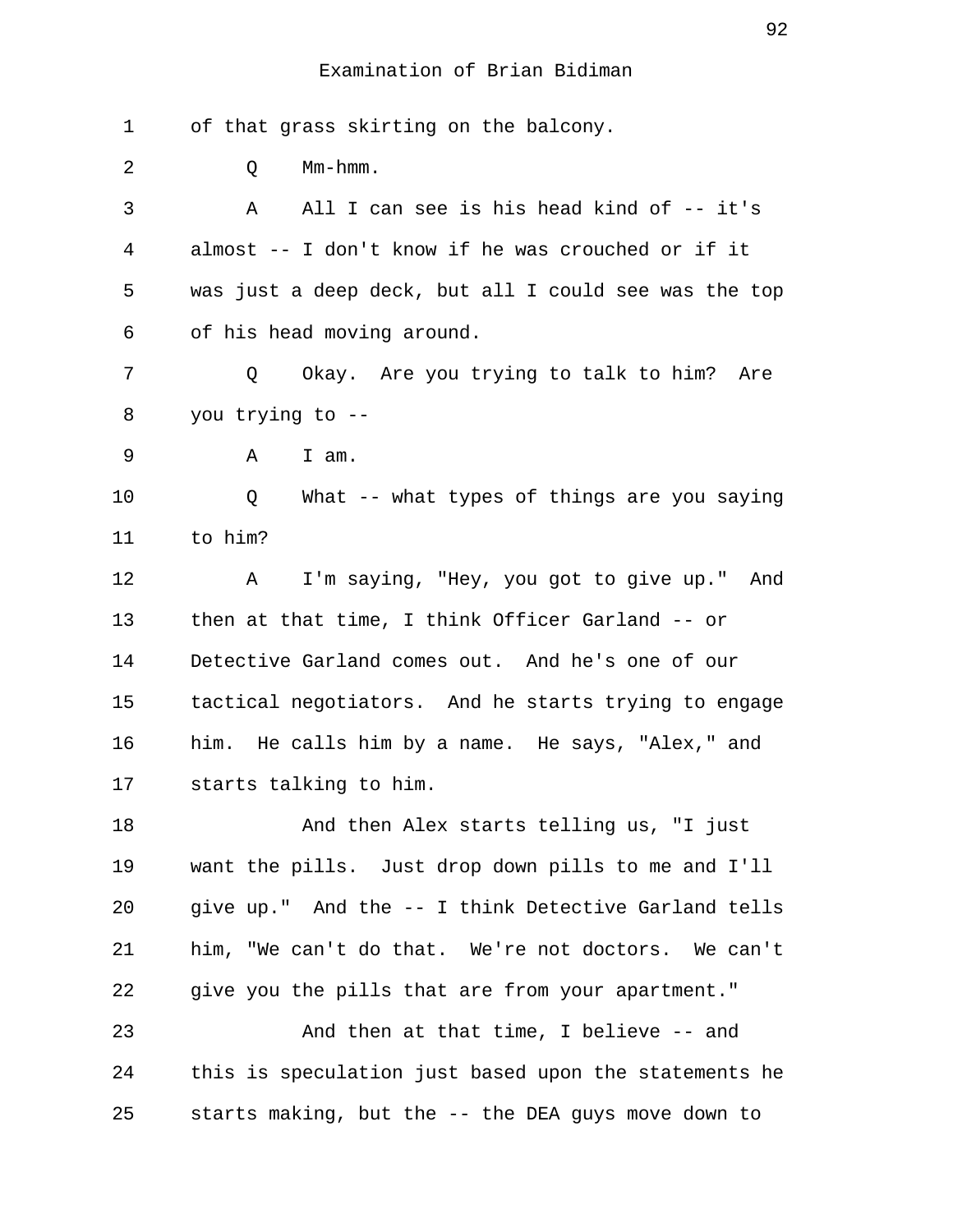| 1       | the second floor of the interior and he starts        |
|---------|-------------------------------------------------------|
| 2       | saying, "If they come through that door, I'm going to |
| 3       | shoot."                                               |
| 4       | Okay. And --<br>Q                                     |
| 5       | Α<br>And so I relay that back, I said, "Don't go      |
| 6       | through the door. Don't knock on the door. He said    |
| 7       | he's going to shoot."                                 |
| 8       | Okay. So if I understand, at this point,<br>Q         |
| 9       | this is right after the search warrant started.       |
| $10 \,$ | Mm-hmm.<br>Α                                          |
| 11      | He comes down and you and then turns over<br>Q        |
| 12      | to Detective Garland start having conversation.       |
| 13      | You're present to hear this?                          |
| 14      | Yes. I'm standing --<br>Α                             |
| 15      | And $--$<br>Q                                         |
| 16      | -- right there, yes.<br>Α                             |
| 17      | And if I also have it correct, information<br>Q       |
| 18      | has been relayed to the DEA officers upstairs, "Hey,  |
| 19      | come on down to the second level because he's down    |
| 20      | there now"?                                           |
| 21      | Yes.<br>Α                                             |
| 22      | And then you hear him saying things like,<br>Q        |
| 23      | "Don't come in or I'm going to shoot"?                |
| 24      | Yes.<br>Α                                             |
| 25      | Okay. And, again, are you -- you or other<br>Q        |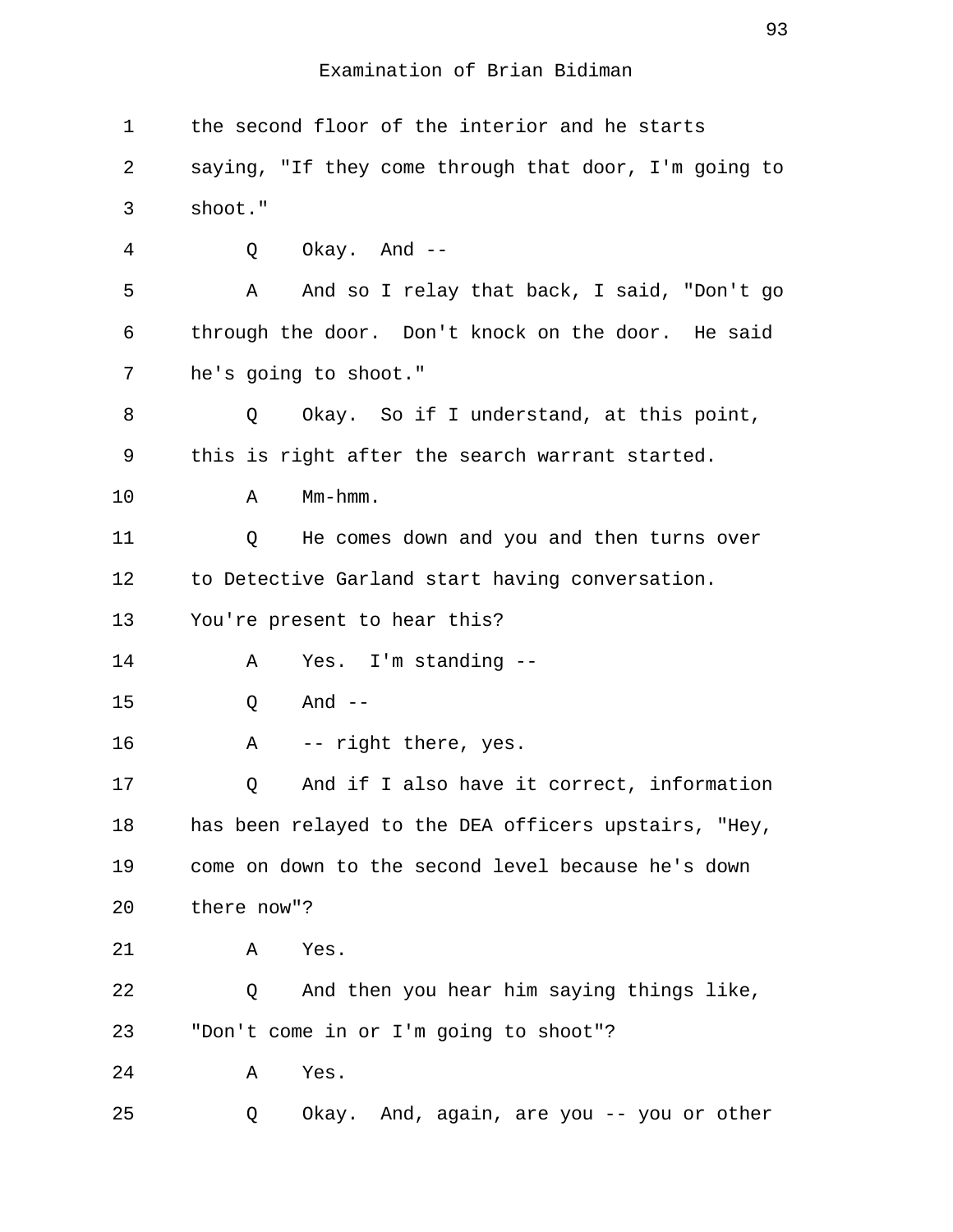1 officers immediately next to you trying to relay all 2 that information around so that --

3 A Yes.

 4 Q -- you'll have it? Okay. So then what 5 proceeds to happen once you -- you know, you guys are 6 on the outside. You obviously have some people on 7 the inside of the apartment kind of, I guess, 8 blocking his escape there. What -- what -- what goes 9 on then?

10 A So we started relaying -- Detective Garland 11 and I 'cause we're basically the ones down with the 12 eyes on the issue of the balcony at this point. And 13 I started relaying, "I don't like the position we're 14 in 'cause we're kind of in the open."

15 I did see the object. I couldn't tell it 16 was a gun, but he's now making threats he's going to 17 shoot. He has high ground. And so I started asking 18 for one of the DEA guys to come out with a rifle to 19 get longer coverage down and behind the vehicle so I 20 can get out of the -- the line of -- of his sight 21 from the balcony from the sidewalk.

22 So once that happens, I kind of step 23 offline. And then if you look real close to the -- 24 the 9800 -- or is it -- or the 1600 number there -- 25 Q Mm-hmm.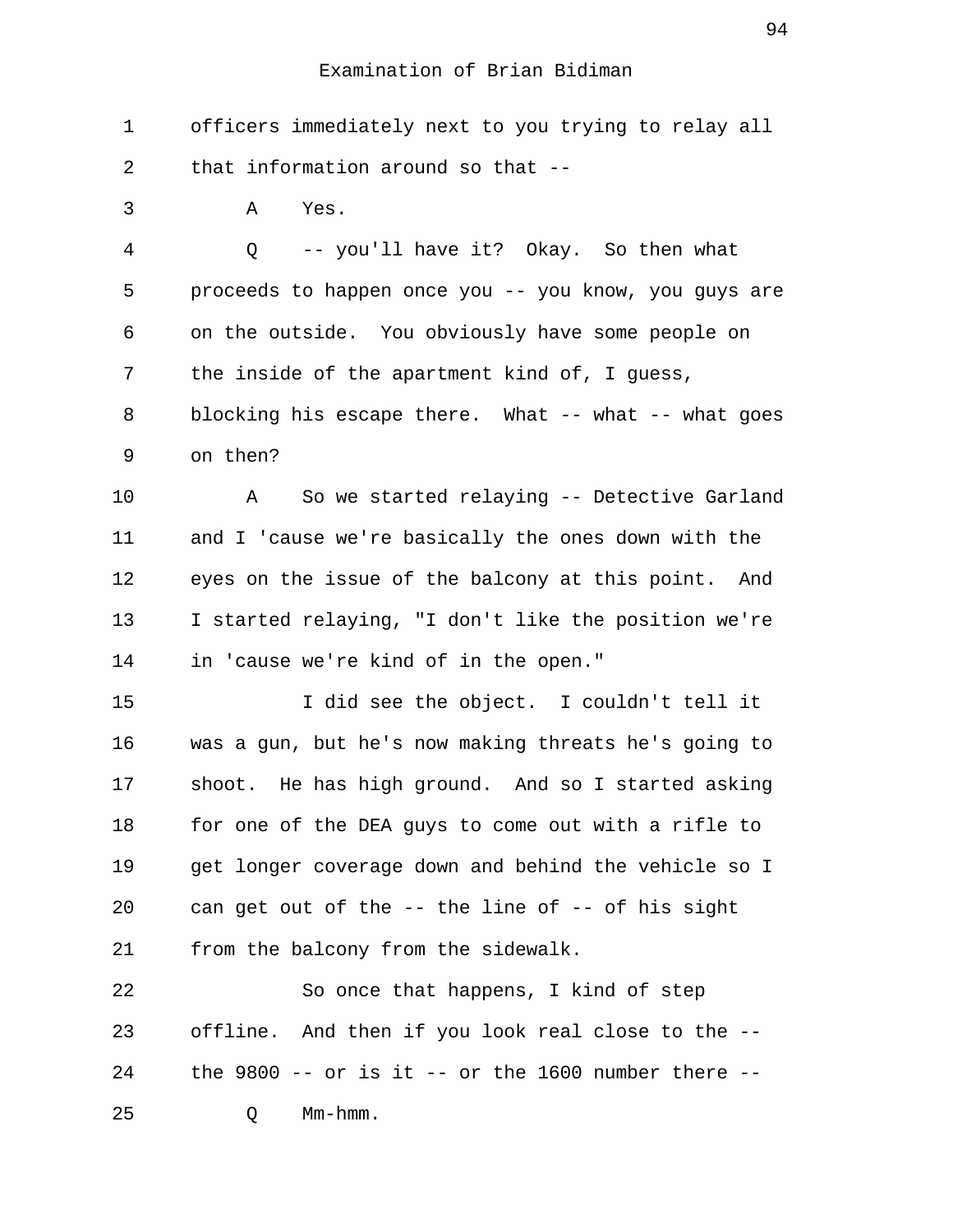1 A -- Detective Garland and I, we kind of 2 pushed ourselves against that -- that wall. And then 3 I stand behind Detective Garland while he starts 4 negotiating with Mr. Tadros from -- from ground 5 level. 6 And it goes on. And at that point, we're 7 also asking somebody to get ahold of the Portland 8 Police to get some more resources here, to relay

 9 what's going on. So as that's happening, I looked 10 back to the west -- and I can't give you a time frame 11 how long it was.

12 Q Sure.

13 A But I saw four or five Portland police 14 officers about, oh, a couple hundred yards down the 15 sidewalk. And I was motioning for them to come and 16 they kind of stood there for a second, so I ran to 17 them. I kind of go -- gave them a brief of what -- 18 what had occurred and what's going on.

19 Q Mm-hmm.

20 A And I started giving them assignments, 21 like, "Hey, we need somebody on the back side of the 22 apartment. I need somebody with one of our DEA guys 23 just to try -- and we need somebody upstairs with the 24 DEA guys to -- to solidify having radio

25 communications between all of our groups."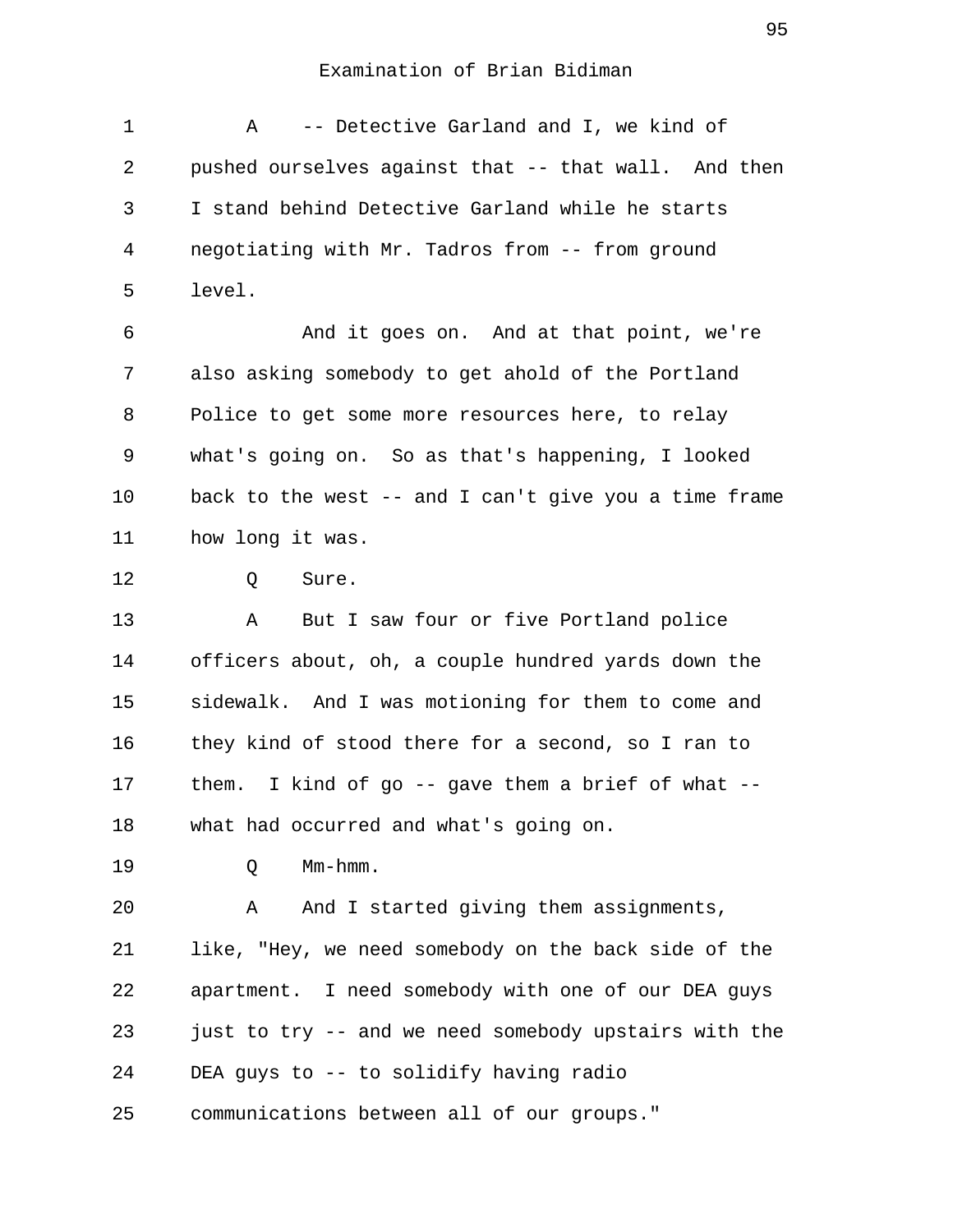1 0 Gotcha. 2 A So as that happened, they started coming 3 in. Some were coming in from the east. And then 4 Detective Garland continued to try to negotiate with 5 Mr. Tadros. 6 And it was kind of like this just loop, 7 like, he wanted the pills, he wanted to talk to 8 Ms. Dreams. Then he started giving countdowns. He 9 would go, "Five, four," and then stop and then we'd 10 go back into a -- another loop. 11 And Detective Garland the whole time was 12 just asking him about family, asking him, "Hey, we 13 can get you into the car next to Ms. Dreams. We -- 14 we -- we can help you on some of the stuff, but we 15 need you to -- this to end peacefully, basically. We 16 need you to give up." 17 Q Okay. 18 A And then it -- it was getting hard to hear 19 because it was -- initially, he was very clear, but 20 then it started getting muffled. 21 And we started speculating maybe he was 22 going inside the apartment. And then this whole 23 other concern started to rise. Like, Detective 24 Garland and I were like, is that an occupied 25 apartment? Is somebody inside that apartment? We --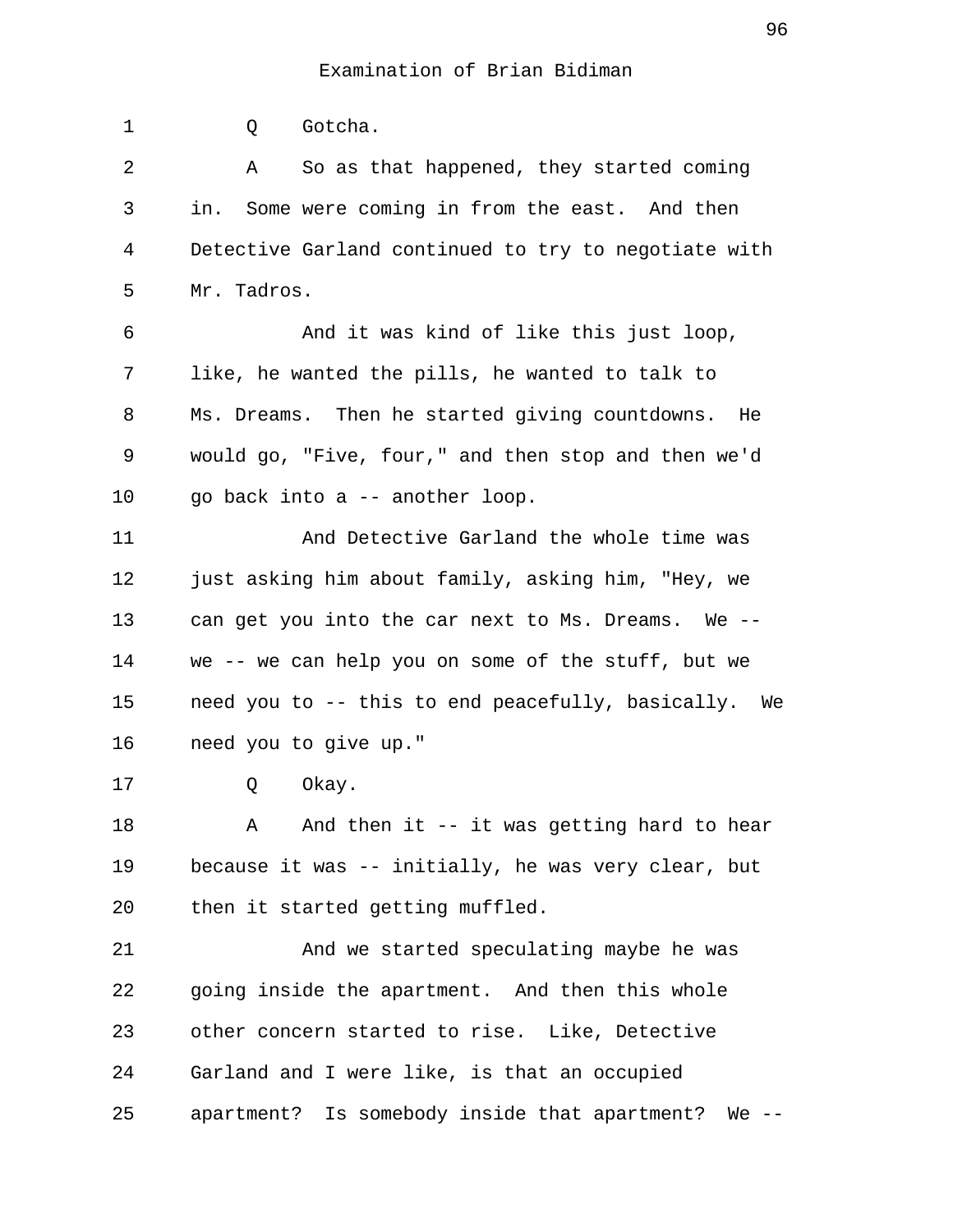| 1  | it's just the unknown to us at this point.           |
|----|------------------------------------------------------|
| 2  | Okay. So if I understand you correctly,<br>Q         |
| 3  | you guys are just kind of positioned outside, but a  |
| 4  | little bit around the corner. And you're able to     |
| 5  | hear him at times, although sometimes he's going in  |
| 6  | and it's muffled, but that he is continually saying  |
| 7  | things like, "Just give me pills. I want to talk to  |
| 8  | Ms. Dreams." I'm sure -- is he saying Nichole?       |
| 9  | Yeah, probably.<br>Α                                 |
| 10 | Yeah. So he's saying he wants to talk to<br>Q        |
| 11 | her and -- and Detective Garland is trying very hard |
| 12 | to just try to build rapport, talk to him to try --  |
| 13 | is it -- is it -- the term "deescalation," is that a |
| 14 | fair term?                                           |
| 15 | Α<br>Yes.                                            |
| 16 | Okay. What is -- what is Mr. Tadros --<br>Q          |
| 17 | what's his demeanor like? I mean, is he calm? Is he  |
| 18 | easygoing? What's he like?                           |
| 19 | No, he's not calm. You could tell he's<br>Α          |
| 20 | very agitated. And at times, he -- he yells and then |
| 21 | at times, he just gives a random countdown.          |
| 22 | And then at times, he'll say, "I'm just              |
| 23 | going to -- don't come through that door or you're   |
| 24 | going to be -- you're going to be sorry," or, "I'm   |
| 25 | going to shoot," just things like that.              |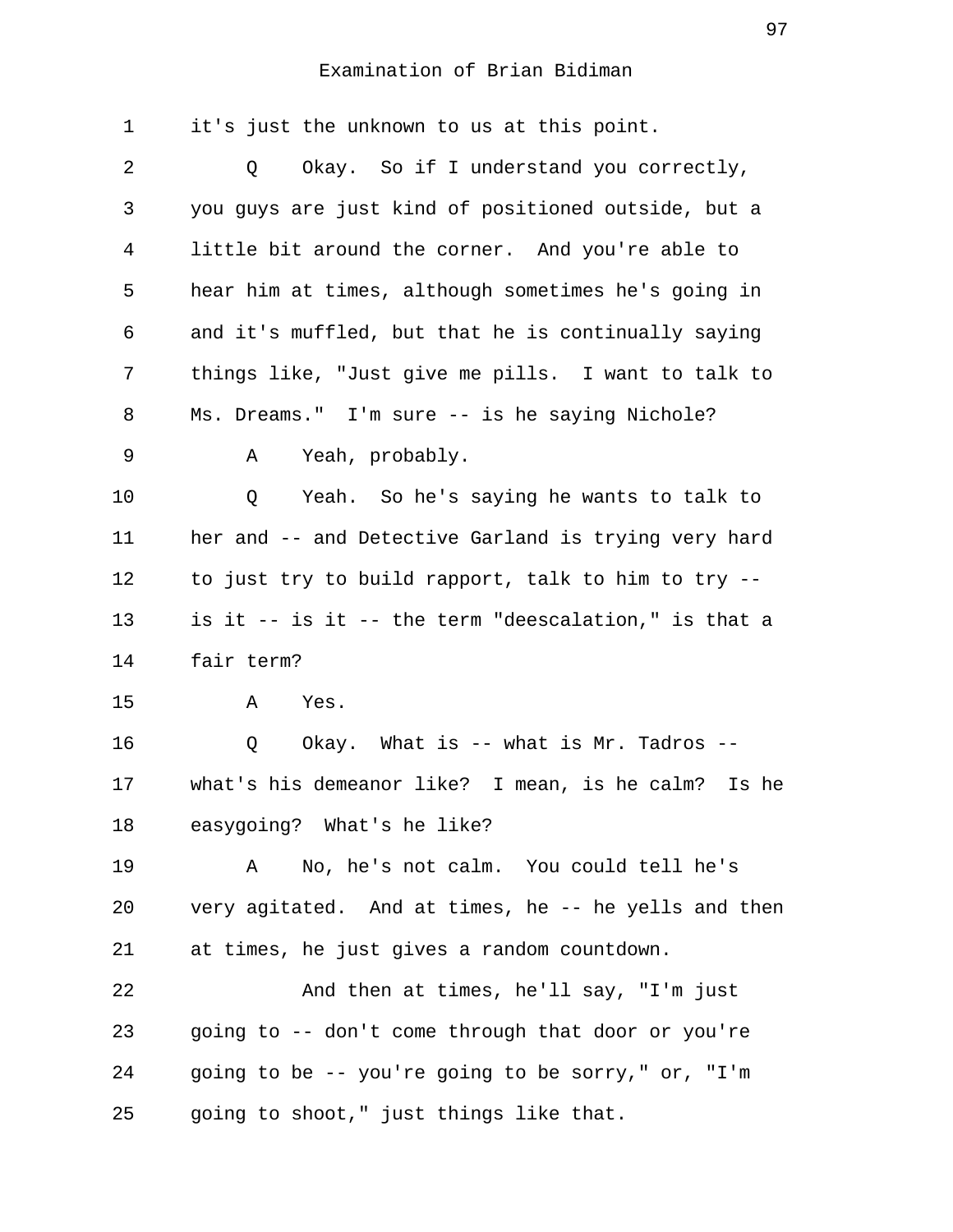1 Q Okay. 2 A And so at that time, we're just waiting for 3 resources to get there -- 4 Q Mm-hmm. 5 A -- so that we can kind of pull back and -- 6 and let Portland Police do -- 'cause, at this point, 7 we have a -- a barricaded suspect maybe with 8 hostages. We don't know. 9 And so as Portland resources get there, 10 Detective Garland probably -- I would say it was at 11 about an hour and 20 minutes attempted to talk to Mr. 12 Tadros, if -- if not longer. 13 Maybe a little bit less, but it was over an 14 hour. And then at some point, one of the female 15 Portland police officers arrived and I think she was 16 the negotiator, but she was in uniform. And they 17 were trying to call Mr. Tadros. 18 And so Detective Garland left for a second 19 to get his vehicle 'cause he's like, "If -- if the 20 phone call comes, I'd rather sit in my vehicle and 21 talk where we don't have as much outside noise." She 22 started trying to research and get numbers. 23 1 think at one point -- so, basically, I 24 left Detective Garland and was standing just behind 25 where that -- that yellow truck was. There was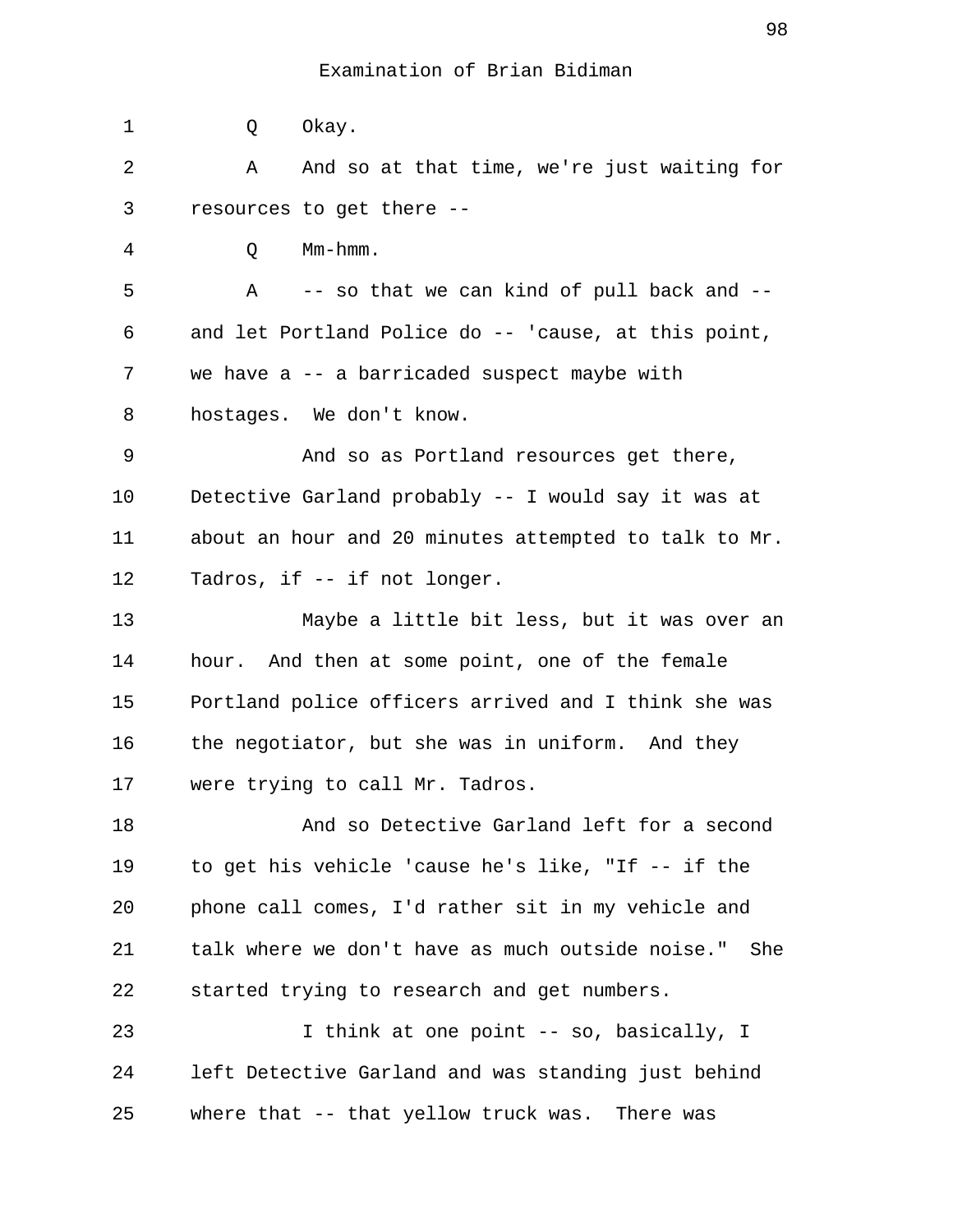1 another car pulled up there.

| 2  | Mm-hmm.<br>Q                                          |
|----|-------------------------------------------------------|
| 3  | And she pulled out her department laptop.<br>Α        |
| 4  | It was on the trunk. So I was with her relaying       |
| 5  | information to Detective Garland as they were both    |
| 6  | trying to work on negotiations.                       |
| 7  | And, at one point, she did get somebody to            |
| 8  | answer or they called, I believe it was, Mr. Tadros.  |
| 9  | But there was no conversation but maybe a brief one   |
| 10 | and there was a -- she told me, "Hey, Mr. Tadros hung |
| 11 | up on me."                                            |
| 12 | So we were about that position when I heard           |
| 13 | a gunshot. And then I heard somebody say an           |
| 14 | officer's been shot. So I saw another officer, like,  |
| 15 | with his arm around another officer bringing him out  |
| 16 | to the front of the complex.                          |
| 17 | Was he coming out through that --<br>Q                |
| 18 | The front door there.<br>Α                            |
| 19 | Where it says "1600" up on the screen?<br>Q           |
| 20 | Mm-hmm.<br>Α                                          |
| 21 | Okay.<br>Q                                            |
| 22 | And so $--$<br>Α                                      |
| 23 | $So --$<br>Q                                          |
| 24 | -- at that point, I'm -- for my department,<br>Α      |
| 25 | I'm an emergency trauma care instructor.<br>So I      |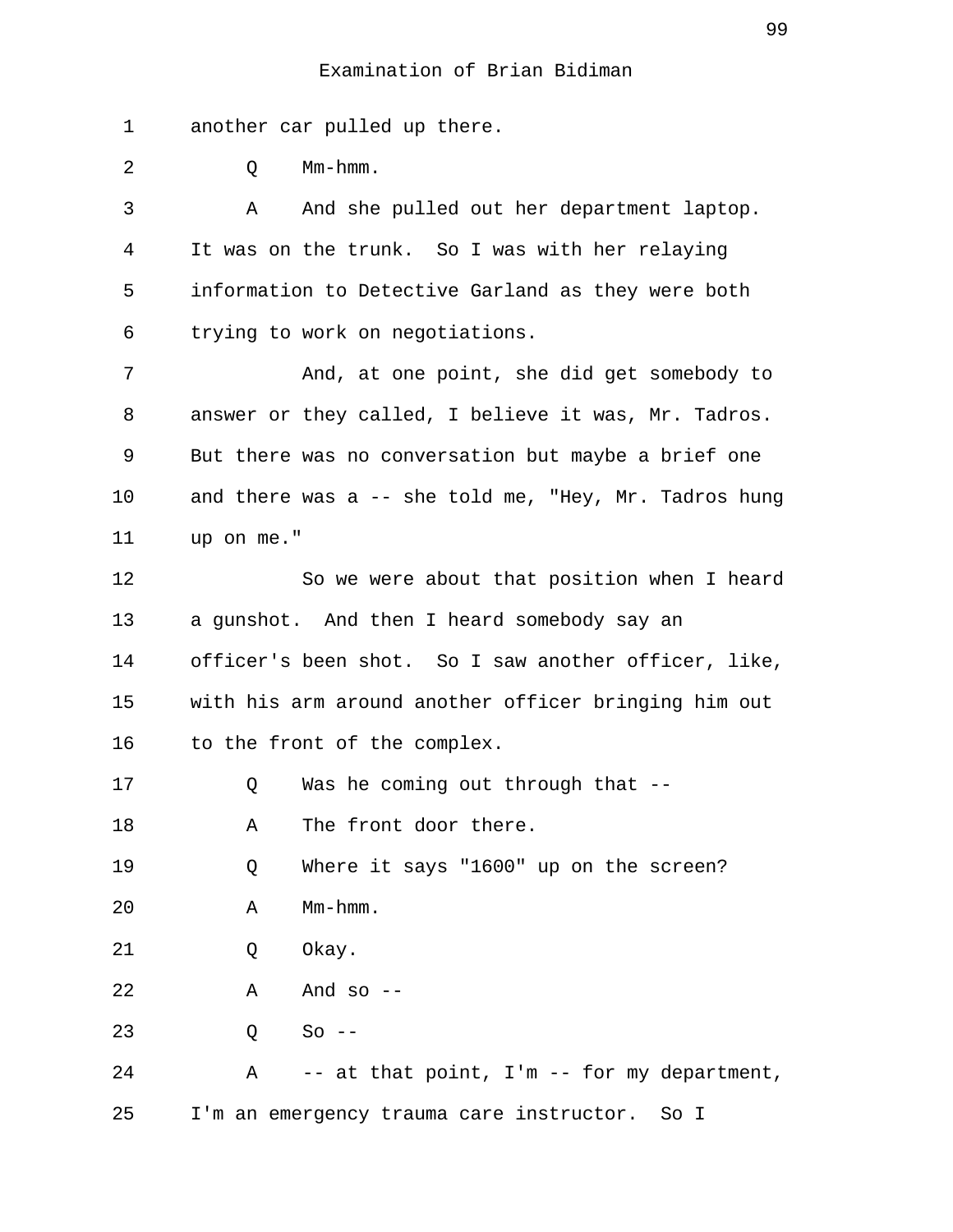| 1  | grabbed the Portland officer, put his arm around mine   |
|----|---------------------------------------------------------|
| 2  | and then we -- I started moving him off to the west.    |
| 3  | Once we get off to the west kind of a safe              |
| 4  | distance away from the apartment, $I$ -- he tells me he |
| 5  | was shot in the hip. So I cut open his pants to         |
| 6  | check his -- his injuries and see that they're fairly   |
| 7  | minor, that he doesn't need immediate treatment out     |
| 8  | on the scene.                                           |
| 9  | So I assisted loading him into a car and                |
| 10 | they drove him off to the hospital. And then as I       |
| 11 | came back to the scene to help Detective Garland,       |
| 12 | there's more shots fired.                               |
| 13 | And then, at that point, armor and other                |
| 14 | things from Portland Police have arrived and            |
| 15 | Detective Garland and I just kind of backed out of      |
| 16 | the way to let them handle whatever they were going     |
| 17 | to handle.                                              |
| 18 | Okay. Couple follow-up questions. So that<br>Q          |
| 19 | gunshot wound, did you -- I mean, were his pants cut    |
| 20 | off? Could you see where it was, things --              |
| 21 | Yeah.<br>Α                                              |
| 22 | $Q$ -- (indiscernible)?                                 |
| 23 | I -- I cut open his pants. It was in his<br>Α           |
| 24 | -- it entered on his left butt -- buttocks area and     |
| 25 | then I cut around to the front 'cause I wanted to see   |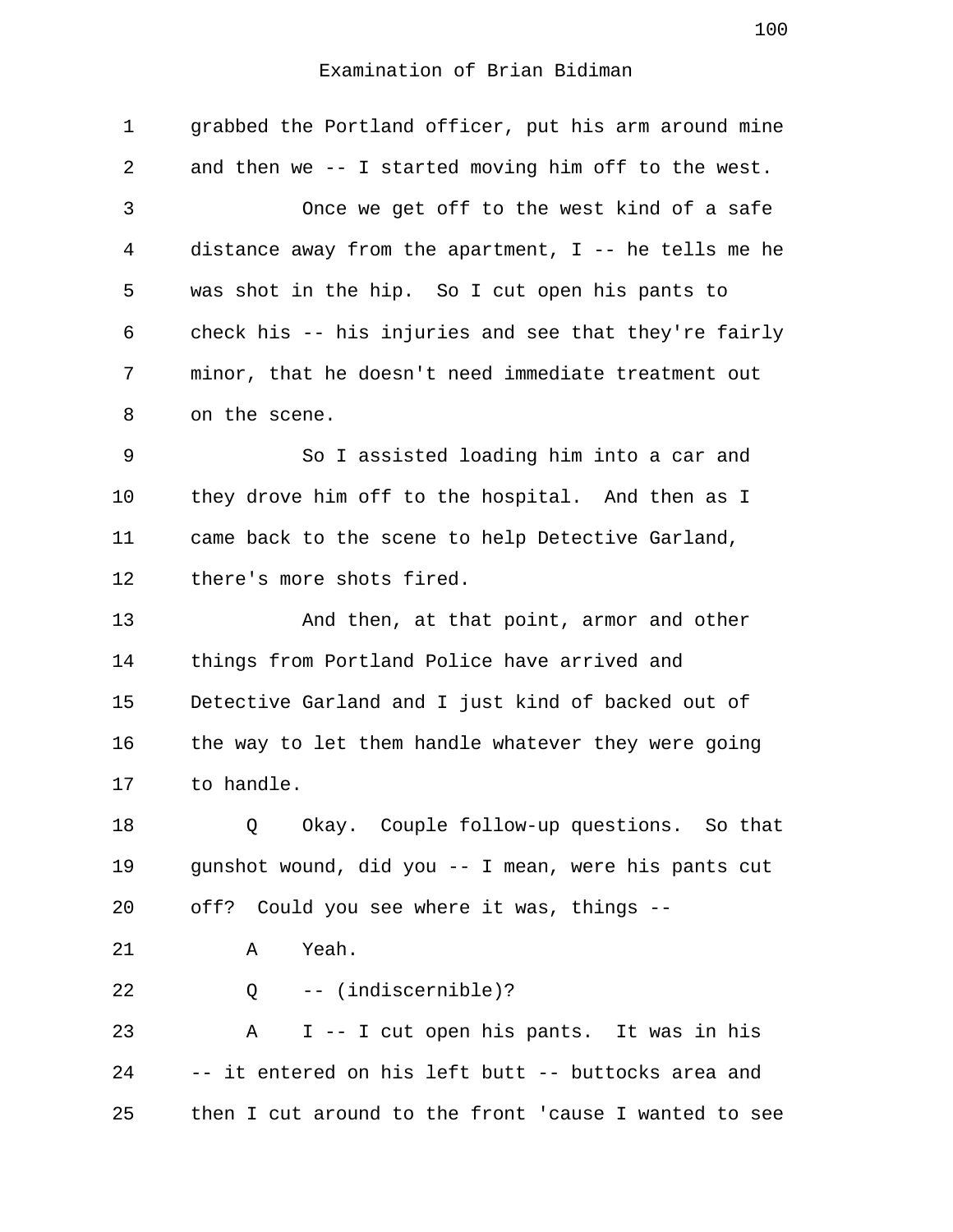1 if there was an exit wound. And as I got down to his 2 lower thigh, if I can stand up -- 3 Q Yep. 4 A -- right about here, I could see the actual 5 bullet just under the skin. You could actually see 6 the outline of it. Like, it -- it -- you could 7 almost feel like you could take a scalpel and cut and 8 just pop it out it was -- 9 Q Pop it out? 10 A -- so close to the skin. 11 Q Okay. Still, with the location where 12 you're describing, though, is that still pretty close 13 to some critical areas on the body? 14 A Oh, absolutely, yes. 15 O Okay. 16 A Your pelvis is an awful place to get shot. 17 Q And -- and then I want to come back to 18 that -- you said it was, like, about an hour and -- 19 somewhere between an hour and an hour and a half 20 that -- 21 A Yes. 22 Q -- that there's this discussion going on. 23 Is -- throughout this time, I mean, is it, like, talk 24 to him for a second and then stop for ten minutes or 25 is it kind of a continual attempts to try to, "Hey,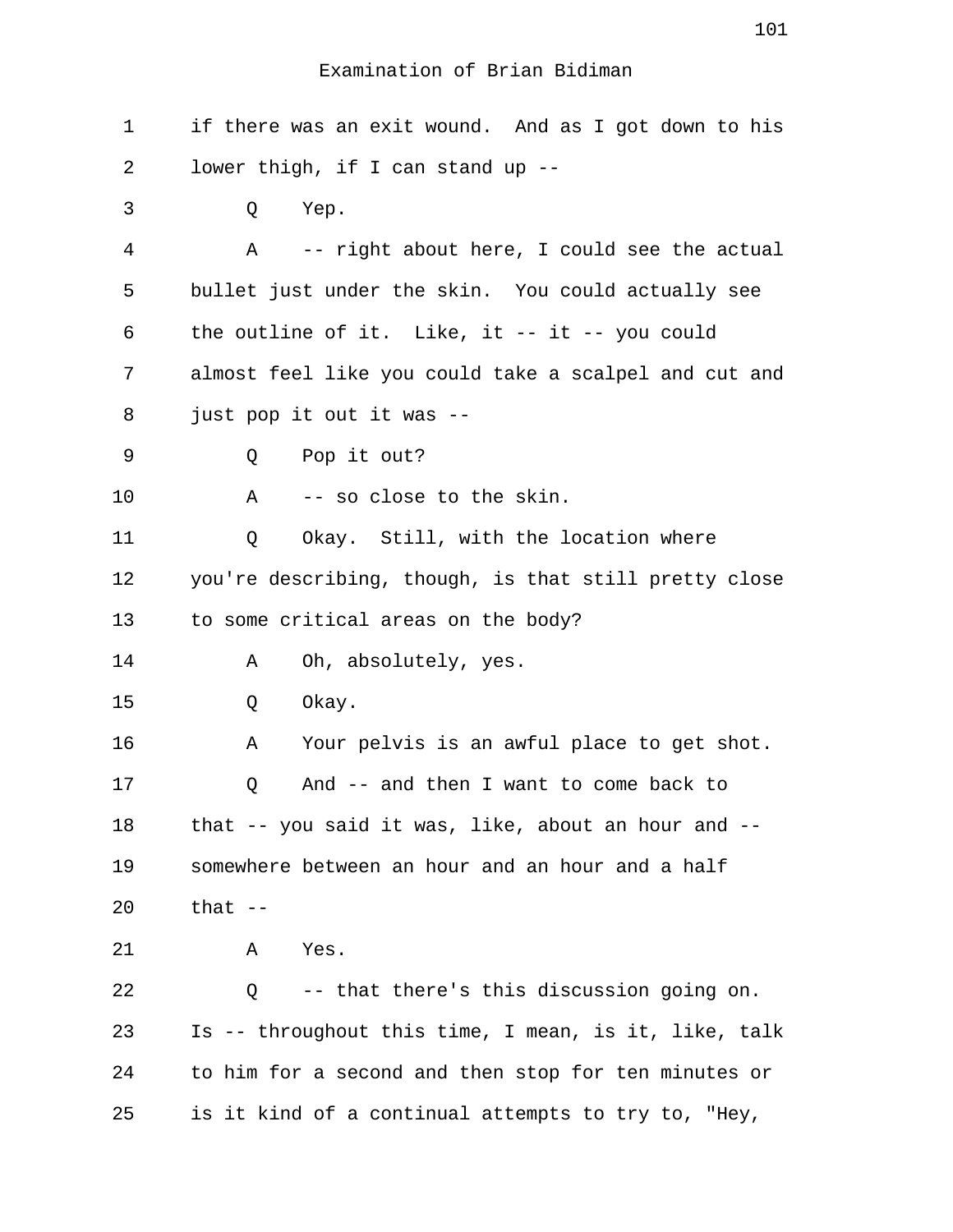1 Alex, come on out," type stuff? 2 A It -- on our part or on -- on Detective 3 Garland's part, it's almost continuous, but there's 4 parts where there's no response or Detective Garland 5 would yell, "I can't hear you. You need to speak 6 up." 7 And several times Detective Garland was 8 like, "Here's my phone number. Call me because I'm 9 having a hard time hearing you." 10 Q Okay. 11 A It -- I'm not a negotiator and I haven't 12 been around a lot of negotiations in a tactical 13 sense, but it -- it didn't seem like there was any 14 headway or rapport being made. 15 It just seemed like it was the same cycle 16 of -- of the pills, the, "I want to see Nicky. I'm 17 going to shoot through the door. I'm going to count 18 down, five, four, three," and then it would stop. 19 And then it would just kind of start over. 20 And then communications would stop. And the entire 21 time, Detective Garland was -- was constantly yelling 22 up to him, "Hey, just talk to me." 23 He would say something, but it would be -- 24 you could not understand what he would say. And he 25 would ask to repeat, "Hey, can you say it louder?"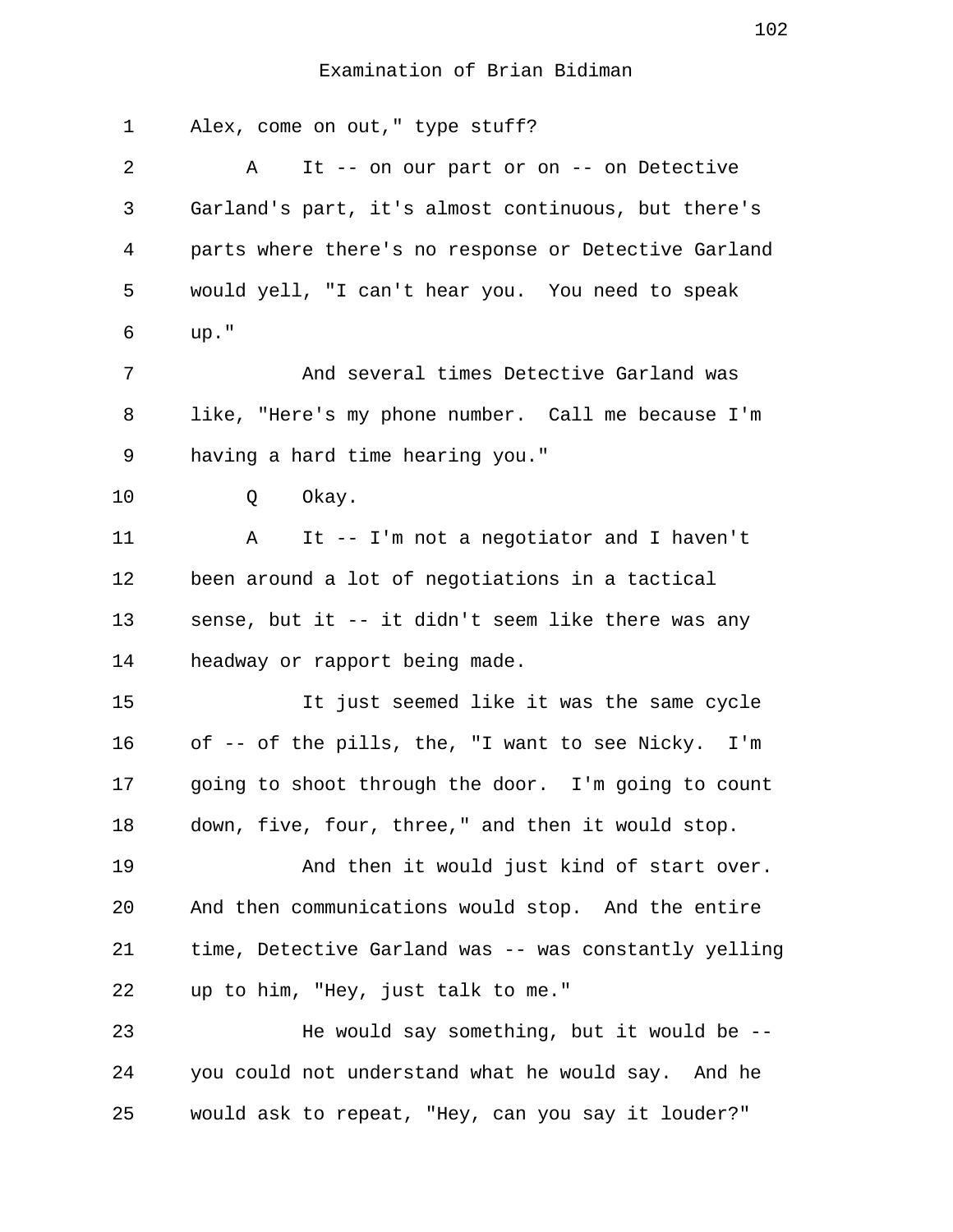| $\mathbf 1$    | 'cause planes were going overhead and there was       |
|----------------|-------------------------------------------------------|
| 2              | people talking right next to us.                      |
| 3              | At one point, I had to clear out a bunch of           |
| $\overline{4}$ | people that were amassing right next to us 'cause     |
| 5              | they were talking, doing their plans. I was like,     |
| 6              | "You guys need to move out of the way 'cause we can't |
| 7              | hear."                                                |
| 8              | Okay. When -- when you say, "planes going<br>Q        |
| 9              | over," is that just the commercial airport that's     |
| 10             | nearby?                                               |
| 11             | Α<br>Yes.                                             |
| 12             | Okay. And then in this process, did he<br>Q           |
| 13             | talk about being sick or things like that?            |
| 14             | I think so. I can't recall.<br>Α                      |
| 15             | Okay.<br>Q                                            |
| 16             | I -- I know he was feeling sick from the<br>Α         |
| 17             | not using -- using heroin or pills or whatever he was |
| 18             | -- he was -- he was under -- he was using regularly.  |
| 19             | Okay. So by "sick," I mean he was using<br>Q          |
| 20             | that term, but it was more a reference to being dope  |
| 21             | sick?                                                 |
| 22             | Yes.<br>Α                                             |
| 23             | Okay. And explain what that means.<br>Q               |
| 24             | So people that are addicted to opiates or<br>Α        |
| 25             | any addiction has a -- has a -- has a withdrawal.     |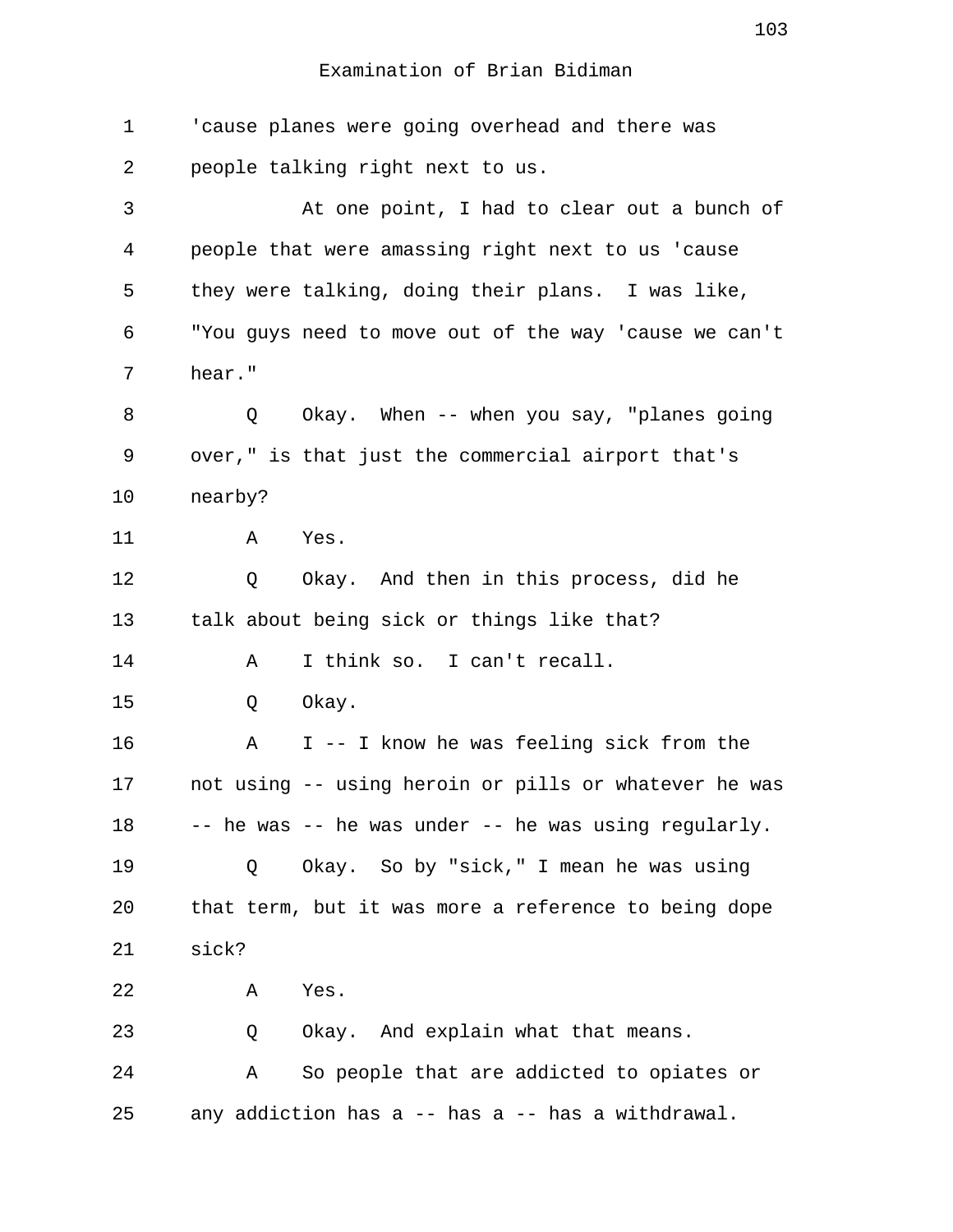1 Opiates seem to be a more physical withdrawal where 2 they actually become physically ill, where they -- 3 it's almost like catching the flu is how I've heard 4 it described. 5 Opiate users have told me it's like having, 6 like, one of the worst flus you've ever had until you 7 can get the opiate back in your system to kind of 8 level those symptoms out. 9 Q And you mentioned these countdowns. Did he 10 reference anything, like what he was going to do at 11 the end of the countdown? 12 A You know, I'm having a hard time 13 remembering. Like I said, he was hard to hear a lot. 14 But then you could clearly hear the countdowns on 15 occasion. 16 But I don't recall him referencing what the 17 countdown was. Several times he said he was going to 18 shoot through the door if anybody tried coming in. 19 Other than that, no. I just hear the countdown. 20 Q At -- at any time -- at any time, did he 21 suggest, indicate by word, by action, that he was 22 going to come out peacefully? 23 A No. 24 MR. VASQUEZ: Okay. I don't have any 25 additional questions. Okay.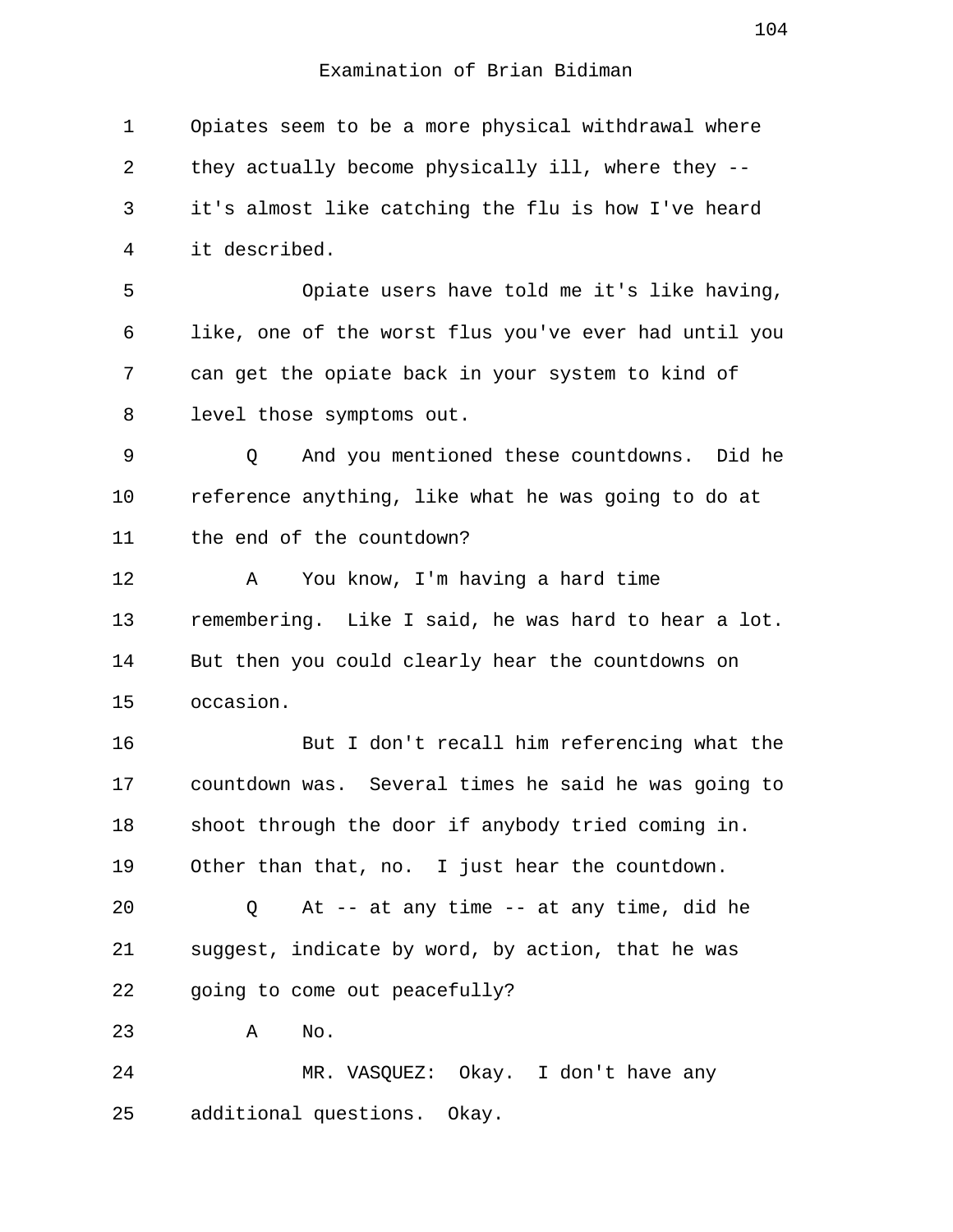1 Ladies and gentlemen of the grand jury, any 2 questions you'd like to ask? 3 A GRAND JUROR: I have a question about -- 4 you arrived at 6:05, essentially. It clearly wasn't 5 bright, sunny daylight, as these photographs show. 6 Like, how -- how easy was it to see? How -- 7 THE WITNESS: It was not --8 A GRAND JUROR: -- (indiscernible) --9 THE WITNESS: -- easy to see. I -- the --10 the light I had was the -- the tactical flashlight on 11 the end of my handgun. 12 A GRAND JUROR: Okay. 13 THE WITNESS: It is a -- when I -- when I 14 initially challenged him up on the balcony, is what I 15 had. 16 A GRAND JUROR: So you were shining a light 17 up on -- 18 THE WITNESS: Mm-hmm. 19 A GRAND JUROR: -- to him? I see. Okay. 20 So it was -- I -- not knowing what time the sun comes 21 up, it was still dark? 22 THE WITNESS: It was still dark definitely. 23 A GRAND JUROR: Yeah. Okay. Thank you. 24 A GRAND JUROR: How were you -- were you 25 able to verify there were occupants in the dwelling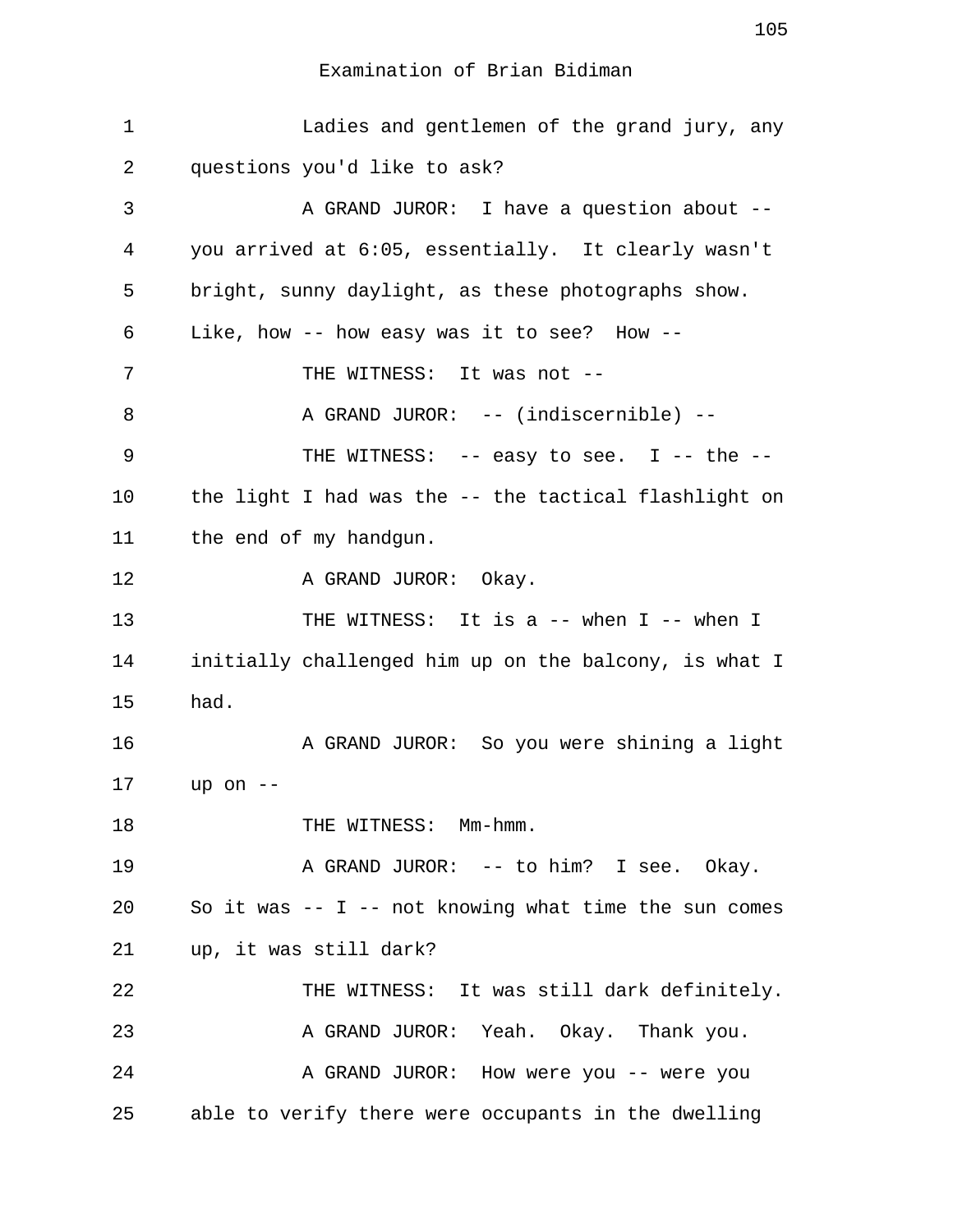1 as well? 2 THE WITNESS: Can I address that? 3 MR. VASQUEZ: Yeah. 4 THE WITNESS: There was -- yes. At -- so 5 at one point -- so after Detective Garland and I 6 stand down, after I treated the Portland officer and 7 got him off to the hospital, I'm standing next to a 8 SWAT medic. 9 We're quite a ways to the -- the west of 10 the location kind of standing in the middle of the 11 street just kind of a little bit shocked. We were, 12 like -- and at -- you hear more gunfire. 13 Then I hear something like a -- an animal 14 screaming. And -- and I kind of make the comment, 15 like, "What in the world is that?" And then all the 16 sudden, I saw two older females and a lady, probably 17 in their 50s, maybe close to 60, come out of the 18 apartment. 19 And the lady's in pure panic mode saying, 20 "He shot my ferret," is what she's yelling as she 21 runs by us. And so I can only -- at that point, 22 that's when I learned there was two people inside the 23 apartment he was -- he was in. 24 MR. VASQUEZ: All right. 25 A GRAND JUROR: And one other question.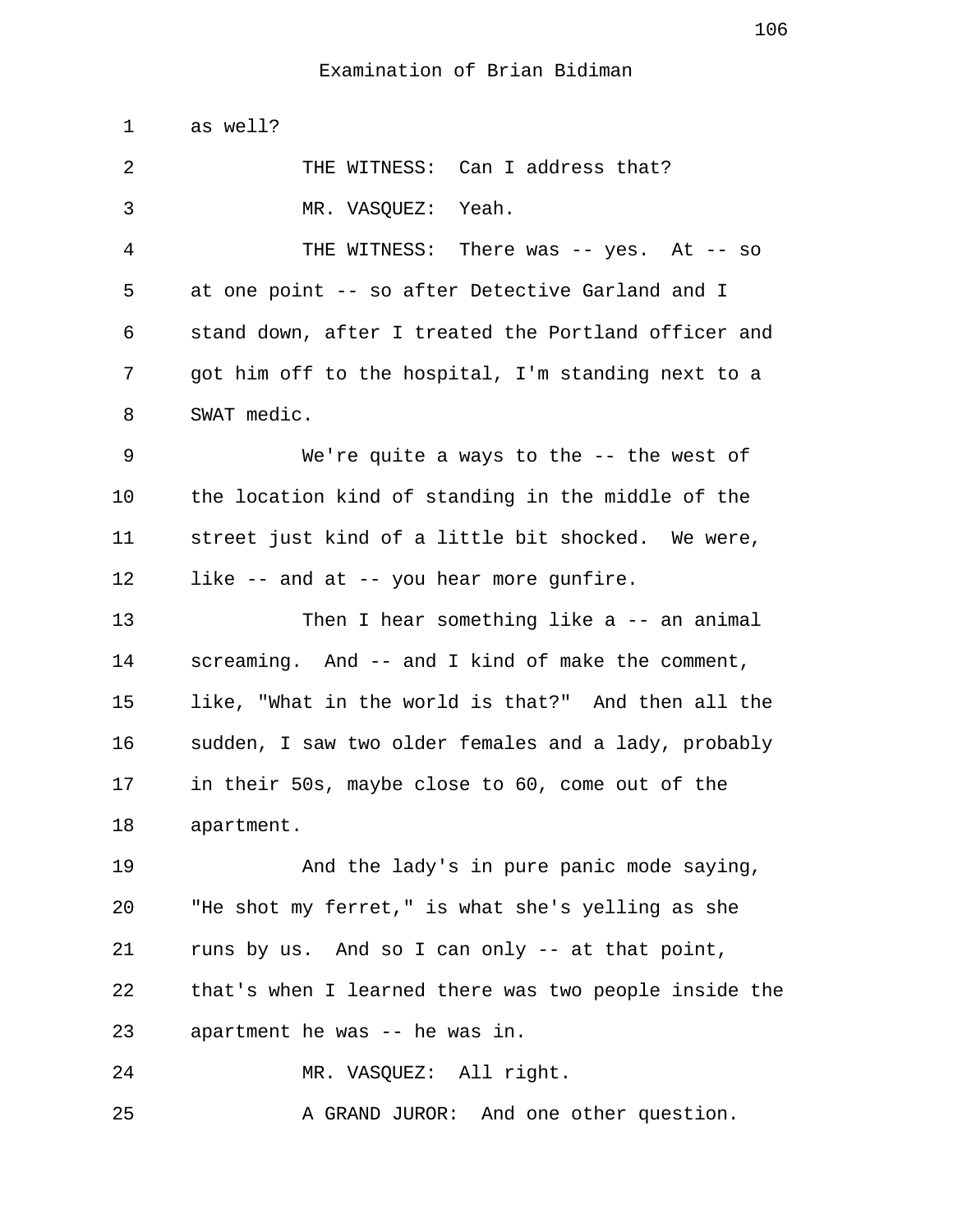| $\mathbf 1$ | And that is -- oh, shit. I'm sorry. I --   |
|-------------|--------------------------------------------|
| 2           | MR. VASQUEZ: That's okay.                  |
| 3           | A GRAND JUROR: -- spaced it.               |
| 4           | THE WITNESS: That's all right.             |
| 5           | MR. VASQUEZ: You're going to hear from a   |
| 6           | lot of other witnesses. They may --        |
| 7           | A GRAND JUROR: Okay.                       |
| 8           | MR. VASQUEZ: -- answer this very question  |
| 9           | you had, so $-$ -                          |
| 10          | A GRAND JUROR: Yeah. Thank you.            |
| 11          | MR. VASQUEZ: -- you'll have that           |
| 12          | opportunity.                               |
| 13          | All right. Thank you.                      |
| 14          | THE WITNESS: Thank you.                    |
| 15          | (Whispered discussion, off the record,     |
| 16          | 11:26 a.m.                                 |
| 17          | MR. VASQUEZ: All right. Come on up.        |
| 18          | MS. NADELL: Thank you so much. And so you  |
| 19          | can go up (indiscernible).                 |
| 20          | MR. VASQUEZ: Right here.                   |
| 21          | (Whispered discussion, off the record,     |
| 22          | 11:26 a.m.                                 |
| 23          | MS. NADELL: If you could stay standing and |
| 24          | raise your right hand, you'll be sworn in. |
| 25          | A GRAND JUROR:<br>Okay.                    |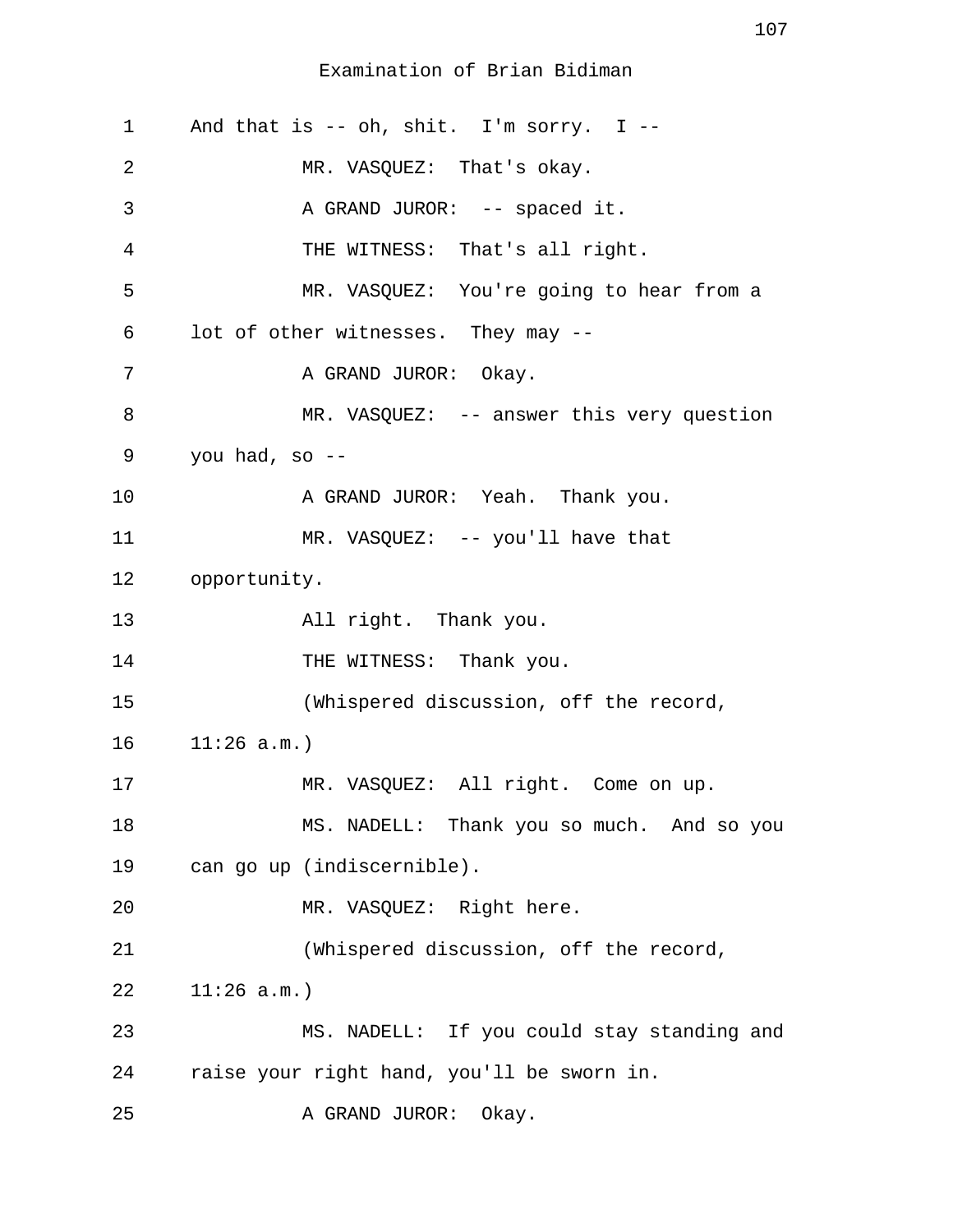Examination of Dwight Hussey

| $\mathbf 1$ | <b>DWIGHT HUSSEY</b>                                     |
|-------------|----------------------------------------------------------|
| 2           | Was thereupon called as a witness; and, having been      |
| 3           | first duly sworn, was examined and testified as follows: |
| 4           | A GRAND JUROR: Thank you.                                |
| 5           | MS. NADELL: Go ahead and have a seat.                    |
| 6           | THE WITNESS: Thank you.                                  |
| 7           | MS. NADELL: Can you state and spell your                 |
| 8           | first and last name.                                     |
| 9           | THE WITNESS: Dwight Hussey, D-w-i-g-h-t,                 |
| 10          | $H-u-s-s-e-y.$                                           |
| 11          | EXAMINATION                                              |
| 12          | BY MS. NADELL:                                           |
| 13          | All right. Good morning. How are you<br>Q                |
| 14          | employed?                                                |
| 15          | I'm employed with the Drug Enforcement<br>A              |
| 16          | Administration.                                          |
| 17          | And what do you do for the Drug Enforcement<br>Q         |
| 18          | Administration?                                          |
| 19          | I am a special agent. And I investigate<br>A             |
| 20          | major DTOs that are in Mexico and -- and stateside.      |
| 21          | And what does DTO stand for?<br>Q                        |
| 22          | I'm sorry. Yeah. Drug-trafficking<br>A                   |
| 23          | organizations.                                           |
| 24          | All right. And how long have you been an<br>Q            |
| 25          | agent?                                                   |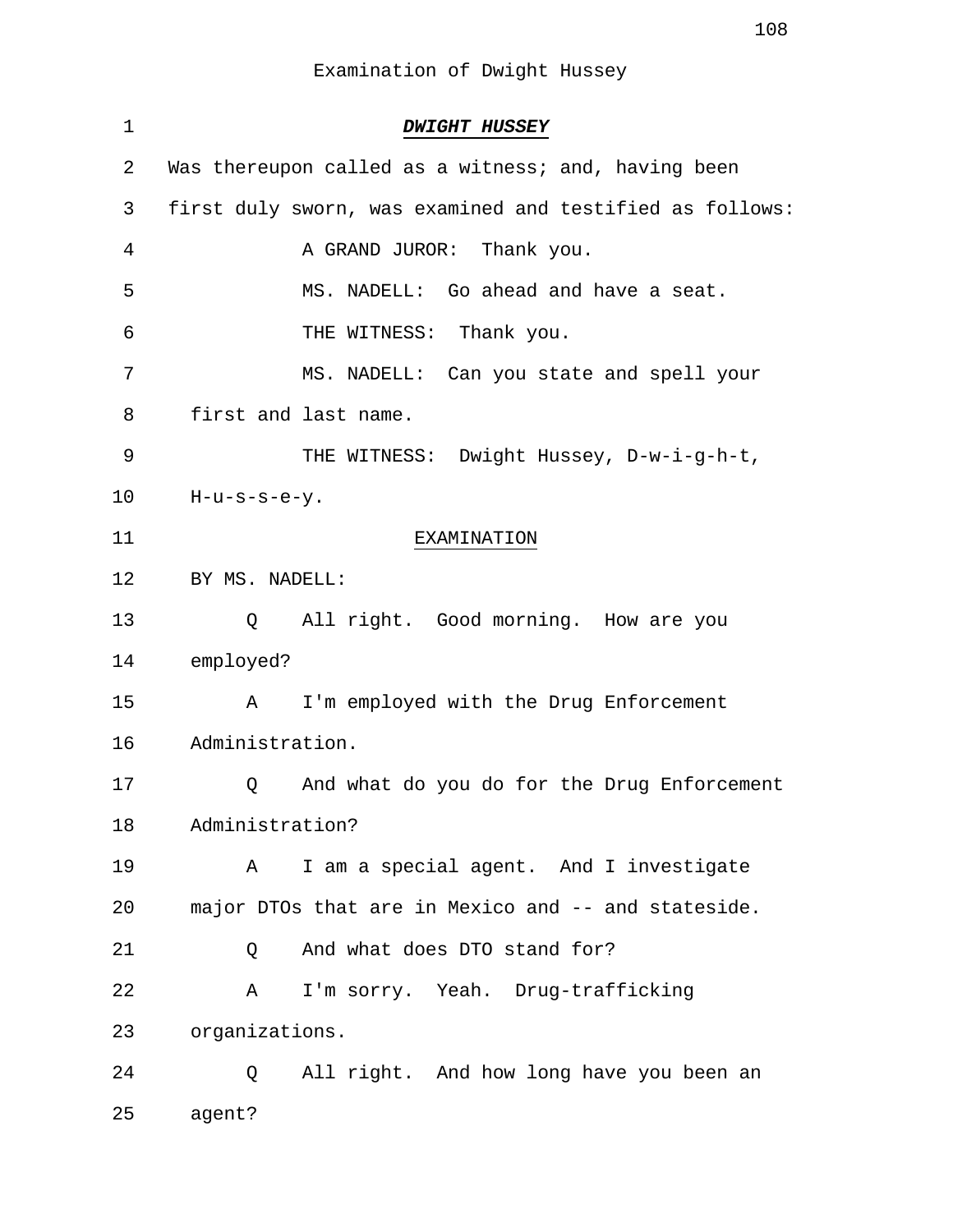| $\mathbf 1$ | Five years.<br>Α                                        |
|-------------|---------------------------------------------------------|
| 2           | Okay. Were you and other DEA agents<br>Q                |
| 3           | involved in the service of a search warrant on the      |
| 4           | morning of August 27th, 2021 here in Portland?          |
| 5           | Yes.<br>Α                                               |
| 6           | And was that at 1600 North Willis<br>Q                  |
| 7           | Boulevard, Apartment No. 8?                             |
| 8           | It was.<br>Α                                            |
| 9           | Q<br>Okay. And just briefly, were you -- you're         |
| 10          | today in a suit. Is that what you were wearing that     |
| 11          | day?                                                    |
| 12          | No, ma'am.<br>Α                                         |
| 13          | What were you wearing that day?<br>Q                    |
| 14          | Α<br>Typically, my -- my daily dress attire is          |
| 15          | blue jeans, a T-shirt or a -- a hoodie, something       |
| 16          | like that.                                              |
| 17          | Okay. Were you -- did any of your clothing<br>Q         |
| 18          | mark you as a law enforcement officer or someone with   |
| 19          | the DEA?                                                |
| 20          | I did. We have vests that have placards<br>Α            |
| 21          | across the front and the back that say "Police."<br>And |
| 22          | we also -- I had my badge on my -- my hip next to my    |
| 23          | firearm.                                                |
| 24          | Okay. And you indicated that you were<br>Q              |

25 there to serve a search warrant; is that correct?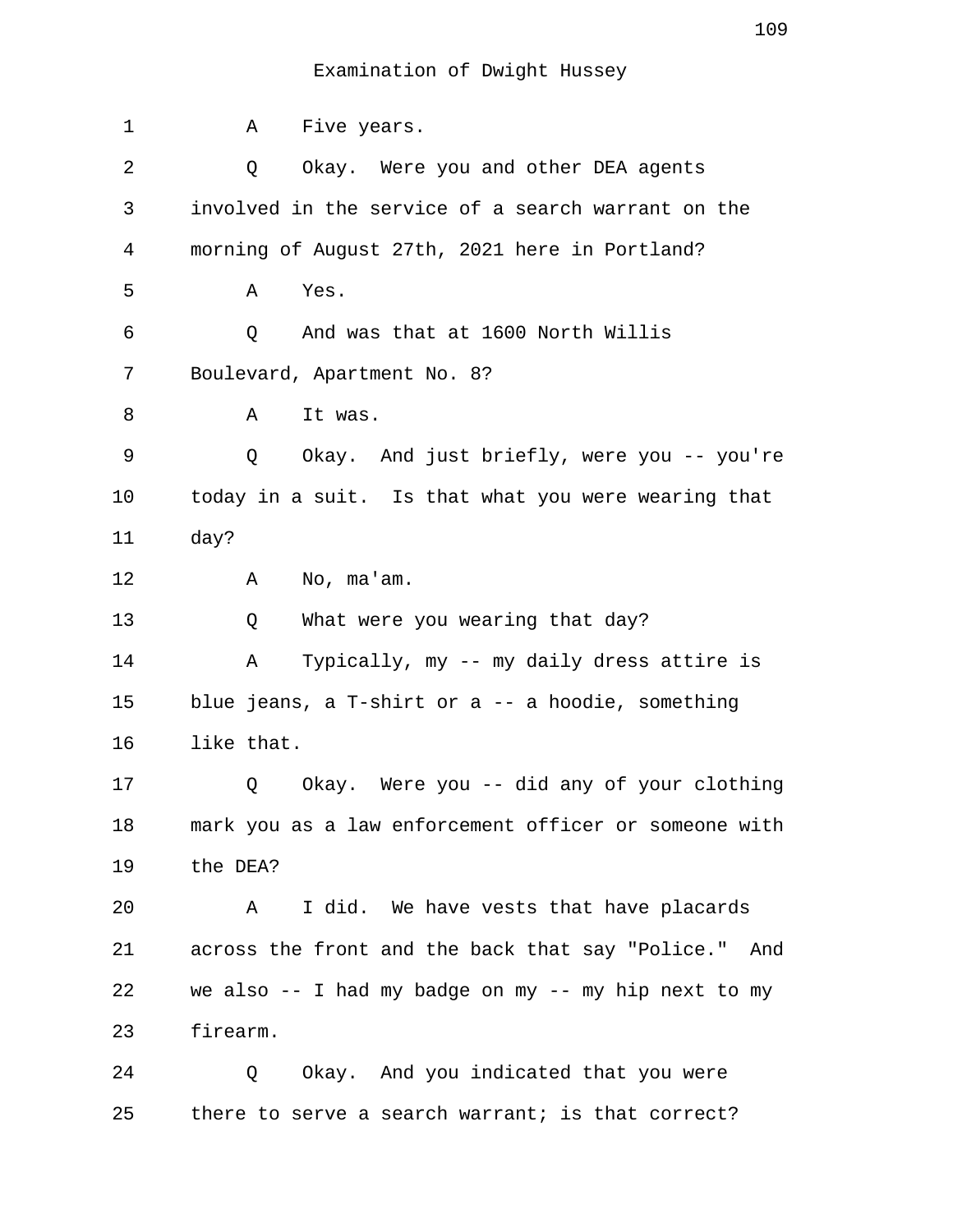| 1  | Α                | Yes, ma'am, that's correct.                          |
|----|------------------|------------------------------------------------------|
| 2  | Q                | Okay. And was that for specifically the              |
| 3  | Apartment No. 8? |                                                      |
| 4  | Α                | Yes, ma'am.                                          |
| 5  | Q                | Okay. And did you know that morning who              |
| 6  |                  | the occupants of that apartment were?                |
| 7  | Α                | We did.                                              |
| 8  | Q                | And who were they?                                   |
| 9  | A                | Alec -- Alexander Tadros and -- it's                 |
| 10 |                  | Nichole Summer Dreams.                               |
| 11 | Q                | Okay. And approximately how many DEA                 |
| 12 |                  | agents were involved in the execution of the warrant |
| 13 | that morning?    |                                                      |
| 14 | Α                | I want to say there was -- there was five            |
| 15 |                  | agents and three local police officers.              |
| 16 | Q                | Local to Portland or a different                     |
| 17 | jurisdiction?    |                                                      |
| 18 | Α                | Two were in Salem and we had a canine out            |
| 19 | of Tualatin.     |                                                      |
| 20 | Q                | Okay. And do you know, prior to arriving             |
| 21 |                  | that morning, did you or another agent notify the    |
| 22 |                  | Portland Police Bureau or local law enforcement that |
| 23 |                  | you would be serving a warrant that morning?         |
| 24 | Α                | Yes, ma'am.                                          |
| 25 | O.               | And do you know how -- did you do that               |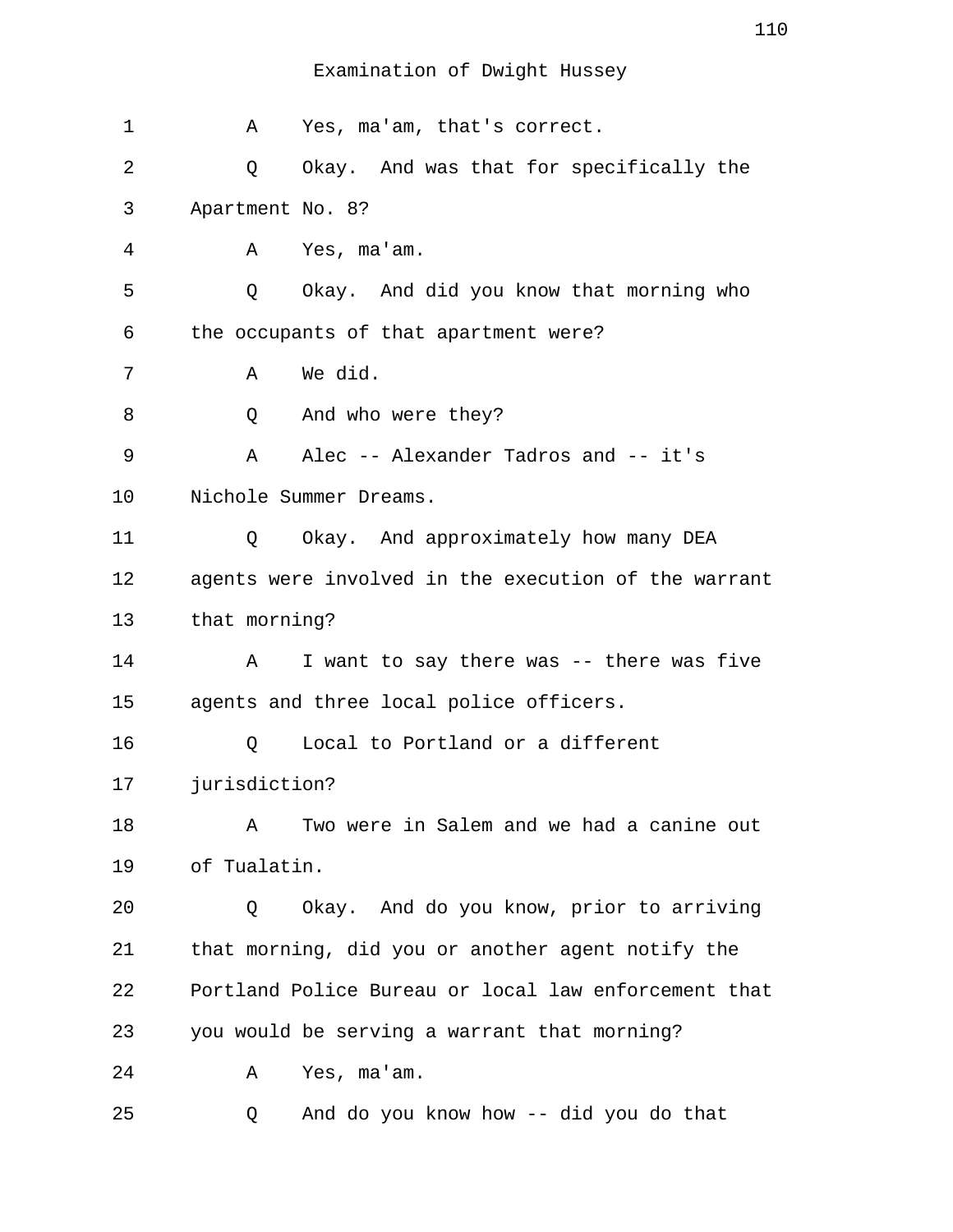1 notification? 2 A It was Special Agent Zach Wills. 3 Q Okay. And at the time that notification 4 was done, was that just to let them know you would be 5 there or were you requesting assistance at that time? 6 A At that time, it was just to -- to let them 7 know that we were going to be in the area and what 8 our intentions were at that time. 9 Q Okay. So I -- the -- on the screen in 10 front of you, there are a couple of pictures just to 11 orient. Do you recognize that building on the left 12 as the location you went to that morning? 13 A That is the location we were at that 14 morning. 15 Q All right. And where was Apartment 8 in 16 terms of which floor? 17 A It would be the third floor. 18 Q Okay. Is that the top floor? 19 A The top floor, yes, ma'am. 20 Q And what was your role that morning when 21 you arrived? 22 A I was going to be the -- the knock and 23 announce where I would hit the door and just 24 announce, "Police, search warrant." 25 Q Okay. And did you do that?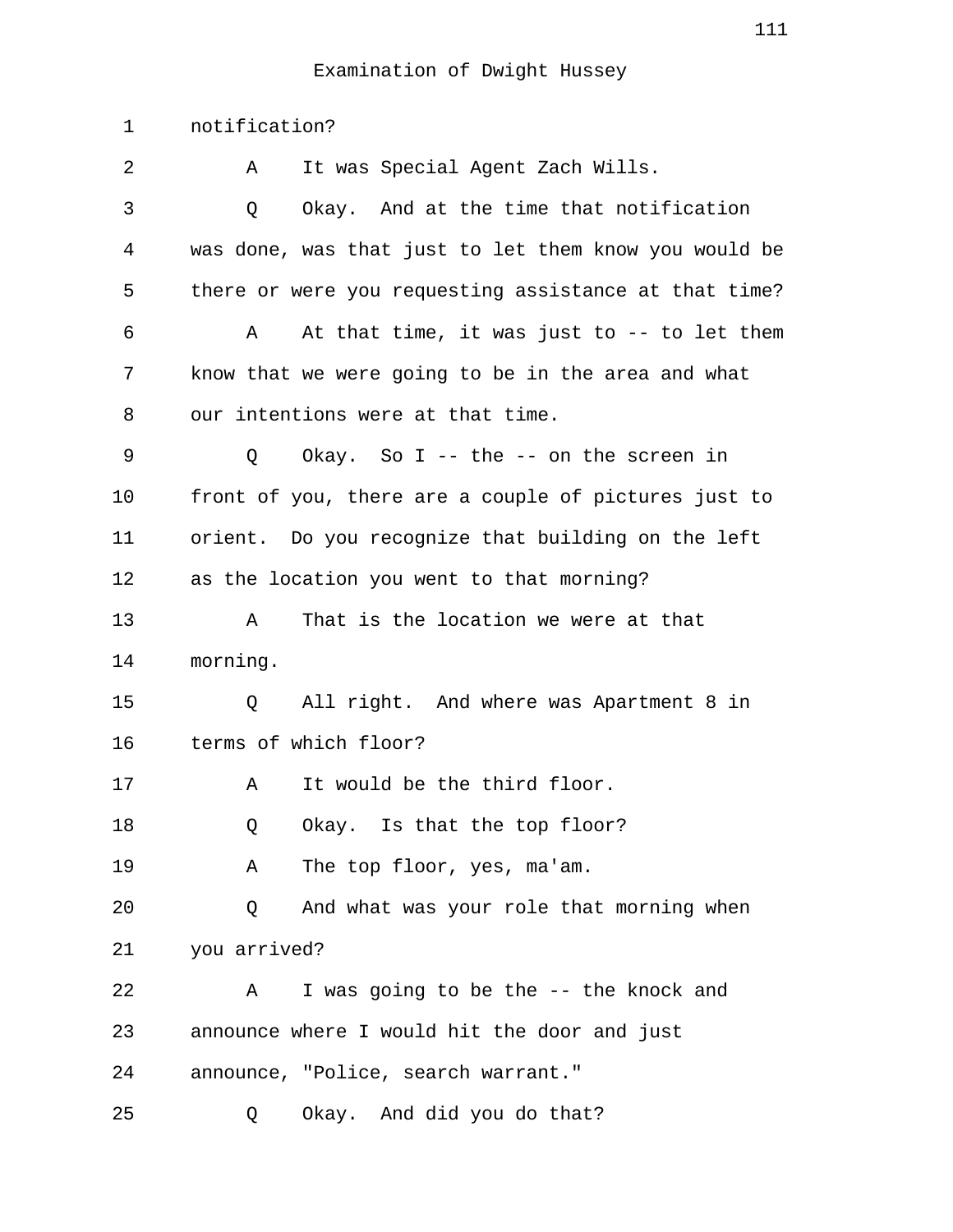| 1  | I did do that.<br>A                                  |
|----|------------------------------------------------------|
| 2  | All right. Can you describe as best you<br>Q         |
| 3  | can how you did that that day in terms of --         |
| 4  | Of course. So --<br>Α                                |
| 5  | -- tone of voice, what you said?<br>Q                |
| 6  | Α<br>I do it the same way every time when I          |
| 7  | knock and announce. I will, you know, hit the door   |
| 8  | really hard.                                         |
| 9  | That way, if someone's in a back bedroom or          |
| 10 | -- or somewhere else, they can -- they can hear a    |
| 11 | knock. And then I will say, "DEA, police. Search     |
| 12 | warrant. Open the door," as I'm continually          |
| 13 | knocking. And I'll say that probably three, four     |
| 14 | times.                                               |
| 15 | Okay. And was it just after 6 o'clock in<br>Q        |
| 16 | the morning that you did that?                       |
| 17 | It was around that time, yes, ma'am.<br>Α            |
| 18 | Okay. Did someone open the door for you?<br>Q        |
| 19 | No one came to the door.<br>Α                        |
| 20 | Okay. What happened next?<br>Q                       |
| 21 | At that point, after the reasonable amount<br>Α      |
| 22 | of time passed, we have a person -- we call them the |
| 23 | breacher. He was carrying a one-man ram. And he      |
| 24 | walked up to the front door and breached the door    |
| 25 | with the ram.                                        |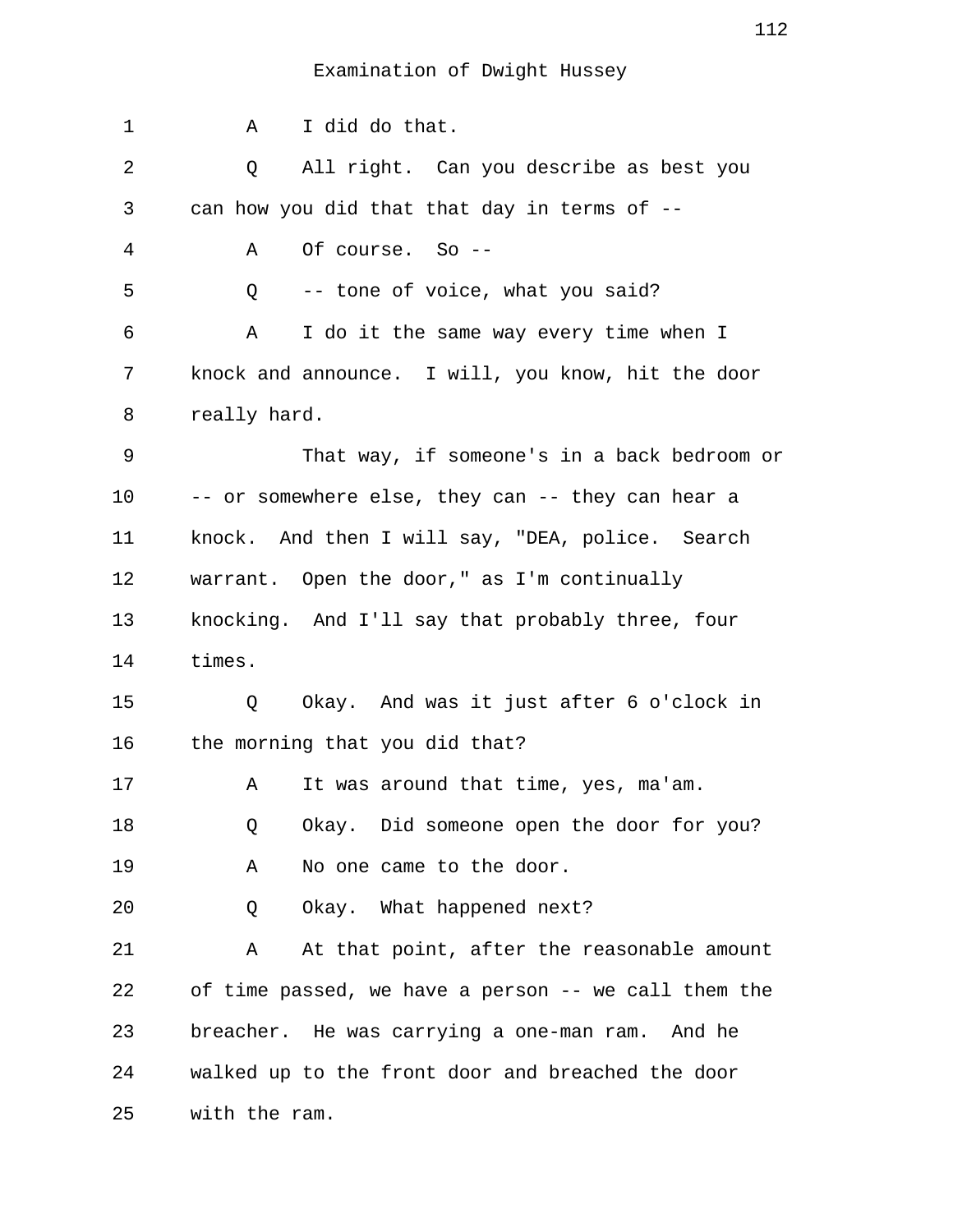| 1  | Is that basically pry it open, force it<br>Q          |
|----|-------------------------------------------------------|
| 2  | open?                                                 |
| 3  | Well, he -- he hit the door around the<br>Α           |
| 4  | doorknob, which forces the door open.                 |
| 5  | Okay. You said that after -- that happened<br>Q       |
| 6  | after a reasonable amount of time had passed. How     |
| 7  | long are we talking in terms of you knocking and      |
| 8  | announcing your presence to that door being           |
| 9  | pushed in?                                            |
| 10 | Again, it was probably three times. $I$ --<br>A       |
| 11 | through that whole cycle. "DEA, police. Search        |
| 12 | warrant. Open the door. DEA, police. Search           |
| 13 | warrant. Open the door." And it's obviously a lot     |
| 14 | slower. That way, it can be -- be heard audibly.      |
| 15 | And the knocks as well.                               |
| 16 | And is it after the third time that the<br>Q          |
| 17 | door is breached or is there a pause?                 |
| 18 | So after -- what was your question again?<br>Α        |
| 19 | I'm sorry. After you say that the third<br>Q          |
| 20 | time, is the door --                                  |
| 21 | Okay.<br>Α                                            |
| 22 | -- immediately breached or is there some<br>Q         |
| 23 | sort of pause?                                        |
| 24 | There's a -- there's a slight pause because<br>Α      |
| 25 | our ram -- or our breacher's in the rear, so he -- he |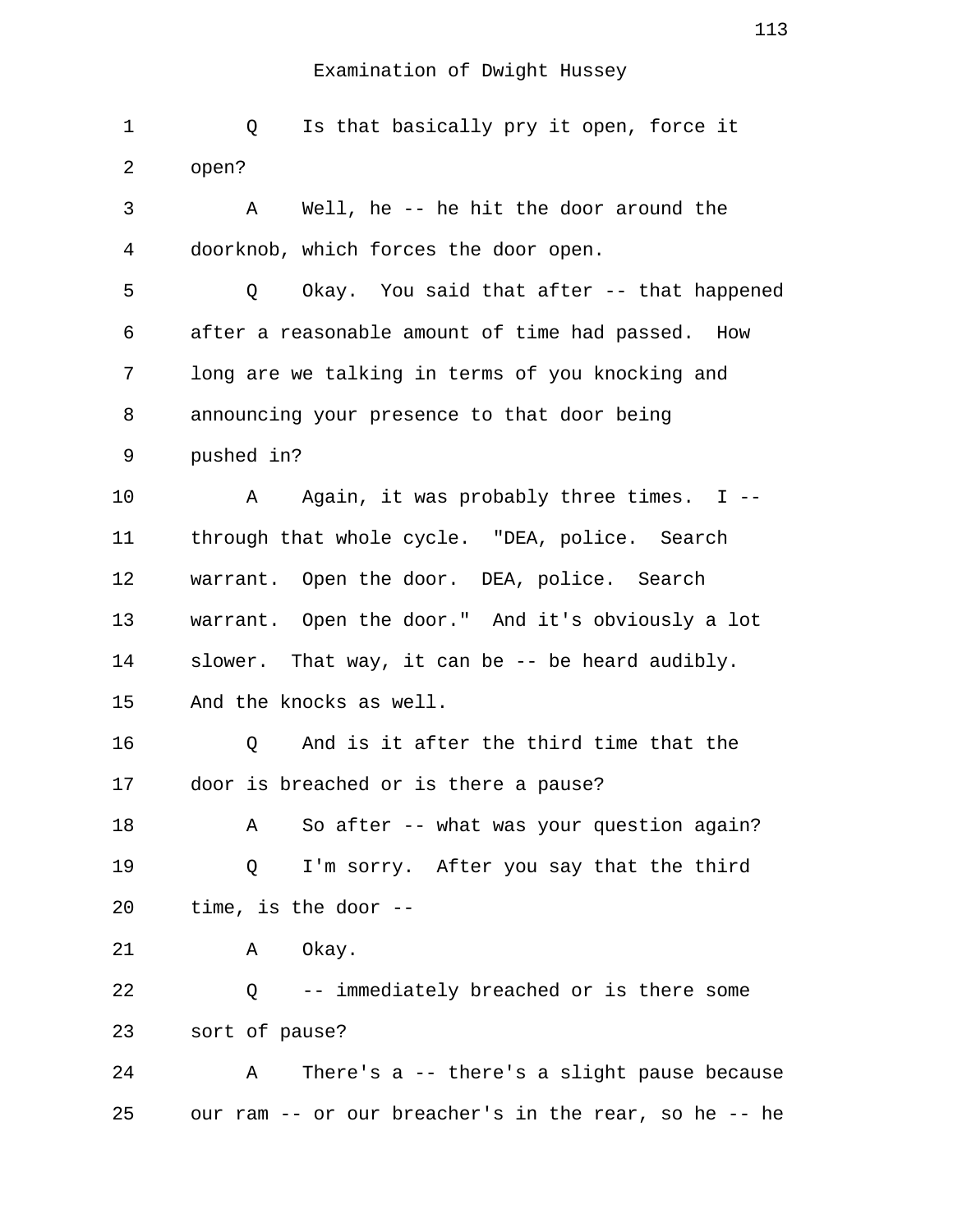| 1  | has to take his time to come up to the front.        |
|----|------------------------------------------------------|
| 2  | Okay. Fair to say, though, it's -- it's<br>Q         |
| 3  | within seconds?                                      |
| 4  | Yes, ma'am.<br>Α                                     |
| 5  | Okay.<br>Q                                           |
| 6  | That's there.<br>Α                                   |
| 7  | So once the door was forced open, who<br>Q           |
| 8  | entered the apartment first?                         |
| 9  | The first person in the apartment was<br>Α           |
| 10 | Zach -- Special Agent Zachary Wills.                 |
| 11 | Okay. And do you recall what order you<br>Q          |
| 12 | entered in at?                                       |
| 13 | I was the second.<br>Α                               |
| 14 | Okay. And what happened when you entered?<br>Q       |
| 15 | What did you see? What -- what occurred?             |
| 16 | When I -- when I entered, I observed Zach<br>Α       |
| 17 | engaging a female he had called runner. He observed, |
| 18 | I guess, someone running out the -- the rear slider  |
| 19 | door. And at that point, I went to help Zach take    |
| 20 | that female into custody to -- to detain her.        |
| 21 | Okay. And who was that female<br>Q                   |
| 22 | identified as?                                       |
| 23 | That was Nichole Summer Dreams.<br>Α                 |
| 24 | Okay. And what area of the apartment was<br>Q        |
| 25 | she taken into custody in?                           |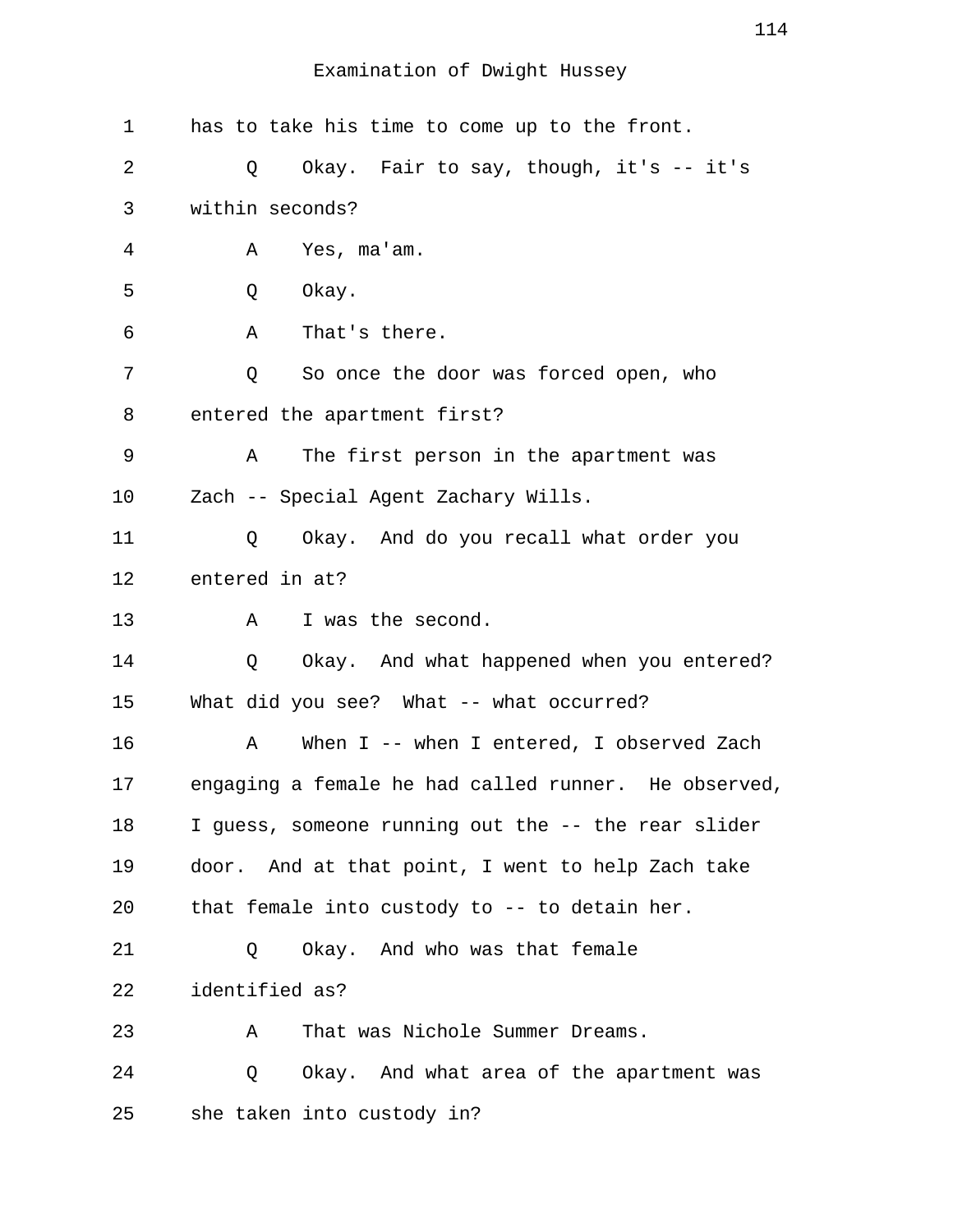| $\mathbf 1$ | It was a pretty open layout for the<br>Α              |
|-------------|-------------------------------------------------------|
| 2           | apartment. So you had, like, the living room and      |
| 3           | then the kitchen, dining area was attached. It would  |
| 4           | have been, I guess, more in the -- the dining area,   |
| 5           | but pretty close to the living room.                  |
| 6           | All right. I have a picture up on the<br>Q            |
| 7           | screen there on the left, a screen grab from a video. |
| 8           | The timestamp is $9:59$ . But does $-$ is that the    |
| 9           | apartment that you had entered?                       |
| 10          | Yes, ma'am.<br>A                                      |
| 11          | Okay. And who is the female there in the<br>Q         |
| 12          | photograph?                                           |
| 13          | That is -- that is Nichole Summer Dreams.<br>Α        |
| 14          | Okay. Other than -- you mentioned that<br>Q           |
| 15          | Special Agent Wills had -- had announced runner.      |
| 16          | Other than that, was Ms. Dreams fairly cooperative in |
| 17          | terms of letting herself be taken into custody?       |
| 18          | She was very cooperative, no issues at all.<br>Α      |
| 19          | Okay. Did you -- when you enter the<br>Q              |
| 20          | apartment, did you see anyone else besides Ms.        |
| 21          | Dreams?                                               |
| 22          | I did not.<br>Α                                       |
| 23          | Okay. Do you recall looking around the --<br>Q        |
| 24          | the room that's shown there in the photograph and did |
| 25          | anything catch your attention or stand out to you?    |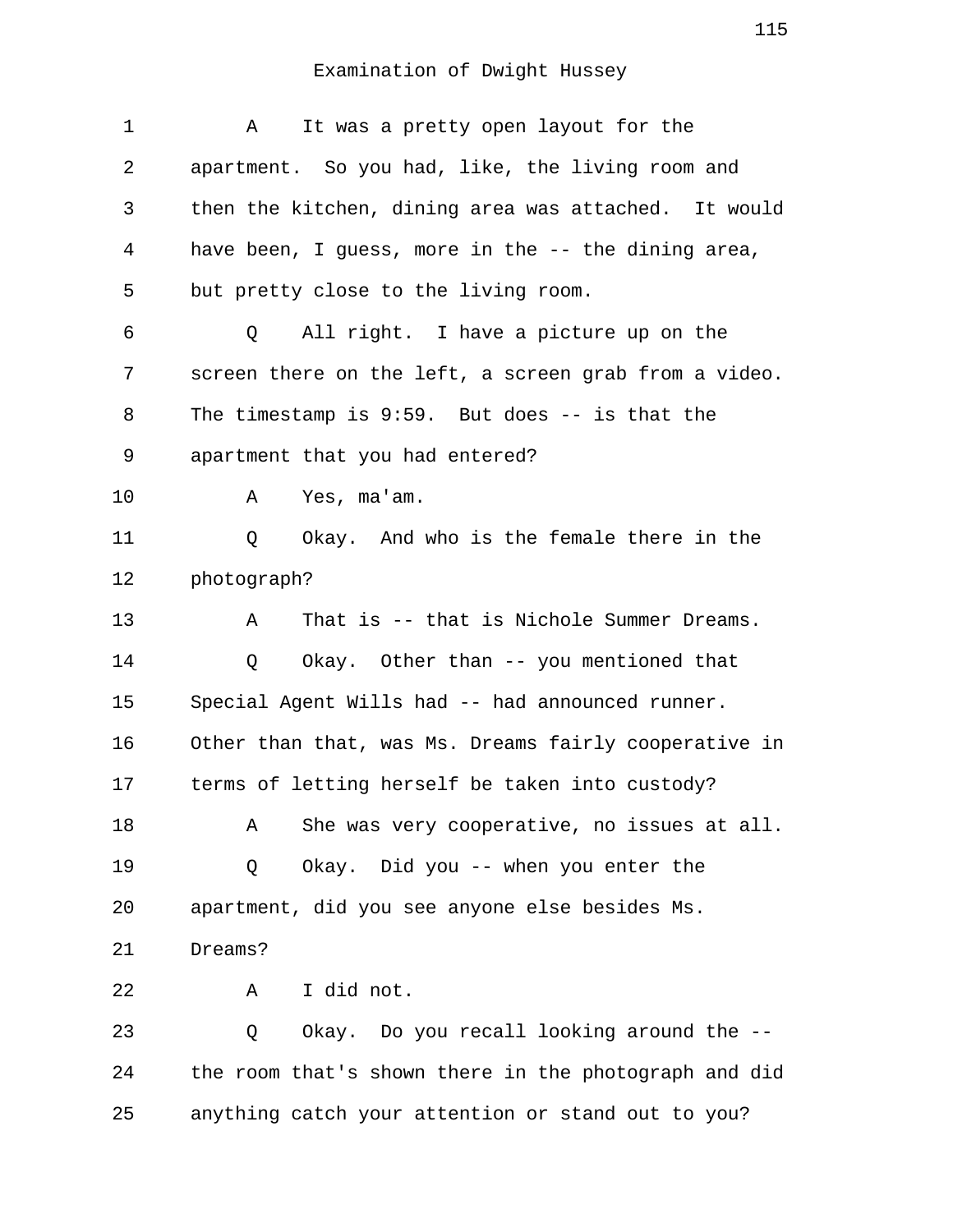| 1  | I did. As I entered the living space there<br>Α       |
|----|-------------------------------------------------------|
| 2  | on the -- the glass table, there was a laptop.<br>And |
| 3  | on top of the laptop was an empty holster.            |
| 4  | All right. And just to orient you, should<br>Q        |
| 5  | be able to see my cursor there. Are we talking about  |
| 6  | this area?                                            |
| 7  | Yes, ma'am.<br>Α                                      |
| 8  | Like, in front of the couch?<br>Q                     |
| 9  | Right -- right -- right about there, yes,<br>Α        |
| 10 | ma'am.                                                |
| 11 | Okay. And I presume you mean a gun<br>Q               |
| 12 | holster?                                              |
| 13 | It's what it appeared to be.<br>Α                     |
| 14 | Okay. And it was empty, you said?<br>Q                |
| 15 | It was empty.<br>Α                                    |
| 16 | Okay. Did you remain in Apartment No. 8 or<br>Q       |
| 17 | do something else?                                    |
| 18 | Once we secured Ms. Dreams, we handed her<br>Α        |
| 19 | back to another agent that was further back in the    |
| 20 | stack. We ended up securing the residence to make     |
| 21 | sure no one else was in the residence. And from that  |
| 22 | point, I exited the residence and went down to the    |
| 23 | fifth floor.                                          |
| 24 | Okay.<br>Q                                            |
| 25 | Or not the fifth floor, I'm sorry.<br>Α               |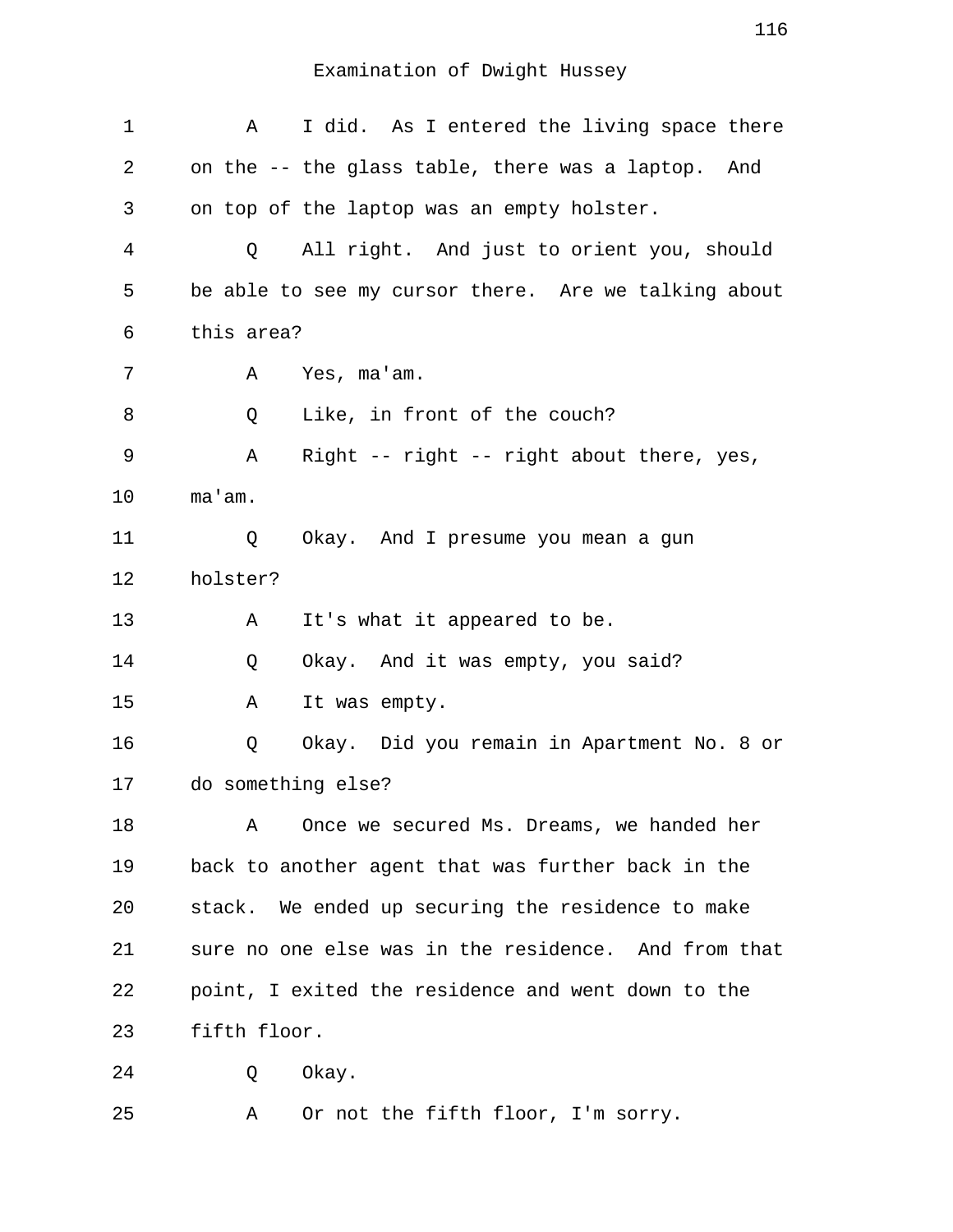1 Apartment No. 5.

2 Q Apartment No. --

3 A That's the second floor.

- 4 Q Oh, okay.
- 5 A Sorry.

 6 Q So you -- you indicated that no one else 7 was in the apartment. Did you -- prior to you going 8 down to Apartment No. 5, did you have any indication 9 from other agents regarding Mr. Tadros' whereabouts? 10 A We had some -- some of the Salem officers 11 and the -- the Tualatin canine were on the perimeter, 12 which was kind of on the -- the outskirts of the 13 residence in case any of this happened. And I could 14 hear them engaging Tadros with voice commands.

15 Q Okay. And was it information gained from 16 the Salem officers that led you down to Apartment 17 No. 5?

18 A Yes.

19 Q Okay. And what happened when you -- was 20 that -- I'm sorry, is that apartment directly below 21 Apartment No. 8?

22 A It is.

23 Q Okay. What happened when you got down 24 there?

25 A So when I got downstair -- or to the second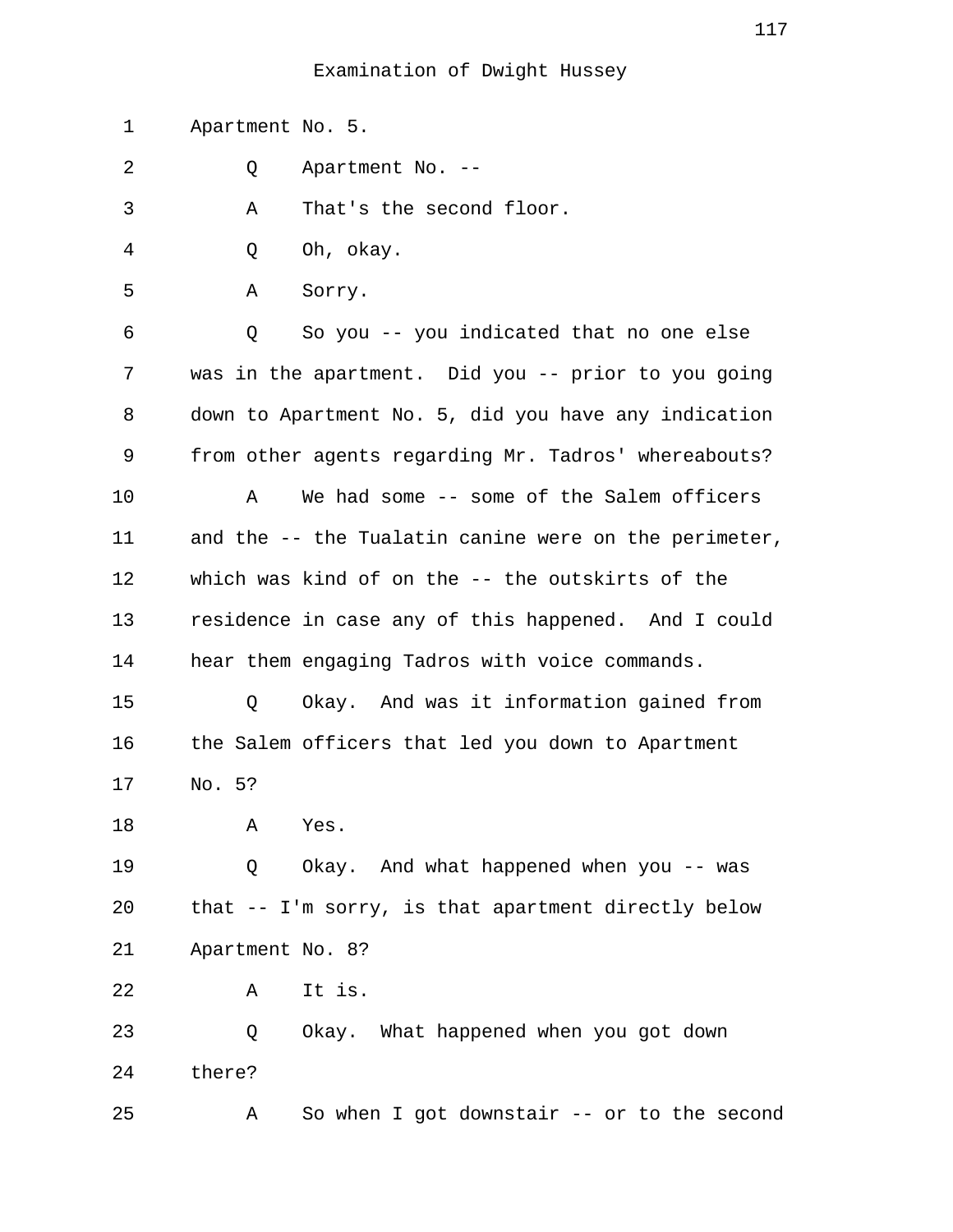| $\mathbf 1$ | floor, Special Agent Wills and I knocked on the door.   |
|-------------|---------------------------------------------------------|
| 2           | And then some information was relayed to us that if     |
| 3           | we continued to knock, Tadros was going to shoot        |
| 4           | through the door, so we backed away. And at that        |
| 5           | point, I could hear Tadros, I guess, conversating       |
| 6           | [sic] with the perimeter officers that were out         |
| 7           | there, trying to $-$ to talk to him.                    |
| 8           | Okay. So are you in the hallway then<br>Q               |
| 9           | $still --$                                              |
| 10          | $I'm$ in the $-$ -<br>Α                                 |
| 11          | -- when you can --<br>Q                                 |
| 12          | -- hallway.<br>Α                                        |
| 13          | -- hear a male who you believe was Mr.<br>Q             |
| 14          | Tadros conversing with officers?                        |
| 15          | Yes, ma'am.<br>Α                                        |
| 16          | Okay. Do you recall what -- what you heard<br>Q         |
| 17          | being said?                                             |
| 18          | Yeah. He -- he had talked about having a<br>$\mathbb A$ |
| 19          | gun. There was some people in here. He was going to     |
| 20          | shoot the -- the occupants in the residence. And        |
| 21          | this is not verbatim. And he'd also said, you know,     |
| 22          | "I'm going to blast them. I'm -- I'm going to blast     |
| 23          | you. I've got a gun," things like that.                 |
| 24          | Okay. Did you hear Mr. Tadros say anything<br>Q         |
| 25          | in relation to how he was feeling or pills or           |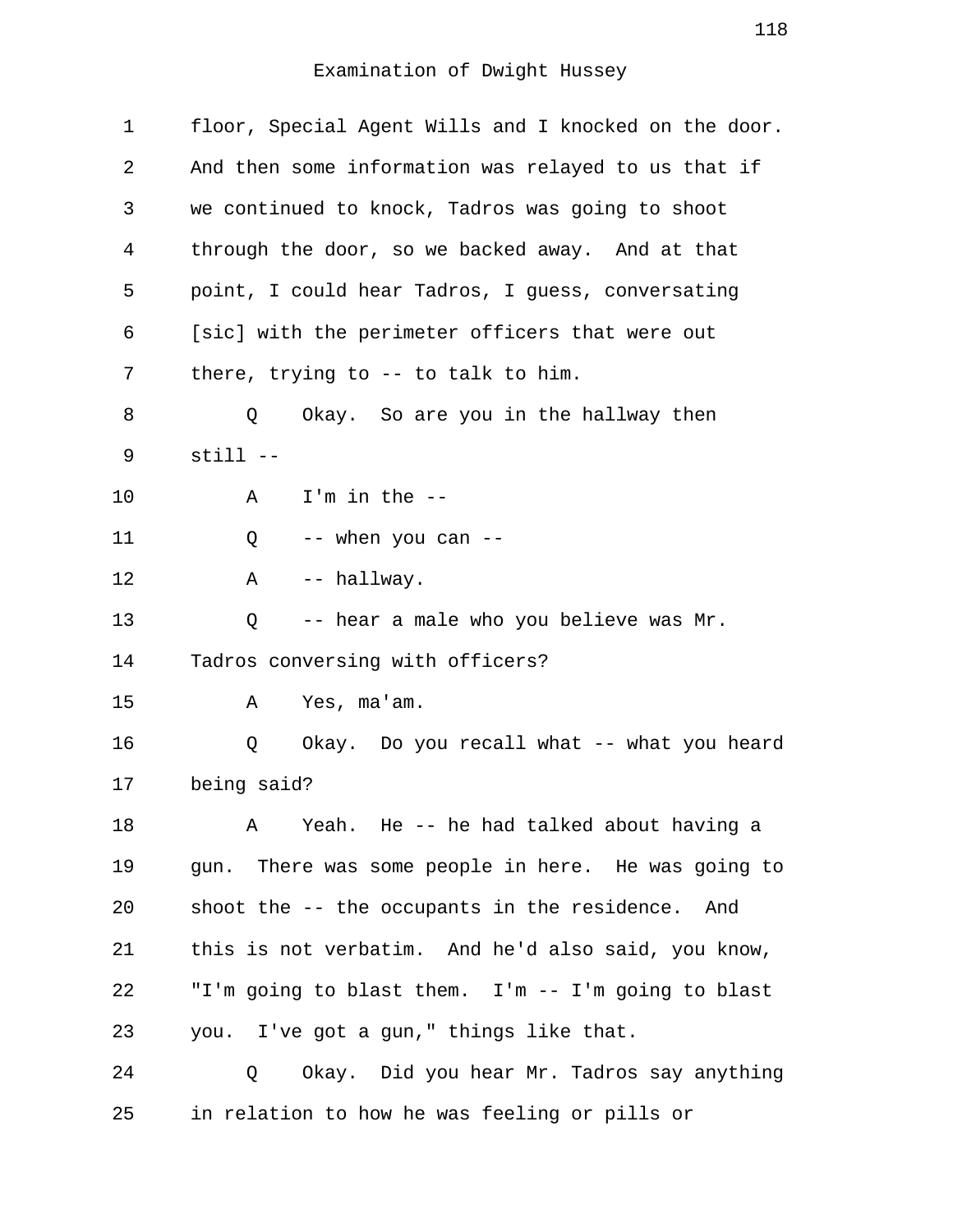1 anything like that? 2 A So while the perimeter officers were -- 3 were talking to Tadros, they wanted someone with a 4 long -- a long (indiscernible) rifle, which I had a 5 rifle, so I went outside to assist, provide cover to 6 them. 7 0 Okay. 8 A Or, at that point, I could hear dialogue 9 between the officers and -- and Tadros. And, you 10 know, I could hear Tadros saying, "I want my pills. 11 Just bring me some pills." And he also had mentioned 12 wanting to talk to -- to Ms. Dreams. 13 Q Okay. I'm just going to go back to this 14 photograph or photographs, I should say. So the 15 position that you placed yourself in with -- since 16 you had a rifle, is -- can we see that in one of 17 these photographs? 18 A The angle is going to be best in the one on 19 the right with the -- 20 Q Okay. 21 A -- up-close view of the balconies. That 22 would have been a pretty good angle, but I was 23 further back. 24 Q Okay. All right. I don't know. Does the 25 aerial shot help you more?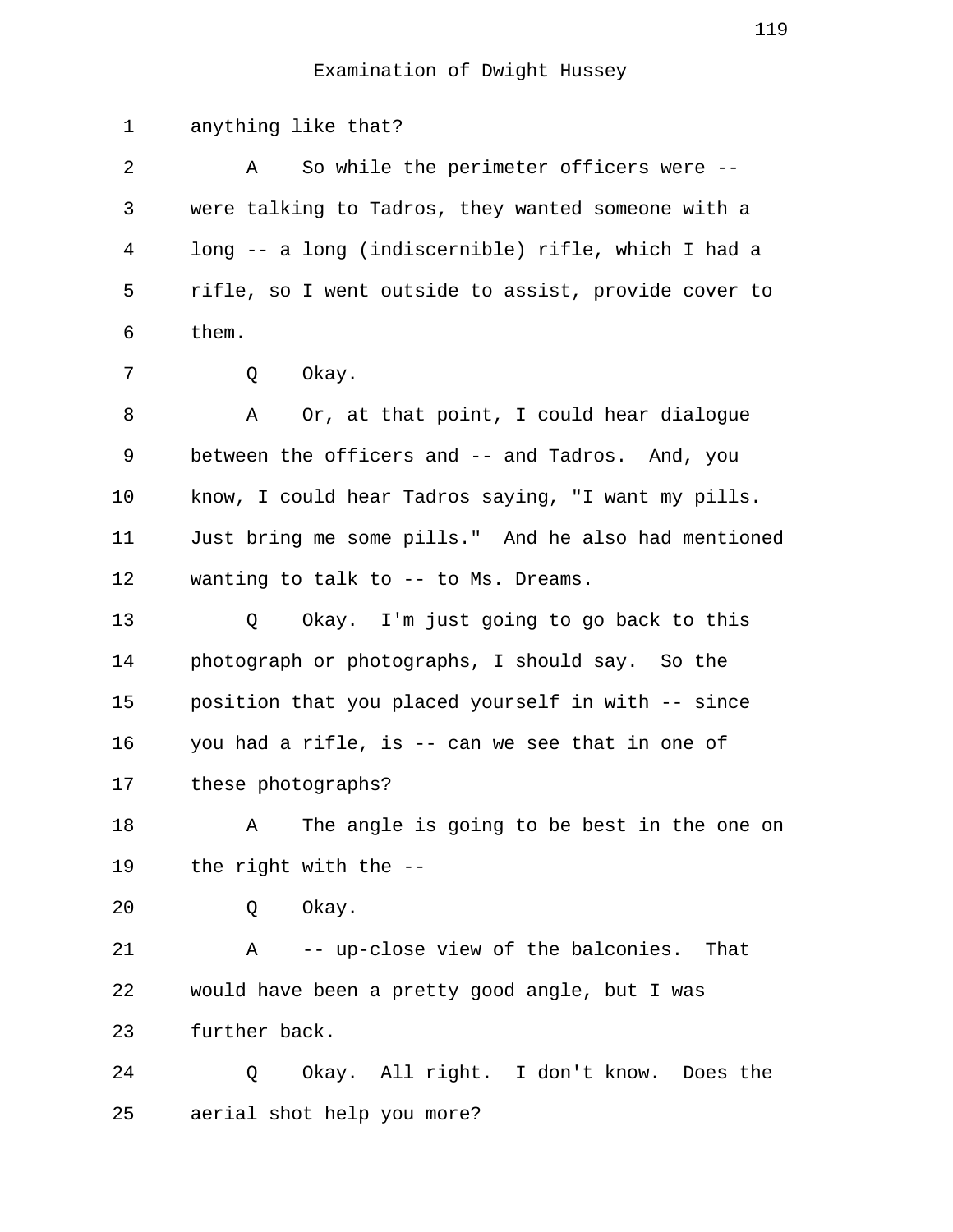| 1  | It does.<br>Α                                           |
|----|---------------------------------------------------------|
| 2  | Okay.<br>Q                                              |
| 3  | So you can see the -- the red pen mark.<br>A            |
| 4  | That vehicle that's straight up from it, it's, like,    |
| 5  | a little white or silver sedan. I was --                |
| 6  | Right here?<br>Q                                        |
| 7  | Yes, $ma'am.$ That's $-$<br>Α                           |
| 8  | Q<br>Okay.                                              |
| 9  | Α<br>-- the one. I was probably on that side            |
| 10 | where your cursor was at $-$ -                          |
| 11 | Okay.<br>Q                                              |
| 12 | A -- first. And then I had repositioned                 |
| 13 | north -- would that -- that be north? That would be     |
| 14 | north -- to where that other car is up to the -- the    |
| 15 | north. Yes, ma'am, that one.                            |
| 16 | Okay. So just -- and just so the record is<br>Q         |
| 17 | clear, we're looking at the aerial shot. And you        |
| 18 | positioned yourself on North Willis Boulevard at the    |
| 19 | I think that's the lane -- not 1600, but the<br>offset. |
| 20 | one next to it, correct?                                |
| 21 | Yes, ma'am. Correct.<br>Α                               |
| 22 | Okay.<br>Q                                              |
| 23 | I still had a pretty good angle of the --<br>Α          |
| 24 | the balcony.                                            |
| 25 | Got it. Okay. And from that location,<br>Q              |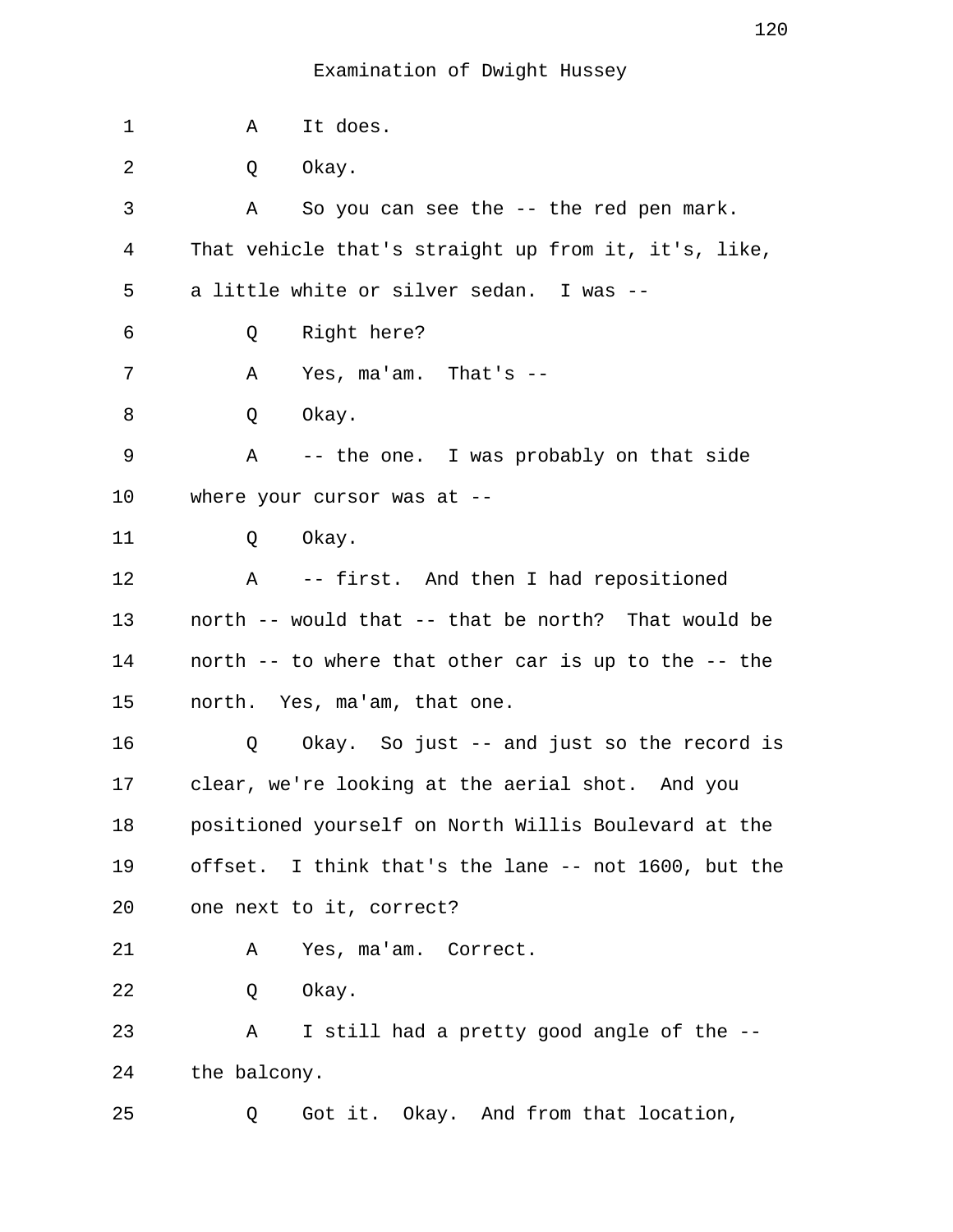| 1  | could you continue to hear the man who you believed |
|----|-----------------------------------------------------|
| 2  | to be Mr. Tadros communicating with anyone?         |
| 3  | $I$ -- I did.<br>Α                                  |
| 4  | Okay. And was it more of the same in terms<br>Q     |
| 5  | of the communication?                               |
| 6  | It was, yes.<br>Α                                   |
| 7  | And can you reiterate what you heard when<br>Q      |
| 8  | -- once you were positioned outside with the rifle? |
| 9  | Yeah. He was still -- he had said, "I have<br>Α     |
| 10 | a gun." He wanted -- he wanted pills and he wanted  |
| 11 | to talk to Ms. Dreams.                              |
| 12 | Okay. Could you actually see the -- the<br>Q        |
| 13 | man or could you only hear him?                     |
| 14 | No, I could -- well, I could see what was,<br>Α     |
| 15 | I thought -- it was really dark, so --              |
| 16 | Q<br>Sure.                                          |
| 17 | A<br>-- it was kind of hard to tell, but I could    |
| 18 | see someone walking in and out of the -- of the     |
| 19 | slider of the Apartment No. 5.                      |
| 20 | Okay. On the balcony there?<br>Q                    |
| 21 | Yes, ma'am.<br>Α                                    |
| 22 | Okay. And were you able to identify him at<br>Q     |
| 23 | all based on what you saw or was it too dark?       |
| 24 | It was too dark.<br>Α                               |
| 25 | Okay. Based on the -- the context of the<br>Q       |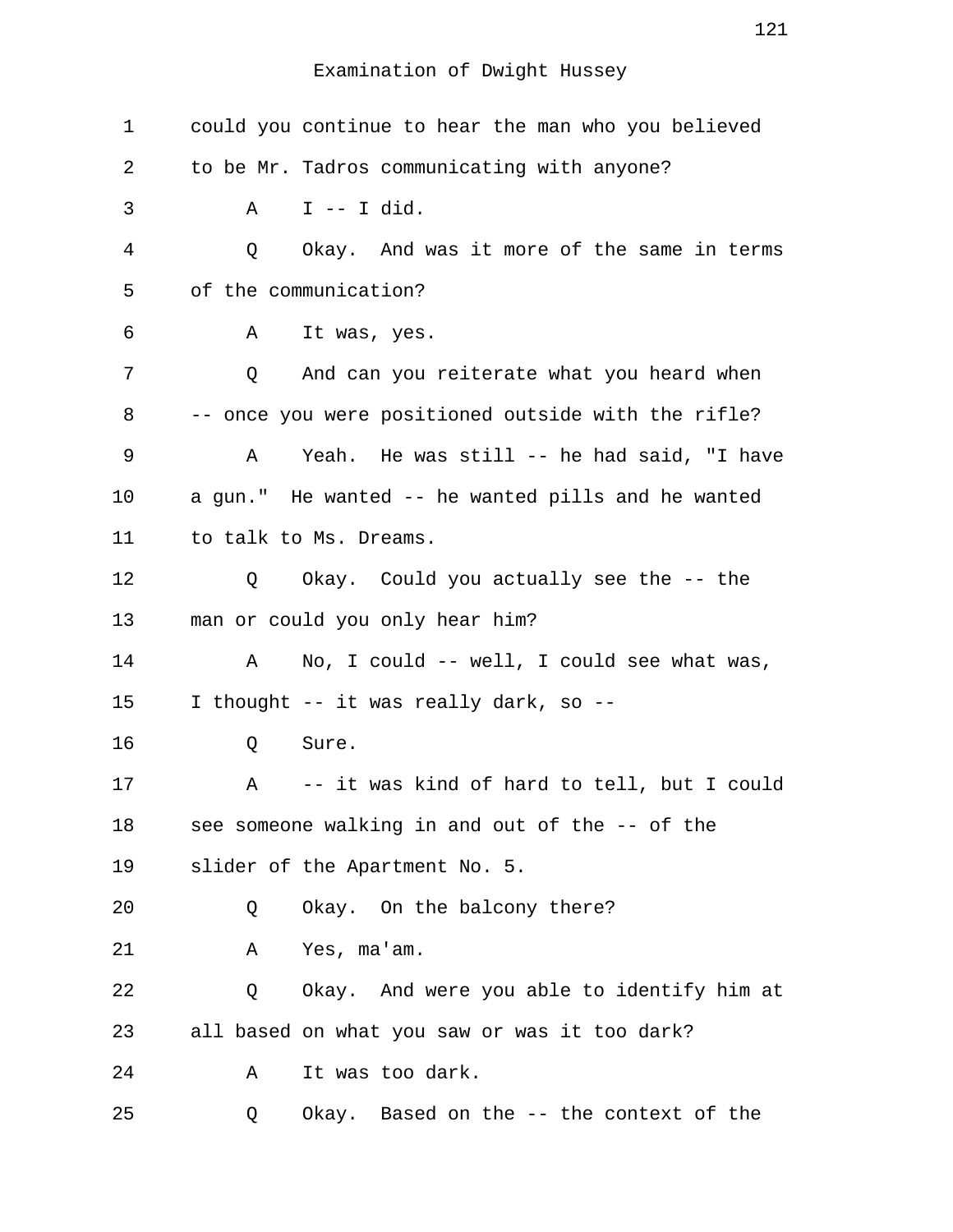| 1  | conversation, did you believe him -- it to be Mr.   |
|----|-----------------------------------------------------|
| 2  | Tadros?                                             |
|    |                                                     |
| 3  | I did.<br>A                                         |
| 4  | Okay. How long did you remain outside in<br>Q       |
| 5  | the area with the rifle positioned toward the       |
| 6  | balcony?                                            |
| 7  | So I don't recall the exact time. It might<br>Α     |
| 8  | have been 15, 20 minutes. I know --                 |
| 9  | Okay.<br>Q                                          |
| 10 | -- Special Agent Wills came and replaced<br>Α       |
| 11 | me. And when I was replaced, I went back to the     |
| 12 | fifth floor with another special agent named Nick   |
| 13 | Cooker (phonetic). And we kind of held the -- the   |
| 14 | front door of Apartment 5 at that point.            |
| 15 | Okay. And what does that mean, to hold the<br>Q     |
| 16 | front door?                                         |
| 17 | Yeah. We just -- we positioned ourselves<br>A       |
| 18 | in -- at an angle where we could see the front door |
| 19 | in case he decided to come out and we could engage. |
| 20 | Okay. And did you ever see him come out?<br>Q       |
| 21 | Did not. He never came out the front.<br>Α          |
| 22 | How long were you held -- did you hold in<br>Q      |
| 23 | that position?                                      |
| 24 | Hmm. At least $--$ at least 30, maybe $--$<br>Α     |
| 25 | maybe an hour.                                      |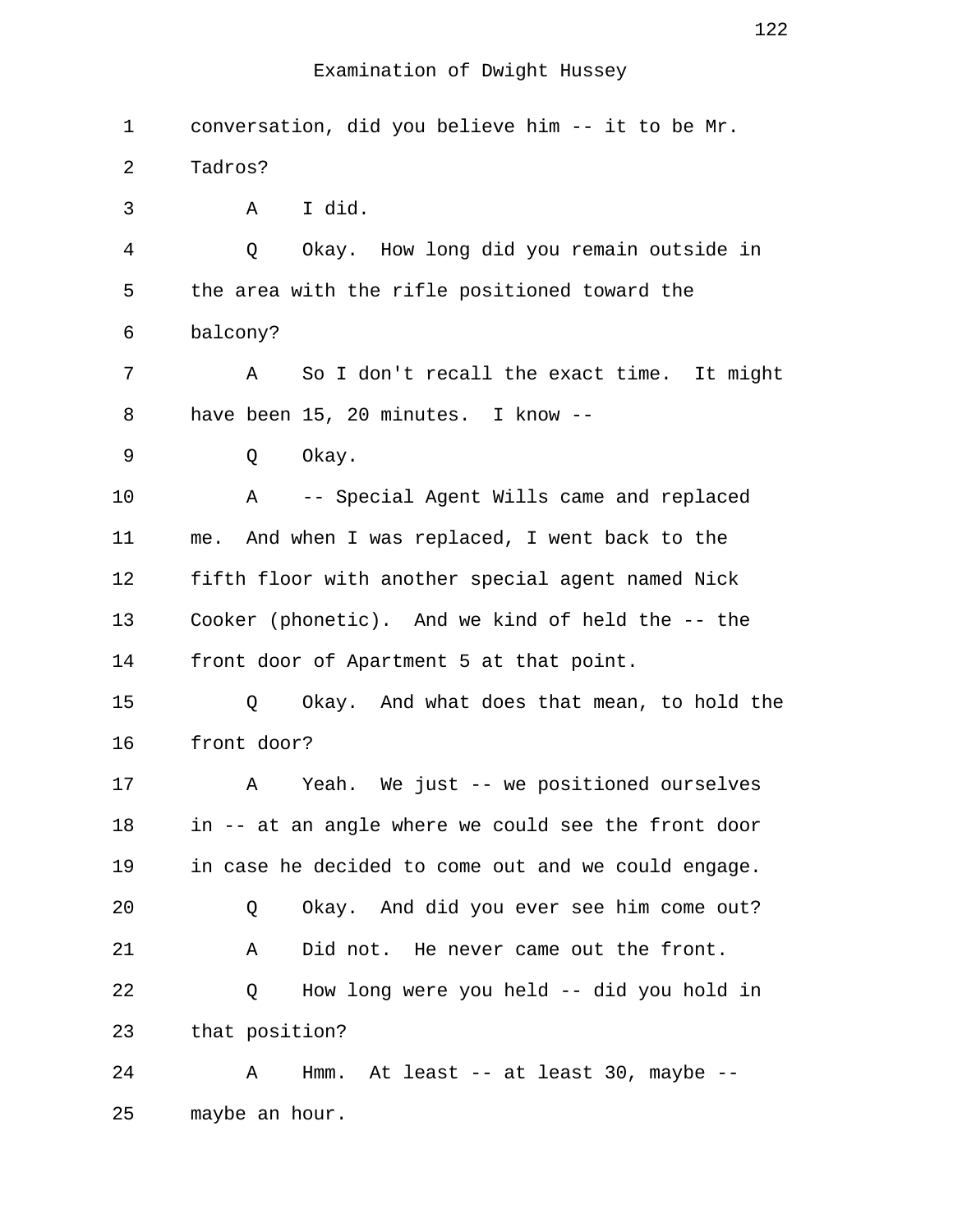| 1  | Did you see anyone -- anyone else come and<br>Q         |
|----|---------------------------------------------------------|
| 2  | go other than Mr. Tadros from that location?            |
| 3  | So as we were holding the door $-$ - it<br>A            |
| 4  | might $--$ it may have been 30, 45 minutes later $--$ I |
| 5  | remember seeing someone peek their head around the      |
| 6  | corner of the hallway.                                  |
| 7  | And this person was wearing, like, a                    |
| 8  | tactical helmet, which led me to believe it was part    |
| 9  | of the Portland SERT team. And at that point, he had    |
| 10 | given me some hand signals saying that they were        |
| 11 | going to hold the hall for us to come down.             |
| 12 | Okay.<br>Q                                              |
| 13 | So with this apartment complex, you have<br>Α           |
| 14 | stairwells on each side of the apartment. So they       |
| 15 | came up on the north side and -- make sure that's       |
| 16 | north. Yes. And I -- we went down the south side        |
| 17 | down to the first floor.                                |
| 18 | You and the other agent?<br>Q                           |
| 19 | Yes, ma'am.<br>Α                                        |
| 20 | Okay. And what happened when you got down<br>Q          |
| 21 | to the first floor?                                     |
| 22 | At that point, someone handed us a shield<br>Α          |
| 23 | to take up to the -- to the SERT guys. So Special       |
| 24 | Agent Cooker and I took the shield. We went along       |
| 25 | the bottom floor to the south end, went up the south    |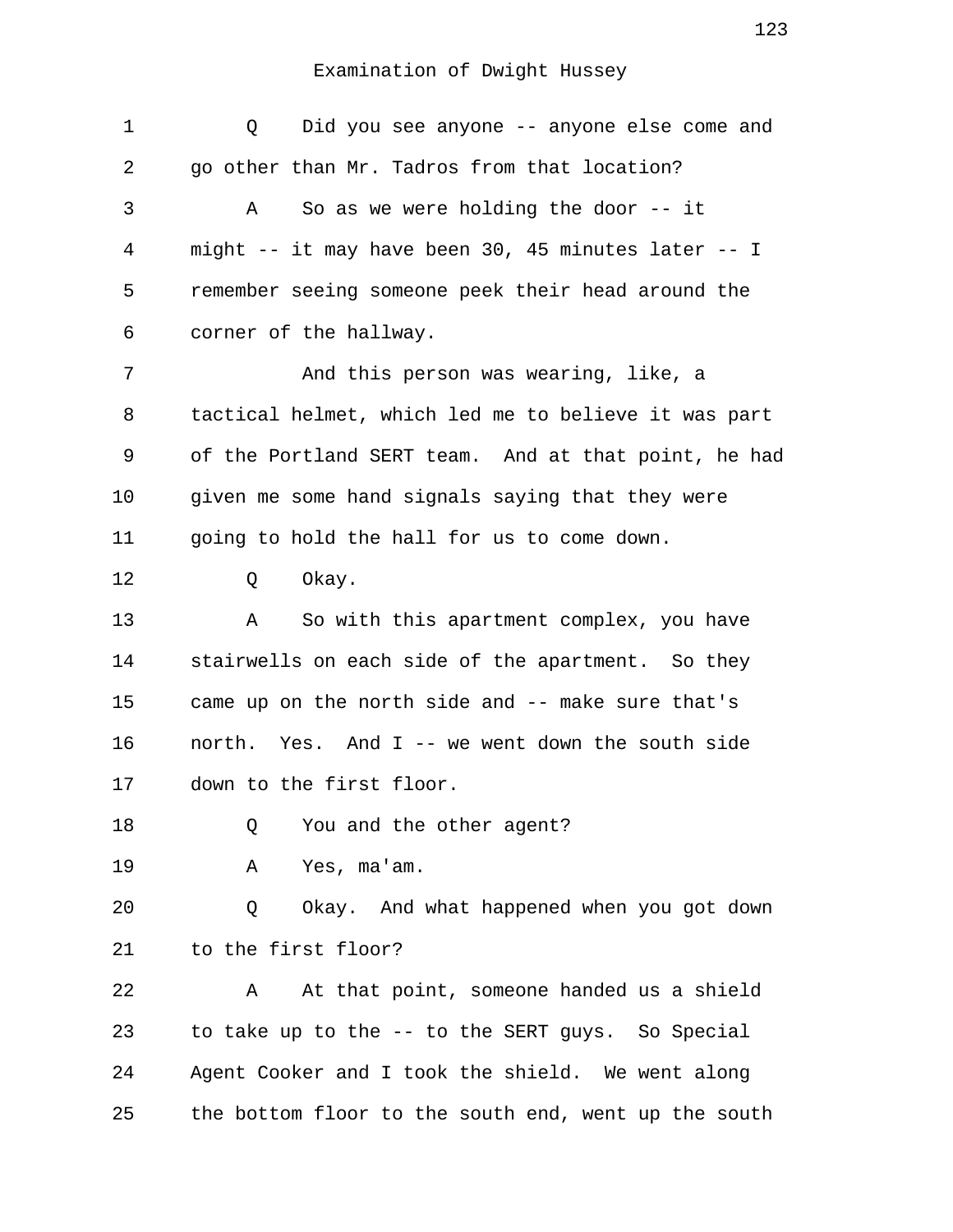1 end of the stairwell and dropped it off on -- on that 2 end for the -- the SERT guys. 3 Q Okay. Did you remain up there or go back 4 down? 5 A No, we came back down. 6 Q Okay. What happened next? 7 A I know while we were down there, we had -- 8 had transitioned to maybe a support role, I guess you 9 could call it. And -- 10 Q Meaning Portland took over? 11 A Portland -- yes, ma'am. Portland -- 12 Q Okay. 13 A -- took over. They had all -- a lot of 14 their members there and they were organizing what 15 they were going to do as far as the next steps. And 16 I -- I recall as I was standing downstairs in the 17 lobby, I -- I heard some rustling, which I thought 18 that they had made entry to the apartment. 19 And then I -- I saw an officer running down 20 the stairs being held by another officer, which I 21 later found out that was the officer that was shot in 22 the hip area. 23 O Okay. 24 A And then there was another female coming 25 right behind that officer with a dog. And that's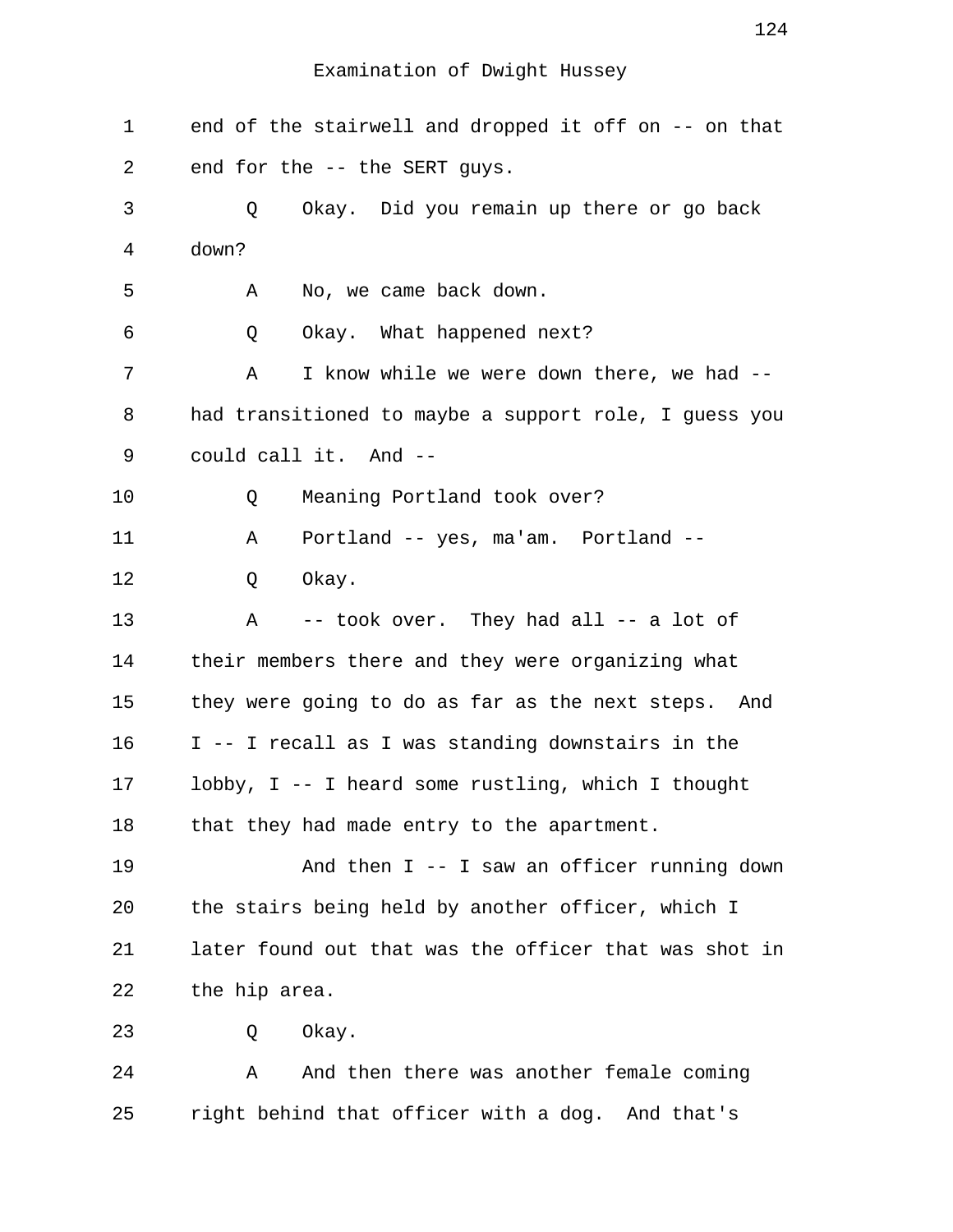| 1  | when I was told that he had shot through the wall.     |
|----|--------------------------------------------------------|
| 2  | Okay. So the female coming down that had<br>Q          |
| 3  | an officer, did she appear to be a civilian?           |
| 4  | She did.<br>Α                                          |
| 5  | Okay. Did you hear anything prior to the<br>Q          |
| 6  | -- seeing the officer come down with what appeared to  |
| 7  | be $a$ -- an injury?                                   |
| 8  | Other -- other than the rustling where I<br>Α          |
| 9  | thought they had breached the door and went in $-$ - I |
| 10 | didn't hear -- I didn't hear any, you know, verbal     |
| 11 | comments or anything like that. No, just the noise.    |
| 12 | Okay. Did you hear a gunshot at all?<br>Q              |
| 13 | I -- I don't recall.<br>Α                              |
| 14 | Q<br>Okay. What happened after the officer and         |
| 15 | the female came out?                                   |
| 16 | I know that some more officers had went up<br>Α        |
| 17 | to -- on the north stairwell. And I kind of            |
| 18 | continued supporting them any way I could.             |
| 19 | We -- Special Agent Cooker and I eventually            |
| 20 | took another shield to the south end of the stairwell  |
| 21 | for -- for the SERT officers and put in the same       |
| 22 | place we had put the first one and then -- and came    |
| 23 | back down. And, at that point, we had stepped          |
| 24 | outside and we were -- we were told to walk to the --  |
| 25 | to the west.                                           |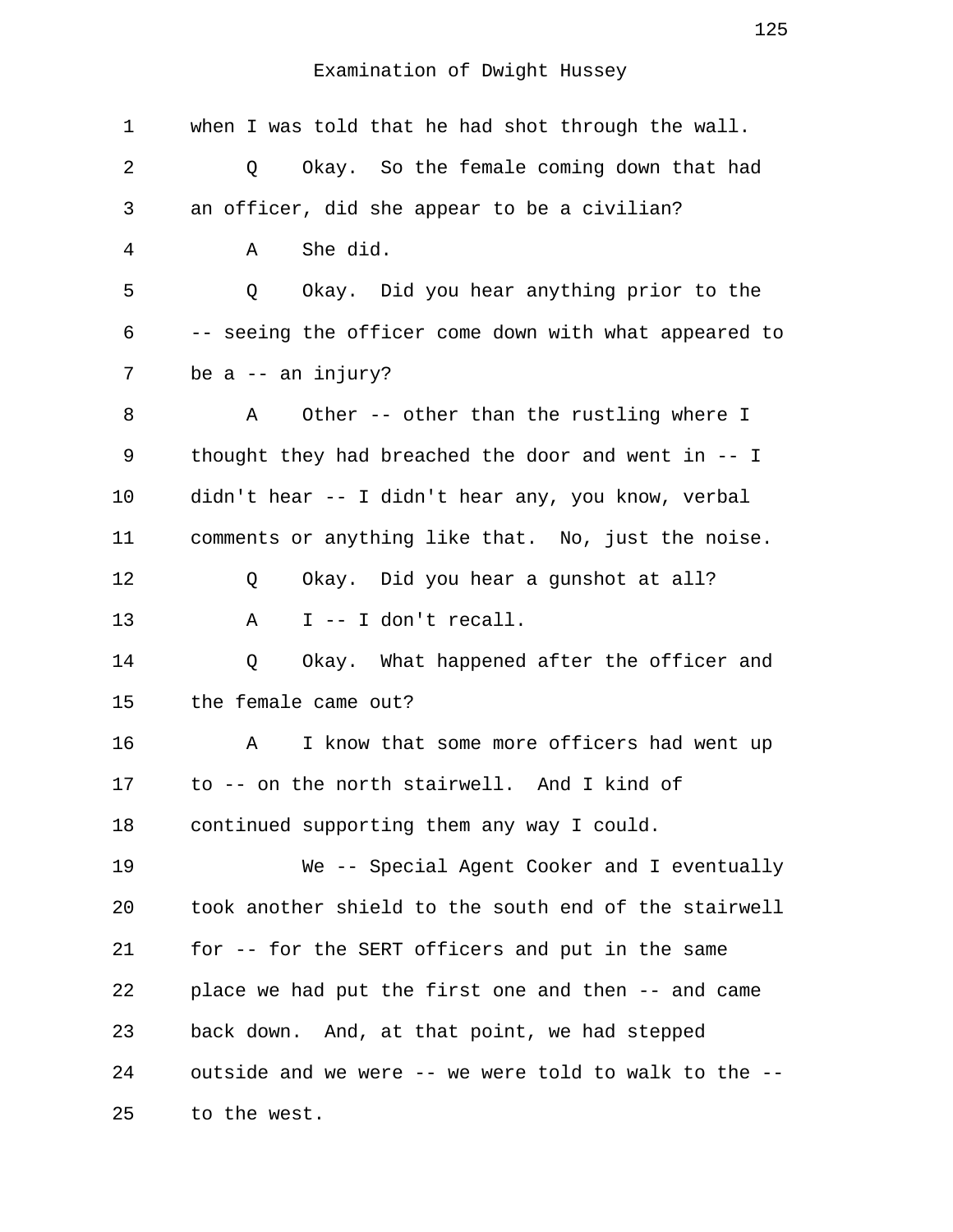| 1  | Okay. So away from the building?<br>Q                 |
|----|-------------------------------------------------------|
| 2  | Yes, ma'am.<br>Α                                      |
| 3  | Okay. Did you remain -- like, how close<br>Q          |
| 4  | did you remain in the area?                           |
| 5  | I would say probably for a few minutes. We<br>Α       |
| 6  | were probably -- we were between the target residence |
| 7  | and then North Fenwick. But then we ended up going    |
| 8  | pretty far to the west. I think there's a bar there.  |
| 9  | We were in a parking lot --                           |
| 10 | Okay.<br>Q                                            |
| 11 | -- of the bar.<br>$\mathbf{A}$                        |
| 12 | And did you hear or see anything further<br>Q         |
| 13 | once you got to that location?                        |
| 14 | I heard what I thought was SERT team firing<br>Α      |
| 15 | teargas canisters into the residence.                 |
| 16 | Okay.<br>Q                                            |
| 17 | But I'm not sure if that's what it was.<br>Α          |
| 18 | Okay. Did you hear anything else?<br>Q                |
| 19 | I heard some -- some other gunshots --<br>Α           |
| 20 | Okay.<br>Q                                            |
| 21 | -- or what I believed to be gunshots. But<br>Α        |
| 22 | I -- I wasn't sure what it was.                       |
| 23 | Okay. Were you close enough that you could<br>Q       |
| 24 | see what was happening or just hear things?           |
| 25 | At that point, when I heard the canisters,<br>Α       |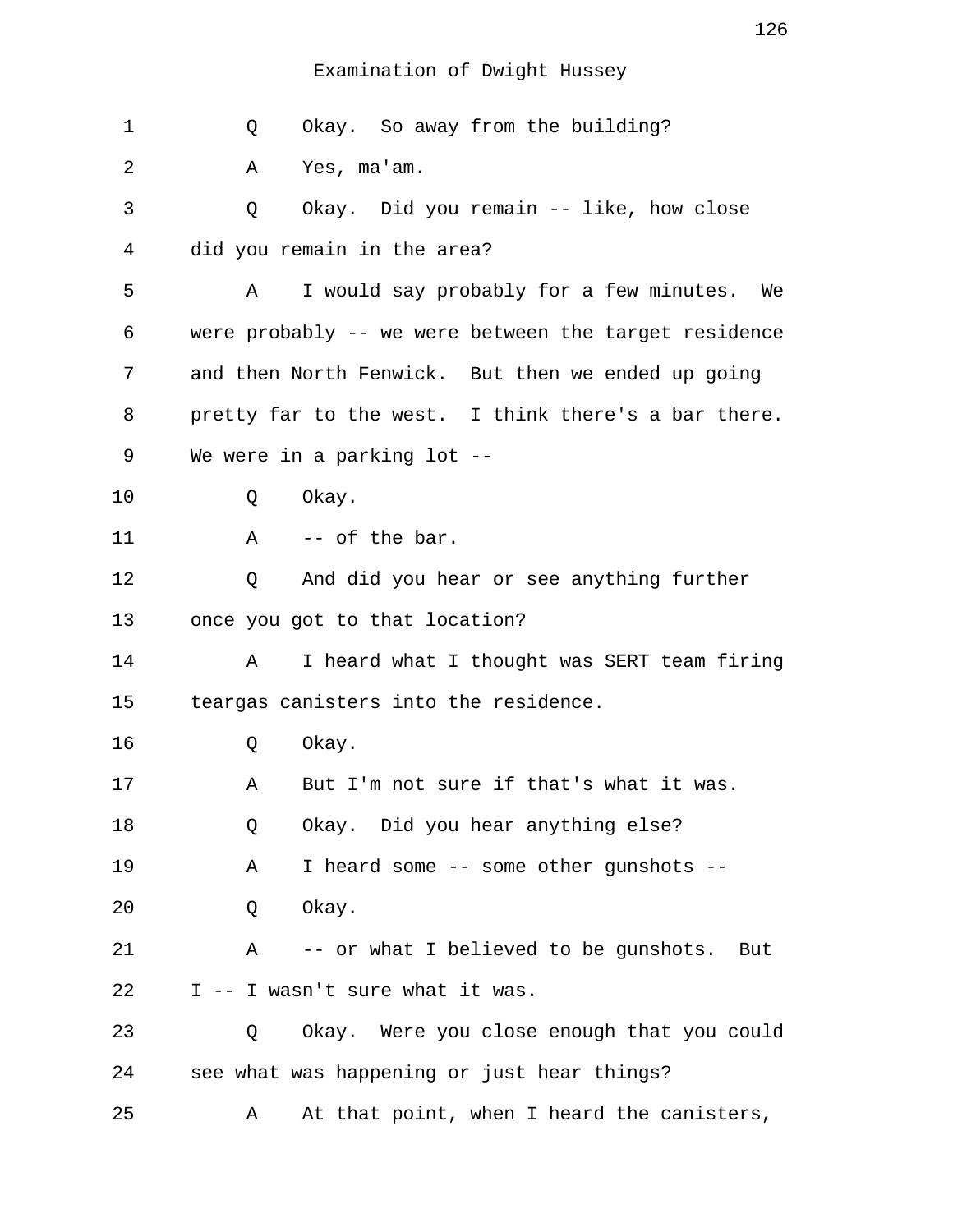| 1  | I could -- I could see.                               |
|----|-------------------------------------------------------|
| 2  | Okay.<br>Q                                            |
| 3  | But when I heard what I thought were<br>Α             |
| 4  | gunshots, it was -- we were -- we were getting        |
| 5  | debriefed, I guess --                                 |
| 6  | Okay.<br>Q                                            |
| 7  | A -- or --                                            |
| 8  | All right.<br>Q                                       |
| 9  | A -- (indiscernible) I couldn't see anything          |
| 10 | there.                                                |
| 11 | Okay. Did you ever see Mr. Tadros with a<br>Q         |
| 12 | firearm that day?                                     |
| 13 | I did not.<br>Α                                       |
| 14 | Okay. Did you ever discharge your firearm<br>Q        |
| 15 | at all?                                               |
| 16 | On duty?<br>Α                                         |
| 17 | Yeah. No, that day.<br>Q                              |
| 18 | Oh. Oh, no, ma'am.<br>Α                               |
| 19 | Okay. All right. How would you describe<br>Q          |
| 20 | Mr. Tadros' sort of demeanor or tone of voice, things |
| 21 | like that, when you heard him make the -- the         |
| 22 | statements you've described?                          |
| 23 | I would describe it as he sounded very<br>Α           |
| 24 | desperate. He was just desperate and -- and was --    |
| 25 | he -- he -- I guess, other than desperate, I'm not    |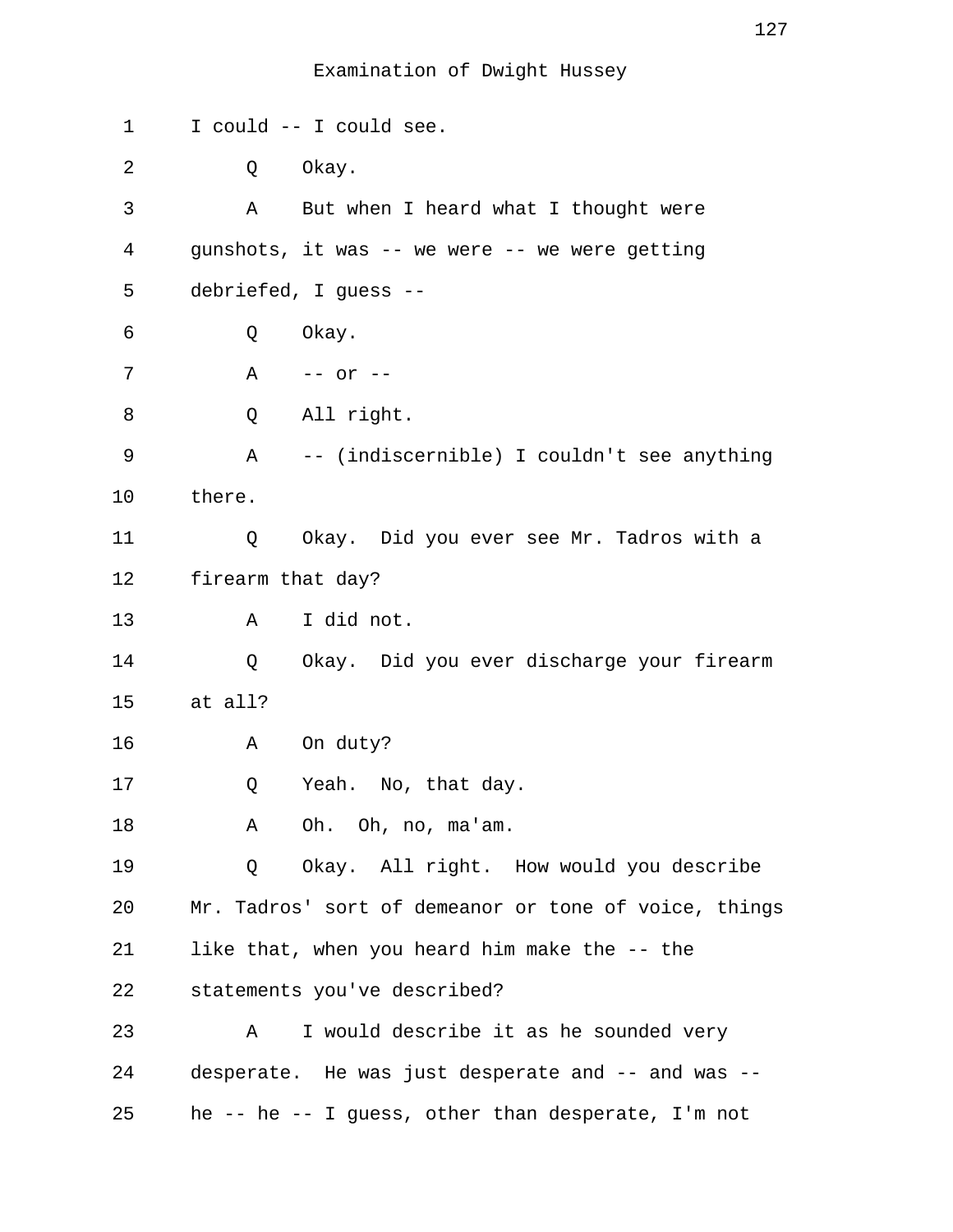| $\mathbf 1$ | sure how else I could describe it. He sounded, you    |
|-------------|-------------------------------------------------------|
| 2           | know -- he had an intent of what he was going to do.  |
| 3           | Okay. Okay. And Agent Hussey, I just want<br>Q        |
| 4           | to make sure I understand. When you've described      |
| 5           | kind of coming up and down the stairs and bringing    |
| 6           | shields up and, you know, offering assistance, were   |
| 7           | you using this kind of front door here labeled 1600?  |
| 8           | Yes, ma'am. This is, like, the main entry<br>A        |
| 9           | door. Once you enter that little entry door, there's  |
| 10          | a little lobby where a --                             |
| 11          | Yeah.<br>Q                                            |
| 12          | -- cluster of mailboxes are and things like<br>Α      |
| 13          | that. And you can kind of go -- well, straight ahead  |
| 14          | will take you to the -- to the southern stairwell.    |
| 15          | There's also a stairwell to the left for the northern |
| 16          | stairwell.                                            |
| 17          | MS. NADELL: All right. All right. I                   |
| 18          | don't have any other questions. We're just going to   |
| 19          | see if the grand jurors have any, okay?               |
| 20          | Go ahead, sir.                                        |
| 21          | A GRAND JUROR: So how often do you issue              |
| 22          | warrants and -- and act on them like this? Like, in   |
| 23          | the course of a year, would this happen ten times     |
| 24          | $or --$                                               |
| 25          | THE WITNESS: Easily, yes.                             |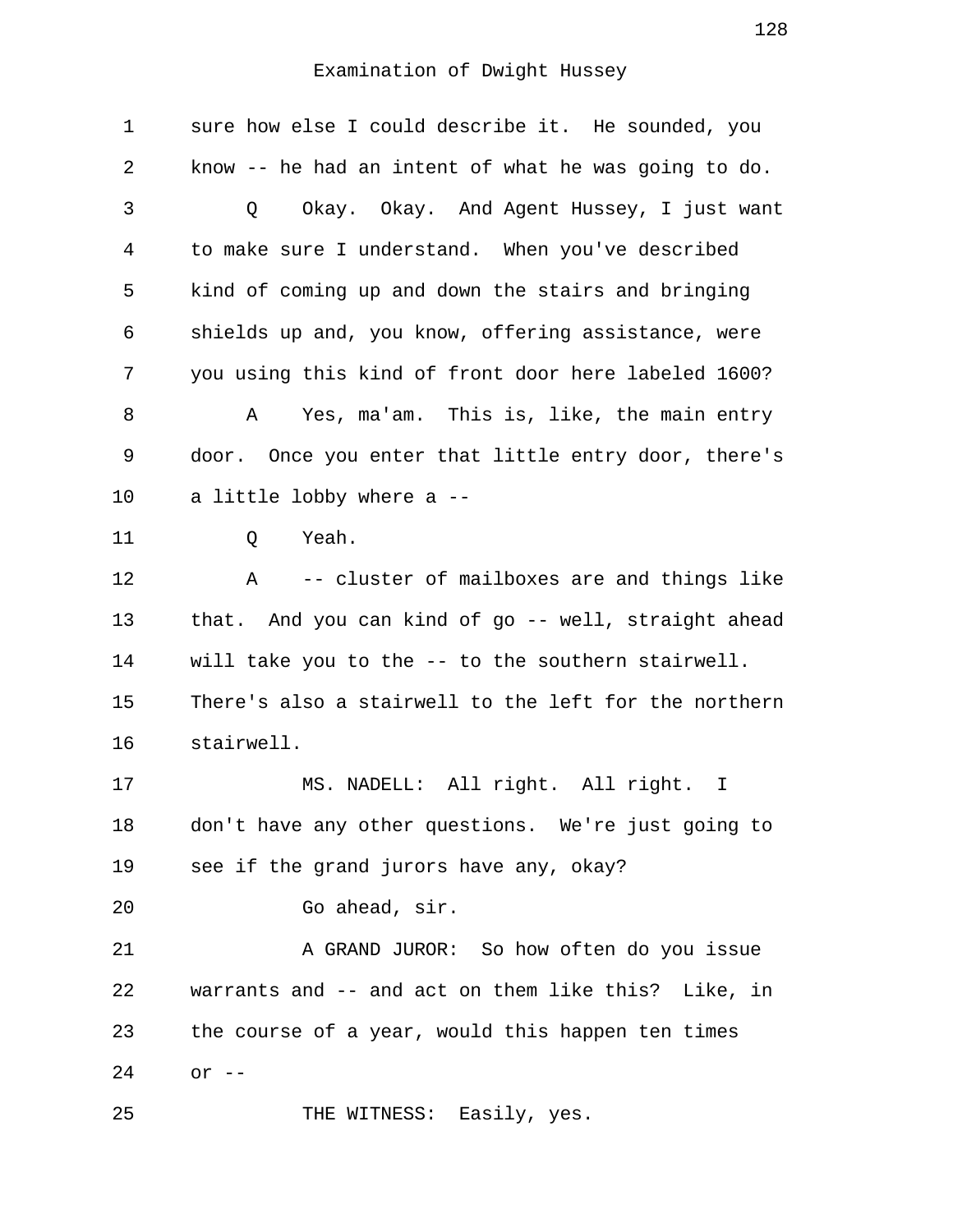1 A GRAND JUROR: Yeah. 2 THE WITNESS: We -- we do it quite a bit. 3 A GRAND JUROR: Okay. 4 THE WITNESS: I don't have an exact number 5 to give, but -- 6 A GRAND JUROR: That's --7 THE WITNESS: -- it's -- it's a lot. 8 A GRAND JUROR: That's fine. And how often 9 do they happen without incident? Like, does that -- 10 THE WITNESS: Yeah, it's -- it's most of 11 the time. 12 A GRAND JUROR: Yeah. 13 THE WITNESS: This is -- this is the -- a 14 rare occasion. 15 MS. NADELL: There any other questions? 16 Okay. Thank you so much. 17 THE WITNESS: Okay. 18 MS. NADELL: You can --19 THE WITNESS: Thank y'all --20 MS. NADELL: -- step down. 21 THE WITNESS: -- for your time. 22 A GRAND JUROR: Thank you. 23 (Whispered discussion, off the record, 24 11:47 a.m. - 11:48 a.m.) 25 MS. NADELL: We're using the witness stand.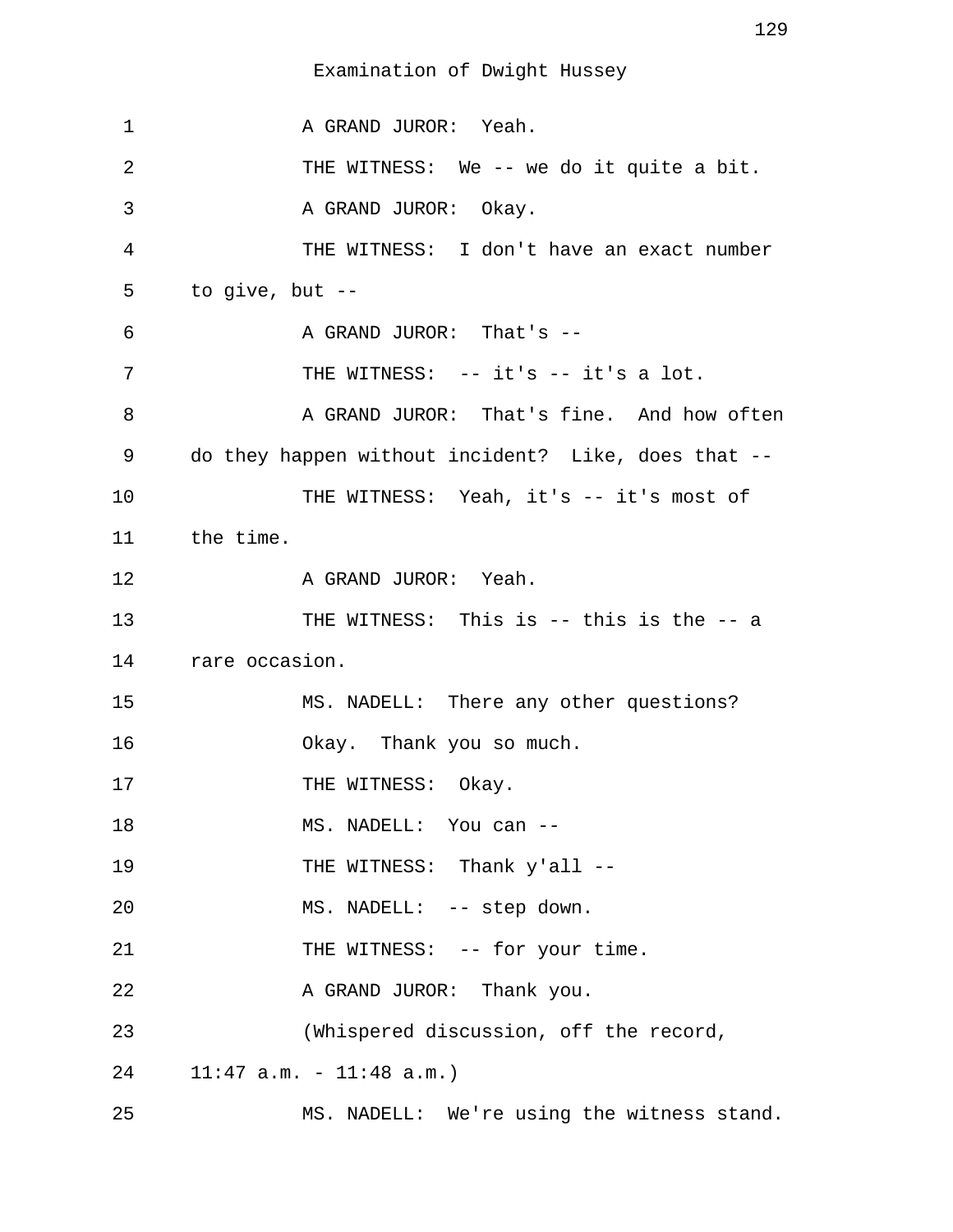| 1  | You can go up there and stay standing to be sworn in,    |
|----|----------------------------------------------------------|
| 2  | okay?                                                    |
| 3  | ZACHARY WILLS                                            |
| 4  | Was thereupon called as a witness; and, having been      |
| 5  | first duly sworn, was examined and testified as follows: |
| 6  | A GRAND JUROR: Thank you.                                |
| 7  | MS. NADELL: Please state and spell your                  |
| 8  | first and last name, please.                             |
| 9  | THE WITNESS: First name Zachary; last name               |
| 10 | Wills, $Z-a-c-h-a-r-y$ , $W-i-l-l-s$ .                   |
| 11 | <b>EXAMINATION</b>                                       |
| 12 | BY MS. NADELL:                                           |
| 13 | And how are you employed?<br>Q                           |
| 14 | A special agent with the DEA.<br>Α                       |
| 15 | All right. And how long have you been an<br>Q            |
| 16 | agent with the DEA?                                      |
| 17 | Approximately five years.<br>Α                           |
| 18 | Okay. And were you part of a team that<br>Q              |
| 19 | went to 1600 North Willis Boulevard on August 27th,      |
| 20 | 2021 to execute a search warrant?                        |
| 21 | Correct.<br>Α                                            |
| 22 | And was that in Apartment No. 8?<br>Q                    |
| 23 | Correct.<br>Α                                            |
| 24 | And who resided in that apartment?<br>Q                  |
| 25 | Nichole Summer Dreams and Alexander Tadros.<br>Α         |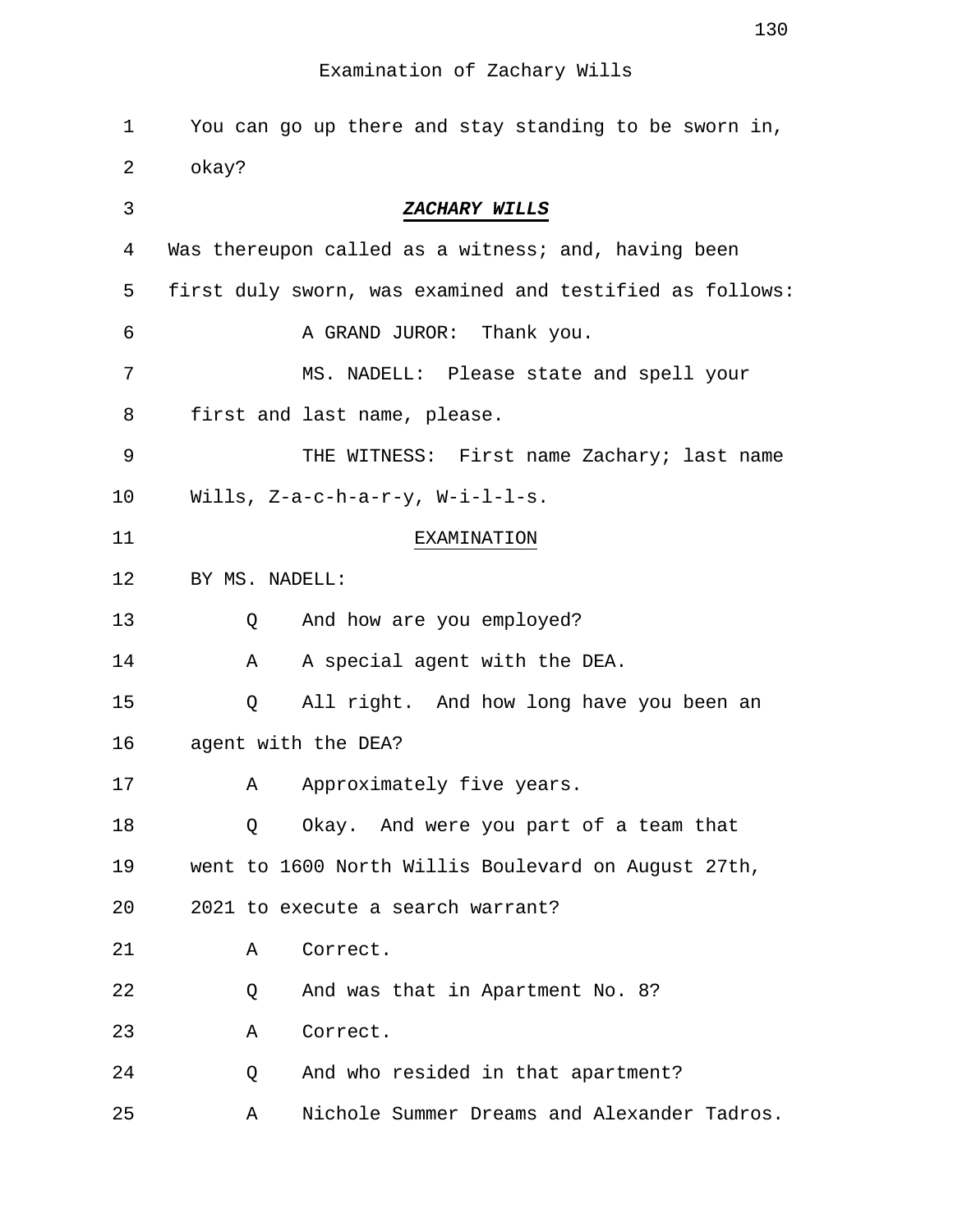| $\mathbf 1$ | Okay. Based on -- well, prior to -- to<br>Q           |
|-------------|-------------------------------------------------------|
| 2           | executing that warrant, had you or other agents       |
| 3           | conducted a -- some investigation to orient yourself  |
| 4           | in terms of how best to execute the warrant at that   |
| 5           | location?                                             |
| 6           | Correct.<br>A                                         |
| 7           | Okay. And did you gain information<br>Q               |
| 8           | regarding any sort of potential threat that Mr.       |
| 9           | Tadros or that residence may create?                  |
| 10          | Yes.<br>Α                                             |
| 11          | Okay. And, specifically, regarding weapons<br>Q       |
| 12          | or possession of weapons?                             |
| 13          | Correct.<br>Α                                         |
| 14          | What was that information?<br>Q                       |
| 15          | That Alexander Tadros may be in possession<br>Α       |
| 16          | of body armor and firearms.                           |
| 17          | Okay. And did that information impact how<br>Q        |
| 18          | many agents came to assist in the execution that day? |
| 19          | We have a standard amount of agents that<br>Α         |
| 20          | accompany us with search warrants based on the size   |
| 21          | of the apartment and threat level, yes.               |
| 22          | Okay. So I guess to ask it a different<br>Q           |
| 23          | way, were you going to have the same number of agents |
| 24          | regardless of that information or was the -- the plan |
| 25          | a little bit different because of that information    |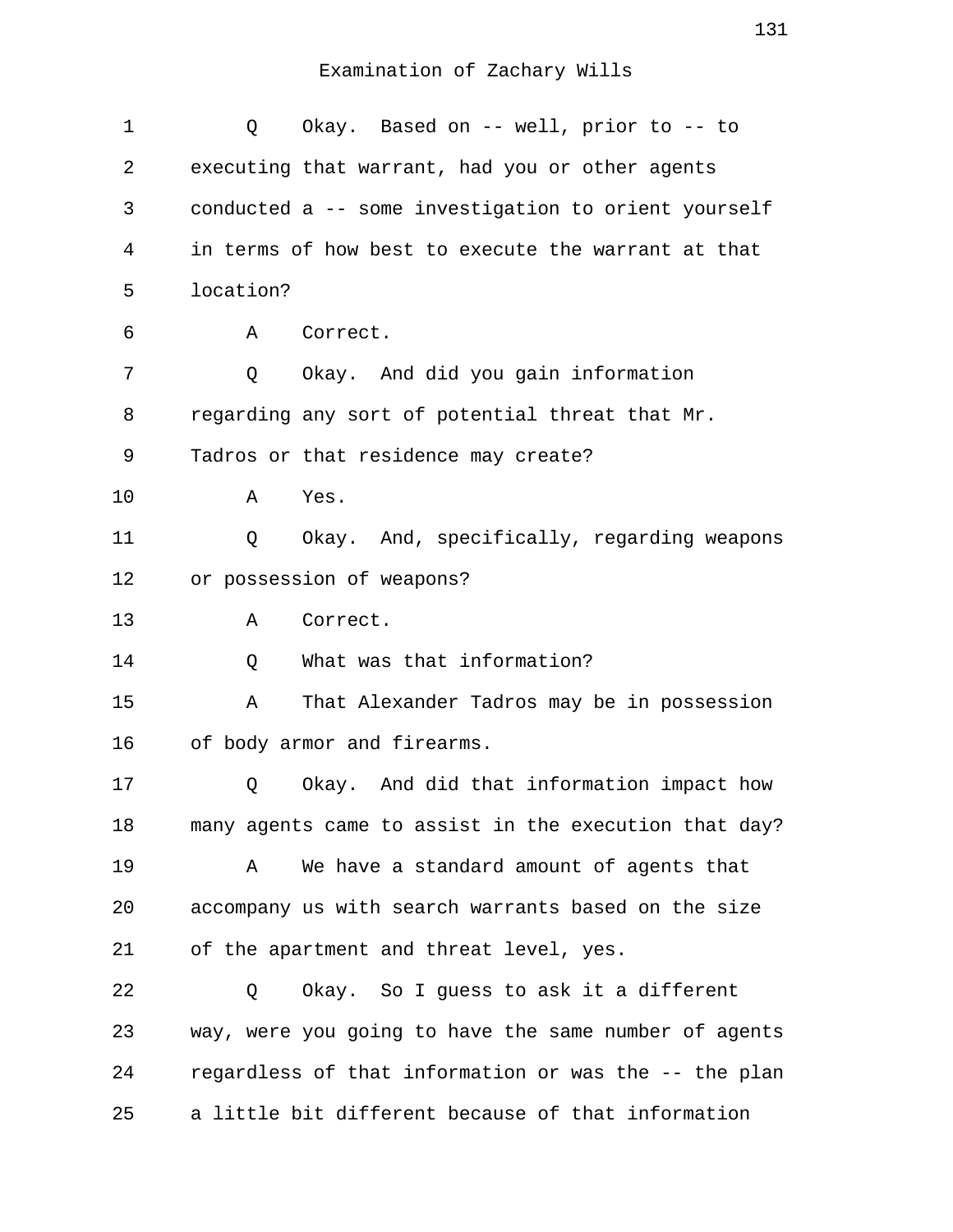| $\mathbf 1$ | about potential weapons?                              |
|-------------|-------------------------------------------------------|
| 2           | Based on availability, the agents for that<br>Α       |
| 3           | specific search warrant would not have changed        |
| 4           | because that's who we had.                            |
| 5           | Okay. It's my understanding the plan was<br>Q         |
| 6           | to execute that warrant just shortly after 6 o'clock  |
| 7           | in the morning; is that correct?                      |
| 8           | Correct.<br>Α                                         |
| 9           | Okay. And did you personally notify the<br>Q          |
| 10          | Bureau of Emergency Communications that you and other |
| 11          | law enforcement officers would be executing that      |
| 12          | warrant here in Portland?                             |
| 13          | Correct.<br>Α                                         |
| 14          | And was that -- what time -- or when was<br>Q         |
| 15          | that notification given? Do you know?                 |
| 16          | Approximately 5:12 a.m.<br>A                          |
| 17          | Okay. Roughly --<br>Q                                 |
| 18          | The $--$<br>Α                                         |
| 19          | -- an hour before?<br>Q                               |
| 20          | Yes.<br>Α                                             |
| 21          | Okay. And then walk us through what<br>Q              |
| 22          | happened when you and the team actually went to serve |
| 23          | the warrant.                                          |
| 24          | How far back would you like me to go?<br>Α            |
| 25          | Just from arrival on scene to getting to<br>Q         |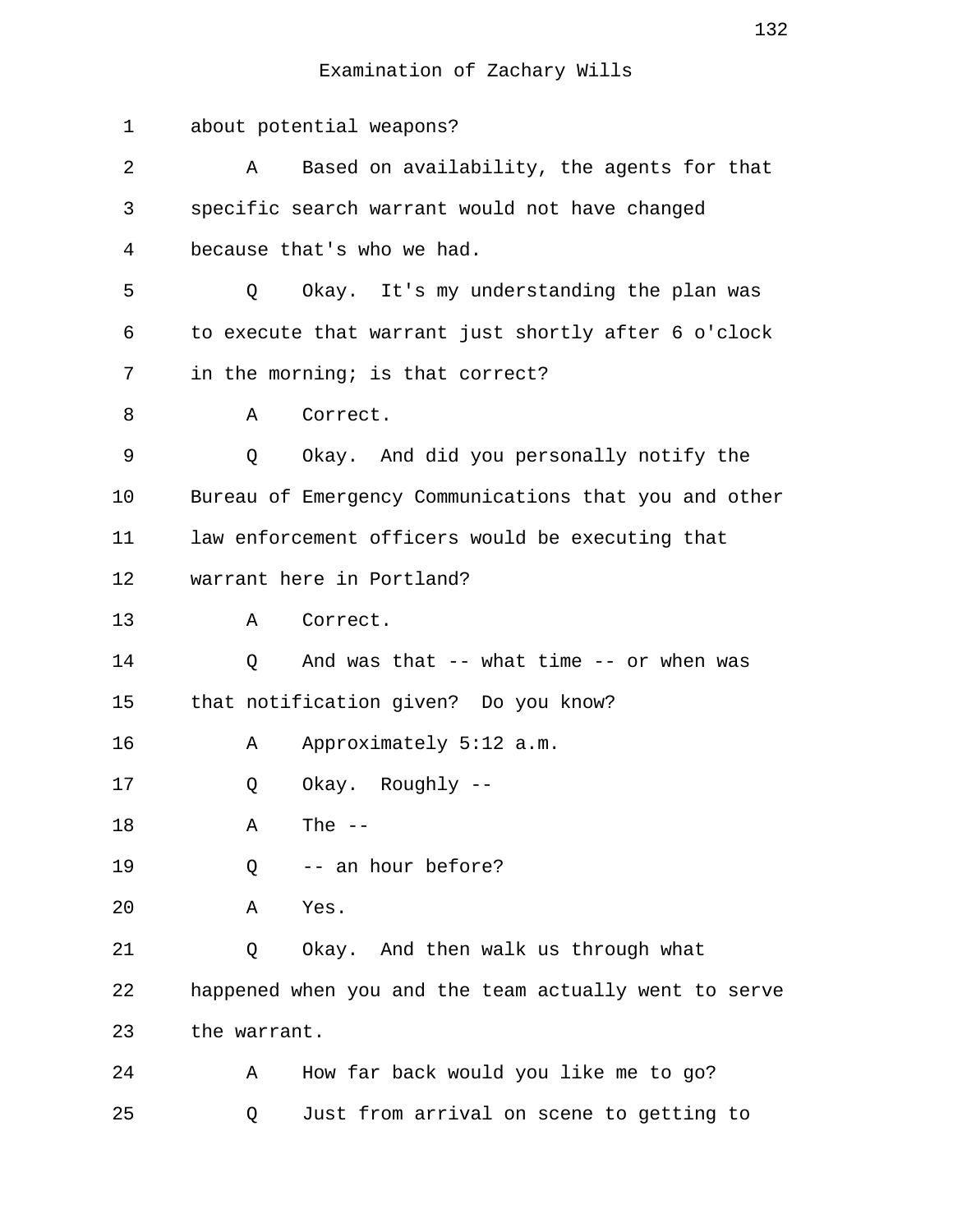1 the door.

| 2  | Okay. As we arrived at the search warrant<br>Α        |
|----|-------------------------------------------------------|
| 3  | location, we parked down the block from the actual    |
| 4  | apartment complex. If you're looking at the picture   |
| 5  | on the left-hand side of the screen, we would be      |
| 6  | marked to the right, which I believe is west.         |
| 7  | We walked up to the apartment building and            |
| 8  | accessed the front door to the right of 1600 and then |
| 9  | walked up the staircase to the second floor, walked   |
| 10 | across the hallway of the second story of the         |
| 11 | building and then walked up to the third story        |
| 12 | through a staircase that was at the back of the       |
| 13 | building.                                             |
| 14 | I walked up to the front door, which was on           |
| 15 | the right-hand side. And I was the first person in    |
| 16 | this stack. And additional agents and a Salem police  |
| 17 | officer, John Garland, followed.                      |
| 18 | Okay. And what happened at the door?<br>Q             |
| 19 | There was a camera at the top right-hand<br>Α         |
| 20 | corner of the door inside the threshold of the door,  |
| 21 | SO<br>$\qquad \qquad -$                               |
| 22 | So pointing into the hallway?<br>Q                    |
| 23 | Yes.<br>Α                                             |
| 24 | Okay.<br>Q                                            |

25 A I removed that camera and then Dwight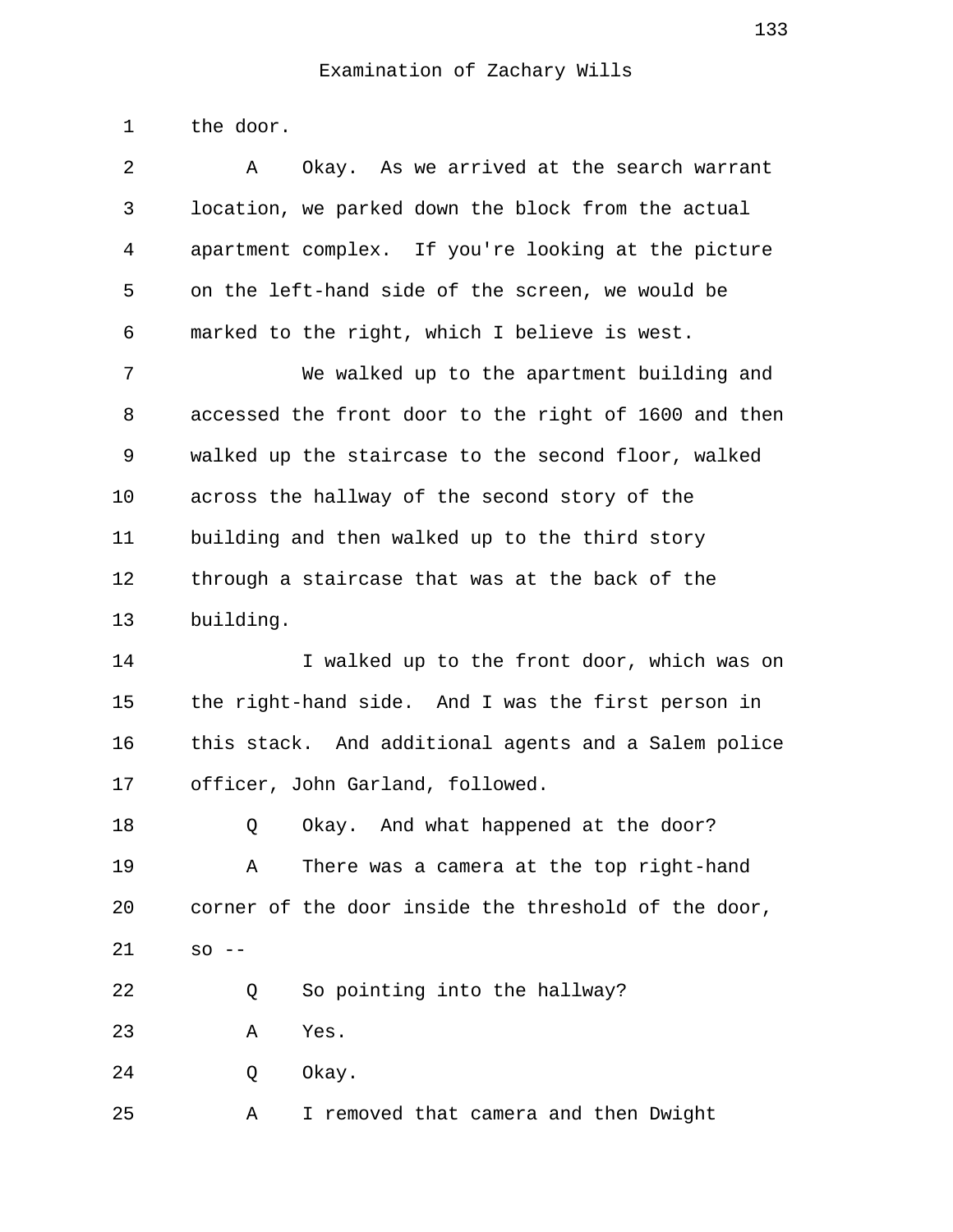| 1  | "Justin" Hussey proceeded to knock and announce the   |
|----|-------------------------------------------------------|
| 2  | presence of law enforcement at the front of the door. |
| 3  | Okay. And did anyone open the door?<br>Q              |
| 4  | They did not.<br>Α                                    |
| 5  | Q<br>What happened next?                              |
| 6  | The door was forced open by one of our<br>Α           |
| 7  | agents. And I started to pan the front door or walk   |
| 8  | across the threshold of the door to see if I could    |
| 9  | see anybody within the apartment.                     |
| 10 | And could you see anyone?<br>Q                        |
| 11 | Not immediately, no.<br>Α                             |
| 12 | Okay. What happened next?<br>Q                        |
| 13 | I made entry into the apartment complex --<br>Α       |
| 14 | or the apartment and I saw a male figure running to   |
| 15 | my left from the kitchen, living room area out        |
| 16 | towards the back patio.                               |
| 17 | And did you recognize that male?<br>Q                 |
| 18 | I did not see his face, so I did not<br>Α             |
| 19 | recognize him, no.                                    |
| 20 | Okay. What about -- do you recall anything<br>Q       |
| 21 | that he was wearing or any descriptors?               |
| 22 | Plaid shirt and blue jeans.<br>Α                      |
| 23 | Okay. And then what happened at -- next?<br>Q         |
| 24 | As soon as he got onto the back patio, a<br>Α         |
| 25 | female identified as Nichole Dreams also ran out to   |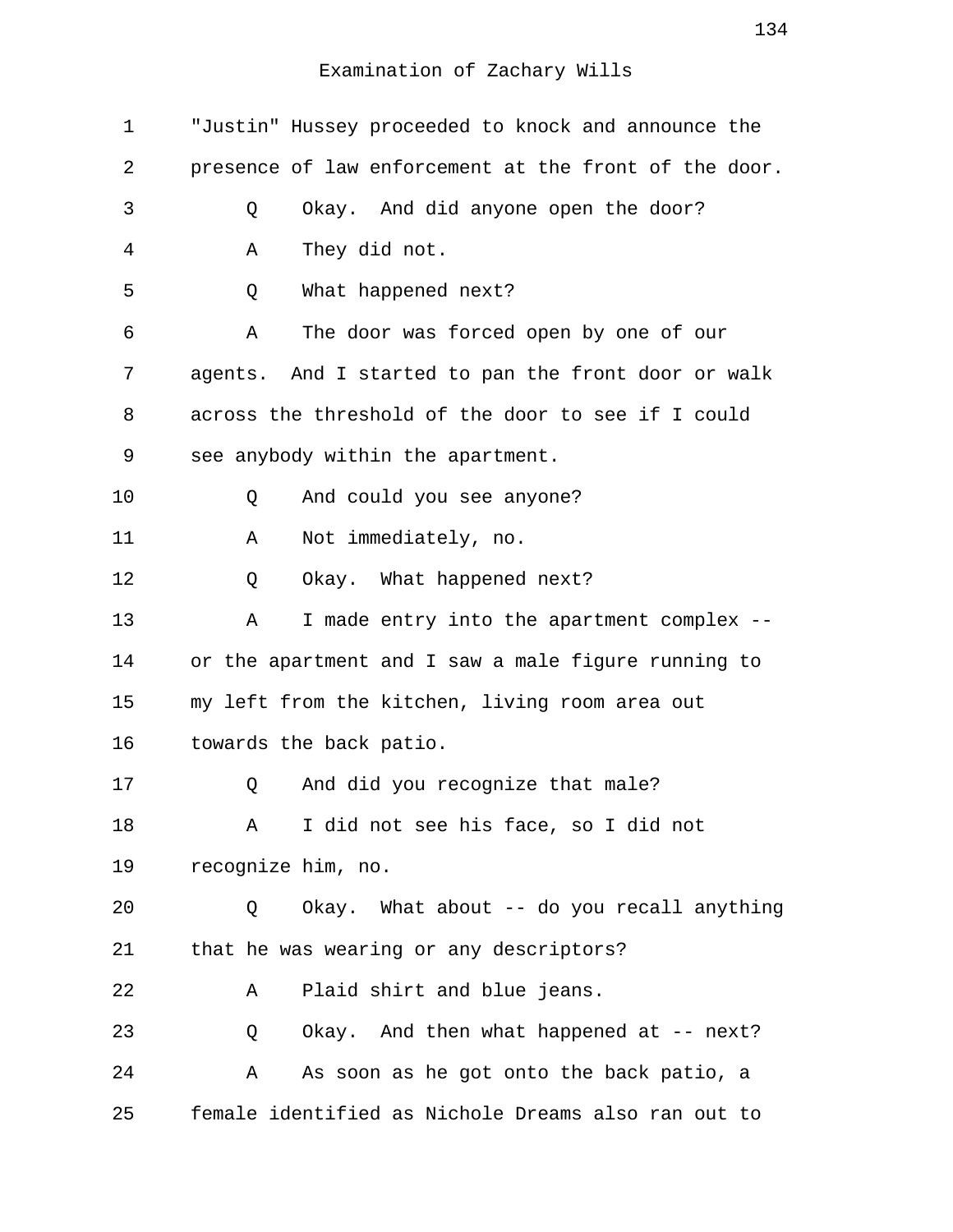1 the back patio and she was eventually taken into 2 custody. 3 Q Okay. Was there any communication between 4 you or other officers as the male and -- and the 5 female went to the back patio? 6 A Yes. As soon as I saw the man running from 7 inside of the apartment to the back patio, I'd yelled 8 out that we had an individual running. 9 Q Okay. What about any communication 10 directly to either person to stop or not run, 11 anything like that? 12 A I did not have an opportunity --13 O Okay. 14 A -- to yell to the male. He was already 15 basically out of the actual apartment by the time 16 that I had gotten in there. But Nichole was 17 addressed and told to comply with law enforcement and 18 she did so. 19 Q Okay. And so she was taken into custody? 20 A Correct. 21 Q Okay. What happened next? 22 A After Nichole was detained, we cleared the 23 rest of the apartment and I walked downstairs to the 24 rear perimeter, who was out front, to make sure that 25 they knew that there was an individual that had ran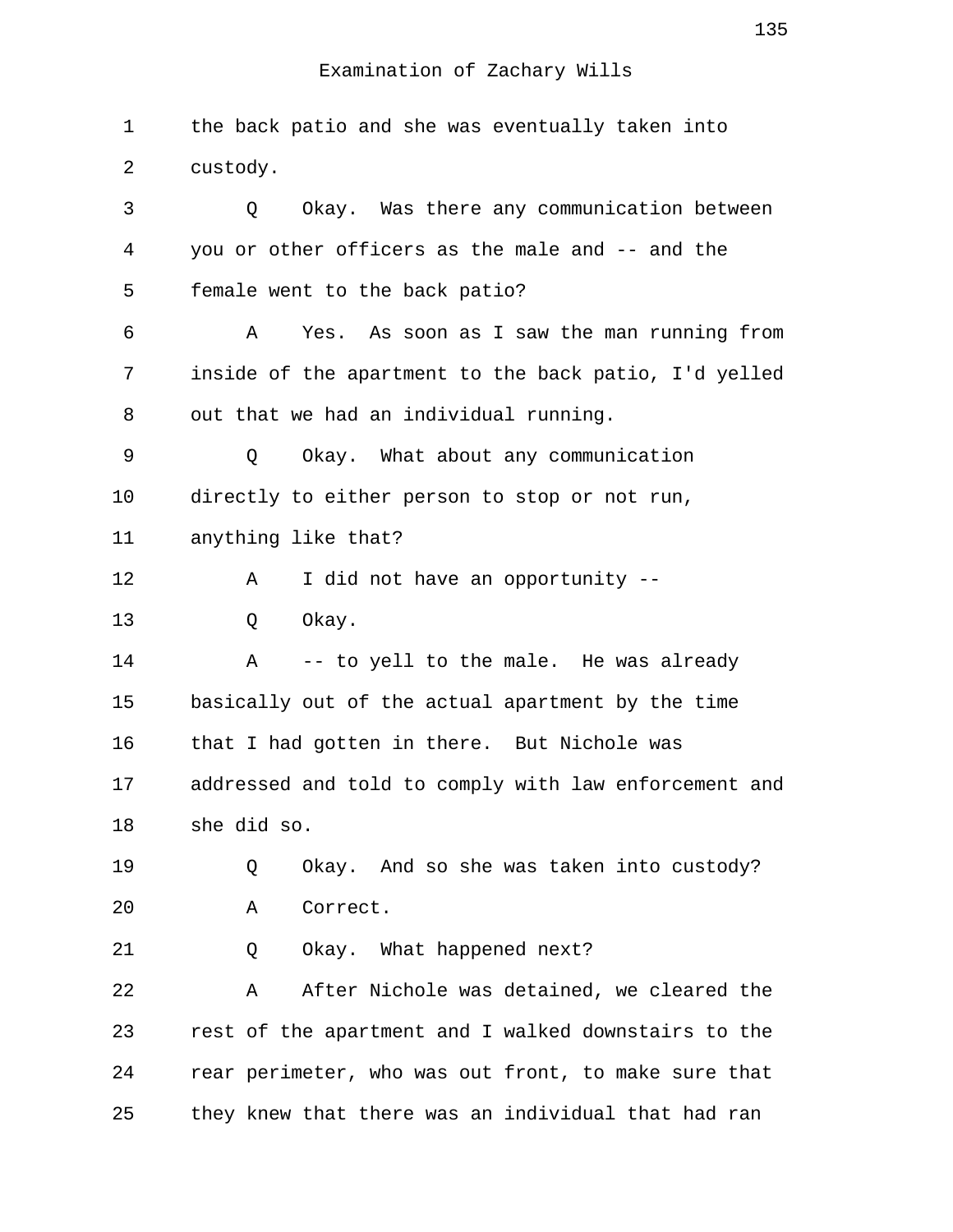1 out the back patio. 2 0 Okay. And then what happened? 3 A After I had confirmed that they had the 4 resources that they needed, I walked upstairs, 5 contacted my supervisor, (indiscernible) Daniel 6 Tilton (phonetic) and got on the phone with police 7 dispatch. 8 Q And what was the purpose of calling police 9 dispatch? 10 A To get additional resources as well as the 11 fact that the male had jumped from the third story to 12 the second story to get additional high-risk SERT 13 members, Portland SWAT members to respond to assist 14 with a barricaded subject. 15 Q Okay. And then what happened after that? 16 A I walked downstairs and contacted Justin 17 Hussey, who was out on North Willis. We ended up 18 going up to the second story to try to contact the 19 units -- or the individuals inside of Unit No. 5. 20 And during that time frame, I had been told 21 that if we had made contact with anybody inside of 22 Apartment No. 5, that we would have been shot. 23 Q Okay. So did -- did you go up to Apartment 24 No. 5 with Agent Hussey or did you relieve him from 25 where he was so he could do that?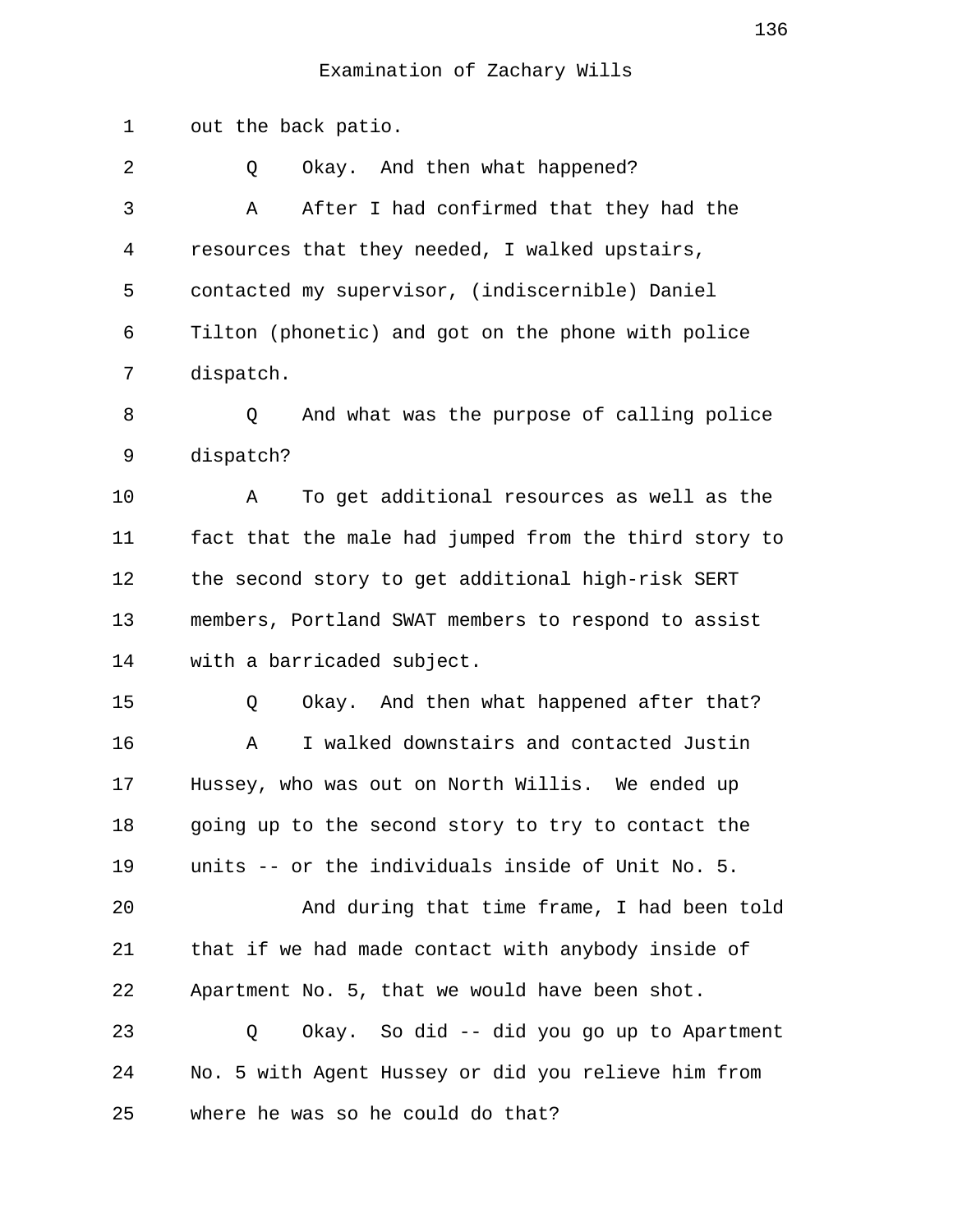| $\mathbf 1$ | We both went up.<br>Α                                 |
|-------------|-------------------------------------------------------|
| 2           | Okay.<br>Q                                            |
| 3           | And then I had asked him to stay at<br>Α              |
| 4           | Apartment No. 5 so that we ensured that no one came   |
| 5           | out of that front door of Apartment No. 5.            |
| 6           | Okay.<br>Q                                            |
| 7           | And then I took his original position.<br>Α           |
| 8           | And that was on North Willis; is that<br>Q            |
| 9           | correct?                                              |
| 10          | A<br>Correct.                                         |
| 11          | Okay. And what was the purpose of taking<br>Q         |
| 12          | over his position on North Willis? What were you      |
| 13          | doing there?                                          |
| 14          | We had officers trying to contact the<br>Α            |
| 15          | person that had lowered themselves down. And I had a  |
| 16          | rifle, so I positioned myself behind a vehicle to     |
| 17          | ensure that they were safe during that time frame     |
| 18          | while they were trying to deescalate the situation.   |
| 19          | Okay. And could you see anything from that<br>Q       |
| 20          | vantage point in terms of where Apartment 5 was?      |
| 21          | Do you mean specifically people or --<br>Α            |
| 22          | Yeah, people. Sorry.<br>Q                             |
| 23          | Yeah. There was a male figure, bald head,<br>Α        |
| 24          | that popped his head out twice. And during one of     |
| 25          | the two occasions, said, "Get that guy with the rifle |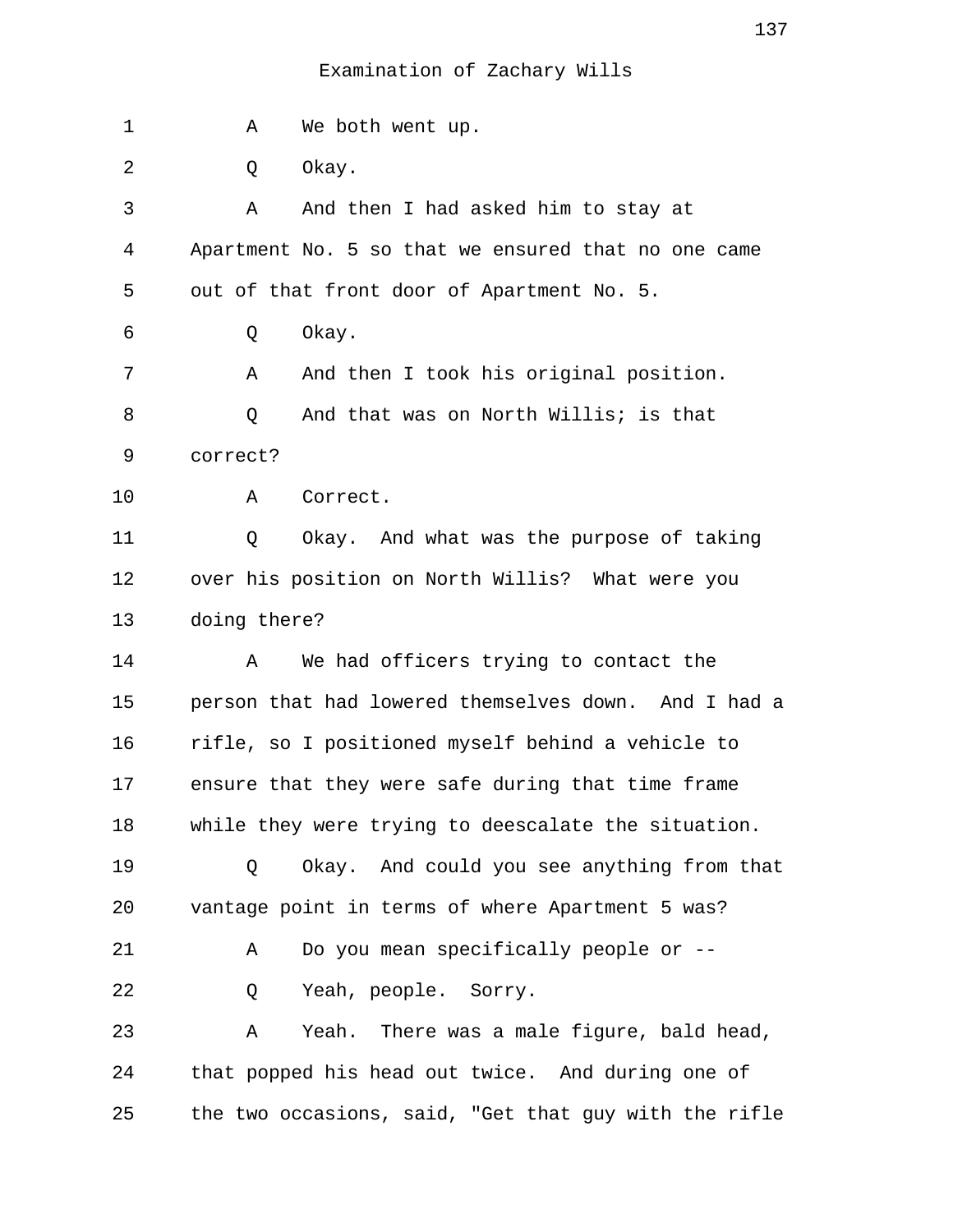1 away from me." 2 Q Okay. So were you the only guy at that 3 time with a rifle? 4 A Correct. 5 Q And so was it your understanding the -- the 6 male was speaking about you? 7 A Correct. 8 Q Okay. And when you say, "pop his head out 9 a couple times," just help us orient here on the 10 photo on the right. Are we talking about out of a 11 window or on the balcony? 12 A So if you're looking at the front of the 13 actual patio, you see a beam or a pillar that's 14 coming up. On the right-hand side of that pillar is 15 a little small object about halfway up just a little 16 bit above the railing. That is either a camera or 17 some light fixture. 18 So as soon as you continue past that 19 camera, it cuts a little bit right just based on how 20 the other apartment is oriented. 21 Q Mm-hmm. 22 A The male's head popped out both times 23 approximately eye level of that -- I believe it's a 24 camera or fixture, if that makes sense. 25 Q Yeah. So hopefully you can see my cursor,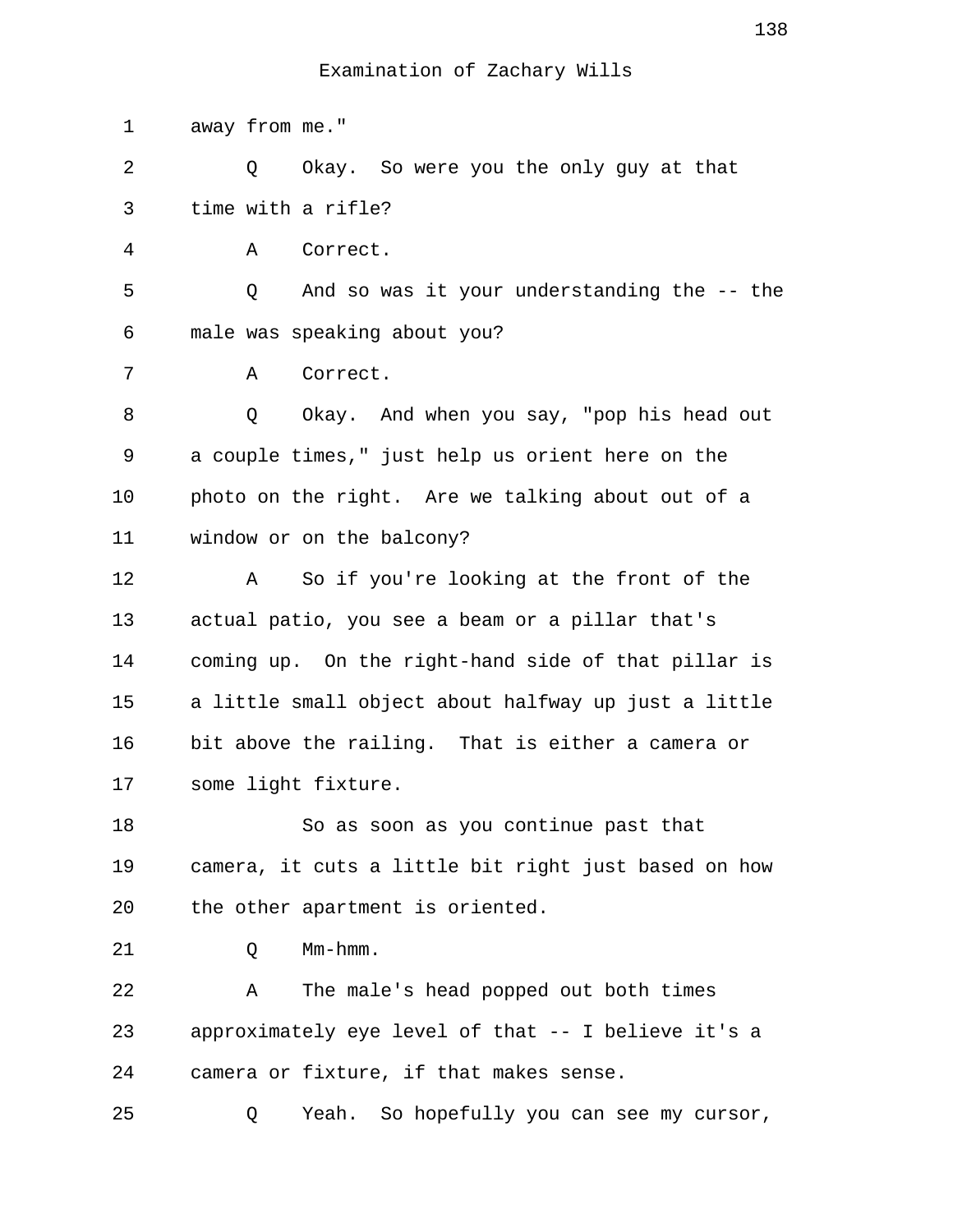1 I think, on the screen. Are we talking about in this 2 area? 3 A Yep. 4 Q Okay. And at the time that you saw the man 5 sort of pop his head out that way, were agents near 6 -- nearer to the balcony from where you were? 7 A So where your cursor is -- 8 O Mm-hmm. 9 A -- approximately right there is where, I 10 believe it was, John Garland and Brian Bidiman, both 11 officers with Salem -- 12 Q Got it. 13 A -- were present and they were talking to -- 14 they kept on calling out Alex and trying to 15 deescalate the situation. 16 Q Okay. 17 A If you continue back towards the street to 18 the left where the vehicle is, that would be where I 19 initially positioned myself to where I could see the 20 second stroy of the balcony. 21 Q Okay. Is that where you were positioned, 22 roughly in that area, when the man who they were 23 calling Alex said, "Get the guy with the rifle away 24 from me"? 25 A Correct. And --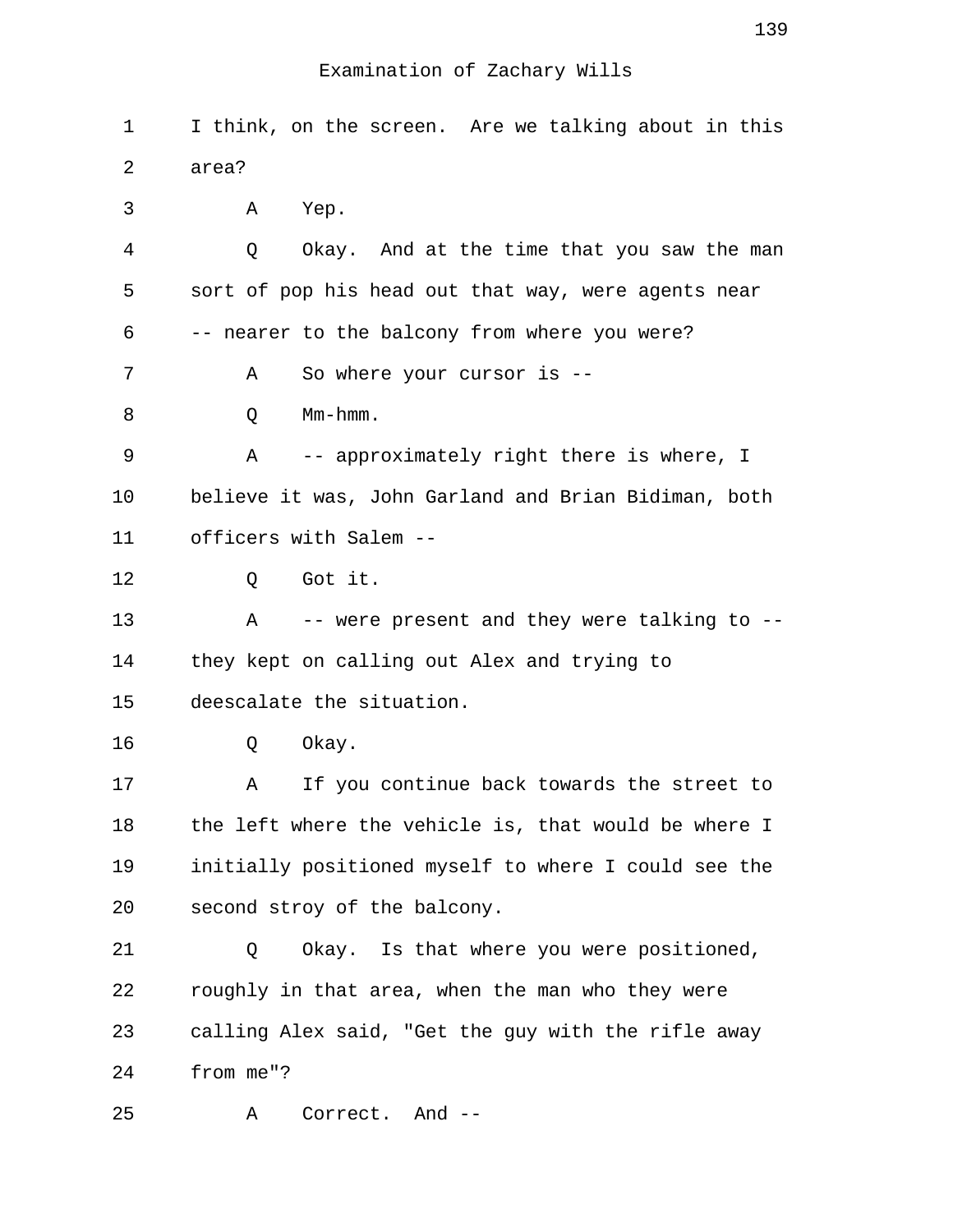| 1  | Q              | Okay.                                                |
|----|----------------|------------------------------------------------------|
| 2  | Α              | -- I had also moved back to a second                 |
| 3  |                | vehicle equal --                                     |
| 4  | Q              | Okay.                                                |
| 5  | Α              | -- placing, just a little bit further back.          |
| 6  |                | I don't recall when --                               |
| 7  | Q              | Okay.                                                |
| 8  | Α              | -- specifically he popped his head out.              |
| 9  | Q              | Could you make out what the man was saying           |
| 10 |                | when he was speaking with the Salem officers?        |
| 11 | Α              | He had requested oxycodone pills to use              |
| 12 |                | and, I believe, a dollar bill. He had said that he   |
| 13 |                | was going to shoot, asked for Nichole, to speak with |
| 14 |                | Nichole as well, the, "Get the guy with the rifle    |
| 15 | away from me." |                                                      |
| 16 | Q              | Did he actually use -- say the word                  |
| 17 | "oxycodone"?   |                                                      |
| 18 | Α              | I -- it was some variation of either, "Get           |
| 19 |                | me my pills," or, "My" -- I don't recall the exact   |
| 20 |                | word that he used, but --                            |
| 21 | Q              | Okay.                                                |
| 22 | Α              | -- based on what he was saying, that is              |
| 23 |                | what I believed it to be.                            |
| 24 | Q              | And how would you describe his demeanor?             |
| 25 | Α              | Erratic, aggressive, hostile, irrational.            |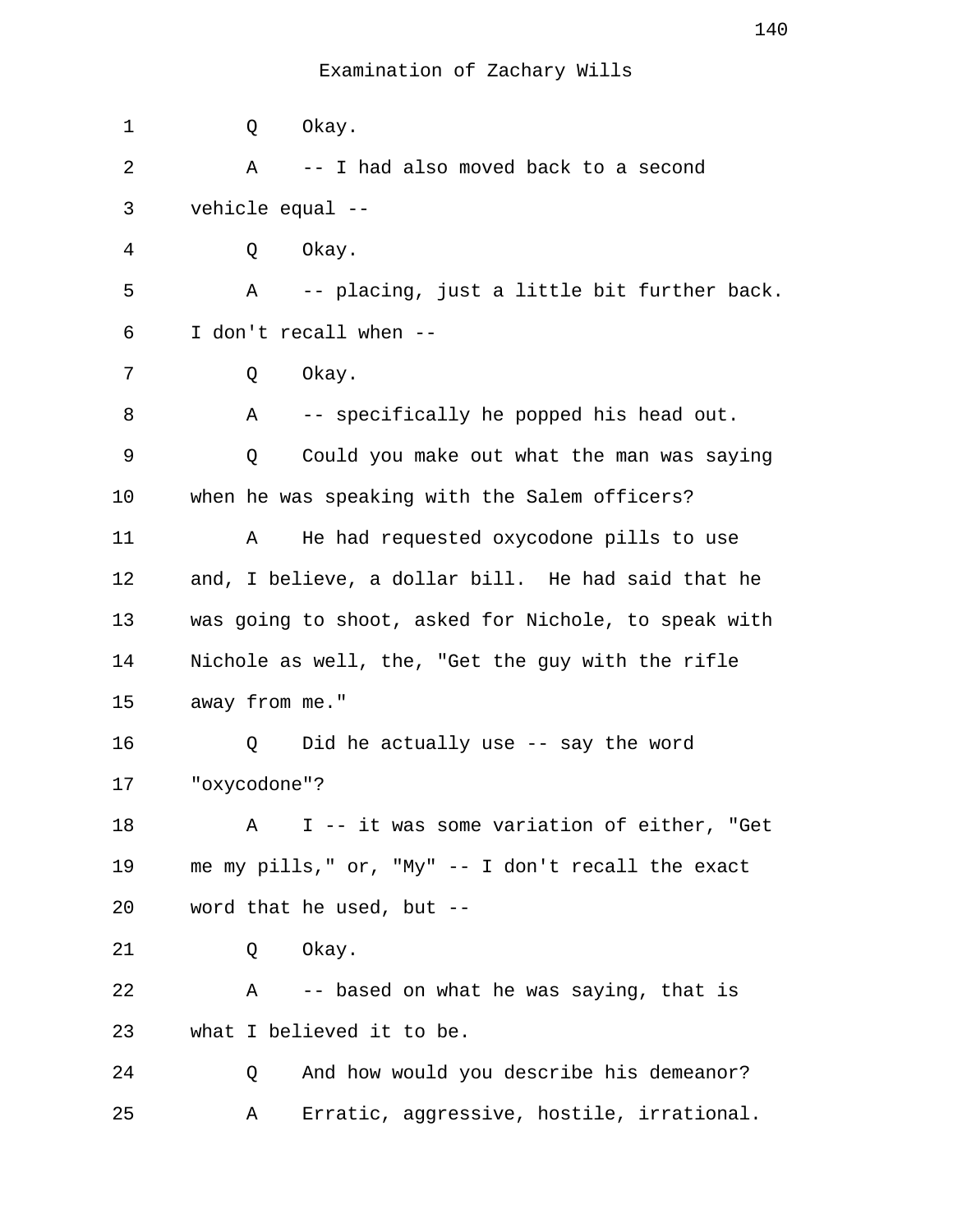| 1  | Mm-hmm. How long did you hold that<br>Q                |
|----|--------------------------------------------------------|
| 2  | position on North Willis sort of back away from the    |
| 3  | building?                                              |
| 4  | So I don't have a perspective as time, so<br>Α         |
| 5  | it's a rough guesstimate of about an hour to an hour   |
| 6  | and 15 minutes.                                        |
| 7  | Okay.<br>Q                                             |
| 8  | I was positioned to where my rifle was<br>Α            |
| 9  | pointed at that second-story balcony the entire time   |
| 10 | and I tried not to break eye contact from there.<br>So |
| 11 | approximately hour, hour and 15 minutes.               |
| 12 | Did other officers or law enforcement<br>Q             |
| 13 | personnel arrive during that time?                     |
| 14 | Yes.<br>Α                                              |
| 15 | From what agency? Could you tell?<br>Q                 |
| 16 | Portland Police.<br>Α                                  |
| 17 | Okay. And did you continue to maintain<br>Q            |
| 18 | that position through their arrival and their          |
| 19 | actions?                                               |
| 20 | Α<br>Yes.                                              |
| 21 | Okay. At what point did you stop<br>Q                  |
| 22 | maintaining that position?                             |
| 23 | Once the SERT BearCat had blocked my view.<br>Α        |
| 24 | And basically where this pickup truck -- the tan       |
| 25 | pickup truck on the right-hand --                      |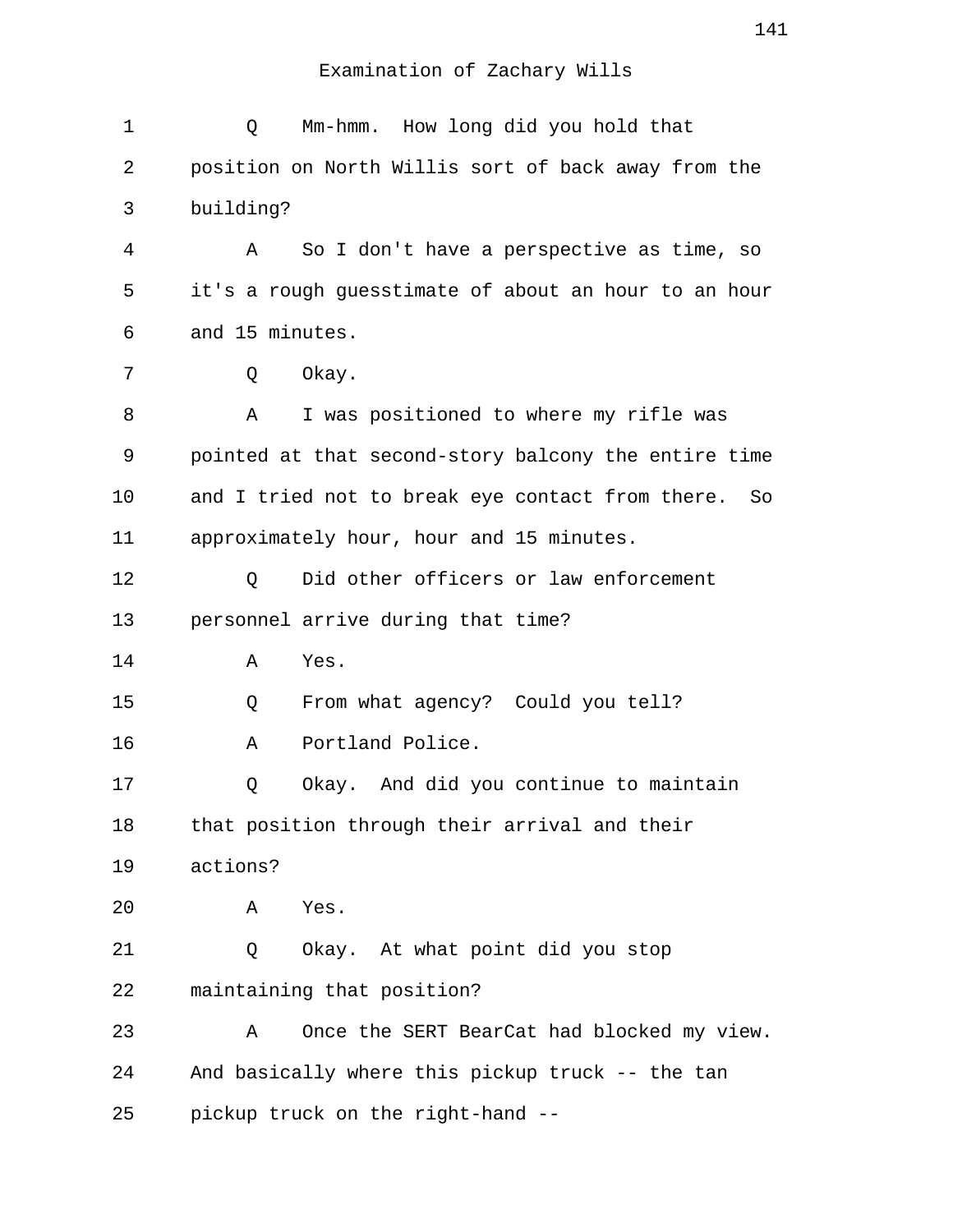| 1  | Q               | Mm-hmm.                                               |
|----|-----------------|-------------------------------------------------------|
| 2  | Α               | -- side, it had continued to pull up to               |
| 3  |                 | where it obstructed my view of the second-story       |
| 4  | balcony.        |                                                       |
| 5  | Q               | All right. And I pulled up a picture.<br>Is           |
| 6  |                 | that the BearCat you were talking about?              |
| 7  | Α               | Correct.                                              |
| 8  | Q               | Okay. And so did Portland effectively tell            |
| 9  |                 | you you could stop at that point or you just lost     |
| 10 | your -- your -- |                                                       |
| 11 | Α               | Based on $my$ --                                      |
| 12 | Q               | -- position?                                          |
| 13 | Α               | Based on my position, it would not have               |
| 14 |                 | been safe for me to stay there --                     |
| 15 | Q               | Got it.                                               |
| 16 | A               | -- 'cause officers would have been in my              |
| 17 |                 | crossfire if a threat had presented itself. So I      |
| 18 |                 | removed myself once I knew that they were positioned. |
| 19 | Q               | Okay. At any point, did you see the man on            |
| 20 |                 | the balcony with a weapon at all?                     |
| 21 | Α               | I -- I did not.                                       |
| 22 | Q               | Okay. What did you do after the BearCat               |
| 23 | arrived?        |                                                       |
| 24 | Α               | I moved to the left. I believe that's east            |
| 25 |                 | on Willis. And I just stayed there for a decent       |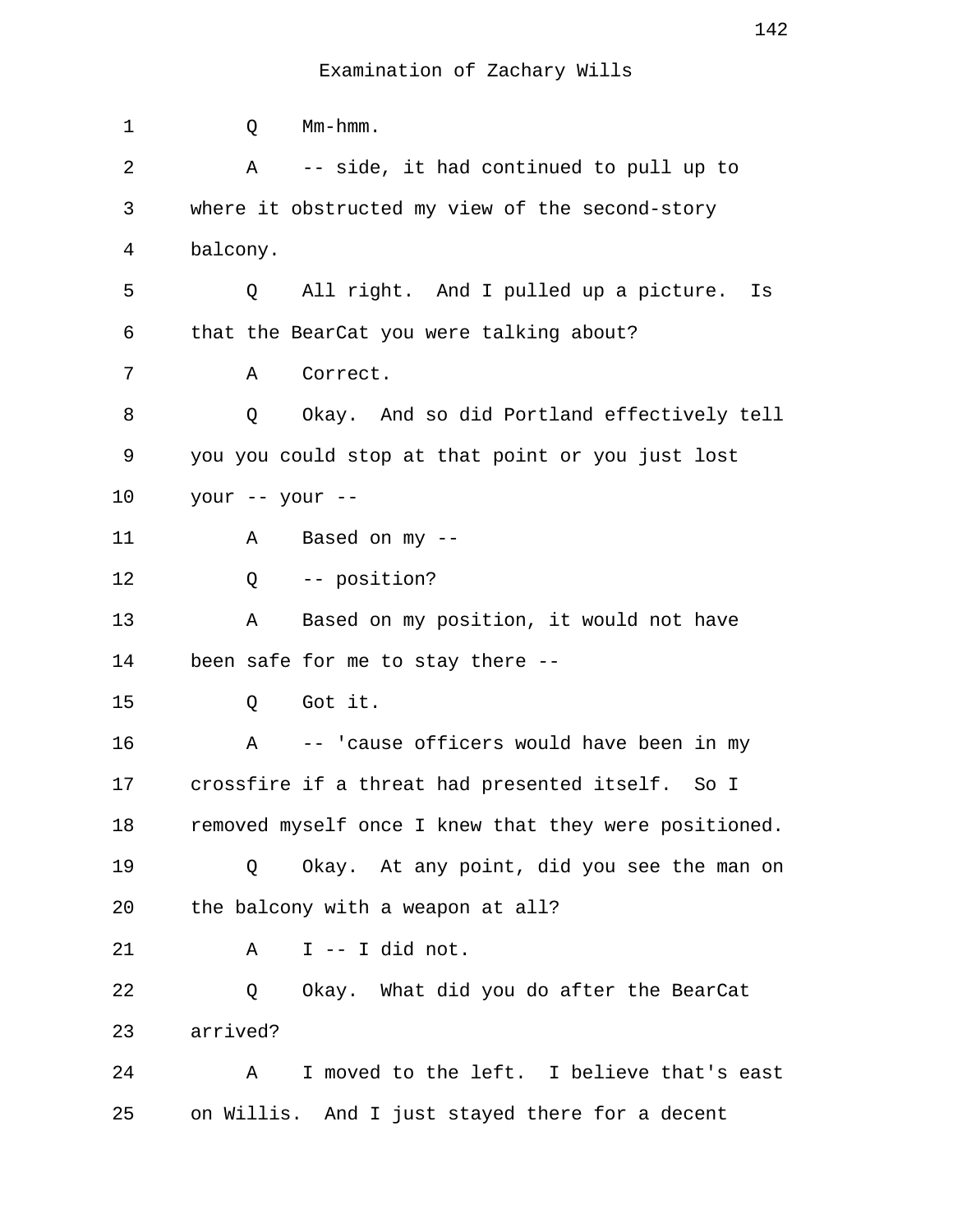| 1  | duration of time frame. I don't recall how long.      |
|----|-------------------------------------------------------|
| 2  | Okay. Did you hear or see anything else?<br>Q         |
| 3  | There was either lethal or less-lethal<br>Α           |
| 4  | munitions being fired in the direction of the balcony |
| 5  | of No. 2. I couldn't distinguish which is which,      |
| 6  | though.                                               |
| 7  | Okay. What -- was it by sound that you<br>Q           |
| 8  | heard that or --                                      |
| 9  | Sound $--$<br>Α                                       |
| 10 | Q<br>$--$ saw or $--$                                 |
| 11 | -- and projectile, the --<br>Α                        |
| 12 | Okay.<br>Q                                            |
| 13 | -- casings.<br>Α                                      |
| 14 | MS. NADELL: Okay. All right. I don't                  |
| 15 | have any other questions. We'll see if the grand      |
| 16 | jurors do.                                            |
| 17 | Go ahead.                                             |
| 18 | A GRAND JUROR: I have one question. You               |
| 19 | mentioned a camera outside of the door. Was that      |
| 20 | something that was -- whose camera was that?          |
| 21 | THE WITNESS: Based on where it was placed             |
| 22 | and it being inside of a threshold, no other          |
| 23 | apartment complex or no other apartments having the   |
| 24 | same camera, I believe it would be the owners or      |
| 25 | occupants of the actual apartment. So Apartment No.   |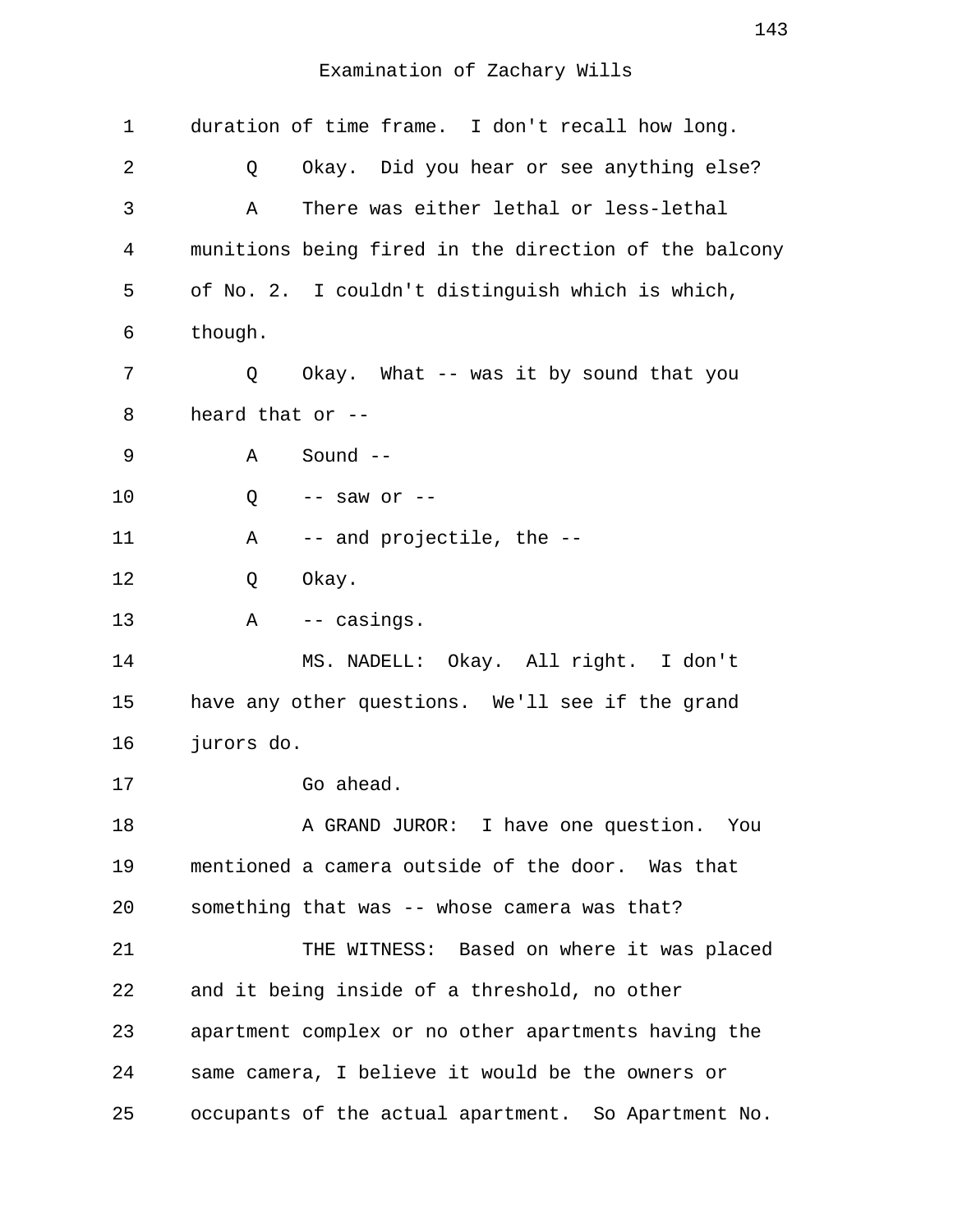| 1  | 8 would have been a personal camera.                  |
|----|-------------------------------------------------------|
| 2  | A GRAND JUROR: Okay. And, I'm sorry, it               |
| 3  | was on the hall side or inside of the apartment?      |
| 4  | THE WITNESS: So if you're looking at that             |
| 5  | door, top right-hand corner where the silver door     |
| 6  | mechanism is, affixed on the inside of the threshold. |
| 7  | BY MS. NADELL:                                        |
| 8  | So externally from the apartment, correct?<br>Q       |
| 9  | In other words, was it positioned to suggest that     |
| 10 | occupants watching the camera could see who's at the  |
| 11 | door?                                                 |
| 12 | Correct.<br>Α                                         |
| 13 | All right.<br>Q                                       |
| 14 | A GRAND JUROR: Okay. Thank you.                       |
| 15 | BY MS. NADELL:                                        |
| 16 | And was the purpose of removing it so that<br>Q       |
| 17 | your -- someone couldn't see that you were at the     |
| 18 | door?                                                 |
| 19 | Correct. To ensure that our position would<br>Α       |
| 20 | not be compromised and put ourselves at risk.         |
| 21 | Okay.<br>Q                                            |
| 22 | A GRAND JUROR: Thank you.                             |
| 23 | MS. NADELL: Did that answer your question?            |
| 24 | A GRAND JUROR: Yes, thank you.                        |
| 25 | MS. NADELL: Okay. Good. Yeah.                         |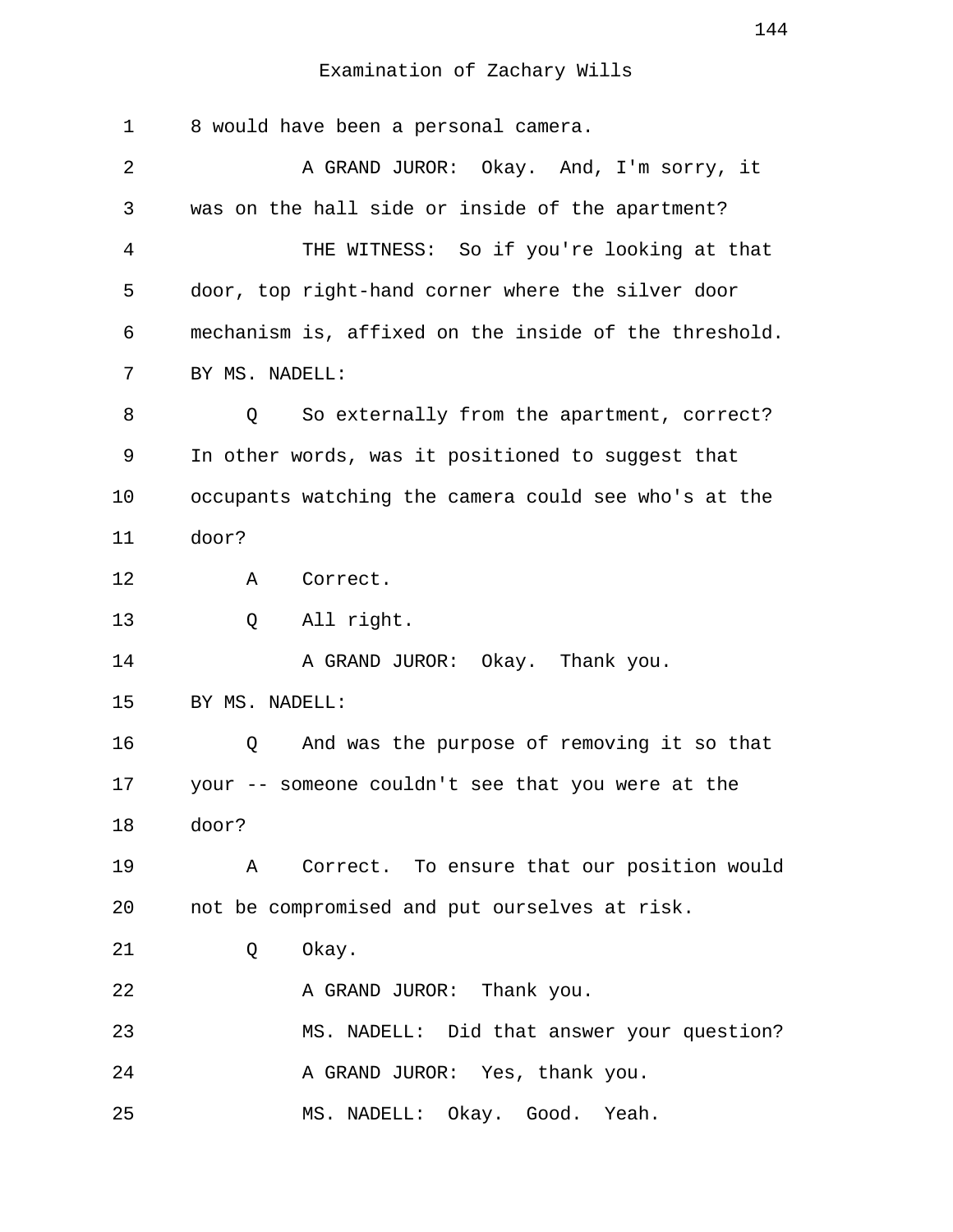Examination of Zachary Wills

 1 Any other questions? 2 A GRAND JUROR: Just a point of 3 clarification. 4 MS. NADELL: Go ahead. 5 A GRAND JUROR: Is Garland part of police 6 -- or Portland Police or is he with DEA for -- 7 THE WITNESS: He is with Salem Police 8 Department. 9 A GRAND JUROR: Salem Police. Thank you. 10 MS. NADELL: Any other questions? 11 All right. Thank you so much, Agent Wills. 12 THE WITNESS: Thank you. 13 (Whispered discussion, off the record, 14 12:03 p.m.) 15 MS. NADELL: All right. And we can go off 16 the record. That -- at our break. 17 \* \* \* 18 (Noon Recess taken at 12:03 p.m.) 19 20 **AFTERNOON SESSION** 21 (Whereupon, the following proceedings were 22 held before the Grand Jury, 1:03 p.m.:) 23 (**TRANSCRIBER'S NOTE**: The audio record 24 begins midsentence.) 25 MR. VASQUEZ: -- too?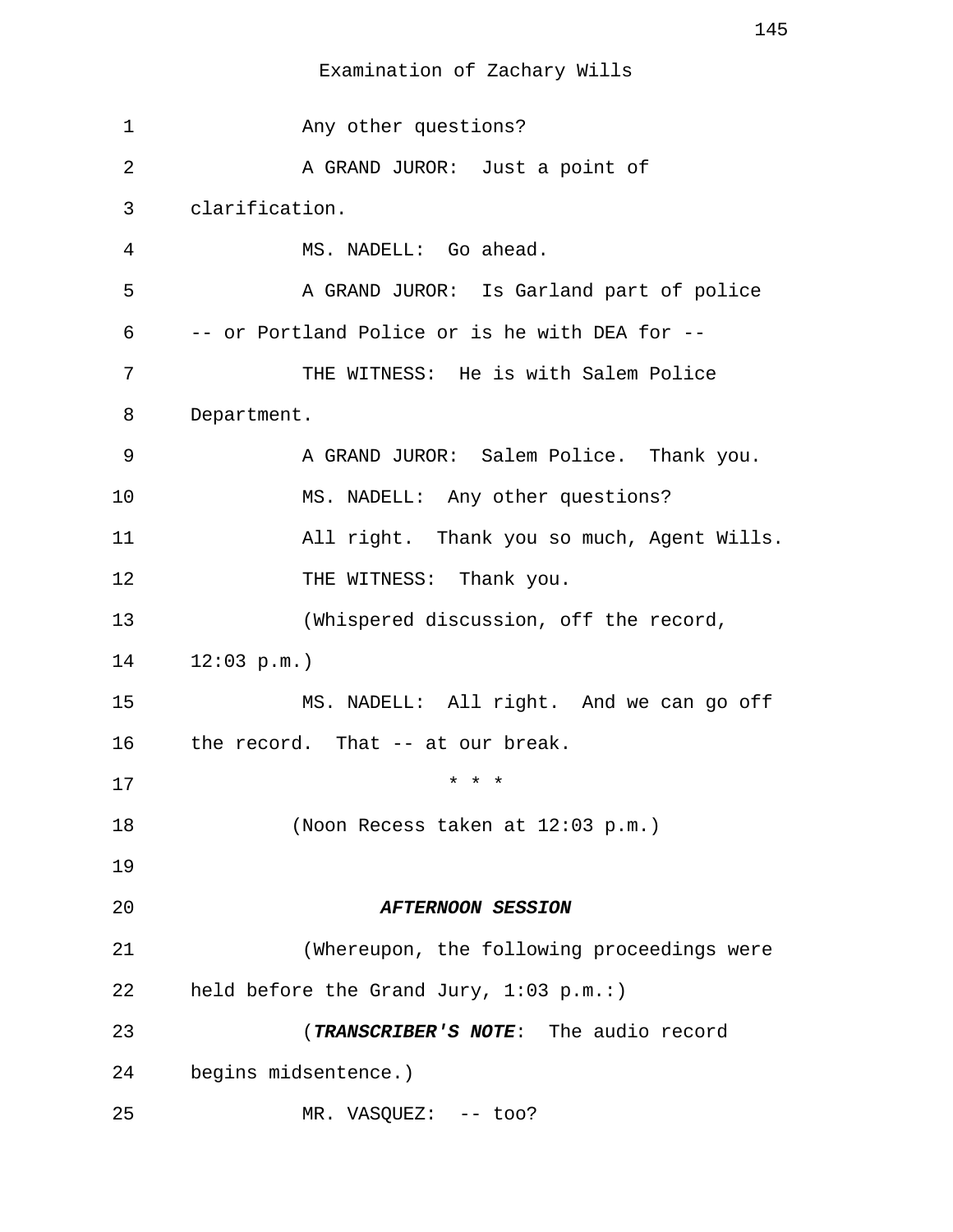1 MS. NADELL: Correct. 2 MS. SEELY: Mm-hmm. 3 MR. VASQUEZ: Okay. We are back on the 4 record on Case No. 72 and State's going to call our 5 next witness. We'll have our witness sworn. 6 A GRAND JUROR: Okay. Will you raise your 7 right hand? Thank you. 8 **JOHN GARLAND** 9 Was thereupon called as a witness; and, having been 10 first duly sworn, was examined and testified as follows: 11 A GRAND JUROR: Okay. 12 MR. VASQUEZ: Okay. Sir, if you would 13 please start by telling your first and last name. 14 THE WITNESS: Yeah, my name is John 15 Garland. My last name is spelled G-a-r-l-a-n-d. 16 **EXAMINATION** 17 BY MR. VASQUEZ: 18 Q Okay. And how are you employed, sir? 19 A I'm currently employed as a detective with 20 the Salem Police Department. I work in the Strategic 21 Investigations Unit. 22 Q Okay. How -- how long have you been with 23 the Salem Police Department? 24 A Since November of 2006, so just over 25 15 years.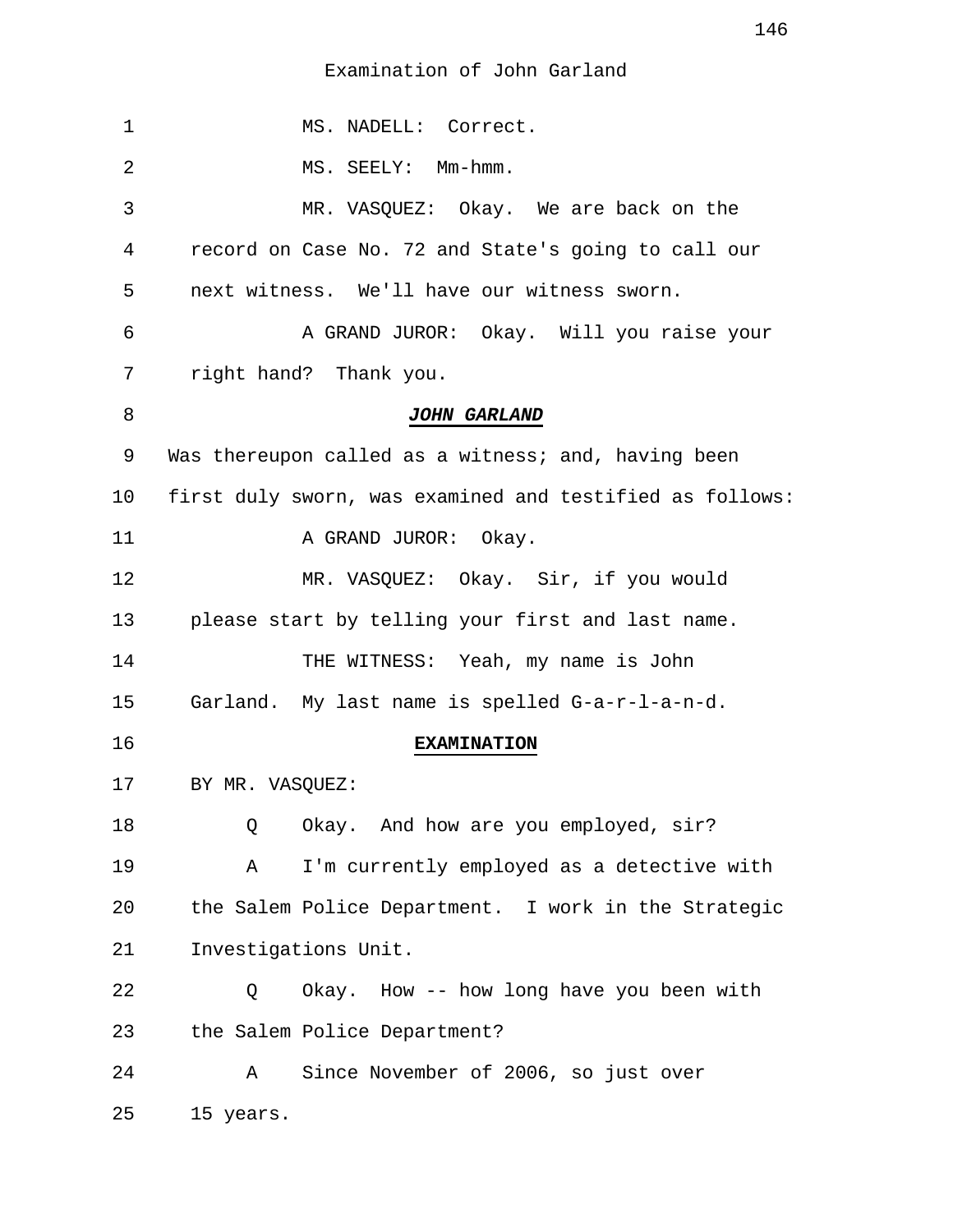| 1  | Okay. And in addition to being a<br>Q                  |
|----|--------------------------------------------------------|
| 2  | detective, do you have any other kind of specialized   |
| 3  | or more specialized training?                          |
| 4  | No.<br>Α                                               |
| 5  | What about in negotiation and things of<br>Q           |
| 6  | that nature?                                           |
| 7  | Oh, sorry, yeah. I'm one of our<br>A                   |
| 8  | negotiators, yeah.                                     |
| 9  | Okay. Just briefly describe for the grand<br>Q         |
| 10 | jury what that entails and what that means.            |
| 11 | So I've been on the negotiations team now<br>A         |
| 12 | for, I'm going to have to guess, eight or -- eight or  |
| 13 | ten years now. Basically, we train once a month and    |
| 14 | we -- we do a lot of training with speaking with       |
| 15 | people in crisis.                                      |
| 16 | I also work with our -- our -- our SWAT                |
| 17 | I'm -- typically when -- when I'm deployed, I<br>team. |
| 18 | ride in an armored vehicle with our SWAT team and I'm  |
| 19 | what's called a forward negotiator. So we -- we        |
| 20 | train specifically on doing face-to-face               |
| 21 | negotiations, things like that.                        |
| 22 | Okay. And, now, in this particular matter,<br>Q        |
| 23 | were you initially involved as -- in a drug            |
| 24 | investigation that was occurring down in the           |
| 25 | Salem area?                                            |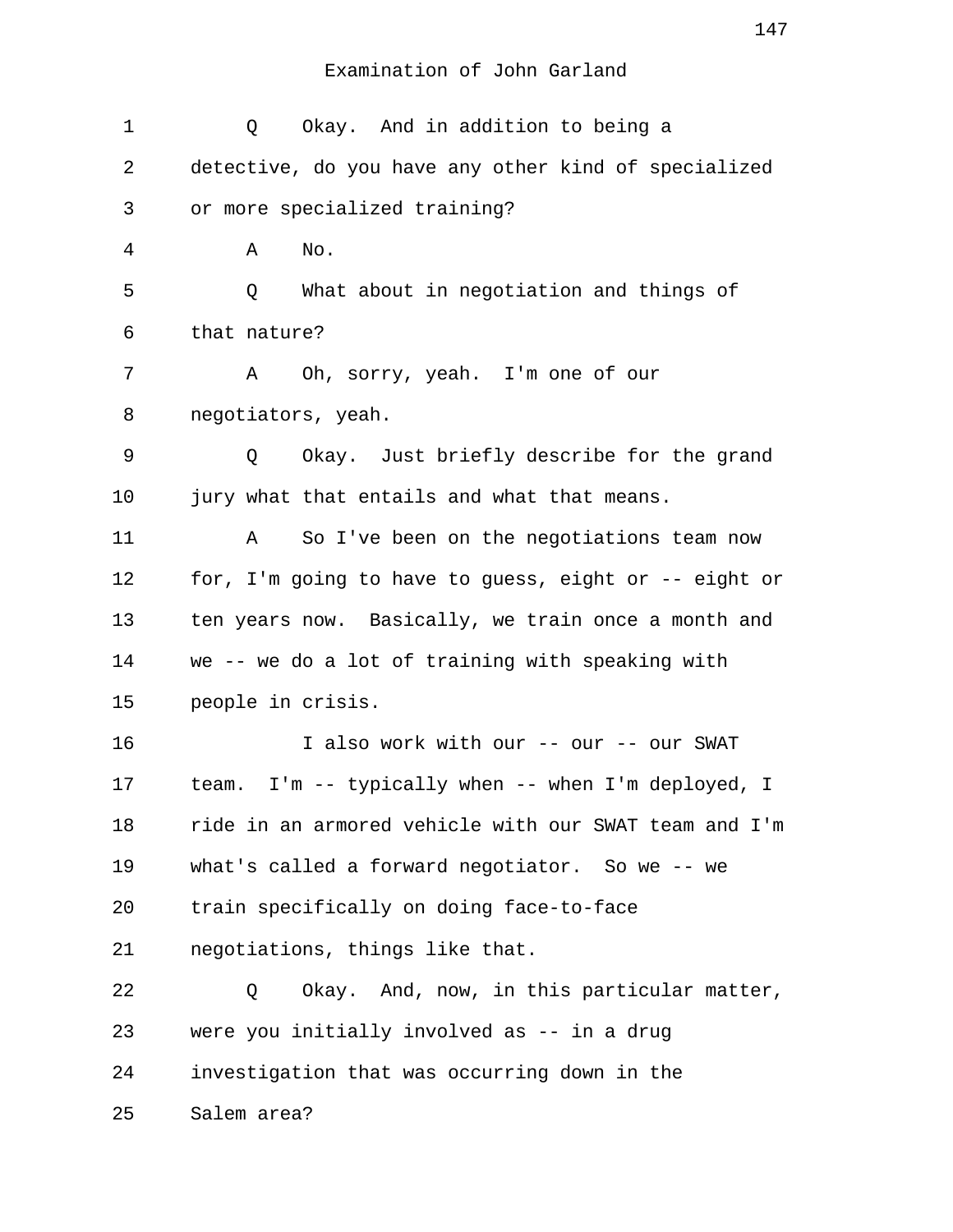1 A Yes, that's correct. 2 Q And as part of that investigation, did 3 you obtain information on Alexander Tadros and 4 Nichole Dreams? 5 A Yes, I did. 6 Q And we understand from speaking with one of 7 the other witnesses that that certainly kind of led 8 to a joint operation with the DEA and that there was 9 a search warrant to be done. 10 A That's correct, yeah. 11 Q Okay. And I have on the screen pictures of 12 1600 North Willis Boulevard. 13 A Yeah. 14 Q And that is the location that you went to 15 to assist with the search warrant; is that right? 16 A Yes, that's correct. 17 Q Okay. Let's start with -- we've heard kind 18 of quite a bit of testimony about that, but let's 19 just go to -- what was your role that day at -- at 20 the search warrant? 21 A So my role was specifically myself and 22 Detective Bidiman came up here just to do an 23 interview with the -- the female half, Ms. Dreams. 24 And we met up with the -- the folks from Portland 25 DEA.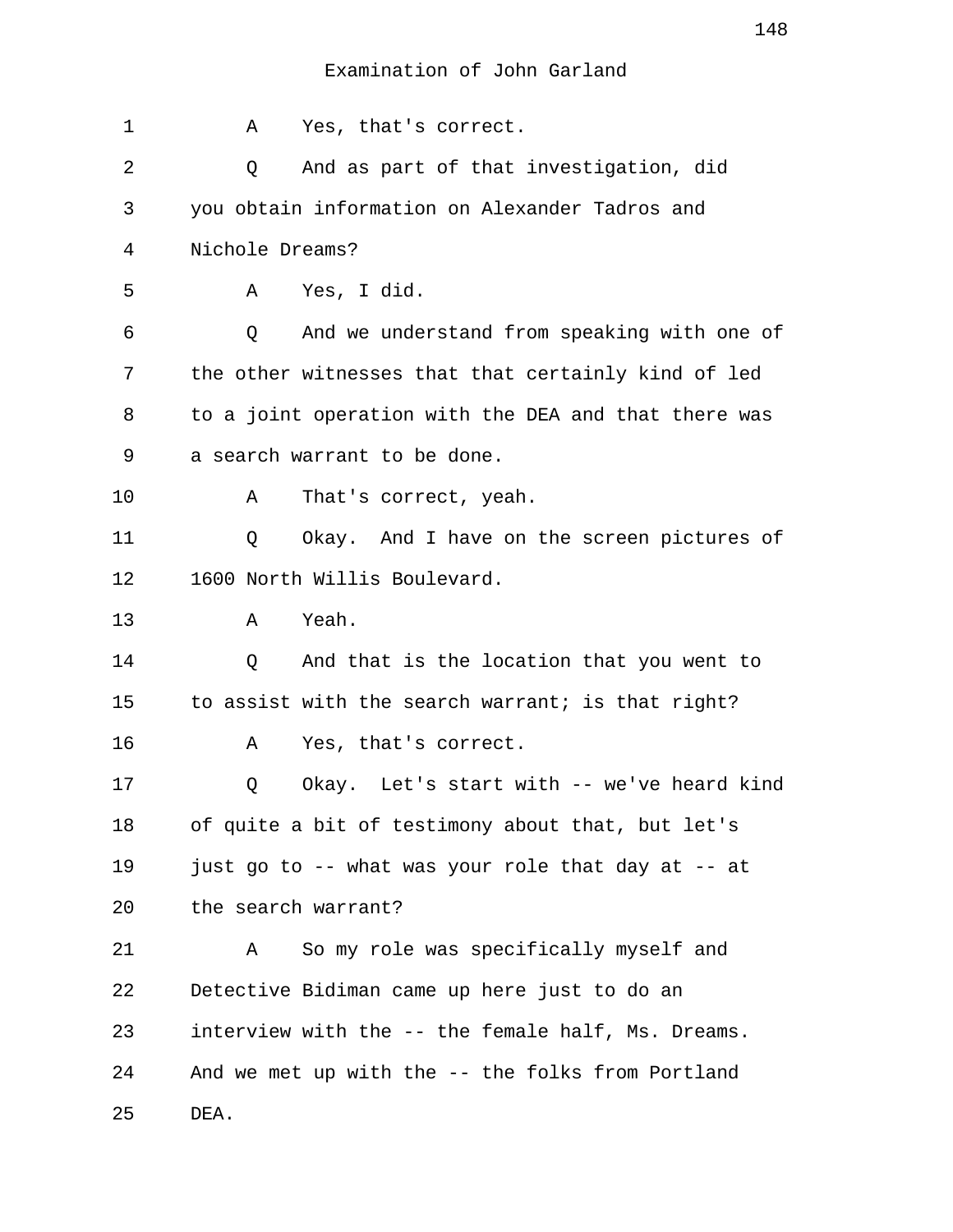| 1  | They asked if I would be willing to go               |
|----|------------------------------------------------------|
| 2  | inside the building with them and basically stand    |
| 3  | down the hall in case there was any extra custodies  |
| 4  | or people that were detained, if I could stand by    |
| 5  | with them.                                           |
| 6  | And I had agreed to do that, so I went               |
| 7  | in -- went inside the building with them and stood   |
| 8  | down the hallway while they were doing their knock   |
| 9  | and announce on their search warrant.                |
| 10 | Q<br>Okay. And -- and so after that transpires,      |
| 11 | they -- they knock, they announce. Do you at some    |
| 12 | point change your positioning?                       |
| 13 | Yeah, I did. It was once the door had been<br>Α      |
| 14 | opened and -- and agents went inside, I had heard    |
| 15 | that -- something to the effect of, "There's a       |
| 16 | runner. We have a runner. He went out the back."     |
| 17 | And so my partner, Detective Bidiman, was            |
| 18 | on the -- the ground level with an officer from      |
| 19 | Tualatin. And so I immediately ran down to Detective |
| 20 | Bidiman to inform him that the -- Mr. Tadros or      |
| 21 | somebody's come out the back.                        |
| 22 | Okay. And once you got down there, was<br>Q          |
| 23 | it clear that they were seeing that and dealing      |
| 24 | with that?                                           |
| 25 | Yes, yes.<br>Α                                       |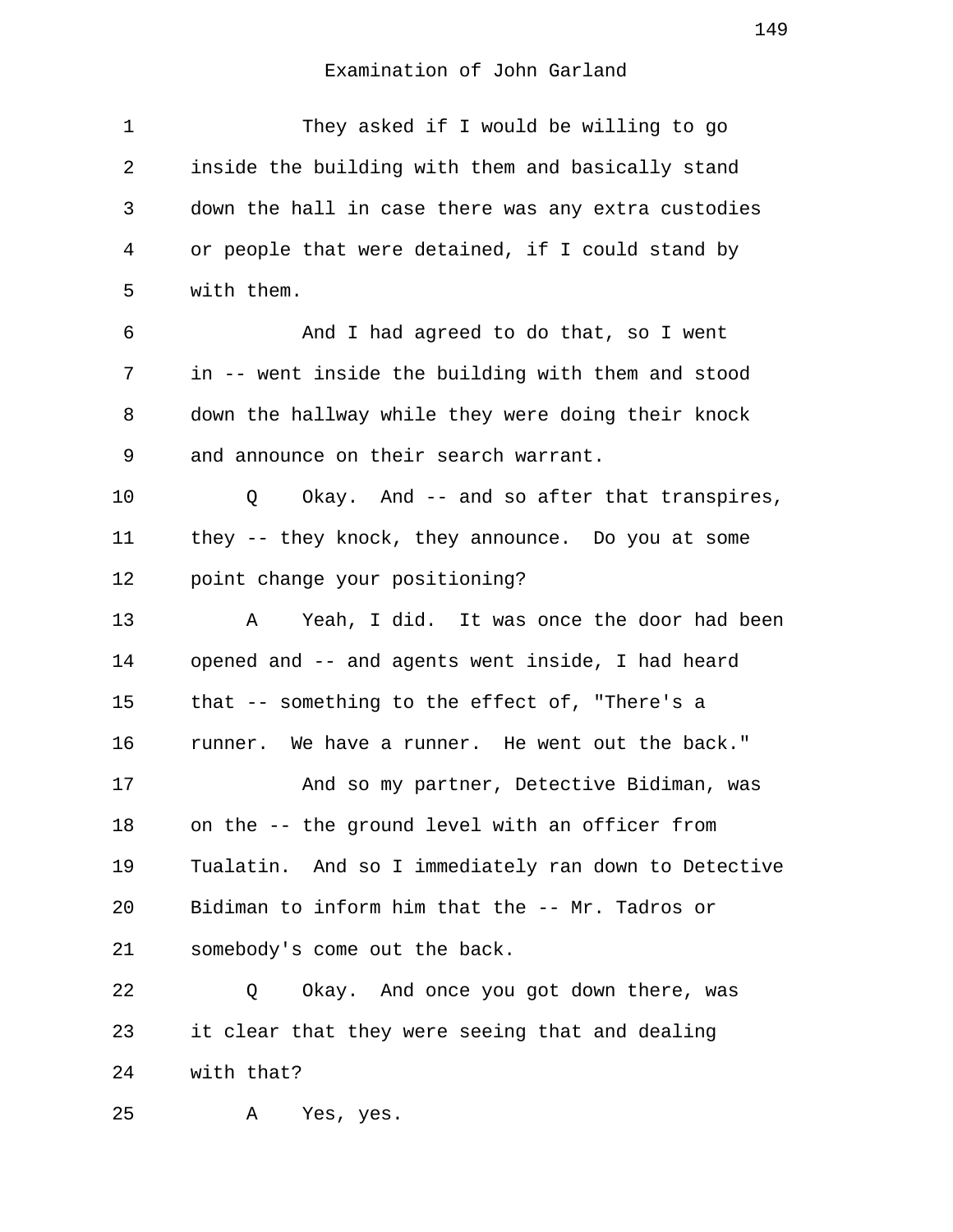| 1  | Okay. And what -- what did you observe<br>Q                   |
|----|---------------------------------------------------------------|
| 2  | when you got down to the street level?                        |
| 3  | Once I got down to the street level, I,<br>Α                  |
| 4  | too, could look up and I could see on that -- that            |
| 5  | balcony, that second-level balcony there's a grass            |
| 6  | skirting. But I could see Mr. Tadros.                         |
| 7  | I could see him peer over the top of it and                   |
| 8  | I could $--$ I $--$ I $--$ I start $--$ that's when I started |
| 9  | trying to engage him and -- and basically just tried          |
| 10 | to talk to him.                                               |
| 11 | Okay. Now, you -- you've already discussed<br>Q               |
| 12 | kind of your training. Is that what you were trying           |
| 13 | to do, is -- I mean, I don't know if you necessarily          |
| 14 | said, "Hi, I'm a negotiator," but --                          |
| 15 | No.<br>Α                                                      |
| 16 | -- what -- did you just try to engage him<br>Q                |
| 17 | using those skills?                                           |
| 18 | Yeah. So, typically, what I do is I --<br>Α                   |
| 19 | I -- I like to make it somewhat personable, so I              |
| 20 | always introduce myself as John. I -- you know, not           |
| 21 | a -- I mean, he knew we were police. I identified             |
| 22 | myself as a police officer, but $I$ -- I called him by        |
| 23 | his first name.                                               |
| 24 | I -- if -- if I'm recalling correctly,                        |
| 25 | I'm -- and, "My name is John and we -- I -- I know            |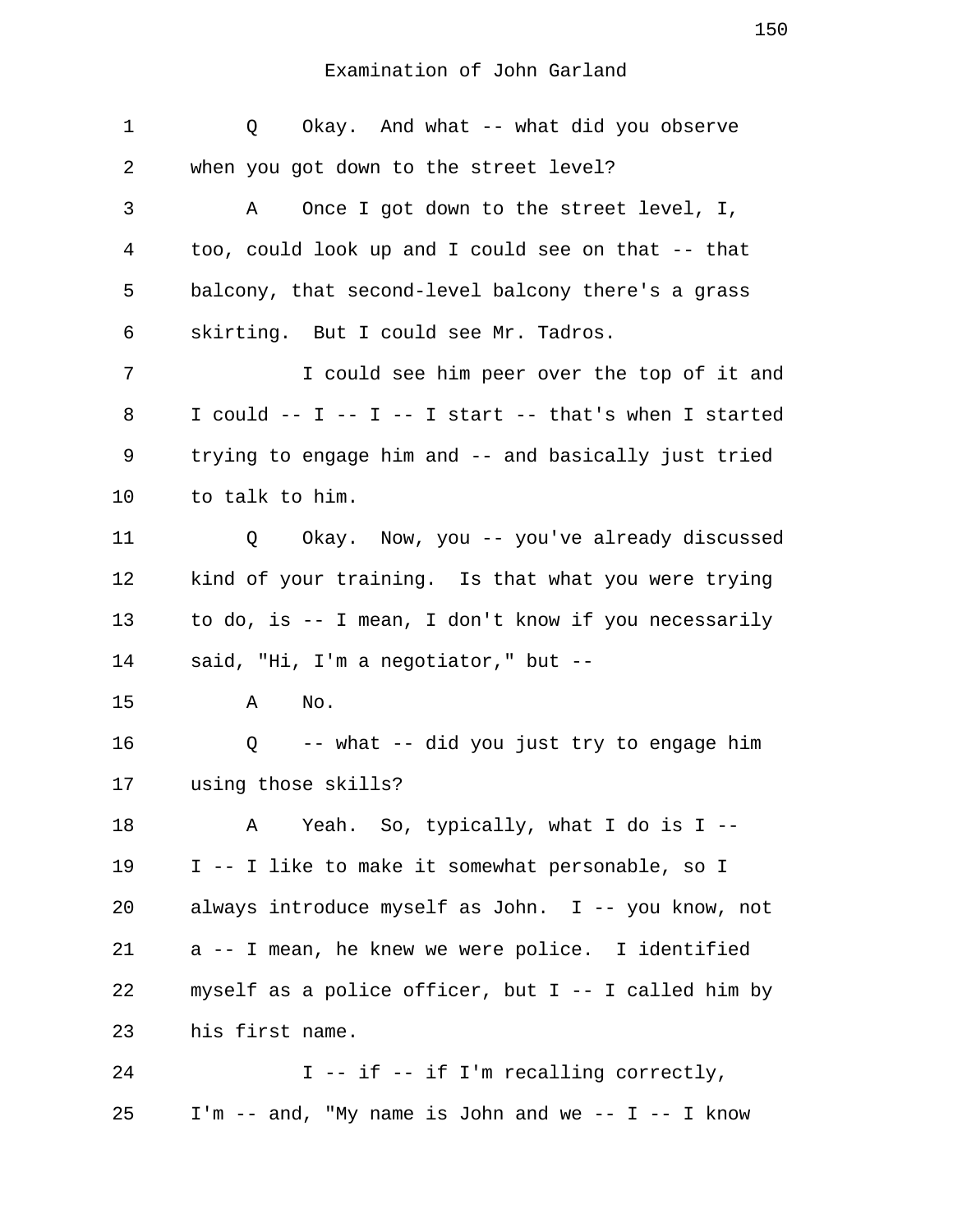1 who Nicky is," and so I was trying to just establish 2 some sort of rapport. I just wanted him to start 3 engage -- 4 Q Mm-hmm. 5 A -- in some sort of conversation with me. 6 And he -- he wouldn't. Initially, it was he 7 wanted -- he wanted pills. He wanted these -- I'm 8 assuming the -- the blue M30 pills is what he was 9 asking. He wanted three or four of them and he 10 repeatedly kept asking for those. 11 And -- and that's kind of how the first, I 12 would guess, like, 20 minutes went. It was just kind 13 of going back and forth with this. 14 O Okay. Were you able to engage him in, 15 like, discussion or conversation? 16 A No, I tried. I tried to ask about his 17 family. I tried to ask if he had kids. I -- I -- he 18 did mention he wanted to talk to -- to Nicky. I 19 said, "Well, I can -- you know, I'm willing to -- you 20 know, once -- once you come down, I'll let you guys 21 talk. I'll give you as much time as you need to talk 22 once you come down." 23 But, I mean, I was trying everything just 24 to -- to get him to meet me in the middle, but there 25 was just -- he wouldn't budge. And the other thought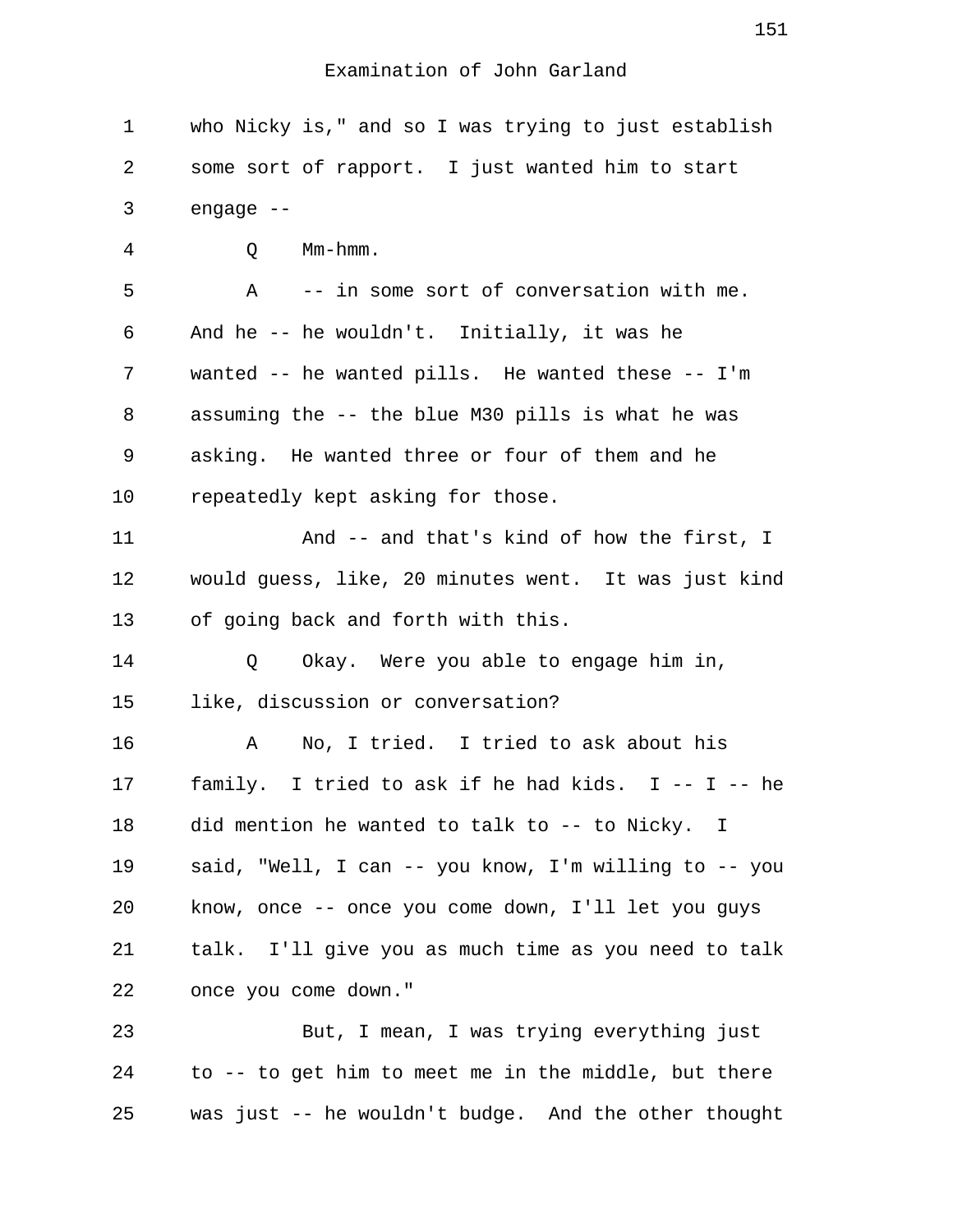| 1  | process I had is, to be honest with you, I was pretty |
|----|-------------------------------------------------------|
| 2  | worried about where he was at because I could hear    |
| 3  | his voice -- so if you're looking at these photos --  |
| 4  | $Mm-hmm$ .<br>Q                                       |
| 5  | A $-$ I $-$ I'm $-$ the $-$ I'm near this gas         |
| 6  | meter. So in the photo I'm looking at here -- yeah,   |
| 7  | it's the one on your -- your left there.              |
| 8  | Yeah. Here, keep an eye on your screen and<br>Q       |
| 9  | I will put a cursor up and then I'll show you -- so   |
| 10 | were you by this gas meter?                           |
| 11 | Yes, that -- yeah. So I was there and<br>Α            |
| 12 | then, obviously, believing he was armed with a gun, I |
| 13 | couldn't put my head around the corner. I didn't      |
| 14 | feel comfortable with that. And so I literally was    |
| 15 | yelling and trying to reflect my voice off the        |
| 16 | adjacent building.                                    |
| 17 | Mm-hmm.<br>Q                                          |
| 18 | And I really wanted just to keep him<br>Α             |
| 19 | outside because during this -- what felt like an      |
| 20 | eternity was -- I could hear his voice going --       |
| 21 | fluctuating like he was going in and out of the -- of |
| 22 | the residence, which really concerned me because I    |
| 23 | don't know who lives there.                           |
| 24 | I didn't know if it was occupied. I didn't            |

25 know if this was going to become a hostage situation.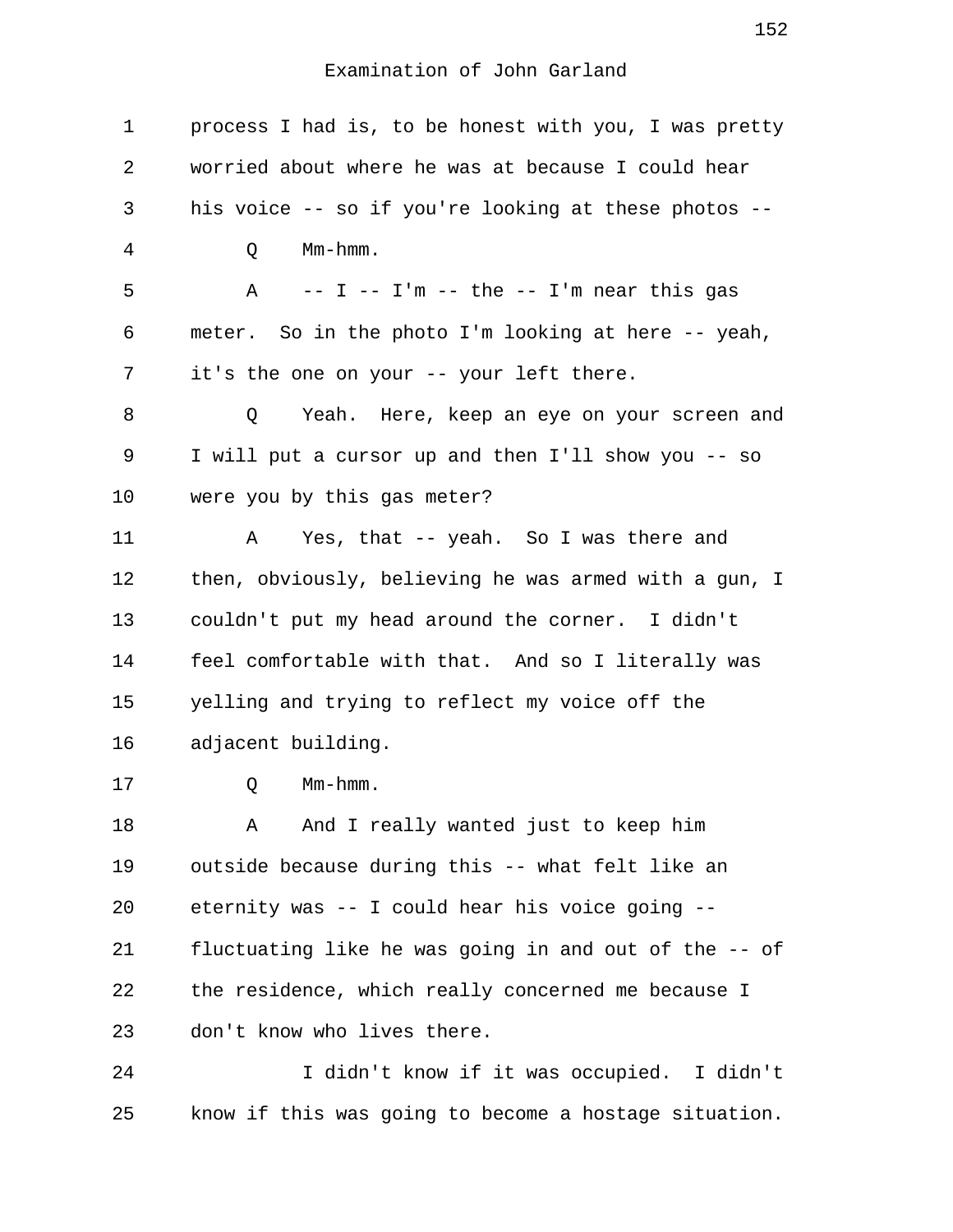1 I mean, it was -- yeah, it was pretty -- it was 2 actually pretty intense.

 3 Q And at -- at various times, were -- were 4 you starting to get some information? Was he making 5 threats or anything of that nature? 6 A Yeah. I heard -- I mean, at one point, I 7 remember him doing a countdown. I remember him 8 saying things like, "If you come in here, you're 9 going to regret it." 10 I mean, he -- I think he could hear us 11 talking also, which I think was concerning to him. 12 I'm -- I can only speculate really. But, yeah. 13 I mean, you start hearing things like a 14 countdown, as a negotiator, that's when you -- 15 that -- you start to worry. I mean, that's when you 16 really get to taking these people very serious. 17 Q Was -- was he ever saying, like, what was 18 going to happen at the end of the countdown or 19 anything like that? 20 A I don't specifically -- I mean, I remember, 21 like -- I just -- I -- it led me to believe that 22 some -- he was going to shoot somebody. I believe -- 23 believed his intent to shoot somebody if we tried to 24 force entry into that apartment.

25 Q And -- and was he saying things to that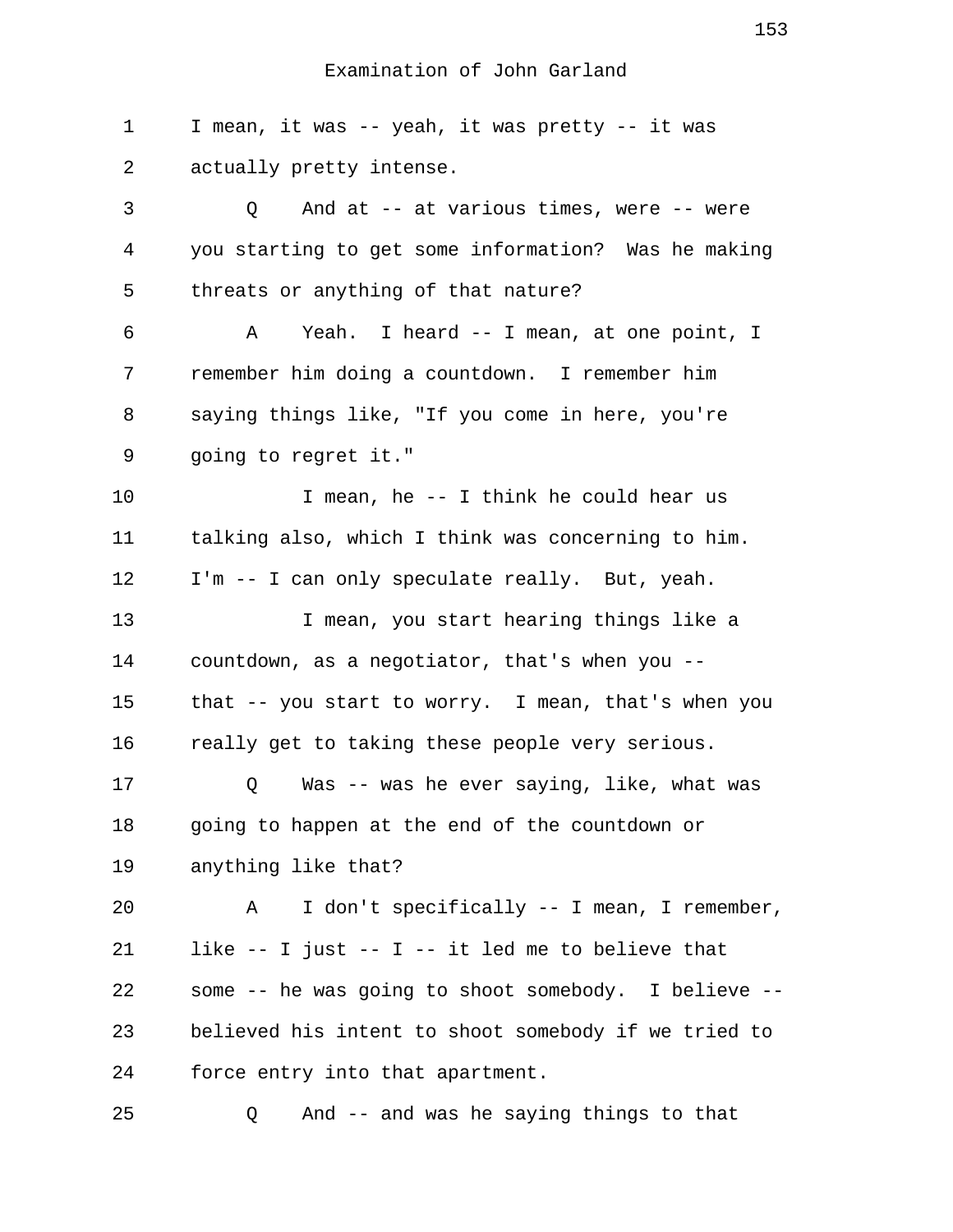1 effect at least somewhere in this process, that he 2 was going to shoot? 3 A From what I recall, yes. 4 Q Okay. And, now, in this process, about how 5 long are you out there trying to talk to him? 6 A Like I said earlier, it felt like an 7 eternity. But it -- I think at the end of it, it 8 was an hour and a half, hour to an hour and a half 9 or something. 10 Q Okay. 11 A And it was just yelling back and forth. 12 And then where this location is, it's -- I -- I swear 13 it must be right in the flight path of PDX 'cause it 14 was -- every so often, an airplane would come over. 15 So, now, I'm having difficulty hearing him, 16 again, 'cause he's going -- it -- what sounded like 17 it was in and out of the -- the apartment. And then 18 as more officers arrived, there was police radios, 19 things like that. So it was -- it was challenging. 20 Q Yeah, that's a hard environment. And so in 21 this, are -- are you continuing to just try to get 22 him to come out peacefully, to, you know, just 23 surrender, "Put your hands up," stuff like that? 24 A Absolutely, yeah. I must have told him 25 at multiple times, you know, I wanted to end this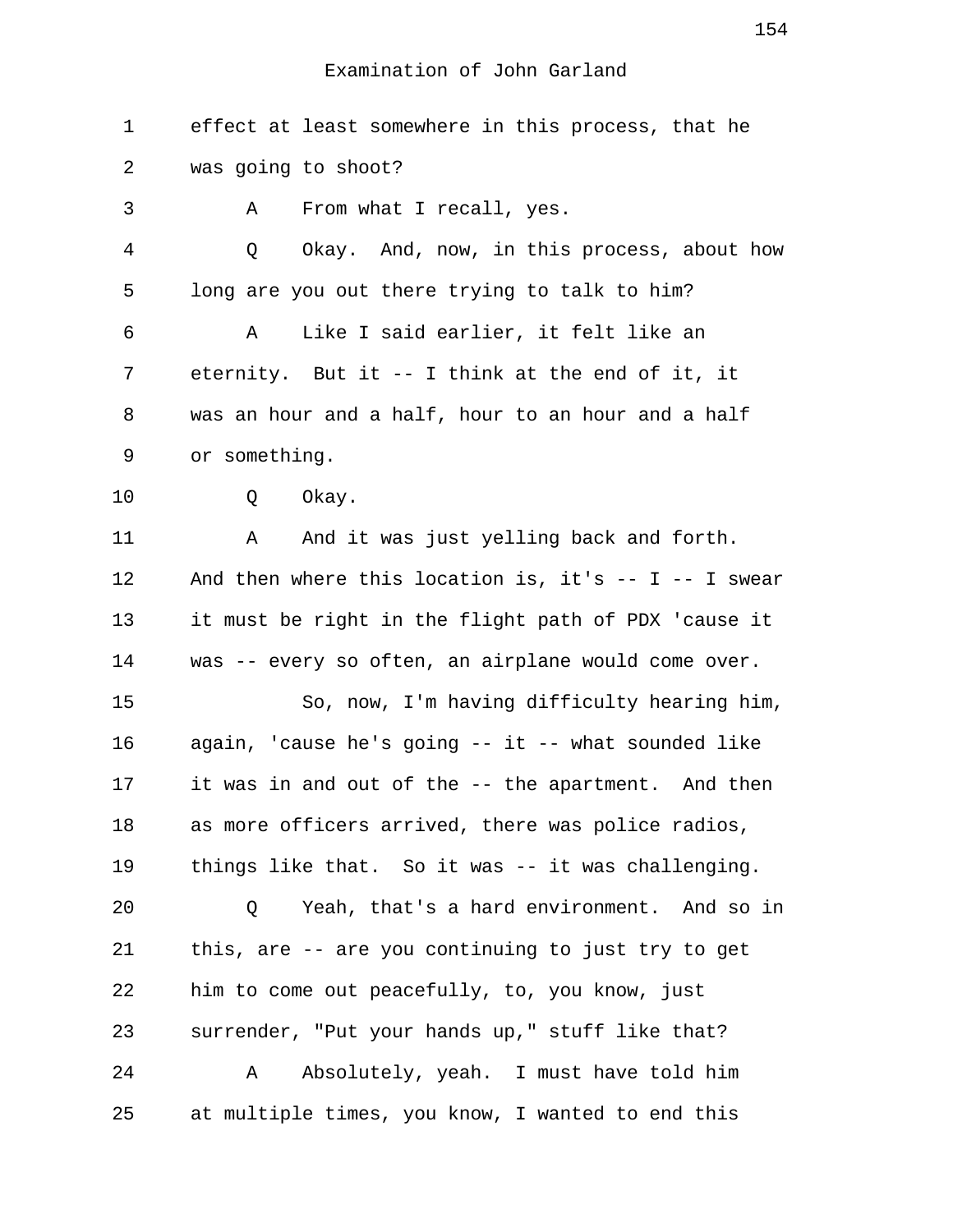| $\mathbf 1$    | peacefully. I didn't want anybody to get hurt. We    |
|----------------|------------------------------------------------------|
| 2              | all want to just walk away from this, you know,      |
| 3              | peacefully and no one get hurt.                      |
| $\overline{4}$ | You know, multiple times, I said things              |
| 5              | like that and no -- never got that response or never |
| 6              | came out.                                            |
| 7              | And $--$ and was your goal that $--$ to simply<br>Q  |
| 8              | just have him come out with his hands up?            |
| 9              | Yeah.<br>Α                                           |
| 10             | And did he ever get any indication either<br>Q       |
| 11             | physically, verbally or in any way that he was going |
| 12             | to come out and surrender?                           |
| 13             | No.<br>Α                                             |
| 14             | Okay. And during this time, did you --<br>Q          |
| 15             | obviously, you're focused on him up there. Are other |
| 16             | police officers and other kind of assets and things  |
| 17             | starting to come into play?                          |
| 18             | Α<br>Yes.                                            |
| 19             | And as that's occurring, do you hear any<br>Q        |
| 20             | gunshots or things of that nature?                   |
| 21             | Yeah, there was -- yeah. I heard the one<br>Α        |
| 22             | gunshot that -- and then it was -- within a few      |
| 23             | moments, that's when I realized that he had shot     |
| 24             | through a wall and hit a Portland police officer.    |
| 25             | Okay. Did you continue to try to talk to<br>Q        |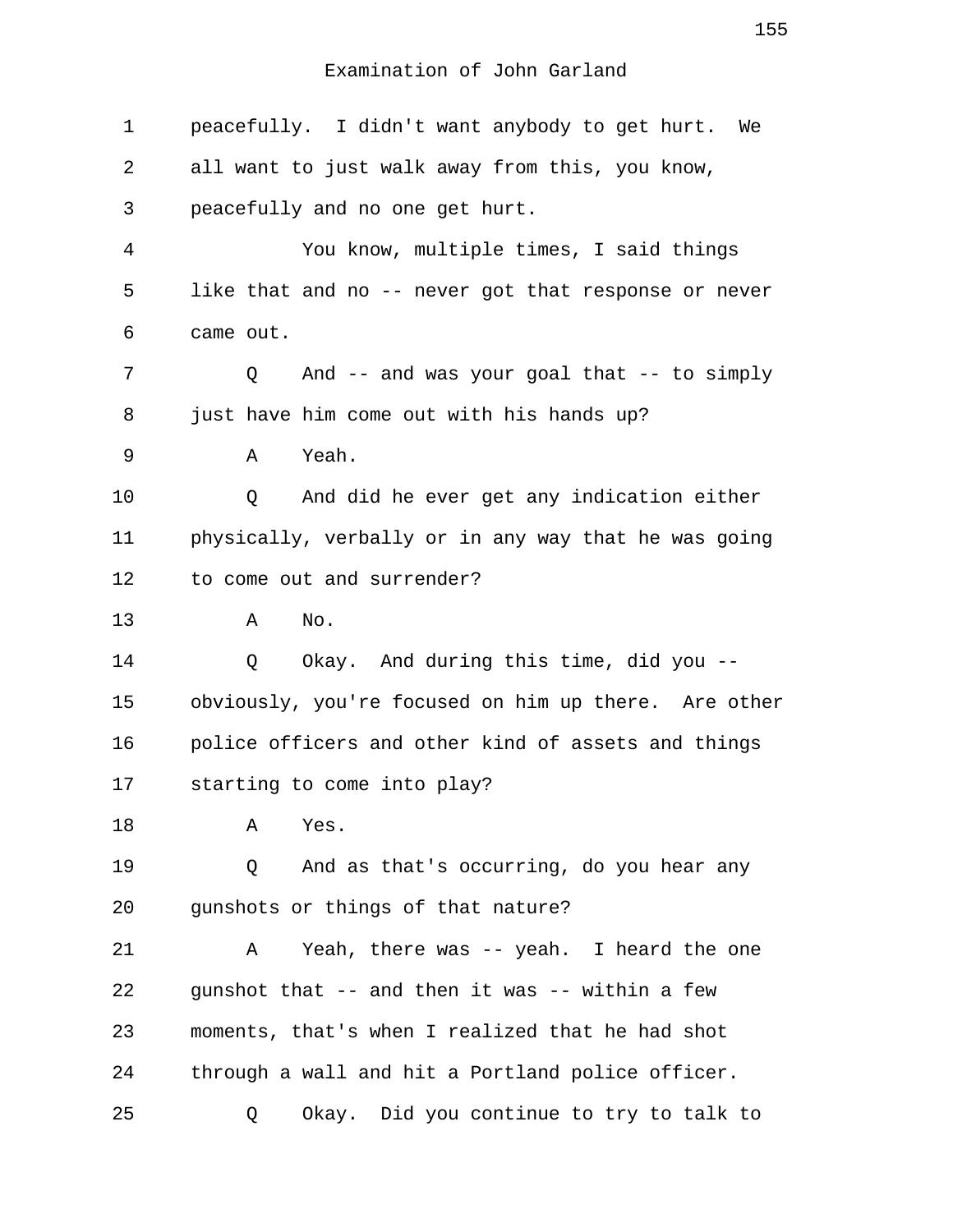1 him after that? 2 A No. At that time, I started to kind of 3 back out as more and more resources were -- were 4 arriving. And, quite honest with -- with you, I 5 didn't have my -- my team that I'm familiar with 6 work -- working with. I felt best that, now that 7 Portland is here, that we can hand this over to their 8 tactical team and their negotiations team. 9 Q Okay. And once -- once they took over kind 10 of, do you remember hearing anything else, other 11 things going on? Where were you? 12 A So I -- again, on the left photo, I would 13 be on the -- the right side -- so that white truck, I 14 was just to the right of that truck down the street 15 just a little bit, but I -- I could hear gunshots 16 going off, what sounded like an exchange. 17 Once armored vehicles got there, it sounded 18 like there was an exchange between armored vehicles 19 and the -- Mr. Tadros inside. 20 Q Okay. And were you able to see, like, were 21 they deploying gas or -- 22 A Yeah. 23 Q -- (indiscernible)? 24 A Initially, I believe they -- what -- from 25 what I -- my experience working with my team, it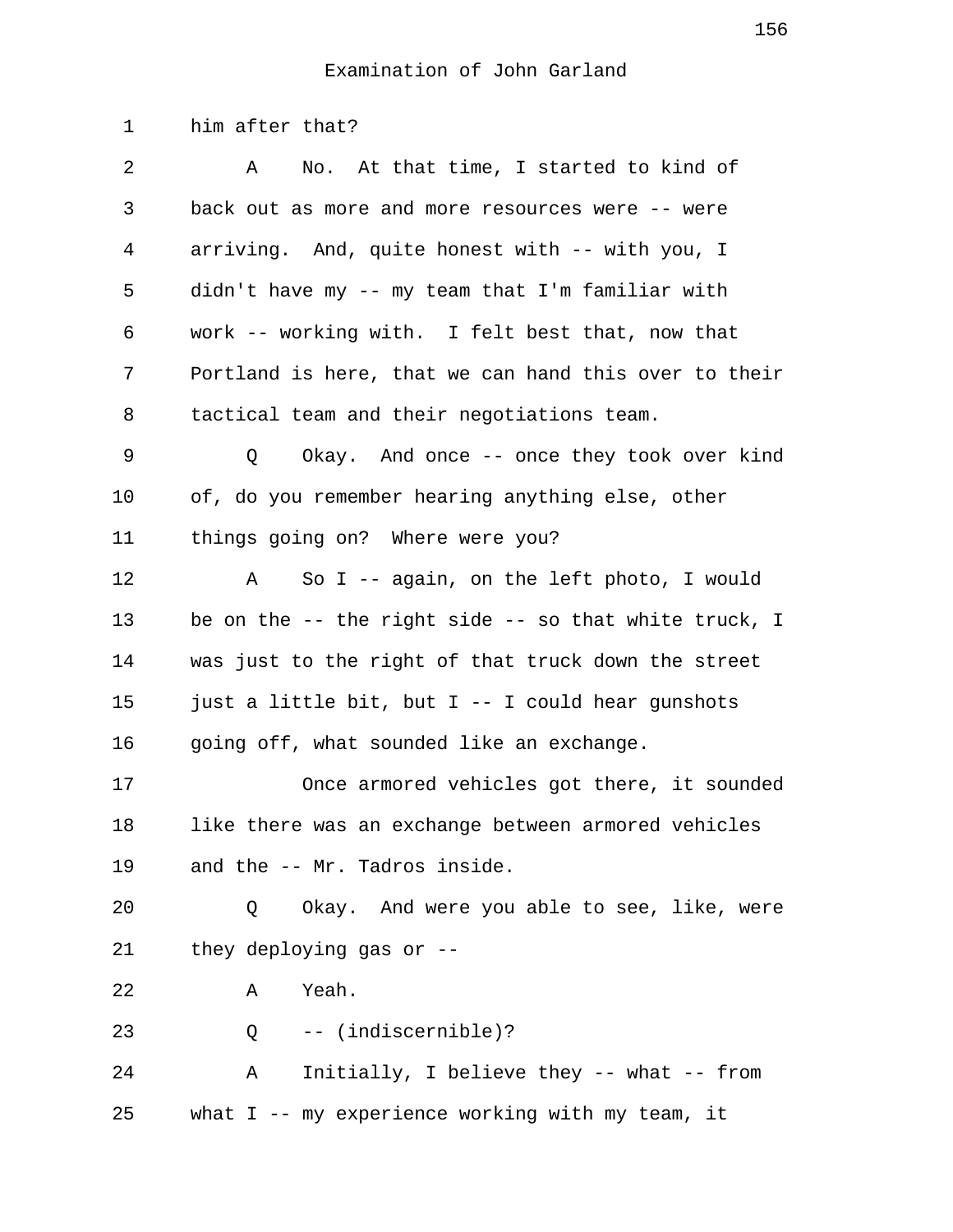| $\mathbf 1$ | sounded like they were deploying gas is what I was -- |
|-------------|-------------------------------------------------------|
| 2           | believe -- believed them to be doing.                 |
| 3           | Okay. And then when you describe an<br>Q              |
| 4           | exchange, could that have been them deploying the     |
| 5           | gas, then him shooting out, things of that nature?    |
| 6           | Yeah, potentially. Yes.<br>Α                          |
| 7           | Okay. And then did the -- did the truck<br>Q          |
| 8           | attempt to make contact with him as well?             |
| 9           | Did the who?<br>Α                                     |
| 10          | The sound truck that came or the --<br>Q              |
| 11          | Oh, I'm sorry. Yes, yeah. I heard -- yes,<br>Α        |
| 12          | I heard announcements later on. They were calling     |
| 13          | out Alex Tadros by name. I remember hearing that.     |
| 14          | I don't specifically recall word for word             |
| 15          | what those announcements were, but I do know that     |
| 16          | the -- I heard announcements as I was down the        |
| 17          | street.                                               |
| 18          | Okay. And they were same type of stuff,<br>Q          |
| 19          | trying to get him to come out --                      |
| 20          | Yep.<br>Α                                             |
| 21          | -- to surrender?<br>$Q \qquad \qquad$                 |
| 22          | Yeah. They were clear and audible from<br>Α           |
| 23          | where I was at, yes.                                  |
| 24          | MR. VASQUEZ: Okay. All right. I don't                 |
| 25          | think I have any additional questions.                |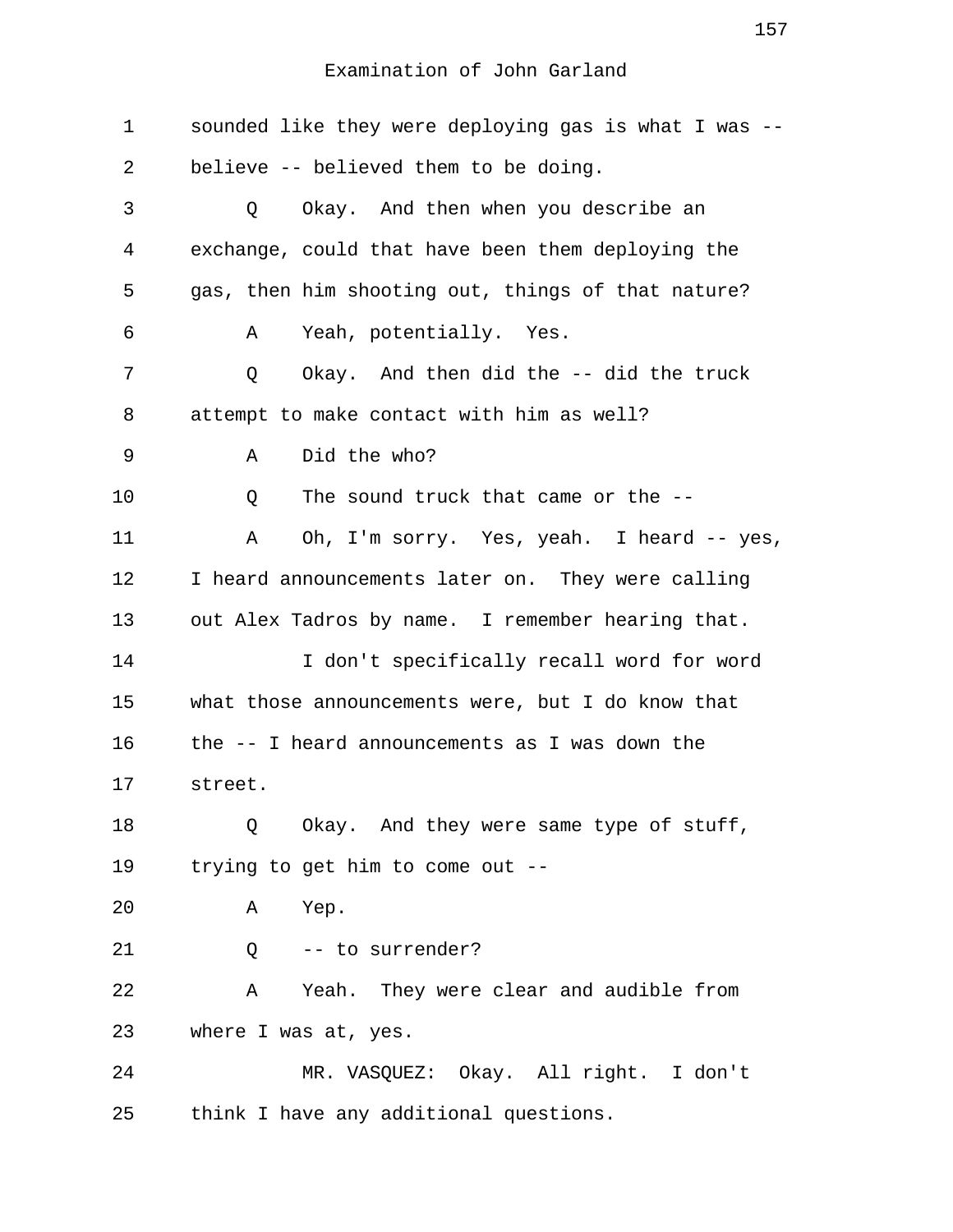| 1  | Additional questions?                                    |
|----|----------------------------------------------------------|
| 2  | All right. Grand -- ladies and gentlemen                 |
| 3  | of the grand jury, any questions?                        |
| 4  | Okay. All right. Thank you, sir.                         |
| 5  | Appreciate it.                                           |
| 6  | THE WITNESS: Thank you.                                  |
| 7  | (Whispered discussion, off the record,                   |
| 8  | $1:15$ p.m. - $1:16$ p.m.)                               |
| 9  | MS. NADELL: You're going to be up at the                 |
| 10 | witness (indiscernible).                                 |
| 11 | THE WITNESS: Oh, (indiscernible).                        |
| 12 | MS. NADELL: Yeah, (indiscernible).                       |
| 13 | THE WITNESS: Yep.                                        |
| 14 | MS. NADELL: If you could stay standing and               |
| 15 | raise your right hand.                                   |
| 16 | <b>JENA LEMKE</b>                                        |
| 17 | Was thereupon called as a witness; and, having been      |
| 18 | first duly sworn, was examined and testified as follows: |
| 19 | A GRAND JUROR: Thank you.                                |
| 20 | MS. NADELL: And if you could state and                   |
| 21 | spell your first and last name, please.                  |
| 22 | THE WITNESS: Yes, it's Officer Jena Lemke.               |
| 23 | First is Jena, J-e-n-a; and last is Lemke,               |
| 24 | $L-e-m-k-e.$                                             |
| 25 | 1111                                                     |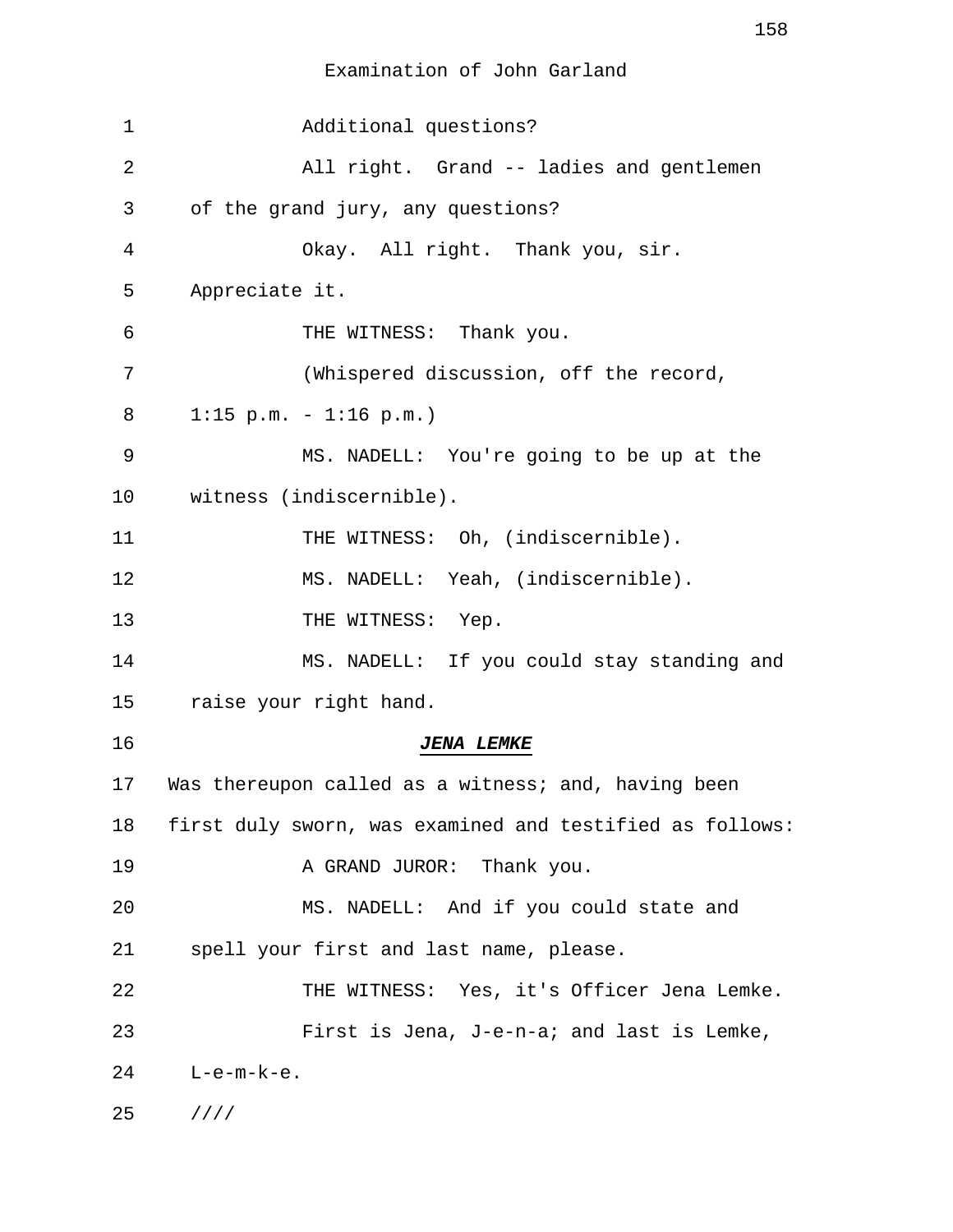| 1  | <b>EXAMINATION</b>                               |
|----|--------------------------------------------------|
| 2  | BY MS. NADELL:                                   |
| 3  | All right. And how are you employed?<br>Q        |
| 4  | I'm a police officer with the Portland<br>Α      |
| 5  | Police Bureau.                                   |
| 6  | All right. How long have you been employed<br>Q  |
| 7  | as a police officer?                             |
| 8  | It'll be ten years, actually, in September.<br>Α |
| 9  | Okay. In August of 2021, what precinct<br>Q      |
| 10 | were you assigned to?                            |
| 11 | North Precinct.<br>Α                             |
| 12 | And is that where you're still assigned?<br>Q    |
| 13 | Yes, it is.<br>Α                                 |
| 14 | Okay. What shift were you working in<br>Q        |
| 15 | August of 2021?                                  |
| 16 | I was working night shift or we call it E<br>Α   |
| 17 | shift now. It's 10:00 p.m. until 8 o'clock in    |
| 18 | the morning.                                     |
| 19 | Okay. And were you working on August 27th<br>Q   |
| 20 | of 2021?                                         |
| 21 | Yes, I was.<br>A                                 |
| 22 | Okay. Were you one of the responding<br>Q        |
| 23 | officers to an incident at 1600 North            |
| 24 | Willis Boulevard?                                |
| 25 | Yes, that's correct.<br>Α                        |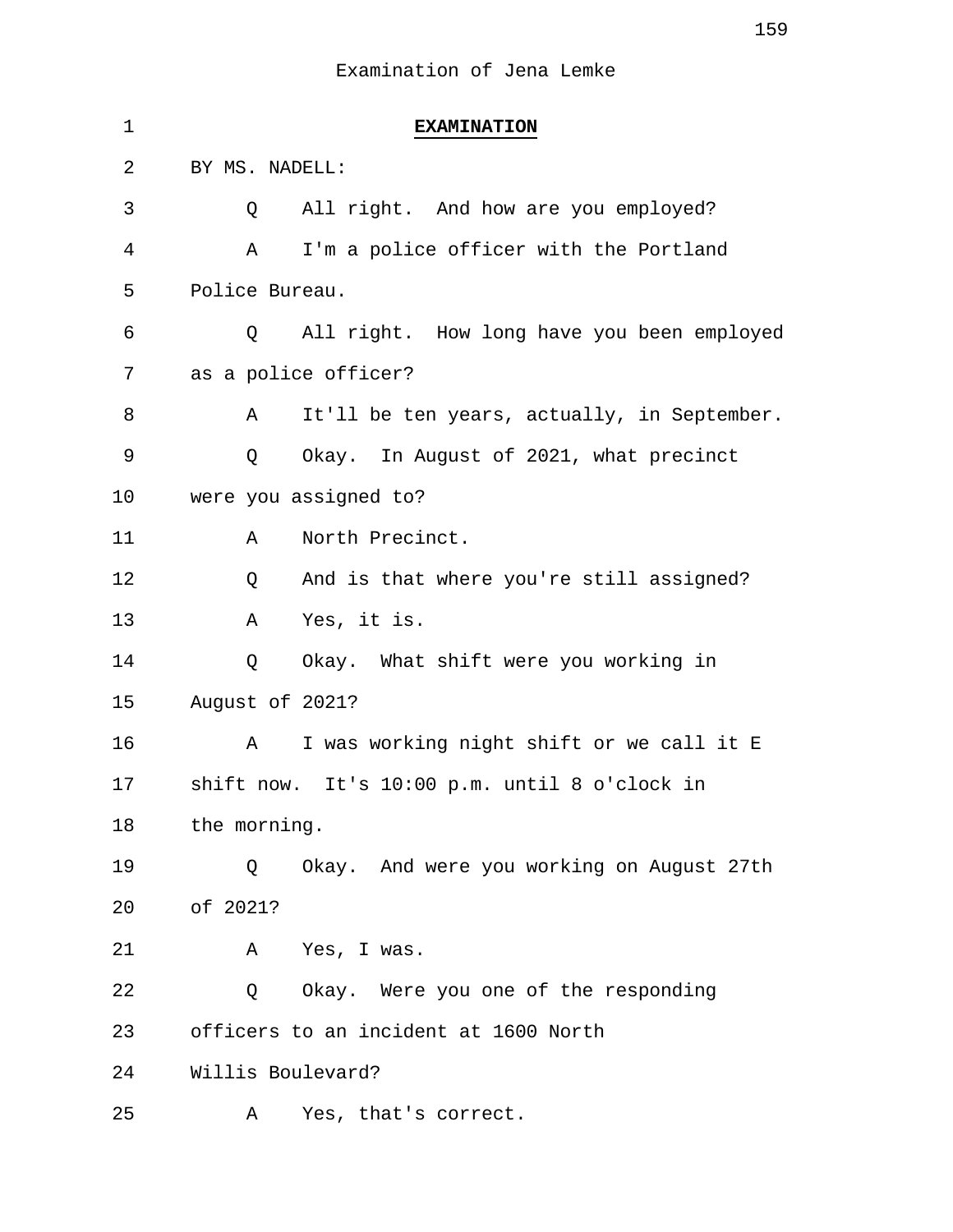| $\mathbf 1$ | Do you recall how you first learned about<br>Q        |
|-------------|-------------------------------------------------------|
| 2           | what was going on there?                              |
| 3           | The information I remember hearing was that<br>Α      |
| 4           | there was officers that were calling for Code 3 cover |
| 5           | at that location.                                     |
| 6           | What is a Code 3 cover?<br>Q                          |
| 7           | Code 3 is lights and sirens.<br>Α                     |
| 8           | Lights and sirens? Okay.<br>Q                         |
| 9           | Yeah.<br>Α                                            |
| 10          | Did you immediately respond there?<br>Q               |
| 11          | I actually didn't initially respond. I<br>Α           |
| 12          | wasn't one of the officers that was dispatched, but   |
| 13          | I started just hearing more information about the     |
| 14          | call, then I did end up responding. And then I kind   |
| 15          | of staged just south of that location on North        |
| 16          | Interstate Avenue.                                    |
| 17          | Okay. When you got there and -- and staged<br>Q       |
| 18          | yourself, what did you do next?                       |
| 19          | So we have a couple different data systems<br>Α       |
| 20          | that we use that can kind of help ascertain more      |
| 21          | information about a location or an individual. So I   |
| 22          | started querying some information related to the      |
| 23          | target address and then the individual that we had    |
| 24          | had some information about.                           |

25 Q Okay. And do you recall, was the target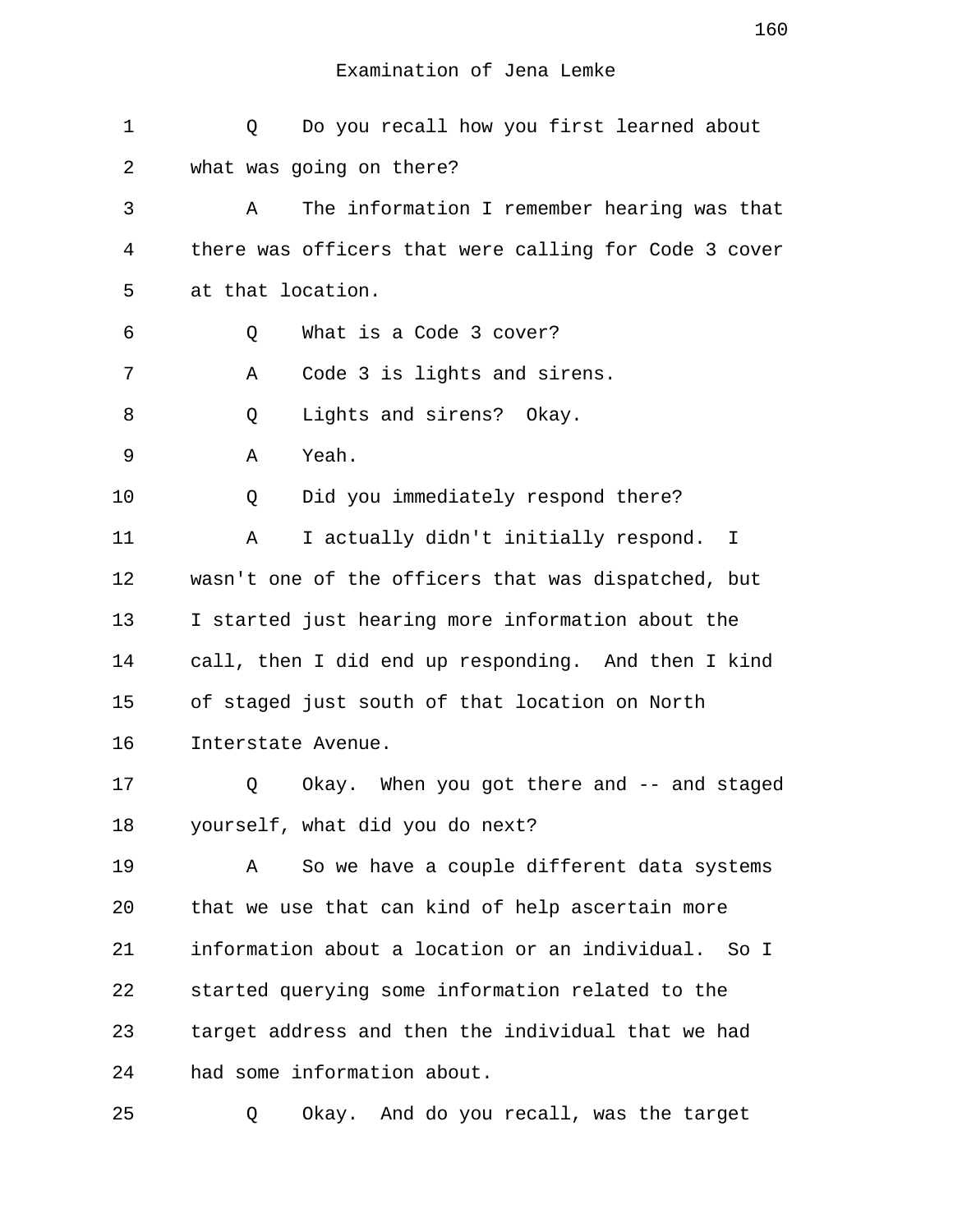1 address the residence of the subject or the residence 2 where he was at the time? 3 A Initially, the residence that the subject 4 was related to. So I think, if I remember correctly, 5 Apartment No. 3, I believe. 6 Q Okay. And do you remember the individual's 7 name that you were querying? 8 A I believe his first name was Alex. I don't 9 recall the last name. 10 Q Okay. And what was the purpose of you kind 11 of querying for information? 12 A Just to see if we had any related calls at 13 that address. So it can give us a lot of 14 information. So when we write, for instance, a 15 police report, it -- there's -- any information, you 16 could, like, basically query that and pull up that 17 report. 18 So I'm an ECIT officer, which is Enhanced 19 Crisis Intervention Team. So a lot of times, we'll 20 try to pull up reports just to see if we have any 21 information that can help us either communicate with 22 that person or just have any background when we're 23 speaking with them. 24 O Okay. 25 A And then we can also get information, just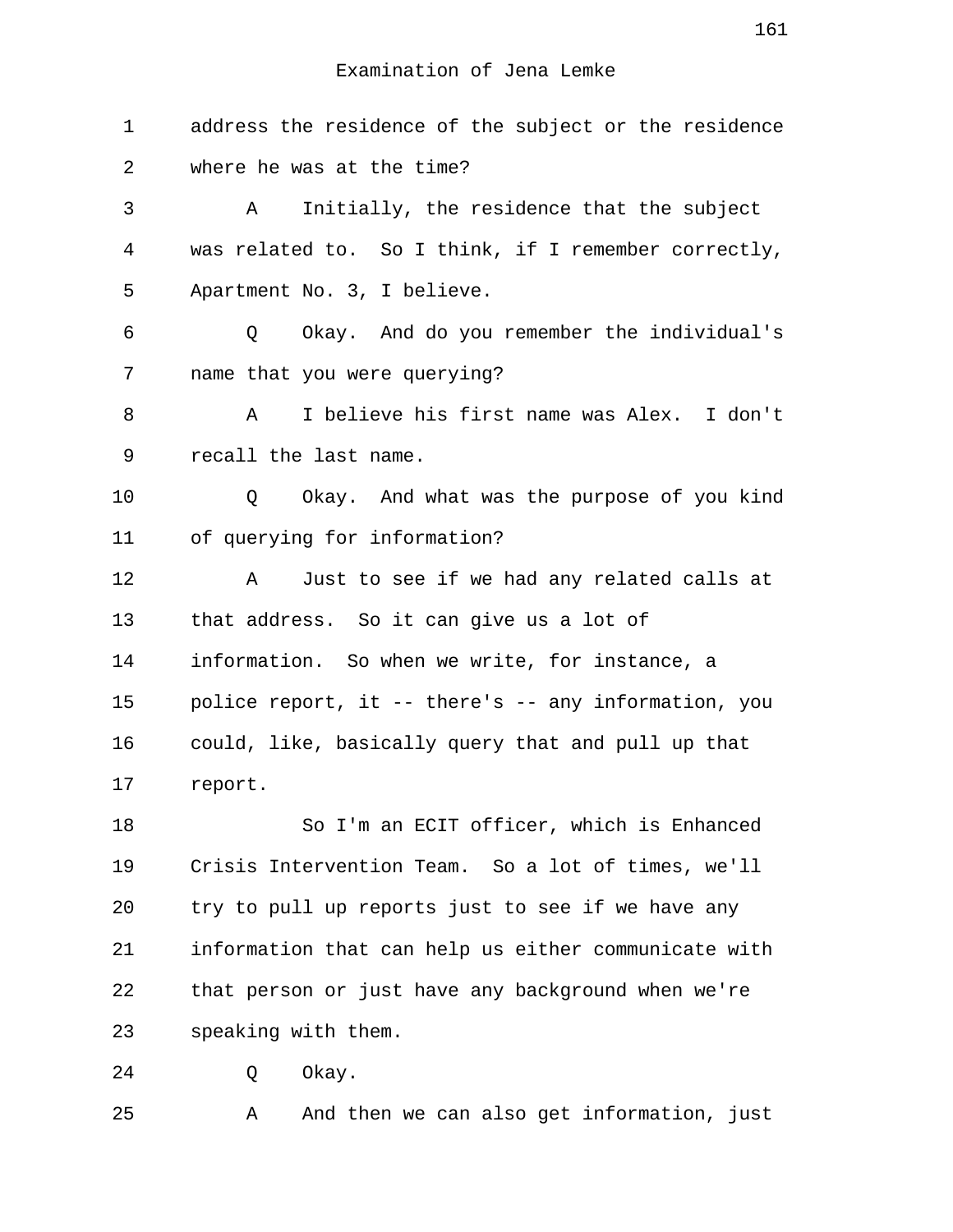| $\mathbf 1$    | other calls that have been related to that address.   |
|----------------|-------------------------------------------------------|
| 2              | So if there's been history of, like, guns in, like, a |
| 3              | particular address, for instance, or, like, that sort |
| $\overline{4}$ | of thing, it just helps us give -- give us a lot more |
| 5              | information for our -- kind of our tactical response  |
| 6              | and then also kind of, like, the crisis negotiation   |
| 7              | response as well.                                     |
| 8              | Okay. And so what -- you said you're a<br>Q           |
| 9              | member of the ECIT (indiscernible)?                   |
| 10             | Yes, that's correct.<br>Α                             |
| 11             | What does that mean? What does that<br>Q              |
| 12             | team do?                                              |
| 13             | Oh, sorry. So Enhanced Crisis Intervention<br>Α       |
| 14             | Team, we have an additional 40 hours of training when |
| 15             | we first become certified as that type of police      |
| 16             | officer. And then we respond to crisis calls within   |
| 17             | the City of Portland.                                 |
| 18             | So, generally, it's mental health aspect,             |
| 19             | but it can be, you know, someone that's having, like, |
| 20             | suicidal thoughts or ideations. It can be at the      |
| 21             | request of a community member that they ask an ECIT   |
| 22             | officer to respond.                                   |
| 23             | And a lot of it is, like I said, mental               |
| 24             | health related, but there's also -- I mean, a lot of  |
| 25             | calls, because it's traumatic experience, have some   |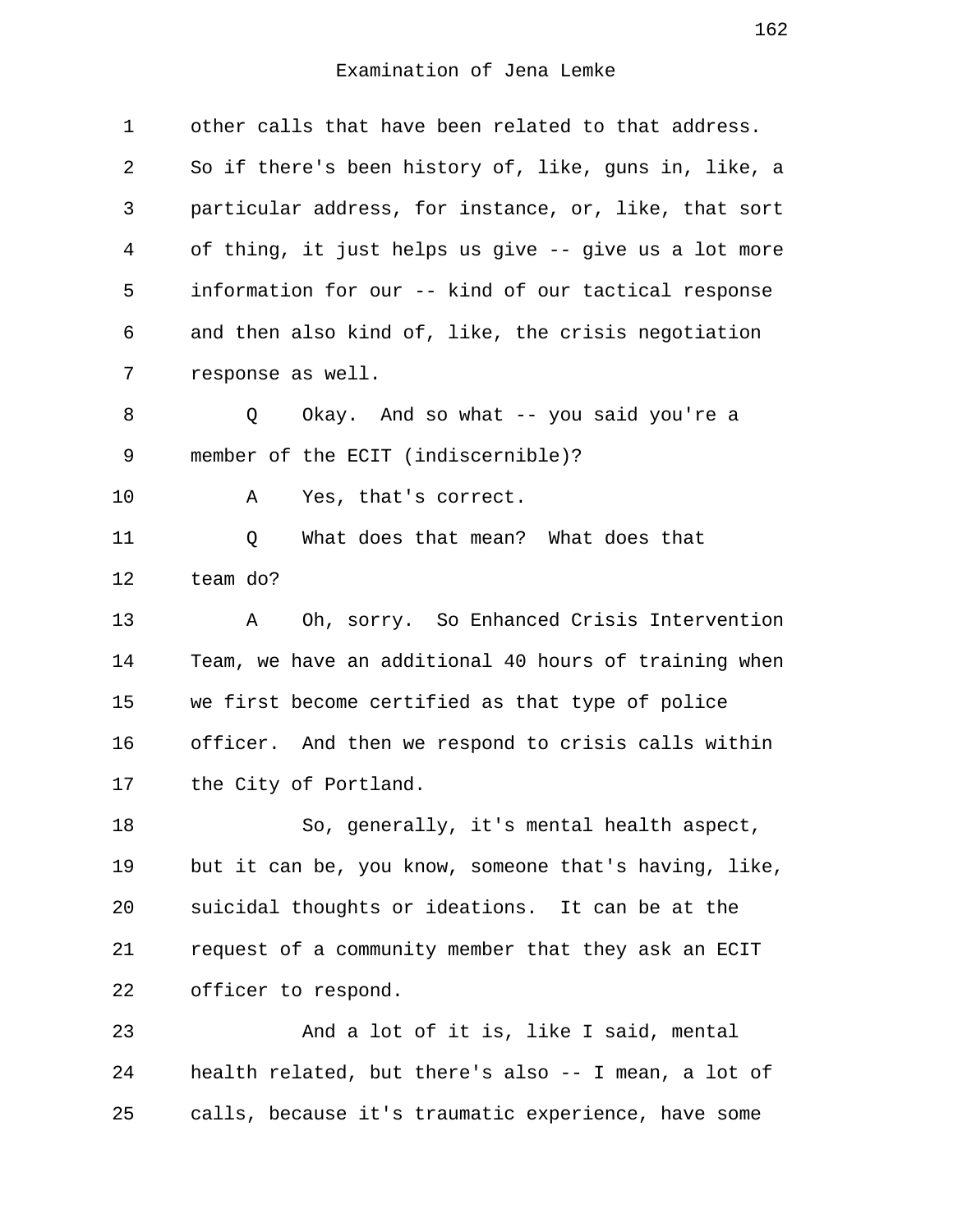1 aspect of someone being in crisis. 2 So a lot of times, even, for instance, when 3 I respond to mental health calls, it could be the 4 person that we're speaking to. But also their family 5 could be going through a traumatic experience, so we 6 help assist with those types of calls. 7 Q Okay. Based on your training and 8 experience as an officer and then as part of that 9 team, it sounds like you've needed some additional 10 training. You -- you spoke about mental health and 11 kind of dealing with people that are suffering or 12 experiencing mental health symptoms. 13 Based on your training, can people who are 14 under the influence of narcotics or drugs also appear 15 or manifest sort of that -- in -- in ways that are 16 similar to someone experiencing mental health crisis, 17 like, in terms of behavior or -- 18 A Oh, definitely. Sometimes it's kind of 19 hard to parse those things out, so it could mental 20 health crisis. It could be drugs or alcohol or it 21 could be both. 22 O Okay. 23 A But a lot of times, we're seeing similar 24 things from an individual and it could be one or both 25 of those things.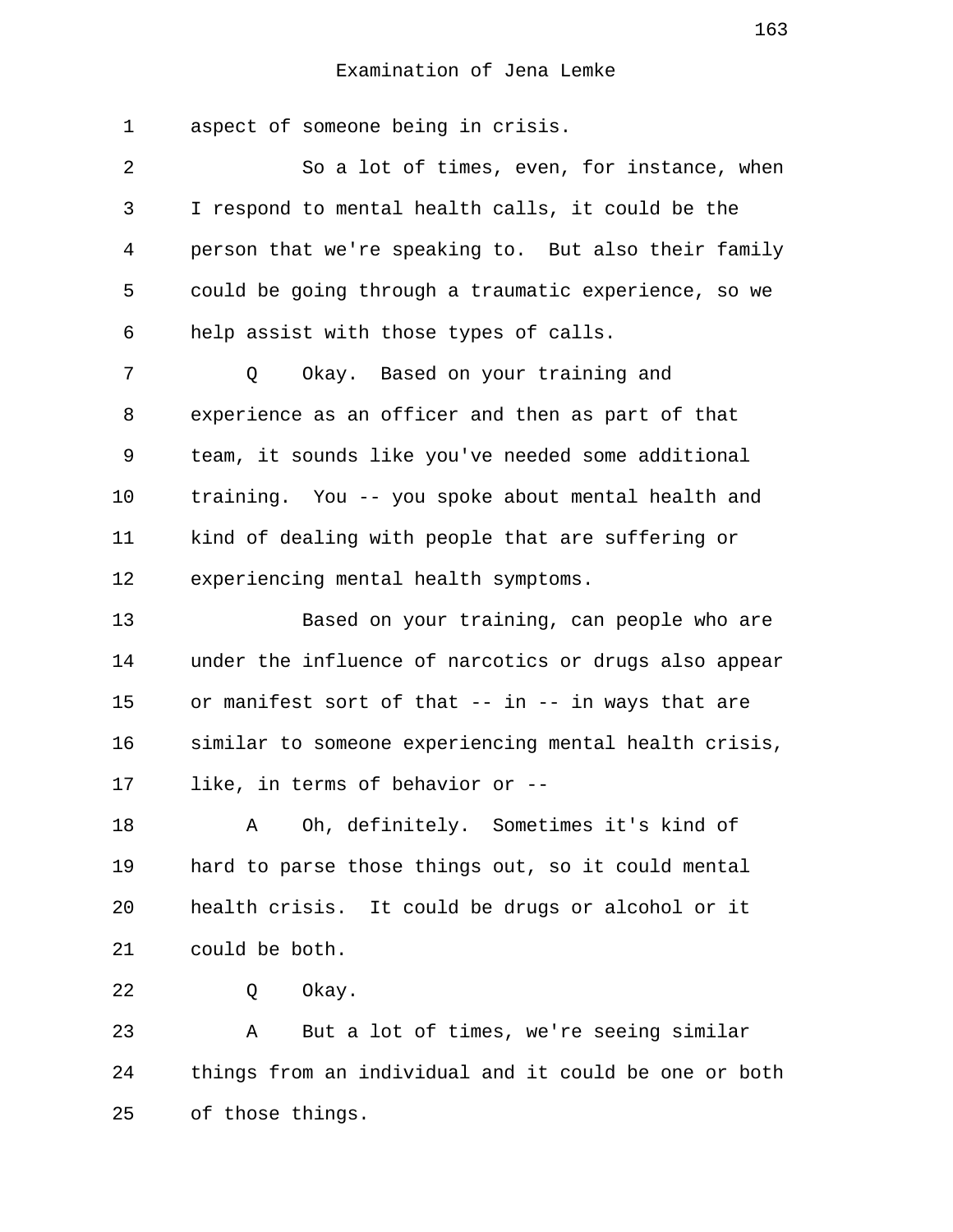| 1  | Okay. So in your experience responding to<br>Q          |
|----|---------------------------------------------------------|
| 2  | those types of situations, would it be fair to say      |
| 3  | that sometimes it has been fueled by mental health,     |
| 4  | sometimes fueled by drug use or a combination of        |
| 5  | the two?                                                |
| 6  | Yes, that's correct.<br>А                               |
| 7  | Okay. And specifically on this date, did<br>Q           |
| 8  | you respond to the location as an ECIT officer?         |
| 9  | Not specifically, no. I just $-$ - I $-$<br>A           |
| 10 | on bigger calls, I tend to fulfill that role. So        |
| 11 | either as --                                            |
| 12 | Okay.<br>Q                                              |
| 13 | -- ECIT, but as an ECIT officer, I also<br>A            |
| 14 | kind of data mine and look for a lot of intelligence    |
| 15 | on calls. And so bigger calls, like, that tends to      |
| 16 | be, like, a role that I kind of just step into. So I    |
| 17 | have -- from being an ECIT officer, I have access to    |
| 18 | another database that's called TLO.                     |
| 19 | But that also is a different way of, like,              |
| 20 | helping us ascertain information about addresses.<br>It |
| 21 | can help us find phone numbers for individuals if       |
| 22 | that's not a phone number that we have in our data      |
| 23 | system. So that's kind of a role that I generally       |
| 24 | fulfill on some of these bigger types of calls.         |
| 25 | Okay. Did you use the TLO database to<br>Q              |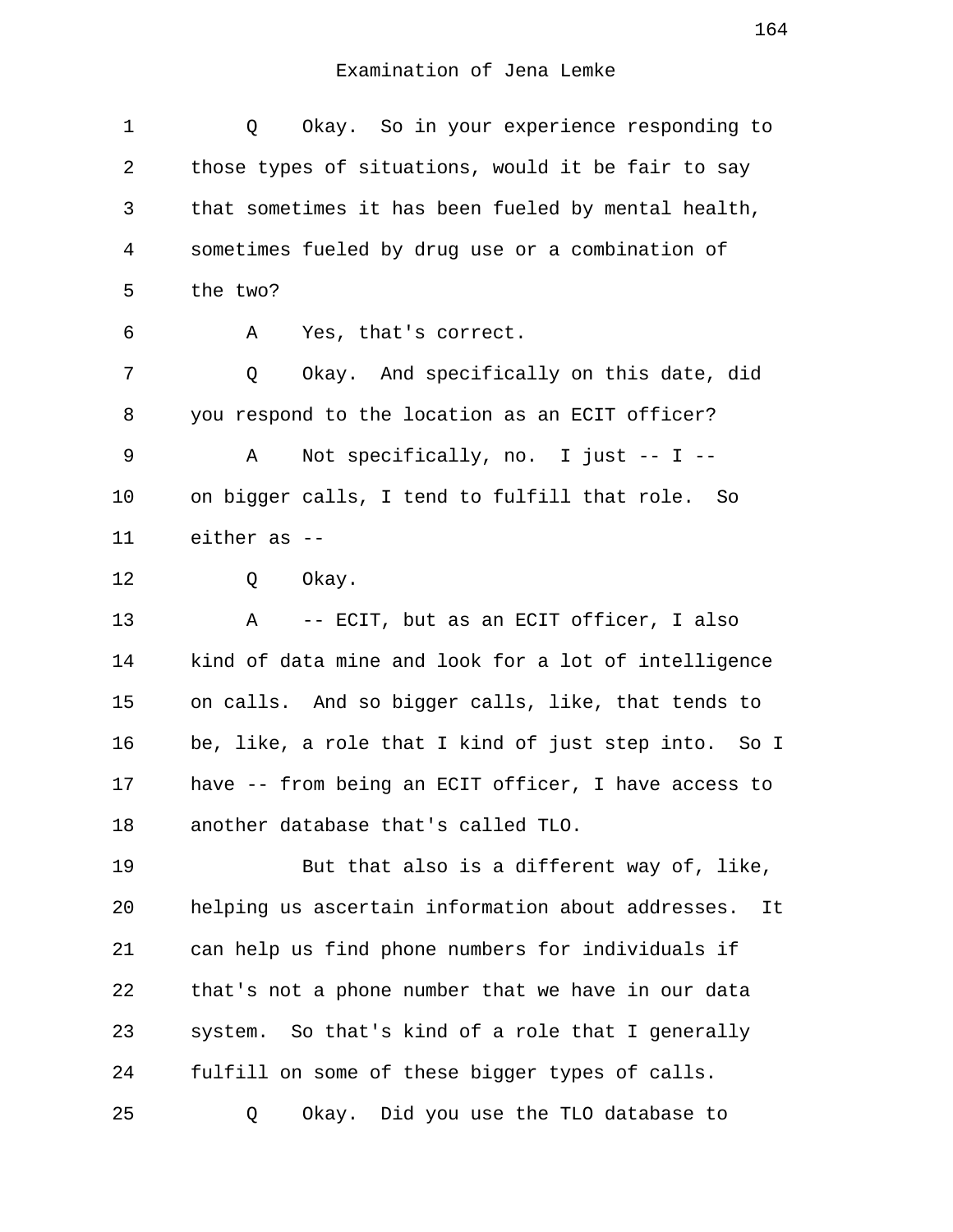1 try to figure out a phone number for the subject 2 involved here?

 3 A I was able to find a phone number for him, 4 actually, in RMS. So RMS, I believe, if I remember 5 correctly the acronym, it's for Records Management 6 System. And so that's part of the City of Portland. 7 And then also REJIN, which is the Regional Justice 8 Information Network.

 9 So law enforcement agencies in, like, the 10 Portland metropolitan area that use that system, if, 11 say, for instance -- I believe Vancouver Police 12 Department's still a part of that system.

13 If they write a police report, someone's 14 listed in their police report as an entity, when we 15 run that person's name and date of birth through our 16 system, it will pull up the information.

17 So it will show whatever we have as most 18 current, the police report for their address or phone 19 number and then reports that are associated with 20 them. So I was actually able to find his -- a phone 21 number that was listed for him via RMS.

22 Q Okay. And you said that the man -- the -- 23 the subject was named Alex, correct?

24 A Yes, that's correct.

25 Q Okay. Did you attempt to reach Alex then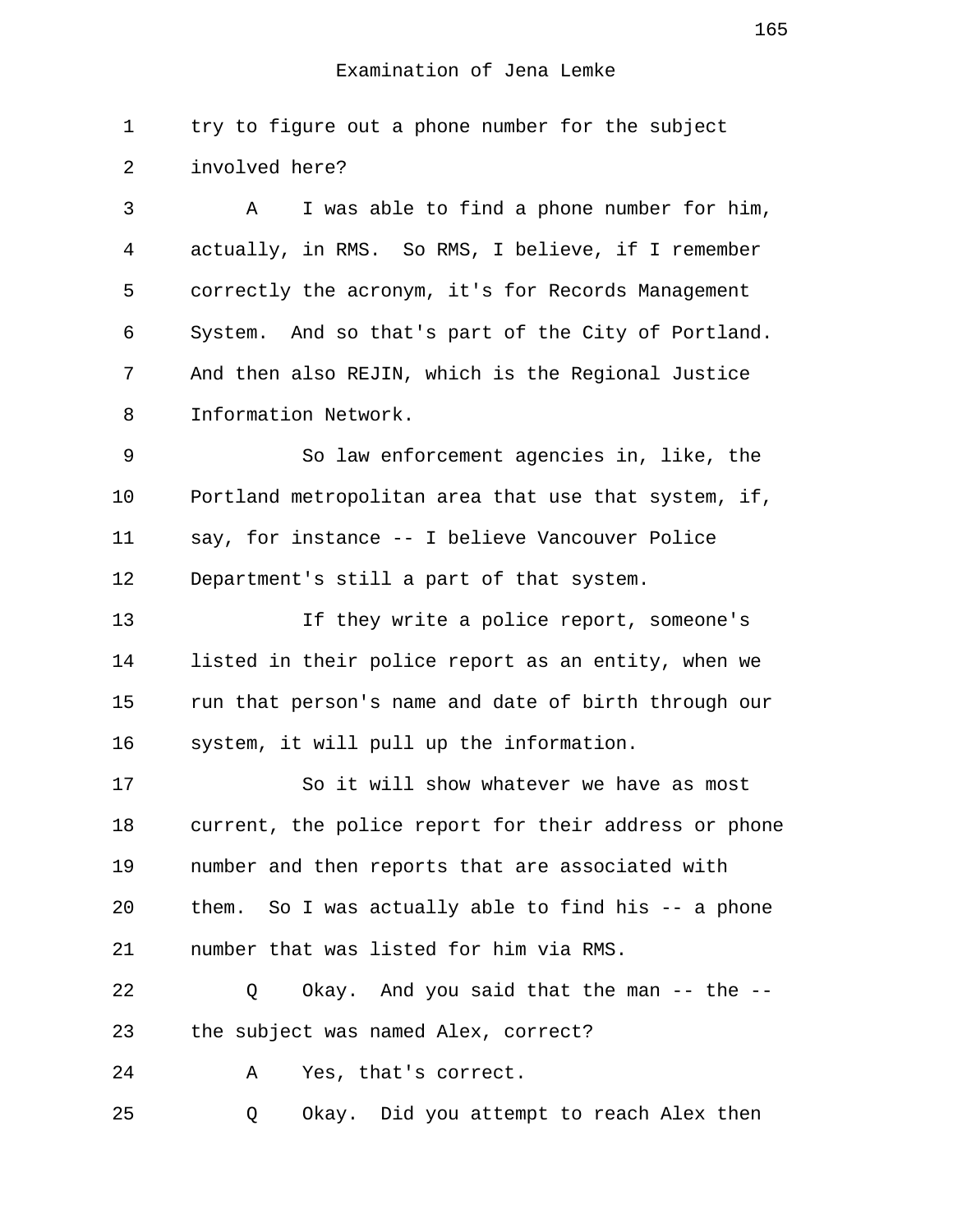1 by phone?

| 2  | The -- yes. The phone number that was<br>Α            |
|----|-------------------------------------------------------|
| 3  | listed for him in RMS was not a good phone number.    |
| 4  | Okay. So what steps did you take to reach<br>Q        |
| 5  | him through different means?                          |
| 6  | So when I found out that we did have a<br>Α           |
| 7  | phone number listed for Alex in RMS, Sergeant Dorn,   |
| 8  | who was one of the supervisors that was there on      |
| 9  | scene, had requested that I respond to basically the  |
| 10 | front of the location off of North Willis Boulevard.  |
| 11 | And that's where there was one of the                 |
| 12 | officers or detectives -- I don't know what his rank  |
| 13 | was, but -- that was associated with the initial call |
| 14 | with the DEA. He was trying to communicate with the   |
| 15 | subject, Alex, with, like, clear voice communication, |
| 16 | so just voice to voice.                               |
| 17 | So sergeant had asked if I could respond              |
| 18 | down to their location and let them know that we had  |
| 19 | found a phone number for him. And then I believe it   |
| 20 | was at that point when we tried to call the phone     |
| 21 | number that we realized it wasn't a good phone number |
| 22 | for him anymore.                                      |
| 23 | Okay. And there's a couple photos on the<br>Q         |
| 24 | screen in front of you. On the -- the left side, do   |

25 you recognize that location?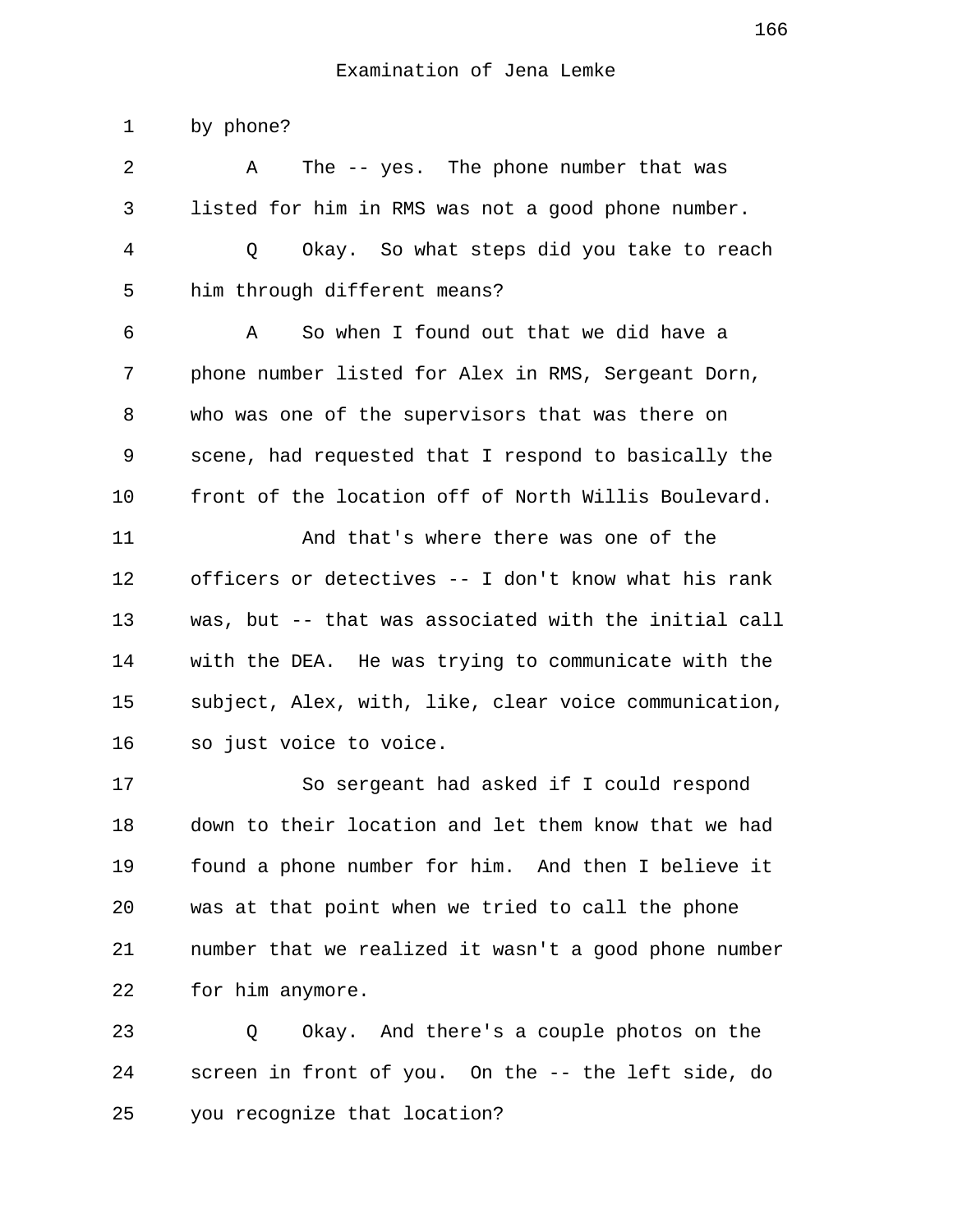| 1  | Yes. That's the front of the building that<br>A       |
|----|-------------------------------------------------------|
| 2  | faces north --                                        |
| 3  | Okay.<br>Q                                            |
| 4  | Α<br>-- west.                                         |
| 5  | So is that the area that you $-$ - that<br>Q          |
| 6  | Sergeant Dorn asked you to come to to try to kind of  |
| 7  | assist (indiscernible)?                               |
| 8  | Yeah. So where you can see the, like,<br>A            |
| 9  | 1600, like, the address --                            |
| 10 | Mm-hmm.<br>Q                                          |
| 11 | A -- number, I mean, at times, we were kind           |
| 12 | of just, like, under that little awning and then kind |
| 13 | of between that awning and then, like, the corner     |
| 14 | that's to the left there --                           |
| 15 | Okay.<br>Q                                            |
| 16 | -- on the left side of the picture.<br>Α              |
| 17 | And did you have information from other<br>Q          |
| 18 | officers on scene about where the subject was in      |
| 19 | relation to that awning or the front of the building? |
| 20 | Yeah. So it's a little bit hard to tell,<br>A         |
| 21 | but the -- the window there that's, like, the         |
| 22 | bottom-left window that you can see, you can --       |
| 23 | it's -- I think that that was --                      |
| 24 | This one?<br>Q                                        |
| 25 | I was -- never went inside the building,<br>Α         |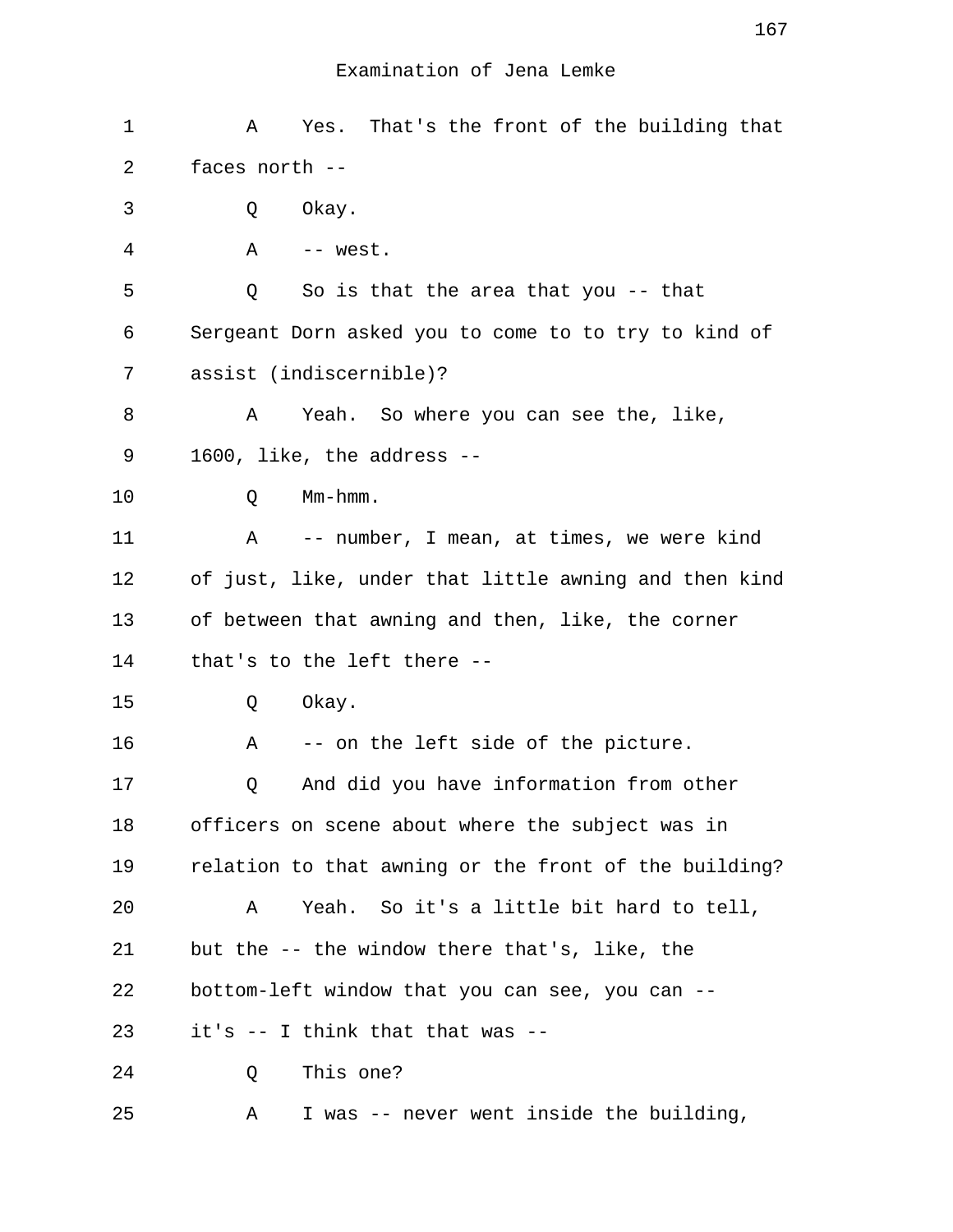| $\mathbf 1$    | but it's like you can kind of, like, see through      |
|----------------|-------------------------------------------------------|
| 2              | that window. And they were pointing out to that       |
| 3              | balcony area.                                         |
| $\overline{4}$ | And just -- I'm sorry. I have a -- can you<br>Q       |
| 5              | see my -- my cursor on --                             |
| 6              | I do.<br>Α                                            |
| 7              | -- your screen?<br>Q                                  |
| 8              | Okay. Is that the area?                               |
| 9              | Yes.<br>Α                                             |
| 10             | Okay. And so if -- if I understand you<br>Q           |
| 11             | correctly, you are kind of in the front of the        |
| 12             | building. There's some communication going on         |
| 13             | between law enforcement personnel and the subject.    |
| 14             | You learn that the phone number you found             |
| 15             | wasn't good or you couldn't reach the subject. What   |
| 16             | was the next step you took?                           |
| 17             | So sometime around then, I found out that<br>Α        |
| 18             | the -- the person that I was told was the girlfriend  |
| 19             | of the subject, of Alex, was in a patrol car. So I    |
| 20             | went to that patrol call, so -- or patrol car rather. |
| 21             | So we'll say, like, debriefing, like, a --            |
| 22             | a witness or a victim, so to just try to go and talk  |
| 23             | to her and see if she was able to provide us with any |
| 24             | more information that would help us.                  |
| 25             | I mean, usually, what we're trying to do              |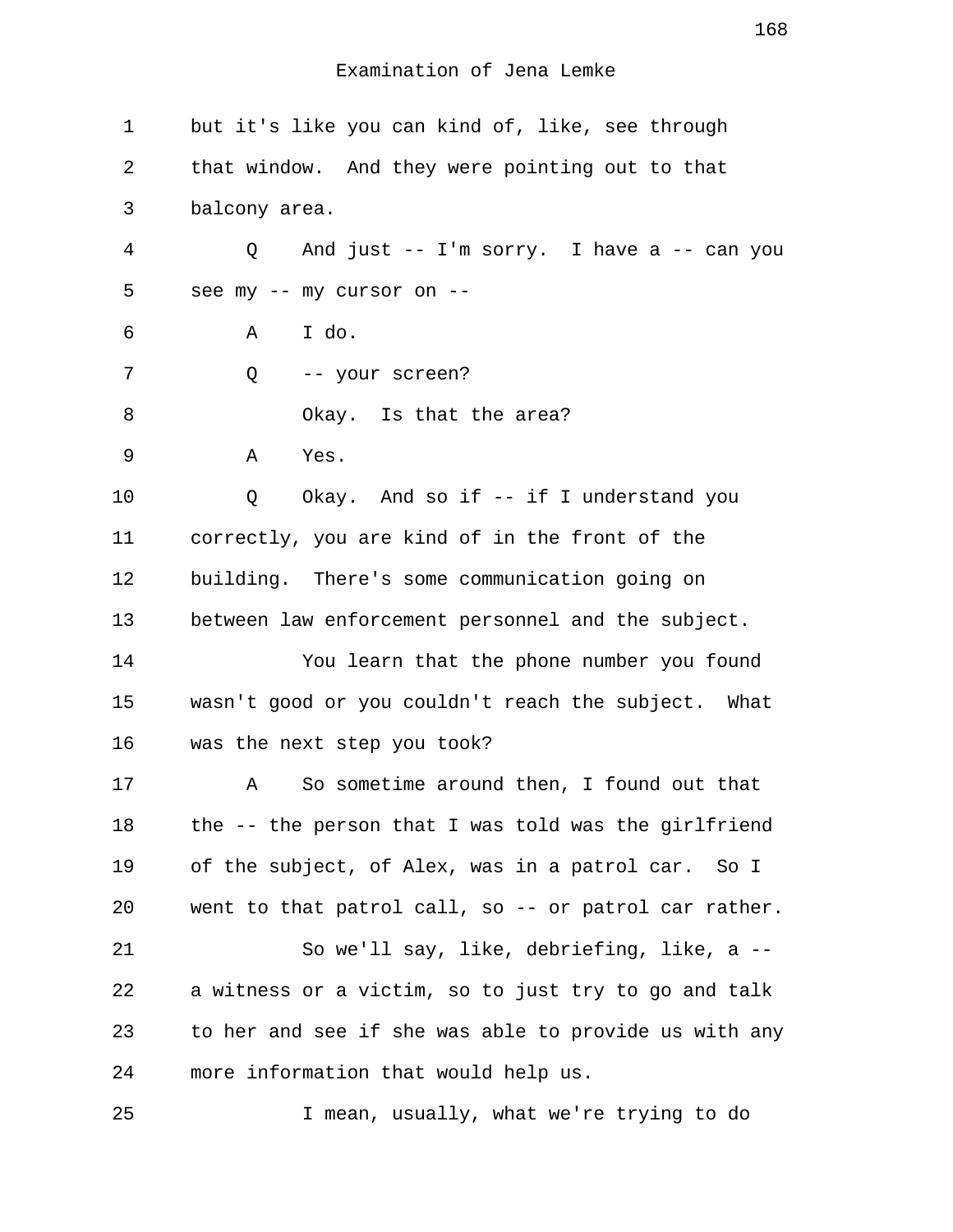| $\mathbf 1$ | is, like, when we're negotiation -- negotiating or      |
|-------------|---------------------------------------------------------|
| 2           | having that conversation with the subject, I mean,      |
| 3           | we're trying to find some information that maybe        |
| 4           | could help us develop, like, a rapport with him.        |
| 5           | We look for things that, like, refer to his             |
| 6           | hooks, so, like, a lot -- for a lot of people, that     |
| 7           | can be, like, their family. And then we also look       |
| 8           | for something that -- like, we call triggers.           |
| 9           | So triggers could be, you know, also                    |
| 10          | sometimes folks' family and maybe -- I don't know --    |
| 11          | like, bringing up, like, their past or, like, their     |
| 12          | addictions or something like that.                      |
| 13          | So we just try to talk to those folks that              |
| 14          | have some firsthand knowledge and see if there's any    |
| 15          | information that they can provide us with for both --   |
| 16          | like I said before, like, kind of our tactical          |
| 17          | response, but then also, like, our negotiation          |
| 18          | response as well.                                       |
| 19          | So I -- I want to back up, I think, just<br>Q           |
| 20          | to -- to make sure we're -- $I'm - - I'm$ understanding |
| 21          | correctly kind of what -- why you were doing all of     |
| 22          | that. So $-$                                            |
| 23          | Sure.<br>A                                              |
| 24          | -- what did you understand the situation to<br>Q        |
| 25          | be that you were responding to? Like, why is it that    |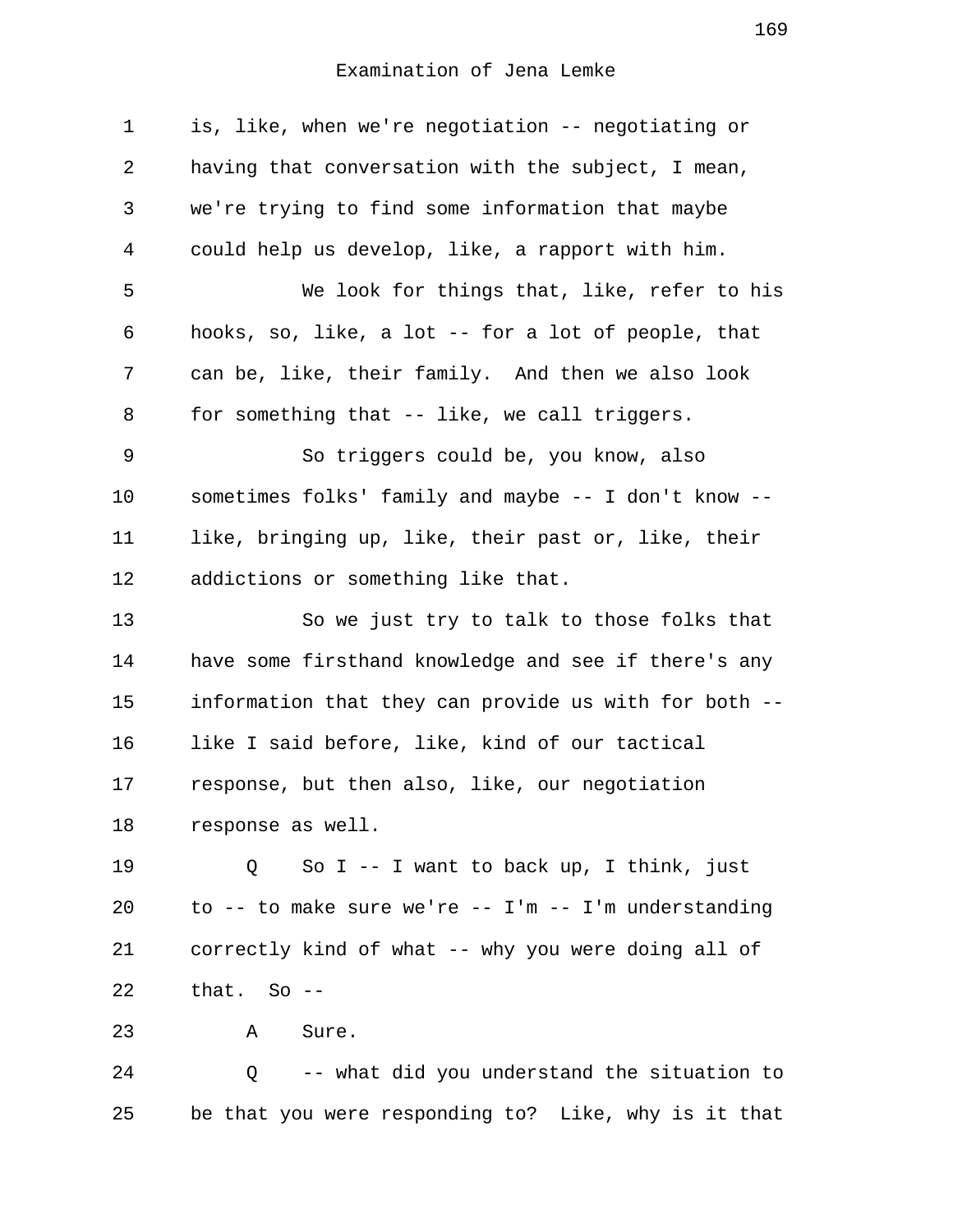| 1  | you were trying to get the subject's phone number     |
|----|-------------------------------------------------------|
| 2  | and connecting with the girlfriend to get this        |
| 3  | information? What was --                              |
| 4  | Α<br>Oh, sure.                                        |
| 5  | -- what was going on?<br>Q                            |
| 6  | So -- so the information that we had was<br>Α         |
| 7  | that the DEA had responded to that information and    |
| 8  | the individual had jumped from the -- the third story |
| 9  | down to the second story. On the third story, they    |
| 10 | found an empty holster.                               |
| 11 | And when he had jumped, they had found --             |
| 12 | or they -- sorry. They saw what they believed -- he   |
| 13 | had something in his hand. So with an empty holster,  |
| 14 | having something in his hand, there was a possibility |
| 15 | that he might be armed.                               |
| 16 | And there was some information that we had            |
| 17 | prior to me going down to the front of the building   |
| 18 | that the subject had made some type of, like,         |
| 19 | suicide-by-cop-type statements.                       |
| 20 | Okay. So --<br>Q                                      |
| 21 | And then -- oh, I'm sorry. And then the --<br>Α       |
| 22 | where he ended up was not his apartment anymore, so   |
| 23 | we were concerned about if there was anyone still     |
| 24 | home inside that apartment.                           |
| 25 | Okay. All right. So how -- were you able<br>Q         |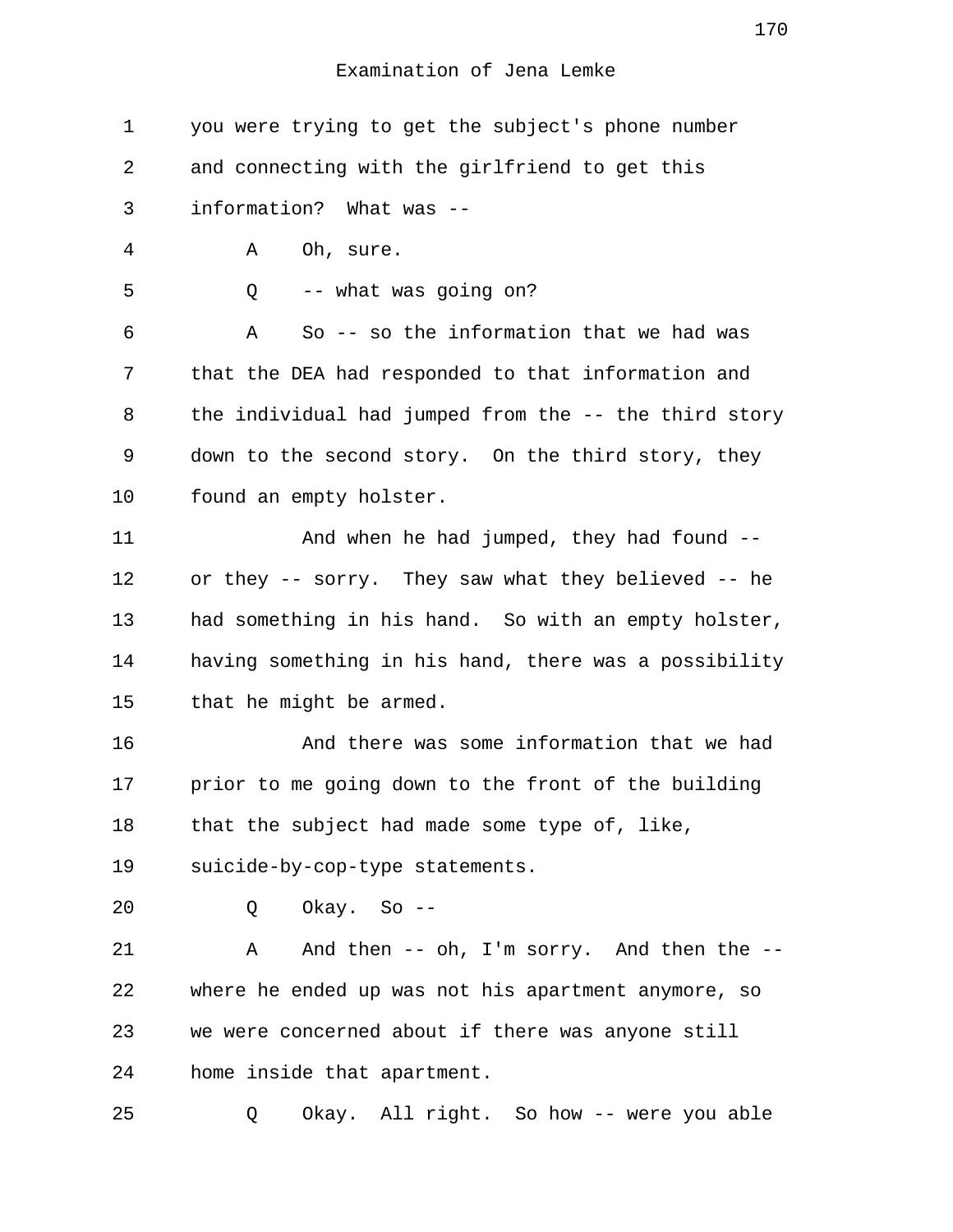| 1  |              |             | to get any useful information from the girlfriend?    |
|----|--------------|-------------|-------------------------------------------------------|
| 2  |              | Α           | So she did tell me that she believed                  |
| 3  |              |             | that there was a possibility that he had used         |
| 4  |              |             | methamphetamine and she said oxy prior to the initial |
| 5  |              |             | contact with him. And she told me that he had been    |
| 6  |              |             | prison, that he did not --                            |
| 7  |              | Q           | Oh, you know what? We're not going to go              |
| 8  |              |             | into that. And --                                     |
| 9  |              | Α           | Okay.                                                 |
| 10 |              | Q           | -- and, really, just my -- my --                      |
| 11 |              |             | So the grand jurors should disregard that.            |
| 12 |              |             | I guess my question is -- and I'll ask it             |
| 13 |              |             | in a better way -- were you able to get information   |
| 14 |              |             | that helped you kind of gauge next steps in terms of  |
| 15 |              |             | this, you know, crisis negotiation that you were, it  |
| 16 |              |             | sounds like, trying to do?                            |
| 17 |              | Α           | Oh, I would say yes, we were able to get              |
| 18 |              |             | some information --                                   |
| 19 |              | Q           | Okay.                                                 |
| 20 |              | $\mathbb A$ | -- that was helpful.                                  |
| 21 |              | Q           | To include the possibility that drugs may             |
| 22 | be involved? |             |                                                       |
| 23 |              | Α           | Yes, that's correct.                                  |
| 24 |              | Q           | Okay. What about a phone number?                      |
| 25 |              | Α           | No, so -- no. She -- we did not get a                 |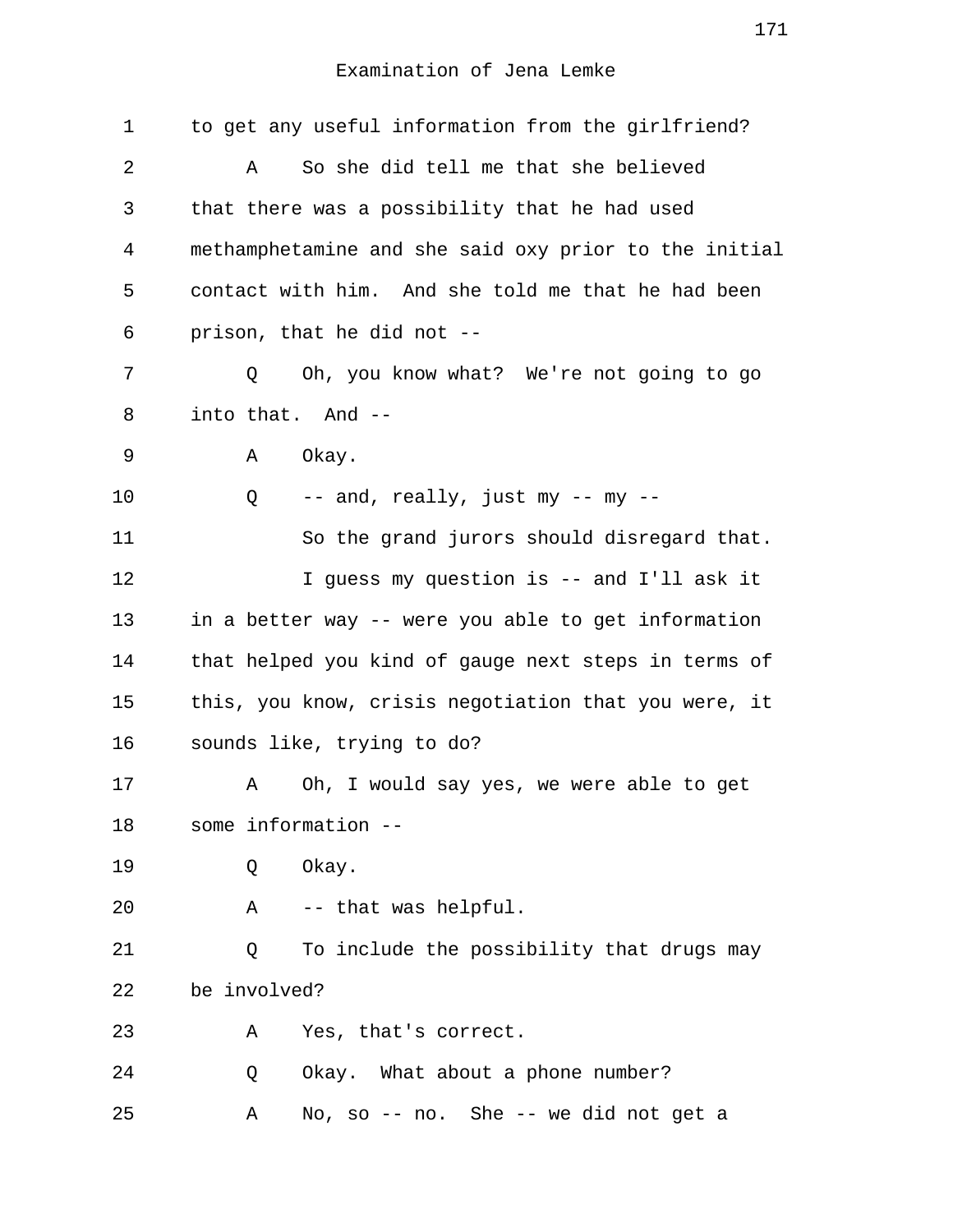1 phone number -- 2 0 Okay. 3 A -- from her. 4 Q Did you get a phone number for the subject 5 from another means? 6 A Yeah. So not for him specifically, but 7 there's another officer that's going to -- here today 8 that's going to testify. So -- so similar to what we 9 did with the initial apartment where he was 10 associated with, we did something similar with the 11 apartment that he ended up at. 12 And I believe, if I remember correctly, 13 that a person at that location had called in to make 14 a report regarding a stolen vehicle. So that officer 15 located a phone number for the person that was 16 associated with that apartment. 17 They had tried to call that phone number a 18 couple times and it was ringing, someone would answer 19 and they'd hang up and so weren't sure exactly who 20 was answering the phone at that time. 21 But via that phone number, who was a 22 resident of that second apartment where we kind of 23 ended up being a target apartment, we were able to 24 get in touch with Alex. 25 Q Okay. And "we" or you?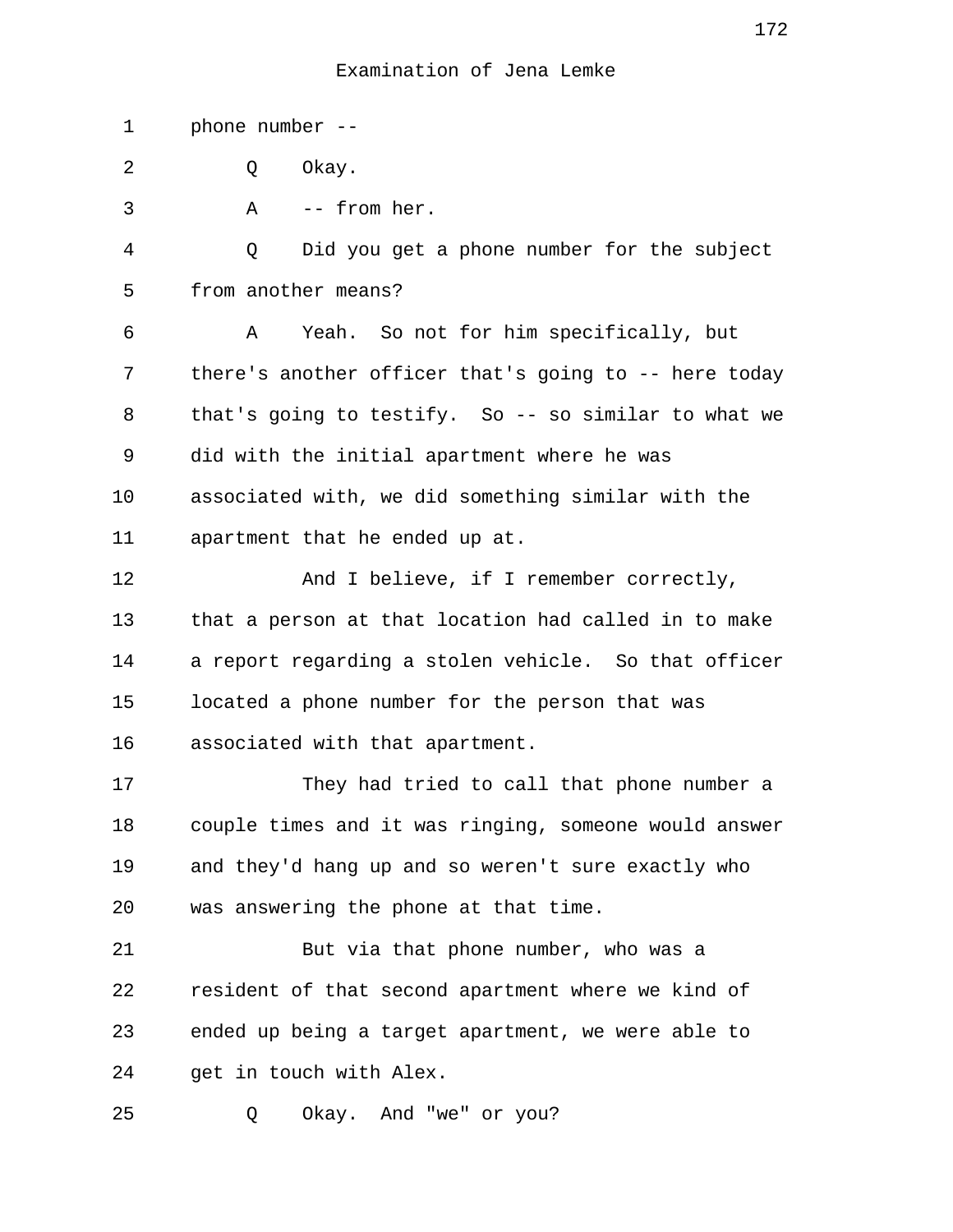| 1  | Α         | I did speak to him?                                   |
|----|-----------|-------------------------------------------------------|
| 2  | Q         | Okay. How many times did you speak to                 |
| 3  | Alex?     |                                                       |
| 4  | Α         | I don't recall exactly. So I --                       |
| 5  | Q         | Was -- was it one -- more than one time?              |
| 6  | Α         | More than one time, yes.                              |
| 7  | Q         | Okay. And did he ever identify himself                |
| 8  | to you?   |                                                       |
| 9  | Α         | No, he did not.                                       |
| 10 | Q         | Okay. Did you identify yourself to him?               |
| 11 | Α         | I did.                                                |
| 12 | Q         | Okay. And tell us about the conversation              |
| 13 |           | or conversations you had with him.                    |
| 14 | A         | Sure. I -- from what I recall, the                    |
| 15 |           | conversations were really brief. Then, I mean, I      |
| 16 |           | remember, like, giving the call log to the detectives |
| 17 |           | 'cause there was quite a few times where we were,     |
| 18 |           | like -- I was trying to call him, make contact        |
| 19 | with him. |                                                       |
| 20 |           | And it either would be, like, a very short            |
| 21 |           | conversation or, like, someone would pick up the      |
| 22 |           | phone and just hang up. And I remember it was kind    |
| 23 |           | of interspersed with him also still, like, yelling,   |
| 24 | you know. |                                                       |
| 25 |           | So we were trying to get him to be on the             |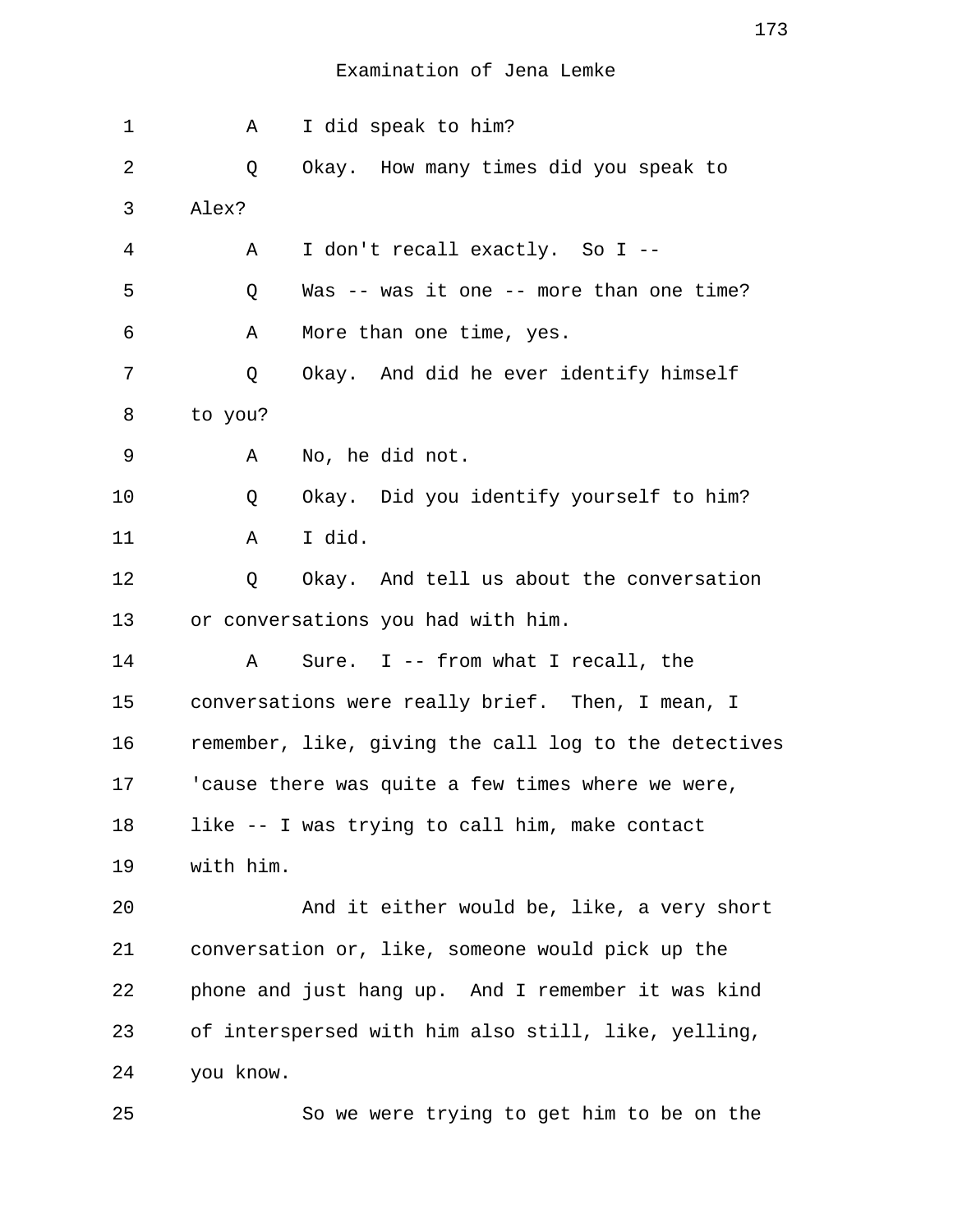1 phone because there was quite a lot of road noise 2 from, like, North Columbia Boulevard and it was very 3 difficult just to be yelling from the distance that 4 we were at for everyone's safety to actually have an 5 effective conversation with him. 6 But some of the things I do remember him 7 saying was that, you know, he didn't want us to come 8 any closer; if we came any closer, he was going to 9 shoot and statements along those lines. 10 The second or third conversation that I had 11 with him, he was saying something to the effect of, 12 "If you come any closer, I'm going to shoot them." 13 And he started referring to, like, "them" a couple 14 different times. 15 And so at that point, I was concerned that 16 there were still people in that apartment with him 17 and that he wasn't alone. So I relayed that 18 information to the other officers and a sergeant that 19 were there on the scene. 20 Q Okay. After -- or while you're having 21 these conversations with Alex by phone, did you hear 22 anything concerning happen? 23 A Yeah, I heard a gunshot. 24 Q Okay. Was that before or after you had 25 spoken with Alex?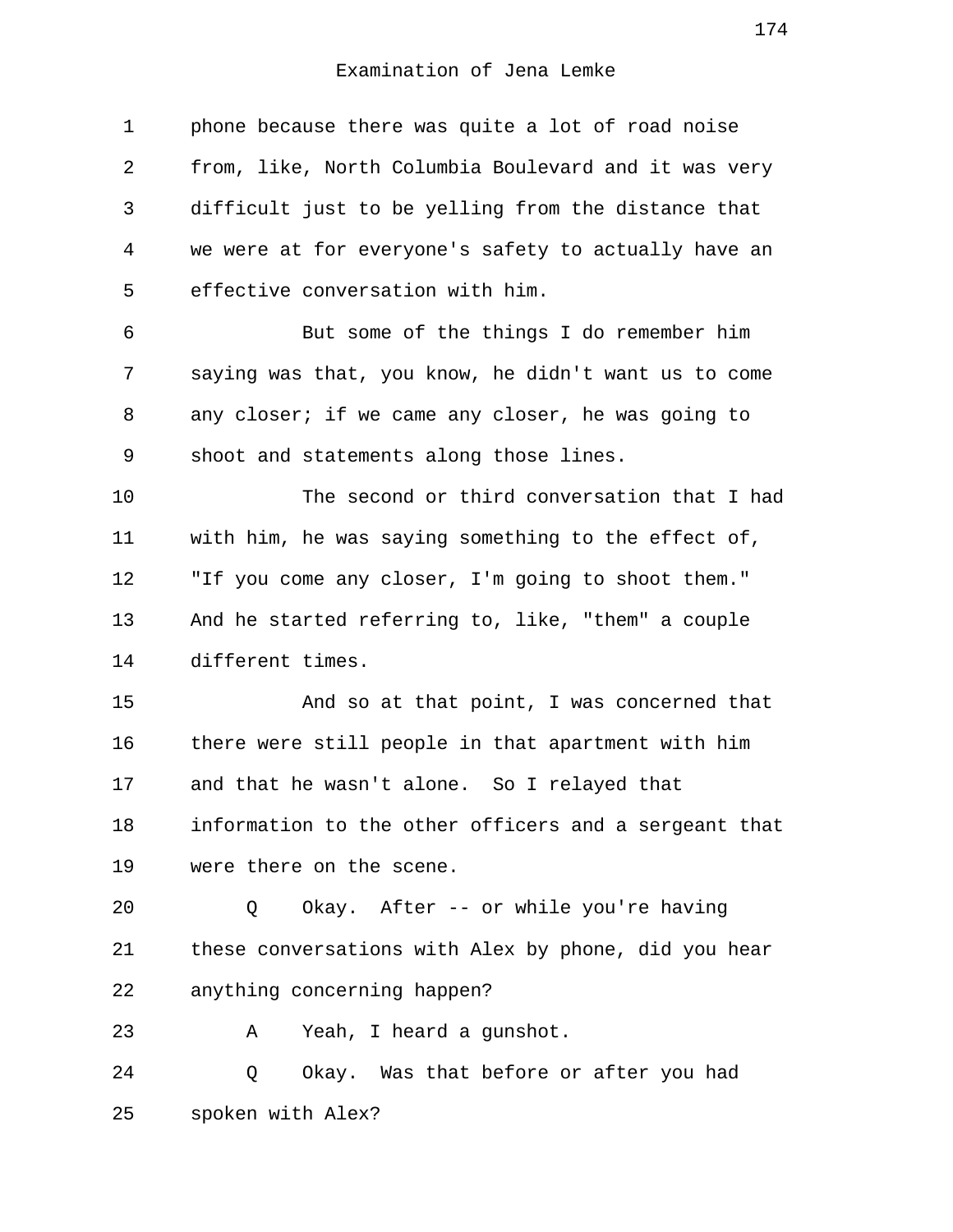| 1  | Α             | I had at least one conversation with him by           |
|----|---------------|-------------------------------------------------------|
| 2  |               | phone before I heard the first gunshot.               |
| 3  | Q             | Okay. And could you tell where that                   |
| 4  |               | gunshot originated from?                              |
| 5  | A             | It definitely sounded like it was coming              |
| 6  |               | from inside the apartment building, like, right where |
| 7  | we were at.   |                                                       |
| 8  | Q             | Okay. As opposed to it being a police fire            |
| 9  | or something? |                                                       |
| 10 | A             | Well, are you saying -- what -- I could               |
| 11 |               | tell that it was coming from the apartment --         |
| 12 | Q             | Okay.                                                 |
| 13 | Α             | -- building, so --                                    |
| 14 | Q             | Okay.                                                 |
| 15 | Α             | -- no, I didn't see who --                            |
| 16 | Q             | From out $--$                                         |
| 17 | Α             | -- was shooting.                                      |
| 18 | Q             | Versus outside the building                           |
| 19 |               | $(indiscernible)$ ?                                   |
| 20 | Α             | Sure.                                                 |
| 21 | Q             | Okay.                                                 |
| 22 | Α             | Yes, that's correct.                                  |
| 23 | Q             | Did you know what the result of that                  |
| 24 | shot was?     |                                                       |
| 25 | Α             | I did. So I was standing pretty close to              |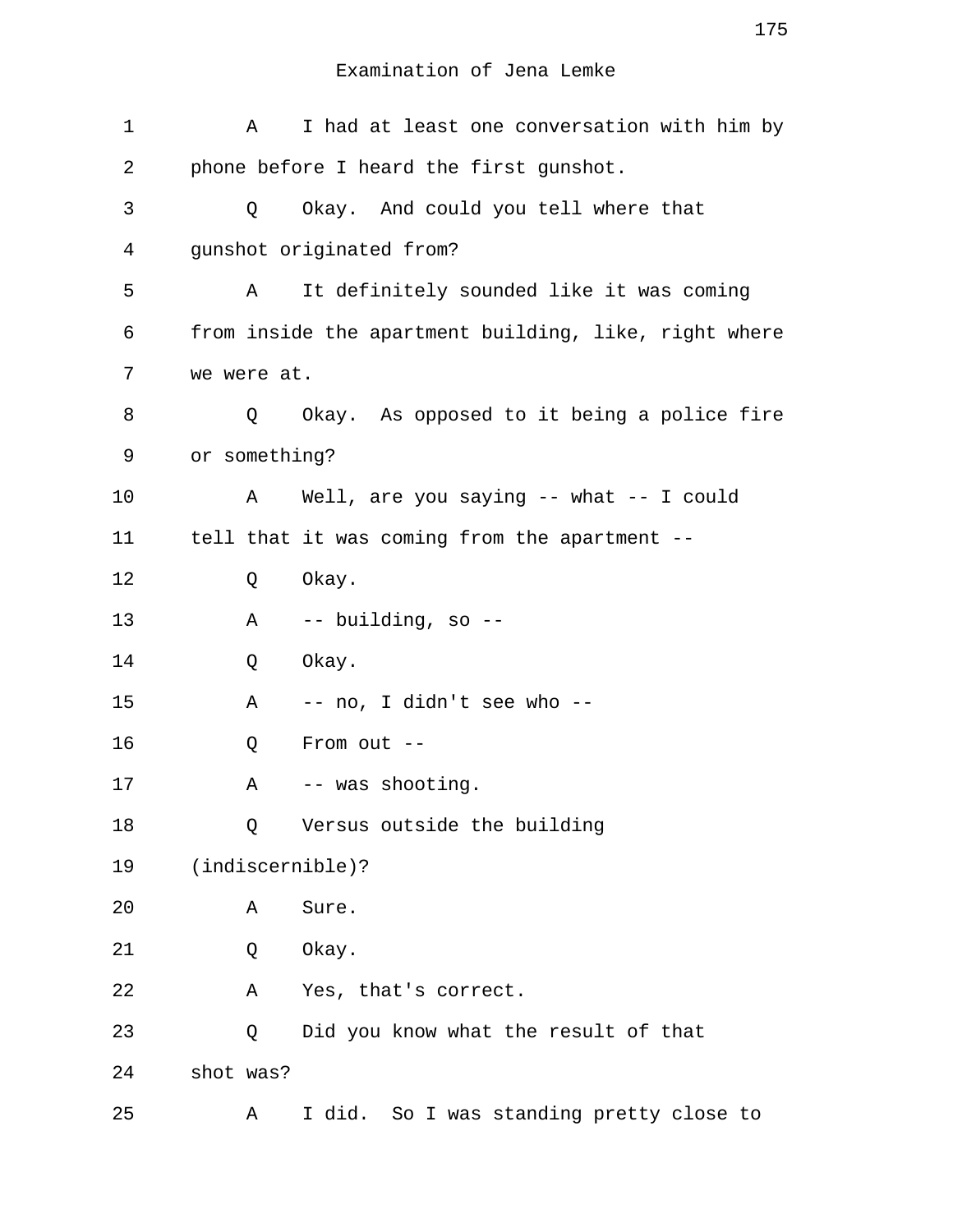1 that front door, like I said, that's right by the 2 1600 address label on that building. And there was 3 an officer that I know that -- he works day shift -- 4 that came out of the building saying that he was 5 shot. 6 Q And who was that officer? 7 A Officer Snodgrass. 8 0 Okay. Did you render aid or assistance to 9 Officer Snodgrass? 10 A I did. So, I mean, obviously, it was 11 pretty disconcerting 'cause the gunshot was, like, 12 really close to where we were at and we didn't know 13 if, you know, the person was going to continue 14 shooting or not. 15 So myself and one of the gentlemen that was 16 working with the DEA -- DEA, we both kind of, like, 17 just had one of Officer Snodgrass' arms, like, over 18 our shoulders just so we could kind of get him out of 19 there a little more quickly. Then we went westbound 20 on Willis and then northbound on Fenwick just to kind 21 of get away from the building. 22 Q Okay. And did you render further aid to 23 Officer Snodgrass? 24 A Yeah. So our uniforms are really, like, 25 a dark-blue color, so it's actually difficult to,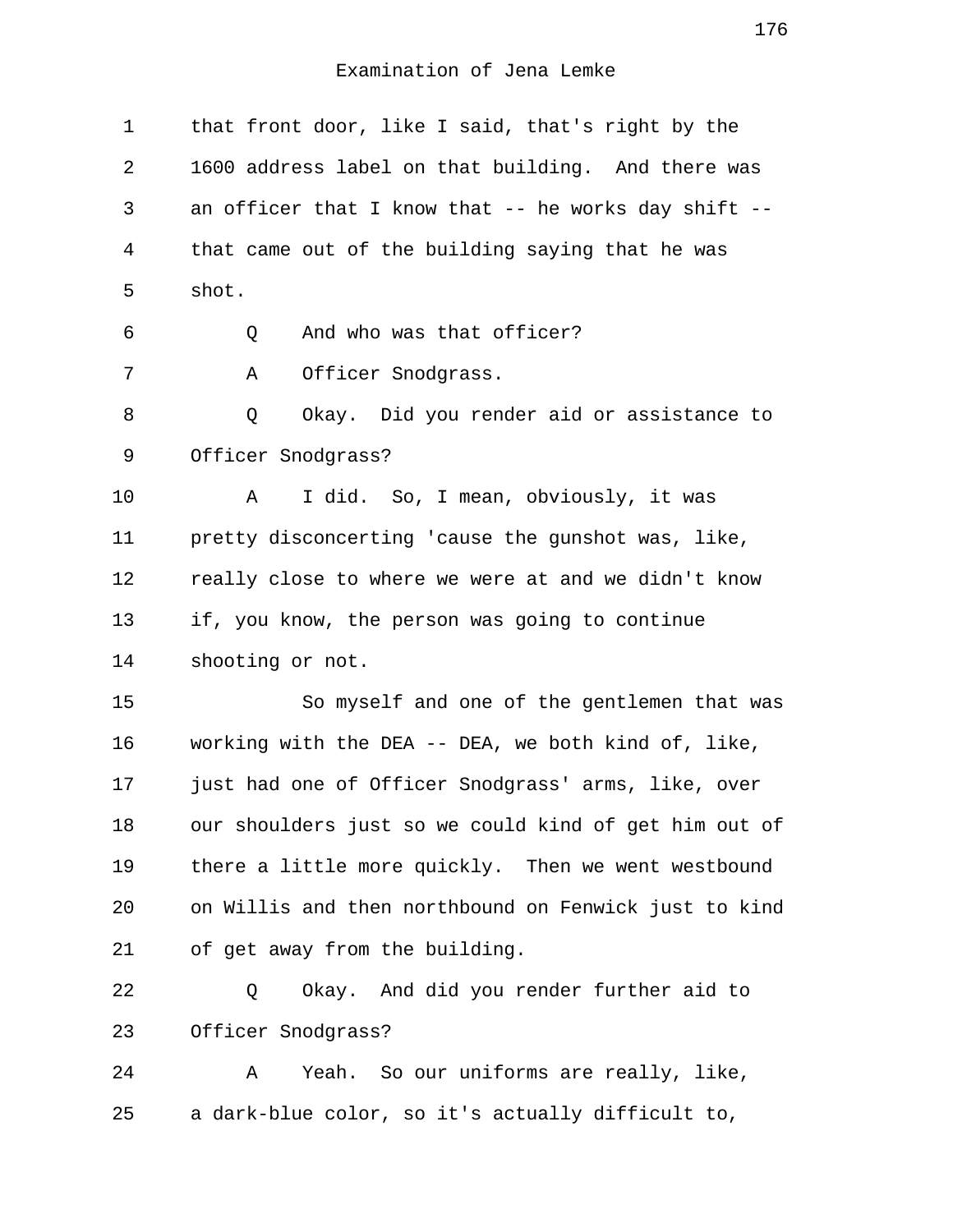1 like, tell if you're bleeding or where the blood's 2 coming from. And so we could see -- it -- well, I 3 thought at the time that he had gotten shot through a 4 wall because there was -- what's that called -- oh, 5 like, drywall. 6 So, like, kind of, like, if you can 7 imagine, like, a bullet going through a wall, it was 8 kind of, like, the -- like, kind of white, like, 9 chalky looking material that was kind of, like -- 10 like, splattered, like, on the kind of back of his 11 pants. 12 I'm sorry. I know you can't see where I'm 13 pointing at, but just below -- 14 Q You can stand up -- 15 A Oh, so basically -- 16 Q -- if that would be (indiscernible). 17 A -- (indiscernible) -- sorry -- kind of 18 just, like, in this area. 19 Q So just for the record, you're pointing 20 kind of to the left buttocks area? 21 A Yes, that's correct. And so once we got 22 him down, like, where we had some cover and 23 concealment, one of the DEA -- DEA agents, he ended 24 up having, like, trauma shears. 25 So he was able to cut kind of, like, the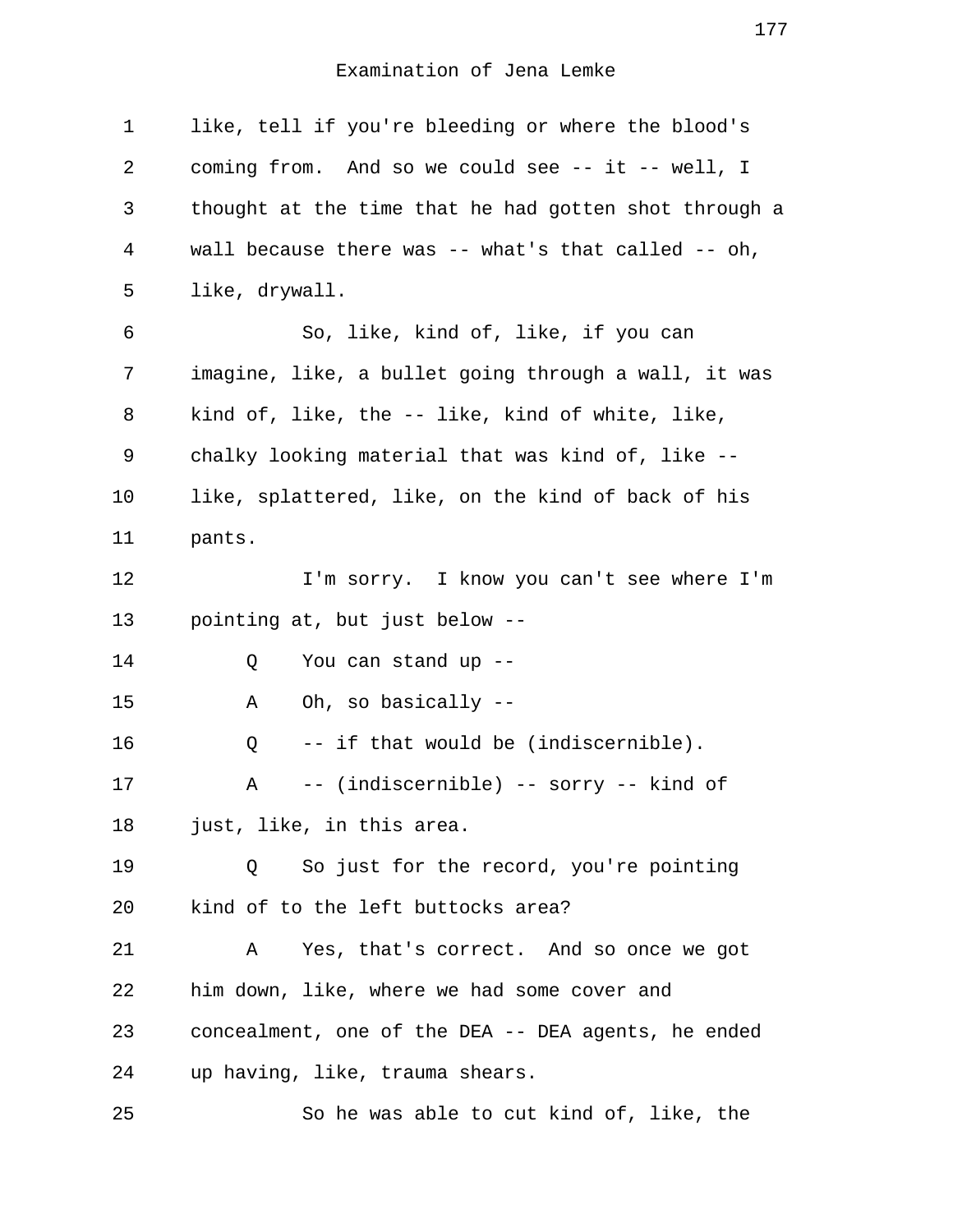1 pocket area and up Officer Snodgrass' pant leg. So 2 we could see that -- kind of where I was pointing to 3 earlier, that that's, like, where there was an entry 4 wound. And then the bullet traveled around towards 5 the front of his leg and you could actually still 6 see, like, the bullet, like, underneath his skin on 7 the front of his leg.

8 O Okay.

 9 A So we're trained to obviously, like, check 10 'cause, obviously, you know, I imagine when you go 11 through something like that when you're shot, there's 12 a possibility that he could have shot other areas.

13 So we're just checking to see if -- if he 14 was. And then there was an officer that came with a 15 patrol car and they ended up leaving to take him to 16 the hospital by patrol car.

17 Q Okay. Do you recall -- so it sounds like, 18 if I understand you correctly, that gunshot was after 19 at least one of your conversations with Alex; is 20 that --

21 A Yes.

22 Q -- is that right?

23 A Yes --

24 O Okay.

25 A -- that's correct.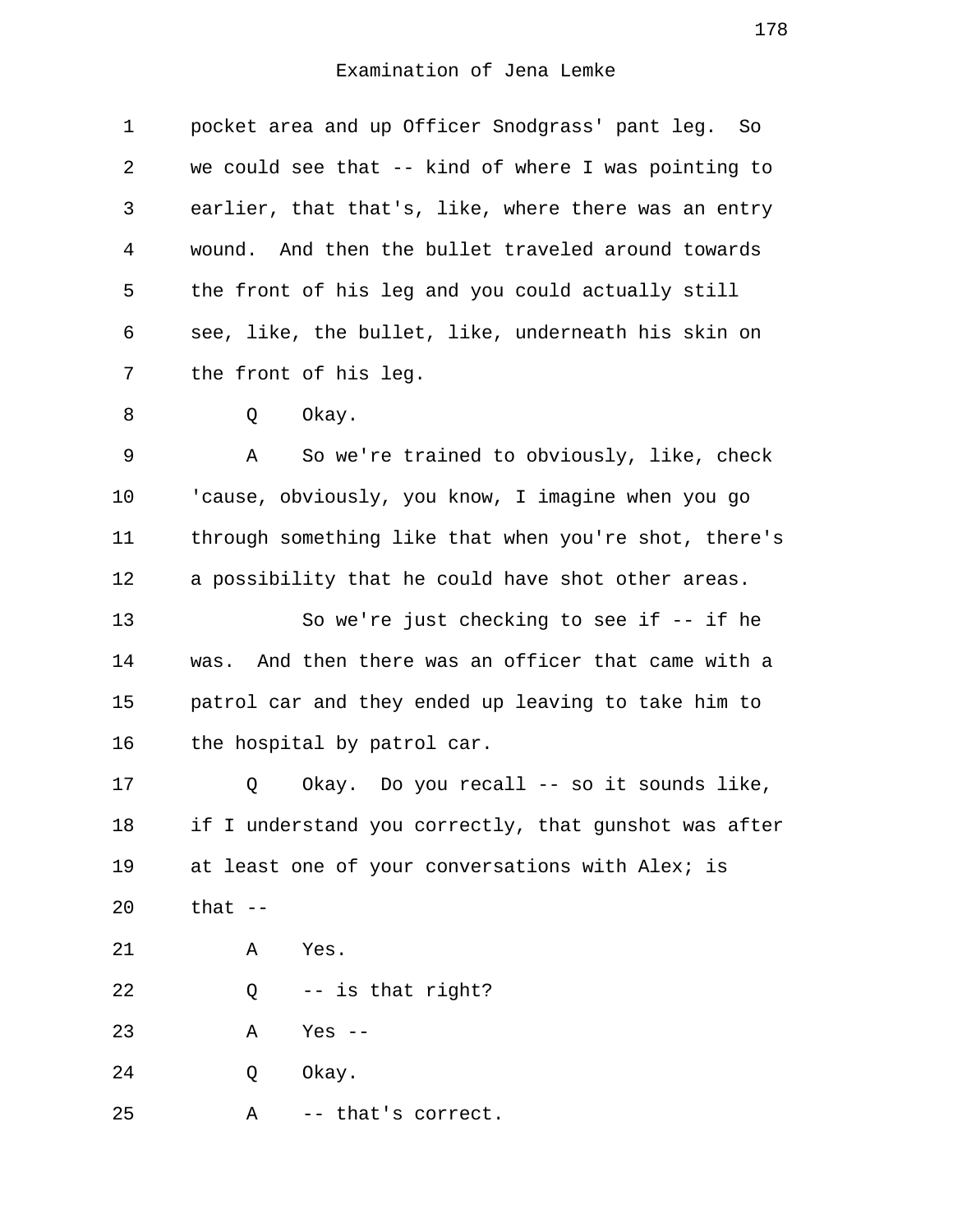| 1  | Q And was that -- did that conversation then          |
|----|-------------------------------------------------------|
| 2  | include the statement you provided earlier about,     |
| 3  | "Come any closer -- don't come any close or I'll      |
| 4  | shoot"? Do you recall or $-$ -                        |
| 5  | Yeah. Initially, he was making statements<br>A        |
| 6  | to, like, that effect.                                |
| 7  | And then the gunshot you heard was<br>Q               |
| 8  | after that --                                         |
| 9  | Α<br>Yes, that's correct.                             |
| 10 | -- is what I'm asking. Okay.<br>Q                     |
| 11 | Yeah.<br>A                                            |
| 12 | Did you talk to Alex again after -- after<br>Q        |
| 13 | Officer Snodgrass had been shot?                      |
| 14 | Yes, I did.<br>Α                                      |
| 15 | And do you know how many times?<br>Q                  |
| 16 | I -- no, I don't recall. I definitely,<br>$\mathbb A$ |
| 17 | like, believe that I spoke to him, like, I guess --   |
| 18 | I -- I was going to say at length, but it -- I        |
| 19 | don't -- it didn't really seem that we had, like,     |
| 20 | very long or productive conversations.                |
| 21 | So at length -- I mean, I'm speaking of,              |
| 22 | like, minutes 'cause some of the calls were, like,    |
| 23 | hang up, disconnect and whatnot. And then, you know,  |
| 24 | like I said, like -- like, it was interspersed with   |
| 25 | him still trying to, like, kind of yell from, like,   |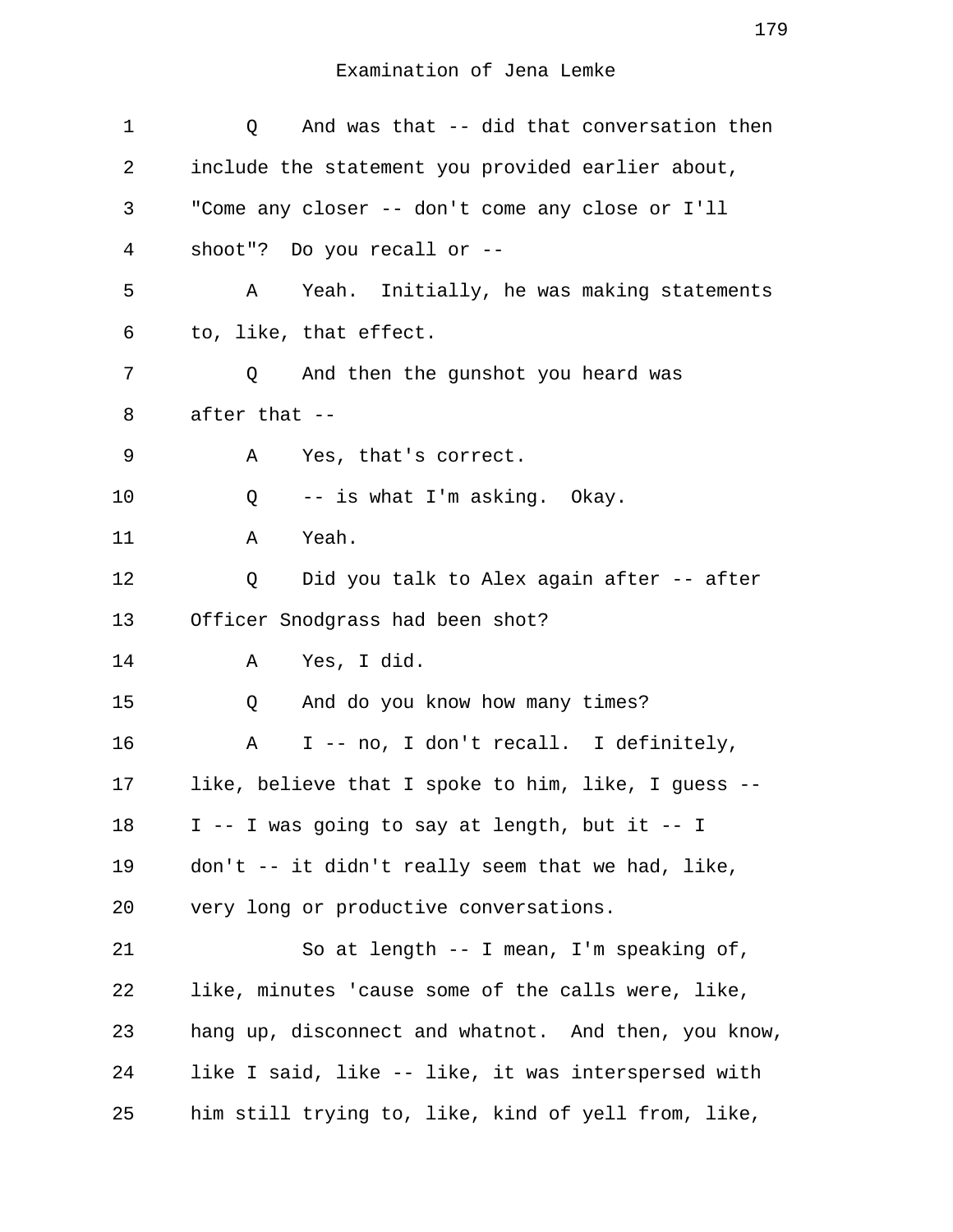1 the balcony area or some -- or inside the apartment. 2 0 Okay. 3 A But it was a pretty brief conversation and 4 I believe it was only once that I had him on the 5 phone after Officer Snodgrass was shot. 6 Q Okay. And for each of the times that you 7 communicated with him, were you initiating the call 8 or did he ever call you back or reach out to you? 9 A I think we only ever called him. I don't 10 recall him ever trying to make contact with us other 11 than, like I said, just clear voice, like, yelling 12 and responding. But I don't believe he ever tried to 13 call back the phone number that we were calling 14 from -- 15 Q (Indiscernible) -- 16 A -- or that I was calling from. 17 0 In that conversation after Officer 18 Snodgrass had been shot, do you recall what, if 19 anything, he -- he said to you during that time? 20 A Like I said, I -- I just really, really 21 clearly remember at -- like, at some point -- and I 22 think it was the second conversation that we had when 23 he was referring to, like, the "them." And that's 24 when I thought that there was somebody in the 25 apartment with him potentially.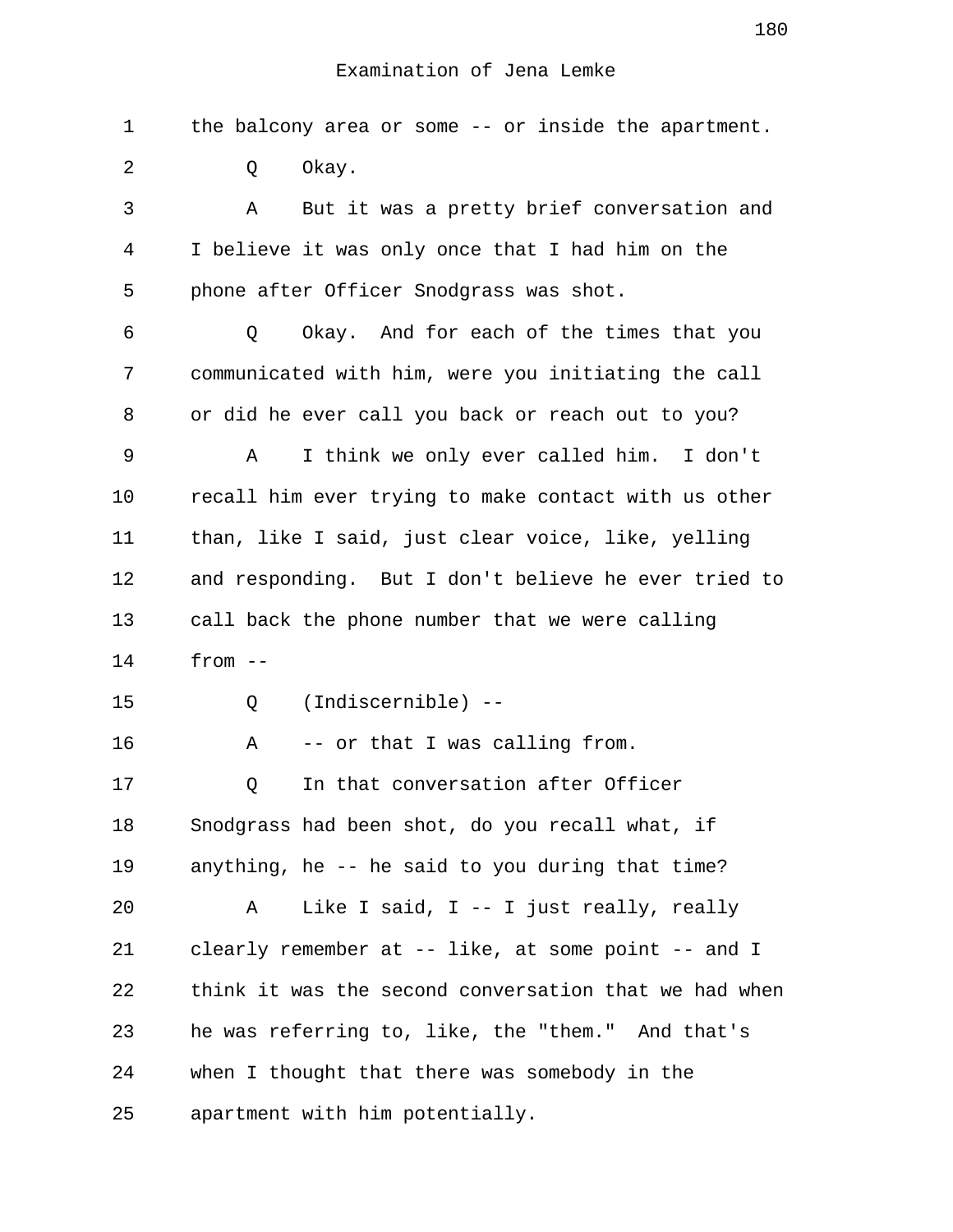| $\mathbf{1}$   | But it was, like -- I just recall him just            |
|----------------|-------------------------------------------------------|
| 2              | making the same kind of statements like, "Don't come  |
| 3              | any closer. If you come any closer, I'm going to      |
| $\overline{4}$ | shoot." But then, like I said, it was like, "If you   |
| 5              | come any closer, I'm going to shoot them," and        |
| 6              | referring to a "them."                                |
| 7              | And I do remember the second conversation             |
| 8              | that I tried to assure him that we haven't $-$ - you  |
| 9              | know, that we hadn't, like, advanced or moved towards |
| 10             | the apartment. And as far as I could tell -- I mean,  |
| 11             | that was true. Like, I left, obviously, with Officer  |
| 12             | Snodgrass and came back.                              |
| 13             | But from when I returned to, like, my same            |
| 14             | location, everybody was in the same places, you know, |
| 15             | and I don't think that anyone, like, moved to get any |
| 16             | closer to him or anything like that.                  |
| 17             | Would you -- in terms of what you were<br>Q           |
| 18             | saying to him, would you describe it as sort of       |
| 19             | attempts to deescalate -- deescalate the situation?   |
| 20             | Yes, that's correct.<br>Α                             |
| 21             | And -- and what other things did -- did you<br>Q      |
| 22             | tell him besides, you know, try to assure him you     |
| 23             | hadn't advanced on -- on the apartment or toward him? |
| 24             | I just remember telling him, you know, that<br>Α      |
| 25             | we wanted to resolve the situation peacefully, you    |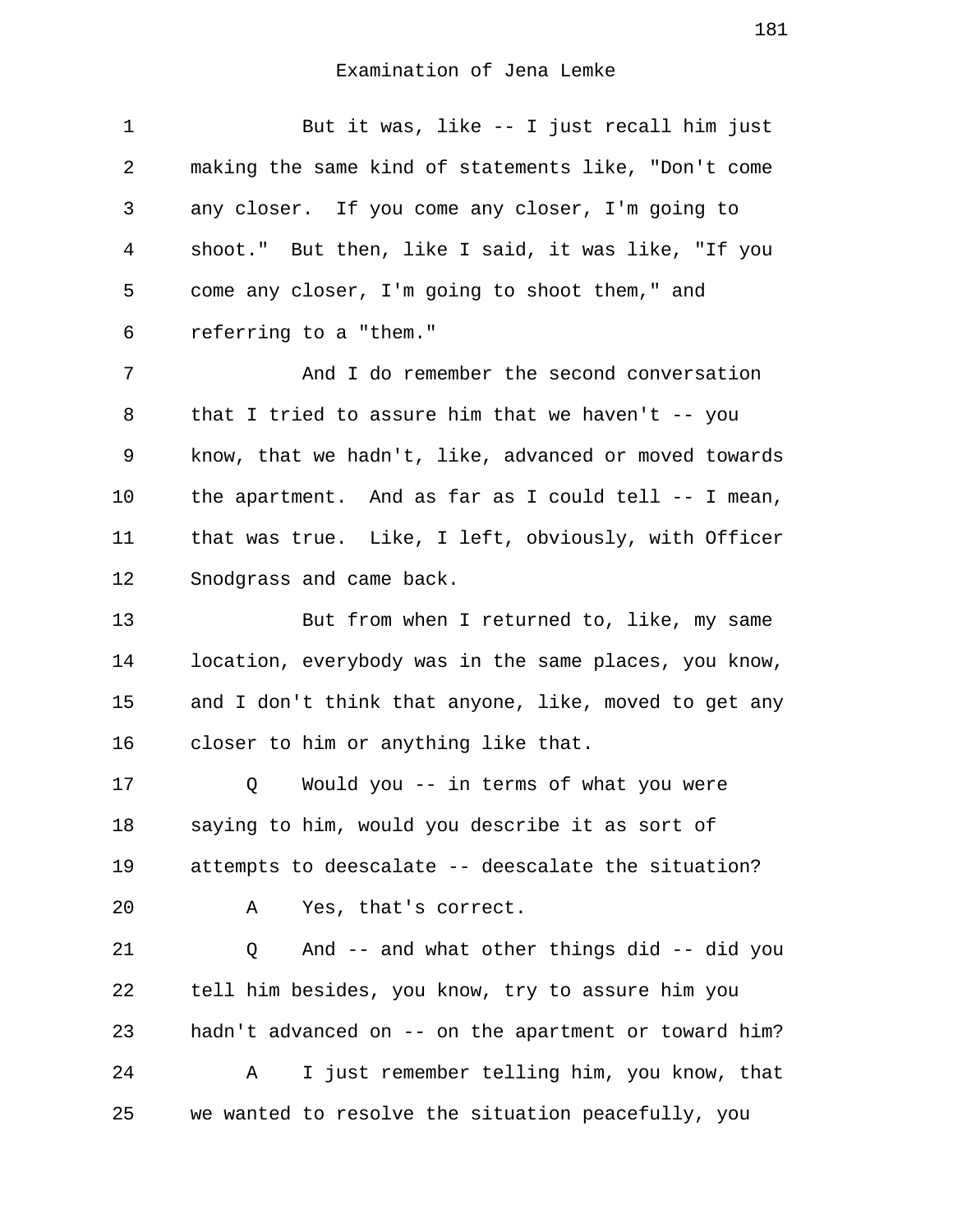1 know, that we didn't want anyone else to get hurt, 2 that we didn't want to get hurt, that we didn't want 3 him to get hurt and things like that. 4 Q Okay. And how did he respond to 5 those statements? 6 A I just -- like I said, I just recall him 7 kind of saying the same thing about, like, not coming 8 any closer. And then I remember, during one of our 9 conversations, he had asked to see his girlfriend. I 10 believe her first name is Nichole. 11 Q Okay. At any point during the times you 12 spoke to the man who you identified as Alex, did he 13 indicate a willingness to surrender or give up or 14 say, "I'm done. I'll come out" -- 15 A No. 16 Q -- anything like that? 17 A No, he did not. 18 Q Okay. What happened after the conversation 19 that you had after Officer Snodgrass was shot? 20 A I don't -- so after one of the 21 conversations, I heard another gunshot. And then I 22 think I heard maybe about five gunshots -- 23 O Okay. 24 A -- like, altogether. And I didn't have -- 25 I didn't speak with him after that point, even though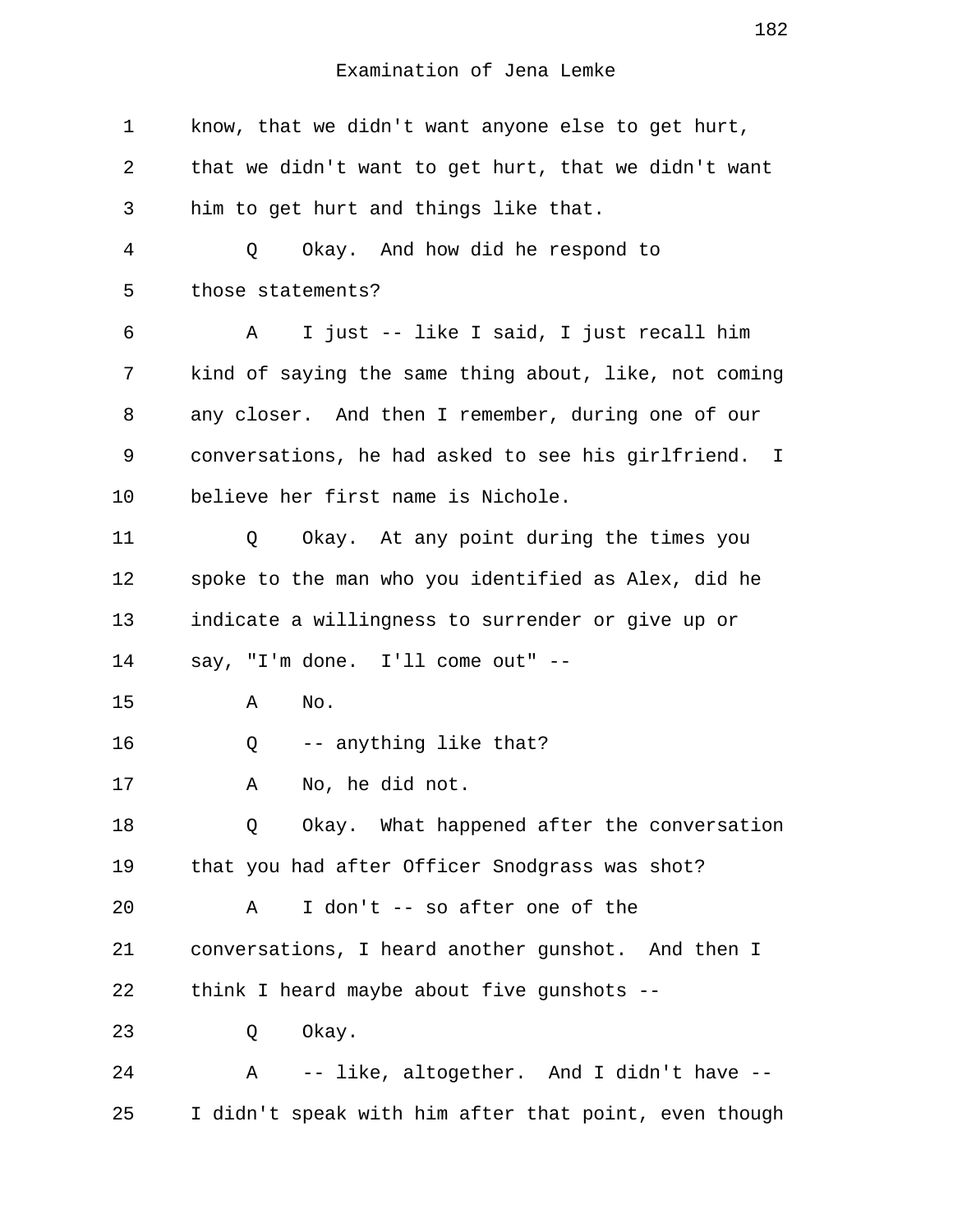1 I did continue to try to call that same phone number 2 that I was calling earlier. 3 Q Okay. And I'm sorry. Did you say, 4 "altogether"? Five gunshots altogether? 5 A I think it was, like, the one when Officer 6 Snodgrass. I recall another one and then I think 7 another, like, five. 8 0 Okay. Were the five sort of in 9 quicker succession? 10 A I don't -- 11 0 Or do you recall? 12 A I honestly don't remember. I just remember 13 he -- like, remembering that I thought that that's 14 how many it was. 15 Q Okay. And did you -- you said that you -- 16 you tried again to speak with him after those, but 17 never connected again? 18 A Yes, that's correct. 19 Q Okay. All right. Do you recall trying a 20 third number at any point? 21 A I do. So there were two people that were 22 in the apartment. When they came out of the 23 apartment, I spoke to them briefly. So I believe the 24 gentleman's first name is Kevin. 25 And Kevin's phone was the phone number that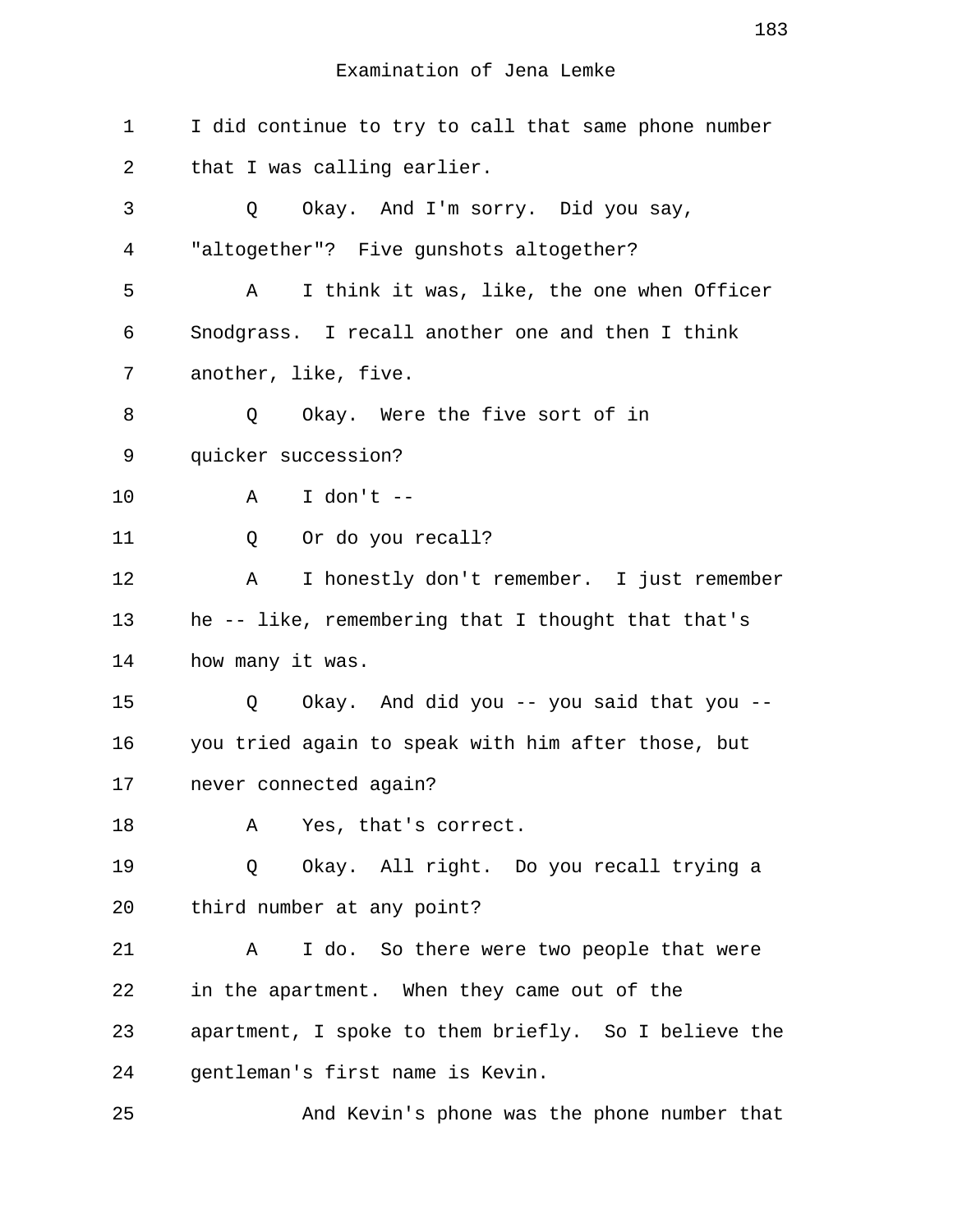1 I had had the conversations with Alex on. It -- it 2 was either him or Erin. And I apologize. It was a 3 long time ago, but the other gal that lived in the 4 apartment. She had a cell phone. 5 She said she didn't think that he would be 6 able to hear the phone ringing if we called it 7 because it was in her backpack. But we did try to 8 call that phone number as well and weren't able to 9 make contact with him. 10 Q Okay. Did you ever see the man that you 11 were communicating with during this time? 12 A No, I did not. 13 Q Okay. So you had mentioned that sometimes 14 it sounded like -- or you were under the impression 15 he was out on the balcony. You were getting that 16 information from other officers? 17 A Yeah. I mean, like I said, where -- from 18 where we were standing, I mean, that's what it 19 sounded like. So, I mean -- 20 Q Okay. 21 A -- he would -- I would imagine either he 22 would have been, like, on the balcony or maybe just 23 inside the door because we could hear him, but it 24 was just -- 25 Q Got it.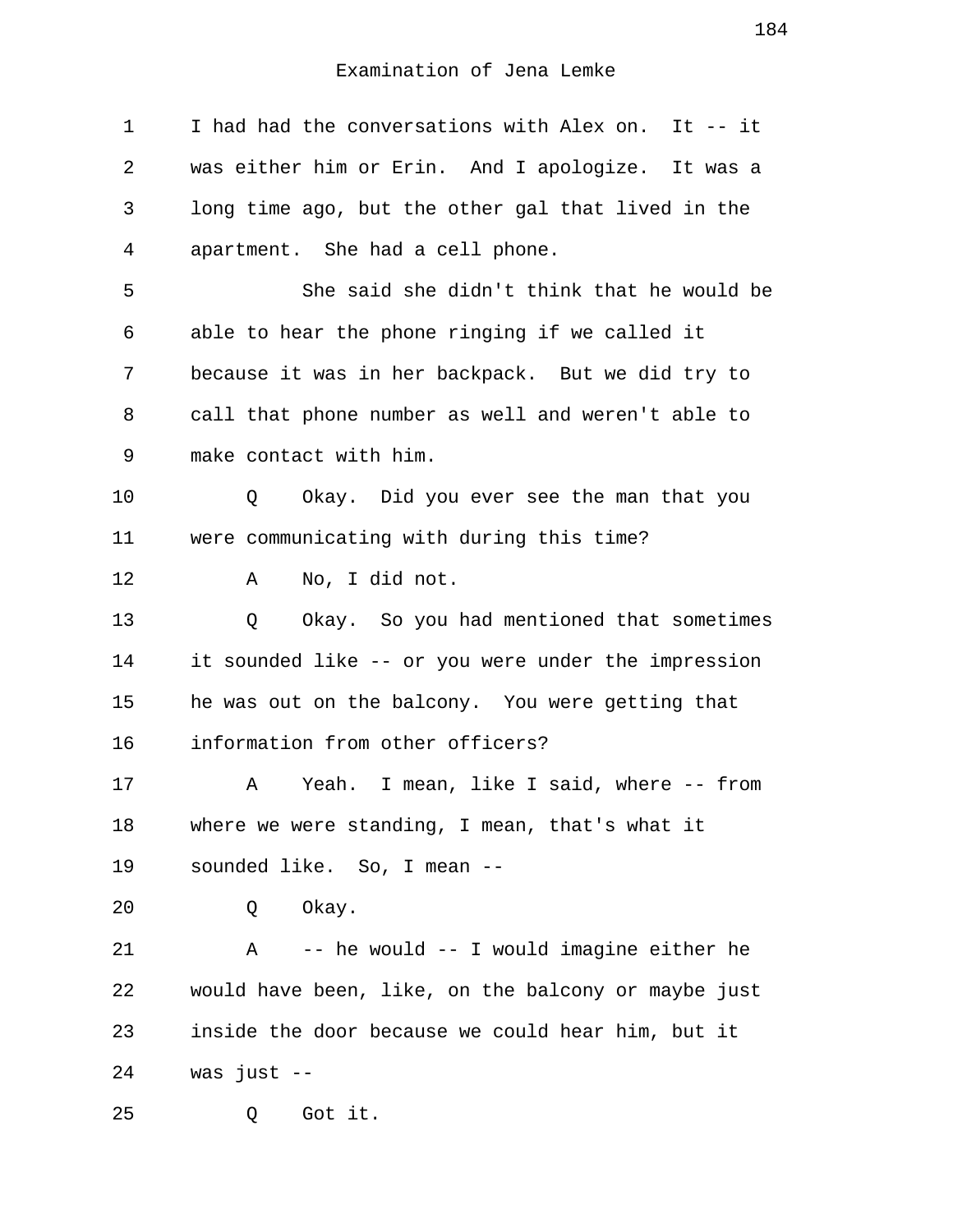| 1  | -- it was really difficult and, honestly,<br>Α        |
|----|-------------------------------------------------------|
| 2  | like, really frustrating because we wanted to         |
| 3  | establish communication with him and it was just so   |
| 4  | difficult, like, just trying to, like, yell.          |
| 5  | And I actually, you know, was -- it was               |
| 6  | really beneficial when we were able to get that phone |
| 7  | number, I believe, of Kevin's and start talking to    |
| 8  | him on the phone because it was -- you know, like I   |
| 9  | said, we never really had a long conversation, but at |
| 10 | least it was -- felt a little bit more effective      |
| 11 | 'cause I could actually hear what he was saying and   |
| 12 | have a better, you know -- I don't know if "better"   |
| 13 | is the right word to say, but I guess more effective  |
| 14 | communication with him.                               |
| 15 | Okay. Based on your training and<br>Q                 |
| 16 | experience specific to the ECIT training and the      |
| 17 | information you had received from -- from the         |
| 18 | girlfriend and -- and sort of the -- the situation in |
| 19 | general, how would you describe Alex's demeanor or    |
| 20 | tone of voice or just speech pattern? Anything        |
| 21 | noteworthy there in terms of your efforts to          |
| 22 | deescalate?                                           |
| つつ | ho dofinitaly goomed                                  |

23 A I mean, he definitely seemed upset and, you 24 know, was more -- I mean, I remember him, like, being 25 pretty loud, like, you know, "If they come any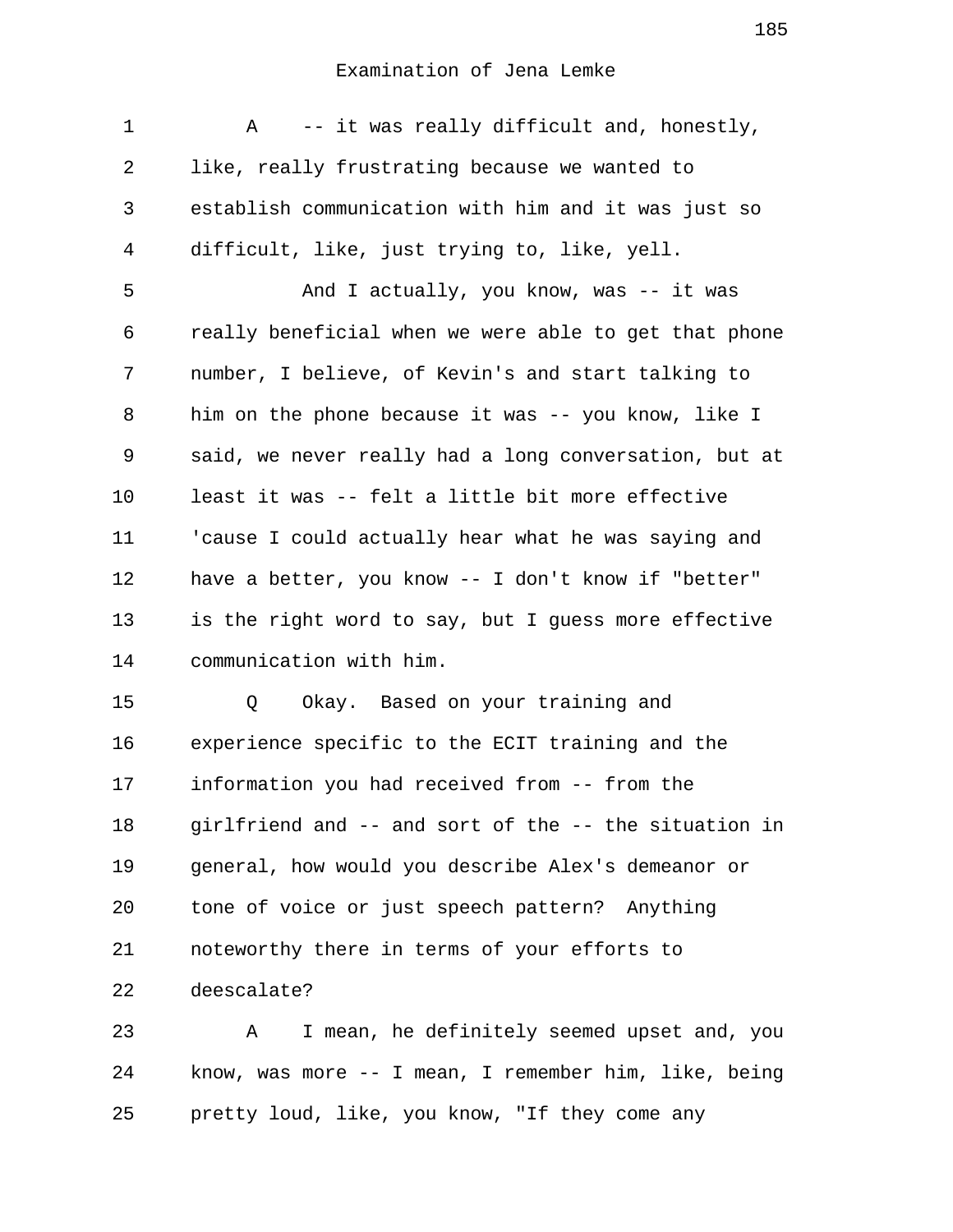| $\mathbf 1$ | closer, I'm going to shoot," and, like, that sort of     |
|-------------|----------------------------------------------------------|
| 2           | thing, but, you know, nothing else besides that.         |
| 3           | MS. NADELL: Okay. All right.                             |
| 4           | (Whispered discussion, off the record,                   |
| 5           | 1:42 p.m.                                                |
| 6           | MS. NADELL: I don't have any other                       |
| 7           | questions. We'll see if the grand jurors have any,       |
| 8           | okay?                                                    |
| 9           | THE WITNESS: Mm-hmm.                                     |
| 10          | MS. NADELL: Seeing none.                                 |
| 11          | Okay. Thank you so much, Officer.                        |
| 12          | THE WITNESS: Okay. Thank you.                            |
| 13          | (Whispered discussion, off the record,                   |
| 14          | $1:42$ p.m. - $1:43$ p.m.)                               |
| 15          | MS. NADELL: So we're using the witness                   |
| 16          | stand, so go up --                                       |
| 17          | THE WITNESS: (Indiscernible).                            |
| 18          | MS. NADELL: -- (indiscernible) raise your                |
| 19          | right hand. (Indiscernible).                             |
| 20          | RYAN WHITCANACK                                          |
| 21          | Was thereupon called as a witness; and, having been      |
| 22          | first duly sworn, was examined and testified as follows: |
| 23          | A GRAND JUROR: Thank you.                                |
| 24          | MS. NADELL: Go ahead and have seat.                      |
| 25          | If you could state and spell your first and              |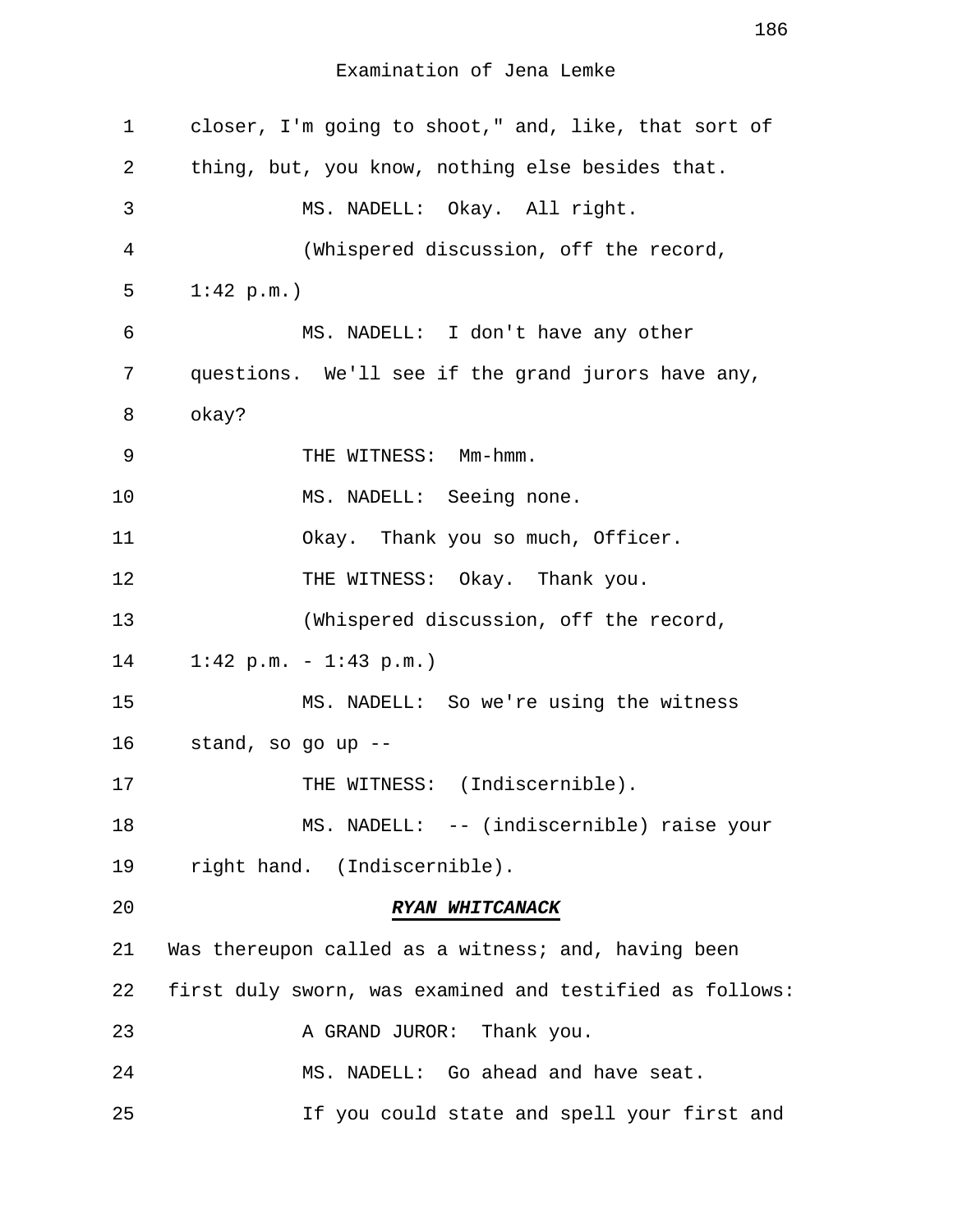| 1  | last name.                                       |
|----|--------------------------------------------------|
| 2  | THE WITNESS: Ryan Whitcanack, R-y-a-n,           |
| 3  | $W-h-i-t-c-a-n-a-c-k.$                           |
| 4  | <b>EXAMINATION</b>                               |
| 5  | BY MS. NADELL:                                   |
| 6  | And how are you employed?<br>Q                   |
| 7  | I'm a police officer with the City<br>Α          |
| 8  | of Portland.                                     |
| 9  | And how long have you been a police<br>Q         |
| 10 | officer?                                         |
| 11 | 23 years, 1 month.<br>Α                          |
| 12 | And were you working on August 27th of<br>Q      |
| 13 | 2021?                                            |
| 14 | Yes.<br>Α                                        |
| 15 | Did you respond to a -- an incident at 1600<br>Q |
| 16 | North Willis Boulevard?                          |
| 17 | Α<br>Yes.                                        |
| 18 | And were you one of the kind of initial<br>Q     |
| 19 | Portland police officers to arrive?              |
| 20 | Yes.<br>Α                                        |
| 21 | All right. And it's my understanding<br>Q        |
| 22 | that Portland Police were dispatched because the |
| 23 | DEA requested cover after trying to execute a    |
| 24 | search warrant?                                  |
| 25 | Correct.<br>Α                                    |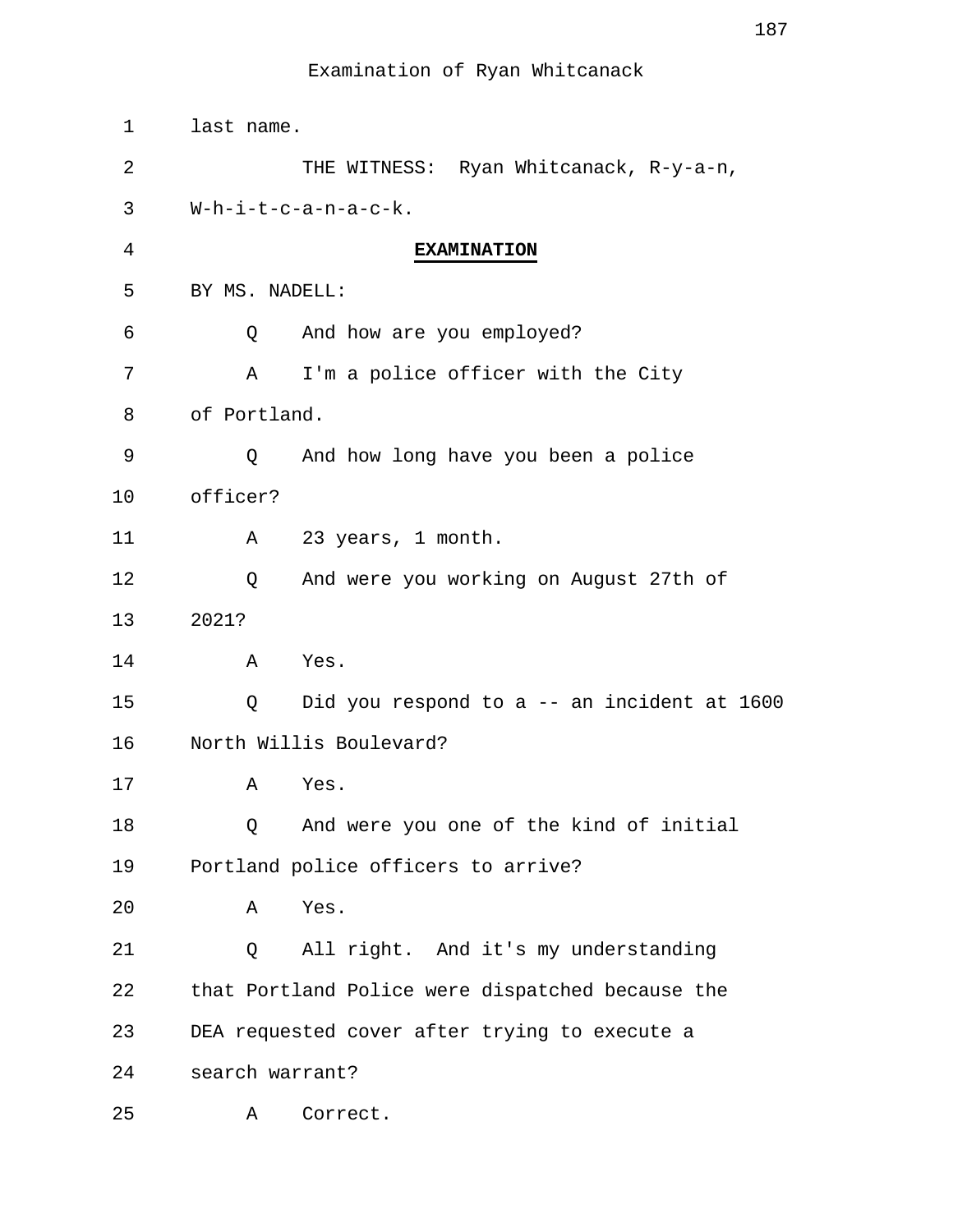| 1  | Okay. What happened when you arrived?<br>Q               |
|----|----------------------------------------------------------|
| 2  | I first got there with my partner, Officer<br>Α          |
| 3  | Meyer (phonetic). We parked to the east of the           |
| 4  | location at Interstate Place and Willis. I               |
| 5  | eventually had to move a little further west with my     |
| 6  | vehicle just for officer safety just so we had cover     |
| 7  | ourselves --                                             |
| 8  | Mm-hmm.<br>Q                                             |
| 9  | -- using the engine block and such. While<br>$\mathbb A$ |
| 10 | there, I -- I witnessed DEA were in conversation with    |
| 11 | somebody for quite some time.                            |
| 12 | I couldn't see him. He was out of my field               |
| 13 | of view due to the buildings. Eventually, dispatch       |
| 14 | came up with a possible phone number for the             |
| 15 | apartment we believed he was at, thinking it was --      |
| 16 | belonged to somebody else.                               |
| 17 | Q<br>Okay.                                               |
| 18 | I got tasked with calling that phone number<br>Α         |
| 19 | to see if I could try to contact the occupants.          |
| 20 | All right. And was that Apartment No. 5?<br>Q            |
| 21 | Correct.<br>Α                                            |
| 22 | Q<br>Okay. And were you able to reach someone            |
| 23 | with the number dispatch provided?                       |
| 24 | I -- they -- I did. They said his name was<br>Α          |
| 25 | Kevin, who I was trying to call, so I called.            |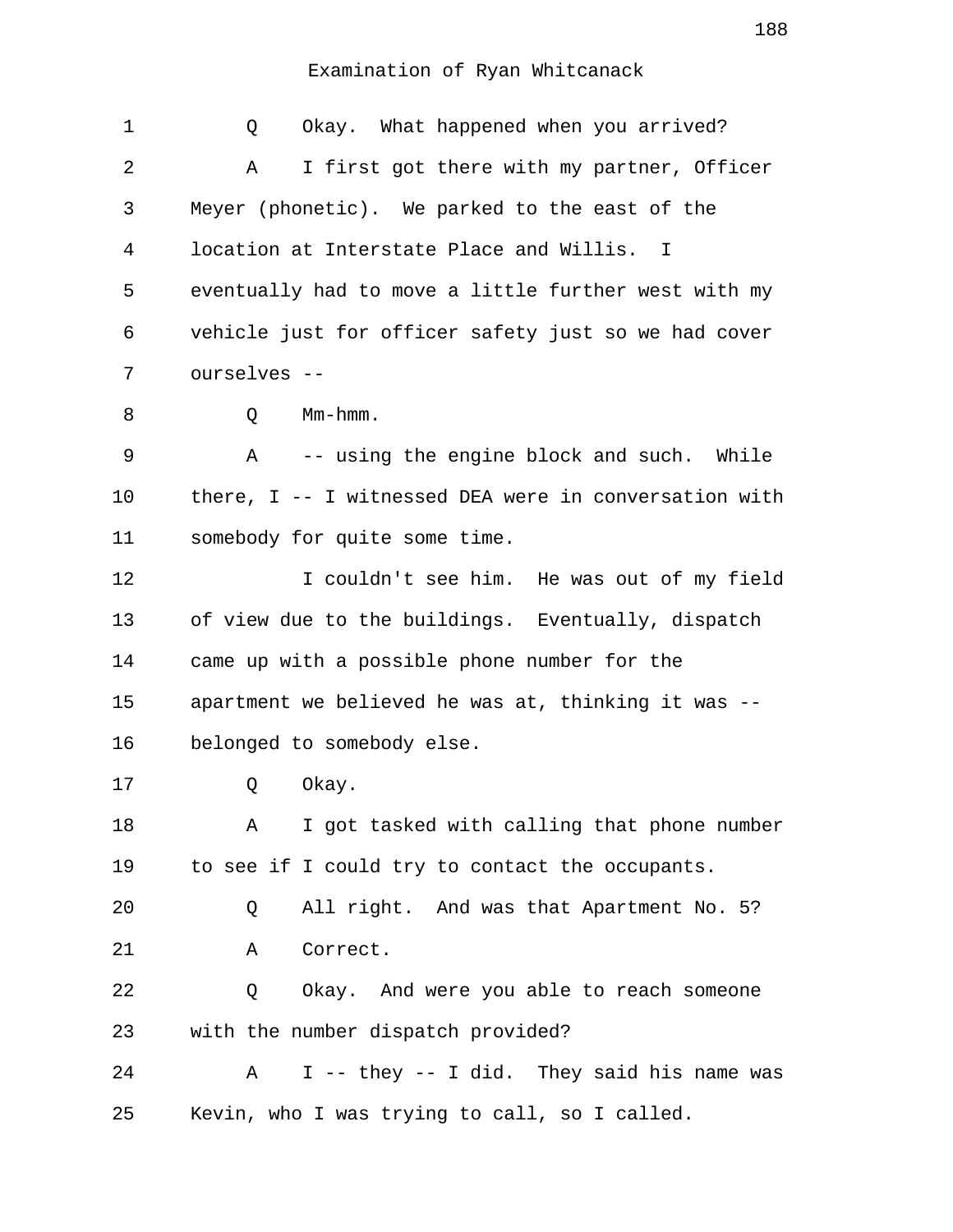| $\mathbf 1$ | Mm-hmm.<br>Q                                       |
|-------------|----------------------------------------------------|
| 2           | So I get him to exit, you know, the<br>Α           |
| 3           | building 'cause we were concerned that the suspect |
| 4           | may try to break in.                               |
| 5           | And I'm sorry. Was Kevin the name dispatch<br>Q    |
| 6           | provided of the -- the residence --                |
| 7           | Yeah.<br>Α                                         |
| 8           | -- occupant? Okay.<br>Q                            |
| 9           | What -- what we believed, yes.<br>Α                |
| 10          | Got it.<br>Q                                       |
| 11          | So I called at 06:30 hours. A male<br>Α            |
| 12          | answered. I asked if it was Kevin and I told him   |
| 13          | who I was. When I asked if he lived in No. 5, he   |
| 14          | immediately hung up the telephone.                 |
| 15          | Okay.<br>Q                                         |
| 16          | I then tried to call back six different<br>Α       |
| 17          | times to regain contact, but there was no answer.  |
| 18          | Okay. So just so I'm -- I'm understanding<br>Q     |
| 19          | correctly, that was at about 6:30 a.m.?            |
| 20          | 6:36.<br>Α                                         |
| 21          | Q 6:36 a.m. Okay. Did you later receive,           |
| 22          | about 20 minutes later, a phone call from the      |
| 23          | same number?                                       |
| 24          | I did.<br>Α                                        |
| 25          | All right. And did you answer?<br>Q                |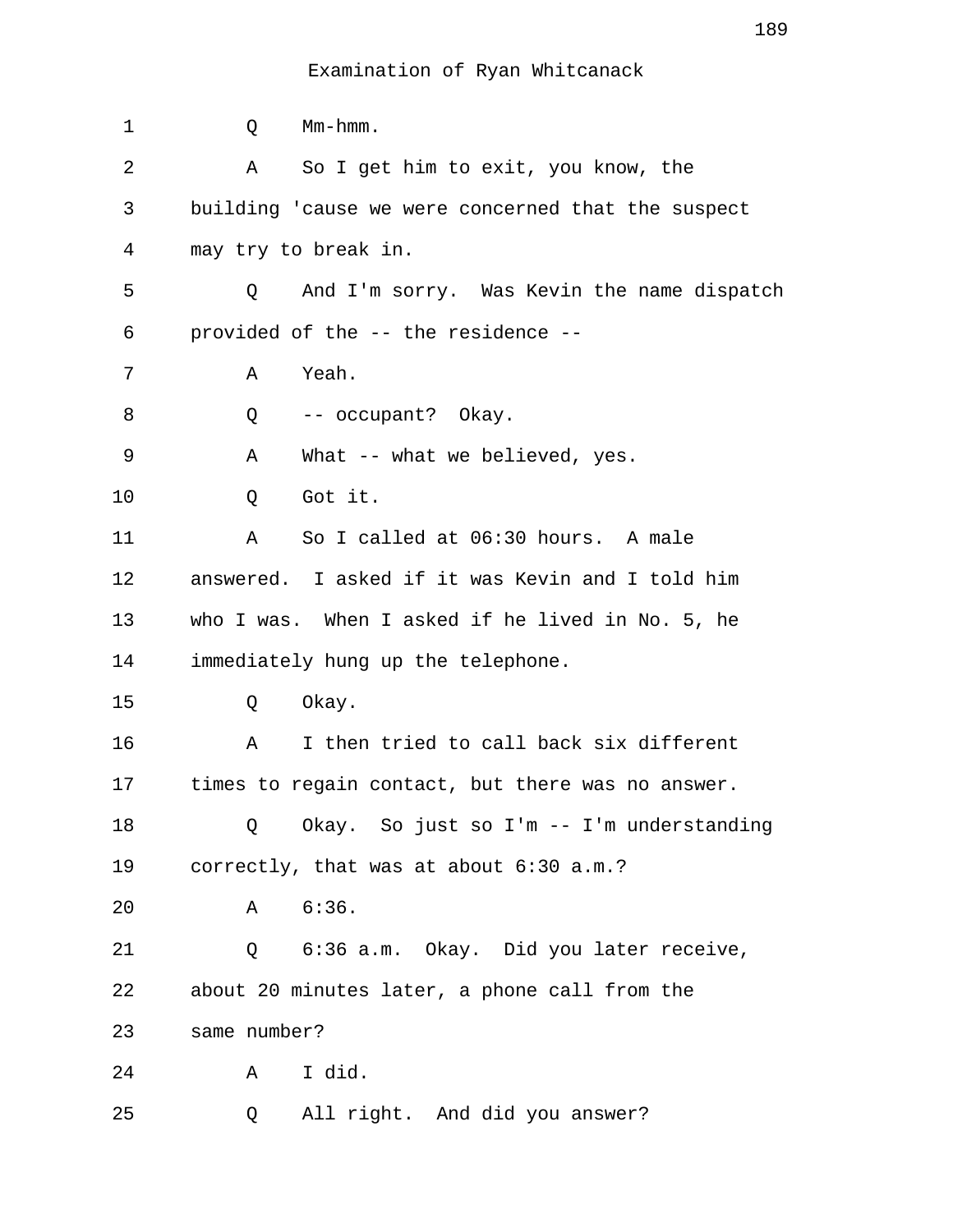1 A I did. 2 0 And tell us about that conversation. 3 A So at 06:57, I got that phone call and I 4 answered just by saying my last name. That's just 5 how I answer my telephone. The male voice that I 6 heard on the phone was the exact same person I had 7 talked to previously. 8 I asked if he was okay and he replied, "You 9 better back the fuck up or people are going to get 10 hurt." I asked him what he needed and if he was 11 unharmed. He replied, "If you come in here, I'm 12 going to kill someone." He then stated, "Just toss 13 me down some pills and back off." 14 O Okay. 15 A With every -- with everything going on, I 16 finally realized I was actually talking to the -- to 17 the individual DEA had been speaking with. 18 Q Okay. Based on the information you had 19 gotten from DEA and others? 20 A Well, and his statements. 21 Q And his statements? 22 A Yeah. 23 Q Okay. Did you ask the male if he wanted a 24 call from someone else? 25 A I did.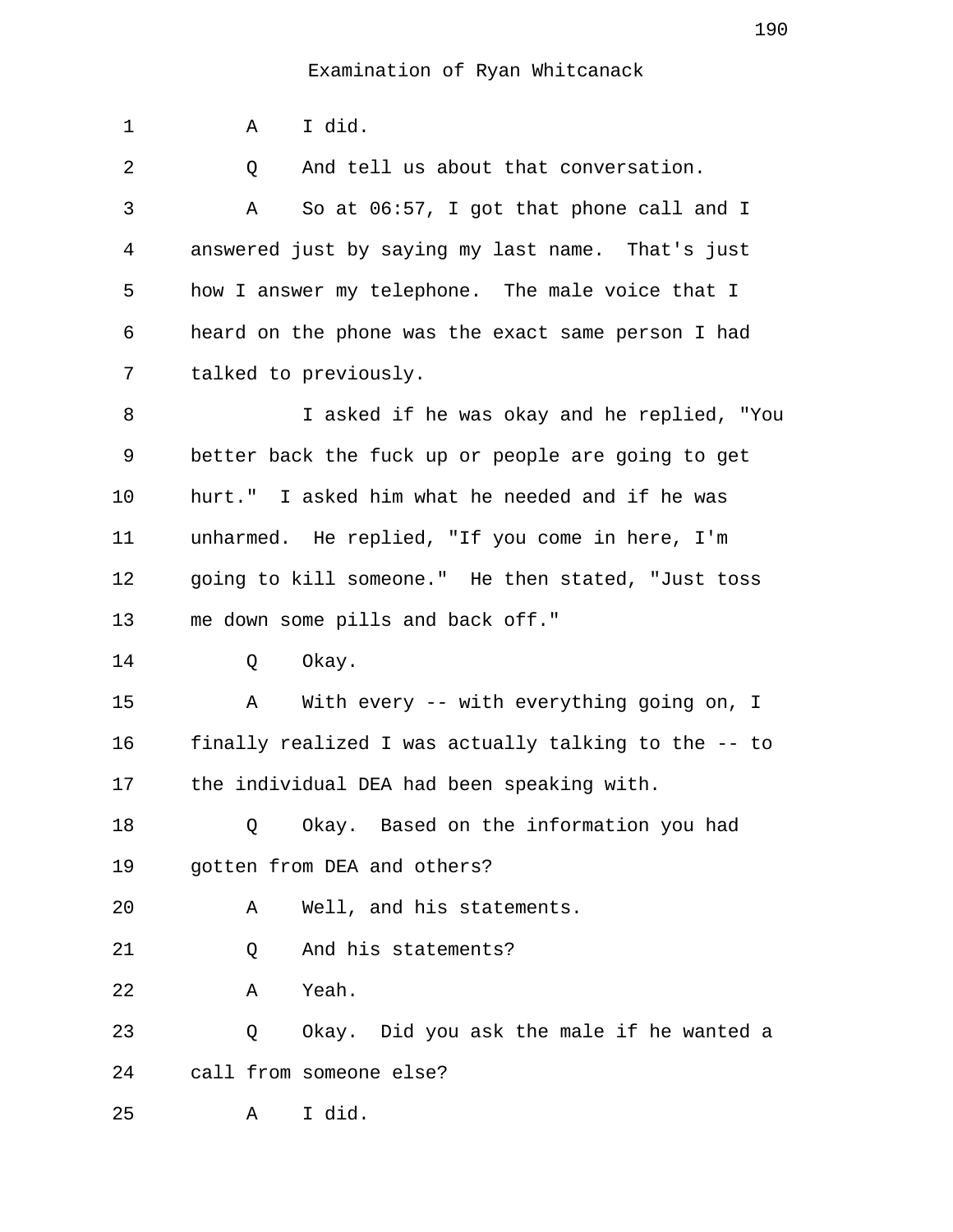| $\mathbf 1$ | Okay.<br>Q                                            |
|-------------|-------------------------------------------------------|
| 2           | I did ask him he would rather speak with<br>Α         |
| 3           | somebody who he'd been previously talking to out from |
| 4           | the balcony. He replied, "Yeah, that would be good,"  |
| 5           | and hung up the phone.                                |
| 6           | Okay. Was that your only conversation --<br>Q         |
| 7           | or only two conversations with the individual?        |
| 8           | Α<br>Yes.                                             |
| 9           | MS. NADELL: Okay. All right. I don't                  |
| 10          | have any other questions for you.                     |
| 11          | Are there grand juror questions?                      |
| 12          | A GRAND JUROR: Did he identify himself                |
| 13          | to you?                                               |
| 14          | THE WITNESS: No.                                      |
| 15          | A GRAND JUROR: Okay.                                  |
| 16          | A GRAND JUROR: Were you also with                     |
| 17          | Officer Lemke during those calls? Like, were you      |
| 18          | the two of you working together or close together?    |
| 19          | THE WITNESS: No, I was probably about                 |
| 20          | 30 yards away.                                        |
| 21          | A GRAND JUROR: Okay.                                  |
| 22          | A GRAND JUROR: Did you see the person you             |
| 23          | were talking to at all?                               |
| 24          | THE WITNESS: No. He was just around the               |
| 25          | corner of the building from my position.              |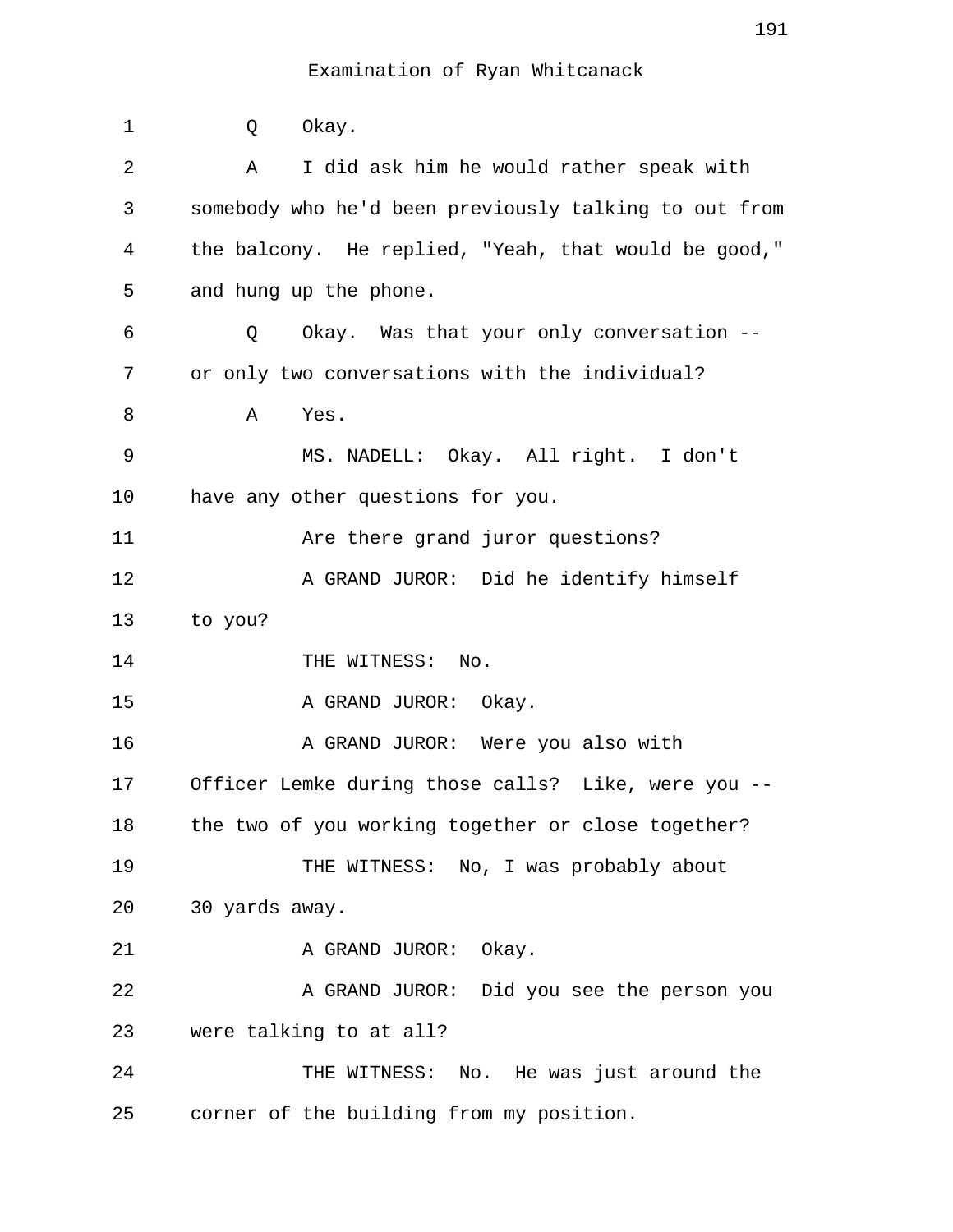1 BY MS. NADELL: 2 0 And just to make sure I understand 3 correctly, when you said -- or asked the person if it 4 was Kevin, you didn't get a response to that, 5 correct? 6 A Correct. 7 MS. NADELL: All right. Okay. Any other 8 questions? Seeing none. 9 All right. Thank you, Officer. 10 THE WITNESS: Thank you, ma'am. 11 (Whispered discussion, off the record, 12 1:49 p.m. - 1:50 p.m.) 13 MR. VASQUEZ: You're going to go right up 14 to the witness stand up there and I want you to raise 15 your right hand when you get up there. 16 A GRAND JUROR: Okay. 17 **JERAMI McKINLAY** 18 Was thereupon called as a witness; and, having been 19 first duly sworn, was examined and testified as follows: 20 A GRAND JUROR: Thank you. 21 MR. VASQUEZ: Okay. If you would start by 22 telling us your first and last name. 23 THE WITNESS: My name's --24 MR. VASQUEZ: Go right ahead. 25 THE WITNESS: My name's Jerami McKinlay.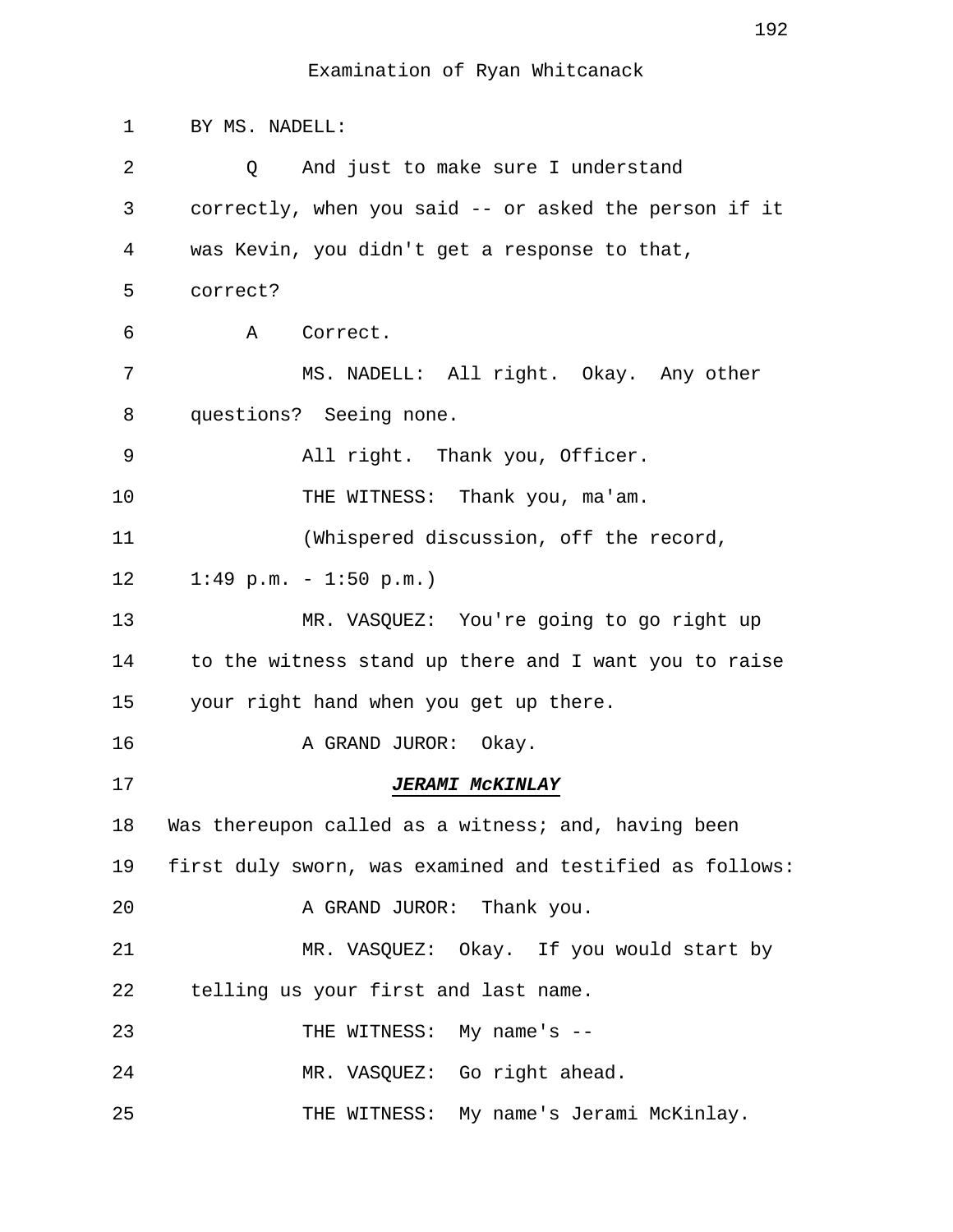| $\mathbf 1$ | MR. VASQUEZ: And would you spell that to              |
|-------------|-------------------------------------------------------|
| 2           | make sure I have it spelled correctly here?           |
| 3           | THE WITNESS: I'm sorry. Say that again.               |
| 4           | MR. VASQUEZ: Would you spell it for me to             |
| 5           | make sure I have it correct?                          |
| 6           | THE WITNESS: Yeah, my first name is                   |
| 7           | J-e-r-a-m-i. My last name's M-c-K-i-n-l-a-y.          |
| 8           | <b>EXAMINATION</b>                                    |
| 9           | BY MR. VASQUEZ:                                       |
| 10          | And how are you employed, sir?<br>Q                   |
| 11          | The Portland Police Bureau.<br>Α                      |
| 12          | And what's your current role with Portland<br>Q       |
| 13          | Police Bureau?                                        |
| 14          | I'm a patrol sergeant on North day shift.<br>Α        |
| 15          | Q<br>Okay. And how long have you been with            |
| 16          | Portland Police?                                      |
| 17          | A 18 years.                                           |
| 18          | Okay. And so back on August the 27th of<br>Q          |
| 19          | 2021, were you on duty?                               |
| 20          | Yes, sir.<br>Α                                        |
| 21          | And did you respond to the area of 1600<br>Q          |
| 22          | North Willis Boulevard?                               |
| 23          | Yes, sir.<br>Α                                        |
| 24          | And was that based upon kind of calls that<br>Q       |
| 25          | were coming out about search warrant, someone running |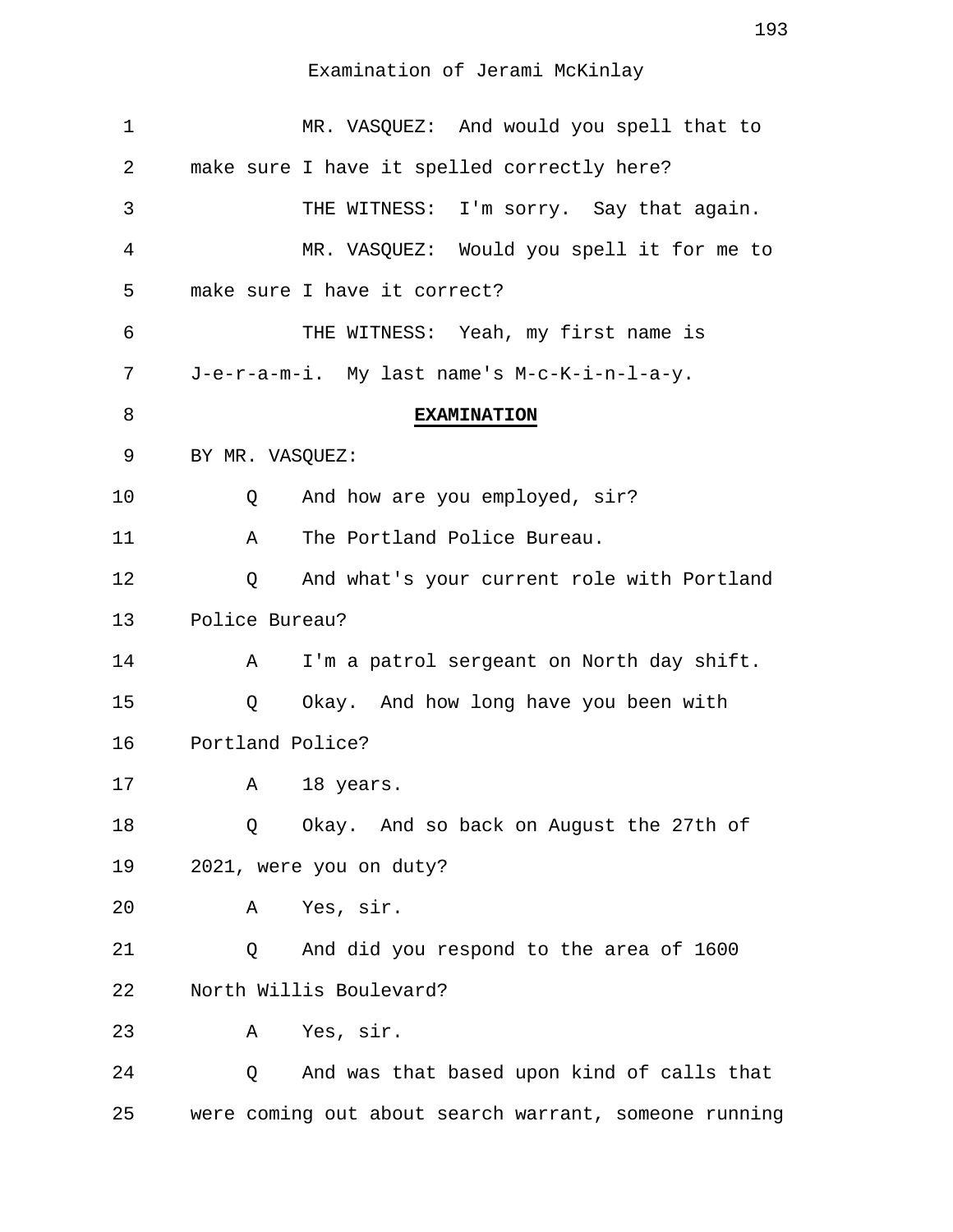1 and things of that nature? 2 A Yes, more or less. 3 Q More or less (indiscernible). So when 4 you arrived, kind of roughly when did you arrive in 5 the kind of sequence of events and -- and what did 6 you do? 7 A Well, I arrived after the DEA had already 8 been there, had gone up to the apartment that they 9 were trying to serve the search warrant on. And 10 they called us when that person had jumped off of 11 the balcony from that apartment down to the balcony 12 below it. 13 So they were probably, I'm estimating, 14 30 minutes into that process when I finally got 15 there. I had been at our precinct doing other 16 administrative duties when that came out and they 17 requested Portland Police. 18 Q All right. So you get there. Obviously, 19 things are pretty well underway. Do you get a 20 briefing kind of about -- from someone on scene about 21 what's going on? 22 A Yeah. First, I went and talked to Sergeant 23 Dorn, who had been dispatched initially as the 24 primary sergeant. 25 Q Okay.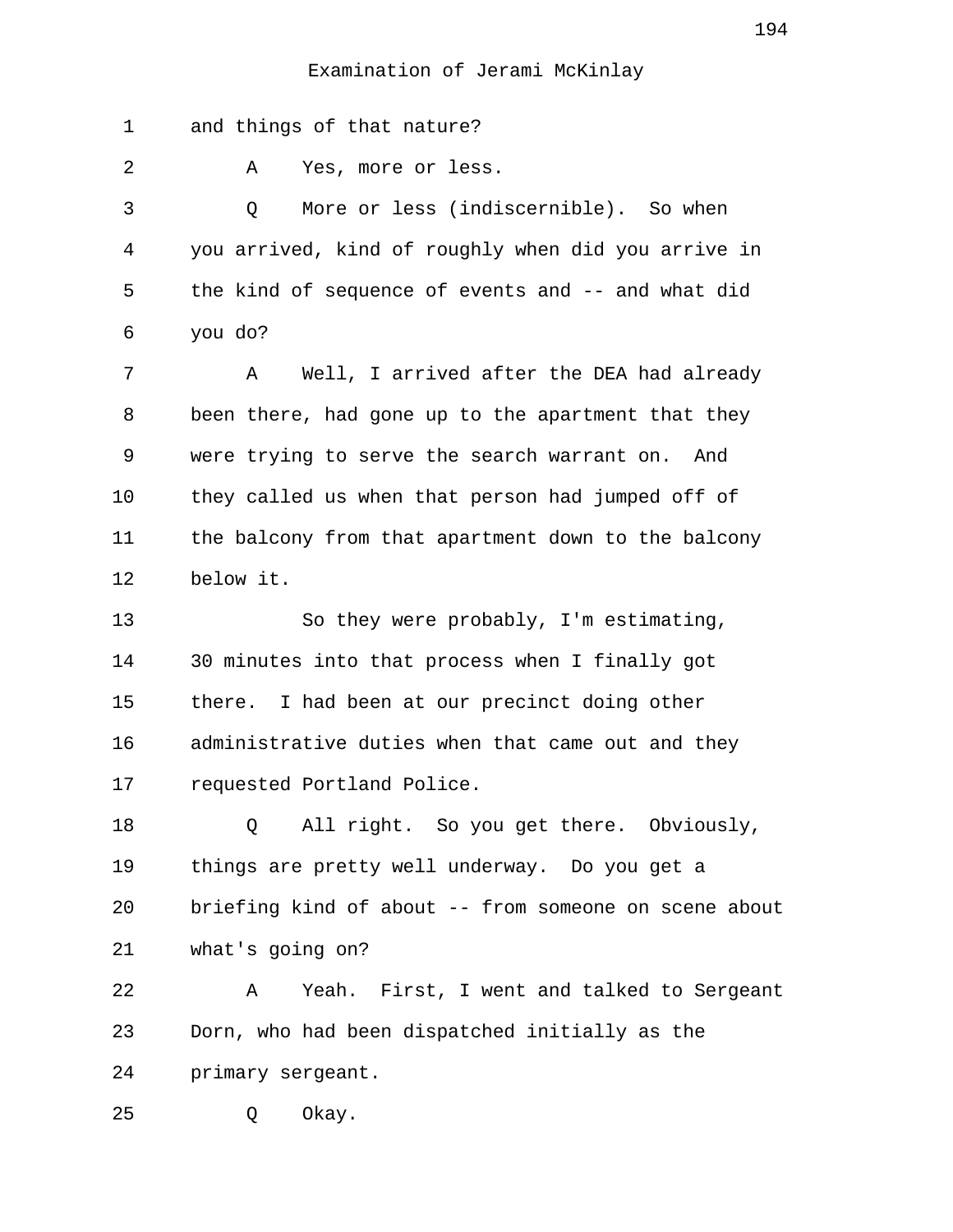| $\mathbf{1}$ | And he's also a canine officer, so they<br>Α         |
|--------------|------------------------------------------------------|
| 2            | requested a canine. He took over the canine duties,  |
| 3            | but still arrived before me because he had gone that |
| 4            | way to initiate the -- the call before that part of  |
| 5            | it developed.                                        |
| 6            | And so I went and talked to him because he           |
| 7            | had spoke with our SERT sergeant on the phone or was |
| 8            | actually still speaking with him when I arrived to   |
| 9            | try and get what information he had gathered. So I   |
| 10           | spoke with him briefly.                              |
| 11           | He didn't have a lot because he was                  |
| 12           | separated from where the apartment was and was       |
| 13           | coordinating our resources at that point. But I --   |
| 14           | I talked to him and he directed me to go up to the   |
| 15           | apartment where the DEA agents were. And they were   |
| 16           | actively communicating with the suspect.             |
| 17           | Okay. Could you hear some of that<br>Q               |
| 18           | going on?                                            |
| 19           | I could hear some of it on and off over the<br>Α     |
| 20           | course of the time I was there. I was kind of moving |
| 21           | towards and away from where they were talking to him |

22 on the balcony just because I had to coordinate other 23 resources, so just to get some distance where I could 24 make a phone call or -- or get on our radio.

25 So at -- at times, I could hear what he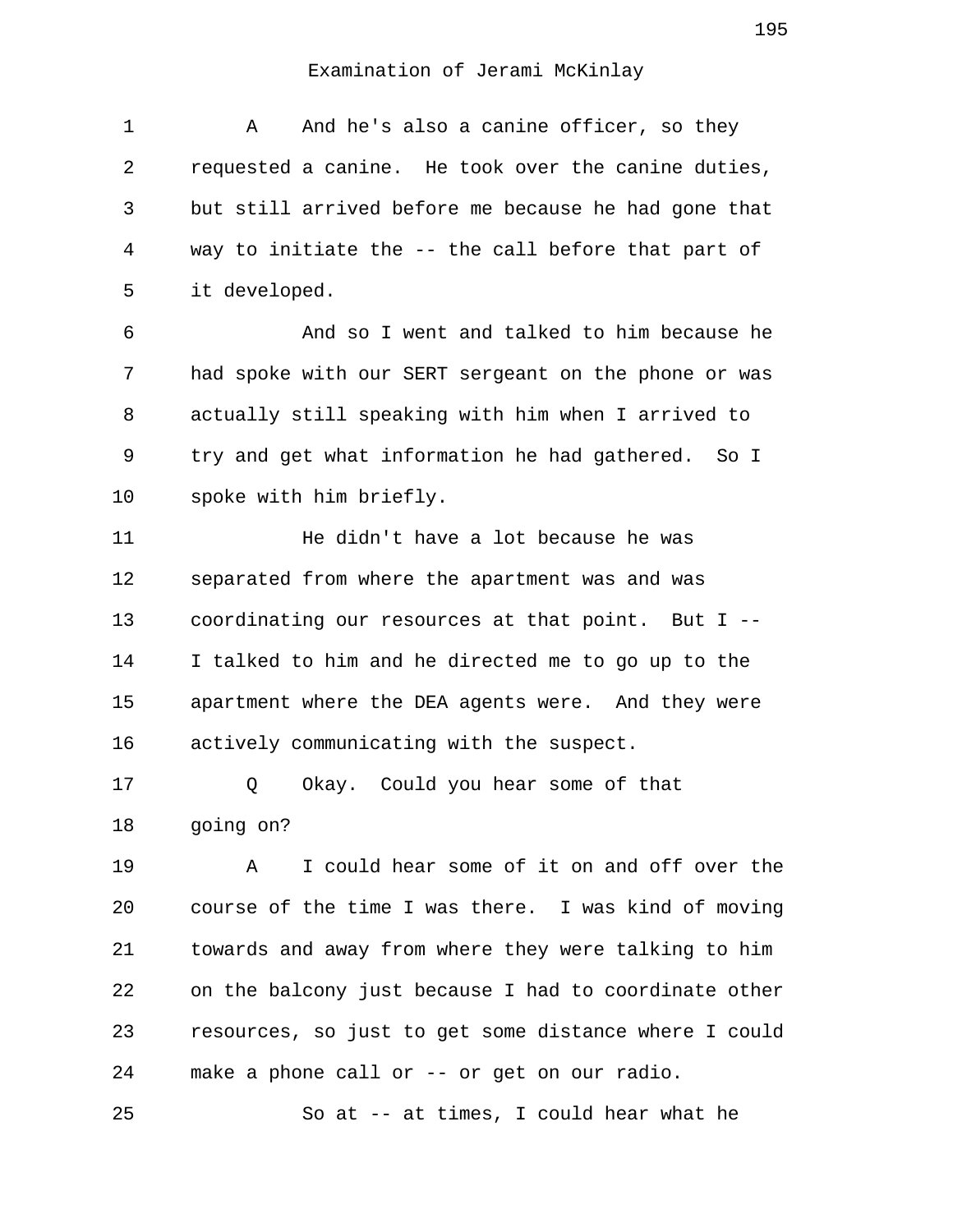1 was saying. At times, the DEA agents that were 2 talking to him directly would relay stuff that they 3 heard him say to me. 4 So while I know that I heard some of the 5 things he said, I'm unclear in my mind which things I 6 heard directly from him and which were things that 7 the -- the agents were telling me that he had said. 8 0 Got you. Okay. And -- and my 9 understanding is that kind of early on, you were kind 10 of the first to kind of start to gather people and 11 start to try to make some organization out of the 12 chaos. Does that sound about right? 13 A Yes, sir. I was considered the incident 14 commander for the early part of the call. 15 Q Okay. And after you started obtaining 16 information, did you do things like start to request 17 that SERT and CNT come into the -- to the area and 18 things of that nature? 19 A Yes, sir. 20 Q Okay. And -- and what other types of 21 activities did you start -- start to organize? 22 A We were just making sure that we had 23 containment on the buildings. We were talking about 24 starting some evacuations of other neighboring 25 apartments.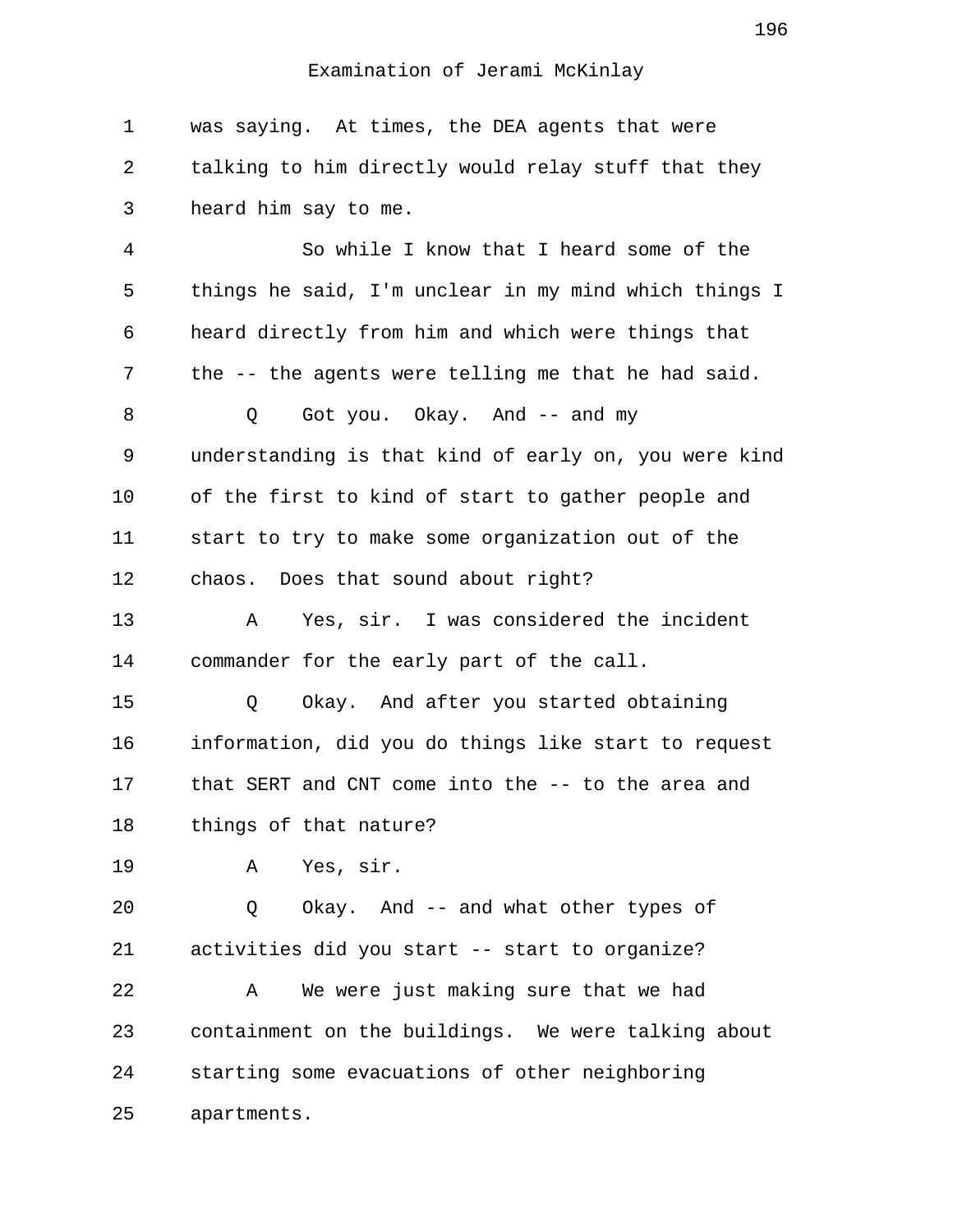| $\mathbf 1$ | I don't know that we had gotten far enough           |
|-------------|------------------------------------------------------|
| 2           | down the road to get much of that done before this   |
| 3           | evolved a little bit. But I was making notifications |
| 4           | to our chain of command.                             |
| 5           | Some of our policy required things that              |
| 6           | were -- we were trying to do, making sure we had     |
| 7           | communications between our team and the subject as   |
| 8           | best as possible.                                    |
| 9           | Okay. And -- and you mentioned those<br>Q            |
| 10          | evacuations. So these are kind of three-level        |
| 11          | apartment buildings. There's two of them in pretty   |
| 12          | close -- close contact there.                        |
| 13          | Yes.<br>Α                                            |
| 14          | Were you concerned about people in the<br>Q          |
| 15          | adjacent apartments, both above, below, across the   |
| 16          | way, all of that?                                    |
| 17          | Yes.<br>Α                                            |
| 18          | And this was pretty early morning, so most<br>Q      |
| 19          | people probably were still either asleep or starting |
| 20          | to wake up?                                          |
| 21          | Yeah. I arrived on scene probably at maybe<br>Α      |
| 22          | $6:45$ to $7:00$ a.m., so presumably --              |
| 23          | Okay.<br>Q                                           |
| 24          | -- there would be people inside.<br>Α                |
| 25          | And was -- were you confident or did you<br>Q        |
|             |                                                      |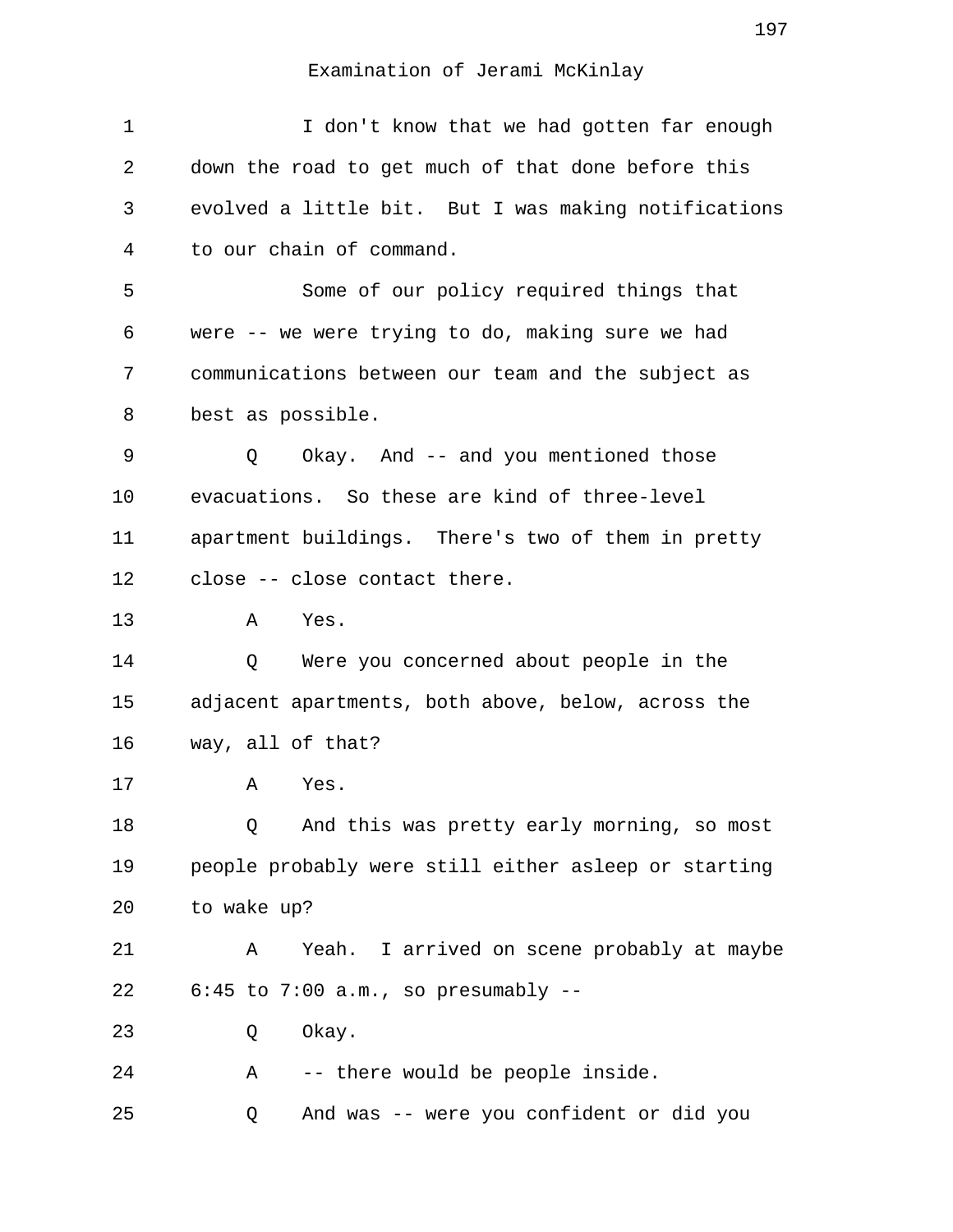1 know whether all those people had been evacuated or 2 things of that nature? 3 A No, sir. I -- I had no knowledge of that 4 and -- and talking to the other people that had been 5 there before me, there was no indication that 6 evacuations had started by that time. 7 Q Okay. And were you trying to kind of get 8 that -- that process going and also gather up 9 individuals to do  $-$  and  $-$  and  $I$   $-$  I may get the 10 term wrong. It's, like, a hasty -- 11 A A hasty team is what we would call it. 12 Q Okay. A hasty team, yes. 13 A Which is basically an emergency entry team 14 if we have to make entry to an apartment or residence 15 to provide emergency aid to somebody for a number 16 of reasons. 17 Q Okay. And -- and that -- you're doing that 18 because, from your understanding, he's in this other 19 apartment where there may be other people that may 20 need to be rescued, things of that nature? 21 A Correct. 22 Q Okay. And -- and so you help organize 23 that. And then kind of at what point does it 24 shift -- in other words, do other incident commanders 25 come in and do things shift?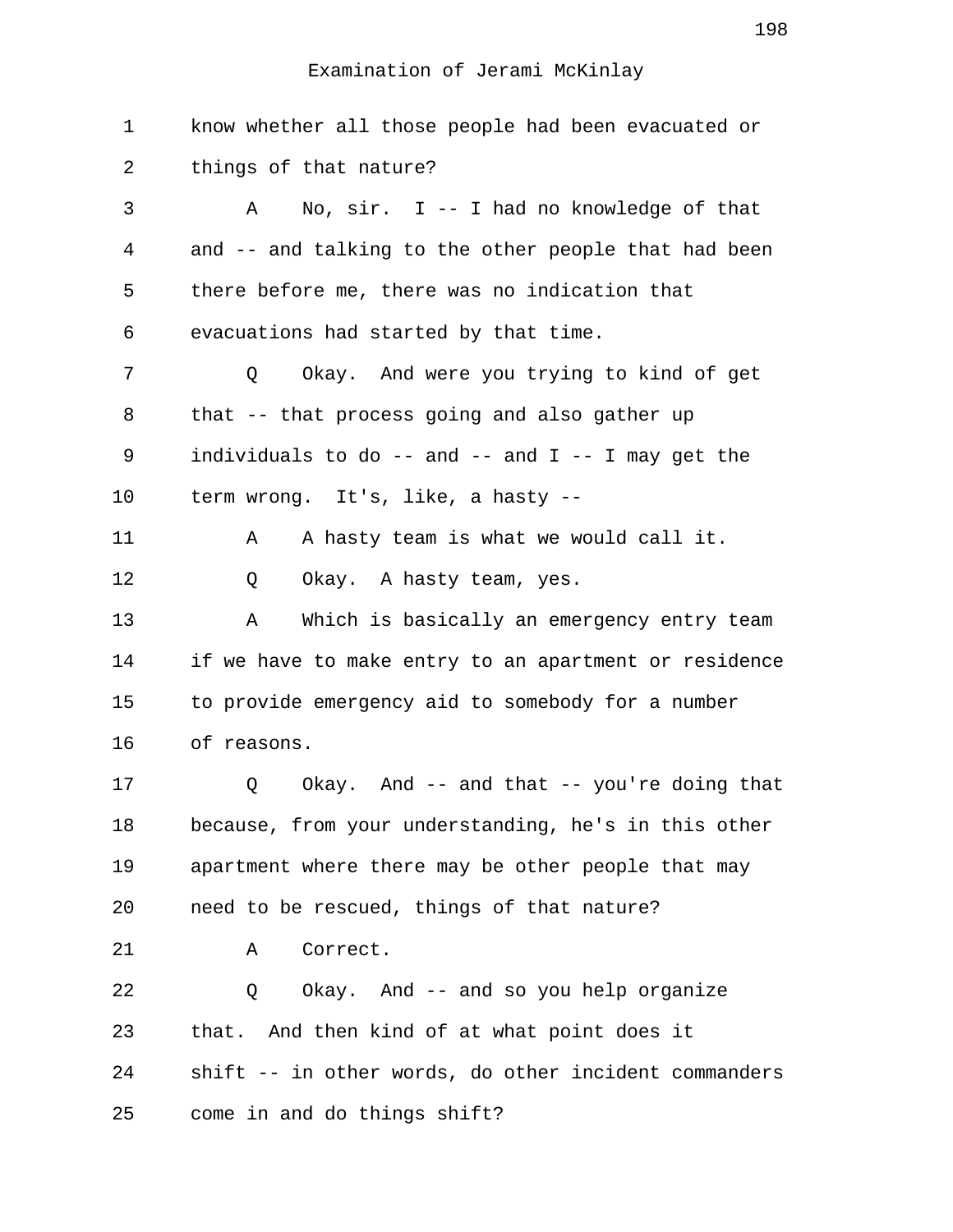1 A Well, I was still the incident commander at 2 that point.

3 Q Mm-hmm.

 4 A When our hasty team went inside the 5 building, they didn't go inside the apartment unit. 6 They just went inside the -- the building into 7 the stairwell to prepare in case they needed to 8 make entry.

 9 Then after they had been in there for a 10 short amount of time -- I'm not sure how much time 11 that was -- Officer Snodgrass got shot. They 12 evacuated out of the building and that kind of ramped 13 things up and got that process started.

14 The SERT team was already on their way at 15 that point and as soon as they arrived, I handed off 16 the incident command to Sergeant Wutherich (phonetic) 17 and then I went to brief the SERT commander.

18 Q Okay. So you were essentially just trying 19 to make sure that all the appropriate people had all 20 the appropriate information. Is that pretty fair 21 to say?

22 A Yes, sir.

23 MR. VASQUEZ: Okay. All right. I don't 24 think I have any additional questions.

25 Ladies and gentlemen of the grand jury, any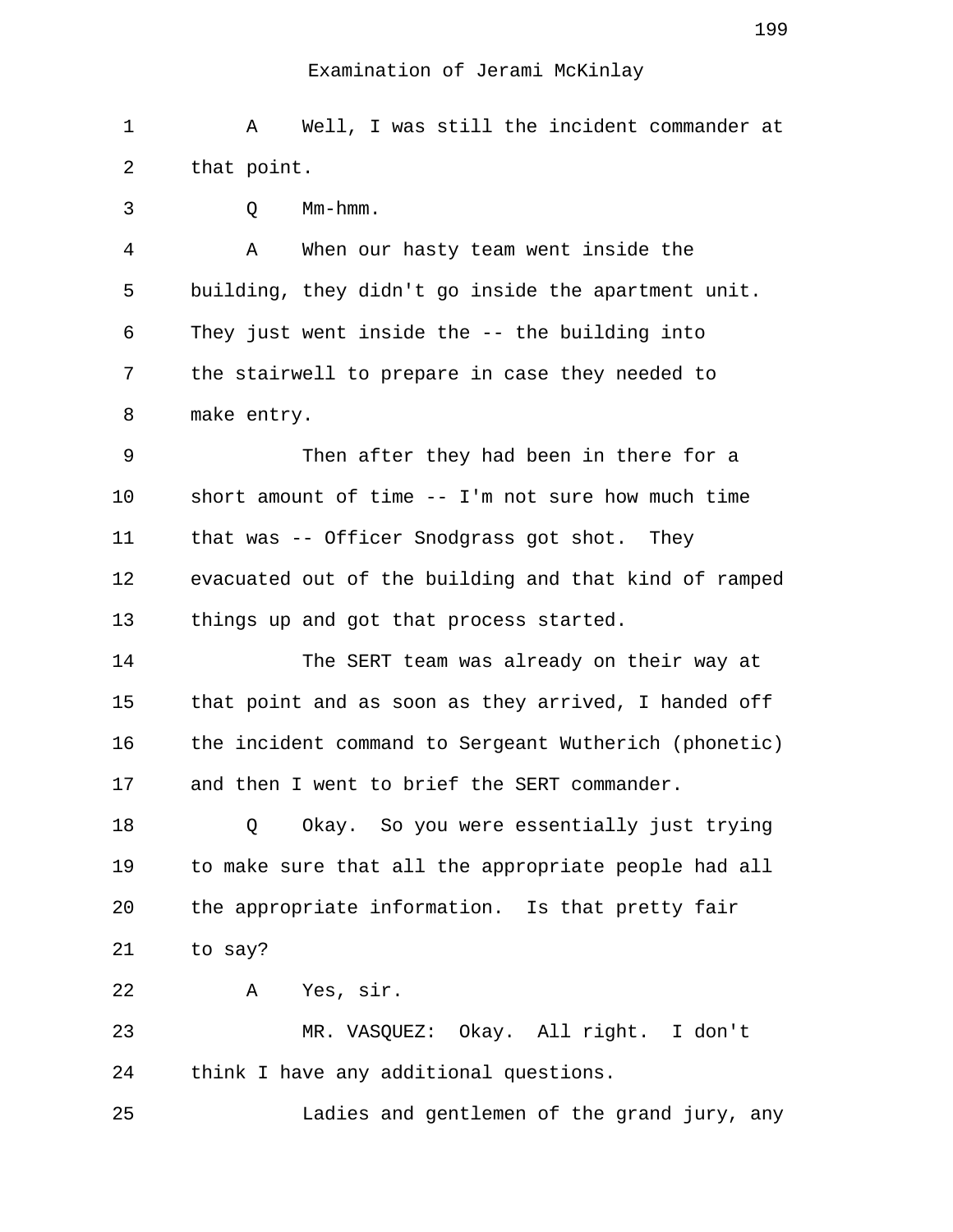| $\mathbf 1$ | questions for the -- for the sergeant?                |
|-------------|-------------------------------------------------------|
| 2           | A GRAND JUROR: I'm sorry. I wasn't quite              |
| 3           | clear on the -- so when the SERT team arrived, that's |
| 4           | when you passed off command to someone else?          |
| 5           | THE WITNESS: Yes. As they arrive, it's                |
| 6           | not all at once. They're coming from different        |
| 7           | places. So when their lieutenant arrived --           |
| 8           | A GRAND JUROR: Okay.                                  |
| 9           | THE WITNESS: -- he requested that I go to             |
| 10          | his location, which was about a half a block away, to |
| 11          | brief him on what we had going on. So that's when I   |
| 12          | gave up the incident command.                         |
| 13          | A GRAND JUROR: And that was -- I'm sorry.             |
| 14          | The name on that?                                     |
| 15          | THE WITNESS: Lieutenant Pearce.                       |
| 16          | A GRAND JUROR: Pearce. Thank you.                     |
| 17          | THE WITNESS: But it was Sergeant Wutherich            |
| 18          | who took over the incident command spot from me.      |
| 19          | Lieutenant Pearce was the SERT commander.             |
| 20          | MR. VASQUEZ: Okay. Any additional                     |
| 21          | questions?                                            |
| 22          | All right. Thank you, sir.                            |
| 23          | THE WITNESS: Thank you.                               |
| 24          | (Whispered discussion, off the record,                |
| 25          | $1:58$ p.m. - $1:59$ p.m.)                            |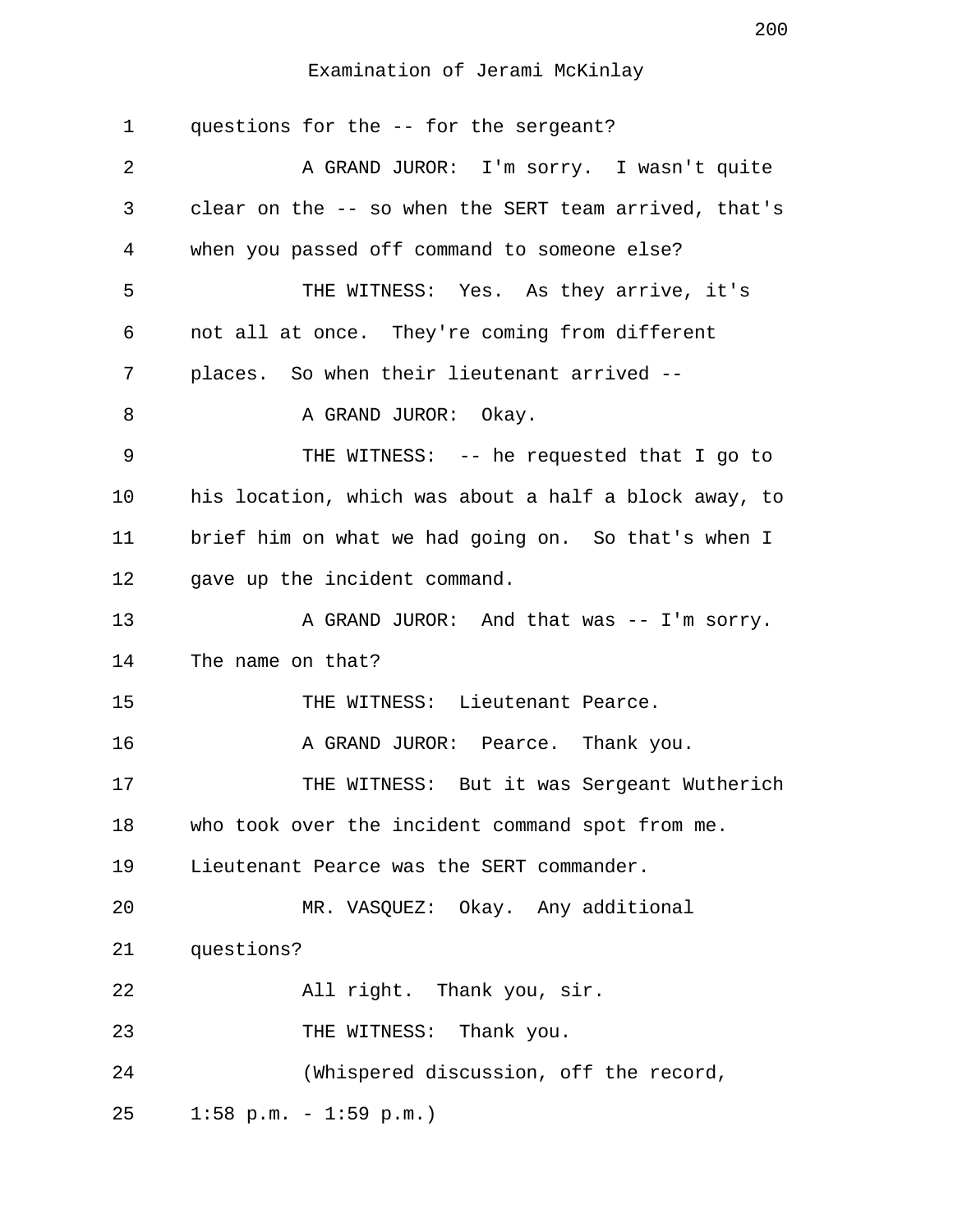1 MR. VASQUEZ: Okay. Let's see. We're 2 going to try this one (indiscernible). 3 (Whispered discussion, off the record, 4 1:59 p.m.) 5 MR. VASQUEZ: All right. Thank you for 6 being my technical support. Greatly appreciate it. 7 Okay. So we're back. 8 A GRAND JUROR: And click "Start." It 9 should say, "Join meeting" (indiscernible). 10 MR. VASQUEZ: All right. That -- that's at 11 least a good sign. Hey, there's me. Okay. 12 MULTIPLE GRAND JURORS: (Indiscernible). 13 MR. VASQUEZ: Yes, let's do that. 14 Hopefully we'll see here in a minute -- does it show 15 us our folks? 16 A GRAND JUROR: If you close that little 17 window in the bottom right -- 18 MR. VASQUEZ: Okay. 19 A GRAND JUROR: -- you can see a 20 "participants" button. If you click on that, it'll 21 give you -- 22 MR. VASQUEZ: Oh. 23 A GRAND JUROR: -- it'll, you know -- if 24 anybody joins, you'll see them (indiscernible). 25 MR. VASQUEZ: Okay. I know the officer was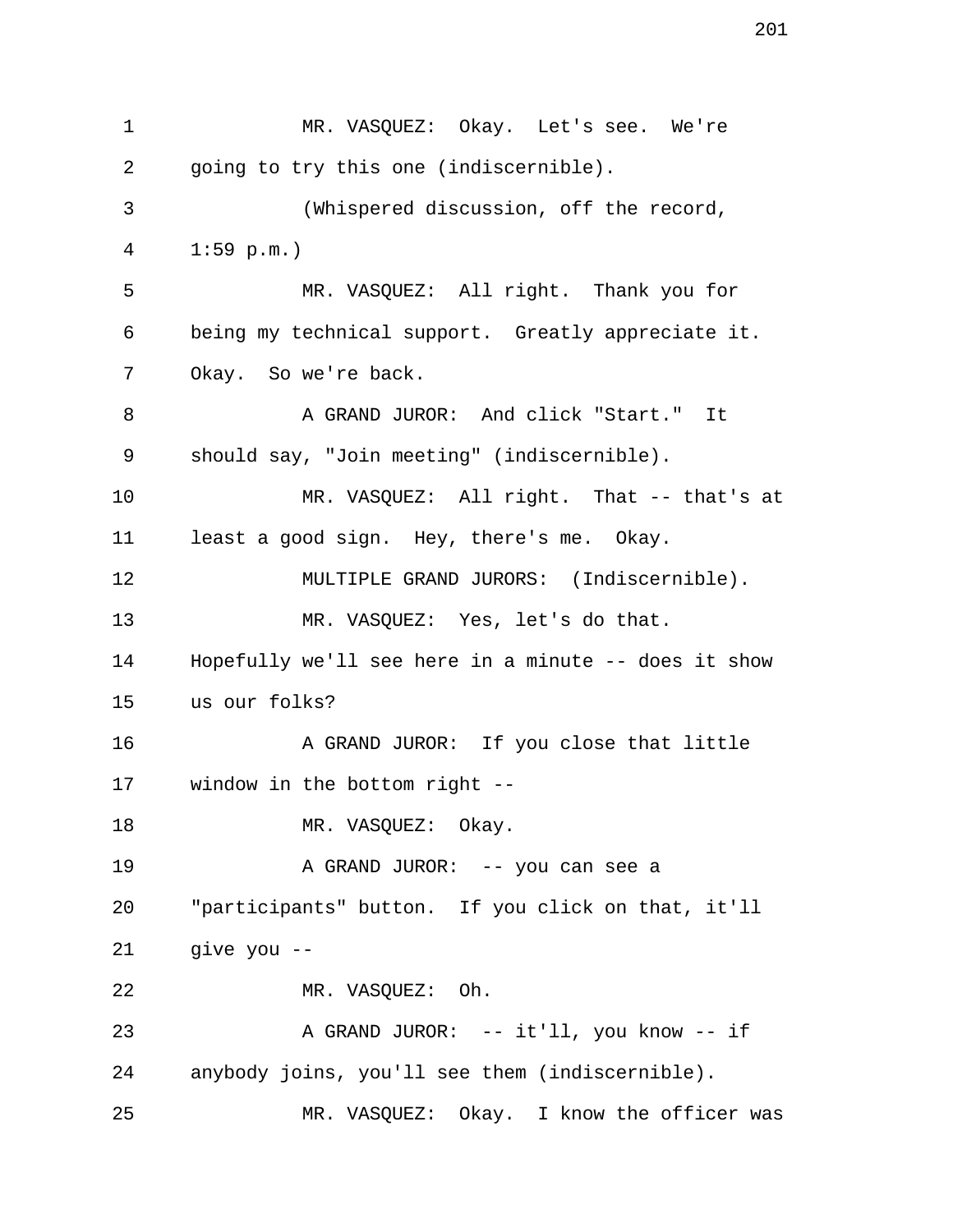1 going to log in, so --

| 2  | A GRAND JUROR: Is there a second meeting?          |
|----|----------------------------------------------------|
| 3  | A GRAND JUROR: It looks like there's the           |
| 4  | second meeting as well. I don't know how long you  |
| 5  | want to wait before trying the other one.          |
| 6  | MR. VASQUEZ: Okay. I'm going to wait a             |
| 7  | second. We'll see if he responds to my text and if |
| 8  | not, then I will switch over here.                 |
| 9  | A GRAND JUROR: If you click on the                 |
| 10 | participant, it will show the name, so you can     |
| 11 | confirm it's the correct one. But it feels like    |
| 12 | there was another meeting.                         |
| 13 | MR. VASQUEZ: Yeah, I know. That's what             |
| 14 | $I'm -- okay.$                                     |
| 15 | A GRAND JUROR: Try (indiscernible) the             |
| 16 | afternoon one.                                     |
| 17 | MR. VASQUEZ: Okay. So I'm going to back            |
| 18 | out of this.                                       |
| 19 | A GRAND JUROR: End that meeting.                   |
| 20 | A GRAND JUROR: Click back to the list.             |
| 21 | A GRAND JUROR: And --                              |
| 22 | A GRAND JUROR: Yes.                                |
| 23 | A GRAND JUROR: -- right above "grand               |
| 24 | jury."                                             |
| 25 | MR. VASQUEZ: Right above -- so here, back          |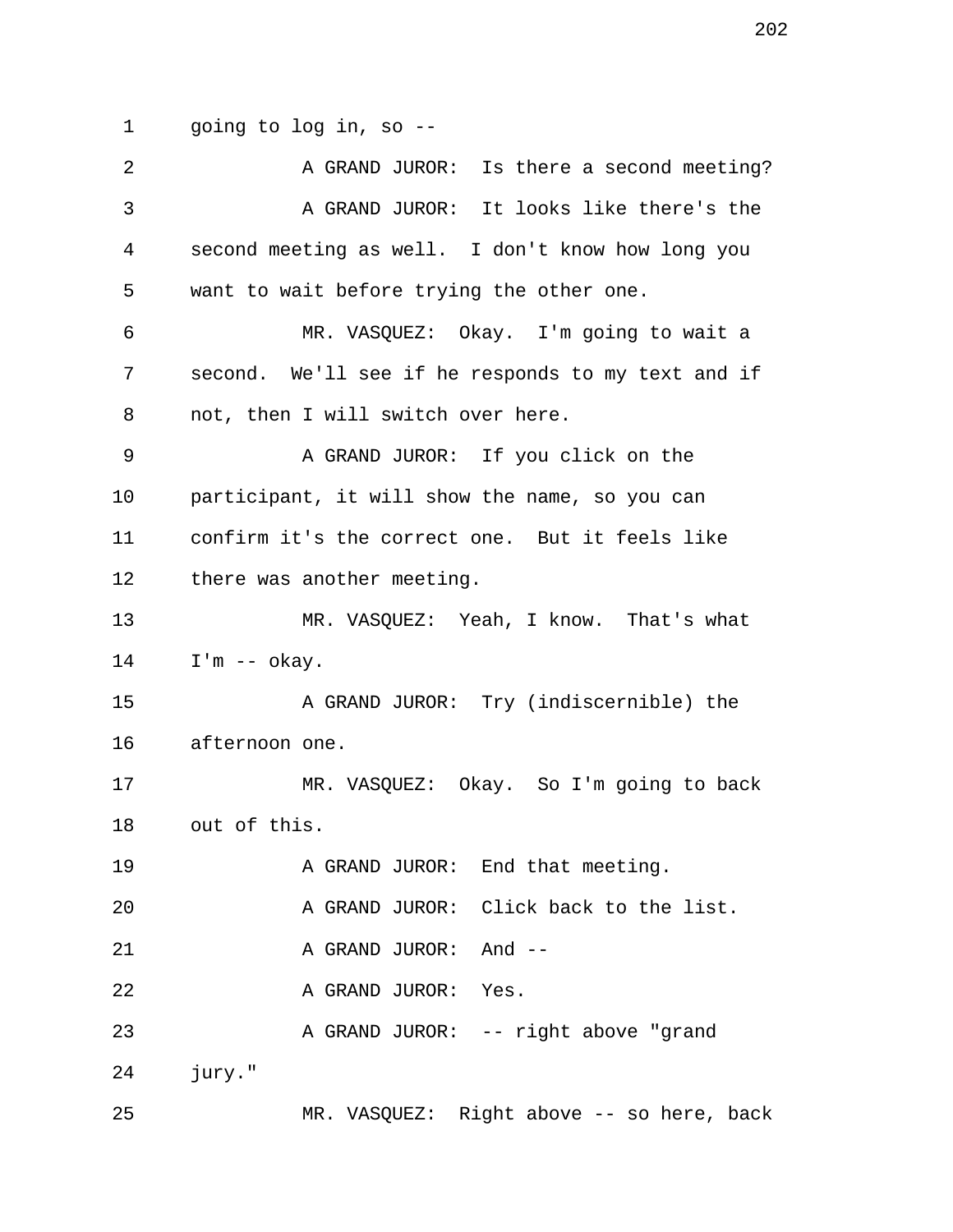1 to list. Let's do that, sure. Maybe give this one a 2 shot here. Here, let's join that one. 3 There we go. I see him there. 4 Okay. Let's join that meeting. Okay. 5 Let's let him in. There we go. Look at that. We're 6 getting somewhere. 7 Okay. Officer Jacobsen, can you hear us? 8 I see some positive signs here maybe. 9 Officer Jacobsen, can you hear us? We 10 can't see or hear you yet, although you are -- oh, I 11 think we lost you. 12 (Phone ringing.) 13 THE WITNESS: Hey. 14 MR. VASQUEZ: You -- you were there for a 15 second. I was just trying to log you in and then 16 you disappeared. 17 THE WITNESS: Yeah, I -- I (indiscernible). 18 I don't know if my video -- if it's allowing me to 19 use my video, so -- 20 MR. VASQUEZ: Well -- okay. Well, if 21 it's not -- 22 THE WITNESS: Can you hear me? 23 MR. VASQUEZ: I can hear you. I just can't 24 see you. 25 THE WITNESS: Well, let me just make sure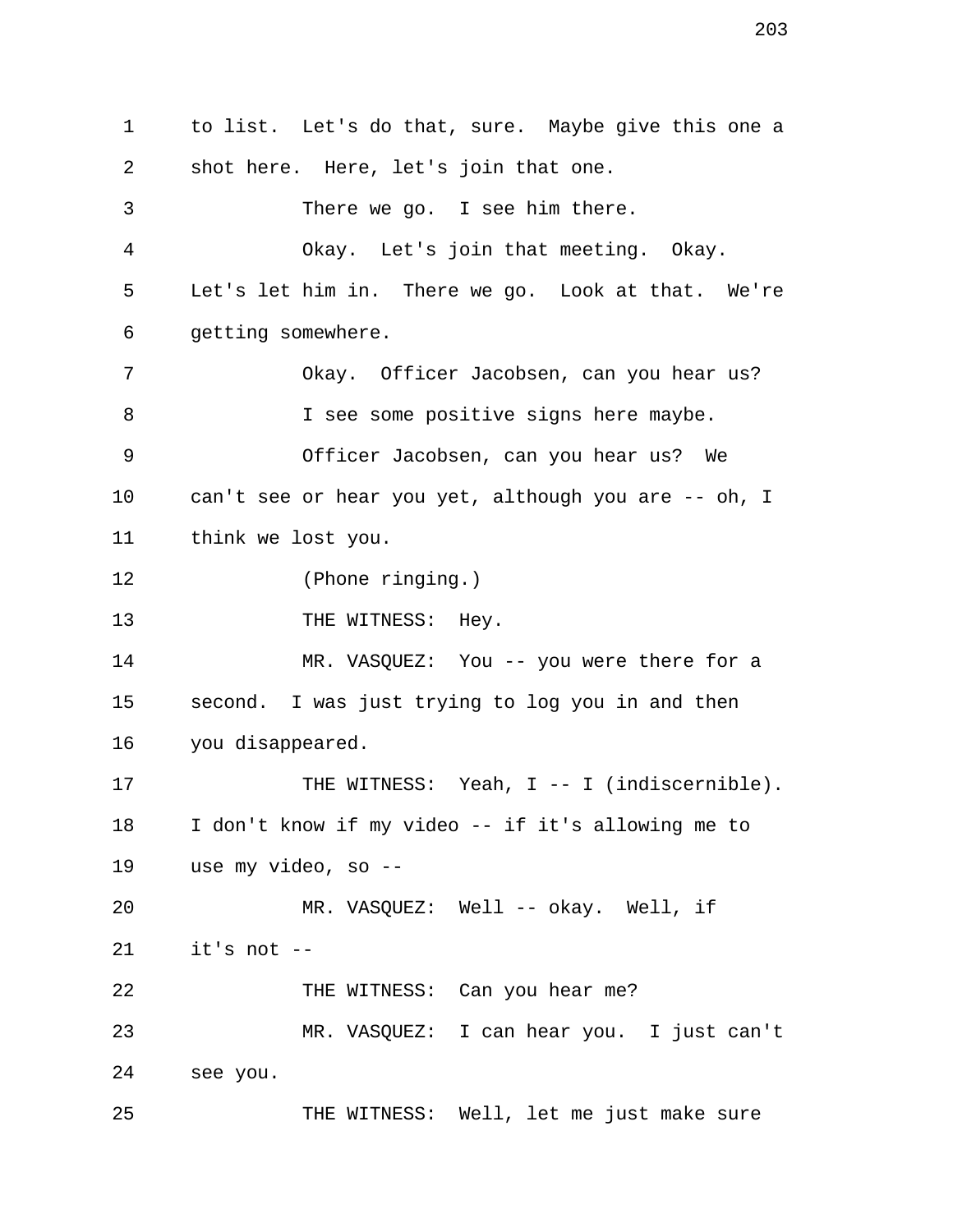1 my camera -- 2 A GRAND JUROR: Does he have something 3 covering (indiscernible)? 4 THE WITNESS: I sure -- 5 MR. VASQUEZ: I don't know. 6 THE WITNESS: -- don't know what's going on 7 (indiscernible) a different laptop or I can see if my 8 phone will work, so -- 9 MR. VASQUEZ: Yeah. Unfortunately, you're 10 breaking up pretty bad, too, so why don't you try 11 another one and -- 12 THE WITNESS: Your call --13 MR. VASQUEZ: It's like your connection's 14 not very good. I'll keep this on and why don't you 15 see if you can find another laptop to log in with? 16 MS. NADELL: It might even be ongoing 17 technical difficulties. We can pause the record. 18 MR. VASQUEZ: Yes. 19 A GRAND JUROR: Well, let's --20 MR. VASQUEZ: Yes, please. 21 (Recess taken, 2:04 p.m. - 2:10 p.m.) 22 MS. NADELL: So we're back on the record. 23 Ms. Diaz, if I -- keep your hand raised and 24 the foreperson will swear you in. 25 THE WITNESS: Okay.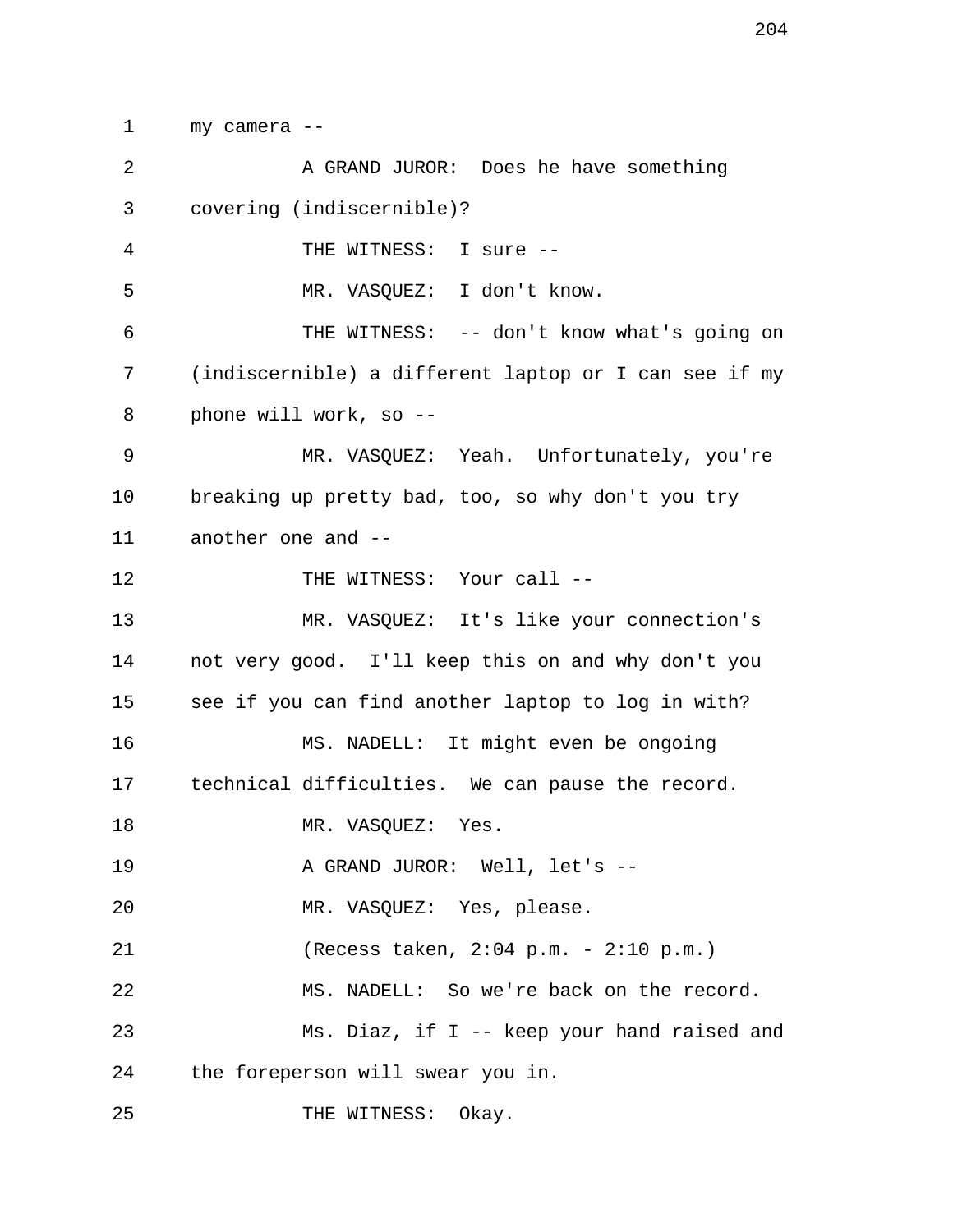| $\mathbf 1$ |                    | <b>KRISTIN DIAZ</b>                                      |
|-------------|--------------------|----------------------------------------------------------|
| 2           |                    | Was thereupon called as a witness; and, having been      |
| 3           |                    | first duly sworn, was examined and testified as follows: |
| 4           |                    | A GRAND JUROR: Thank you.                                |
| 5           |                    | MS. NADELL: Go ahead and have a seat.                    |
| 6           |                    | And can you state and spell your first and               |
| 7           | last name, please. |                                                          |
| 8           |                    | THE WITNESS: Sure, it's Kristin Diaz,                    |
| 9           |                    | $K-r-i-s-t-i-n$ , $D-i-a-z$ .                            |
| 10          |                    | <b>EXAMINATION</b>                                       |
| 11          | BY MS. NADELL:     |                                                          |
| 12          | Q                  | All right. Ms. Diaz, on August 27th of                   |
| 13          |                    | 2021, were you living at an apartment complex in         |
| 14          | north Portland?    |                                                          |
| 15          | A                  | I was.                                                   |
| 16          | Q                  | And what was the address there?                          |
| 17          | Α                  | 1600 North Willis Boulevard.                             |
| 18          | Q                  | What unit?                                               |
| 19          | Α                  | Apartment 4.                                             |
| 20          | Q                  | Okay. What floor of the building was                     |
| 21          | that on?           |                                                          |
| 22          | Α                  | Second floor.                                            |
| 23          | Q                  | Okay. Where in relation to Unit No. 5 was                |
| 24          |                    | your Apartment No. 4?                                    |
| 25          | A                  | Right across the hall.                                   |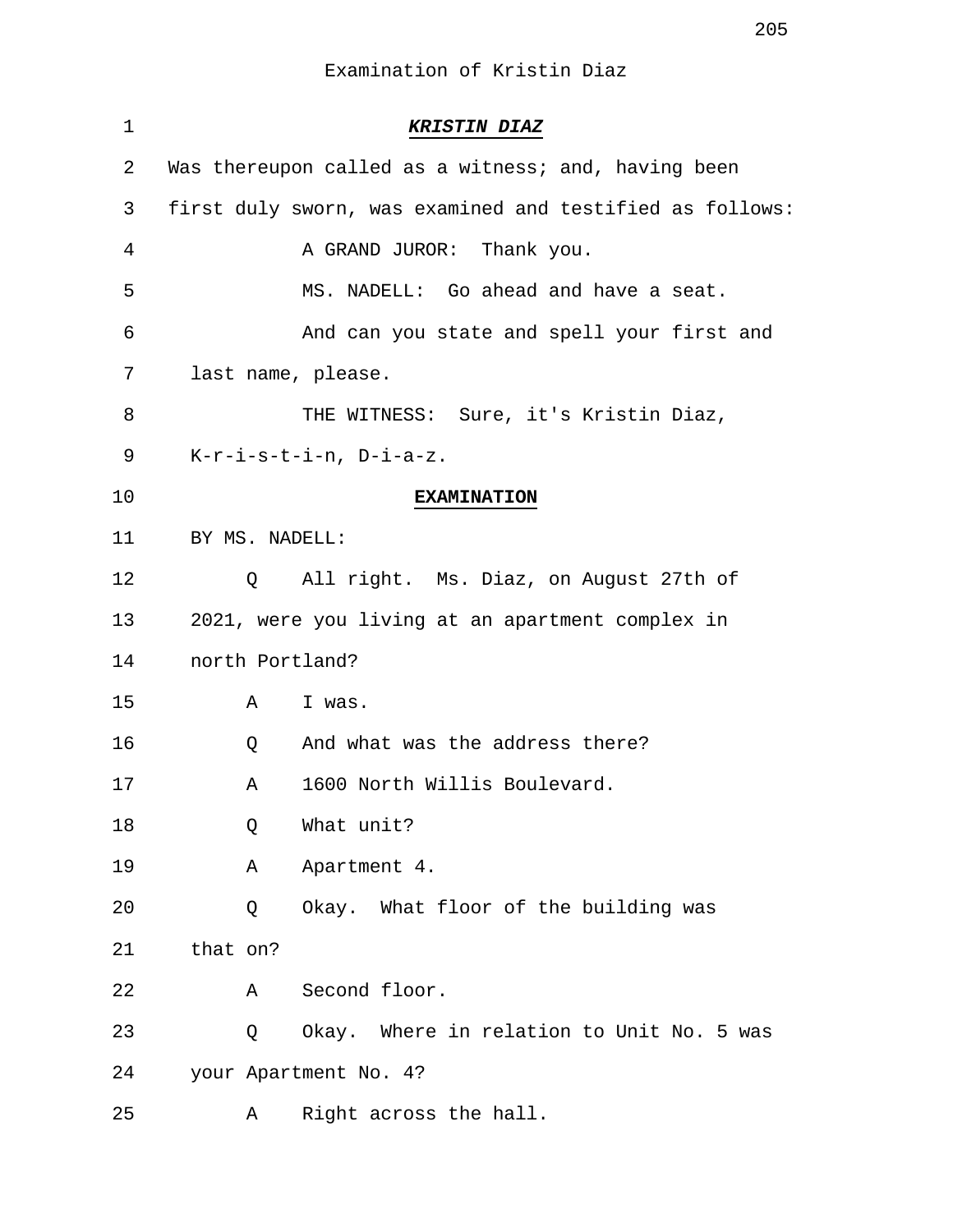1 Q Okay. Like, literally across -- 2 A Like --  $3 \qquad \qquad$  0 -- the hall? 4 A -- our doors face each other, but slightly 5 off center. 6 Q Okay. All right. Do you remember 7 that morning? 8 A I sure do. 9 Q Okay. Did you -- before we talk about that 10 morning, I guess I just want to ask you a little bit 11 about the apartment complex. So it sounds like your 12 doors are -- No. 4 and No. 5 are pretty in line with 13 each other, slightly off. How do you move between 14 floors in that building? 15 A There's two stairs at the front and at the 16 back of the building. 17 Q Okay. And is the main entrance there on 18 North Willis -- 19 A It is. 20 Q -- Street [sic] then? 21 Okay. And we've seen some photographs 22 showing at least some of the units have balconies. 23 Did your -- 24 A Mm-hmm. 25 Q -- unit have a balcony and everything?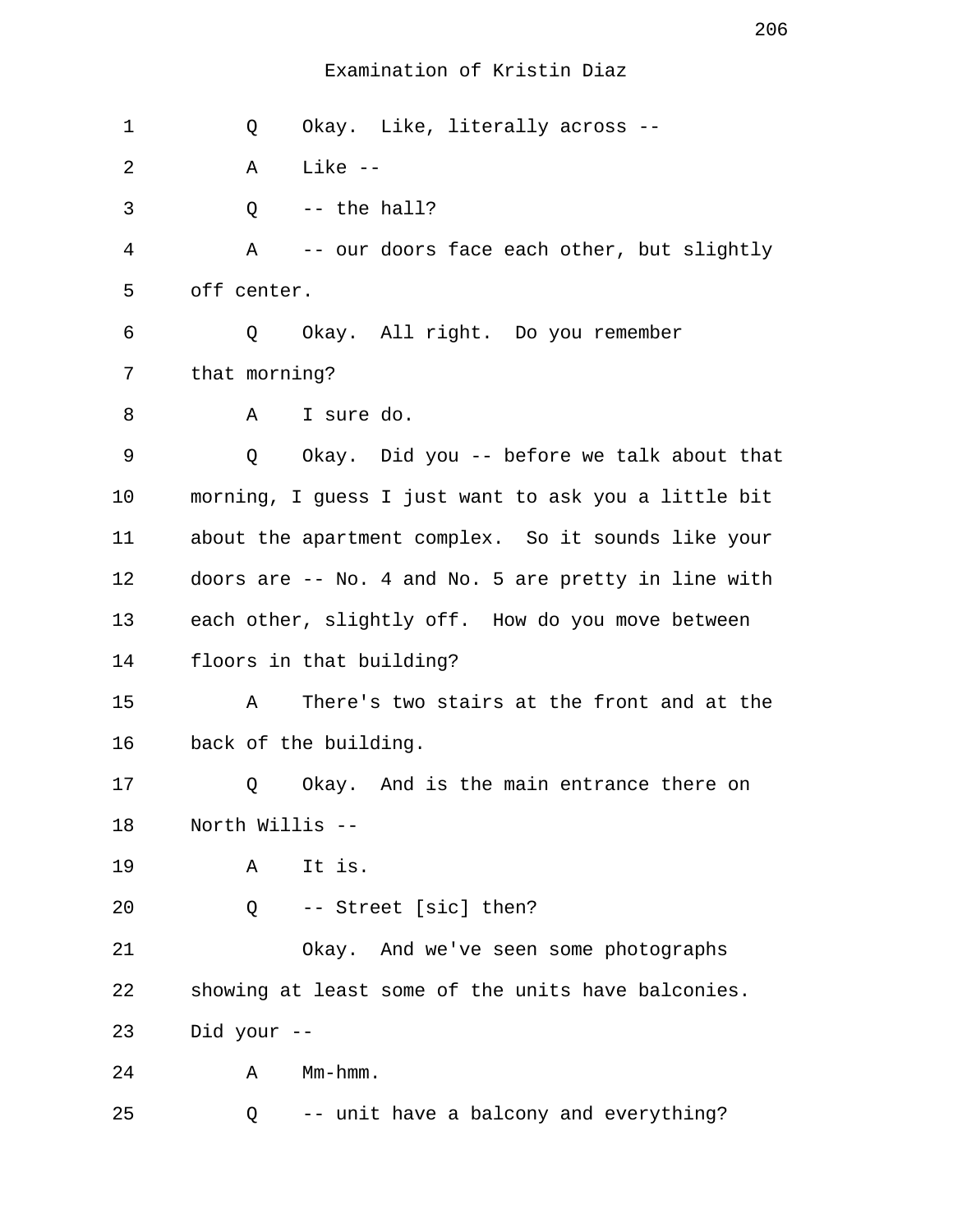| 1  | Yeah.<br>Α                                            |
|----|-------------------------------------------------------|
| 2  | Okay. And just for the record, you're<br>Q            |
| 3  | nodding your head.                                    |
| 4  | It did, yes.<br>Α                                     |
| 5  | Okay.<br>Q                                            |
| 6  | Thanks. Mm-hmm.<br>Α                                  |
| 7  | So tell me about the morning of<br>Q                  |
| 8  | August 27th. What do you remember?                    |
| 9  | So I woke up kind of in a hurry to get my<br>Α        |
| 10 | dog out for a walk. I didn't take her out the night   |
| 11 | before like I should have, like a good dog mom. So I  |
| 12 | threw on my glasses, a hoodie and shoes and walked    |
| 13 | out the front door. She's a 65-pound pit mix.         |
| 14 | But as soon as I opened the door, I noticed           |
| 15 | that there was officers in full riot gear standing in |
| 16 | my hallway and to the left, which obviously took my   |
| 17 | off guard. It was early, probably, like, 7:00-ish.    |
| 18 | Kind of alerted my dog, too, especially with my high  |
| 19 | stress at the moment.                                 |
| 20 | The lead officer told me, you know, "Ma'am,           |
| 21 | you need to get out of here right away." I said,      |
| 22 | "Absolutely. It looks like something is going on."    |
| 23 | So I made a left out of my apartment towards the      |
| 24 | front of the building where the staircase is.         |
| 25 | That would be towards Willis?<br>Q                    |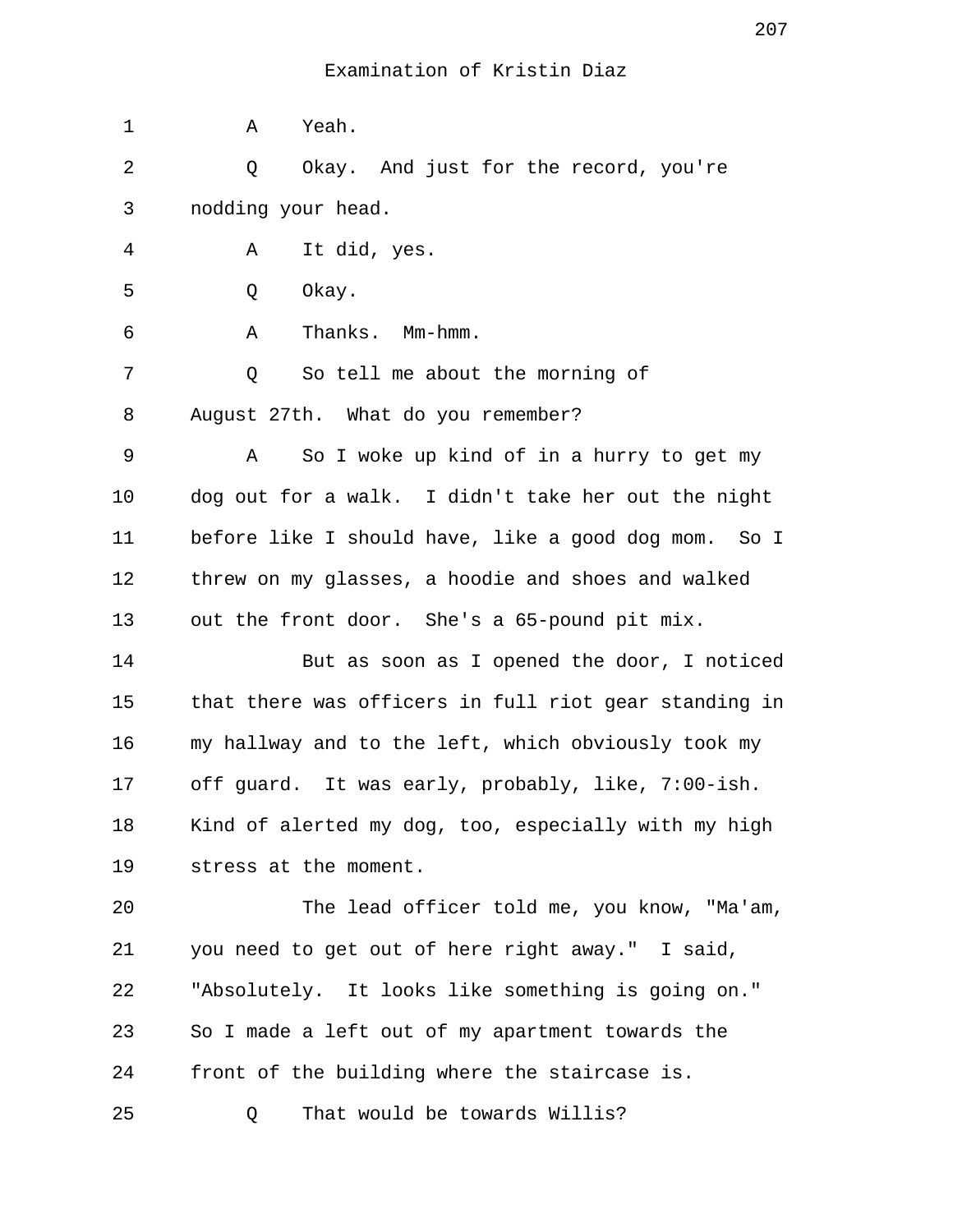1 A Correct.

2 0 Okay.

 3 A And there wasn't really a clear path for me 4 to walk out, especially as I was holding my very 5 excited dog, to try to get outside. So in my 6 hesitations at the top of the stairs, there was a 7 loud noise. My dog tried to run back into my 8 apartment 'cause she was scared of it.

 9 And I noticed the cop from out on the top 10 step of the stairs -- he was probably on the second 11 or third step of the stairs maybe not even five feet 12 from me -- I can't remember exactly what he said. It 13 was some sort of, like, "Oh, shoot," or whatever. 14 Turned around and saw -- started hobbling down the 15 stairs.

16 At that point, like, I was trying to grab 17 my dog and the lead SWAT guy grabbed me by my 18 shoulders and was like, "Ma'am, you need to get out 19 of here immediately." And I was like, "Got it, 20 noted."

21 So I feel like I levitated down the stairs 22 and ran outside and went to go right and was told, 23 "No, no, no. No, go left," went under some police 24 tape and that was my exit out of the building. 25 Q Okay. So it's about 7:00 in the morning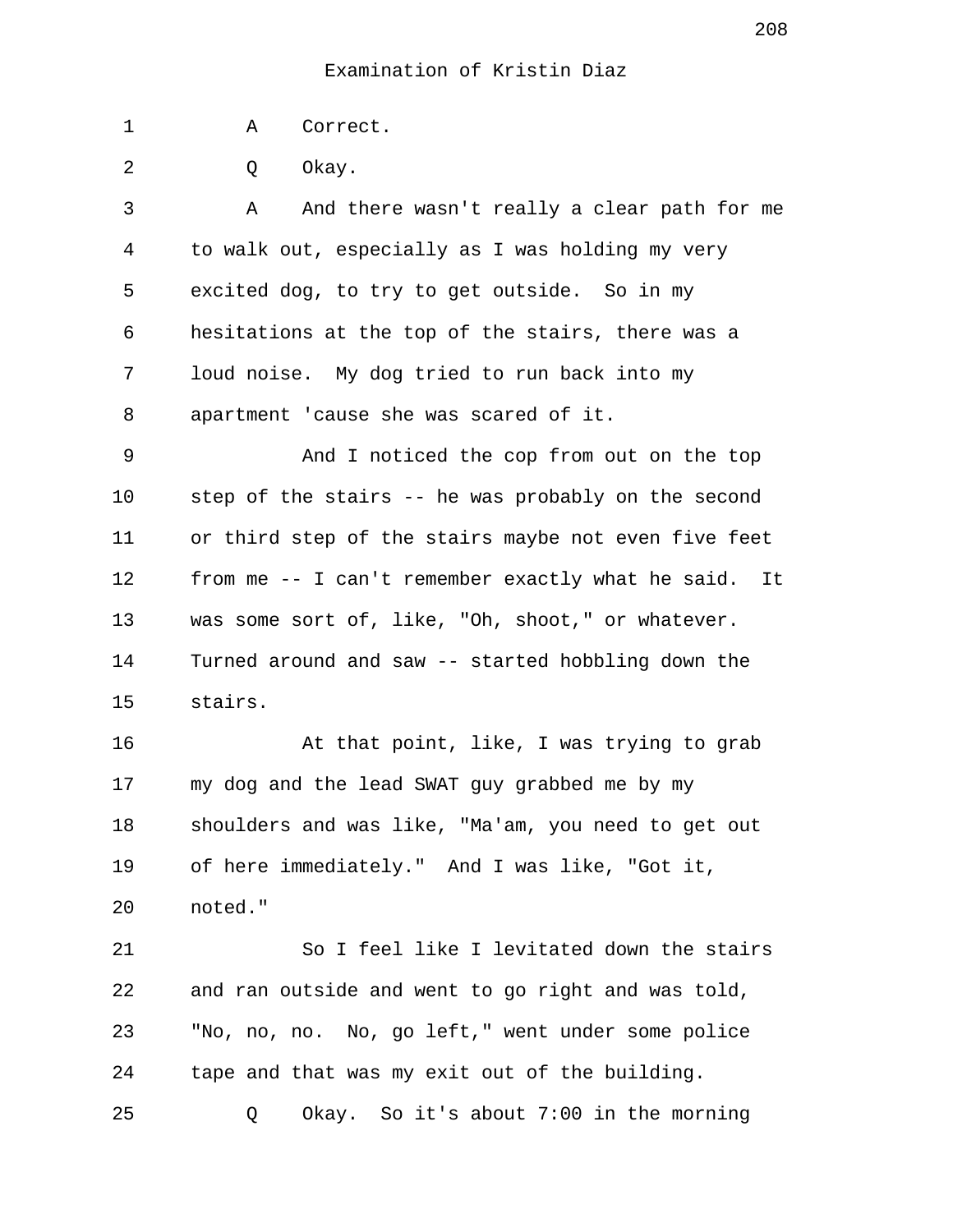| $\mathbf 1$ | or so. Had you heard anything prior to opening     |
|-------------|----------------------------------------------------|
| 2           | your door --                                       |
| 3           | No, not at all.<br>Α                               |
| 4           | -- and seeing that?<br>Q                           |
| 5           | Okay. And did you know the -- your                 |
| 6           | neighbors from Apartment No. 5?                    |
| 7           | I do.<br>A                                         |
| 8           | Q<br>Okay. And what about anyone else in the       |
| 9           | building at the time?                              |
| 10          | I knew one neighbor that lived upstairs in<br>А    |
| 11          | the back apartment, Chris Schneider (phonetic), I  |
| 12          | want to say his last name -- it starts with an S.  |
| 13          | And I don't know the name of my neighbor below me. |
| 14          | He was a nice gentleman as well.                   |
| 15          | Okay. Are there also, like, some<br>Q              |
| 16          | apartments in there that are, like, Airbnb or,     |
| 17          | $like - -$                                         |
| 18          | They are.<br>Α                                     |
| 19          | Okay.<br>Q                                         |
| 20          | Yeah. So I was a travel nurse, so it was a<br>Α    |
| 21          | fully furnished apartment. And if they weren't     |
| 22          | rented long term, she would rent them for --       |
| 23          | Okay.<br>Q                                         |
| 24          | -- Airbnb situations.<br>A                         |
| 25          | Okay. So you -- you come out, you see a<br>Q       |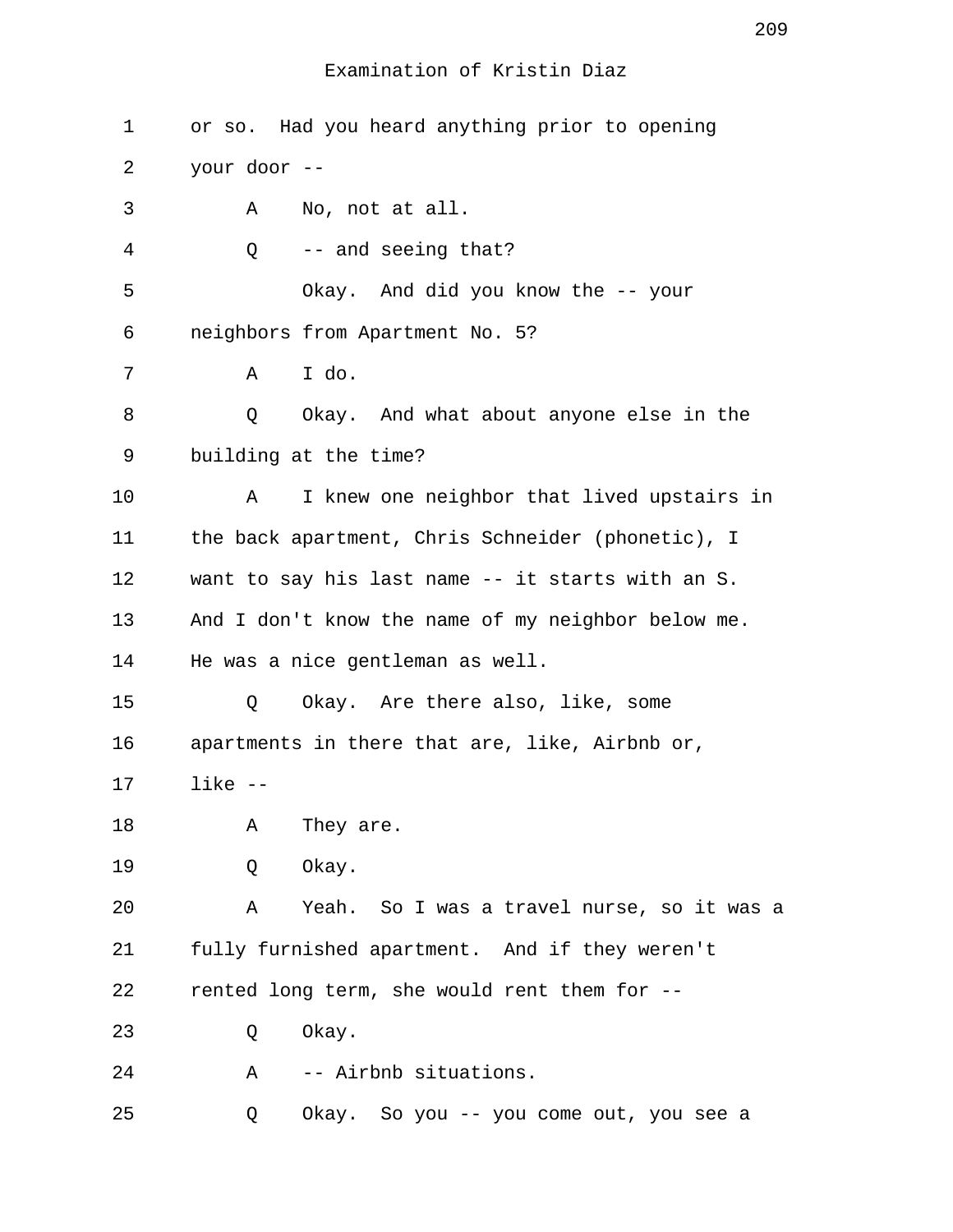| 1  | whole bunch of officers and it sounds like you make   |
|----|-------------------------------------------------------|
| 2  | it towards the stairs. Where are you in relation to   |
| 3  | the stairs when you hear the loud noise?              |
| 4  | Right at the top of the stairs.<br>Α                  |
| 5  | Okay. Had you -- do you feel like you had<br>Q        |
| 6  | made a -- like, talked or been loud at all up to      |
| 7  | that point?                                           |
| 8  | I was definitely -- I mean, with the<br>Α             |
| 9  | interaction with the lead officer telling me to -- to |
| 10 | get out -- those walls are paper thin, which is one   |
| 11 | of the reasons why I ended up moving and why they     |
| 12 | didn't sell them as condos --                         |
| 13 | Okay.<br>Q                                            |
| 14 | -- I'm assuming. You can hear everything<br>Α         |
| 15 | between your top floor down -- under -- you know,     |
| 16 | downstairs, people in the hallway. So I'm assuming    |
| 17 | you could probably hear --                            |
| 18 | Okay.<br>Q                                            |
| 19 | -- very clearly into a different apartment.<br>Α      |
| 20 | One of -- yeah. I appreciate, like, the<br>Q          |
| 21 | context and your experience. I don't want you to      |
| 22 | assume what anyone could hear --                      |
| 23 | A Right.                                              |
| 24 | Q -- but -- but you said some words to the            |
| 25 | police, correct?                                      |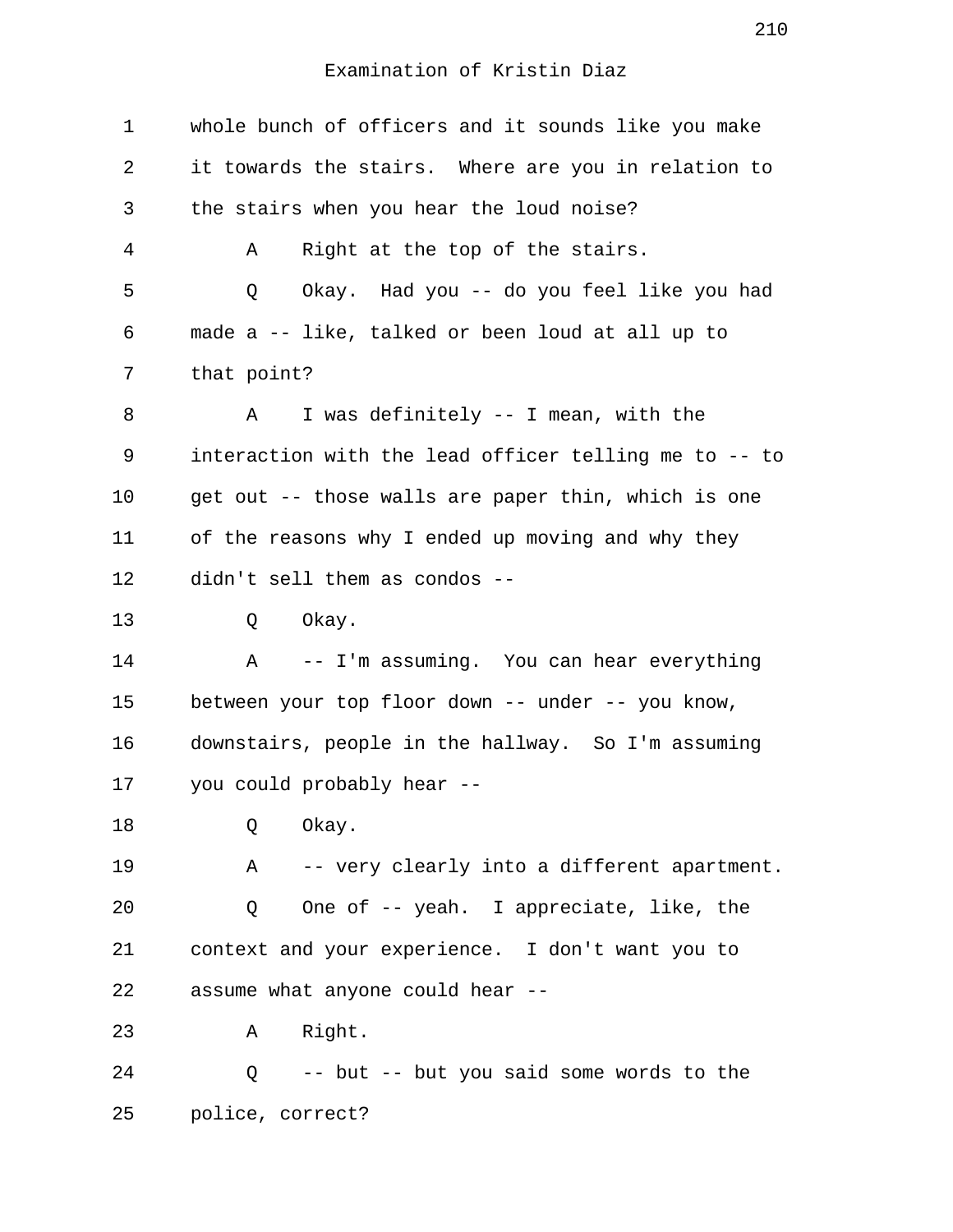| 1  | Right. I'm just $--$ I meant $--$ what I meant<br>A  |
|----|------------------------------------------------------|
| 2  | by that was I could hear people in the hallway.      |
| 3  | Got it.<br>Q                                         |
| 4  | Even just a normal conversation, not even<br>A       |
| 5  | yelling or anything like that --                     |
| 6  | Okay.<br>Q                                           |
| 7  | A<br>-- from the inside of my apartment.             |
| 8  | And had your dog made any noise prior to<br>Q        |
| 9  | the loud --                                          |
| 10 | I don't believe so.<br>A                             |
| 11 | -- sound? Okay.<br>Q                                 |
| 12 | I don't believe so.<br>Α                             |
| 13 | Okay. And then you hear the -- the loud<br>Q         |
| 14 | noise. Do you have -- could you make out what it     |
| 15 | was?                                                 |
| 16 | It -- it was -- I mean, it sounded like a<br>Α       |
| 17 | muffled discharged gun or --                         |
| 18 | Okay.<br>Q                                           |
| 19 | -- some sort of equipment. I did notice<br>Α         |
| 20 | that the cop that was standing in front of me that   |
| 21 | ended up turning around and hobbling down the stairs |
| 22 | had a white patch on his very black pants --         |
| 23 | Okay.<br>Q                                           |
| 24 | -- that was not there before.<br>Α                   |
| 25 | Okay.<br>Q                                           |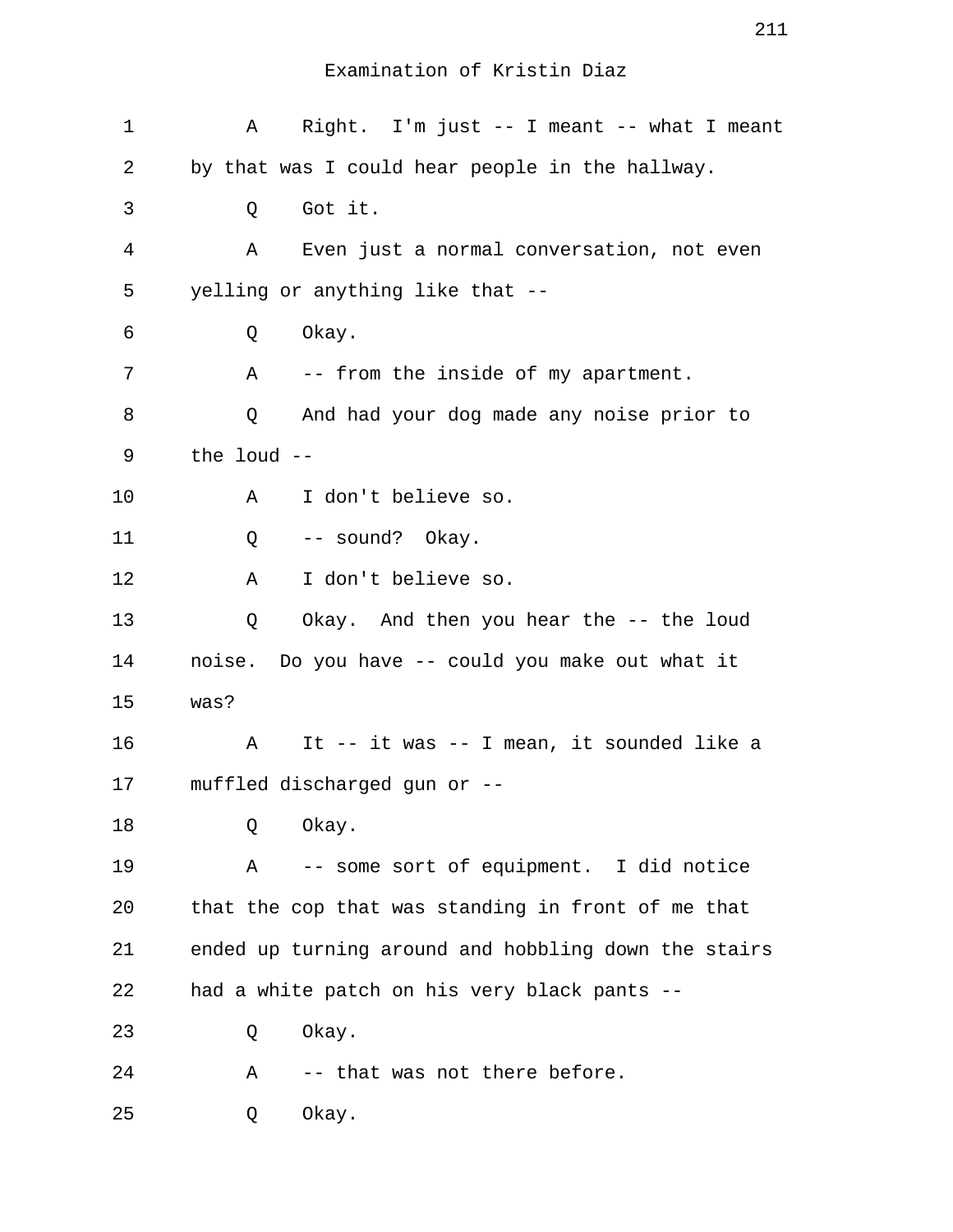| 1       | But I didn't -- I didn't see what -- what<br>Α    |
|---------|---------------------------------------------------|
| 2       | it was at the time or --                          |
| 3       | Q<br>Sure.                                        |
| 4       | -- where it came from.<br>Α                       |
| 5       | How far away was that officer from you<br>Q       |
| 6       | when -- when you heard the noise and he made the  |
| 7       | comment, like, "Oh, shoot," or whatever?          |
| 8       | Less than five feet.<br>A                         |
| 9       | Okay. All right. And you were able to<br>Q        |
| $10 \,$ | then safely get out, though, at that point and -- |
| 11      | Yeah.<br>Α                                        |
| 12      | -- away from the scene?<br>Q                      |
| 13      | Okay. Okay. All right. I don't have any           |
| 14      | other questions. The grand jurors get to ask      |
| 15      | questions if they have any, so --                 |
| 16      | Okay.<br>Α                                        |
| 17      | MS. NADELL: -- (indiscernible), okay?             |
| 18      | Seeing none. All right. Thank you so much for     |
| 19      | coming in.                                        |
| 20      | THE WITNESS: Okay. Yeah, of course.               |
| 21      | (Whispered discussion, off the record,            |
| 22      | $2:17$ p.m. - $2:18$ p.m.)                        |
| 23      | MS. NADELL: Go ahead -- so we're going to         |
| 24      | go up to that --                                  |
| 25      | THE WITNESS: (Indiscernible).                     |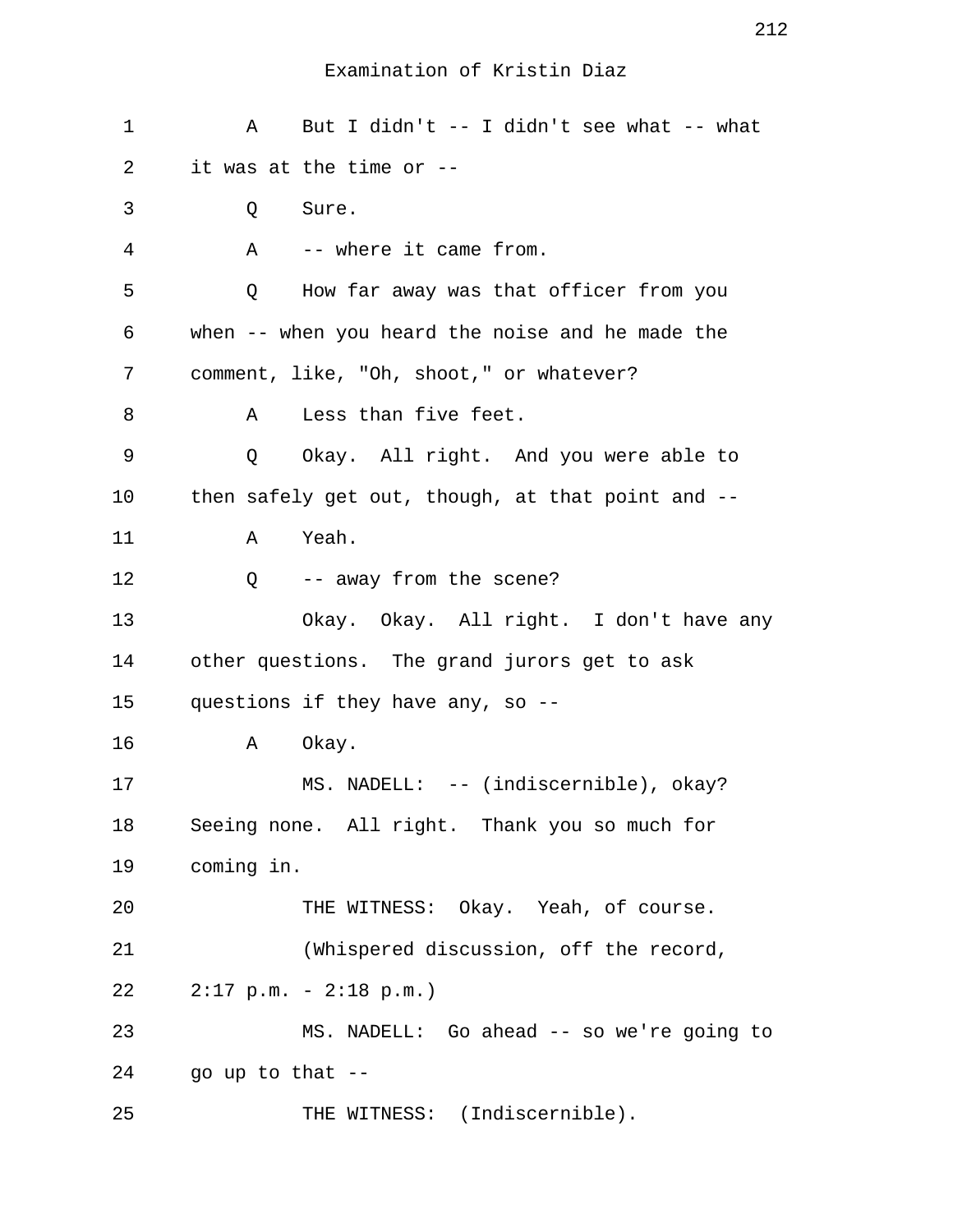| 1  | MS. NADELL: -- the -- yeah. The chair                    |
|----|----------------------------------------------------------|
| 2  | that's by itself under the table, that will be your      |
| 3  | chair. Go ahead and head up there. Watch your step.      |
| 4  | There's a little bit of a ramp.                          |
| 5  | THE WITNESS: Right here?                                 |
| 6  | MS. NADELL: Yeah.                                        |
| 7  | THE WITNESS: Okay.                                       |
| 8  | MS. NADELL: And once you get up there,                   |
| 9  | feel free to put your stuff down. And then stay          |
| 10 | standing and raise your right hand, okay?                |
| 11 | A GRAND JUROR: Okay.                                     |
| 12 | <b>ERIN CHAMBERS</b>                                     |
| 13 | Was thereupon called as a witness; and, having been      |
| 14 | first duly sworn, was examined and testified as follows: |
| 15 | A GRAND JUROR: (Indiscernible).                          |
| 16 | MS. NADELL: Go ahead and have a seat.                    |
| 17 | And can you state and spell your first and               |
| 18 | last name, please.                                       |
| 19 | THE WITNESS: My name is Erin Chambers,                   |
| 20 | $E-r-i-n$ , $C-h-a-m-b-e-r-s$ .                          |
| 21 | <b>EXAMINATION</b>                                       |
| 22 | BY MS. NADELL:                                           |
| 23 | All right. Thank you so much for being<br>Q              |
| 24 | here today. Can you tell the grand jurors where you      |
| 25 | live?                                                    |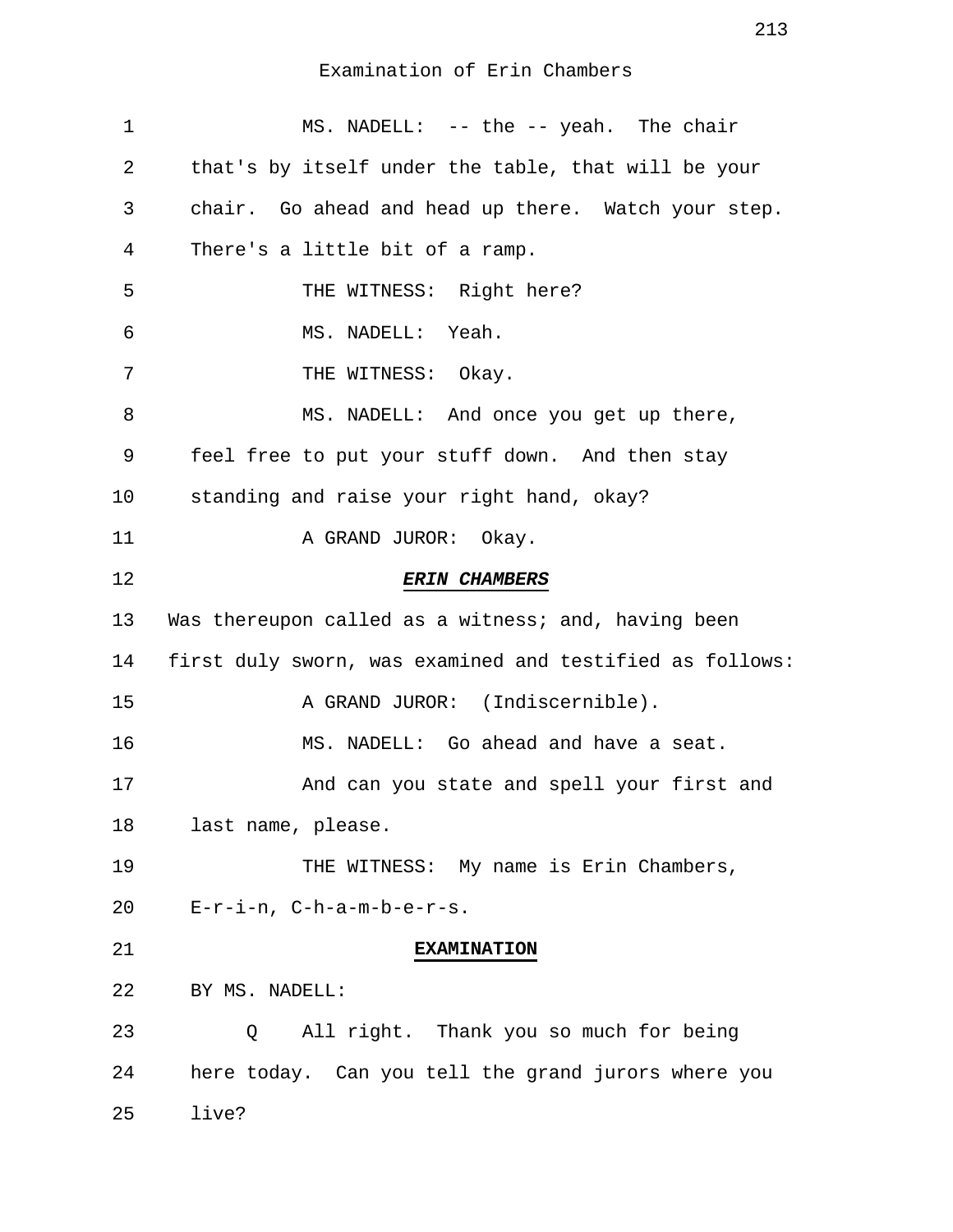| $\mathbf 1$ | Α                 | I live at 1600 North Willis Boulevard,               |
|-------------|-------------------|------------------------------------------------------|
| 2           |                   | Apartment No. 5, Portland, Oregon, 97217.            |
| 3           | Q                 | Okay. And how long have you lived at                 |
| 4           | that location?    |                                                      |
| 5           | Α                 | Going on two years, I believe.                       |
| 6           | Q                 | All right. And can you tell us a little              |
| 7           |                   | bit about your apartment? Like --                    |
| 8           | Α                 | It's $a$ -- it's $a$ --                              |
| 9           | Q                 | -- like, the layout?                                 |
| 10          | Α                 | It's an Airbnb. It's a simple kind of, I             |
| 11          |                   | want to say, longer type of apartment. There's just  |
| 12          | a regular layout. |                                                      |
| 13          | Q                 | Okay.                                                |
| 14          | Α                 | They've got the kitchen, dining room right           |
| 15          |                   | here and the living room and then a hallway. There's |
| 16          |                   | a bedroom to the left and a bathroom at the end of   |
| 17          | the hall.         |                                                      |
| 18          | Q                 | Okay. And is there just one bedroom and              |
| 19          | one bathroom?     |                                                      |
| 20          | Α                 | Yes.                                                 |
| 21          | Q                 | All right. And is the -- would you                   |
| 22          |                   | describe the kitchen and living room area as sort of |
| 23          |                   | an open floor plan?                                  |
| 24          | Α                 | It's $a - yes - yes$ .                               |
| 25          | Q                 | Okay. And is there any balcony or patio?             |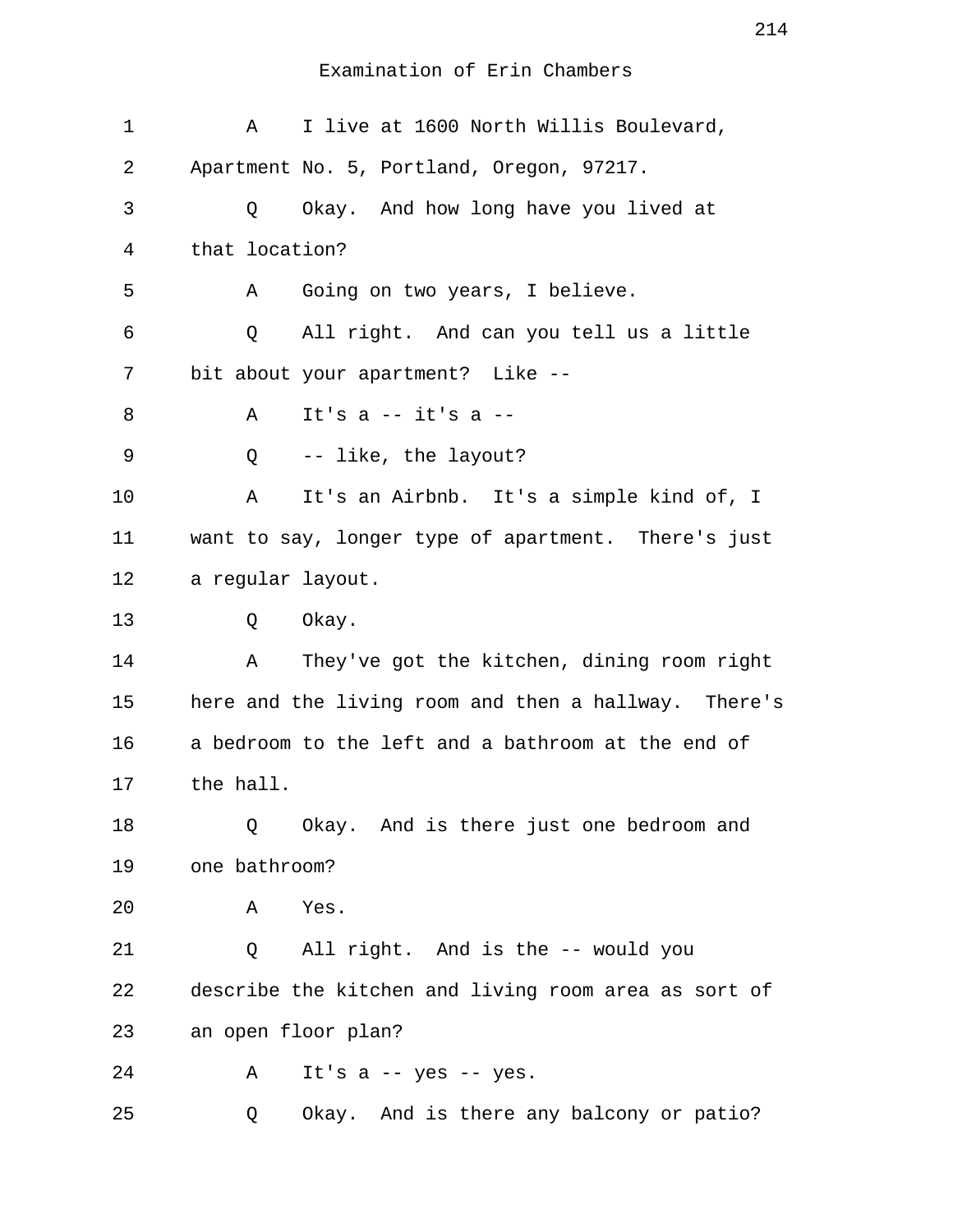1 A There is a patio off -- it's right off of 2 the dining-kitchen area. 3 Q Okay. All right. And what floor are 4 you on? 5 A I'm on the second floor. 6 Q Second floor. And how many stories are 7 there (indiscernible)? 8 A There are three. 9 Q Three. Okay. And are there elevators in 10 the building or stairs or -- 11 A Stairs. 12 Q Stairs. Okay. And do you live there 13 with anyone? 14 A Yes. 15 Q And who is that? 16 A Kevin Dalsing. 17 Q Okay. And prior to August 27th of 2021, 18 did you know any of your neighbors? 19 A I'd say hi and little chit-chat in the 20 hallways or, you know, being neighborly, yeah, a 21 little bit. 22 Q All right. Being on the second floor, the 23 second story, did you have any neighbors above you? 24 A Yes. 25 Q And did you know them?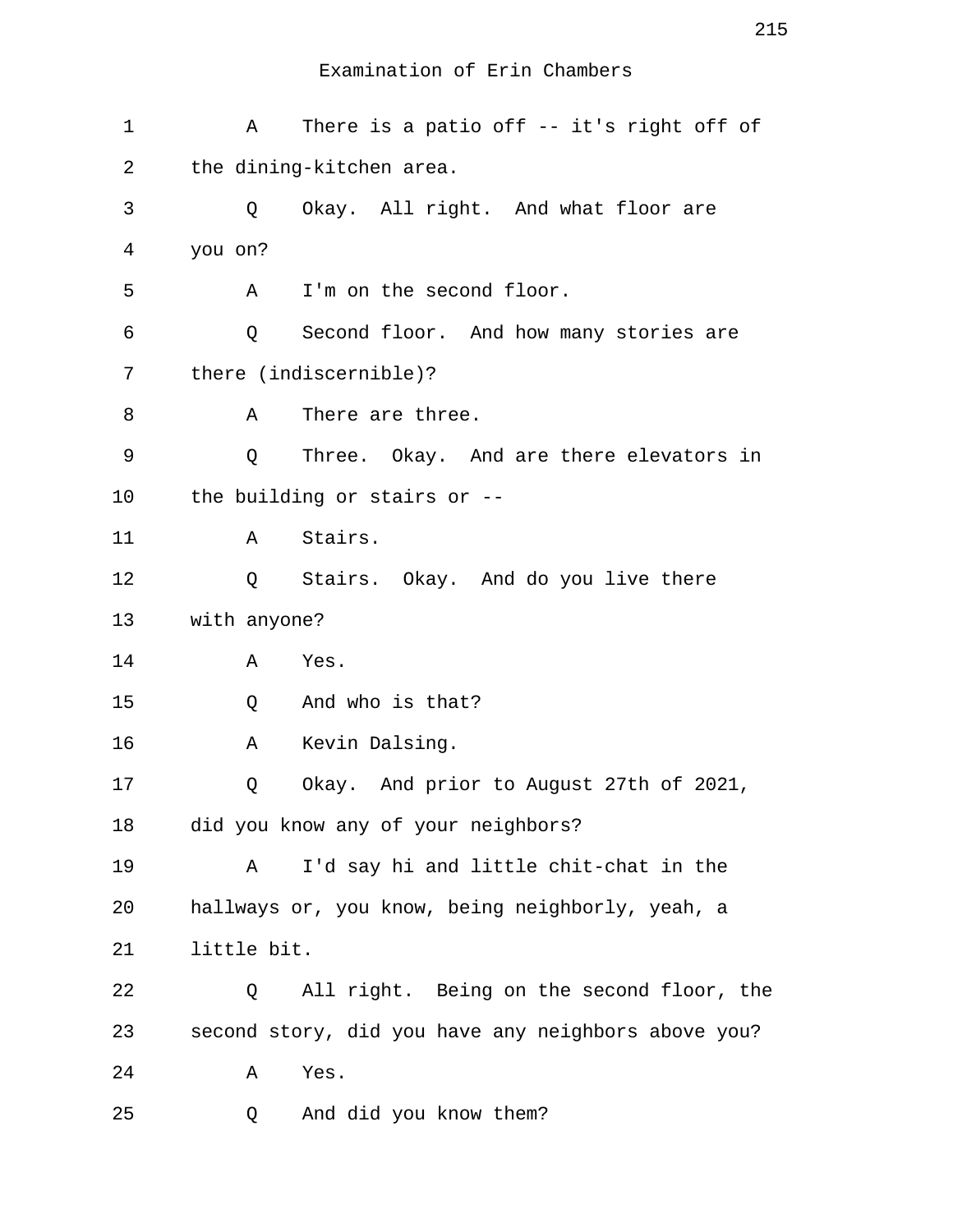| $\mathbf 1$    | Α               | No, other than us -- my boyfriend, Kevin --  |
|----------------|-----------------|----------------------------------------------|
| $\overline{2}$ | Q               | Mm-hmm.                                      |
| 3              | $\mathsf A$     | -- talking to them about stolen motorcycles  |
| 4              | because they -- |                                              |
| 5              | Q               | All right. Well -- and I don't really --     |
| 6              | Α               | -- (indiscernible).                          |
| 7              | Q               | -- want to get into what --                  |
| 8              | Α               | Yeah. Other --                               |
| 9              | Q               | $So --$                                      |
| 10             | A               | -- we never hung out or nothing, no.         |
| 11             |                 | MS. NADELL: Okay. So --                      |
| 12             |                 | THE WITNESS: Like --                         |
| 13             |                 | MS. NADELL: -- the grand jurors will         |
| 14             |                 | disregard that comment and cross that out of |
| 15             | your notes.     |                                              |
| 16             | BY MS. NADELL:  |                                              |
| 17             | Q               | I just want you to tell us conversations --  |
| 18             | Α               | Okay.                                        |
| 19             | Q               | -- you've had with people, okay?             |
| 20             | Α               | Okay.                                        |
| 21             | Q               | So did you -- had you ever even seen either  |
| 22             | occupant or --  |                                              |
| 23             | Α               | Yes, yes. $I$ --                             |
| 24             | Q               | -- was it just (indiscernible)?              |
| 25             | Α               | -- I'd say hi a -- you know, neighborly.     |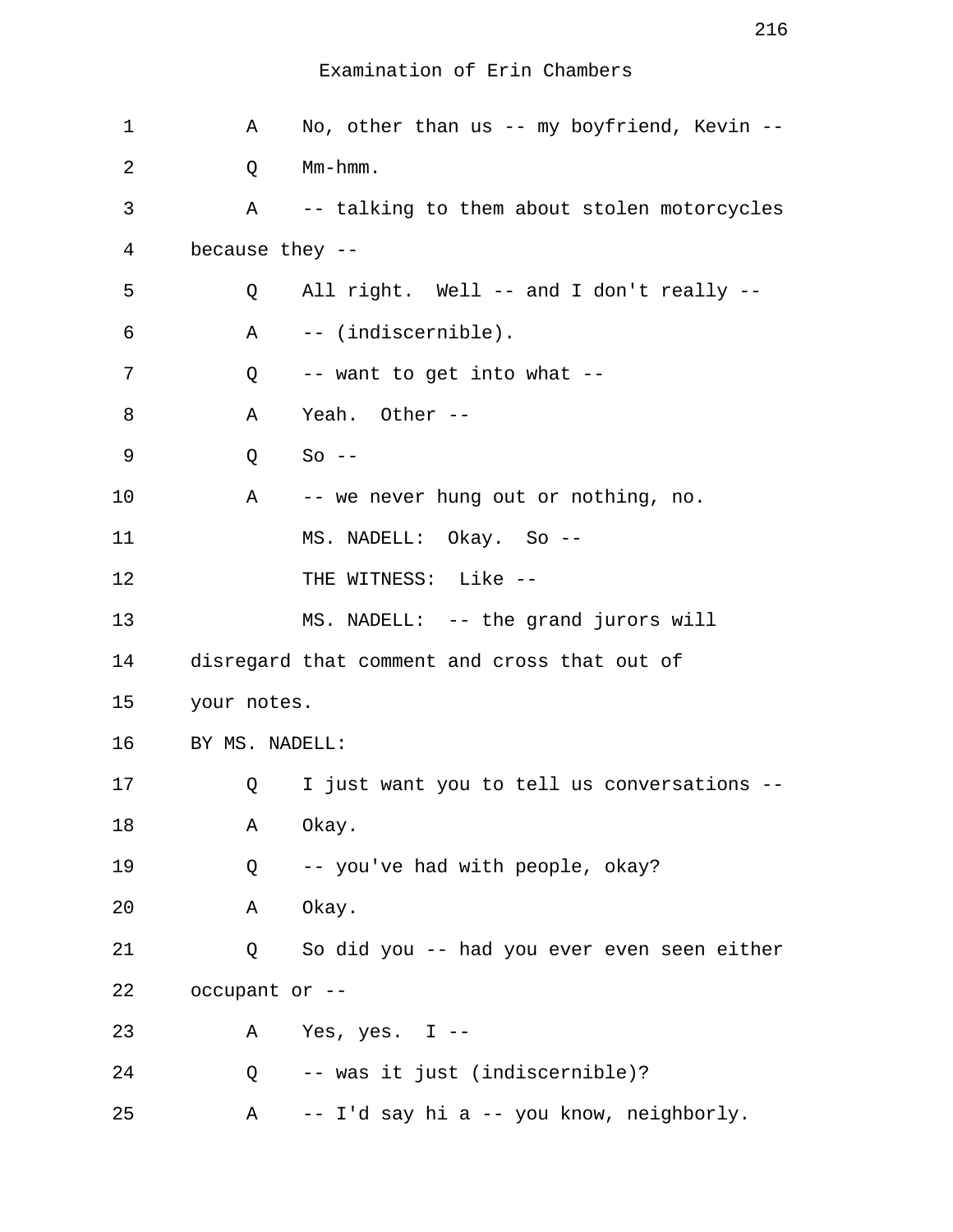| 1       | Okay. And were they women, men, one person<br>Q      |
|---------|------------------------------------------------------|
| 2       | (indiscernible)?                                     |
| 3       | There was a female and a male.<br>Α                  |
| 4       | Okay. Did you know their names at all?<br>Q          |
| 5       | I did not know their names. I never --<br>Α          |
| 6       | I -- I'm sure they told me their names --            |
| 7       | Okay.<br>Q                                           |
| 8       | -- but I didn't remember them.<br>Α                  |
| 9       | All right. So the morning of August 27th<br>Q        |
| $10 \,$ | of 2021, were you and Kevin home that morning?       |
| 11      | Yes, we were in bed sleeping.<br>Α                   |
| 12      | Okay. In the bedroom?<br>Q                           |
| 13      | Yes.<br>Α                                            |
| 14      | All right. And did anything happen that<br>Q         |
| 15      | kind of woke you up?                                 |
| 16      | I -- yes. I -- I woke up to pound --<br>Α            |
| 17      | hearing pounding from the upper floor on a door, I   |
| 18      | want to say. And then I heard a -- a big crash, boom |
| 19      | on, like, the door being kicked in or opened heavily |
| 20      | and some shouting and male voices.                   |
| 21      | And then right above my bedroom, I heard             |
| 22      | male voices kind of angrily just talking and then a  |
| 23      | female voice and another voice. And it was all       |
| 24      | muffled. I couldn't really understand what they were |
| 25      | saying (indiscernible).                              |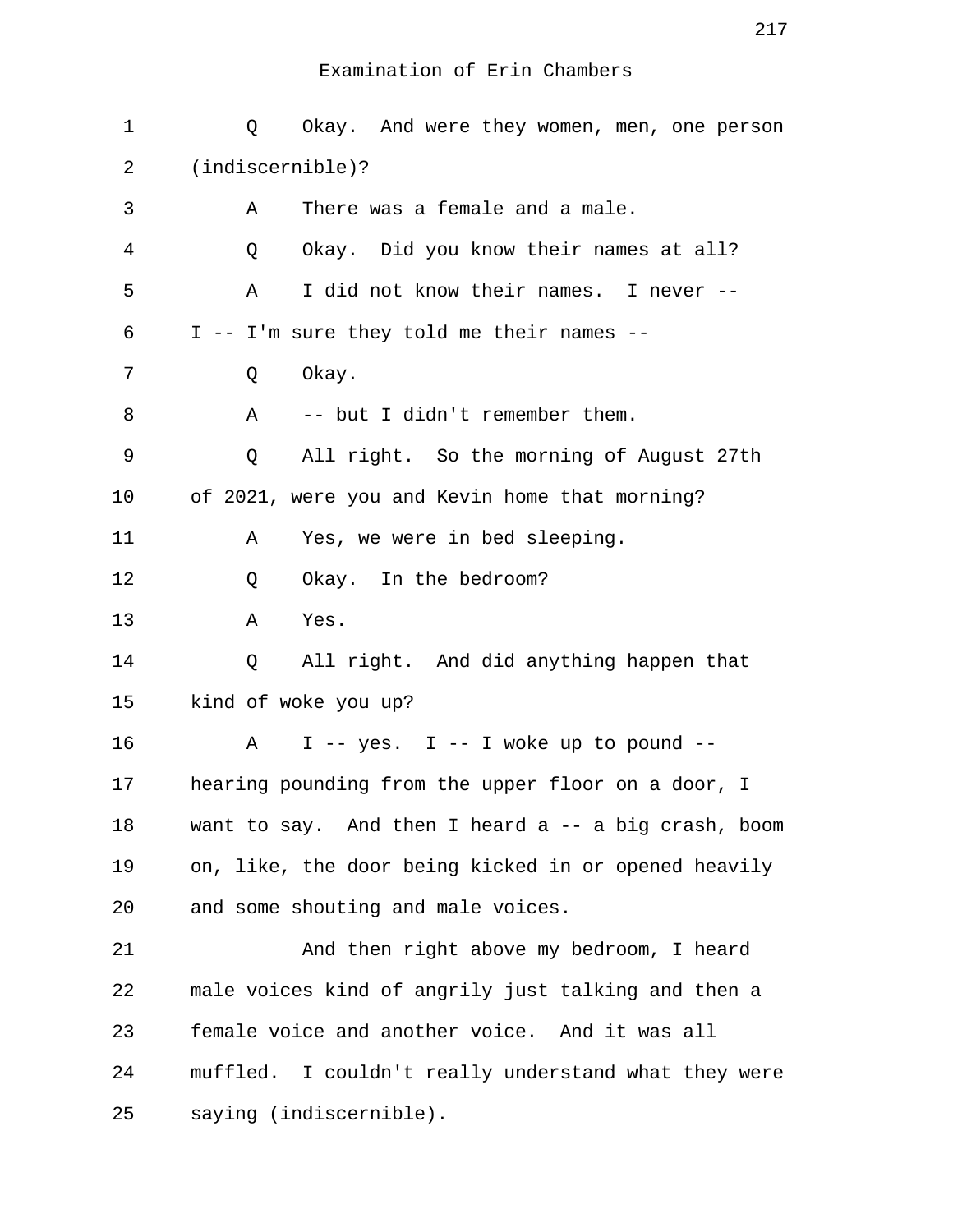| 1  | Q                | Okay. Did it sound animated?                       |
|----|------------------|----------------------------------------------------|
| 2  | Α                | It -- yes. It sounded like it was kind of,         |
| 3  |                  | yeah, elevated to a -- a pretty anxious-type --    |
| 4  | authoritative -- |                                                    |
| 5  | Q                | Okay.                                              |
| 6  | Α                | -- type of sounds.                                 |
| 7  | Q                | Okay. Is that your phone there?                    |
| 8  | Α                | $Hmm-mm$ .                                         |
| 9  | Q                | (Indiscernible).                                   |
| 10 | Α                | I turned my phone off.                             |
| 11 | Q                | It's this random one we use for --                 |
| 12 |                  | A GRAND JUROR: (Indiscernible) grand jury.         |
| 13 | BY MS. NADELL:   |                                                    |
| 14 |                  | Q -- for grand jury. My apologies. That's          |
| 15 |                  | not helpful. Sorry about that.                     |
| 16 | A                | It's fine.                                         |
| 17 | Q                | But -- so you hear the loud noises. That           |
| 18 |                  | kind of woke you up. Do you recall, did it wake    |
| 19 |                  | Kevin up, too, or $-$ -                            |
| 20 | Α                | Kevin didn't wake up until I woke him up           |
| 21 |                  | because I felt there was somebody in my apartment. |
| 22 | Q                | Okay. So let's get to that point.                  |
| 23 | So after $--$    |                                                    |
| 24 | A                | Okay.                                              |
| 25 | Q                | -- you hear the -- the animated                    |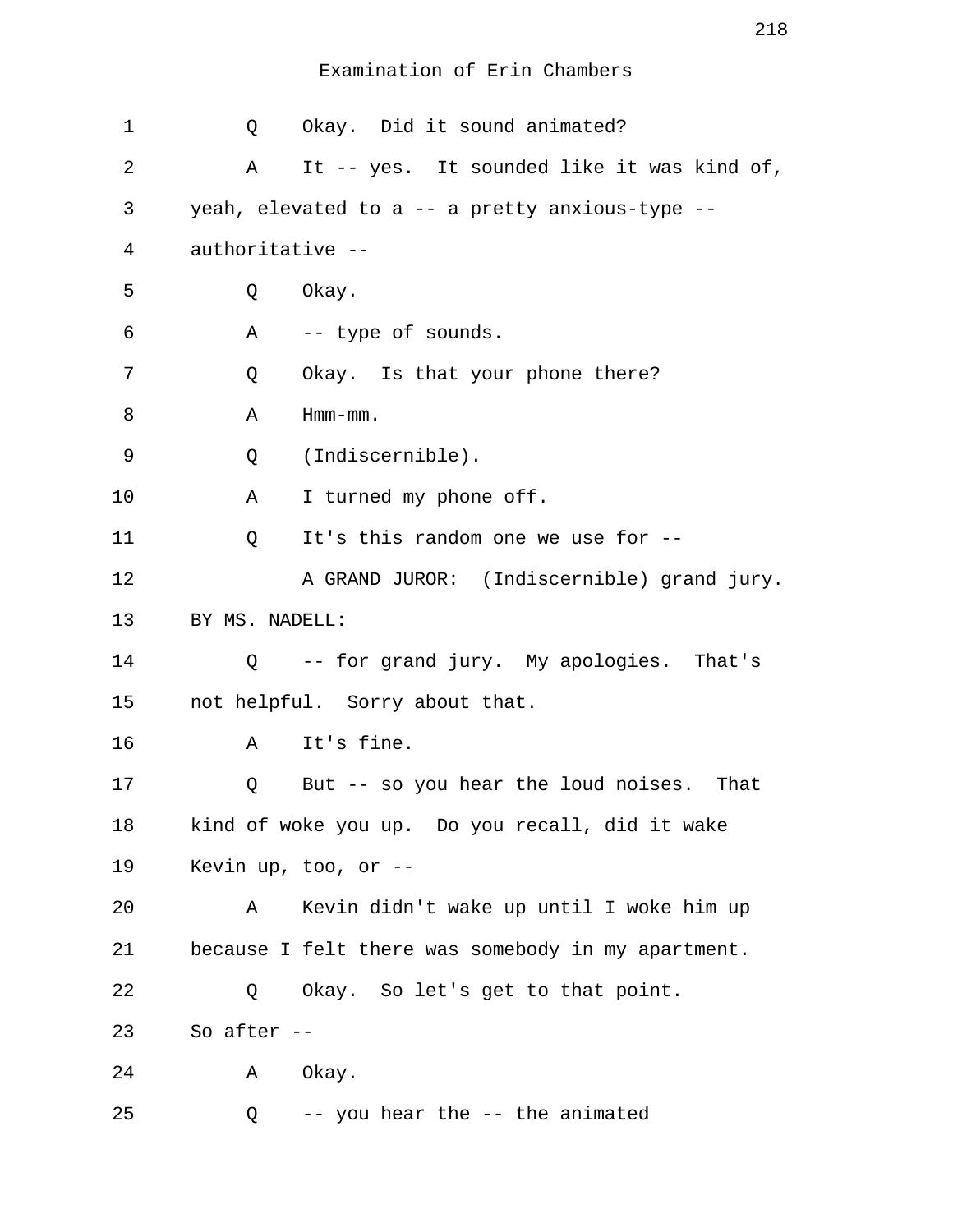1 voices upstairs --

| 2  | Mm-hmm.<br>Α                                         |
|----|------------------------------------------------------|
| 3  | -- what happened next?<br>Q                          |
| 4  | I heard crashes. I can't tell you where.<br>Α        |
| 5  | I'm not going to assume where.                       |
| 6  | That's (indiscernible).<br>Q                         |
| 7  | And then I heard shouting. It sounded<br>Α           |
| 8  | really, really close, like, outside -- it was just   |
| 9  | right out in my hallway. I can't tell you where it   |
| 10 | was coming from, but it sounded really close. And    |
| 11 | then $I$ -- out of the corner of my eye -- 'cause I  |
| 12 | have a kitten.                                       |
| 13 | And she kept looking in the hallway, you             |
| 14 | know. And out of the corner of my eye, I seen        |
| 15 | somebody pass kind of by my door into the living     |
| 16 | room. And that's when I woke up Kevin and I told     |
| 17 | him, "Somebody's in the house."                      |
| 18 | Okay.<br>Q                                           |
| 19 | "There's got to be somebody in the house."<br>A      |
| 20 | And he says, "No, I locked the door. There's nobody  |
| 21 | in the house." I said, "No, there's somebody in the  |
| 22 | house." And then we heard a crash and I said, "See?" |
| 23 | And he said, "That's coming from upstairs." I said,  |
| 24 | "no, it's not."                                      |
|    |                                                      |

25 And so we heard one -- another crash and it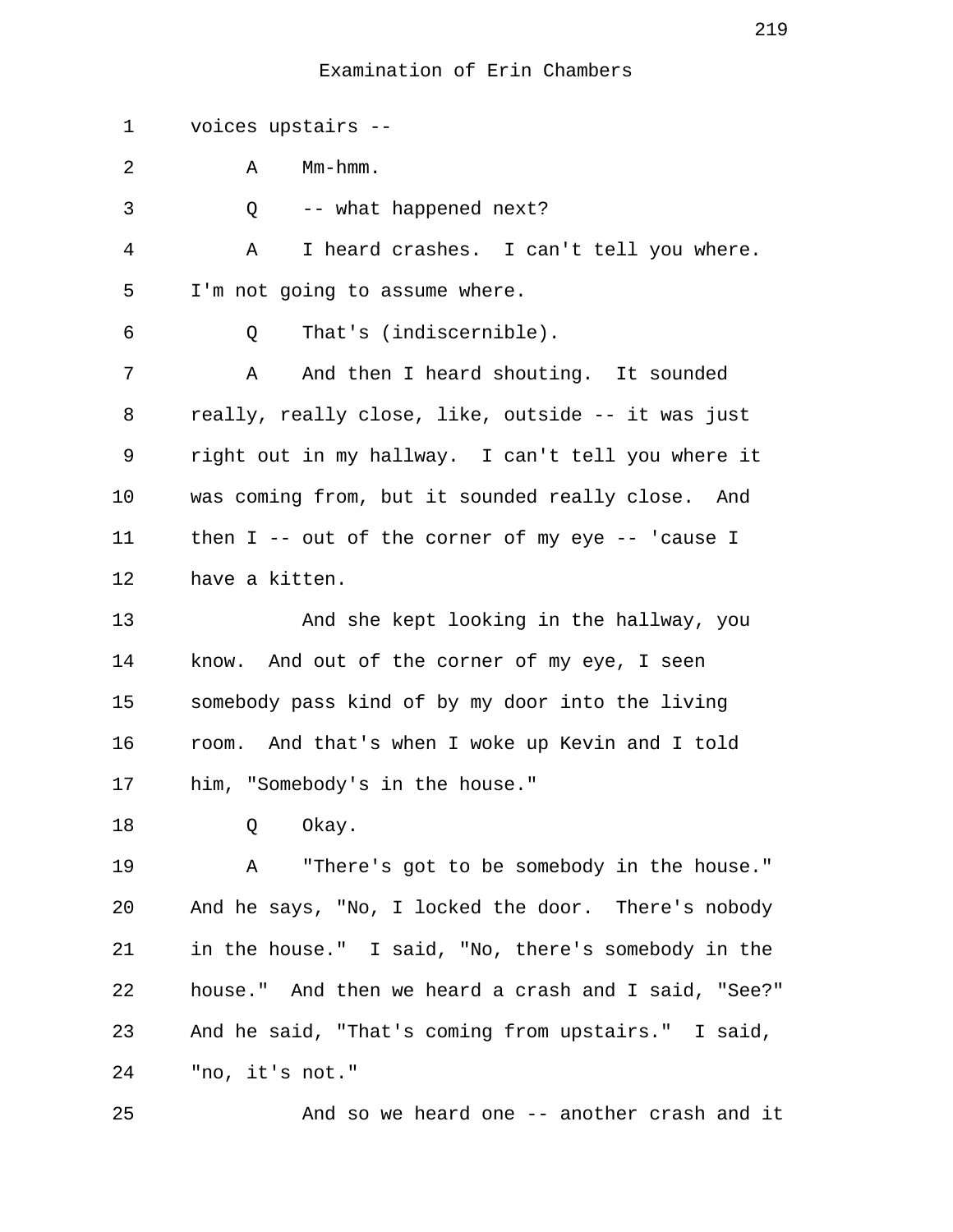| 1       | came from the kitchen.                                     |
|---------|------------------------------------------------------------|
| 2       | Okay.<br>Q                                                 |
| 3       | And I said, "See?" That's when he got up<br>A              |
| 4       | and went into the --                                       |
| 5       | Okay.<br>Q                                                 |
| 6       | -- front room, so I don't know what<br>A                   |
| 7       | happened out there or what he saw. I'm not going to        |
| 8       | assume what he saw.                                        |
| 9       | Yeah, and we'll hear from him. Can I ask<br>Q              |
| $10 \,$ | you a couple more follow-up questions --                   |
| 11      | Absolutely.<br>A                                           |
| 12      | $Q$ -- about that?                                         |
| 13      | Okay. So you hear the -- the noises                        |
| 14      | upstairs, the $-$ - the loud talking and then, it $-$ - it |
| 15      | sounds like, another crash. And then you've                |
| 16      | described sort of seeing a figure or something move.       |
| 17      | Yeah.<br>Α                                                 |
| 18      | Was that in the hallway?<br>Q                              |
| 19      | It definitely wasn't normal in the hallway.<br>Α           |
| 20      | Okay.<br>Q                                                 |
| 21      | It was definitely somebody passing, looked<br>Α            |
| 22      | like, kind of from the front door 'cause my room is        |
| 23      | right here, right? This is the door to my room.            |
| 24      | Here's the hallway, right?                                 |
| 25      | And my front door is right here and it goes                |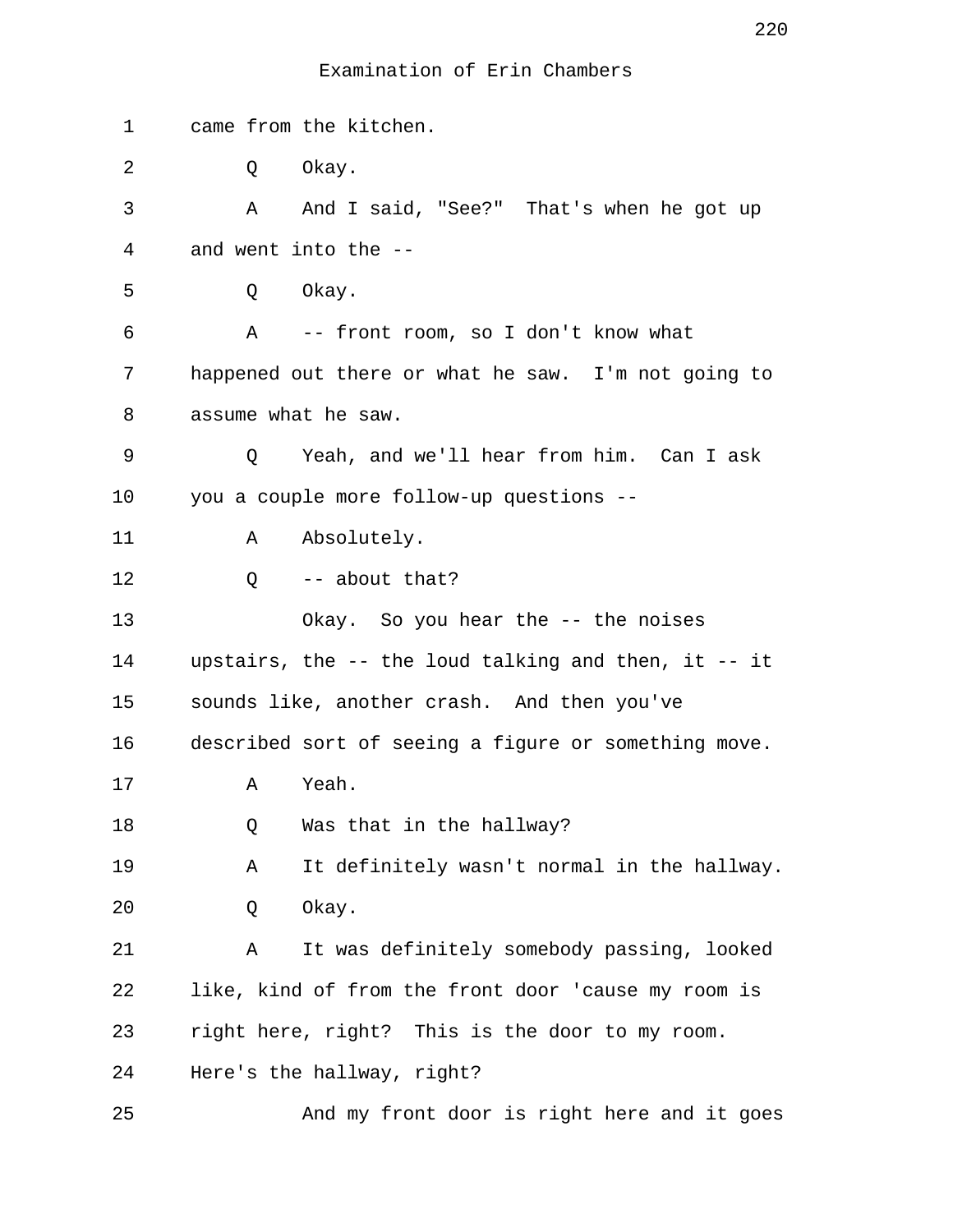| $\mathbf 1$    | straight into the living room right here. So the      |
|----------------|-------------------------------------------------------|
| 2              | corner of my door, I saw somebody go across this way, |
| 3              | just, like, a -- just a fluid movement.               |
| $\overline{4}$ | Okay.<br>Q                                            |
| 5              | Α<br>And it wasn't normal.                            |
| 6              | And let me $--$ since we're $--$ we're<br>Q           |
| 7              | recording this, but only audio, let me just make sure |
| 8              | I -- I'm clarifying the record, okay? So it sounds    |
| 9              | like what you described is that someone gained entry  |
| 10             | into your apartment from the front door. You          |
| 11             | wouldn't be able to see that from the bedroom --      |
| 12             | Yeah. We would just --<br>Α                           |
| 13             | -- where you were.<br>Q                               |
| 14             | -- be able to see that little --<br>Α                 |
| 15             | Got it.<br>Q                                          |
| 16             | -- tiny -- like, maybe a slit of a --<br>Α            |
| 17             | something. It wouldn't be enough to really say        |
| 18             | anybody's there, but --                               |
| 19             | Sure. Okay. Do you -- who typically locks<br>O.       |
| 20             | the door?                                             |
| 21             | Kevin does.<br>Α                                      |
| 22             | Kevin. Okay. And does the -- you've<br>Q              |
| 23             | described that there's a -- a balcony or a patio --   |
| 24             | Mm-hmm.<br>Α                                          |
| 25             | -- off the kitchen. Does that have a door<br>Q        |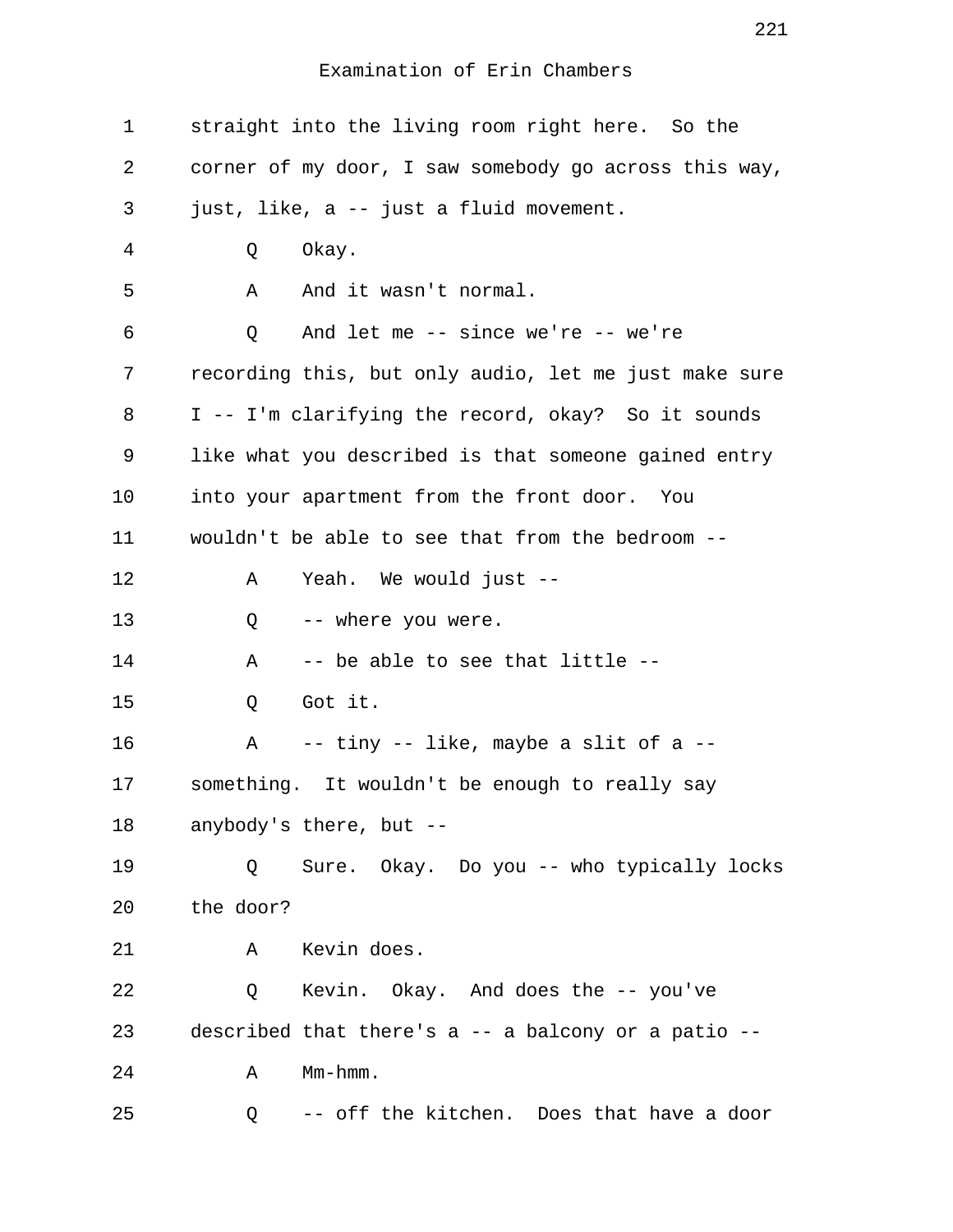| $\mathbf 1$ | to it? |                                                     |
|-------------|--------|-----------------------------------------------------|
| 2           | Α      | Yes, it has a slider door.                          |
| 3           | Q      | Like a glass sliding door?                          |
| 4           | Α      | Yes.                                                |
| 5           | Q      | Okay. And does that lock?                           |
| 6           | Α      | It does lock.                                       |
| 7           | Q      | Do you guys --                                      |
| 8           | Α      | $We --$                                             |
| 9           | Q      | -- regularly keep it locked?                        |
| 10          | Α      | We never lock that door 'cause we go                |
| 11          |        | outside to smoke, so --                             |
| 12          | Q      | Okay. So you finally, it sounds like,               |
| 13          |        | convince Kevin someone's in the house after there's |
| 14          |        | some banging in the kitchen?                        |
| 15          | Α      | $Mm-hmm$ .                                          |
| 16          | Q      | And -- and he leaves to investigate?                |
| 17          | Α      | $Mm-hmm$ .                                          |
| 18          | Q      | Okay. And just for the record, could you            |
| 19          |        | say, "Yes," or, "No"?                               |
| 20          | Α      | Yes. Yes --                                         |
| 21          | Q      | Okay.                                               |
| 22          | A      | -- I'm sorry.                                       |
| 23          | Q      | That's okay. (Indiscernible) --                     |
| 24          | Α      | I've never done this before, guys.                  |
| 25          | Q      | You're -- you're doing fine, but we're              |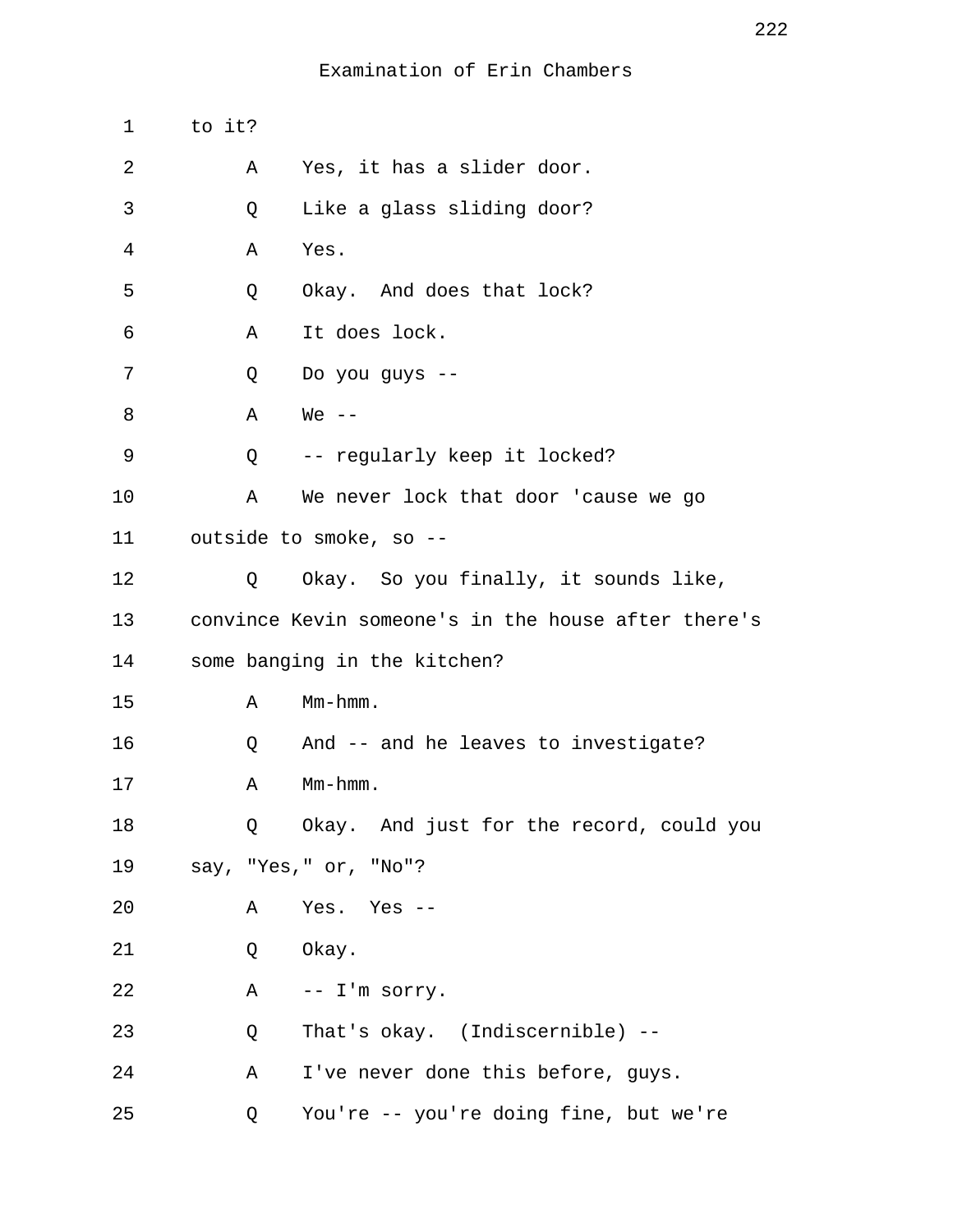1 recording, so -- 2 A Okay. 3 Q -- it -- it's better to use words. What 4 happens after Kevin leaves? What do you do? 5 A I just sit in there and wait for either him 6 to start yelling at somebody or for him to come in 7 and say I was being crazy. 8 Q Okay. So what happens? 9 A So he comes back in and just kind of lays 10 down. And I looked at him like, "What happened?" 11 And he didn't say anything, but then I hear the -- my 12 neighbor upstairs. 13 I didn't know who he was at the time. I 14 didn't know he came from upstairs, but I heard a male 15 voice say, "Hey, guys." And then I'm like, what the 16 heck? And then he showed up at our bedroom door 17 'cause we were both laying in bed. 18 Q Okay. 19 A And he shows up at our bedroom door and 20 asked us if we had drugs. 21 Q All right. 22 A And we said, "No." And I said, "Are you 23 okay? What's going on?" you know, and -- and trying 24 to be as friendly as possible because he obviously 25 looked pretty anxious. And -- you know, and I said,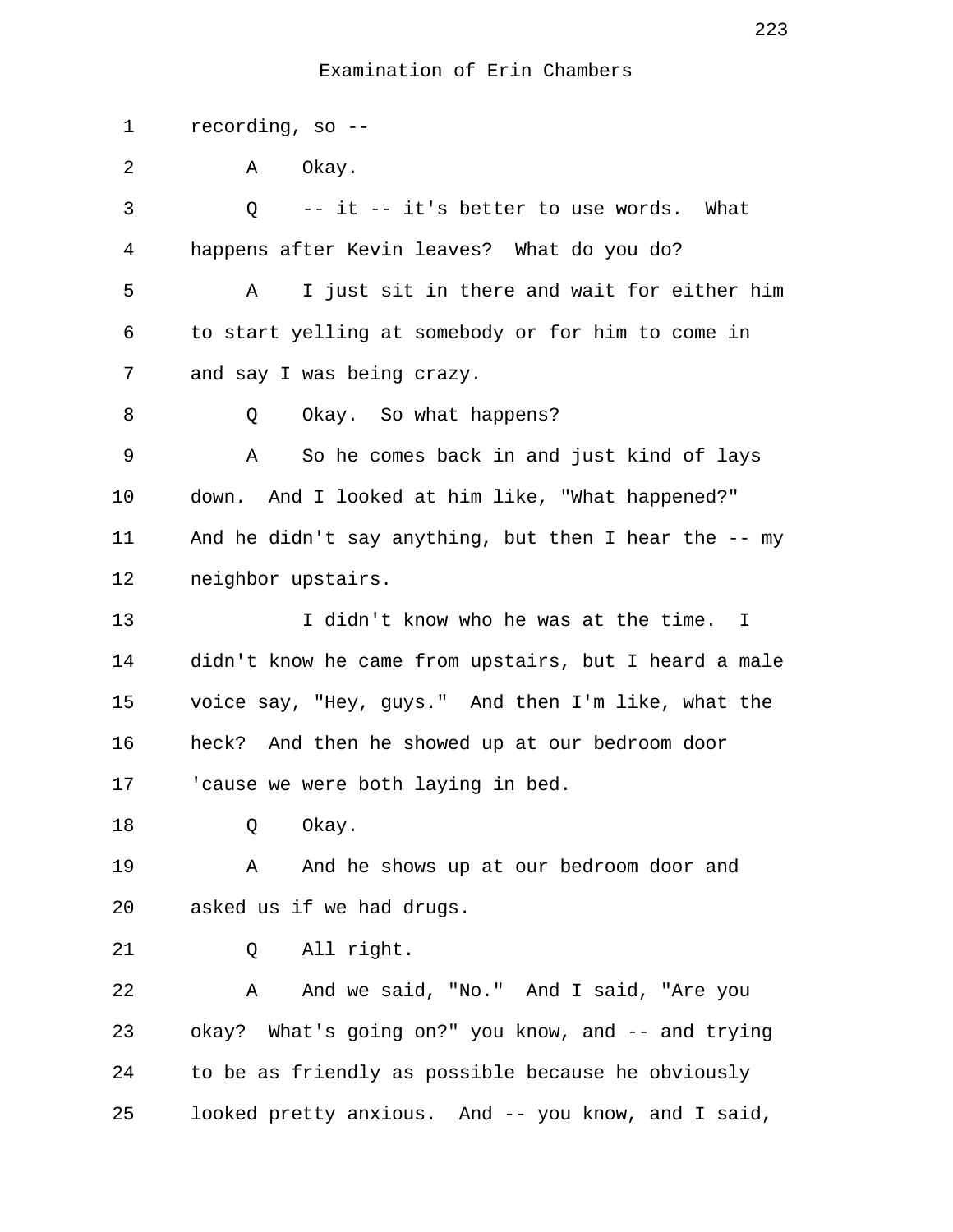1 "Are you okay? What's going on? Can we help you in 2 any way?" 3 And he said -- he said, "Well, what's going 4 on is I'm getting raided by the DEA upstairs and I 5 jumped down here onto your balcony and came in." 6 And he says -- I can't remember word for 7 word, but he said something to the effect like, "I'm 8 not going back. I'm not going to get out of this 9 apartment," and kind of weird, you know. So I didn't 10 know what to think. 11 Q Did you -- when he -- when he came to the 12 bedroom and -- and started interacting with you, did 13 you recognize him? 14 A Not at first 'cause I looked at Kevin and I 15 said, "Who is that?" And Kevin's like -- 16 Q Okay. 17 A -- you know, and -- and -- but when he said 18 he came from upstairs, then I recognized him because 19 I had just woken up. Like, it was -- 20 Q Okay. 21 A -- 6 o'clock in the morning and I'm like -- 22 0 Sure. 23 A -- oh, okay. So -- 24 Q So -- so he said -- he tells you -- the man 25 tells you he's not going to make it out of there --

224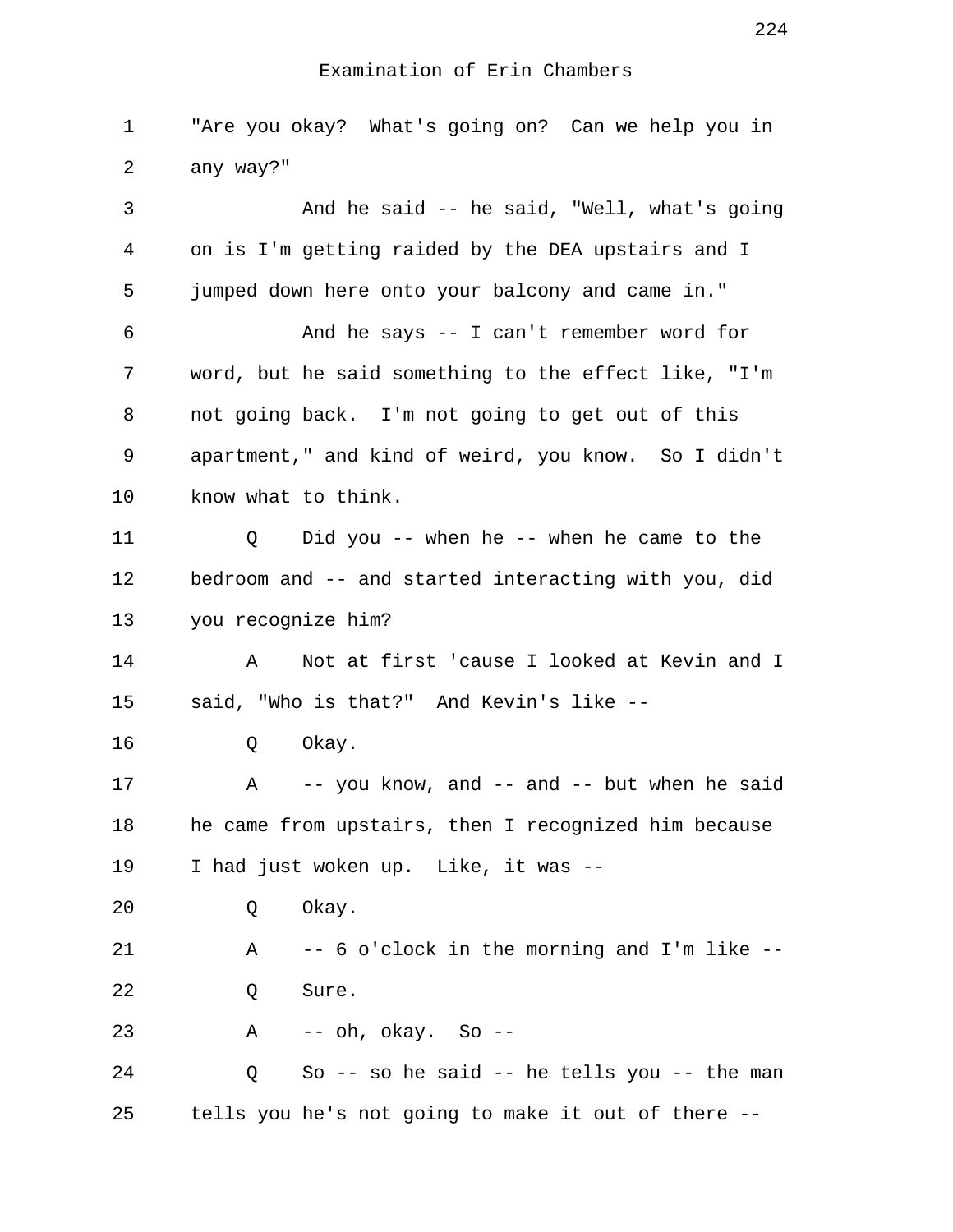1 A Yeah. 2 0 -- or something to that effect. 3 A He said, "It's not going to end well." 4 Q Did you -- did it -- did it seem like he 5 was addressing, "It's not going to end well," at you 6 or at the situation? Like, was it a -- 7 A I mean, (indiscernible) -- 8 Q Did you perceive it as a threat? 9 A He -- he said, "If you -- if you guys" -- 10 he said, "Just don't do anything weird and you'll 11 be okay." 12 Q Okay. 13 A So he -- he did not ever threaten us 14 personally, like, to -- to us. He -- he threatened 15 us to the -- the officers that were out -- you know, 16 out -- outside waiting to come in or something. I 17 don't know, but -- 18 Q And tell me about that. What -- how did he 19 say that? 20 A He -- he -- what -- he was yelling that he 21 wanted to talk to Nicky -- I assume that's his 22 girlfriend from upstairs -- and that he wants pills, 23 that he wanted pills and to pass down some -- or toss 24 down some pills. 25 But he really wanted to talk to Nicky and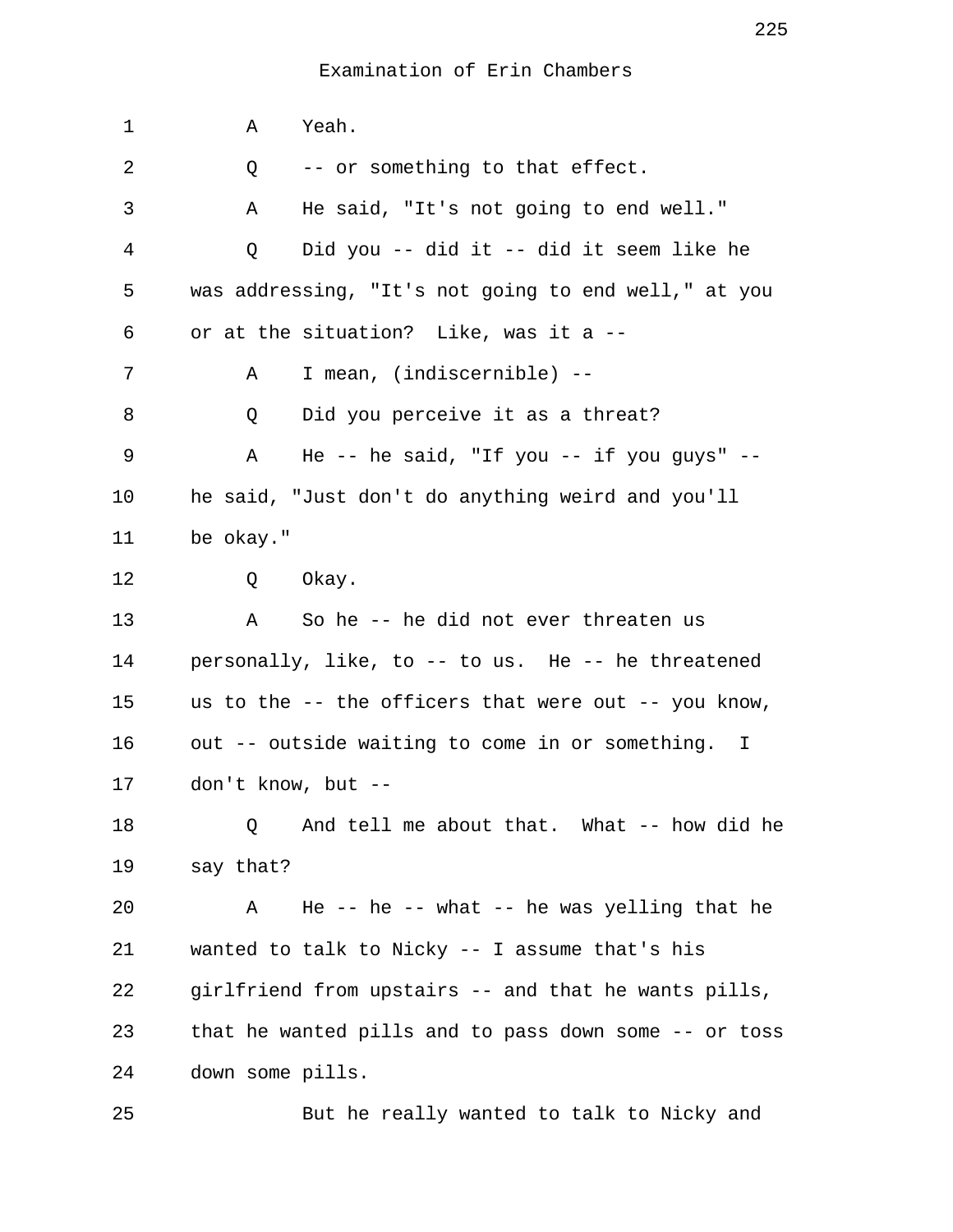| 1  | if they come in -- if they come through that door,    |
|----|-------------------------------------------------------|
| 2  | someone's going to get shot. Someone's going          |
| 3  | to die --                                             |
| 4  | Okay.<br>Q                                            |
| 5  | A -- something like that and -- to that               |
| 6  | effect. He -- the -- and, "Don't make" -- and what    |
| 7  | does he have to do to prove that he's not kidding     |
| 8  | around, that he doesn't want to hurt these innocent   |
| 9  | people, meaning me and Kevin --                       |
| 10 | Okay.<br>Q                                            |
| 11 | A -- so don't make this -- make him shoot             |
| 12 | these innocent people. And -- but he never, like, to  |
| 13 | us -- or to our face, he never threatened us.         |
| 14 | Okay.<br>Q                                            |
| 15 | Α<br>You know, he never did that. He --               |
| 16 | actually, he -- he felt -- he tried to calm us down.  |
| 17 | Like, he would come in and he goes, "You guys are     |
| 18 | fine. You guys are fine." And he -- he had a gun.     |
| 19 | I could tell he had a gun, but he would put it behind |
| 20 | his back, like, when he talked to us so that he       |
| 21 | didn't scare us.                                      |
| 22 | I mean, he was -- he wasn't threatening to            |
| 23 | us at all, like, but we knew he was serious about, if |
| 24 | a cop came in, he was going to start shooting.        |
| 25 | Okay. Did you ever see the gun?<br>Q                  |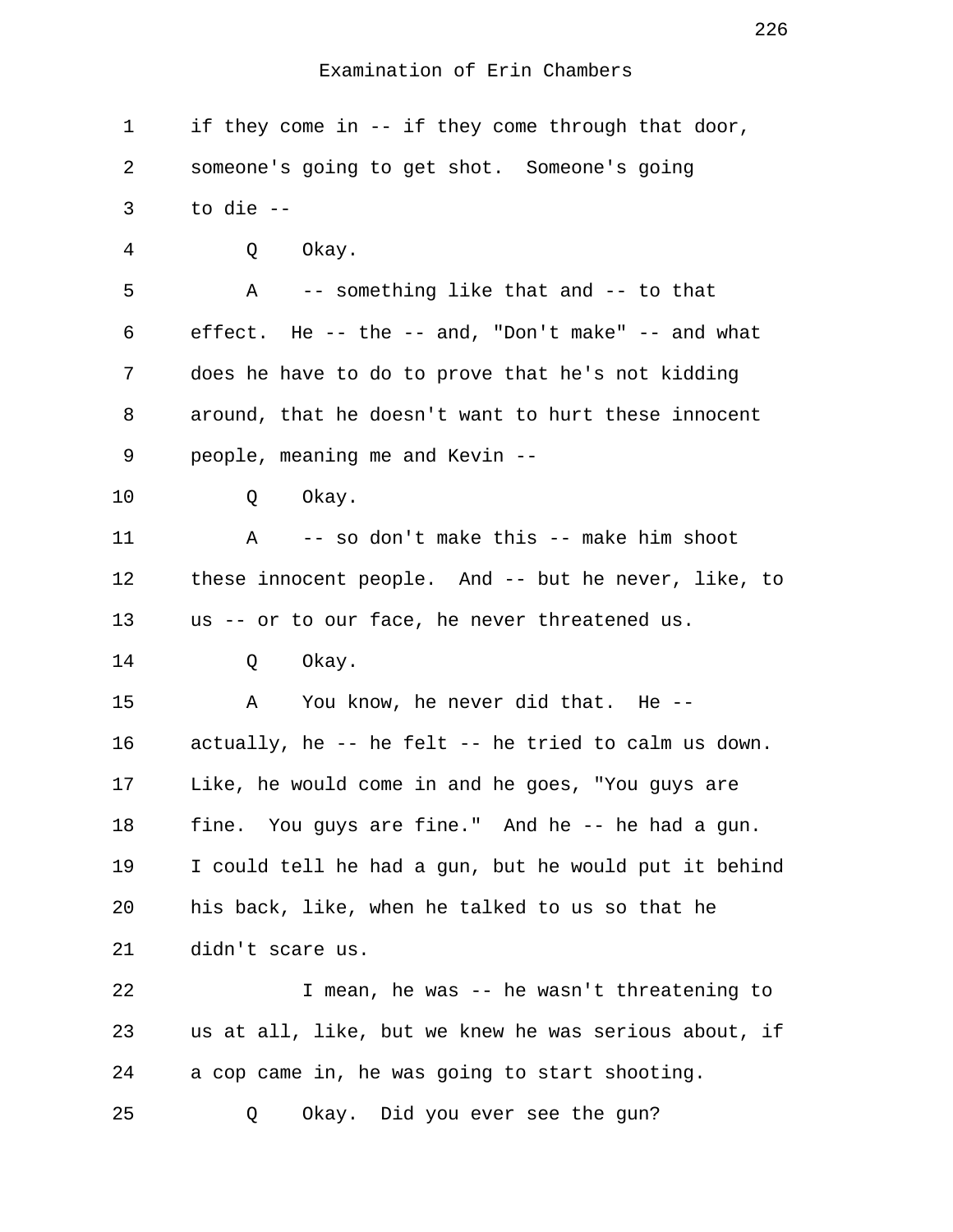| 1  | A                 | Yes. I -- I saw -- I thought I saw two               |
|----|-------------------|------------------------------------------------------|
| 2  |                   | guns, but I could --                                 |
| 3  | Q                 | Okay.                                                |
| 4  | A                 | -- I can't be sure.                                  |
| 5  | Q                 | And what $--$                                        |
| 6  | Α                 | But I definitely saw one.                            |
| 7  | Q                 | Okay. Do you -- are we talking about big             |
| 8  |                   | gun, small gun?                                      |
| 9  | Α                 | It was a $-$ it was a $-$ a pistol $-$ a $-$         |
| 10 | a handgun.        |                                                      |
| 11 | Q                 | A handgun? Okay. So if I understand you              |
| 12 |                   | correctly, you're -- you're -- you're saying that he |
| 13 |                   | never threatened you to your face --                 |
| 14 |                   | A Personally, no.                                    |
| 15 | $Q \qquad \qquad$ | -- but he made -- you heard him make                 |
| 16 |                   | statements to --                                     |
| 17 | Α                 | Yes.                                                 |
| 18 | Q                 | -- someone else that --                              |
| 19 | Α                 | Yes.                                                 |
| 20 | Q                 | -- about what would happen if --                     |
| 21 | Α                 | Yes.                                                 |
| 22 | Q                 | -- things didn't go right? Okay.                     |
| 23 | Α                 | $Mm-hmm$ .                                           |
| 24 | Q                 | Could you tell who he was talking to when            |
| 25 |                   | he was making those statements?                      |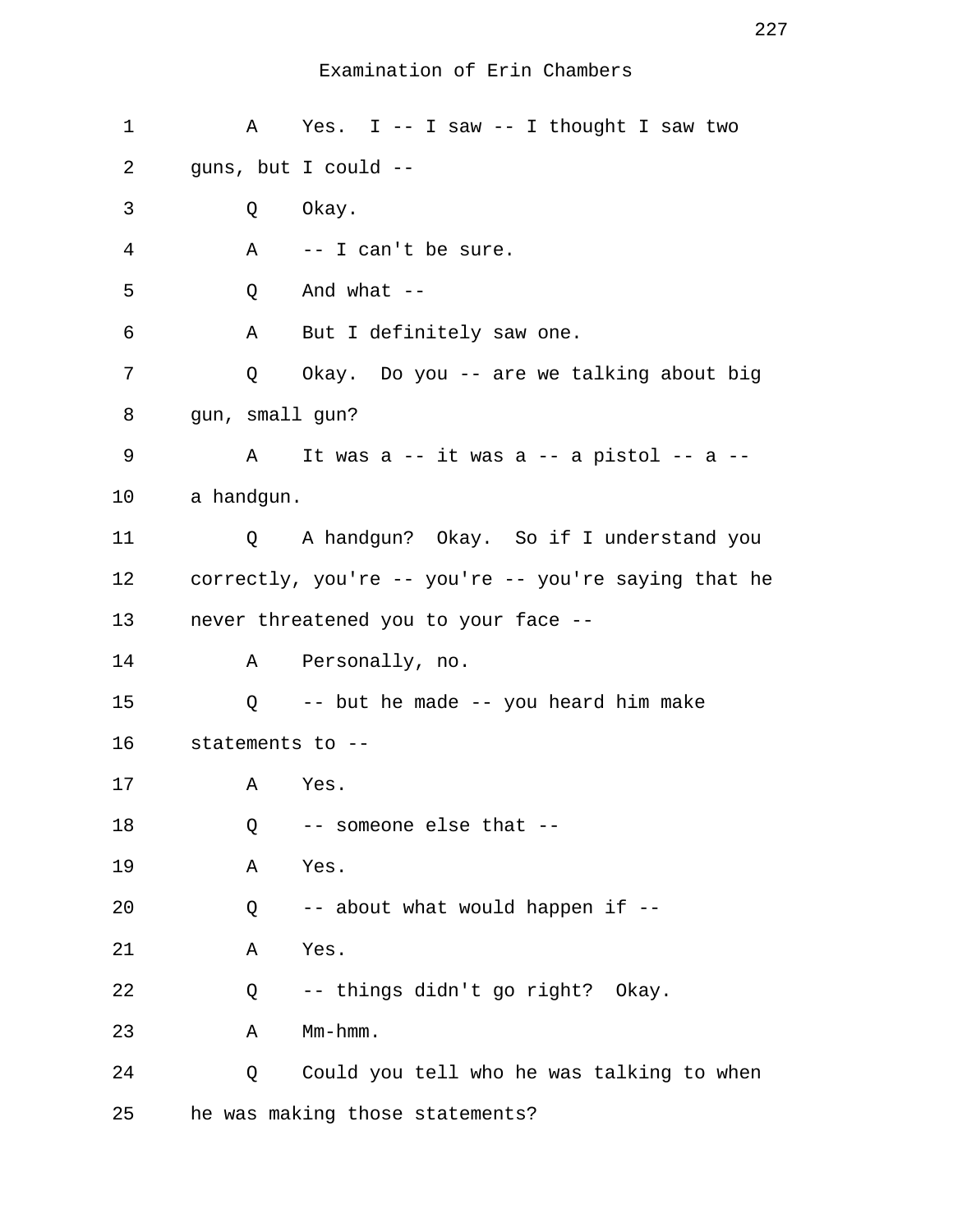| 1  | No, I really couldn't. $I$ -- I would assume<br>A     |
|----|-------------------------------------------------------|
| 2  | it was the police because he -- he -- other than,     |
| 3  | you know, his -- at -- well, at first, we thought     |
| 4  | it was the -- or the cartel, you know, 'cause we      |
| 5  | didn't know.                                          |
| 6  | But $-$ and then they $-$ but they called us          |
| 7  | on the phone and then after that, we knew who he was  |
| 8  | talking to. Like, $I$ -- we could kind of assume that |
| 9  | it was the cops beforehand.                           |
| 10 | $Mm-hmm$ .<br>Q                                       |
| 11 | But $--$<br>Α                                         |
| 12 | What do you mean, "they" called you on<br>Q           |
| 13 | the phone?                                            |
| 14 | I -- I -- I guess Mandy (phonetic), our<br>Α          |
| 15 | landlord, had given them our number because she       |
| 16 | asked -- she had inquired as to if we were okay,      |
| 17 | "Where's Erin and Kevin? 'Cause they live in          |
| 18 | that apartment."                                      |
| 19 | $Mm-hmm$ .<br>Q                                       |
| 20 | And so they -- she gave them our -- his --<br>Α       |
| 21 | Kevin's number. And they called and -- they called    |
| 22 | a few times. And then he -- he was listening and      |
| 23 | he says, "Well, go ahead and answer it and put it     |
| 24 | on speakerphone."                                     |
| 25 | Okay. So --<br>Q                                      |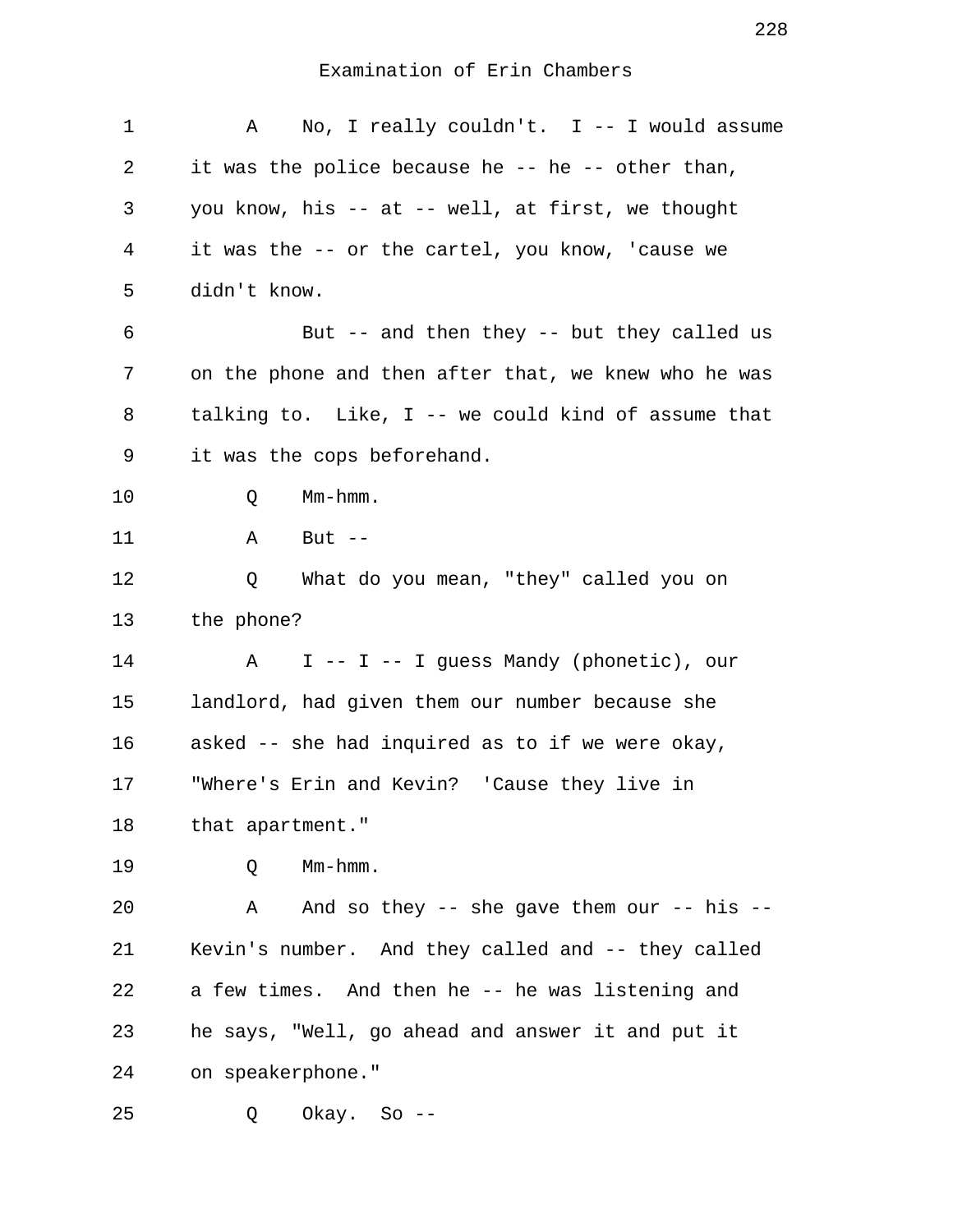| $\mathbf 1$    |          | A | And so we did. And --                            |
|----------------|----------|---|--------------------------------------------------|
| 2              |          | Q | I'm sorry. And just -- so we're using --         |
| 3              |          |   | we're using "he" a lot. I just want to make sure |
| $\overline{4}$ |          |   | we're (indiscernible).                           |
| 5              |          | Α | Oh, Alex.                                        |
| 6              |          | Q | So $-$ okay.                                     |
| 7              |          | Α | Alex --                                          |
| 8              |          | Q | And --                                           |
| 9              |          |   | A -- the suspect.                                |
| 10             |          | Q | And did you know him? You -- it sounded          |
| 11             |          |   | like you didn't know his name at the time.       |
| 12             |          | Α | I didn't know his name at the time --            |
| 13             |          | Q | Got it.                                          |
| 14             |          | Α | -- no. I found out the next day --               |
| 15             |          | Q | Okay.                                            |
| 16             |          | Α | -- through the news, actually, what his          |
| 17             | name was |   |                                                  |
| 18             |          | Q | Okay.                                            |
| 19             |          | Α | $--$ SO $--$                                     |
| 20             |          | Q | So the upstairs neighbor --                      |
| 21             |          | Α | Mm-hmm.                                          |
| 22             |          | Q | -- directs Kevin to --                           |
| 23             |          | Α | To go ahead and answer the phone and put it      |
| 24             |          |   | on speakerphone.                                 |
| 25             |          | Q | Okay. I just wanted to make sure I               |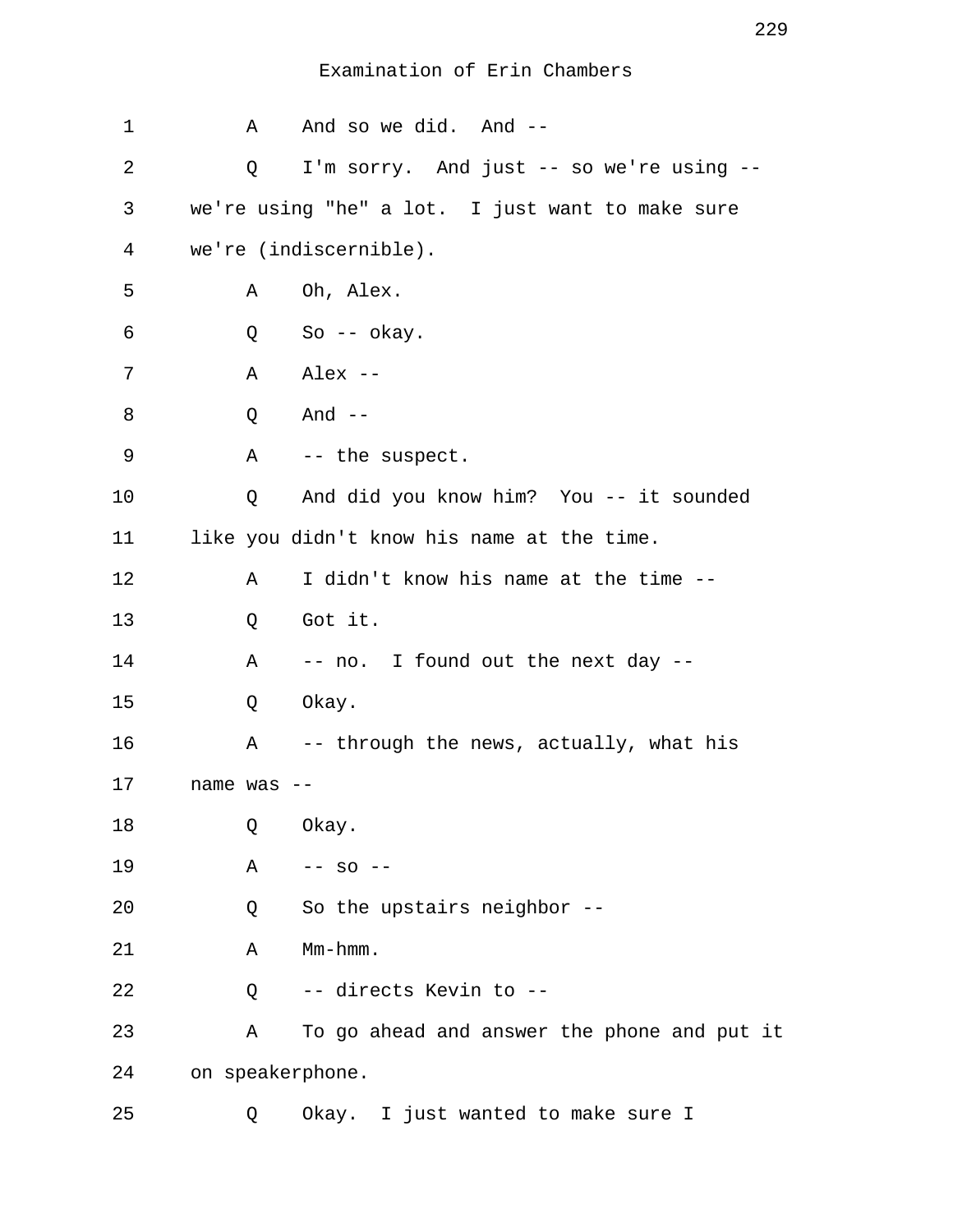| 1  | understood that correctly. And was it Kevin's phone  |
|----|------------------------------------------------------|
| 2  | that (indiscernible)?                                |
| 3  | Yes, it was Kevin's phone.<br>Α                      |
| 4  | Q<br>Okay. Did you and Kevin -- were you able        |
| 5  | to leave the bedroom?                                |
| 6  | We -- we didn't feel like we were trapped<br>A       |
| 7  | in the bedroom, but we didn't want to move about the |
| 8  | apartment in case something did happen. We didn't    |
| 9  | want to be -- we wanted to stay in one -- one spot,  |
| 10 | so -- and we didn't know what we would be allowed    |
| 11 | to do.                                               |
| 12 | Q All right.                                         |
| 13 | So we just stayed in the bed $-$ in the<br>Α         |
| 14 | bedroom and that's it.                               |
| 15 | Okay. And at some point, did -- were you<br>Q        |
| 16 | able to leave?                                       |
| 17 | Α<br>Yes.                                            |
| 18 | And how did --<br>Q                                  |
| 19 | He $did$ --<br>Α                                     |
| 20 | Tell me how that happened.<br>Q                      |
| 21 | Well, he $-$ he fired $-$ he shot his gun.<br>Α      |
| 22 | He fired his gun right outside our bedroom in our    |
| 23 | hallway towards, I want to -- towards the kitchen    |
| 24 | area, which went through the wall, of course, and -- |
| 25 | and ended up in the stairway area.                   |

230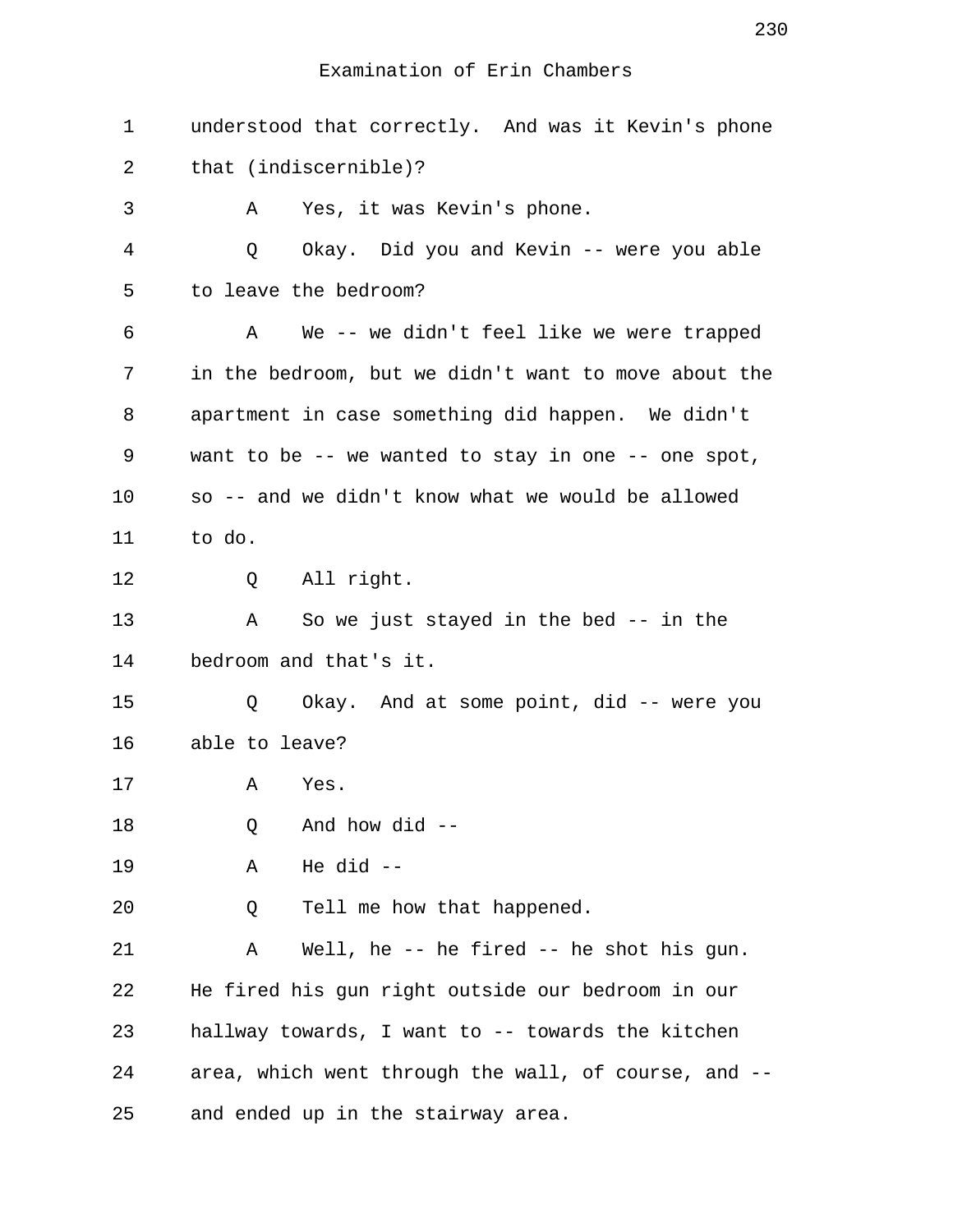| 1  | Did you just hear that or did you see him?<br>Q       |
|----|-------------------------------------------------------|
| 2  | We heard it. It was very loud, very loud.<br>Α        |
| 3  | But I -- so I just want to make sure,<br>Q            |
| 4  | though, since we're talking about -- you said he --   |
| 5  | from the hall.                                        |
| 6  | $Mm-hmm$ .<br>Α                                       |
| 7  | Could you see him or not or --<br>Q                   |
| 8  | No, we could not see him.<br>Α                        |
| 9  | -- (indiscernible)? Okay.<br>Q                        |
| 10 | Yeah. He was -- 'cause our bed faces the<br>Α         |
| 11 | window and he $-$ the $-$ the hallway is $-$          |
| 12 | Okay.<br>Q                                            |
| 13 | -- behind us, so --<br>Α                              |
| 14 | So what happened after the gunshot?<br>Q              |
| 15 | After the gunshot, it got really -- really<br>Α       |
| 16 | quiet. And we thought he had shot himself. We --      |
| 17 | honestly, we thought he shot himself. And -- but      |
| 18 | after a couple minutes of our ears ringing and it got |
| 19 | silent, he started yelling again. And --              |
| 20 | What was he yelling after that?<br>Q                  |
| 21 | Same thing that he was before, "I want to<br>Α        |
| 22 | talk to Nicky. I'm -- pass me down some pills.        |
| 23 | Don't make me hurt these people." Just his anxiety    |
| 24 | kind of rose a little bit after that first shot       |
| 25 | 'cause -- you know, and -- and after the first shot,  |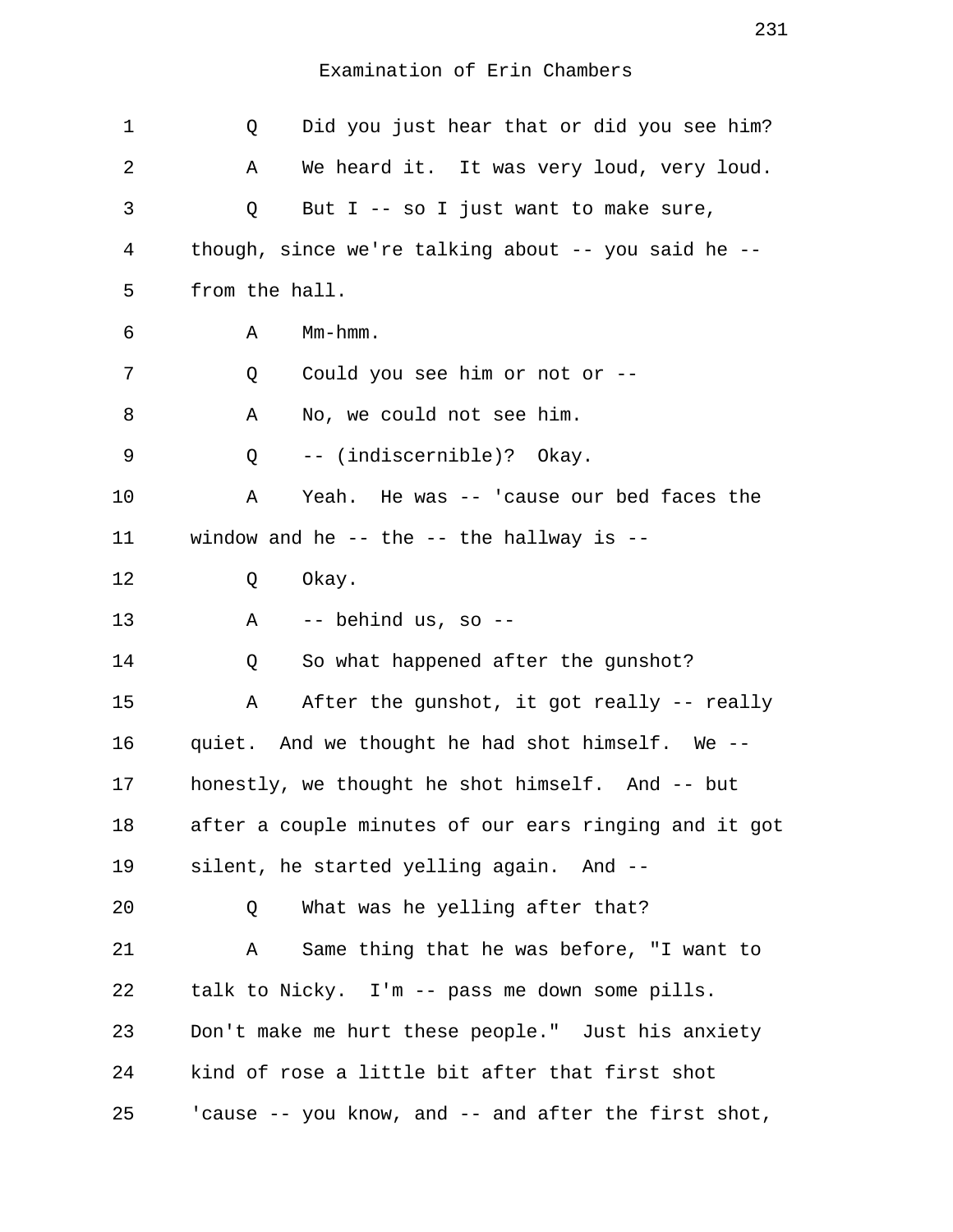| 1  | he was -- we thought that SWAT was going to come in   |
|----|-------------------------------------------------------|
| 2  | and -- but they didn't.                               |
| 3  | Okay.<br>Q                                            |
| 4  | Thank goodness they didn't. And -- and<br>Α           |
| 5  | they were -- he was on the phone with the officers.   |
| 6  | When they called, he got Kevin's phone from him and   |
| 7  | he would just yell into the phone, "I want to talk to |
| 8  | Nicky." And they were trying to calm him down.        |
| 9  | Okay.<br>Q                                            |
| 10 | Α<br>I mean, I could -- you could hear them.          |
| 11 | (Indiscernible) "No, no. I'm -- I -- I want to        |
| 12 | talk to Nicky and I want some pills," and -- and      |
| 13 | everything. And then he'd hang up on them and then    |
| 14 | they'd call back --                                   |
| 15 | Okay.<br>Q                                            |
| 16 | A<br>-- and try to, you know, talk to him and he      |
| 17 | wouldn't listen. A couple times, he put it on         |
| 18 | speaker and they -- you know, I can't really say what |
| 19 | they said, but --                                     |
| 20 | Sure. And $I$ -- $I'm$ not --<br>Q                    |
| 21 | -- it -- it all happened --<br>Α                      |
| 22 | -- asking you to, so --<br>Q                          |
| 23 | -- in a flash, so --<br>Α                             |
| 24 | So I think we -- you were -- you had<br>Q             |
| 25 | brought up the gunshot in relation to my question     |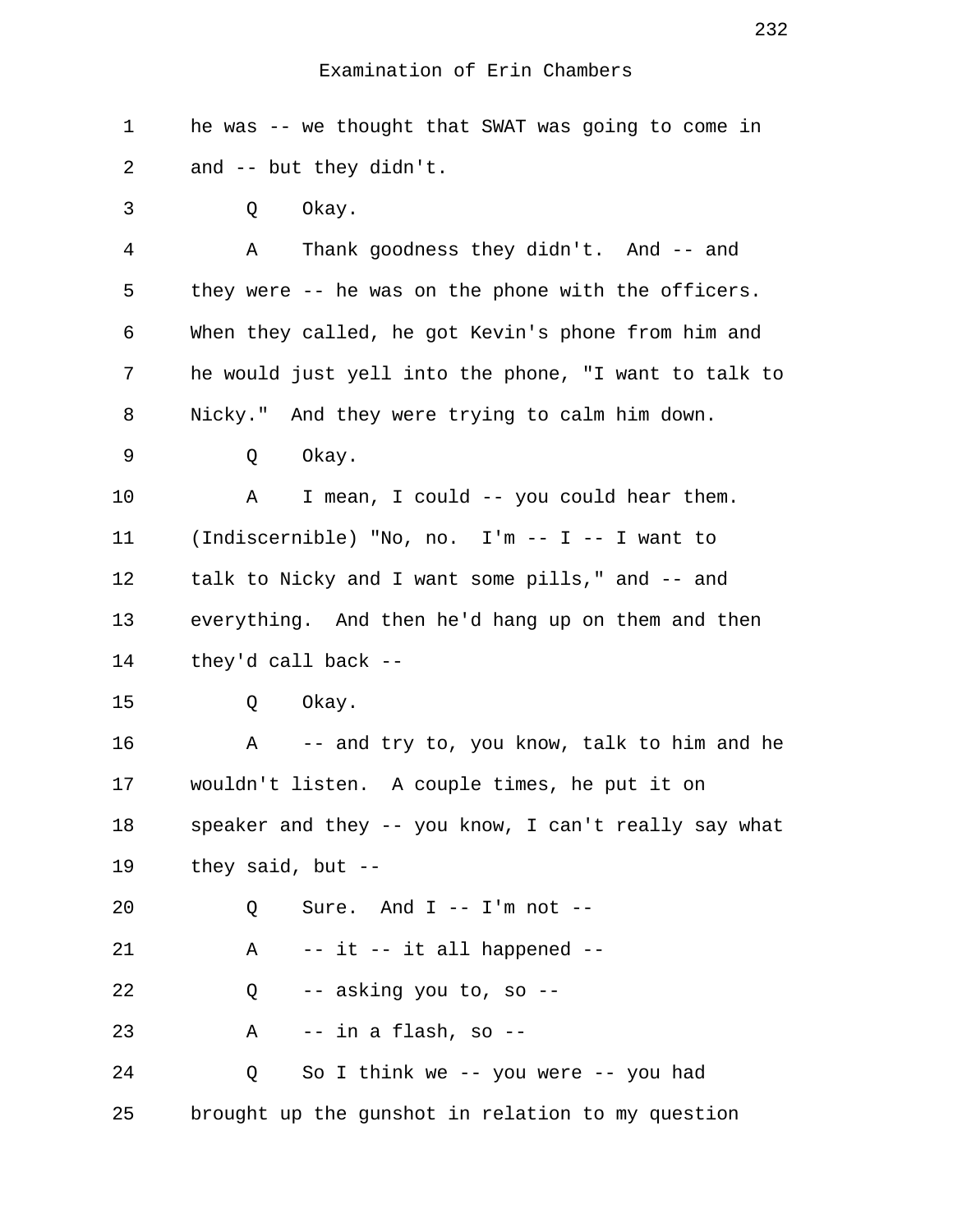| $\mathbf 1$ | about whether you and Kevin were able to leave at |                                                       |
|-------------|---------------------------------------------------|-------------------------------------------------------|
| 2           |                                                   | some point. How'd --                                  |
| 3           | Α                                                 | Yes, $yes. So --$                                     |
| 4           | Q                                                 | -- that happen? Okay.                                 |
| 5           | Α                                                 | Yes. So the first shot and then -- and                |
| 6           |                                                   | then he did the second shot.                          |
| 7           | Q                                                 | Okay.                                                 |
| 8           | Α                                                 | And that's when his demeanor totally                  |
| 9           |                                                   | changed. Like, we actually kind of felt in danger     |
| 10          | almost and --                                     |                                                       |
| 11          | Q                                                 | Did -- could you see him when he shot                 |
| 12          | again?                                            |                                                       |
| 13          | Α                                                 | No, huh-uh.                                           |
| 14          | Q                                                 | Just for (indiscernible)?                             |
| 15          | Α                                                 | I wasn't -- I wasn't trying to see                    |
| 16          | anything really.                                  |                                                       |
| 17          | Q                                                 | That's fine. So you could hear it, though?            |
| 18          | Α                                                 | I could hear it and it was closer than                |
| 19          |                                                   | this -- the other shot, so I'm assuming it was right  |
| 20          | outside my door --                                |                                                       |
| 21          | Q                                                 | Okay.                                                 |
| 22          | Α                                                 | -- this time. And --                                  |
| 23          | Q                                                 | And how did his demeanor change after that?           |
| 24          | Α                                                 | It -- it -- it just -- you could tell that            |
| 25          |                                                   | his -- and from his voice and his stature 'cause I -- |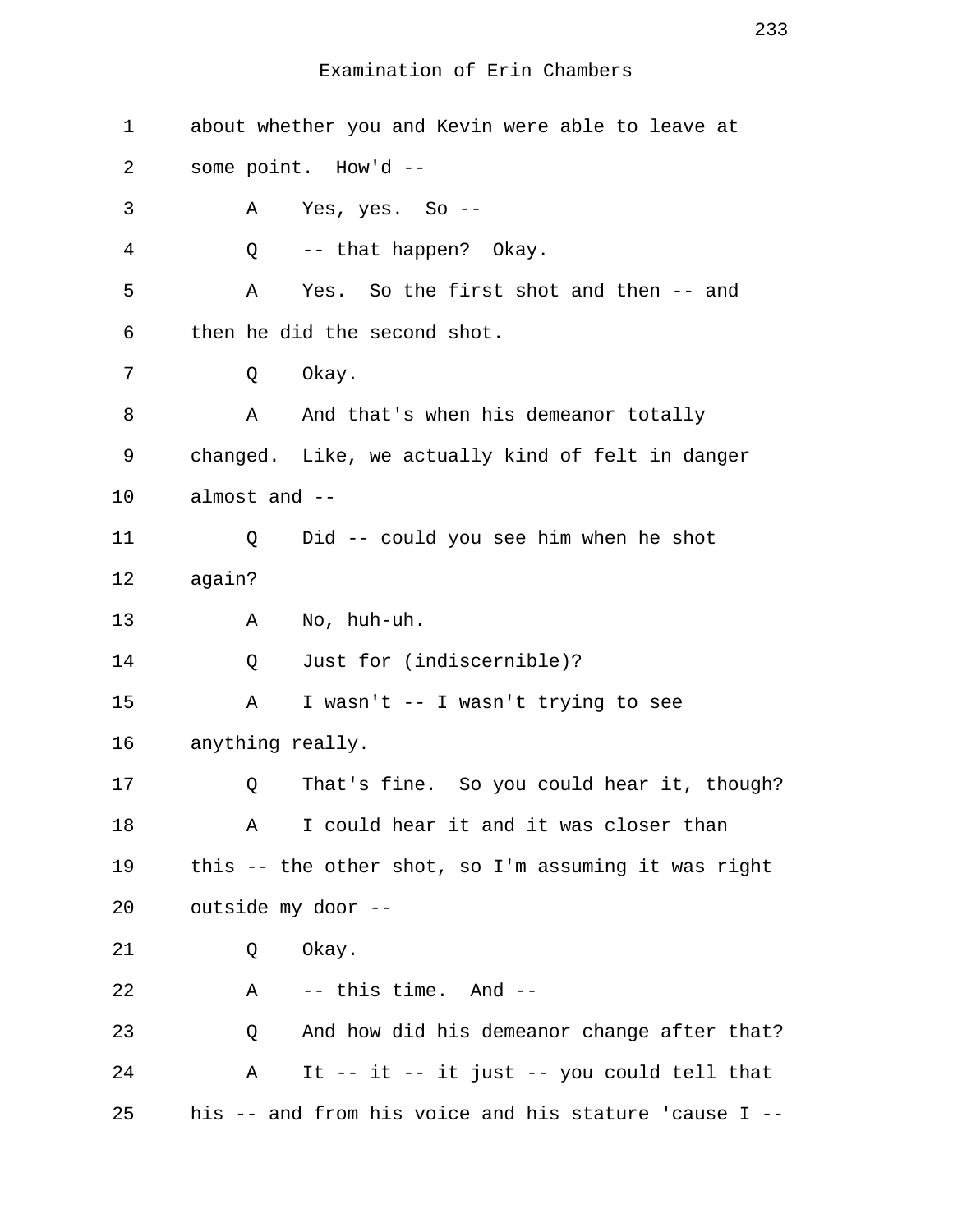| $\mathbf 1$ | after that shot, he went -- he stood outside the     |
|-------------|------------------------------------------------------|
| 2           | bedroom door and we could see him and his stature.   |
| 3           | And he was -- like, clenched his gun harder. And it  |
| 4           | just -- you -- I can't describe it. It just --       |
| 5           | Okay.<br>Q                                           |
| 6           | -- changed, you know.<br>Α                           |
| 7           | Q<br>Okay.                                           |
| 8           | And the second shot, he had shot my ferret.<br>Α     |
| 9           | My ferret started screaming and -- and I lost it.    |
| 10          | I -- I kind of flipped out. And -- I mean, I didn't  |
| 11          | "flip out" flip out, but, you know, I was like, "You |
| 12          | shot my ferret, my baby." You know, and Kevin said,  |
| 13          | "Man, can we just go?"                               |
| 14          | And that's when he said, "Yeah, yeah. You            |
| 15          | guys can go, but watch the door. Watch the door."    |
| 16          | You know, and he asked for a cigarette. And he goes, |
| 17          | "Wait, wait, wait. Can I get a cigarette off of      |
| 18          | you?" And he's got a gun, so I gave him a cigarette. |
| 19          | Okay. Okay.<br>Q                                     |
| 20          | A And -- and he said, "Watch the door. Watch         |
| 21          | the door." And Kevin yelled out, "It's Kevin Dalsing |
| 22          | and Erin Chambers coming out. We're not armed.       |
| 23          | Please don't shoot." And he -- he yelled it, like,   |
| 24          | twice or three times. So we opened the door slowly   |
| 25          | and that's when we got out. And --                   |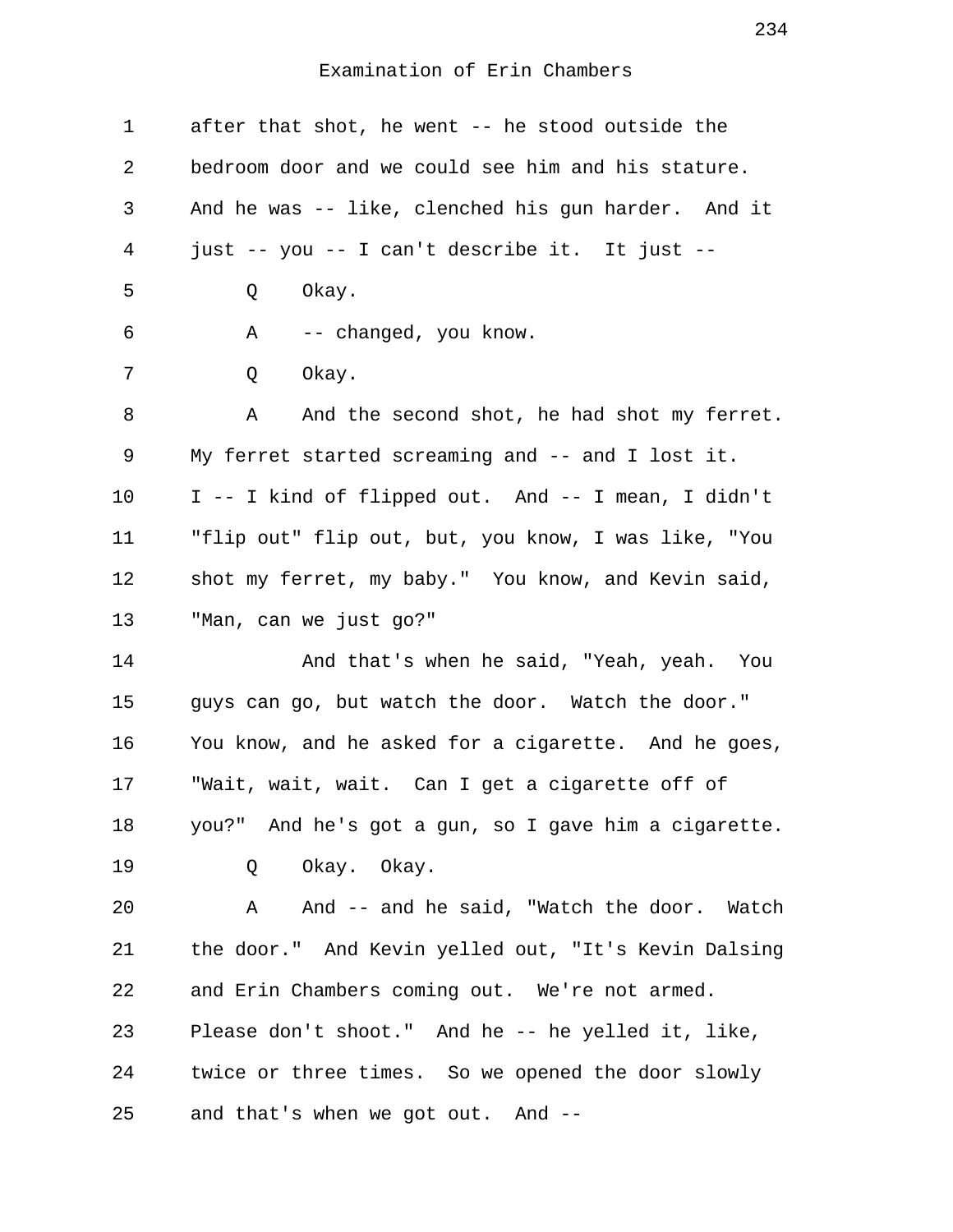| 1  | Okay. And did police escort you --<br>Q                    |
|----|------------------------------------------------------------|
| 2  | They -- they --<br>Α                                       |
| 3  | -- out of the building?<br>Q                               |
| 4  | Well, the guy -- the one officer in the<br>Α               |
| 5  | hallway had -- with the riot shield, he's like,            |
| 6  | "Come. Go, go, go, go," you know, and dragging us          |
| 7  | towards the exit --                                        |
| 8  | Okay.<br>Q                                                 |
| 9  | -- telling us, you know, "Just go fast.  Go<br>A           |
| 10 | fast." So we kind of, like, ran and jogged down the        |
| 11 | hall and there was officers on the staircase and --        |
| 12 | stairwell and by the front door, so they made sure         |
| 13 | that we were safe in coming out the building,              |
| 14 | escorted us down -- down the street to safety.             |
| 15 | Okay. And once you were out of the<br>Q                    |
| 16 | building, did -- were you moved kind of far away from      |
| 17 | the scene?                                                 |
| 18 | We -- we went and sat in our vehicle that's<br>A           |
| 19 | on the next street down right outside of the               |
| 20 | police line --                                             |
| 21 | Okay.<br>Q                                                 |
| 22 | $\mathbf{A}$<br>-- or the -- on the next block down.<br>T. |
| 23 | don't know what street that is.                            |
| 24 | Okay.<br>Q                                                 |
| 25 | But it -- it's not North Willis -- or not<br>Α             |

235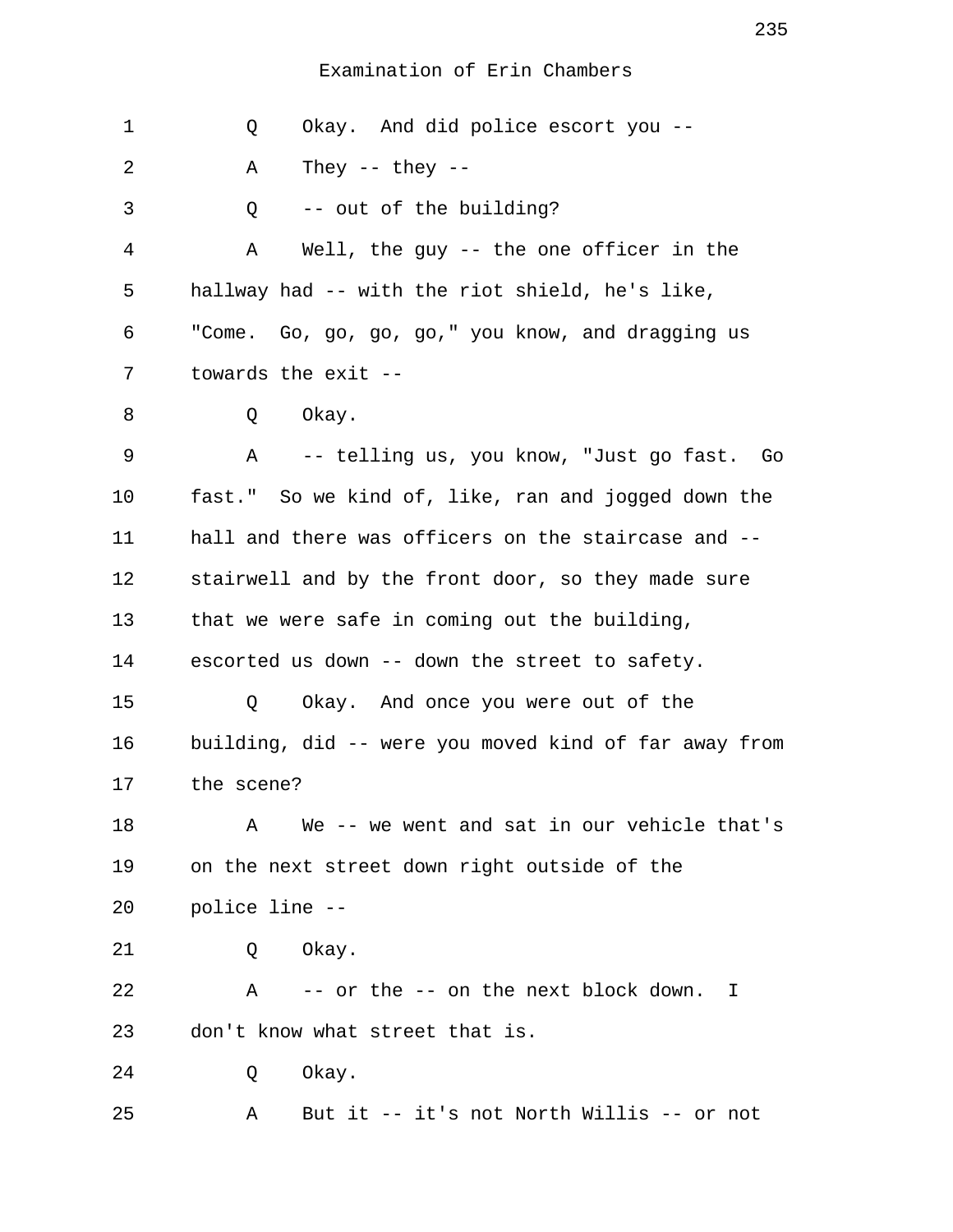| $\mathbf 1$ | North Interstate Place, but the other one on the        |
|-------------|---------------------------------------------------------|
| 2           | other side by the Dancin' Bear.                         |
| 3           | Is it, like -- starts with an F?<br>Q                   |
| 4           | Α<br>I want to say it was, like, Argyle or              |
| 5           | something. I don't know. I don't remember.              |
| 6           | Okay. That's okay.<br>Q                                 |
| 7           | But we could still see the apartments from<br>Α         |
| 8           | where we were.                                          |
| 9           | Okay. So you're both in one vehicle?<br>Q               |
| 10          | Yes. We were both sitting --<br>Α                       |
| 11          | Okay.<br>Q                                              |
| 12          | -- in the vehicle and the officers had<br>Α             |
| 13          | asked us if -- if they could enter our residence to     |
| 14          | subdue the -- the subject and we -- we immediately      |
| 15          | said, "Yes, you can."                                   |
| 16          | Okay.<br>Q                                              |
| 17          | Gave them a key if they needed the key.<br>Α            |
| 18          | And that's when -- and $I$ -- I wrote a little diagram, |
| 19          | drew a little diagram of the house for them so that     |
| 20          | they knew where they were going and stuff. And --       |
| 21          | Okay.<br>Q                                              |
| 22          | -- that's -- and a few minutes later,<br>A              |
| 23          | everything just, (demonstrative sound), just --         |
| 24          | What (indiscernible)?<br>Q                              |
| 25          | -- just when everything happened.<br>Α                  |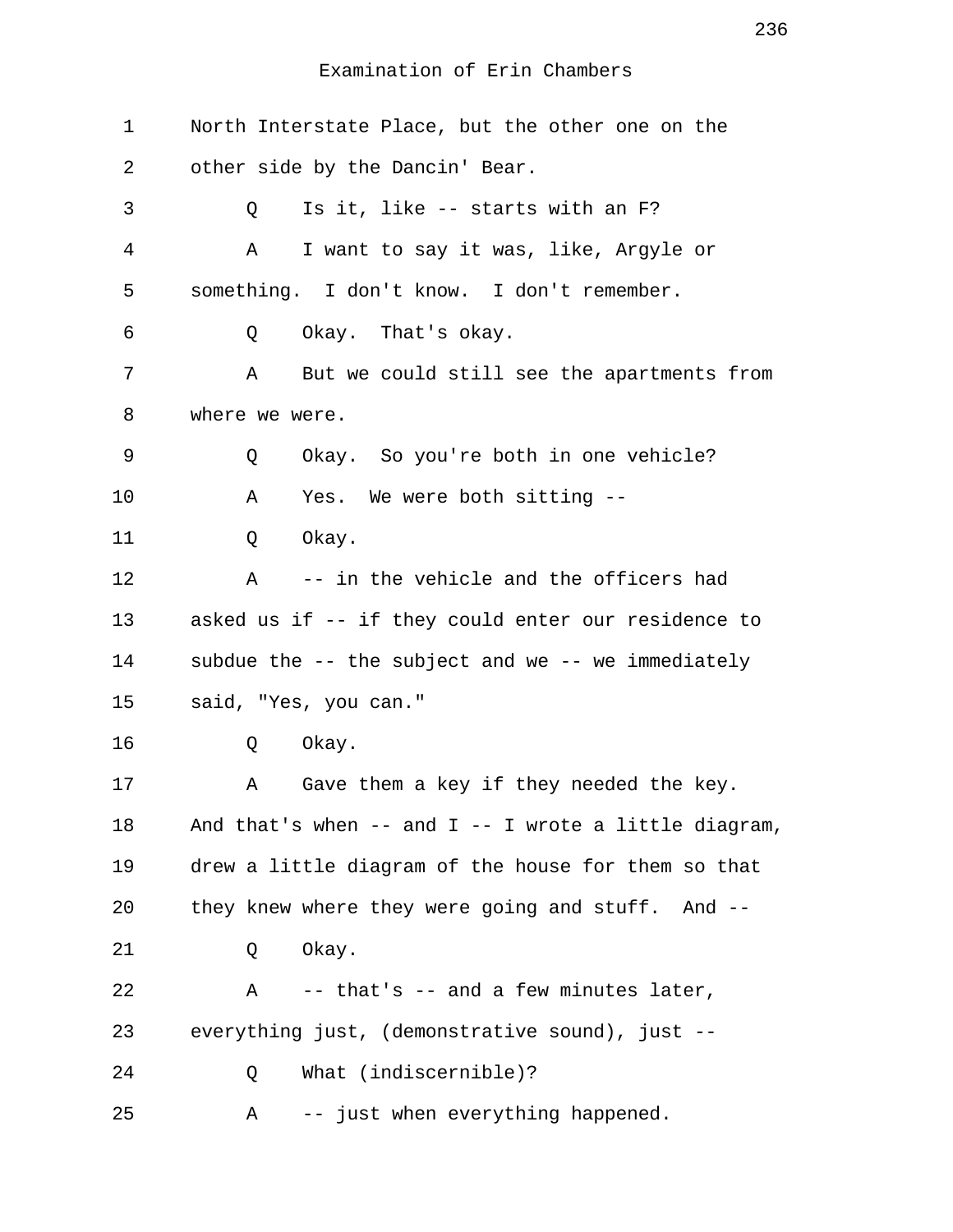| $\mathbf 1$ | What $--$ what $--$ tell me what happened.<br>Q             |
|-------------|-------------------------------------------------------------|
| 2           | We were in the car and we did the -- and I<br>Α             |
| 3           | drew the diagram. And they were, you know, calming          |
| 4           | us down trying to get information from us and we --         |
| 5           | we gave them all the information that we could              |
| 6           | possibly, you know, give them.                              |
| 7           | And we heard some booms, like, bam, bam,                    |
| 8           | bam, bam. And we were like, "Is that him shooting?"         |
| 9           | And they were like, "No, that's the" --                     |
| $10 \,$     | Well, I -- and I don't want you to tell us<br>Q             |
| 11          | what other people said, but you -- you can tell us          |
| 12          | what you heard. So you heard --                             |
| 13          | Okay. Well, I heard -- I heard bangs,<br>Α                  |
| 14          | probably about eight or nine, maybe ten.                    |
| 15          | Okay.<br>Q                                                  |
| 16          | It was big bangs, like, loud -- louder<br>Α                 |
| 17          | bangs and then silence for a little while, like,            |
| 18          | maybe about five minutes, if that. And then I heard,        |
| 19          | pop, pop, pop, pop, pop, pop, pop, and then silence         |
| 20          | for a little while.                                         |
| 21          | And I -- I don't know if that's the right                   |
| 22          | amount of pops, but -- and then all of a sudden, just       |
| 23          | a hail of, (demonstrative sound) --                         |
| 24          | Okay.<br>Q                                                  |
| 25          | -- and then silence for, like, a second and<br>$\mathbf{A}$ |

237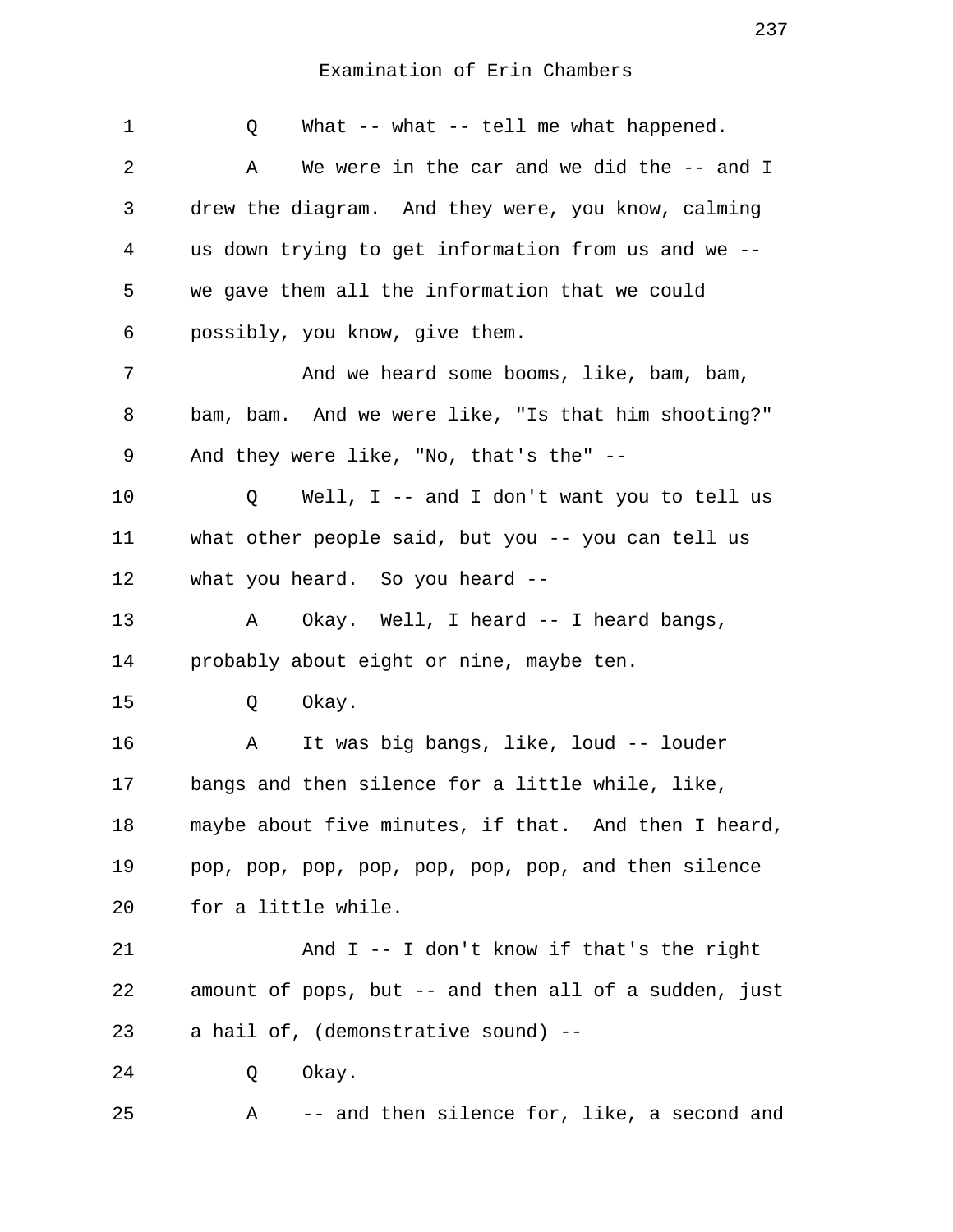1 then, pop, pop. And that's it.

2 Q Okay.

 $3 \qquad A \qquad And that's --$ 

4 Q All right.

5 A -- pretty much it.

6 Q So I have some more questions for you.

7 A Okay.

 8 Q I just want to make sure I understand where 9 you were. And it may not be on this map, but on the 10 screen in front of you, there's an aerial shot and 11 the blue arrow is pointing to what we've heard is 12 1600 North Willis.

13 A Okay. Yes. We were on North Fenwick, 14 across the street on North Fenwick facing towards 15 the apartment. So, yeah, it was just on the corner 16 right there.

17 0 Okay.

18 A And -- well, across the street from there 19 on the other -- that -- yeah. So it was on the side 20 of the street with the buildings on it, but across 21 the street.

22 Q So on -- you were on Willis, but past -- 23 A Willis on Fenwick, yeah.

24 0 -- Fenwick. Okay.

25 A On the corner right there.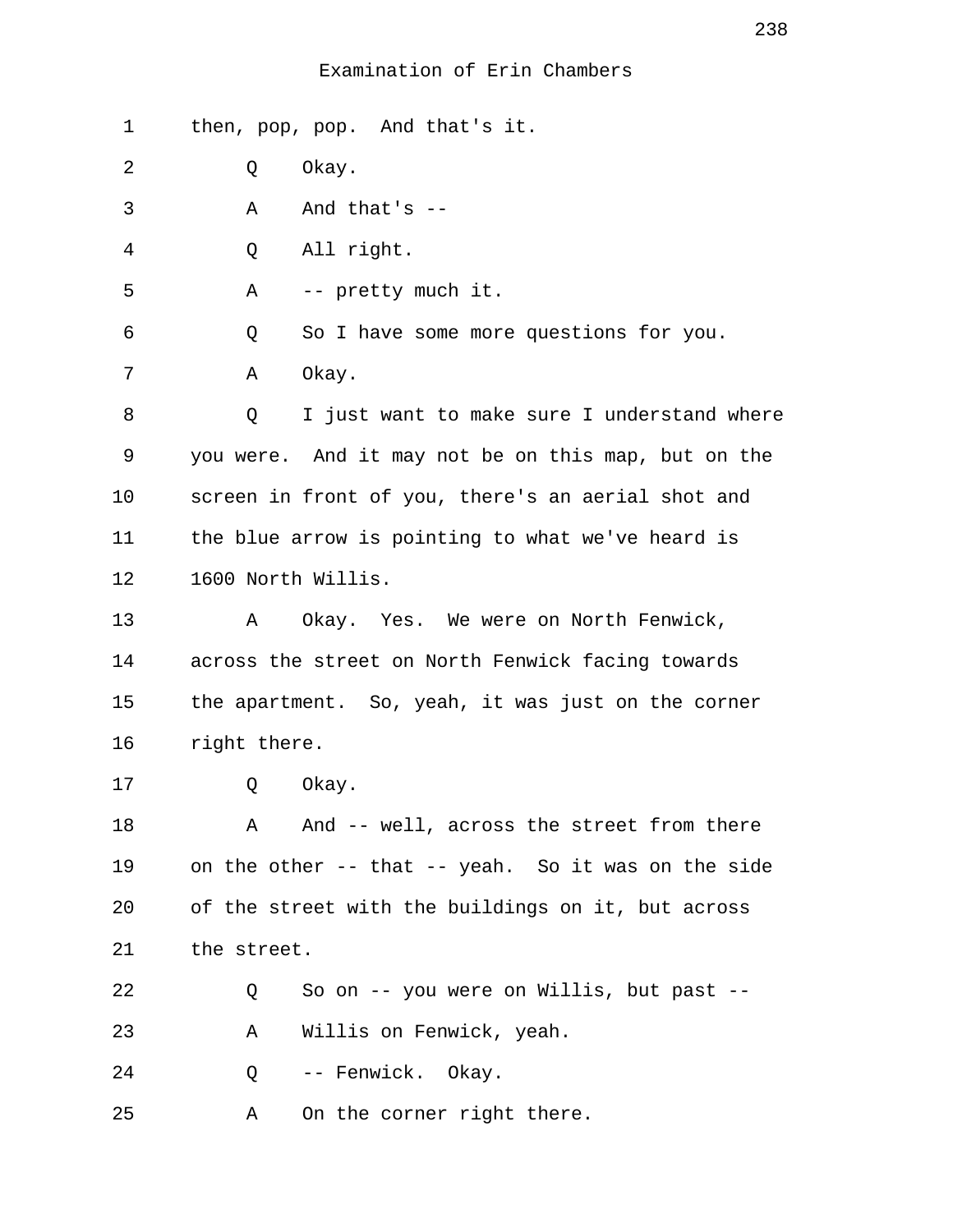| $\mathbf 1$ | Q          | Okay. Thank you. I think that's helpful                  |
|-------------|------------|----------------------------------------------------------|
| 2           |            | for us to know where you were.                           |
| 3           | Α          | $Mm-hmm$ .                                               |
| 4           | Q          | So I want to get back to a couple                        |
| 5           |            | additional questions from inside the apartment, okay?    |
| 6           | Α          | Okay.                                                    |
| 7           | Q          | You doing okay? Do you need a break at                   |
| 8           | all?       |                                                          |
| 9           | Α          | No, I'm fine.                                            |
| 10          | Q          | Okay.                                                    |
| 11          | Α          | I'm fine.                                                |
| 12          | Q          | So you mentioned your -- your ferret.                    |
| 13          | Α          | Yes.                                                     |
| 14          | Q          | Did you have more than one ferret?                       |
| 15          | Α          | I have four ferrets.                                     |
| 16          | Q          | Four? Okay. And do they live in a                        |
| 17          | cage or -- |                                                          |
| 18          | Α          | Yes. When we got back into the building,                 |
| 19          |            | the cage was barricaded between $--$ like, by $--$ where |
| 20          |            | the slider door was open.                                |
| 21          | Q          | Okay.                                                    |
| 22          | Α          | So it was barricading -- covering the                    |
| 23          |            | slider patio door --                                     |
| 24          | Q          | Got it.                                                  |
| 25          | Α          | -- across it. And -- so, yeah.                           |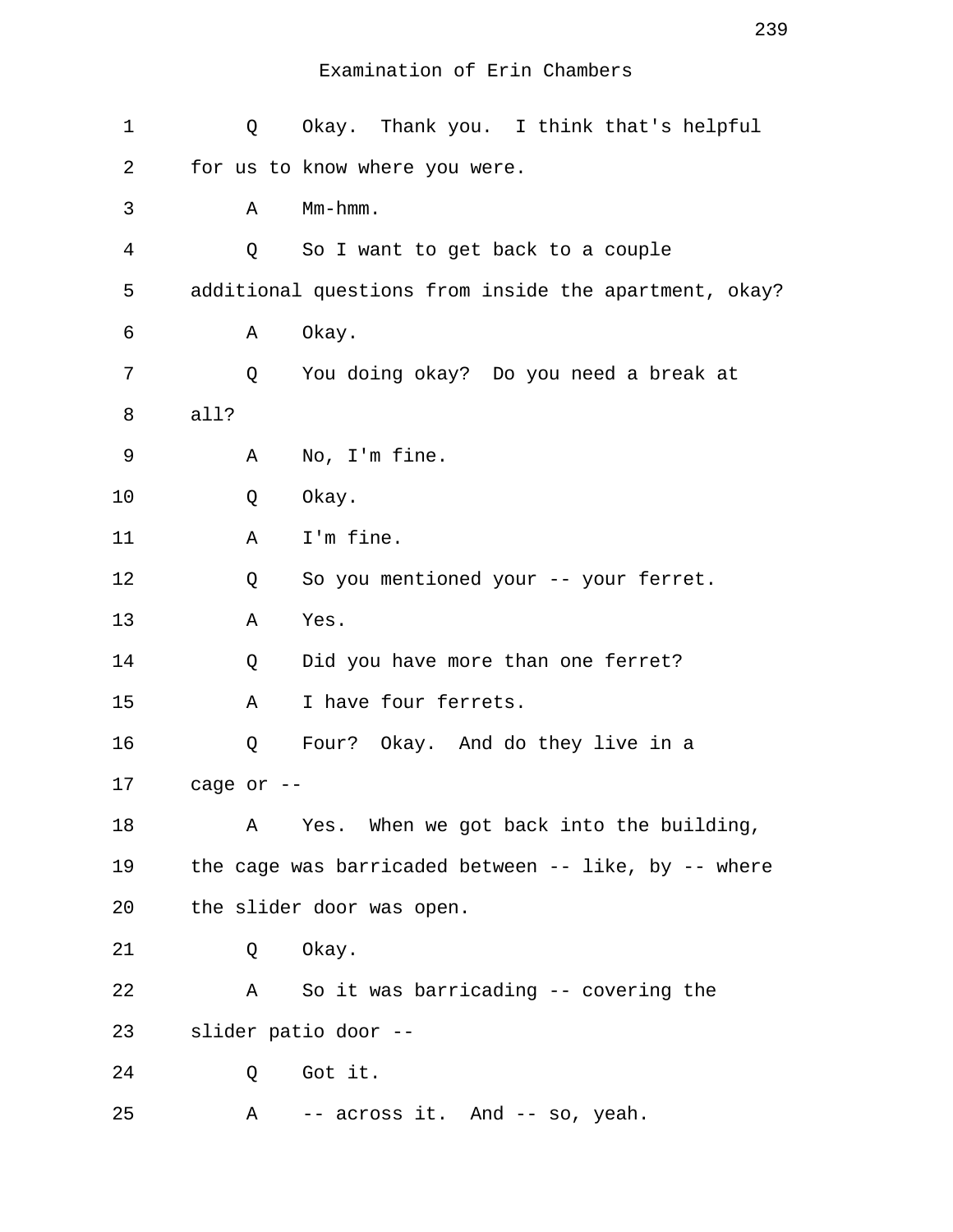| 1       | Is that where it normally is?<br>Q                  |
|---------|-----------------------------------------------------|
| 2       | No, it's -- here's the slider door. Okay.<br>Α      |
| 3       | The -- it's usually in between the kitchen and the  |
| 4       | living room and the -- behind the couch kind of     |
| 5       | parallel -- not parallel -- usually -- yeah, it's   |
| 6       | usually just right there in between. If you were to |
| 7       | turn it --                                          |
| 8       | Q Got it.                                           |
| 9       | Α<br>-- then it would be covering the               |
| $10 \,$ | slider doors --                                     |
| 11      | Okay.<br>Q                                          |
| 12      | $\mathbf{A}$<br>-- if that -- if that paints a good |
| 13      | picture.                                            |
| 14      | Okay. And --<br>Q                                   |
| 15      | Α<br>$So --$                                        |
| 16      | -- and you -- I just want to make sure I<br>Q       |
| 17      | understand. Tell me if I'm wrong. You and Kevin     |
| 18      | weren't allowed back into the apartment for --      |
| 19      | No.<br>Α                                            |
| 20      | -- several hours, correct?<br>Q                     |
| 21      | Probably about -- not until the next<br>Α           |
| 22      | morning. And we weren't --                          |
| 23      | Okay.<br>Q                                          |
| 24      | They didn't even tell us we could go in.<br>Α       |
| 25      | We just -- we just needed to go in.                 |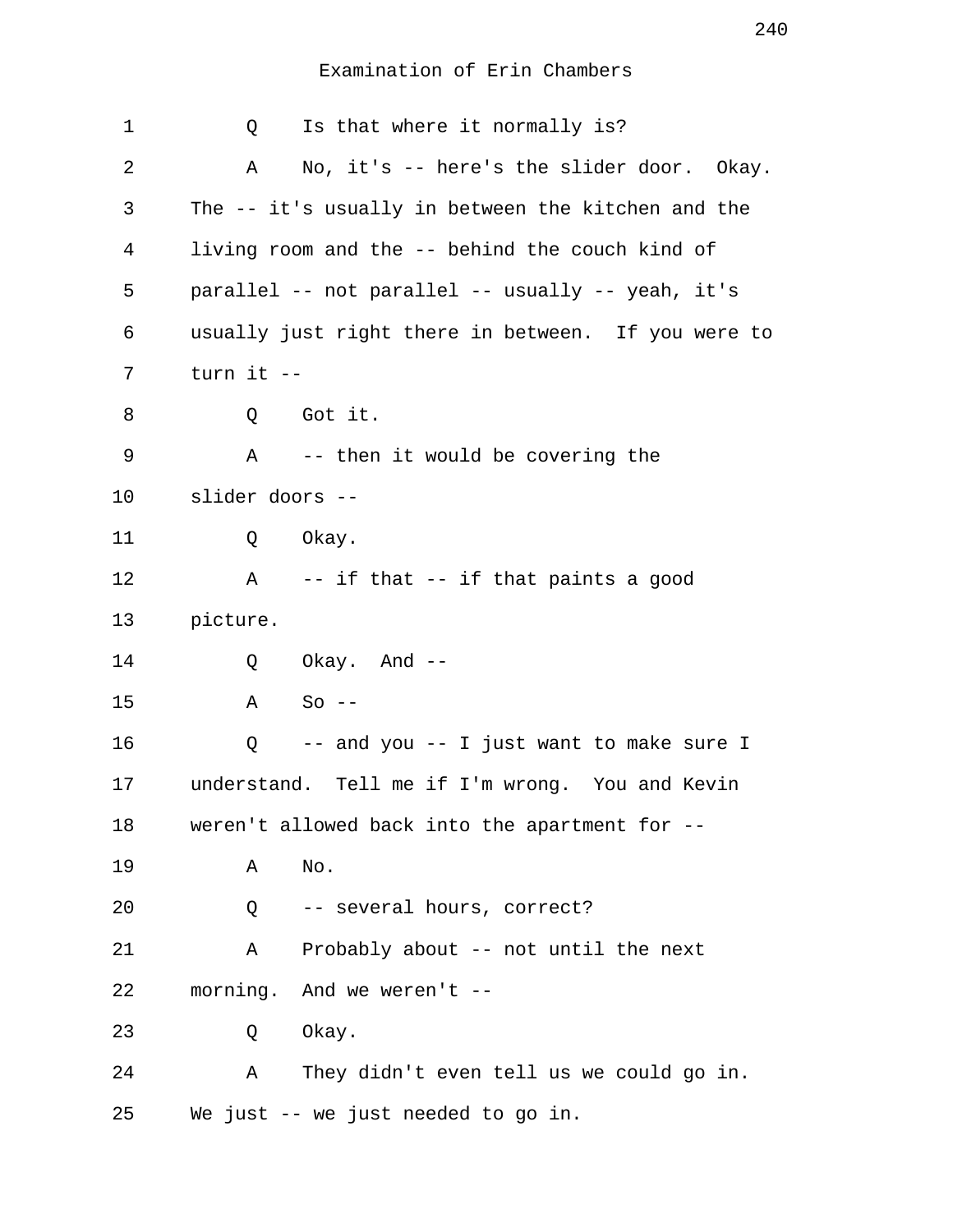| 1  | Q         | Okay. So it's -- you don't know who moved            |
|----|-----------|------------------------------------------------------|
| 2  |           | the cage. You just know it wasn't in its normal      |
| 3  | spot?     |                                                      |
| 4  | Α         | Yeah -- yeah, no.                                    |
| 5  | Q         | Okay.                                                |
| 6  | Α         | We -- I don't know who moved the cage.               |
| 7  | Q         | Got it.                                              |
| 8  | Α         | I'm glad they did 'cause of the teargas              |
| 9  | Q         | Yeah.                                                |
| 10 | Α         | $--$ SO $--$                                         |
| 11 | Q         | Okay. And so you have four ferrets.                  |
| 12 | Α         | $Mm-hmm.$                                            |
| 13 | Q         | And it sounded like, at the time you heard           |
| 14 |           | the second gunshot, that's when you heard --         |
| 15 | Α         | One of them scream.                                  |
| 16 | Q         | -- one of them scream.                               |
| 17 |           | Okay. And I know you mentioned, like,                |
| 18 |           | having a -- a cat. You were pretty certain --        |
| 19 | Α         | The kitten --                                        |
| 20 | Q         | -- right?                                            |
| 21 | Α         | Yeah. The kitten -- they brought out --              |
| 22 |           | they brought us out the kitten a couple hours later. |
| 23 | Q         | Okay. But you were pretty certain it was             |
| 24 | a ferret? |                                                      |
| 25 | Α         | It was definitely 'cause I had the kitten            |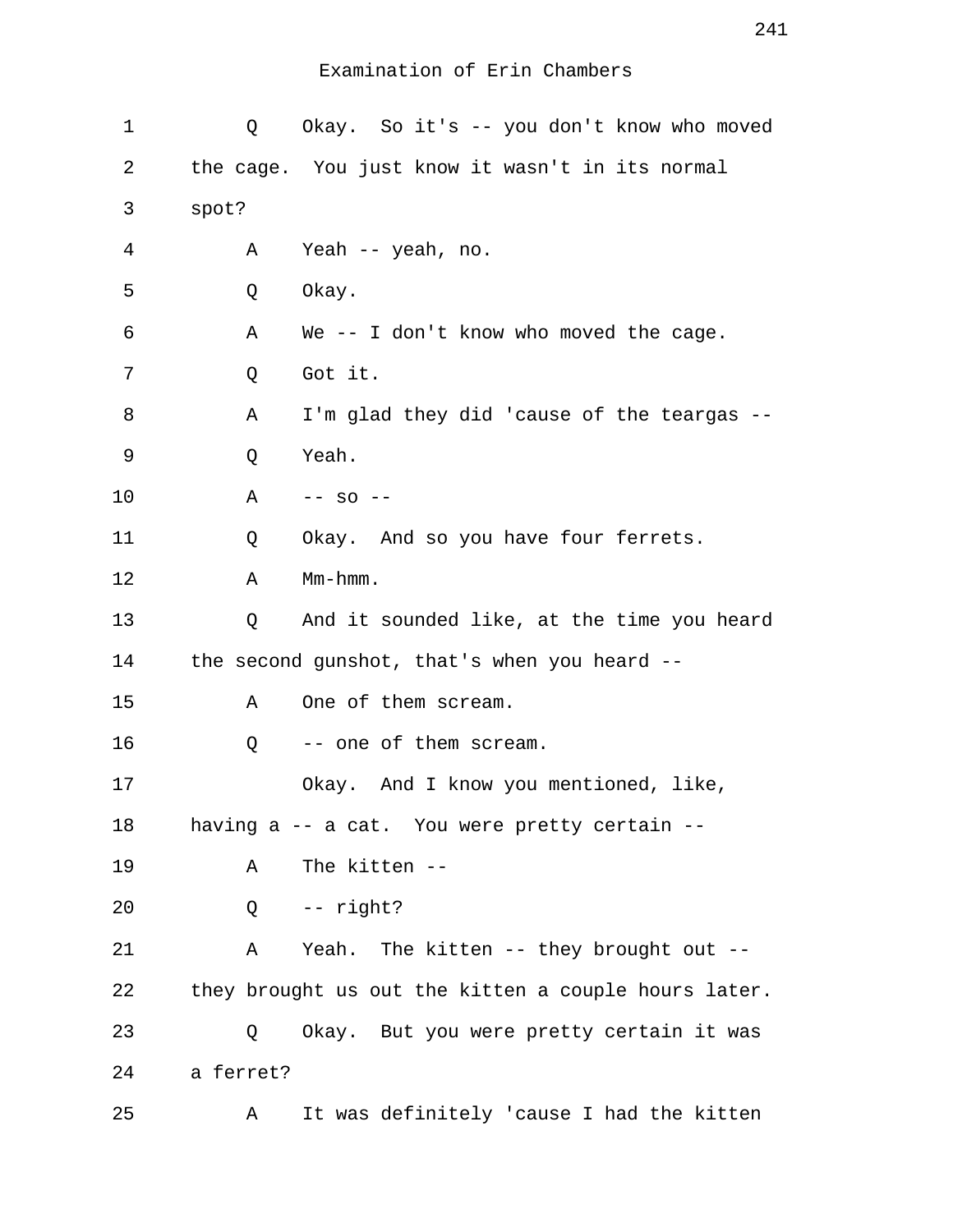| 1  | on me $--$                                            |
|----|-------------------------------------------------------|
| 2  | Oh, okay.<br>Q                                        |
| 3  | -- in the room. And when we left the room,<br>Α       |
| 4  | I shut the door --                                    |
| 5  | Okay.<br>Q                                            |
| 6  | Α<br>-- to the room 'cause I didn't know if           |
| 7  | he -- I didn't know. I thought maybe he was going to  |
| 8  | stay out of the room, but I guess not. So I -- I      |
| 9  | had -- I had a choice and I had to leave her there in |
| 10 | the bedroom hoping it should be okay.                 |
| 11 | Okay.<br>Q                                            |
| 12 | Α<br>$So --$                                          |
| 13 | Okay. And she was?<br>Q                               |
| 14 | She was.<br>Α                                         |
| 15 | Okay.<br>Q                                            |
| 16 | She was fine.<br>Α                                    |
| 17 | Okay.<br>Q                                            |
| 18 | She had to have a bath, but she was fine.<br>Α        |
| 19 | How was your -- how was the ferret?<br>Q              |
| 20 | The ferret -- luckily, she just got shot in<br>Α      |
| 21 | the leg and the leg had to be removed.                |
| 22 | Okay.<br>Q                                            |
| 23 | It shattered her tibia. It ricocheted off<br>Α        |
| 24 | the cage, I guess, and -- and it just barely scraped  |
| 25 | the back of her neck.                                 |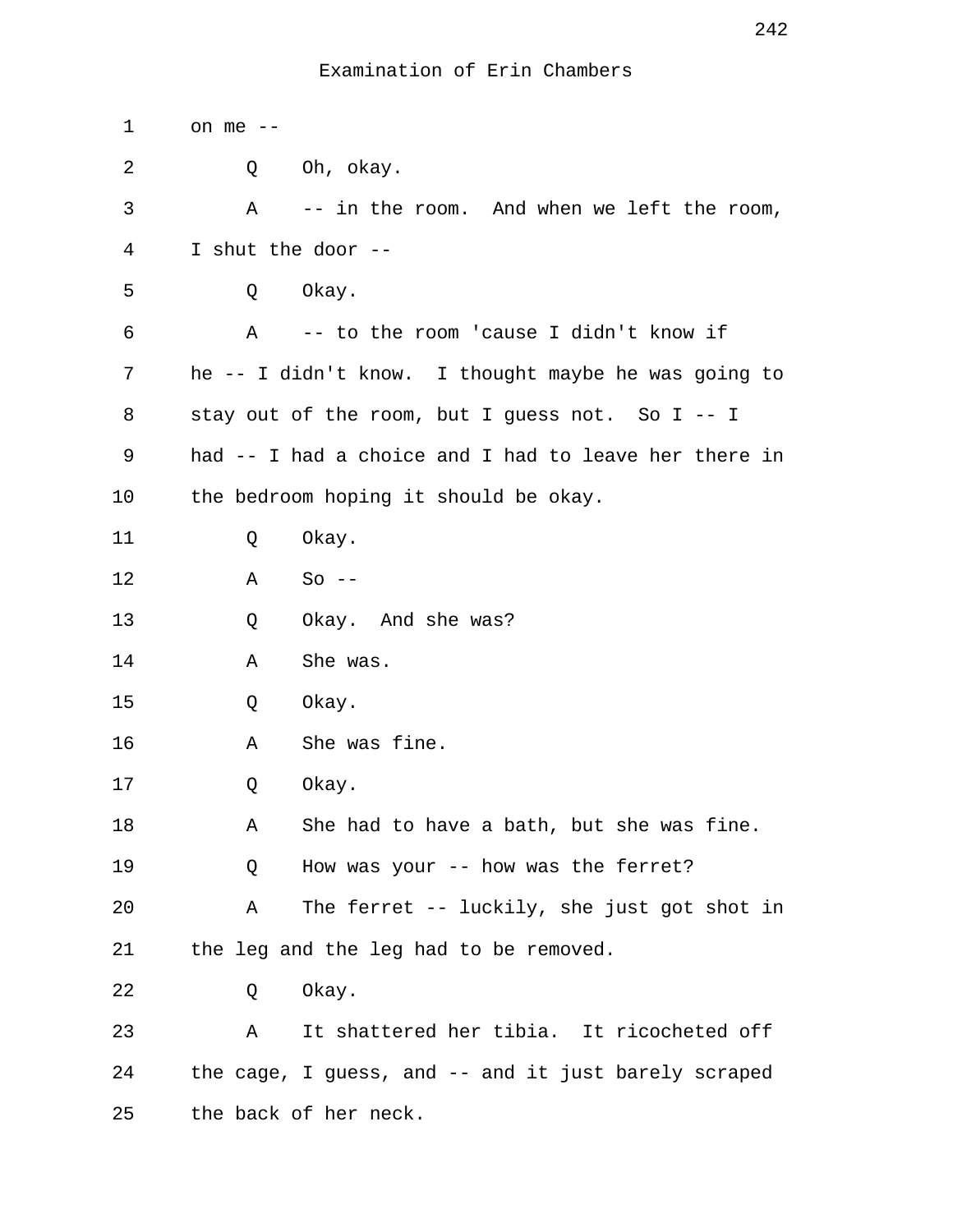| 1  | Q               | Okay.                                               |
|----|-----------------|-----------------------------------------------------|
| 2  | Α               | But she's fine. She's a --                          |
| 3  | Q               | She's okay? All right.                              |
| 4  | Α               | She's very resilient, so she's -- she's             |
| 5  | happy, healthy. |                                                     |
| 6  | Q               | And did she -- what's her name?                     |
| 7  | Α               | Her name is Nip.                                    |
| 8  | Q               | I'm sorry?                                          |
| 9  | Α               | Nip.                                                |
| 10 | Q               | Nip?                                                |
| 11 | Α               | Mm-hmm.                                             |
| 12 | Q               | Like N-i-p?                                         |
| 13 | Α               | Yep.                                                |
| 14 | Q               | Okay. And so did the police, like, get her          |
| 15 |                 | to the hospital or how did that work?               |
| 16 | Α               | Ten hours later.                                    |
| 17 | Q               | Okay.                                               |
| 18 | Α               | Ten hours later, I told them that he shot           |
| 19 |                 | my ferret and I don't care if they're dead or alive |
| 20 |                 | or injured. There -- there was a carrier underneath |
| 21 |                 | the cage, just put them in a cage. Bring it $-$ or  |
| 22 |                 | put them in the carrier, bring them out to me. I    |
| 23 |                 | don't care. I just want my babies.                  |
| 24 | Q               | Okay.                                               |
| 25 | Α               | And $--$                                            |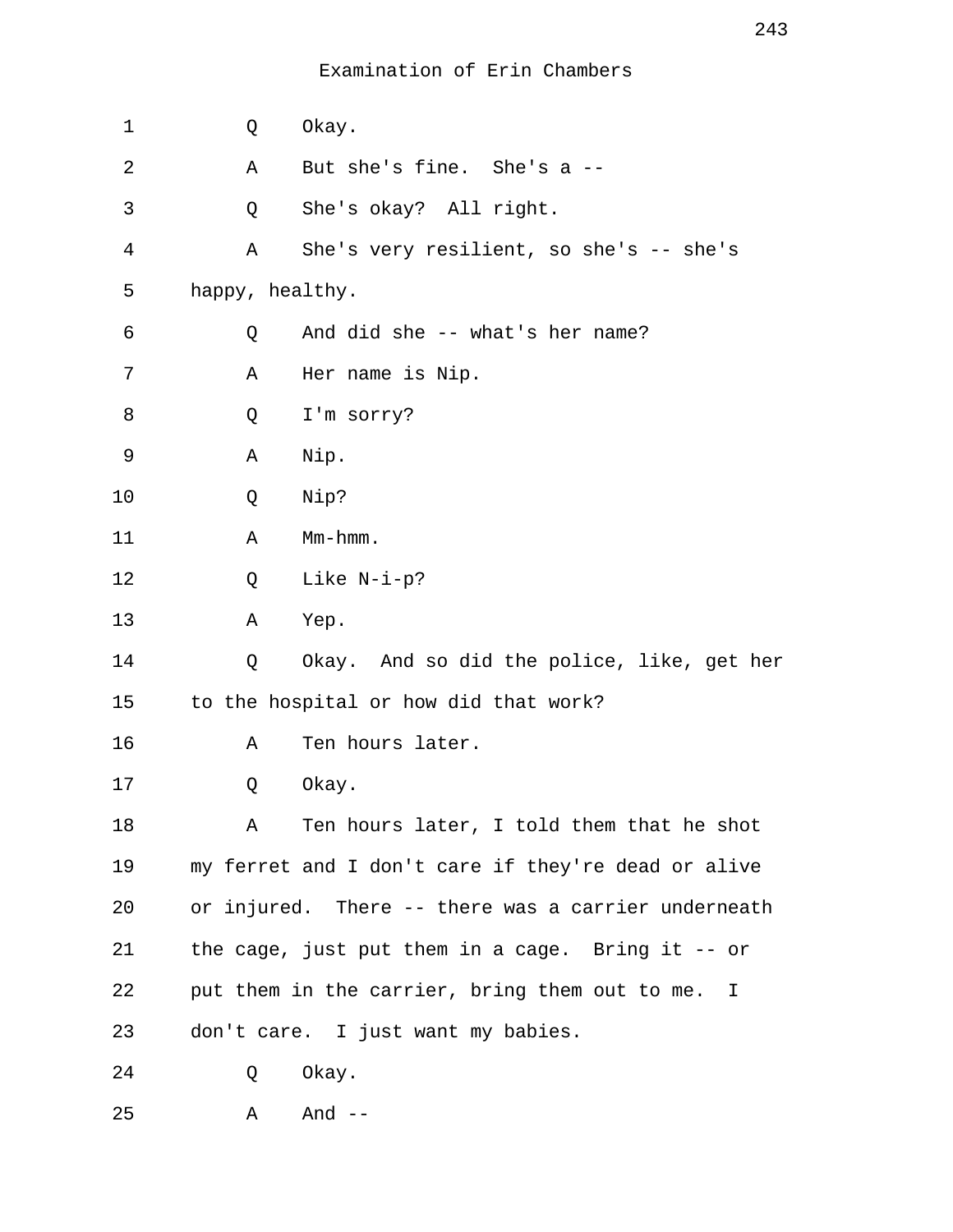1 Q Okay. 2 A -- he said they couldn't do it until the -- 3 the -- the crime scene was processed. 4 Q Okay. Well, I'm glad Nip was okay -- 5 A Mm-hmm. 6 Q -- overall. I'm sorry to hear about 7 the leg. 8 A But as soon as they -- as soon as they 9 found -- like, as soon as they checked on her, as 10 soon as they could, they noticed she was walking 11 differently and rushed her to Dove Lewis. 12 Q Okay. Okay. When you were allowed back in 13 the apartment, it sounds like, the next day -- 14 A Mm-hmm. 15 Q -- tell us just briefly kind of -- 16 A It was -- 17 0 -- how it looked. 18 A It was insane. 19 Q Okay. 20 A Insane. There at the door, there was door 21 pieces everywhere. There was holes in the walls from 22 the -- the teargas things or bulletholes in the walls 23 and the back of the couch and the cage, in the 24 bedroom, in the ceiling. The -- the windows -- the 25 window -- the side window by the slider door --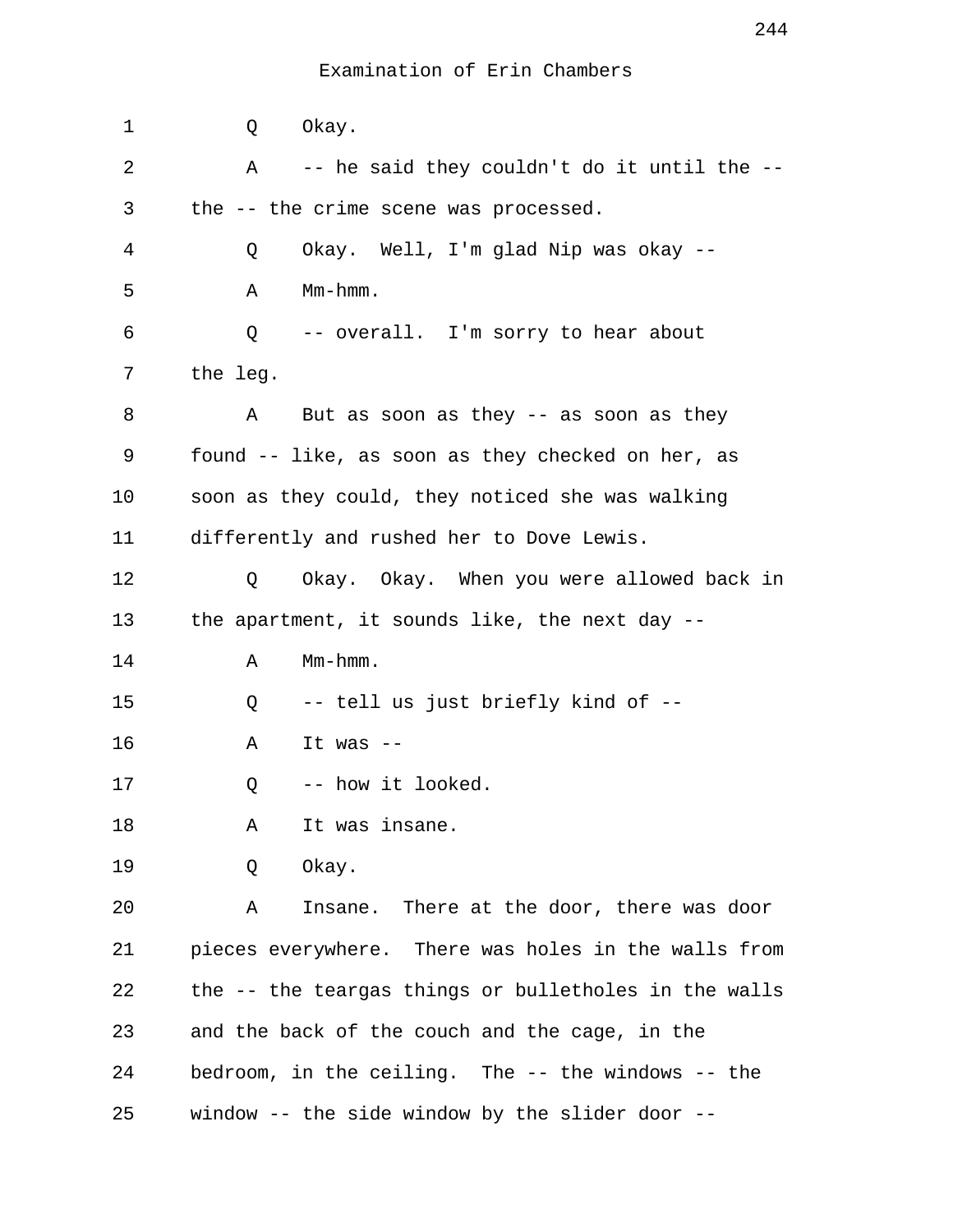| 1  | Q              | (Indiscernible) --                               |
|----|----------------|--------------------------------------------------|
| 2  | Α              | -- was shattered, completely gone. The           |
| 3  |                | window in the bedroom was broken.                |
| 4  | Q              | So I just $-$                                    |
| 5  | Α              | Yes.                                             |
| 6  | Q              | This is $-$ is this the ferret cage?             |
| 7  | Α              | Yes.                                             |
| 8  | Q              | Okay. And did you -- you mentioned a --          |
| 9  |                | a -- what looked like a bullethole in the couch. |
| 10 | Α              | There was $--$ I $--$ there was a lot of         |
| 11 |                | bulletholes in the couch --                      |
| 12 | Q              | Okay. All right.                                 |
| 13 | $\mathbf{A}$   | -- in the back of the couch.                     |
| 14 | Q              | And -- and I think it goes without saying,       |
| 15 |                | but those were new --                            |
| 16 | A Yes.         |                                                  |
| 17 | Q              | -- right, from this incident? Okay.              |
| 18 | Α              | Yes.                                             |
| 19 |                | (Whispered discussion, off the record,           |
| 20 | $2:44$ p.m.)   |                                                  |
| 21 | BY MS. NADELL: |                                                  |
| 22 | Q              | All right. And then I -- I think I'm at my       |
| 23 |                | last question, okay, Ms. Chambers? Although --   |
| 24 | Α              | Okay.                                            |
| 25 | Q              | -- the grand jurors get to ask questions,        |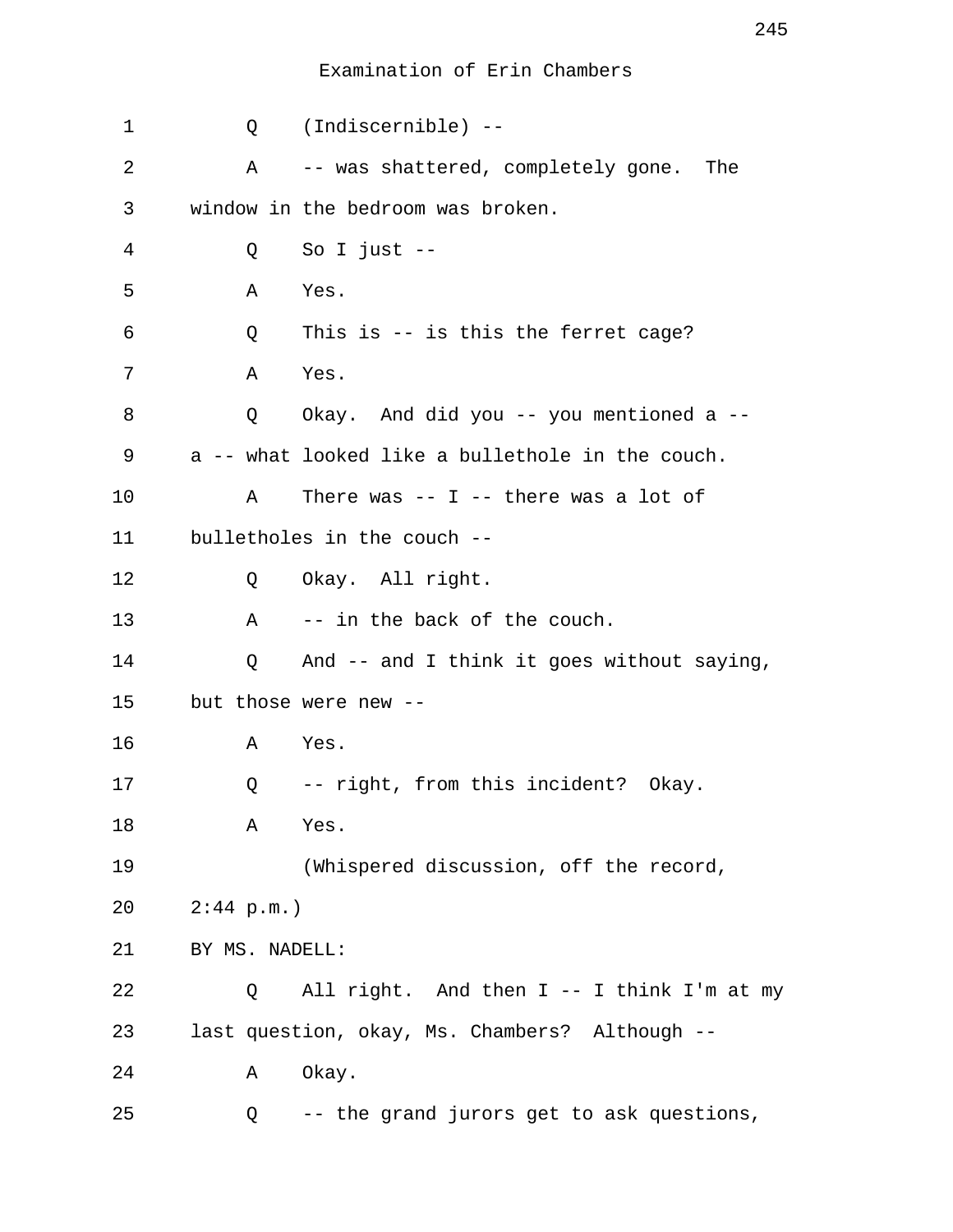| 1  | too. We can take this down. I don't want you to       |
|----|-------------------------------------------------------|
| 2  | have to relive the --                                 |
| 3  | A It's okay.                                          |
| 4  | -- that part of this. Did you post on<br>Q            |
| 5  | social media following the incident?                  |
| 6  | I did.<br>Α                                           |
| 7  | Okay.<br>Q                                            |
| 8  | I didn't mention any names or anything.<br>Α          |
| 9  | Q<br>And, specifically, did you create a video        |
| 10 | for TikTok?                                           |
| 11 | A Yes, I did.                                         |
| 12 | And -- and what -- can you just describe<br>Q         |
| 13 | what the video showed?                                |
| 14 | It just showed just the -- the --<br>Α                |
| 15 | the bulletholes and the grenade holes and the         |
| 16 | carpet where --                                       |
| 17 | Q<br>Okay.                                            |
| 18 | -- they cut out the carpet right there in<br>Α        |
| 19 | the window.                                           |
| 20 | Okay.<br>Q                                            |
| 21 | I mean, I wasn't told not to, but I<br>Α              |
| 22 | didn't -- I didn't mention any names or any addresses |
| 23 | or anything.                                          |
| 24 | And -- and just so the record's clear,<br>Q           |
| 25 | we're talking about kind of, it sounds like the       |

246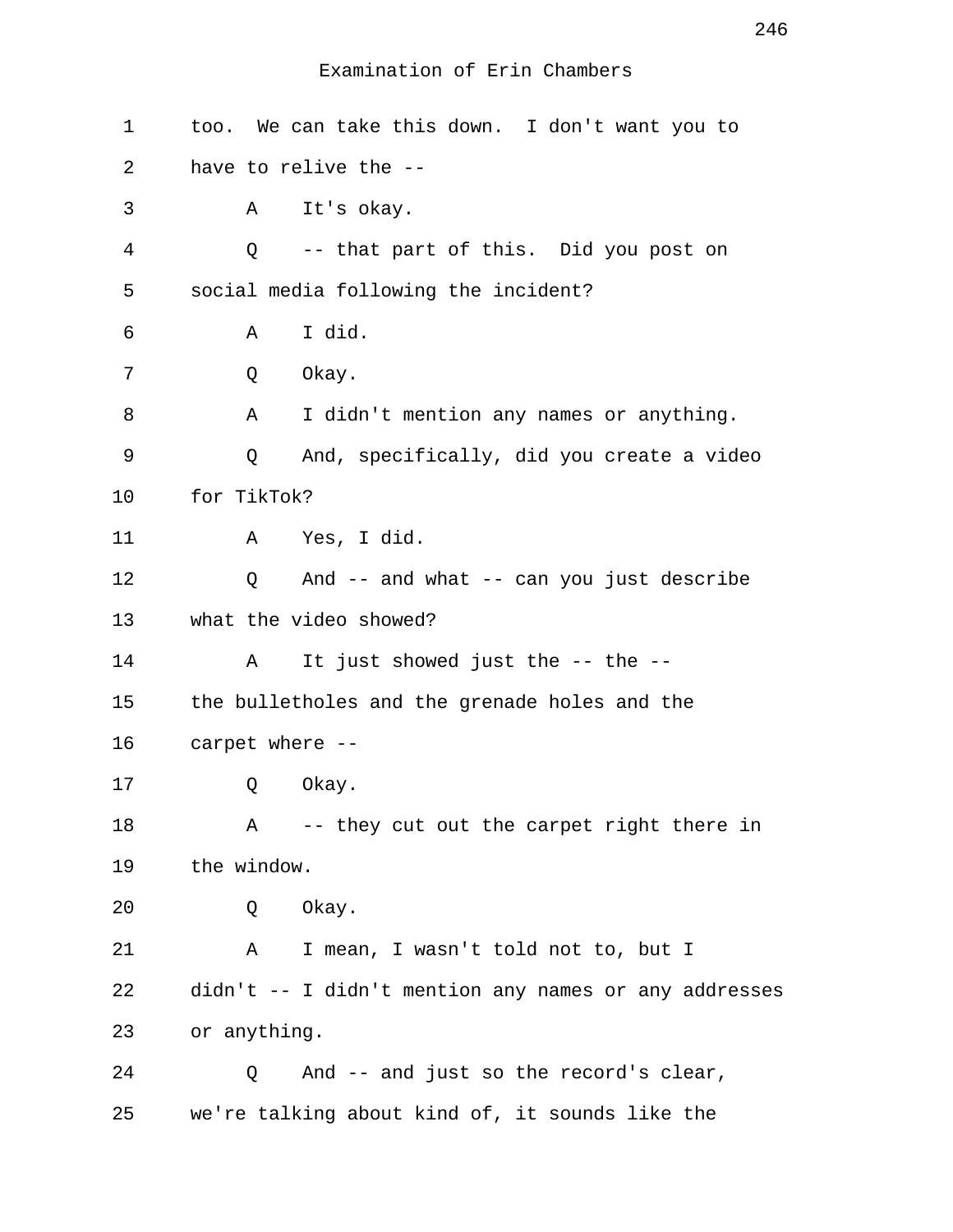| 1  |          | damage to the apartment --                          |
|----|----------|-----------------------------------------------------|
| 2  | Α        | Yes.                                                |
| 3  | Q        | -- after the incident --                            |
| 4  | Α        | Yes.                                                |
| 5  | Q        | -- is that fair? Okay. Okay.                        |
| 6  | A        | Yeah, just the damage. And there was -- I           |
| 7  |          | mean, there was $--$ 'cause I $--$ and respects his |
| 8  |          | family and stuff like that, you know.               |
| 9  | Q        | Okay.                                               |
| 10 | Α        | I met his sister and -- the next --                 |
| 11 | Q        | And I don't --                                      |
| 12 |          | A -- the next day, so --                            |
| 13 | Q        | We're not going to $--$ I $--$ I just wanted to     |
| 14 |          | ask about the video and what --                     |
| 15 | Α        | Okay.                                               |
| 16 | Q        | -- what was in that --                              |
| 17 | Α        | Yeah.                                               |
| 18 | Q        | -- okay? So damage to the apartment,                |
| 19 | you --   |                                                     |
| 20 | Α        | And it was $-$                                      |
| 21 | Q        | -- just so we're on the same page, you              |
| 22 |          | didn't make, like, a video while this happening,    |
| 23 | correct? |                                                     |
| 24 | Α        | No, no, no, no.                                     |
| 25 | Q        | Okay.                                               |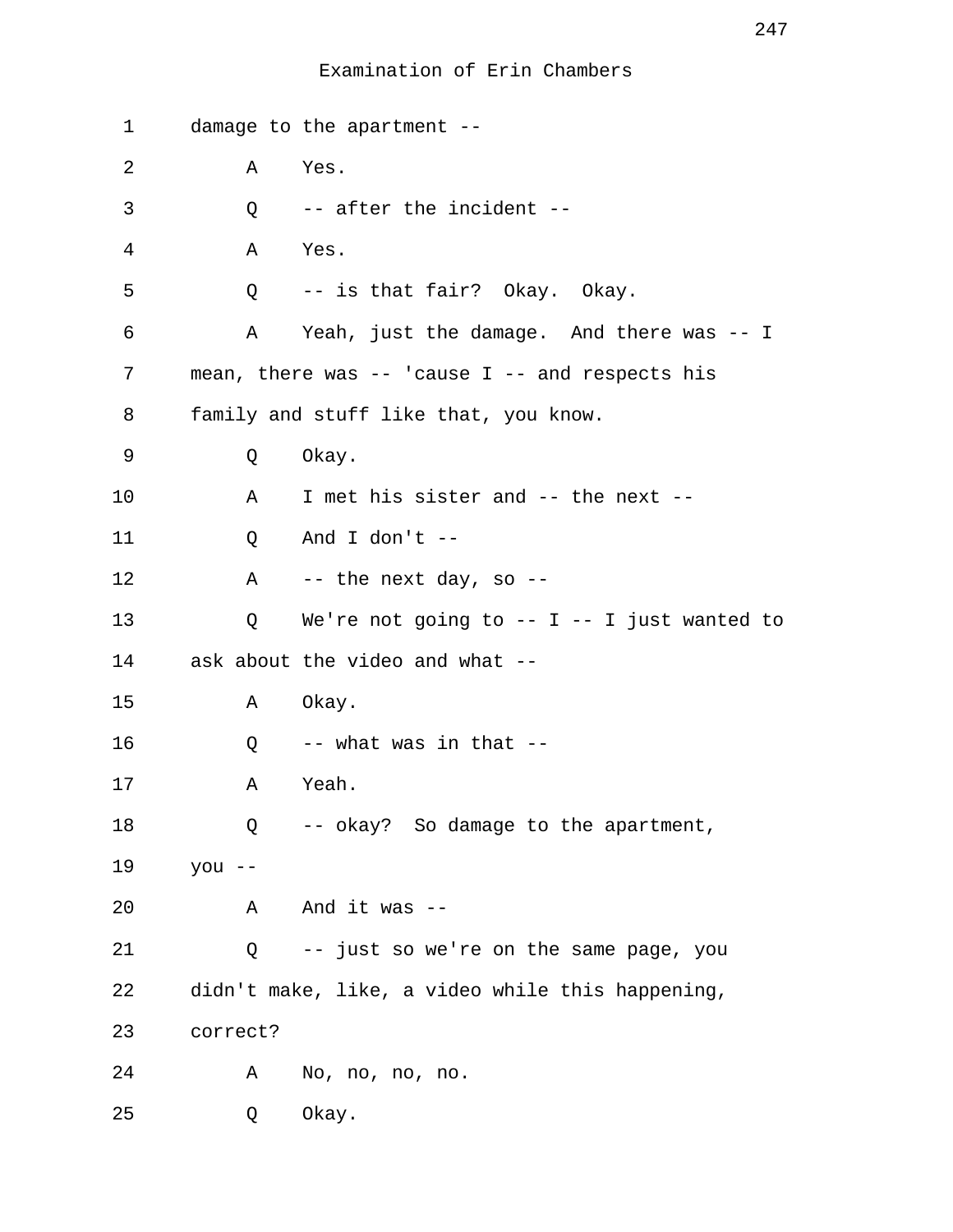| 1  | Α              | This was a few days later. This was,              |
|----|----------------|---------------------------------------------------|
| 2  | $like - -$     |                                                   |
| 3  | Q              | Okay.                                             |
| 4  | A              | -- when we were starting to clean up the --       |
| 5  |                | the place and get everything back together. Yeah. |
| 6  | Q              | Okay.                                             |
| 7  | Α              | This was $--$ this was $--$                       |
| 8  | Q              | Okay. Okay.                                       |
| 9  | Α              | Yeah.                                             |
| 10 |                | MS. NADELL: Thank you so much. I think            |
| 11 |                | those are my questions. Hold on a second,         |
| 12 | Ms. Chambers.  |                                                   |
| 13 |                | THE WITNESS: Okay.                                |
| 14 |                | (Whispered discussion, off the record,            |
| 15 | 2:46 p.m.      |                                                   |
| 16 | BY MS. NADELL: |                                                   |
| 17 | Q              | After you -- and -- and if -- if you don't        |
| 18 |                | know the answer to this, I'll ask Kevin, okay?    |
| 19 | Α              | Okay.                                             |
| 20 | Q              | After kind of the -- the apartment was            |
| 21 |                | processed, you guys were able to get back in,     |
| 22 | clean up --    |                                                   |
| 23 | Α              | Mm-hmm.                                           |
| 24 | Q              | -- did you find anything later that you           |
| 25 |                | contacted the police about?                       |

248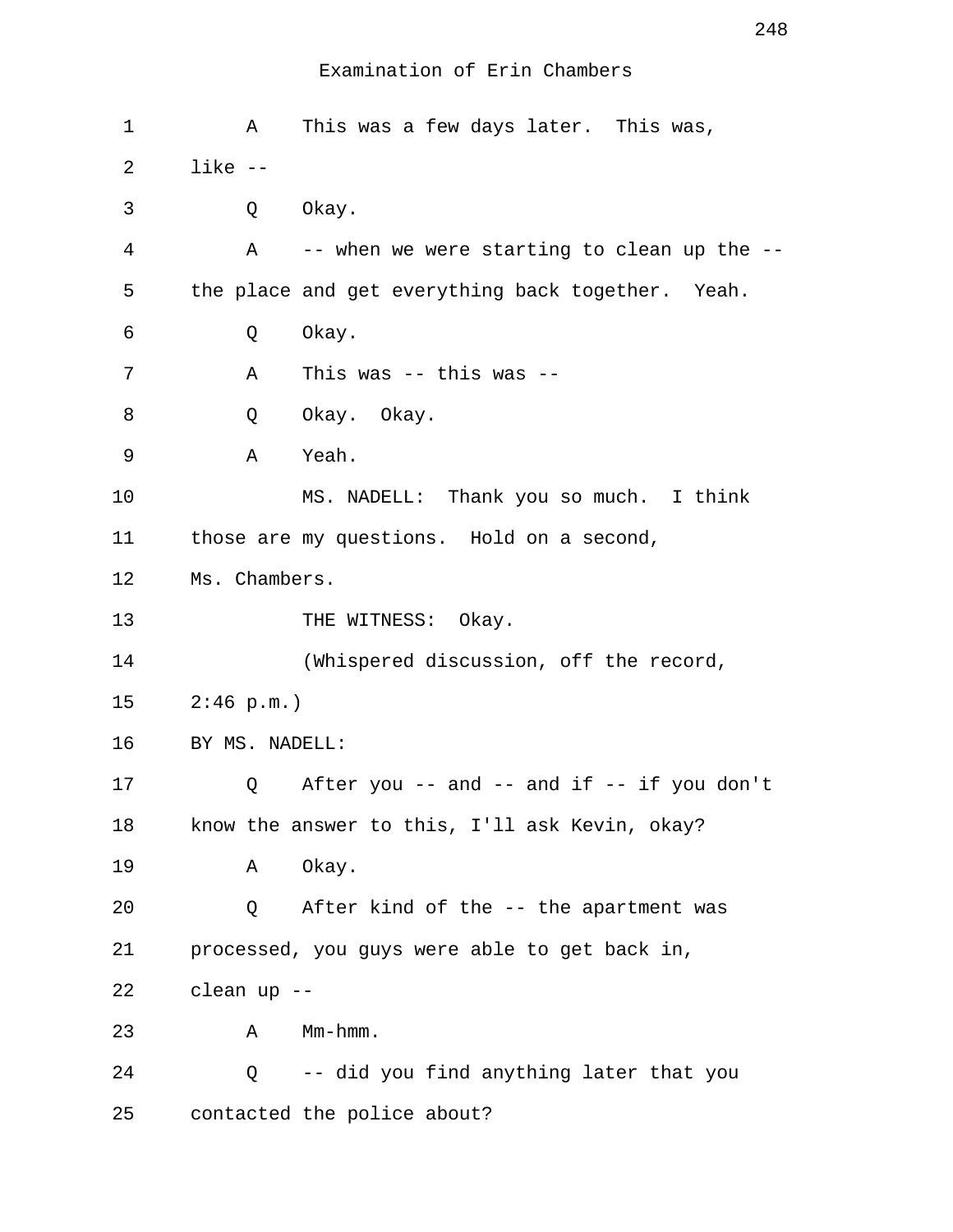| 1              | Α             | Well, yeah. We found a couple -- a few               |
|----------------|---------------|------------------------------------------------------|
| 2              |               | bullets. Like, we just found a bullet -- a spent     |
| 3              |               | round under the stove in the kitchen.                |
| $\overline{4}$ | Q             | Okay.                                                |
| 5              | A             | I swept kind of more than I usually sweep            |
| 6              |               | under there and it popped out. And anything that we  |
| 7              |               | find like that, we immediately call Mandy.           |
| 8              | Q             | Okay.                                                |
| 9              | Α             | So we have found a couple spent bullets              |
| 10             |               | that we did give to Mandy and I believe she did give |
| 11             |               | them to you guys, so --                              |
| 12             | Q             | Okay. Like, a casing, you mean                       |
| 13             | or something? |                                                      |
| 14             | Α             | Not a casing, the --                                 |
| 15             | Q             | Or a bullet?                                         |
| 16             | Α             | -- the lead.                                         |
| 17             | Q             | Bullet? Okay.                                        |
| 18             | Α             | The lead, yeah.                                      |
| 19             | Q             | Okay.                                                |
| 20             | Α             | And we didn't find any casings. We just --           |
| 21             | Q             | Okay.                                                |
| 22             | Α             | -- found the --                                      |
| 23             | Q             | And I wasn't sure if -- if you had been              |
| 24             |               | there or if that was Kevin, so thank you for --      |
| 25             | Α             | Yeah, no. I found it --                              |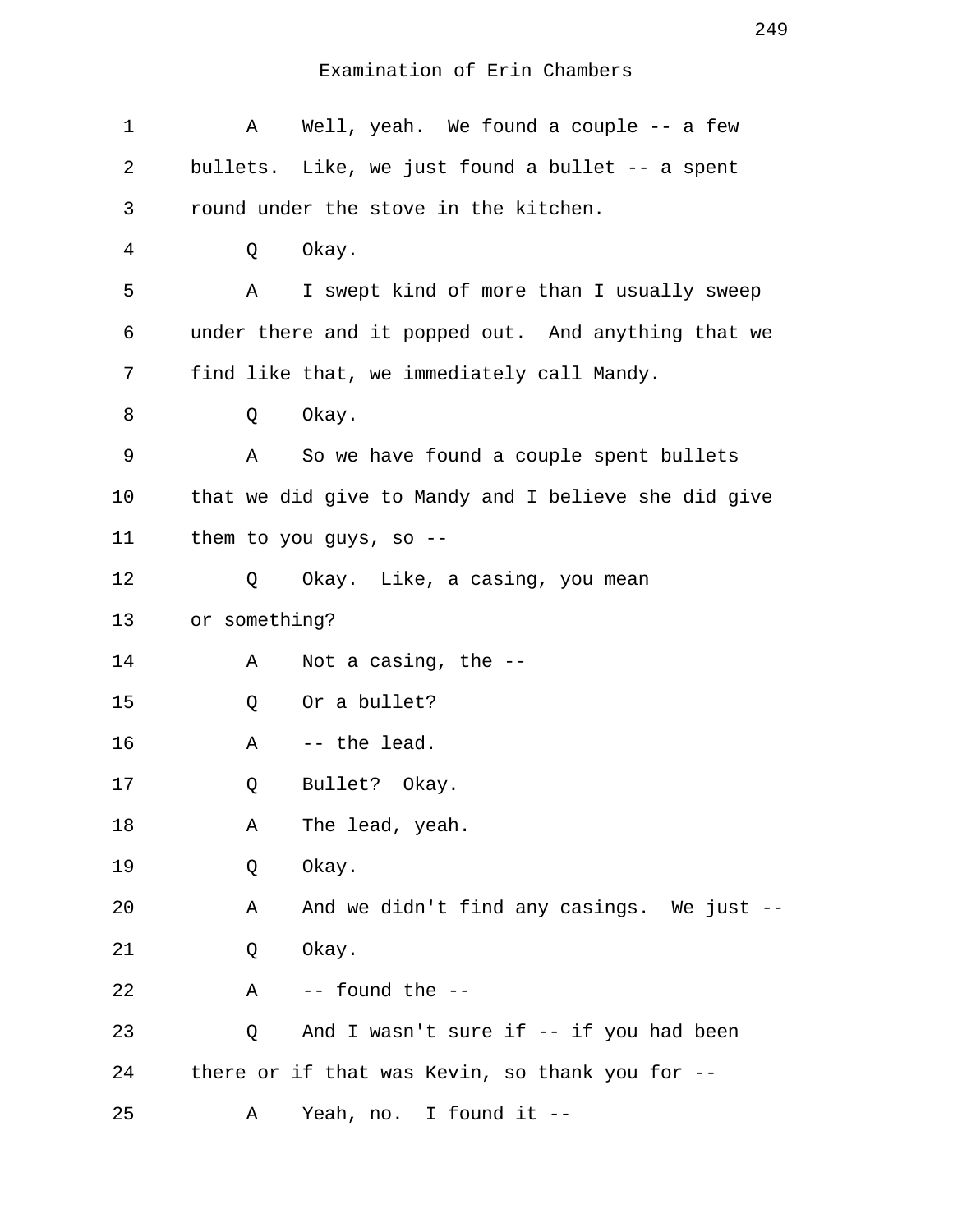| 1  | $Q \qquad \qquad$  | -- clarifying that.                                |
|----|--------------------|----------------------------------------------------|
| 2  | A                  | $--$ and I gave it to $--$                         |
| 3  | Q                  | Okay.                                              |
| 4  | Α                  | -- Kevin 'cause he's the one that talks to         |
| 5  |                    | Mandy about things, so --                          |
| 6  | Q                  | Fair enough. All right. Thank you.                 |
| 7  | Α                  | Yeah.                                              |
| 8  | Q                  | Sounds like it was your cleaning that              |
| 9  |                    | recovered (indiscernible).                         |
| 10 |                    | A Yes, yes, yes.                                   |
| 11 | Q                  | Okay. Fair enough. Thank you so much,              |
| 12 |                    | Ms. Chambers. I'm going to see if the grand jurors |
| 13 |                    | have any questions, okay?                          |
| 14 | Α                  | Okay.                                              |
| 15 |                    | MR. VASQUEZ: All right.                            |
| 16 |                    | MS. NADELL: Seeing none. All right.                |
| 17 | Thank you so much. |                                                    |
| 18 |                    | THE WITNESS: Thank you guys. Have a                |
| 19 | wonderful day.     |                                                    |
| 20 |                    | (Whispered discussion, off the record,             |
| 21 | $2:47$ p.m.)       |                                                    |
| 22 |                    | MULTIPLE GRAND JURORS: Thank you.                  |
| 23 |                    | THE WITNESS: Have a great day.                     |
| 24 |                    | A GRAND JUROR: You, too.                           |
| 25 |                    | THE WITNESS: Thank you. Thank you.                 |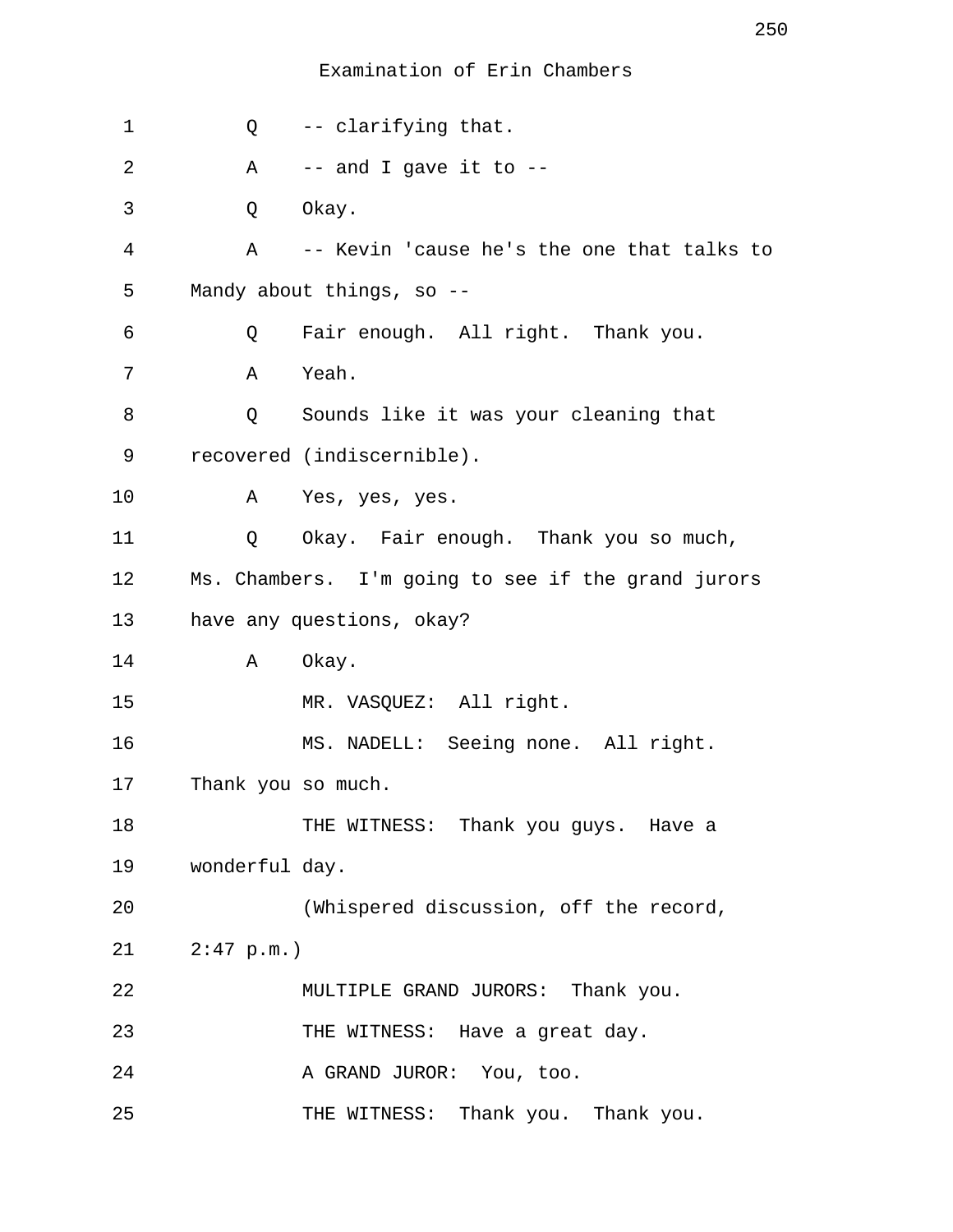# Examination of Kevin Dalsing

| $\mathbf 1$ | (Whispered discussion, off the record,                   |
|-------------|----------------------------------------------------------|
| 2           | $2:47$ p.m. - $2:48$ p.m.)                               |
| 3           | MR. VASQUEZ: All right.                                  |
| 4           | MS. NADELL: All right. So you are going                  |
| 5           | to go up to that seat up there. So there's a little      |
| 6           | ramp around the corner. Watch your step. There's a       |
| 7           | little bit of a lift right there.                        |
| 8           | And go ahead and stay standing if you could              |
| 9           | and raise your right hand and the foreperson right in    |
| 10          | front of you will swear you in, okay?                    |
| 11          | <b>KEVIN DALSING</b>                                     |
| 12          | Was thereupon called as a witness; and, having been      |
| 13          | first duly sworn, was examined and testified as follows: |
| 14          | A GRAND JUROR: Thank you.                                |
| 15          | MS. NADELL: Can you state and spell your                 |
| 16          | first and last name, please.                             |
| 17          | THE WITNESS: Kevin Dalsing, K-e-v-i-n;                   |
| 18          | Dalsing, D-a-l-s-i-n-g.                                  |
| 19          | <b>EXAMINATION</b>                                       |
| 20          | BY MS. NADELL:                                           |
| 21          | All right. Mr. Dalsing, can you tell us<br>O.            |
| 22          | where you live?                                          |
| 23          | 1600 North Willis Boulevard, Apartment 5.<br>Α           |
| 24          | And who do you live there with?<br>Q                     |
| 25          | Erin Chambers.<br>Α                                      |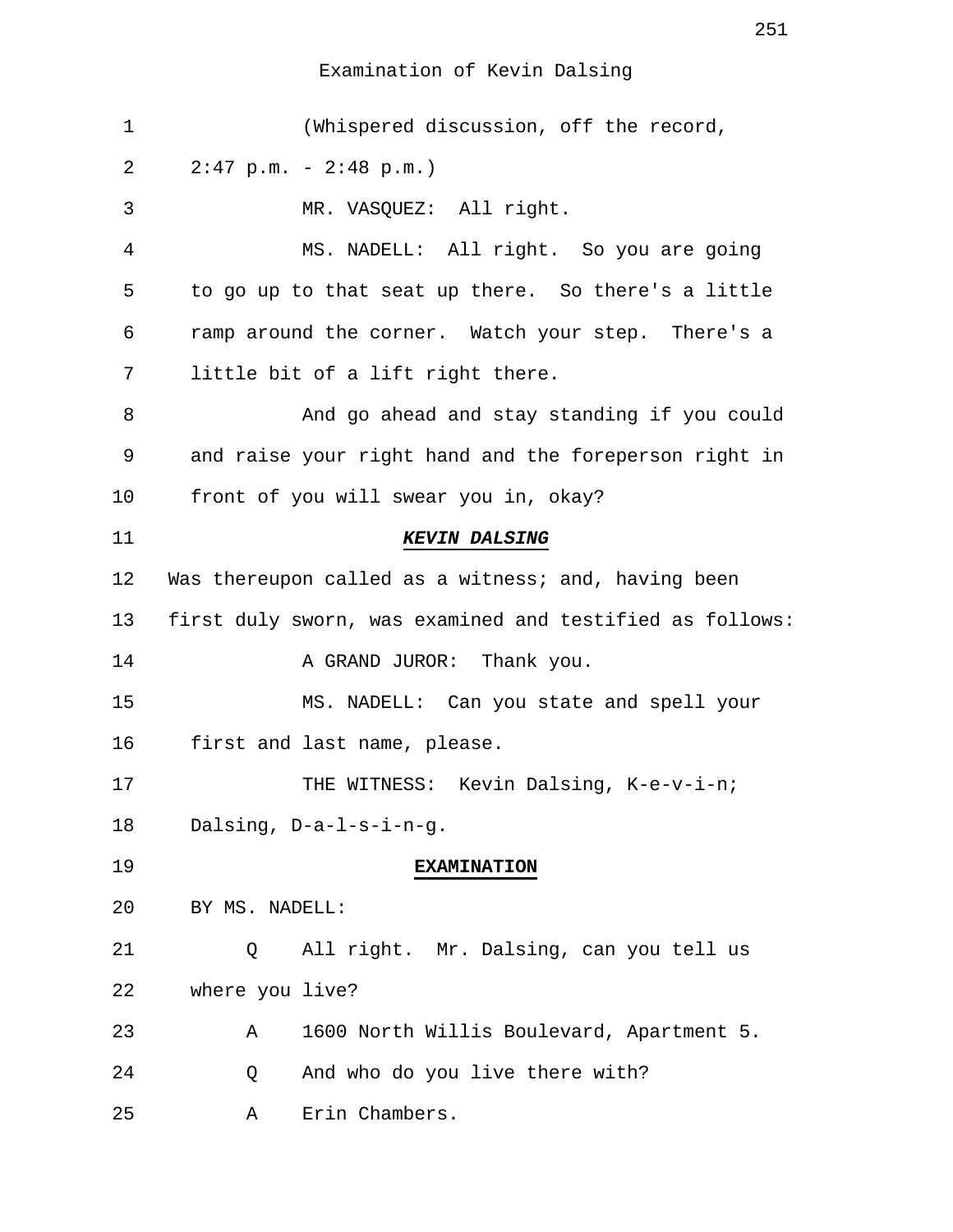Examination of Kevin Dalsing

 1 Q Okay. And were you home with Ms. Chambers 2 on the morning of August 27th, 2021?  $3 \qquad A \qquad I \qquad - \qquad I \text{ was.}$  4 Q Okay. And tell us about that morning. 5 What happened? 6 A Erin woke me up saying there was somebody 7 in the house. I said, "No, I locked the door." And 8 she goes, "No, there -- there's somebody in the 9 house." 10 I -- I sat there and -- and I heard 11 somebody, so I got up and walked out in the front 12 room and was like, "What the fuck?" And the guy, 13 Alex, turned around and said, "It's me, Alex." I had 14 a gun pointed at me and he told me go to my room and 15 don't do anything weird. 16 Q Okay. Did you know the man? You -- you 17 just called him Alex. 18 A Yeah. I didn't -- I mean, I knew -- I knew 19 him just 'cause his motorcycle was stolen, like, 20 two weeks before mine was. 21 Q Okay. 22 A So we -- we talked about it. But if I've 23 known him, no, I didn't know him. But I knew who it 24 was when I seen him -- 25 Q Okay.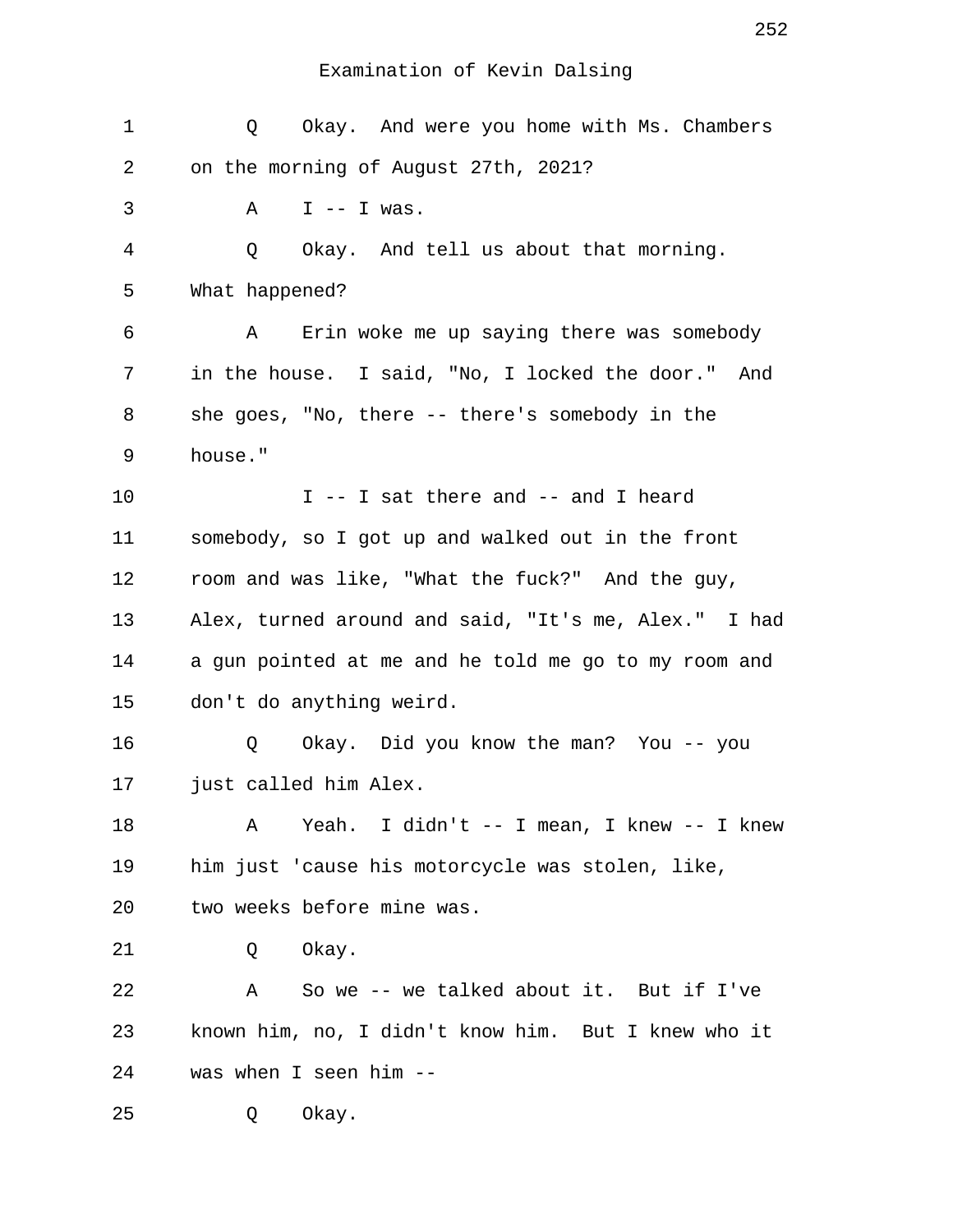| 1  | -- and, you know, when he turned around and<br>Α     |
|----|------------------------------------------------------|
| 2  | said his name, that it was him and --                |
| 3  | So you -- I just want to make sure. You<br>Q         |
| 4  | didn't know him by name as Alex --                   |
| 5  | Α<br>No.                                             |
| 6  | -- that morning?<br>Q                                |
| 7  | Α<br>No.                                             |
| 8  | Did you learn that later?<br>Q                       |
| 9  | $I$ -- I didn't know -- well, he's -- he's<br>Α      |
| 10 | told me his name, but I'm not good with names.       |
| 11 | Fair enough.<br>Q                                    |
| 12 | You know, but once he turned around and --<br>Α      |
| 13 | and $--$ and I seen him, I $--$ you know, I knew who |
| 14 | it was.                                              |
| 15 | And -- and did you -- was it someone you<br>Q        |
| 16 | had met in the apartment building before?            |
| 17 | Yeah, he lived above us.<br>Α                        |
| 18 | Got it. Okay. So he turns around, says,<br>Q         |
| 19 | "It's -- it's just me," but he has a gun pointed     |
| 20 | at you?                                              |
| 21 | Pointed at me, told me to go back to my<br>Α         |
| 22 | room and don't do anything weird.                    |
| 23 | Okay. Did you do that?<br>Q                          |
| 24 | Of course.<br>Α                                      |
| 25 | What happened next?<br>Q                             |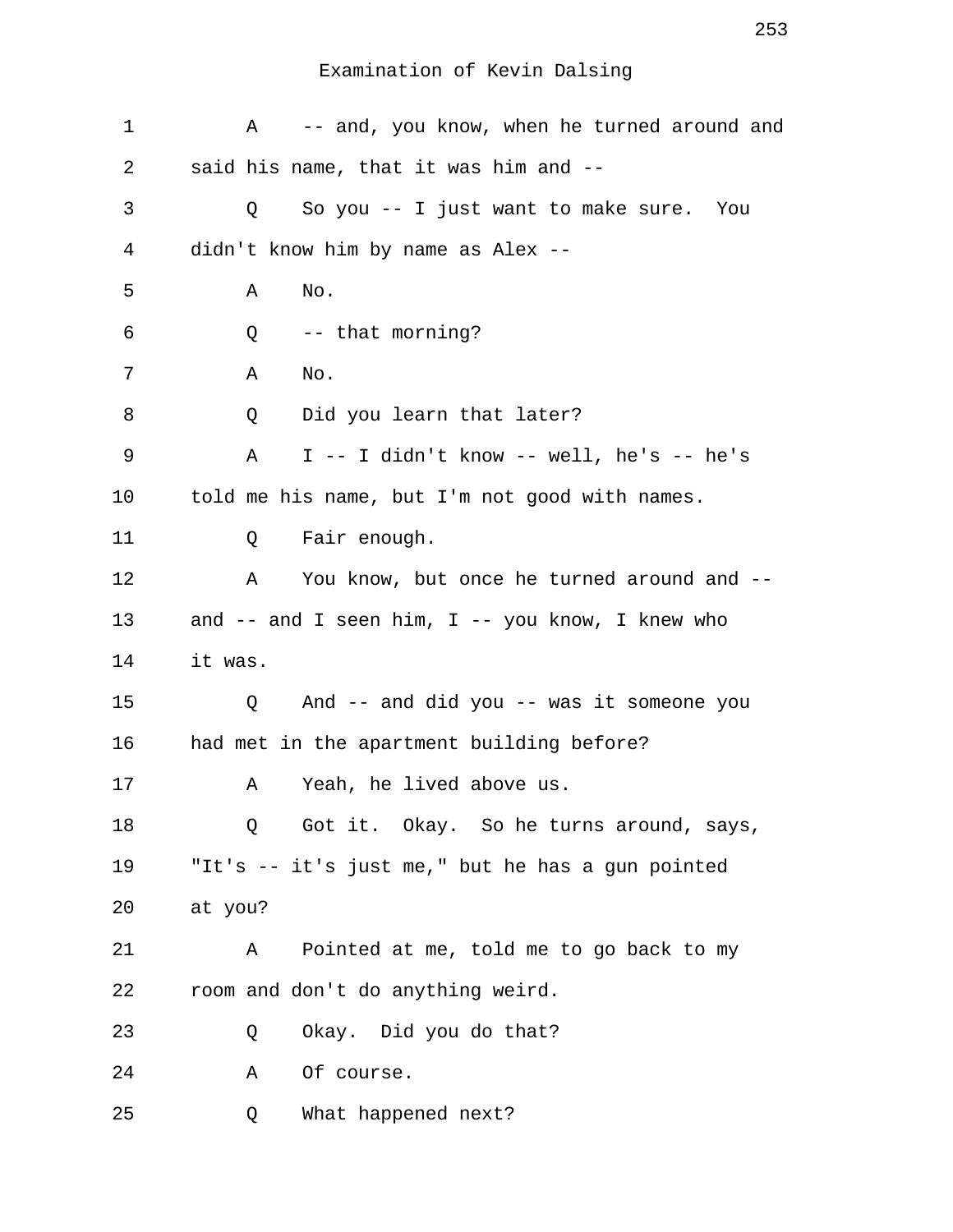| 1  | We sat there and he was yelling at<br>A                   |
|----|-----------------------------------------------------------|
| 2  | somebody. I didn't know who he was yelling at. At         |
| 3  | first, I thought it was the cartel (indiscernible)        |
| 4  | 'cause I couldn't hear anything. And he just kept         |
| 5  | saying, "What? What?" But I couldn't hear.                |
| 6  | Finally, he -- I asked him, I said, "What's               |
| 7  | going on?" He said, "They raided my house." And           |
| 8  | then I (indiscernible) you know, who $--$ whatever $--$ I |
| 9  | could only hear what he was saying, but I couldn't        |
| 10 | see -- hear what -- what the police were saying back      |
| 11 | to him.                                                   |
| 12 | Okay. Were you having this conversation<br>Q              |
| 13 | while you were in the bedroom and he was                  |
| 14 | somewhere else?                                           |
| 15 | Yeah.<br>Α                                                |
| 16 | Okay.<br>Q                                                |
| 17 | He walked back to the bedroom and -- and<br>Α             |
| 18 | poked his head in and said he was sorry and -- and,       |
| 19 | you know, just don't do anything weird.                   |
| 20 | Okay.<br>Q                                                |
| 21 | So we just sat there and -- and he yelled<br>Α            |
| 22 | back and forth with the police. And that went for         |
| 23 | about -- probably about 45 minutes before the             |
| 24 | first shot.                                               |
| 25 | Okay.<br>Q                                                |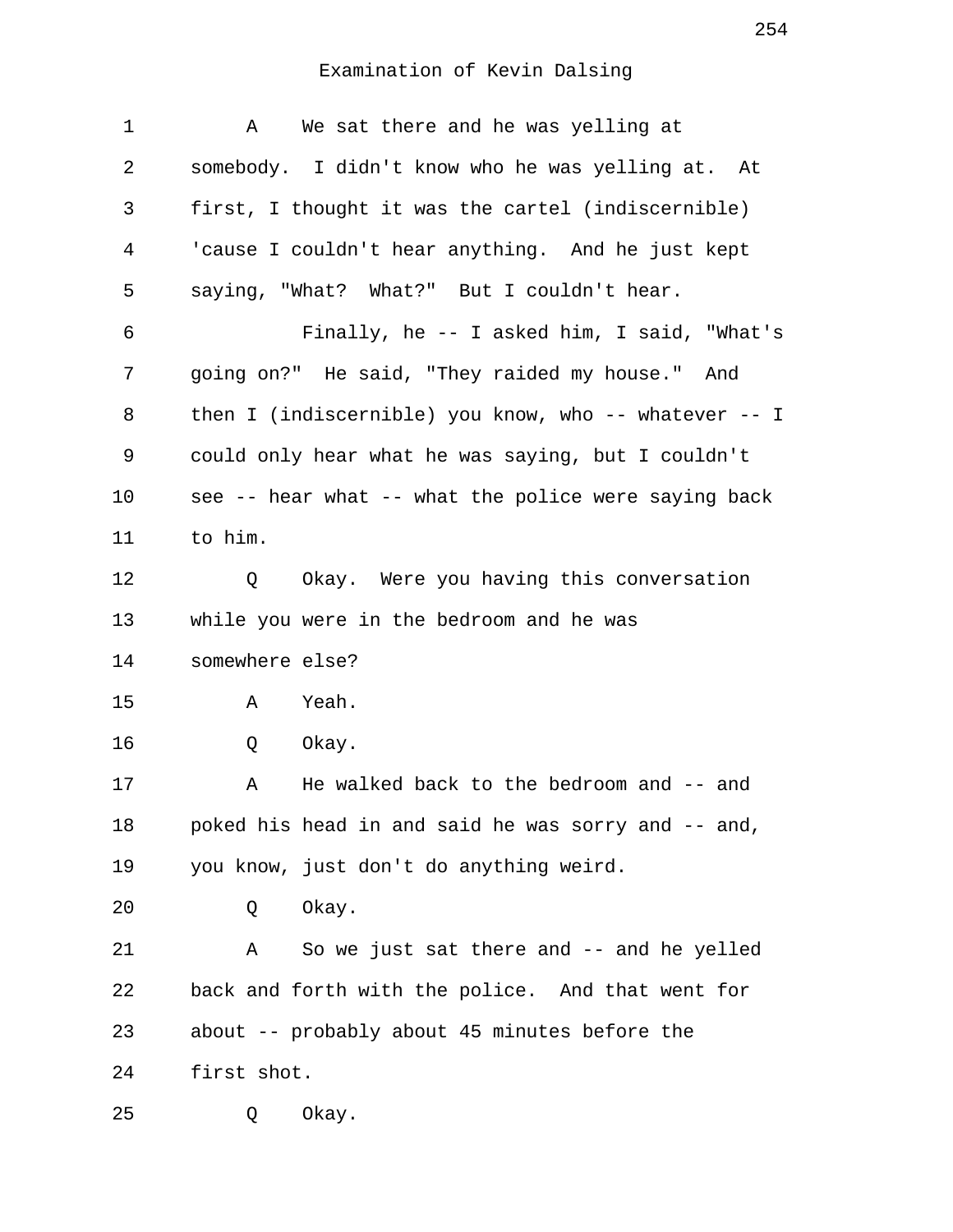| 1  | Α          | And he $-$                                            |
|----|------------|-------------------------------------------------------|
| 2  | Q          | Tell me a little bit more about what you              |
| 3  |            | heard in that 45 minutes, like, even if it's just --  |
| 4  | Α          | It was $--$                                           |
| 5  | Q          | -- what he was saying.                                |
| 6  | Α          | It was mostly, "What? What? Just let me               |
| 7  |            | talk to Nichole. Let me talk to Nicky. Throw down     |
| 8  |            | some pills. Throw them on the deck and let me talk    |
| 9  | to Nicky." |                                                       |
| 10 |            | Q Okay.                                               |
| 11 |            | A And then, "What? What?" you know, where --          |
| 12 |            | 'cause I couldn't hear what they were saying from the |
| 13 |            | outside. I could only hear what he was saying.        |
| 14 | Q          | All right. During that 45 minutes, did he             |
| 15 |            | talk to anyone through a different means?             |
| 16 | Α          | No.                                                   |
| 17 | Q          | Okay. By phone?                                       |
| 18 | Α          | No.                                                   |
| 19 | Q          | Okay. And then you said at the -- about               |
| 20 |            | the 45-minute mark, that's when you heard a gunshot?  |
| 21 | Α          | It was about 45 minutes, maybe an hour --             |
| 22 | Q          | Okay.                                                 |
| 23 | Α          | -- or so, maybe an hour and a half. It was            |
| 24 |            | (indiscernible) -- yeah. It was probably about an     |
| 25 |            | hour and a half. But my phone rang. The police        |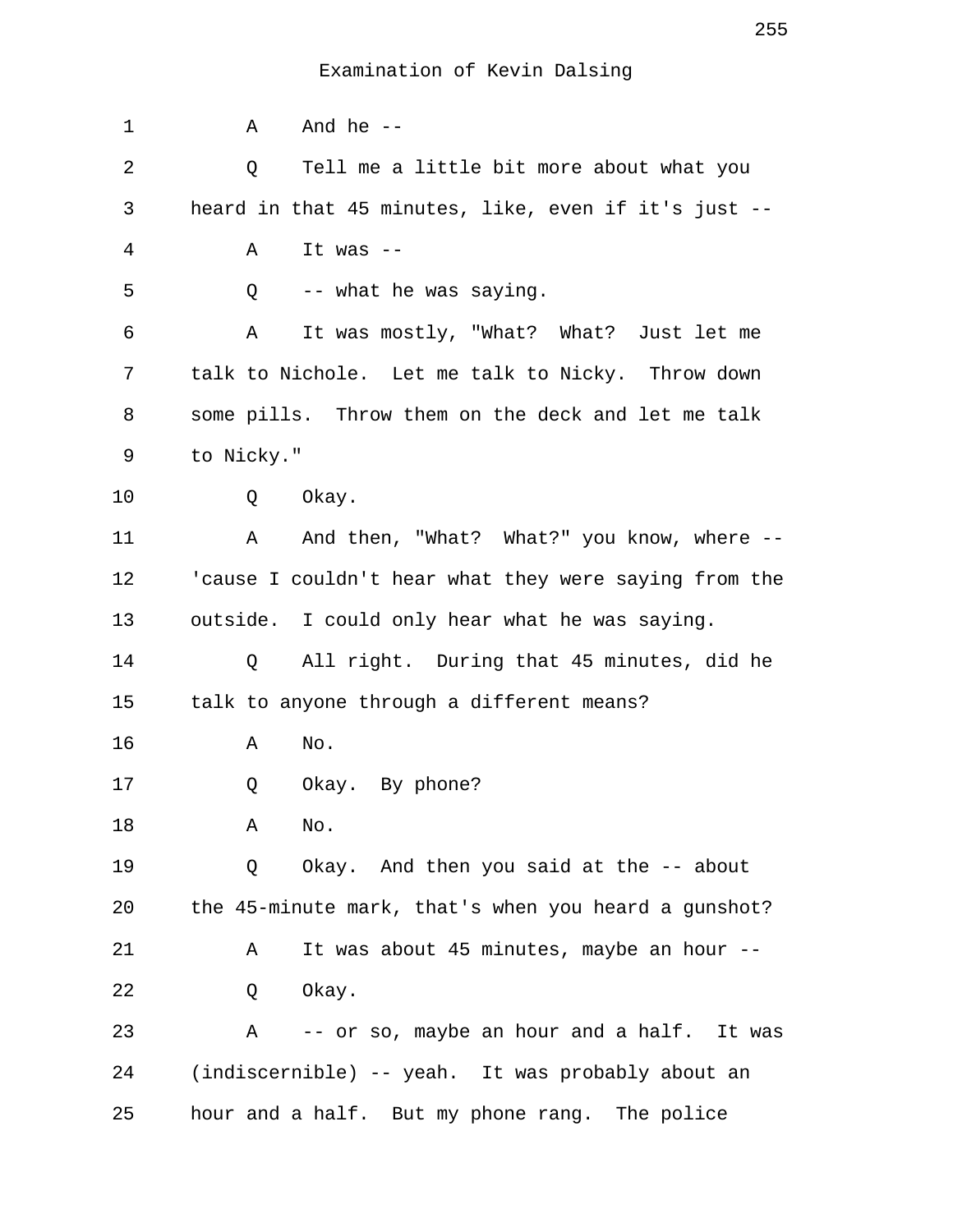| 1  | called my phone and I answered it. They asked if I    |
|----|-------------------------------------------------------|
| 2  | still lived there and he told me to hang it up and I  |
| 3  | hung up the phone.                                    |
| 4  | Was it on speakerphone?<br>Q                          |
| 5  | No.<br>Α                                              |
| 6  | Okay. So he could just hear or what?<br>Q             |
| 7  | No, he just walked back. He heard --<br>Α             |
| 8  | Okay.<br>Q                                            |
| 9  | Α<br>-- my phone ring.                                |
| 10 | Okay.<br>Q                                            |
| 11 | And I answered it and -- and they asked<br>Α          |
| 12 | if -- if my -- if I was Kevin Dalsing and do I still  |
| 13 | reside at this address. And he walked back in the --  |
| 14 | coming from the front room and said, "Hang it up," so |
| 15 | I hung up the phone.                                  |
| 16 | Okay. Then what happened?<br>Q                        |
| 17 | Well, the phone rang. They kept -- they<br>Α          |
| 18 | kept calling back, but he wouldn't let me answer it.  |
| 19 | Then he went back out in the front room and was       |
| 20 | yelling -- yelling back and forth.                    |
| 21 | "I don't want to hurt these innocent                  |
| 22 | people. Just let me talk to Nicky." And then he       |
| 23 | walked back by the bedroom to -- back towards the     |
| 24 | bathroom. That's when the first shot went off.        |
| 25 | Okay.<br>Q                                            |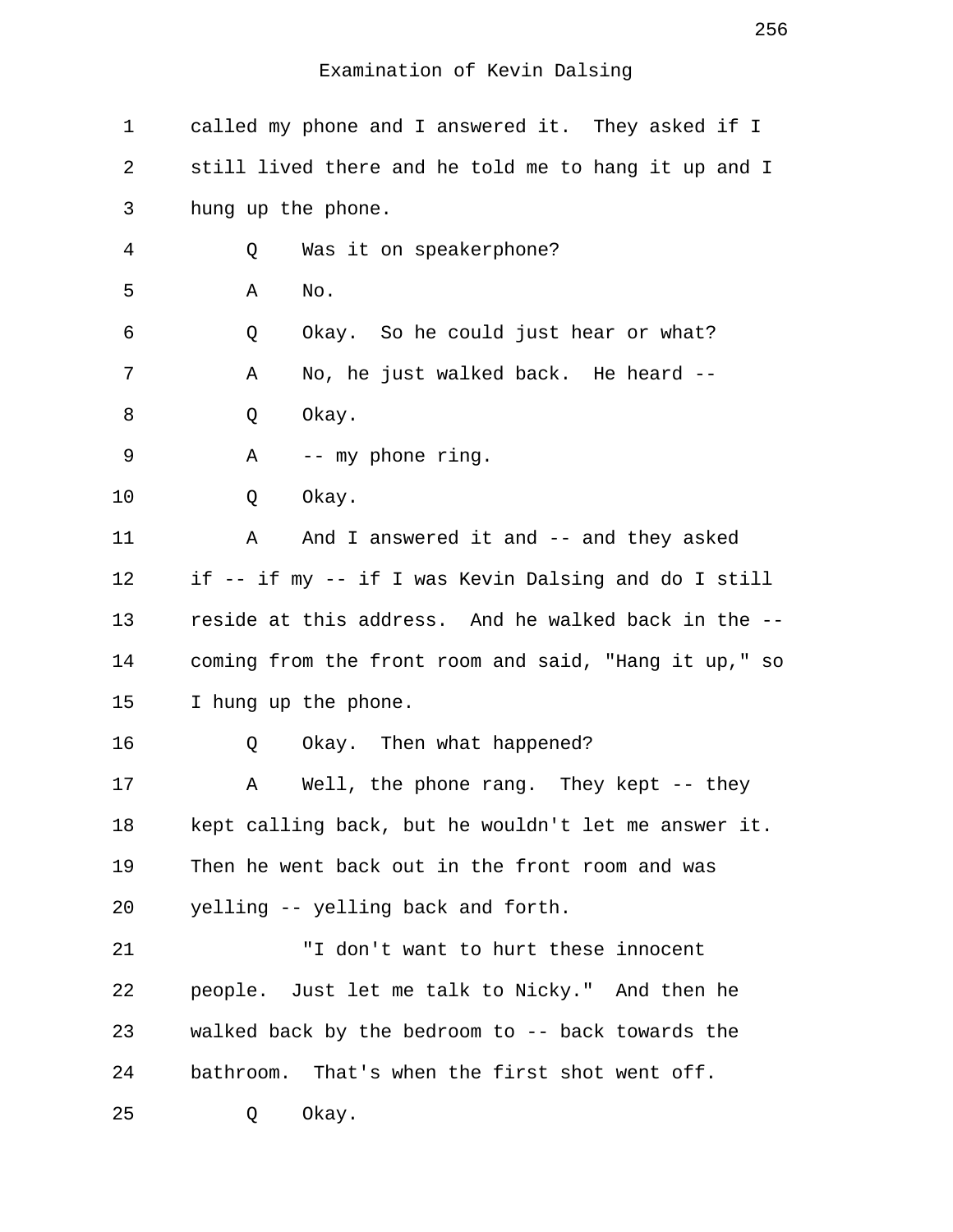| 1  | And I just looked over at Erin and I said,<br>A       |
|----|-------------------------------------------------------|
| 2  | "When you hear a big bang, hit the fucking floor      |
| 3  | 'cause they're coming through the door." And -- and   |
| 4  | then it paused for, oh, maybe 25 seconds or so.       |
| 5  | What I first thought was, did he shoot                |
| 6  | himself, you know, 'cause then he -- he didn't come   |
| 7  | back by the door. And then he finally came back       |
| 8  | by the doorway --                                     |
| 9  | Q<br>Okay.                                            |
| 10 | -- out towards the front room, yelled some<br>Α       |
| 11 | more, "I don't want to hurt these innocent people.    |
| 12 | I'm going to shoot through the -- I'm going to shoot  |
| 13 | through the floor and hit one of you guys," you know, |
| 14 | just pointing it (indiscernible) upstairs.            |
| 15 | Okay.<br>Q                                            |
| 16 | And then that was maybe 15 minutes, if<br>Α           |
| 17 | that. The second shot went off and that's when they   |
| 18 | shot both of our ferrets.                             |
| 19 | Okay.<br>Q                                            |
| 20 | And Erin started freaking out, crying. And<br>Α       |
| 21 | that's when I said, "Dude, man, can we leave?"<br>And |
| 22 | he said, "Yeah, go."                                  |
| 23 | Q Okay.                                               |
| 24 | A We got our clothes on and I yelled my name          |
| 25 | three times as loud as I could and said, "Me -- it's  |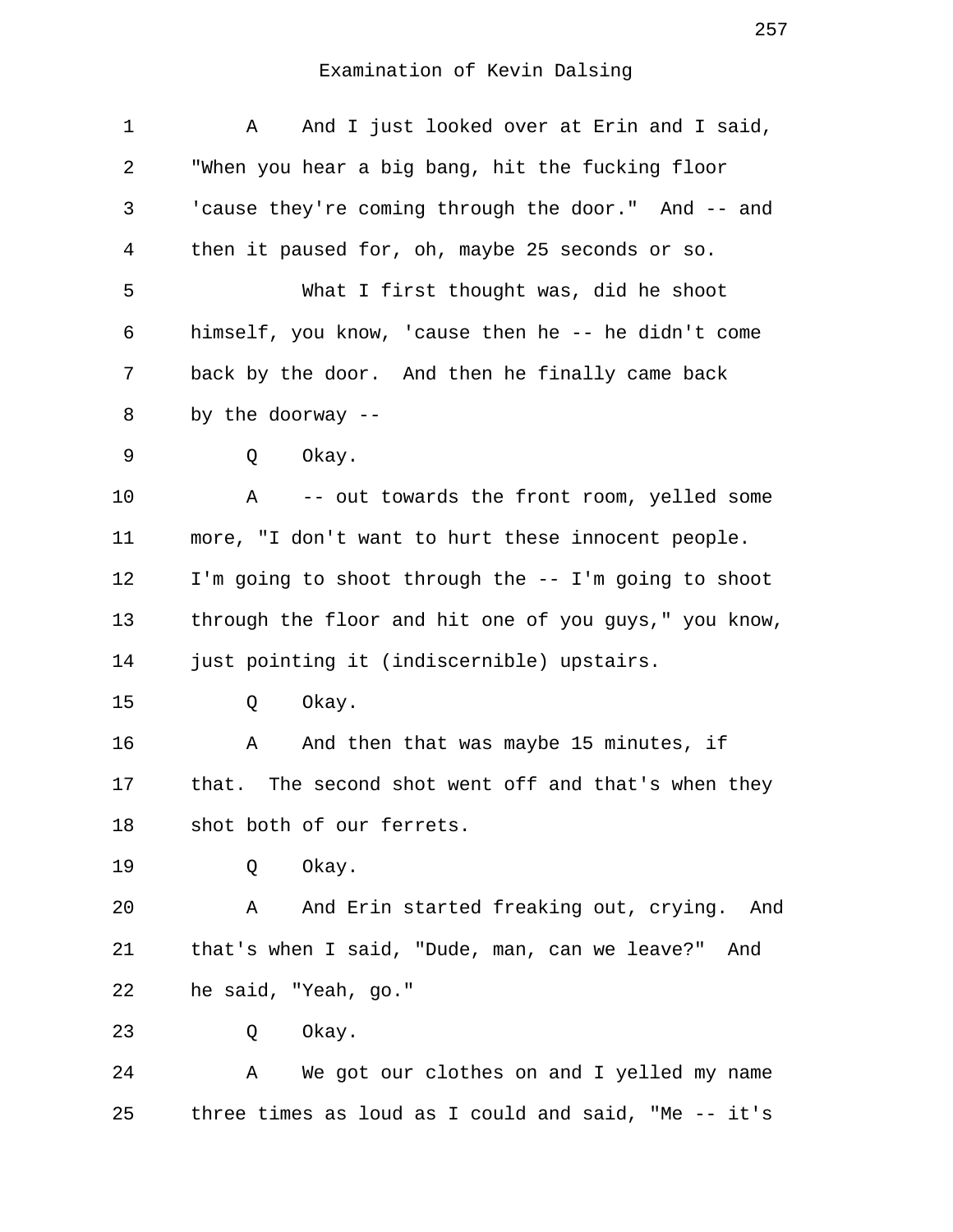| 1  | me. We're coming out. Don't shoot." And then we       |
|----|-------------------------------------------------------|
| 2  | got to the door -- just about opened the door and he  |
| 3  | said, "Wait, wait, wait. Can I get a cigarette?"      |
| 4  | And so I handed him a couple cigarettes.              |
| 5  | And he said, "Sorry. It ain't going to end            |
| 6  | well." And I yelled my name again and said, "We're    |
| 7  | coming out," and we came out and the officers said -- |
| 8  | you know, waved us in and outside we went.            |
| 9  | So as you're leaving, he tells you, "Sorry.<br>Q      |
| 10 | It -- it isn't going to end well"?                    |
| 11 | Yeah.<br>Α                                            |
| 12 | Q Okay. Did you take that to -- did you take          |
| 13 | that to be him directing that to you, like it wasn't  |
| 14 | going to end well for you, or that --                 |
| 15 | No, the $--$<br>Α                                     |
| 16 | -- the situation wasn't going to end well?<br>Q       |
| 17 | -- just the whole situation.<br>Α                     |
| 18 | Okay.<br>Q                                            |
| 19 | When $--$ when the second shot went off, his<br>Α     |
| 20 | demeanor changed (indiscernible) his demeanor changed |
| 21 | like he didn't give a shit. It was -- it was going    |
| 22 | to be, you know, a shootout.                          |
| 23 | Okay.<br>Q                                            |
| 24 | And that's when I asked if we could leave.<br>Α       |
| 25 | And -- and when you say, "changed," like --<br>Q      |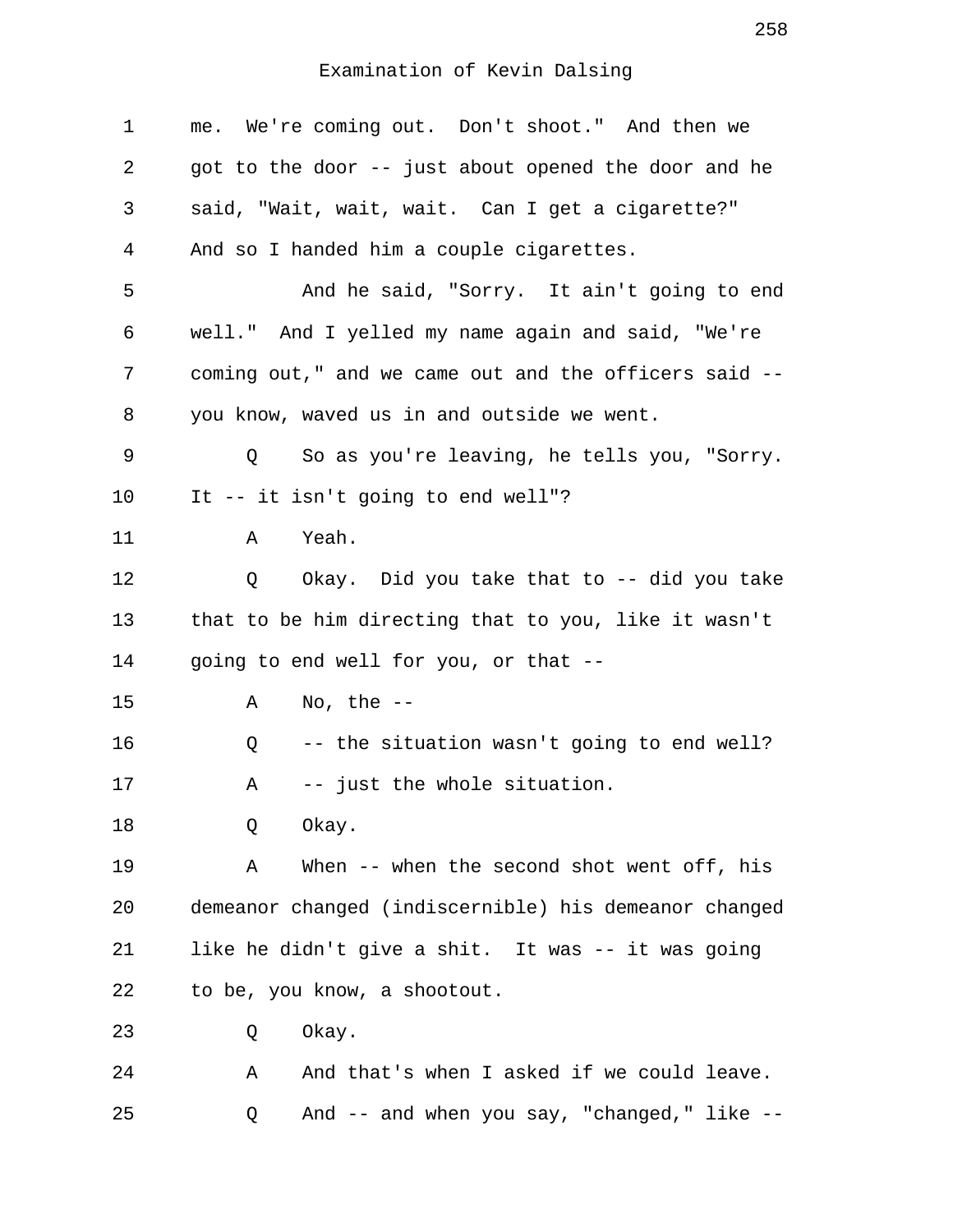| 1  | Α<br>$He$ $-$                                         |
|----|-------------------------------------------------------|
| 2  | -- tell me a little bit more, like, what<br>Q         |
| 3  | you saw or heard or --                                |
| 4  | Just -- just doing (indiscernible) had both<br>Α      |
| 5  | guns in his hand --                                   |
| 6  | Okay.<br>Q                                            |
| 7  | Α<br>-- that he had. He had two guns, one on          |
| 8  | his hip and he always had one in his hand. After      |
| 9  | that, he had both guns in his hands just $-$ just $-$ |
| 10 | just looking, you know, just -- his demeanor          |
| 11 | changed like --                                       |
| 12 | Okay.<br>Q                                            |
| 13 | -- he -- he knew what was coming.<br>Α                |
| 14 | You seem to be -- just because we're --<br>Q          |
| 15 | we're only audio recording, it seems like you're      |
| 16 | doing a little bit more of a fighting or posturing    |
| 17 | stance. Was that -- is that intended or am I          |
| 18 | mischaracterizing that?                               |
| 19 | Yeah, he was.<br>He --<br>Α                           |
| 20 | Okay.<br>Q                                            |
| 21 | You know, he was, like, going to the --<br>Α          |
| 22 | Like, you're kind of, like --<br>Q                    |
| 23 | -- like, (indiscernible) --<br>Α                      |
| 24 | -- like you're forcefully --<br>Q                     |
| 25 | No. He'd go out to the front room --<br>Α             |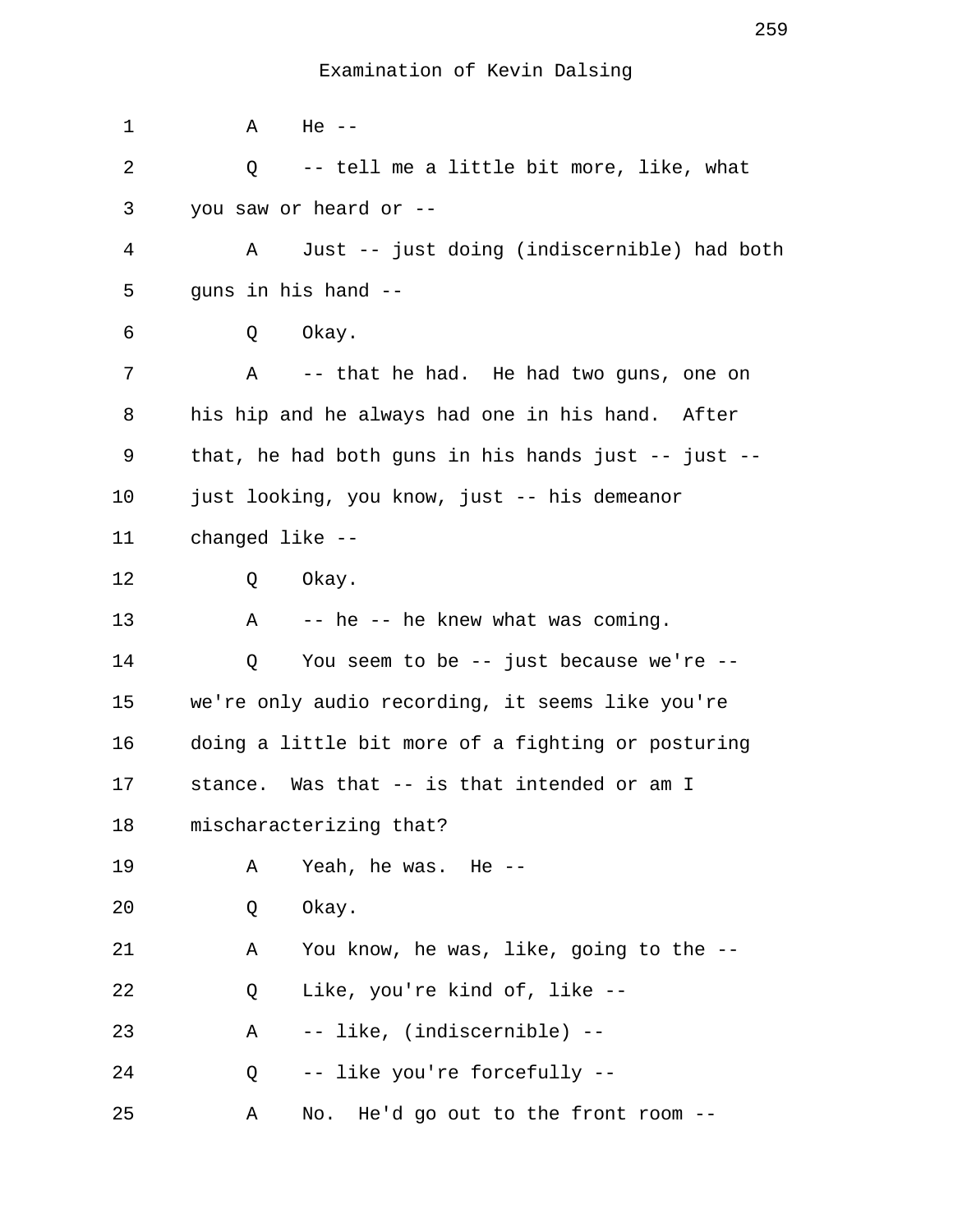| 1  | -- showing (indiscernible).<br>Q                          |
|----|-----------------------------------------------------------|
| 2  | -- you know, then walk back real fast, you<br>Α           |
| 3  | know, to (indiscernible) you know, look and see what      |
| 4  | we were doing and then he'd walk back out and --          |
| 5  | and -- 'cause Erin was crying. He shot my ferret --       |
| 6  | shot my ferret and -- and he came back and                |
| 7  | apologized.                                               |
| 8  | Okay.<br>Q                                                |
| 9  | And -- and that's when I asked if we<br>A                 |
| 10 | can leave.                                                |
| 11 | Sure. Okay. When Erin first woke you up<br>Q              |
| 12 | and said, "Hey, I think someone's in here," and you       |
| 13 | testified that you told her, "No, 'cause I locked         |
| 14 | the door" --                                              |
| 15 | Yeah. I was like, "What do you mean? I --<br>Α            |
| 16 | I locked the front door."                                 |
| 17 | So were you able to figure out kind of how<br>Q           |
| 18 | he got into the apartment? Did it look like he            |
| 19 | entered through the front door?                           |
| 20 | No. Well, I told her she was full of<br>Α                 |
| 21 | shit 'cause I locked the front door. I didn't             |
| 22 | hear nothing --                                           |
| 23 | Sure.<br>Q                                                |
| 24 | -- but when she (indiscernible) she said,<br>$\mathbf{A}$ |
| 25 | "There's somebody in the house." I said, "I locked        |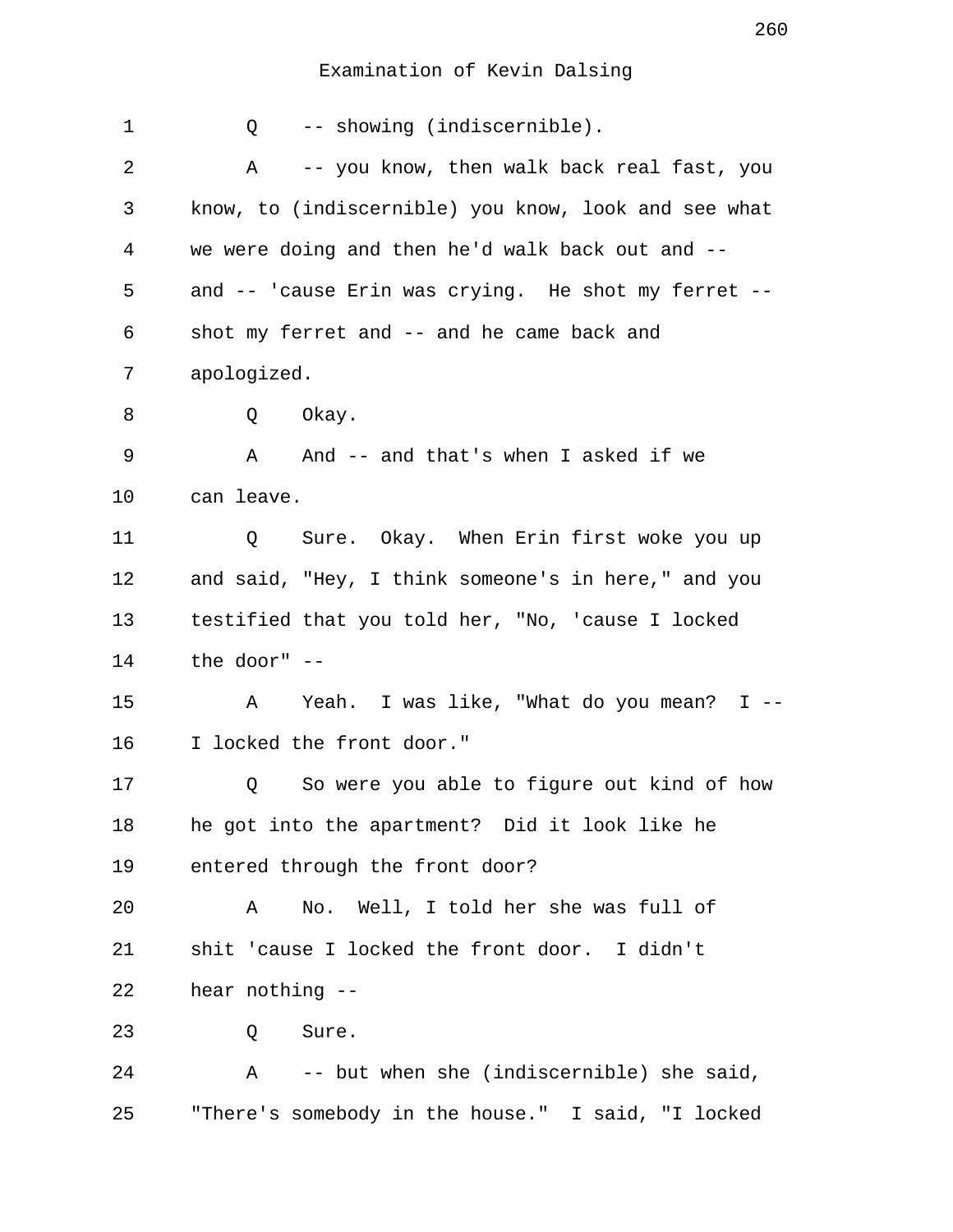| $\mathbf 1$ | the front door. No way." She goes, "There's          |
|-------------|------------------------------------------------------|
| 2           | somebody in the house."                              |
| 3           | And then when I walked out there, he was --          |
| 4           | he was in the front room. I knew he didn't come      |
| 5           | through the front door.                              |
| 6           | Okay.<br>Q                                           |
| 7           | There was no way he could come through the<br>Α      |
| 8           | front door if it was locked. It -- it was locked, so |
| 9           | we knew he came through the sliding glass door.      |
| 10          | And do you regularly keep that door locked?<br>Q     |
| 11          | No.<br>Α                                             |
| 12          | Okay.<br>Q                                           |
| 13          | We're up on the second floor. You'd have<br>Α        |
| 14          | to have a ladder. No --                              |
| 15          | Okay.<br>Q                                           |
| 16          | So, no. We hardly ever -- never left -- we<br>Α      |
| 17          | do now, but we --                                    |
| 18          | Q<br>Okay.                                           |
| 19          | -- we hadn't before.<br>Α                            |
| 20          | Fair enough. Okay. So after you and<br>Q             |
| 21          | Erin are allowed to leave, where do you go? What     |
| 22          | happened next?                                       |
| 23          | We went outside and went down a block or<br>Α        |
| 24          | two and then sat in my car.                          |
| 25          | Okay. And do you recall hearing or seeing<br>Q       |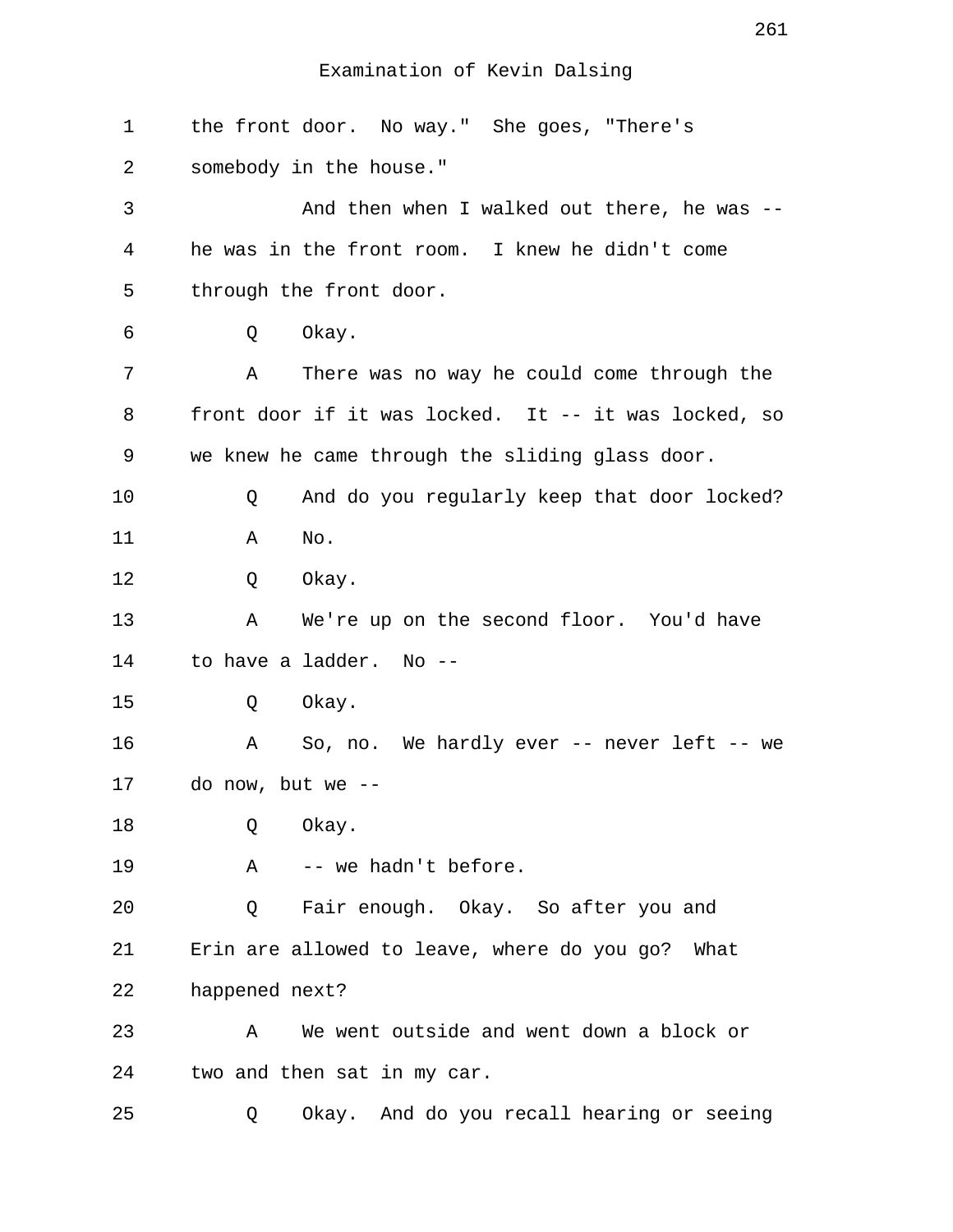| 1  | anything else?                                       |
|----|------------------------------------------------------|
| 2  | Well, yeah. At that time, we were sitting<br>A       |
| 3  | in the car and I heard a couple of big bangs. And I  |
| 4  | asked if those were concussion grenades and they     |
| 5  | said -- he -- the -- the officer that was standing   |
| 6  | next to the car, he said, "No, that's him shooting   |
| 7  | at us."                                              |
| 8  | And then you could see bullets ricocheting           |
| 9  | off their own vehicle out there and -- and some more |
| 10 | shots went off.                                      |
| 11 | Okay.<br>Q                                           |
| 12 | And then one big bang and then -- and then<br>A      |
| 13 | it was over with.                                    |
| 14 | Okay. Were you allowed back into your<br>Q           |
| 15 | apartment the next day?                              |
| 16 | The next day?<br>Α                                   |
| 17 | $Mm-hmm$ .<br>Q                                      |
| 18 | Yeah.<br>Α                                           |
| 19 | Okay. And how was the state of it?<br>Q              |
| 20 | It was destroyed.<br>Α                               |
| 21 | Okay. What did -- what's -- what did<br>Q            |
| 22 | you see?                                             |
| 23 | Well, several bulletholes, lots of<br>Α              |
| 24 | bulletholes, three -- or big kind of holes up in the |
| 25 | ceiling where the -- the grenades hit. Everything in |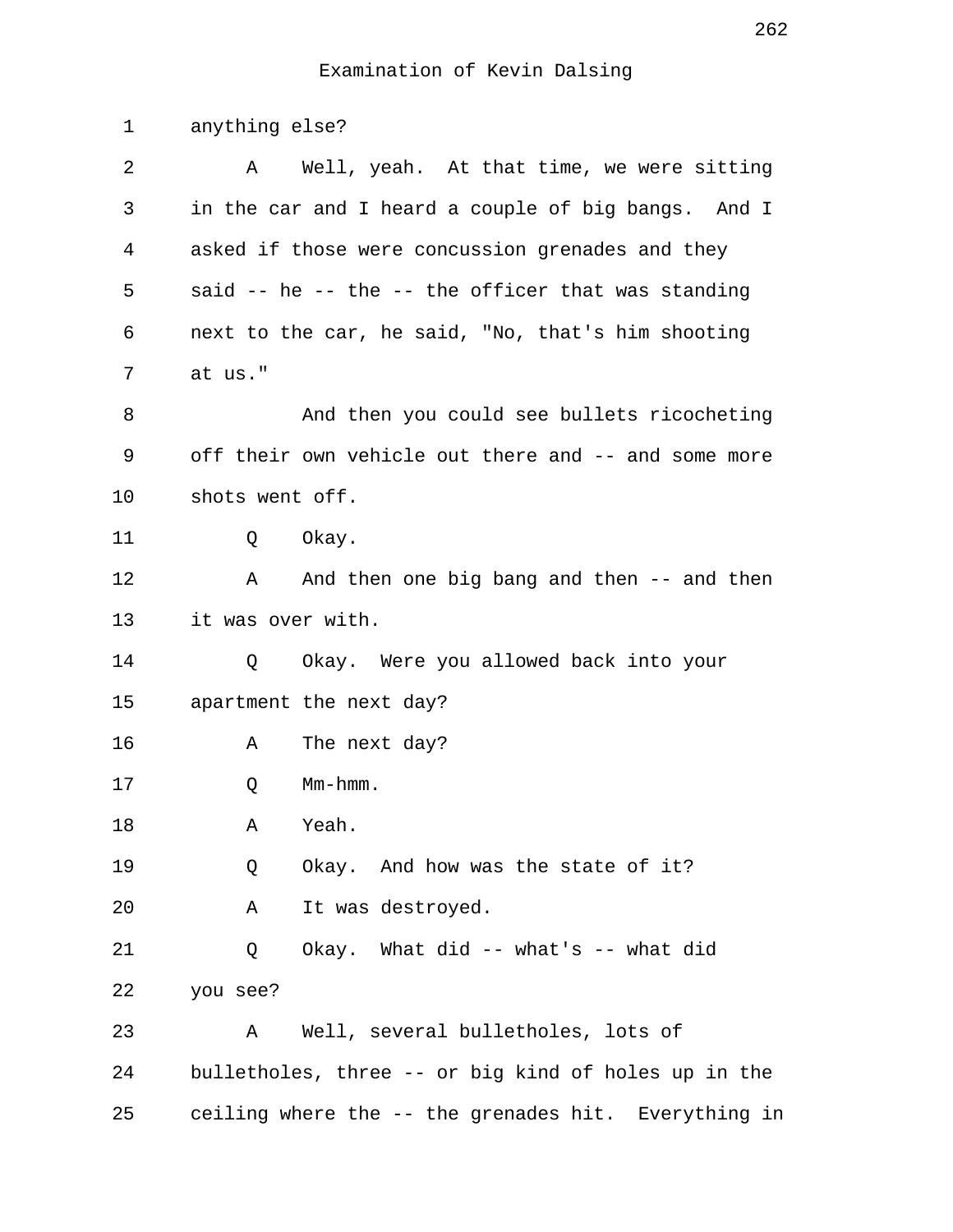1 the house was disarray and everything in the bedroom 2 was shoved on the bed.

 3 The -- our dresser that was in there was 4 upside down into the bathroom. Carpet was cut out. 5 Windows were shattered. Front door, you couldn't 6 even tell it was a front door. It was in billions 7 of pieces.

8 O Okay.

9 A It was horrible.

10 Q Okay. And after the incident, like, in -- 11 in the months since, have you found additional items 12 that you've turned over to police?

13 A Yeah. I've turned -- we've found a -- a 14 bullet -- a few days after that, we found a bullet, 15 gave it to the police (indiscernible) maybe three 16 weeks ago, we were sweeping in the kitchen under the 17 stove, found another bullet I gave to the detective 18 this morning.

19 0 Okay. Okay. Did Mr. -- did the man ever 20 make direct threats to you --

21 A Not --

22 Q -- other than the initial --

23 A No.

24 Q -- interaction with the gun pointed at you? 25 A Not directly at us, no. Not -- no violence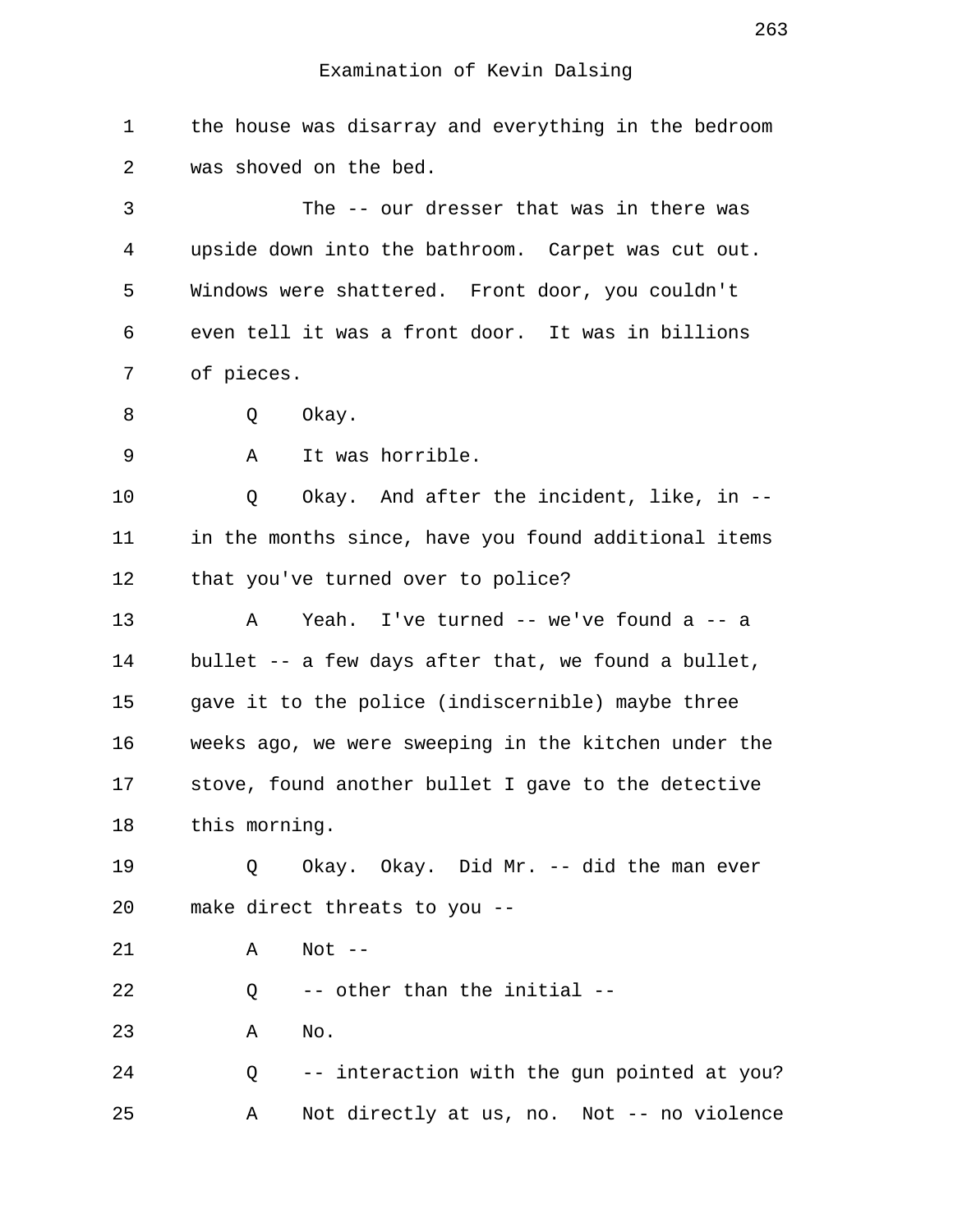| $\mathbf 1$ | to -- towards us besides when I first walked out      |
|-------------|-------------------------------------------------------|
| 2           | there, you know, he told me to go -- other than that, |
| 3           | he -- he apologized, said, "It isn't going to end     |
| 4           | well." And then he -- he was yelling, "We don't want  |
| 5           | to hurt these innocent -- I don't want to hurt these  |
| 6           | innocent people."                                     |
| 7           | Okay.<br>Q                                            |
| 8           | He kept yelling to the cops --<br>Α                   |
| 9           | Okay.<br>Q                                            |
| 10          | Α<br>-- that he just wanted to talk to Nicky.         |
| 11          | But -- I mean, we -- we were scared, but -- I was     |
| 12          | scared, but I wasn't terrified scared, you know,      |
| 13          | 'cause he wasn't coming aggressive at us, I guess.    |
| 14          | Okay.<br>Q                                            |
| 15          | He asked for a cigarette. I gave him<br>Α             |
| 16          | a cigarette.                                          |
| 17          | Sure. And did you and Erin just stay in<br>Q          |
| 18          | the bedroom --                                        |
| 19          | Yeah.<br>Α                                            |
| 20          | -- until you were allowed to leave?<br>Q              |
| 21          | Yeah.<br>Α                                            |
| 22          | Okay. All right. Okay.<br>Q                           |
| 23          | I never walked back out there and we<br>Α<br>Yeah.    |
| 24          | stayed there 'til after the (indiscernible).          |
| 25          | MS. NADELL:<br>Okay.                                  |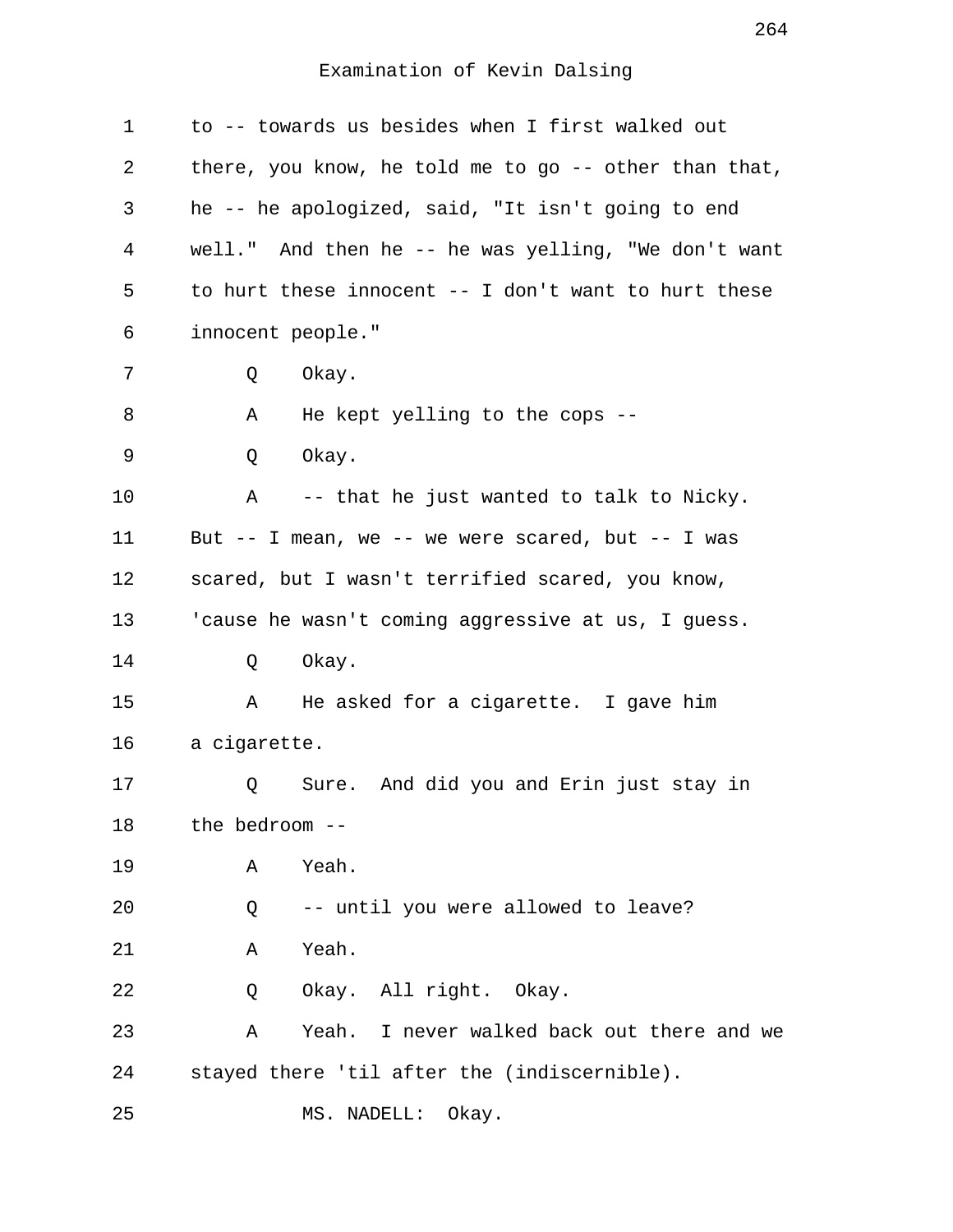| $\mathbf 1$ | (Whispered discussion, off the record,               |
|-------------|------------------------------------------------------|
| 2           | $2:59$ p.m.)                                         |
| 3           | MS. NADELL: All right. Those are my                  |
| 4           | questions. I'm going to see if the grand jurors have |
| 5           | any, okay?                                           |
| 6           | THE WITNESS: Okay.                                   |
| 7           | MS. NADELL: Seeing none. Okay. Thank you             |
| 8           | so much, Mr. Dalsing. You are --                     |
| 9           | THE WITNESS: Mm-hmm.                                 |
| 10          | MR. VASQUEZ: -- free to go.                          |
| 11          | THE WITNESS: Thank you.                              |
| 12          | MR. VASQUEZ: This might be a good                    |
| 13          | opportunity for a break so that we can connect to    |
| 14          | remote testimony. So we'll go off the record.        |
| 15          | (Recess taken, 3:00 p.m. - 3:07 p.m.)                |
| 16          | MR. VASQUEZ: Say that one more time.                 |
| 17          | A GRAND JUROR: So the audio in the room,             |
| 18          | so anybody on Webex can't hear me from               |
| 19          | $(indiscernible)$ --                                 |
| 20          | MR. VASQUEZ: Got it.                                 |
| 21          | A GRAND JUROR: -- so use that mic.                   |
| 22          | MR. VASQUEZ: Perfect.                                |
| 23          | Okay. We are -- we're ready to start.                |
| 24          | State's going to call its next witness. This is      |
| 25          | Officer Matthew Jacobsen.                            |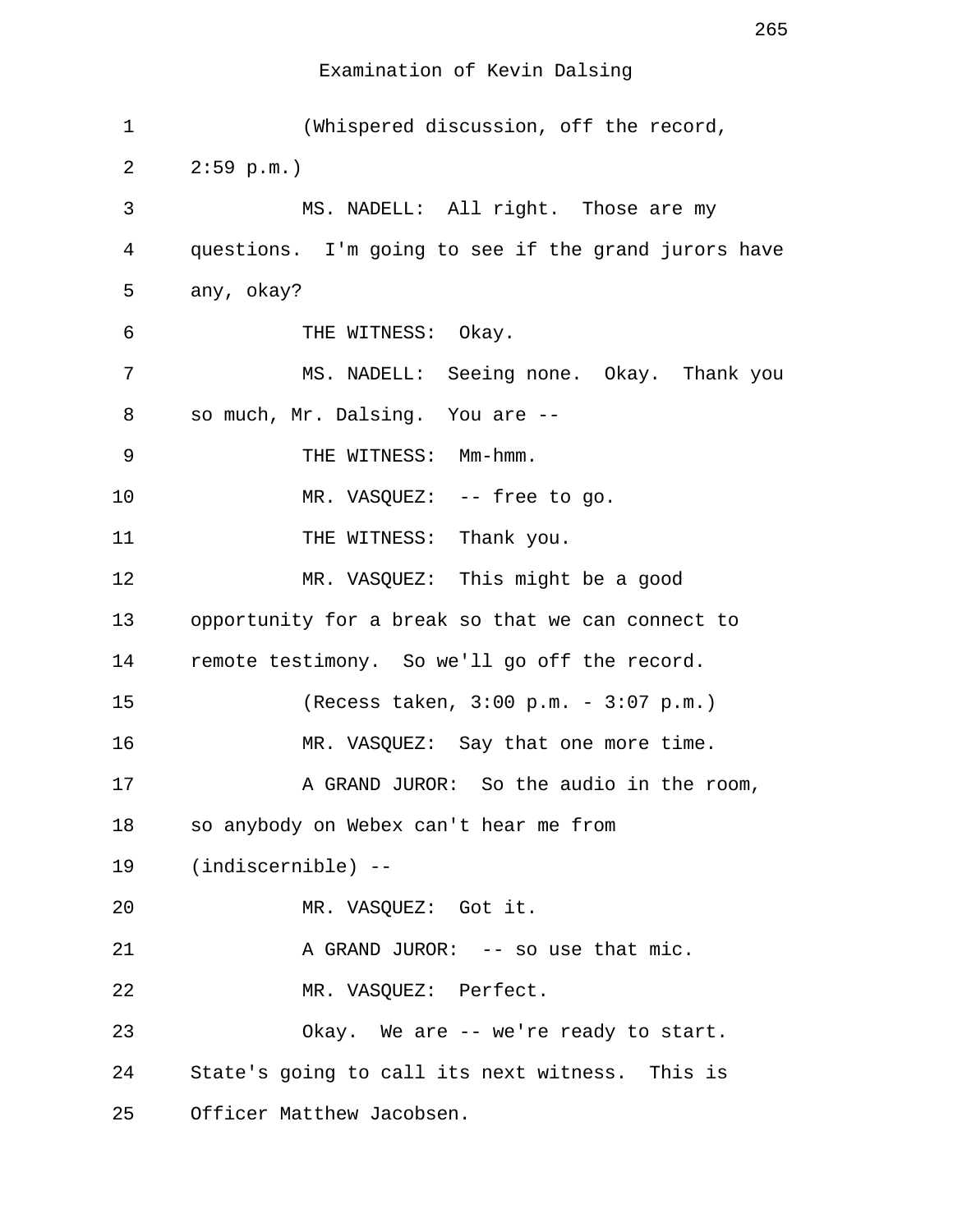| $\mathbf 1$ | A GRAND JUROR: Okay. Would you raise your                 |
|-------------|-----------------------------------------------------------|
| 2           | right hand? Okay.                                         |
| 3           | <b>MATTHEW JACOBSEN</b>                                   |
| 4           | Was thereupon called as a witness; and, having been first |
| 5           | duly sworn, was examined and testified (via simultaneous  |
| 6           | video transmission) as follows:                           |
| 7           | MR. VASQUEZ: Okay. Great. So if you                       |
| 8           | would start off by telling us your first and last         |
| 9           | name and how you're employed.                             |
| 10          | THE WITNESS: My name is Matthew Jacobson,                 |
| 11          | M-a-t-t-h-e-w, J-a-c-o-b-s-e-n. I work for the City       |
| 12          | of Portland Police Bureau. My day-to-day assignment       |
| 13          | is as the sergeant of the Neighborhood Response Team      |
| 14          | in Central Precinct.                                      |
| 15          | I am also a negotiator on our Crisis                      |
| 16          | Negotiation Team, which is a -- an additional duty to     |
| 17          | my day-to-day job.                                        |
| 18          | <b>EXAMINATION</b>                                        |
| 19          | BY MR. VASQUEZ:                                           |
| 20          | Okay. And in -- in particular today, are<br>Q             |
| 21          | you out doing training for that particular                |
| 22          | assignment?                                               |
| 23          | I am. We are running the assessment center<br>Α           |
| 24          | for potential new negotiators to come on our team.        |
| 25          | It's about a four -- four-hour assessment and I am        |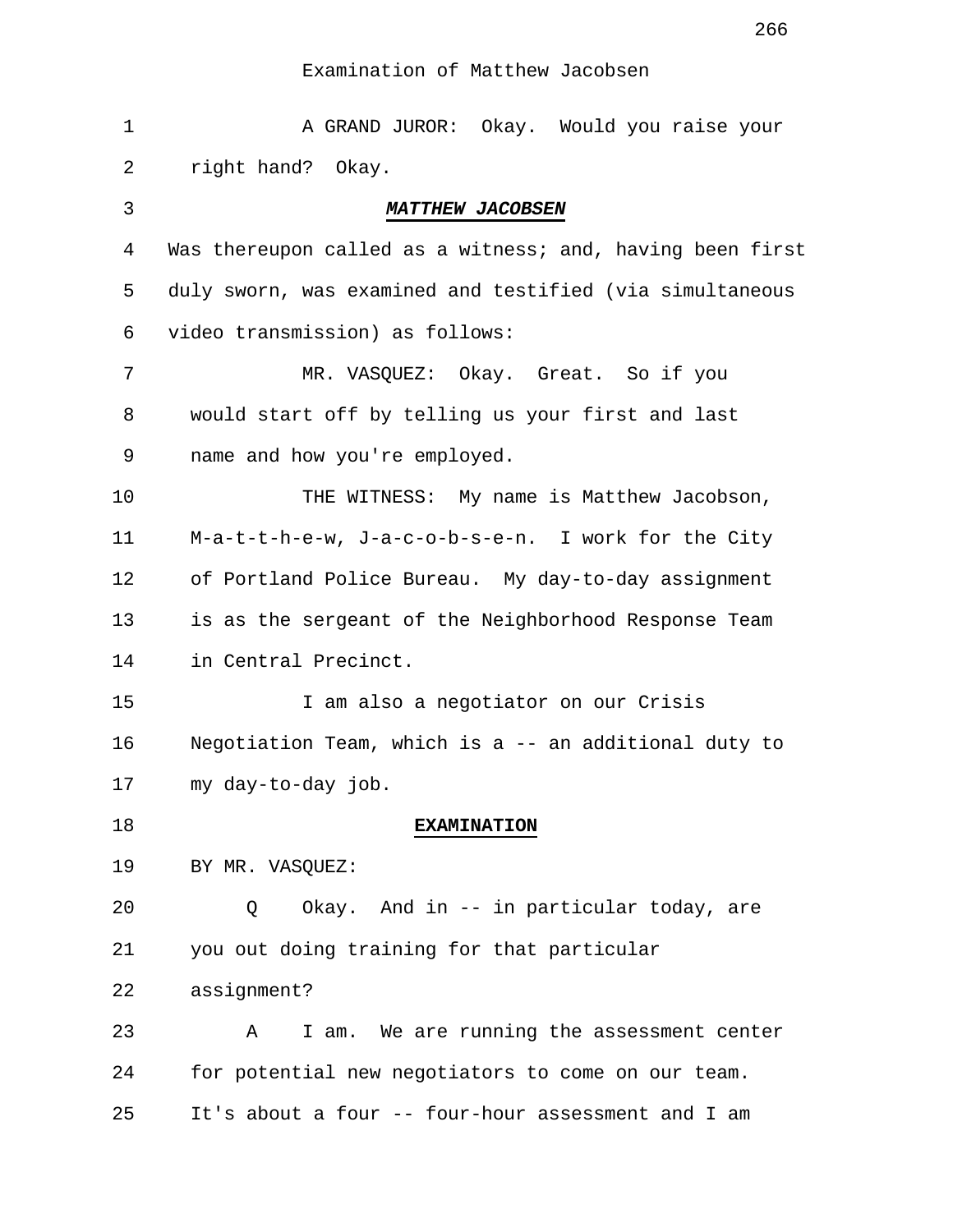1 facilitating one of the scenarios, but am -- have -- 2 have relinquished my duties for right now to come 3 here. So thank you for allowing me to appear via -- 4 via video.

 5 Q Of course. All right. Well -- so just 6 give us a little bit of background -- you know, we've 7 heard from quite a few witnesses -- just about what 8 your job and responsibilities are as -- on the Crisis 9 Negotiation Team.

10 A So our members are all trained negotiators 11 except our -- our tech people, our technicians that 12 help with various specialized pieces of equipment.

13 On scene, I may be on the phone as a 14 negotiator; the coach for the person on the phone; 15 gathering intelligence or we also handle all of the 16 loud hail or PA announcements during activations and, 17 as part of that, are often in armor with our Special 18 Emergency Reaction Team or deployed to some other 19 forward location where we would be more on scene or 20 have direct access to an individual.

21 Q Okay. And do you do kind of training on 22 how to talk to individuals, how to deescalate, how to 23 end things in a peaceful manner?

24 A We do, specifically when it comes to loud 25 hailing or using public address announcements to try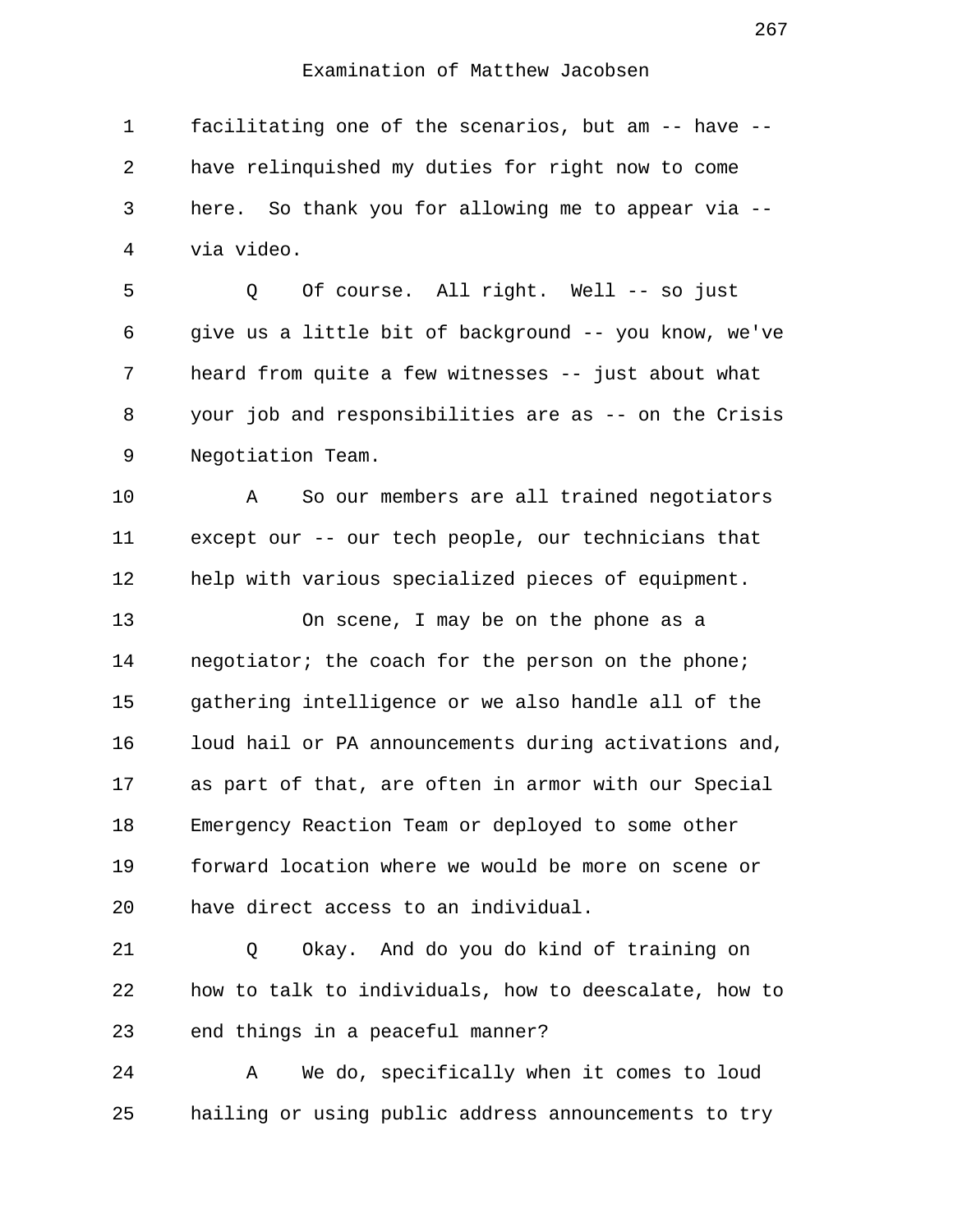| 1  | to contact somebody. We -- we train on it regularly. |
|----|------------------------------------------------------|
| 2  | I have been through several crisis negotiation       |
| 3  | courses, both internally and externally.             |
| 4  | And we -- as we mentioned training, our              |
| 5  | team trains monthly and then has several blocks of   |
| 6  | time each year, usually about three, where we come   |
| 7  | together for two or three days to run scenarios and  |
| 8  | work with our -- our partners at the Special         |
| 9  | Emergency Reaction Team.                             |
| 10 | And then how about actual kind of, like, if<br>Q     |
| 11 | you will, on-the-ground experience? How often        |
| 12 | does -- do you guys get called out?                  |
| 13 | I would say we have active callouts.<br>Α            |
| 14 | We're -- we're up -- or on call for four weeks at a  |
| 15 | time and then off call for four weeks at a time.     |
| 16 | So in a given month, I would expect between          |
| 17 | two to four activations, whether it be some sort of  |
| 18 | emergent situation where we would respond 24/7 or    |
| 19 | some sort of planned search warrant or other planned |
| 20 | activity where we would all know we're going to go,  |
| 21 | you know, take some sort of action or accomplish     |
| 22 | something. So two to four is a -- is a pretty fair   |
| 23 | number.                                              |
| 24 | Okay. And -- and in your time with the<br>Q          |

25 Bureau, have you had the opportunity to be kind of a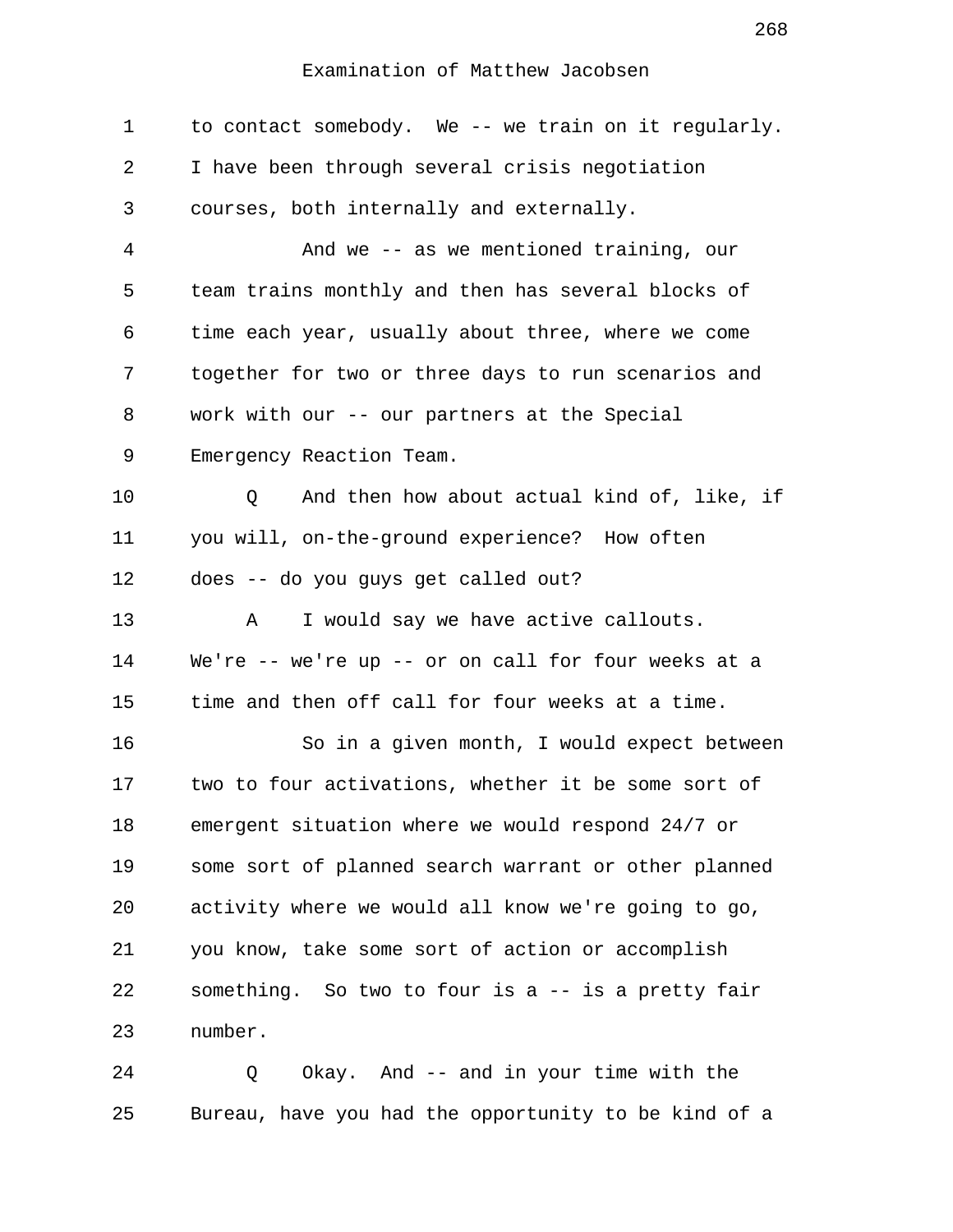1 lead or front negotiator? 2 A I have. I have been a primary negotiator. 3 I've also been assigned as the -- the person in 4 armor or the loud hail or the -- the public address 5 announcement fairly regularly. In my day-to-day job, 6 I'm also an Enhanced Crisis Intervention Team 7 officer. 8 And so I regularly practice deescalation, 9 negotiation and -- and those various skills just 10 engaging with people on the street. 11 Q Okay. And then turning your attention to 12 August 27th of 2021, were you on duty that day? 13 A I wasn't. I was on call and received a 14 page-out notification at about 6:50 in the morning. 15 Q Okay. And based upon that, did you respond 16 to the area of 1600 North Willis? 17 A I did. 18 Q Now, you didn't go straight to that 19 particular address, did you? Did you stop short 20 of that? 21 A Yeah. We staged about four blocks away 22 off of North Interstate Avenue, which was where 23 the designated meeting place would be. We don't go 24 right to the location for obvious reasons. And so 25 I arrived. I was one -- the -- one of the first or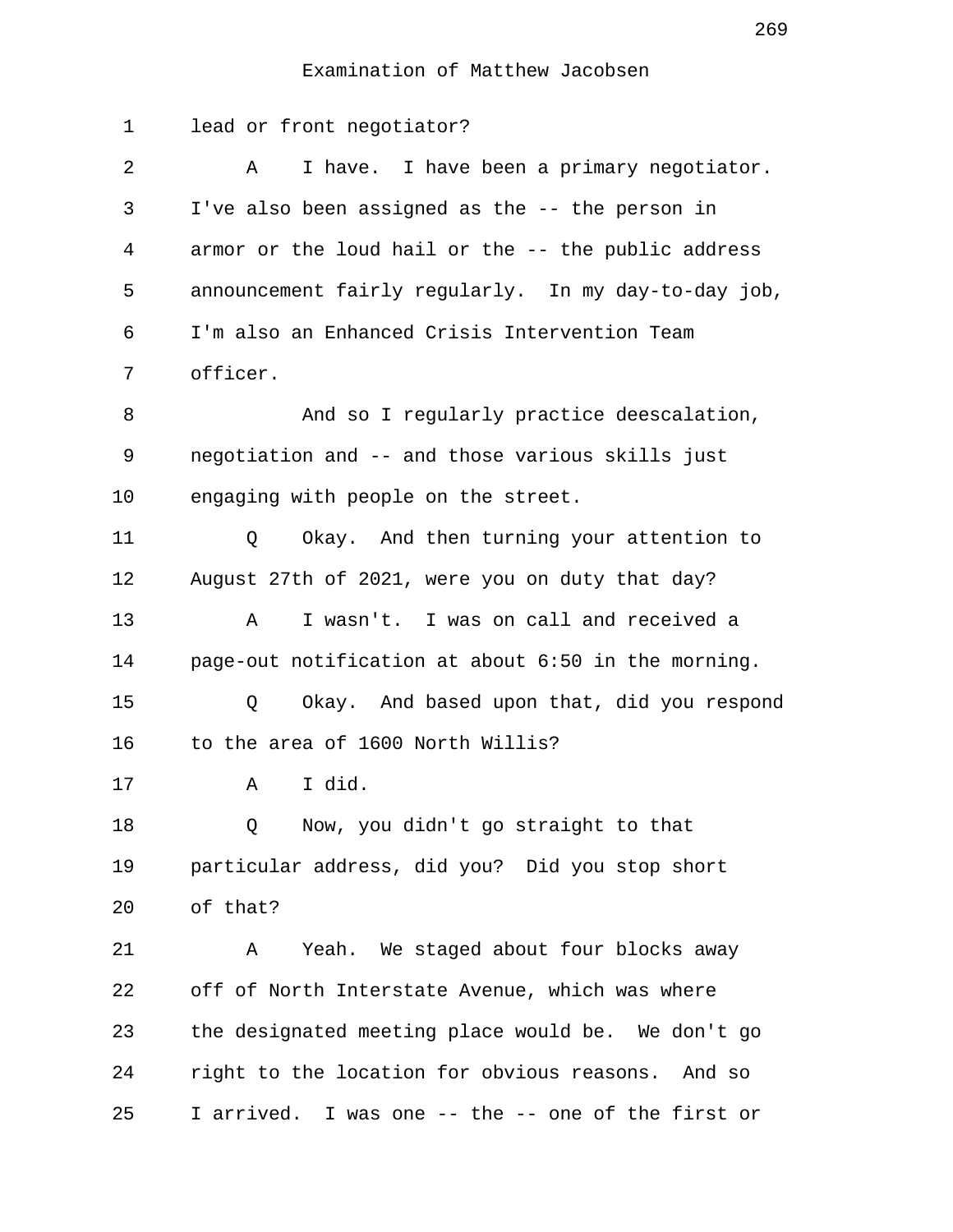1 second negotiators to arrive on scene. 2 Q And then what became your role or 3 responsibility when you proceeded to the scene? 4 A So initially upon arrival, I was grabbing 5 my gear. I was -- I heard over the radio that shots 6 had been fired and that a -- an officer had been hit. 7 At that time, I -- I was preparing to gather 8 information. Our team leader had arrived pretty much 9 simultaneously to that. 10 And so we had huddled up as a group ready 11 to receive assignments. I was assigned to go forward 12 in armor with our SERT officers to provide loud hail 13 or -- or over the PA. 14 Q Okay. And so then where -- when you got 15 into the armor, where -- where were you seated? 16 Where did you go? 17 A So I was in the front passenger seat of our 18 armor -- it's called the G3. It's the newest and -- 19 and most nimble. 20 It's not the biggest, but it -- it -- it's 21 generally what we use as the primary piece of armor. 22 So I was in the -- in the front passenger seat. I 23 had another CNT member with me that was sitting 24 behind me. 25 Q Okay. And were there other members of the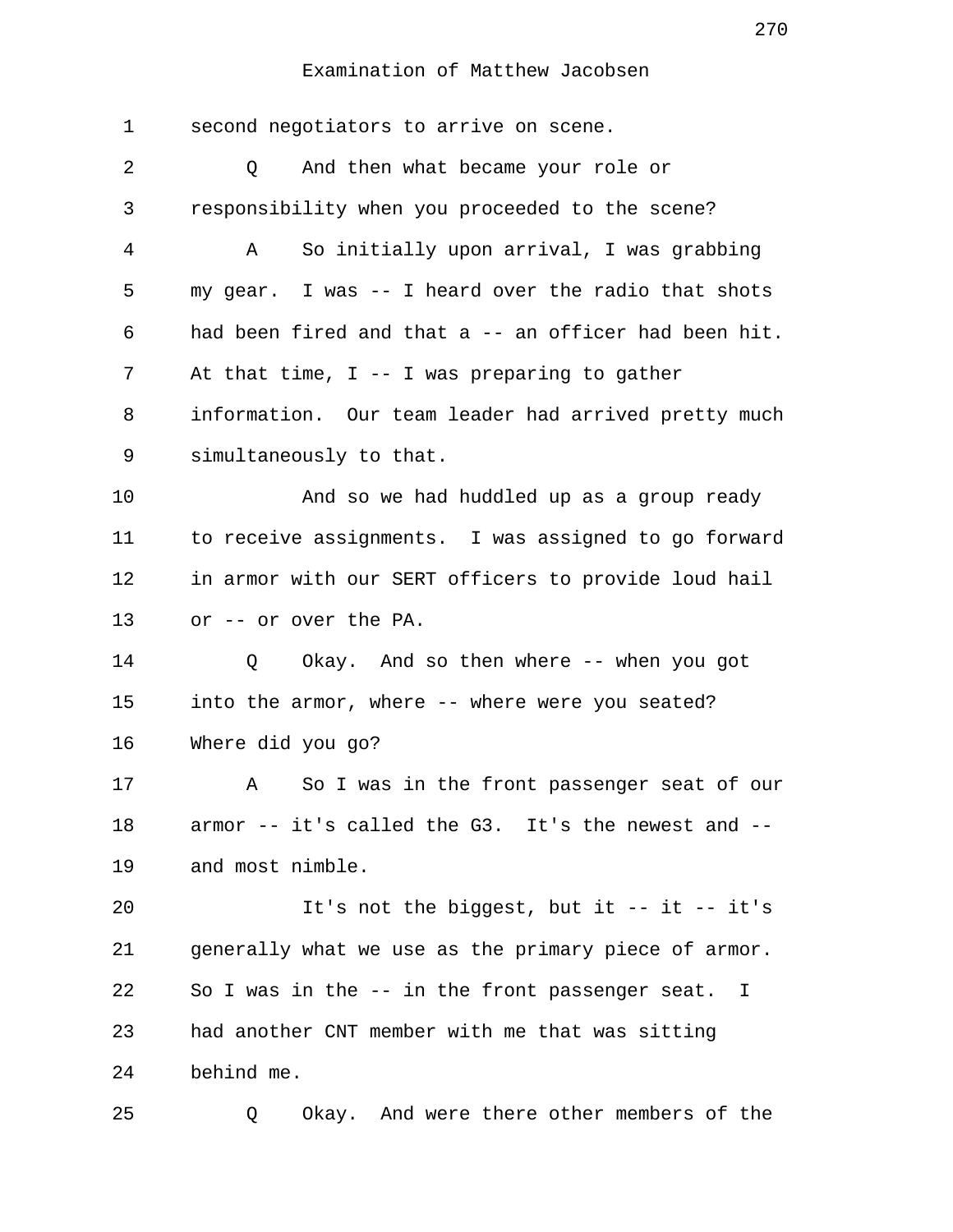1 SERT team in that vehicle as well?

2 A There were.

 3 Q Okay. And then as you proceeded to the 4 scene, where -- where did you end up?

 5 A So we ended up on North Willis facing east, 6 so my window was directly to -- or the closest to the 7 involved apartment complex.

8 0 Okay. And -- and so from your vantage 9 point, where -- where are you looking, I mean,

10 essentially?

11 A So I'm looking through the window. Think 12 of, like, a passenger window of a vehicle. And I can 13 see the side of the building all the way to the 14 fenceline at the back end of the property as well as 15 the front of the building that is -- that -- of the 16 address, 1600 North -- North Willis. So I can -- I 17 can see both sides of the involved apartments.

18 Q Okay. And, you know, while we can't 19 necessarily do it on Webex here, but we've seen some 20 photographs of some balconies, one on top of the 21 other and the bottom one having kind of a grass or 22 bamboo skirting. Were you able to see those clearly? 23 A Yes.

24 Q Okay. And, now, throughout this time 25 period, the lead up to before you get to the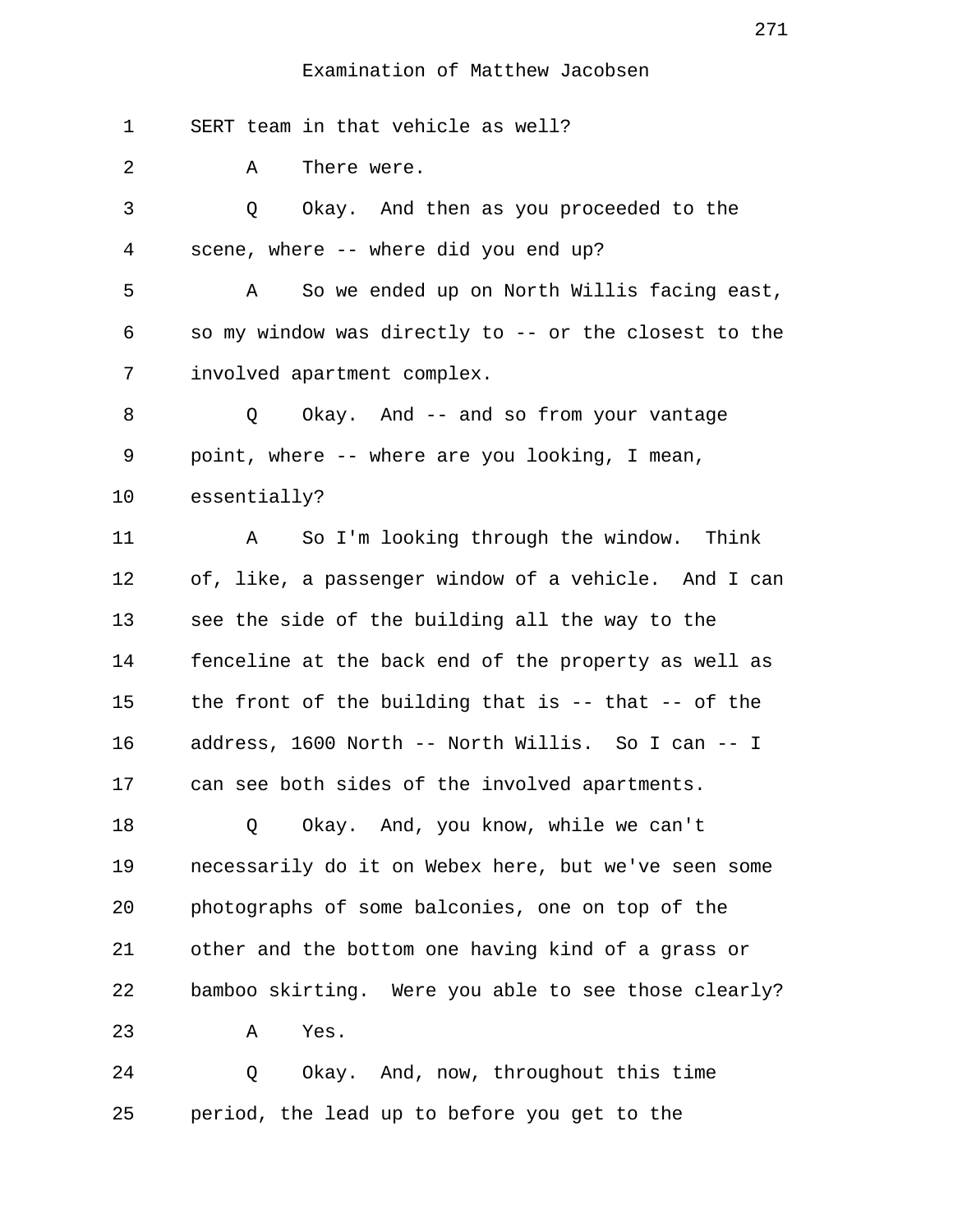| 1  | apartment, are you both listening on the radio and    |
|----|-------------------------------------------------------|
| 2  | also getting briefings on what's occurring?           |
| 3  | I am. Most of the information was coming<br>Α         |
| 4  | over the radio. There was some information that was   |
| 5  | relayed, you know, clear voice or person to person as |
| 6  | we were rolling up. But as we were moving towards     |
| 7  | the location, the information I received was that     |
| 8  | shots were continually being fired out of the         |
| 9  | apartment.                                            |
| 10 | Okay. And when you got to the apartment,<br>Q         |
| 11 | what did you do as far as trying to make contact with |
| 12 | the individual?                                       |
| 13 | So upon giving -- being told to initiate a<br>A       |
| 14 | loud hail by our SERT team, I provided a -- a fairly  |
| 15 | standard admonishment to somebody in a residence,     |
| 16 | which I carry on my -- on my work phone as a          |
| 17 | screenshot so that I'm able to make sure that, even   |
| 18 | under stress, I'm able to provide it consistently and |
| 19 | word for word.                                        |
| 20 | Okay. And so what -- what were you saying?<br>Q       |
| 21 | What were you doing at that time?                     |
| 22 | So the admonishment that I gave over the --<br>Α      |
| 23 | the PA system was, quote, "This is the Portland       |
| 24 | Police Bureau. Alexander Tadros, come out the front   |
| 25 | door now with your hands above your head. If you do   |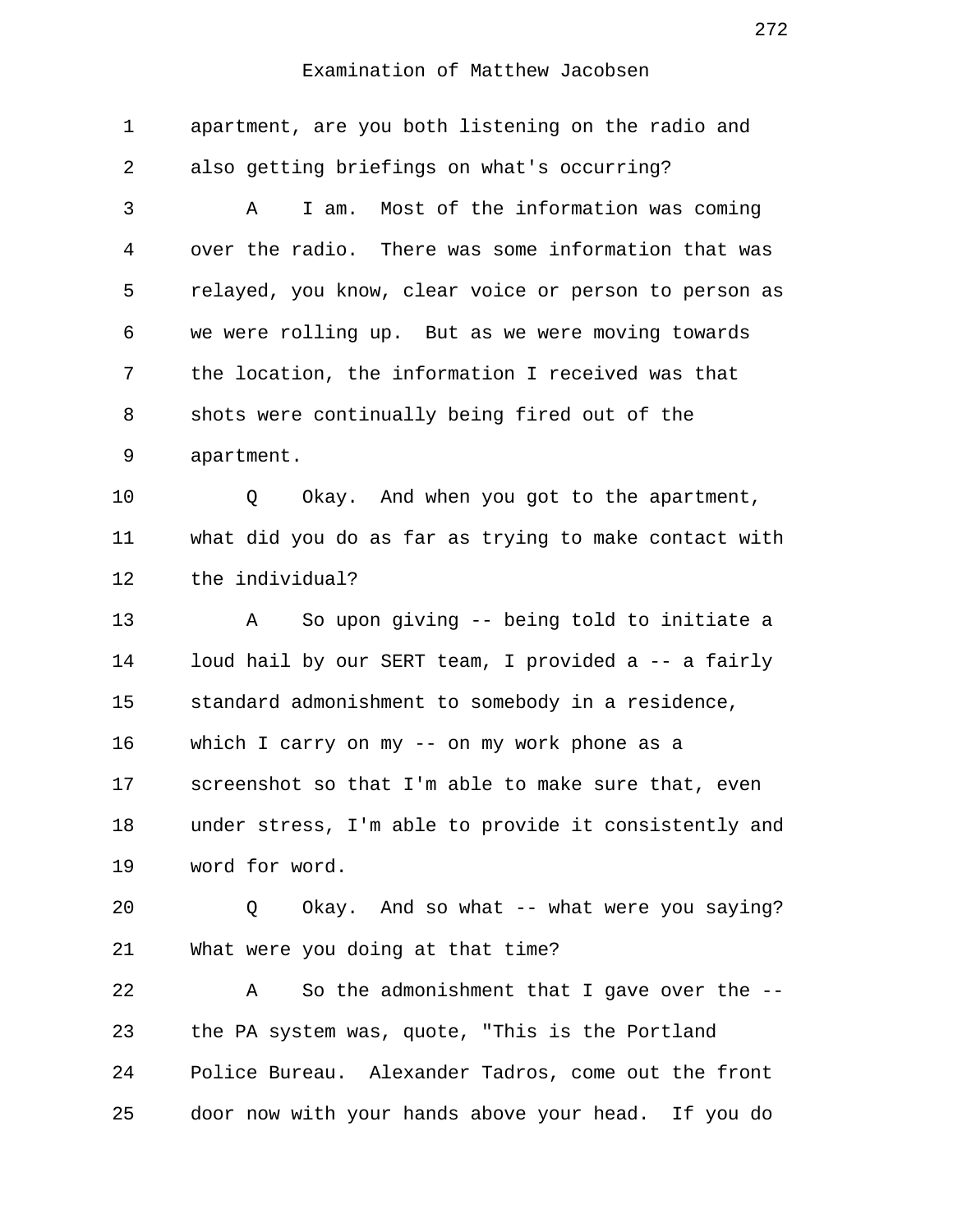| $\mathbf 1$ | not comply with these instructions, you may be        |
|-------------|-------------------------------------------------------|
| 2           | subject to force, including but not limited to        |
| 3           | electric control weapons, police canine, impact       |
| 4           | munitions, chemical munitions and/or lethal force.    |
| 5           | Come out now, " end quote.                            |
| 6           | And then once you do that, do you then try<br>Q       |
| 7           | to take more of a -- I don't know if conversational   |
| 8           | tone is the right -- but more of a try to talk to     |
| 9           | the individual?                                       |
| 10          | Yeah, so -- you know, absolutely. The --<br>Α         |
| 11          | the point of us communicating, which is $-$ is        |
| 12          | essentially a one-way communication, is, you know, to |
| 13          | provide clear guidance of what to do. I provided      |
| 14          | that warning in a very authoritative, commanding      |
| 15          | voice at least three times.                           |
| 16          | But then at some point, it was clear that             |
| 17          | (indiscernible) had changed and I did change my -- my |
| 18          | tone. I began to use Mr. Tadros' first name only and  |
| 19          | said things like, "You need to put your hands out of  |
| 20          | a window with nothing in them. You need to            |
| 21          | surrender. You need to give up. Please do it now.     |
| 22          | "If you don't want to put your hands out              |
| 23          | the window, you need to go out your front door with   |
| 24          | your hands with nothing in them," things to the       |
| 25          | effect of, "If you're injured, we want to provide you |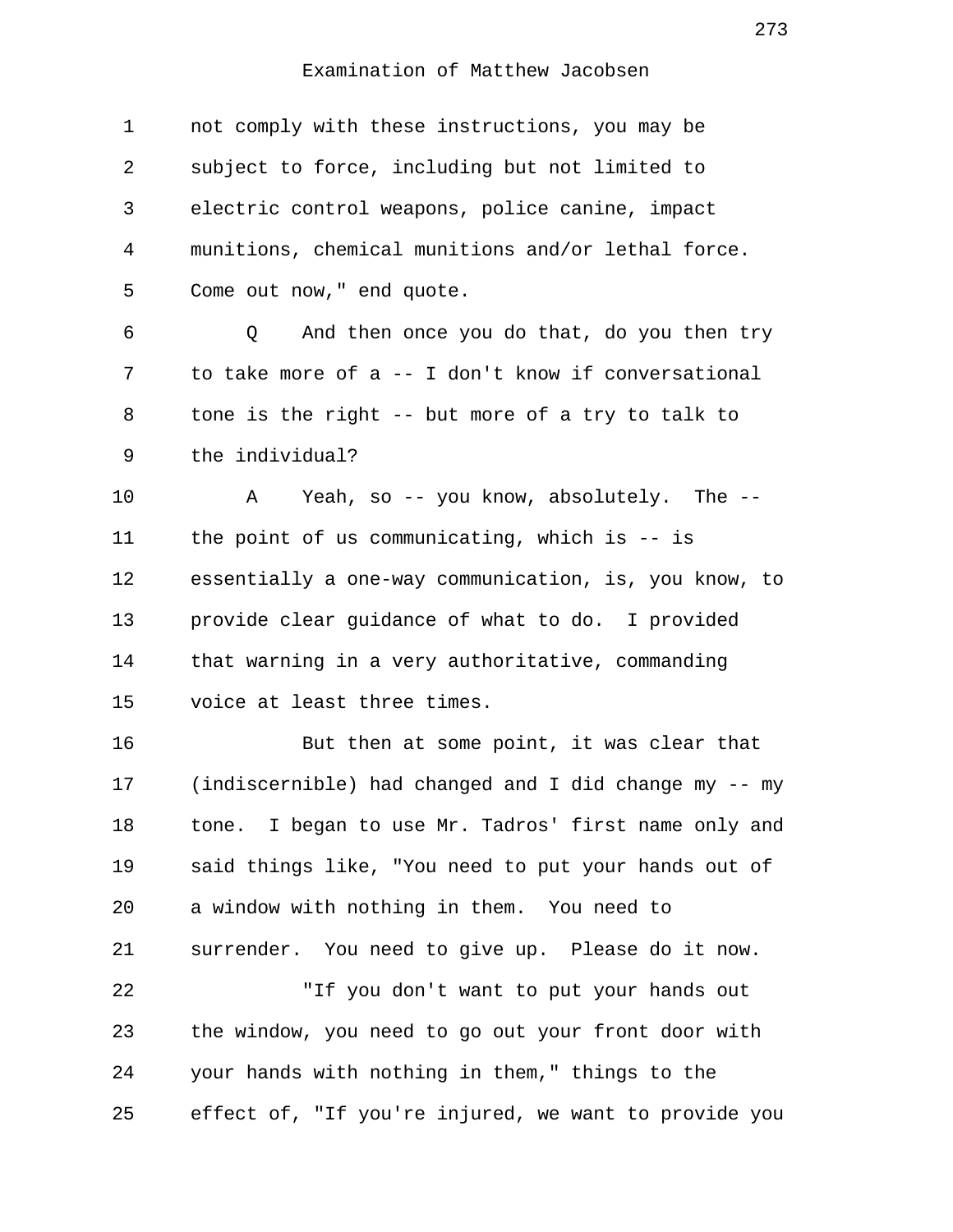1 medical treatment." 2 So there's definitely a -- a -- a pivot and 3 a change that happens during the course of an event, 4 but, again, that -- that first kind of iteration was 5 that very scripted, commanding delivery. 6 Q So, essentially, if I'm hearing you 7 correct, you're trying to give him directions so that 8 this is a clear path of how you surrender and what 9 you need to do; is that -- is that correct? 10 A Correct. 11 Q And then you're -- you're doing your 12 particular role and then I assume -- are there things 13 that are happening around you as well while you're 14 doing this? 15 A There are. The -- the SERT members were -- 16 Q I'm afraid we lost your -- 17 A -- (indiscernible) -- 18 Q -- we lost your audio there for a second. 19 So you were telling us what the SERT members 20 were doing. 21 A They were delivering gas into the 22 apartment. There was a cacophony of noise and booms 23 and -- and things going on. I had my hearing 24 protection on so I could hear my radio, which was 25 very important at that time to receive instructions.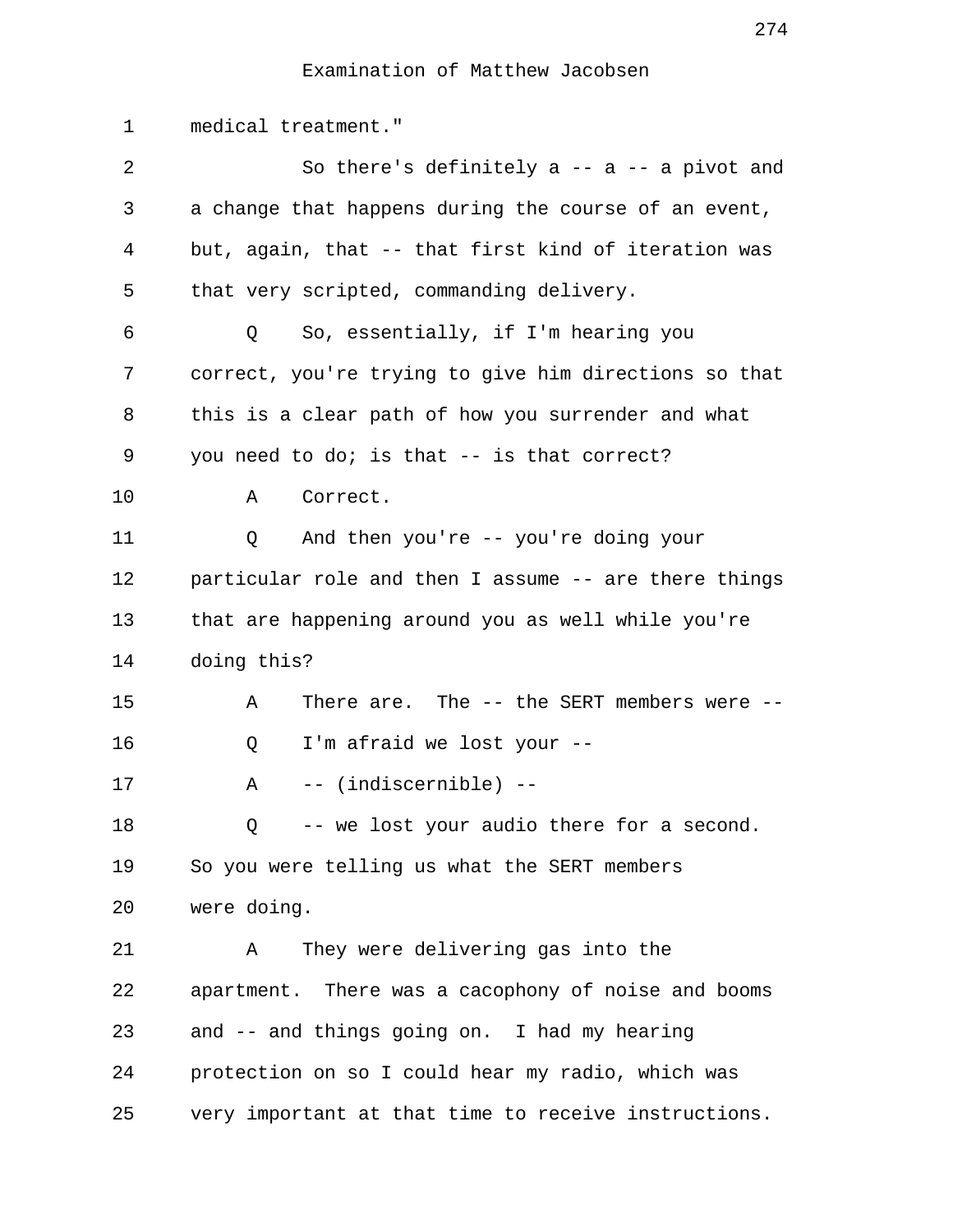1 And I was also looking out the window at 2 the involved apartment, so there was -- suffice to 3 say there was a lot going on.

 4 Q Yeah. Are you trying to then coordinate 5 your -- your instructions with what's happening 6 around you? So, in other words, you have gas going 7 in the apartment. Are you now trying to give kind of 8 commands and things that -- that go along with that 9 as well?

10 A I -- at -- at that point, we were sticking 11 pretty closely to those -- those two things I was 12 saying, you know, "You need to surrender," providing 13 a force warning, providing guidance of how to 14 surrender. There was not -- this was not an extended 15 or truncated time table.

16 This was a pretty -- pretty quick situation 17 and so those were the two things that were really 18 important to get out, so they were repeated 19 several times.

20 Q Okay. And then did you see Mr. Tadros try 21 to -- try to surrender or do anything to indicate 22 that he was going to come out peacefully? 23 A You know, I didn't. I did observe him at 24 least once poke his -- his head and -- and part of 25 his chest out of a window very quickly. It appeared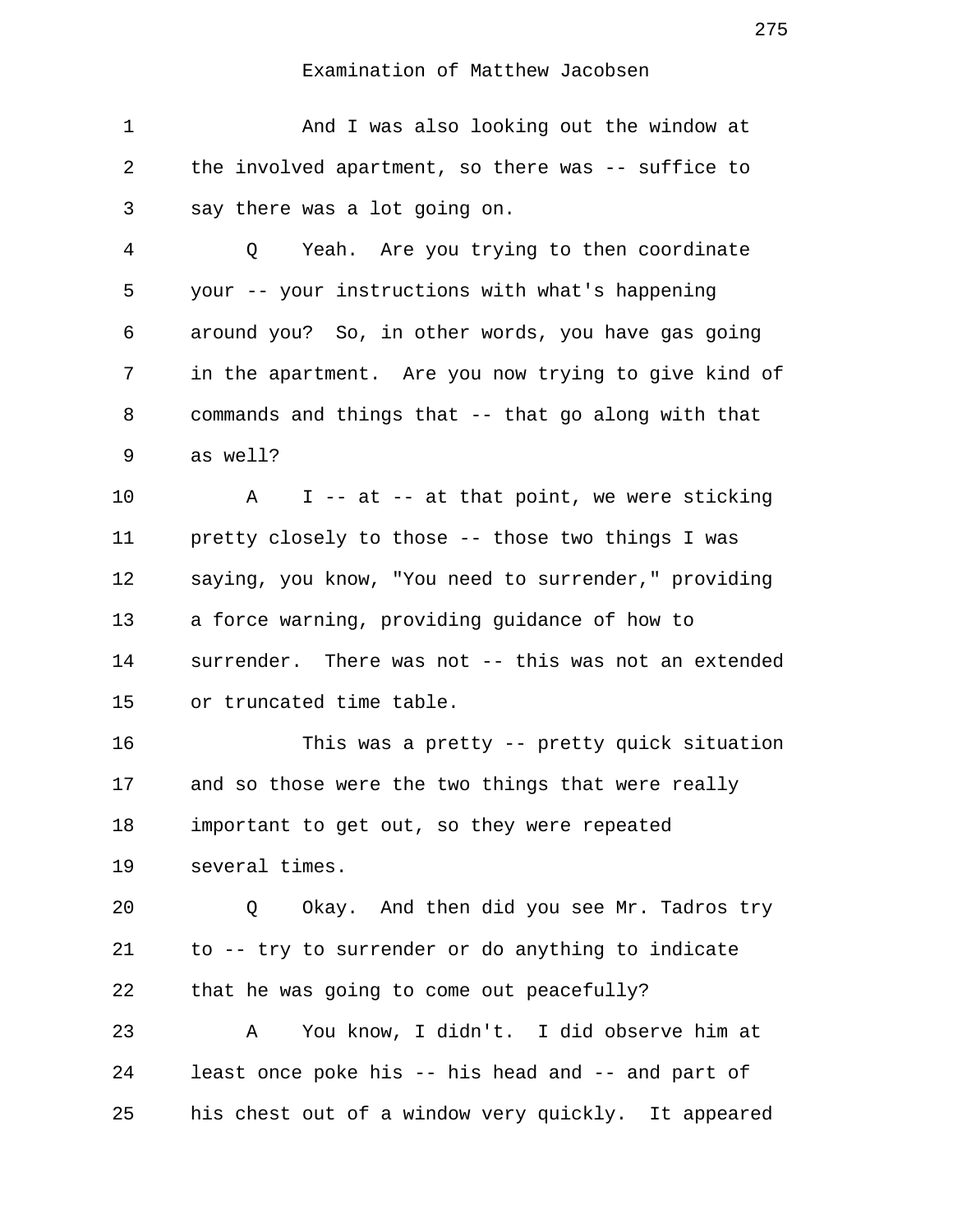1 to me that -- that he was kind of looking around a 2 corner, seeing where -- where officers were. 3 The fact that he was doing that and not 4 surrendering was concerning. And so often we -- we 5 call that a target seeking or a -- or he was 6 gathering information where officers were. But at no 7 point did I see an attempt to surrender or follow the 8 commands that I was providing. 9 0 Okay. And did you hear -- I -- I know you 10 said you had your ear protection on. Did you hear 11 any additional either gunshots or anything else 12 coming from the apartment, itself? 13 A You know, I -- I was not able to tell. I 14 was hearing booms and crashes. I -- I wasn't able to 15 tell where they were coming from, whether they were 16 incoming or outgoing from my -- from where -- where 17 I was. 18 Q Okay. And is -- is that in part because 19 you're inside an armored vehicle with ear protection 20 on and people firing from behind you the 21 less-lethal-type munitions and things of that nature? 22 A Yep. And there's yelling and talking and 23 there's just -- there's a lot and to be able to 24 filter all through that, to decipher exactly where -- 25 where those loud noises are coming from is pretty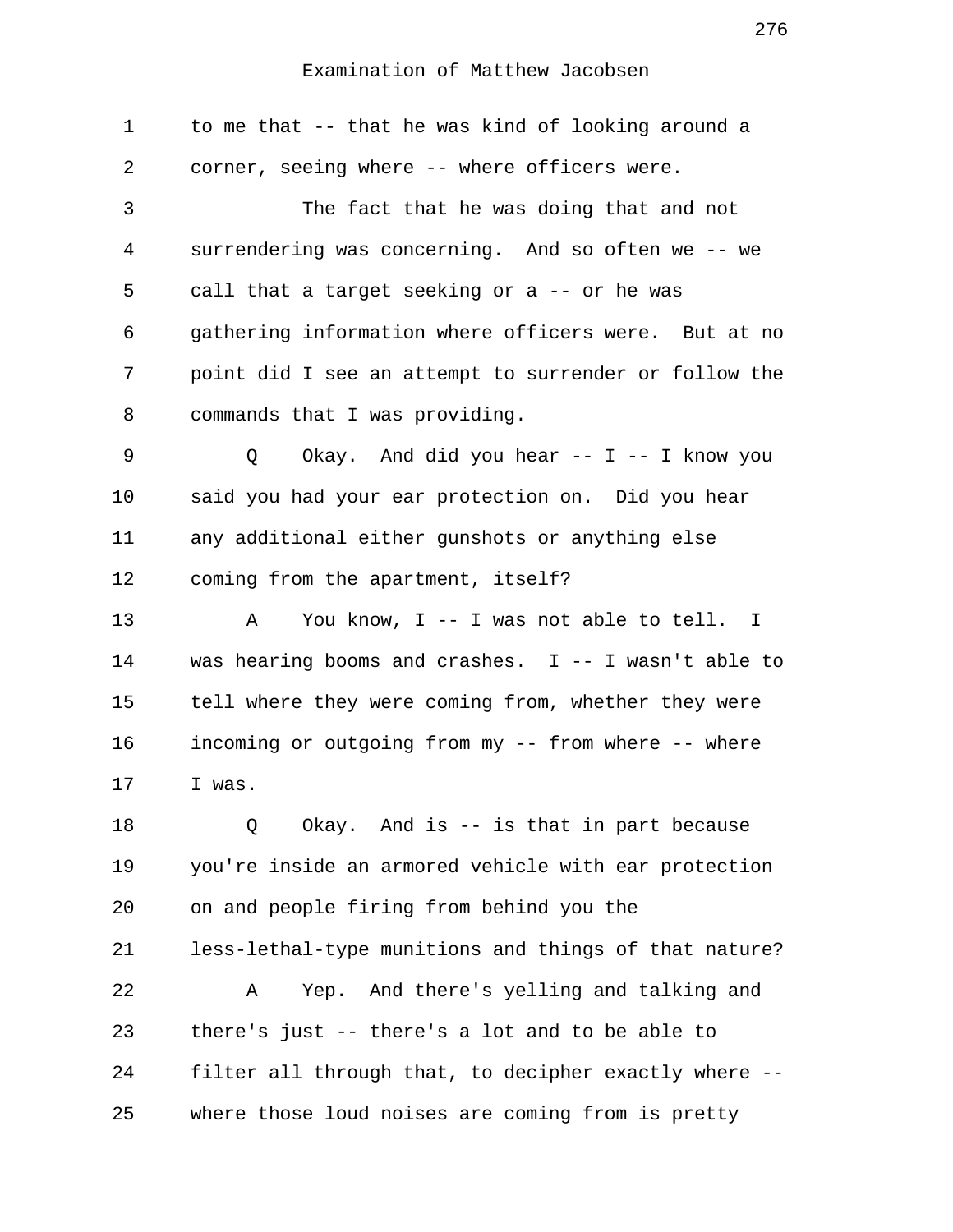1 difficult.

 2 Q Okay. And then did you see kind of the 3 last part of this when -- when he was -- when he was 4 actually shot? 5 A I didn't. I had heard, again, a -- a 6 number of different booms. I did hear over my radio 7 a notification that shots had been fired away by the 8 police and then shortly after, that the suspect was 9 down. But I did not personally witness that use 10 of force. 11 MR. VASQUEZ: Okay. All right. Additional 12 questions? 13 Go right ahead, sir. 14 A GRAND JUROR: Thank you. And you'll 15 probably have to relay this, but -- 16 MR. VASQUEZ: I -- I will, yes. 17 A GRAND JUROR: -- the amount of time of 18 the sort of more conversational guidance, like, how 19 long did that -- how long did he deliver that 20 message? 21 MR. VASQUEZ: Sure. 22 BY MR. VASQUEZ: 23 Q How long did you kind of give more of the 24 conversational guidance of, you know, "Put your hands 25 up. Come on out," that type of -- of directive?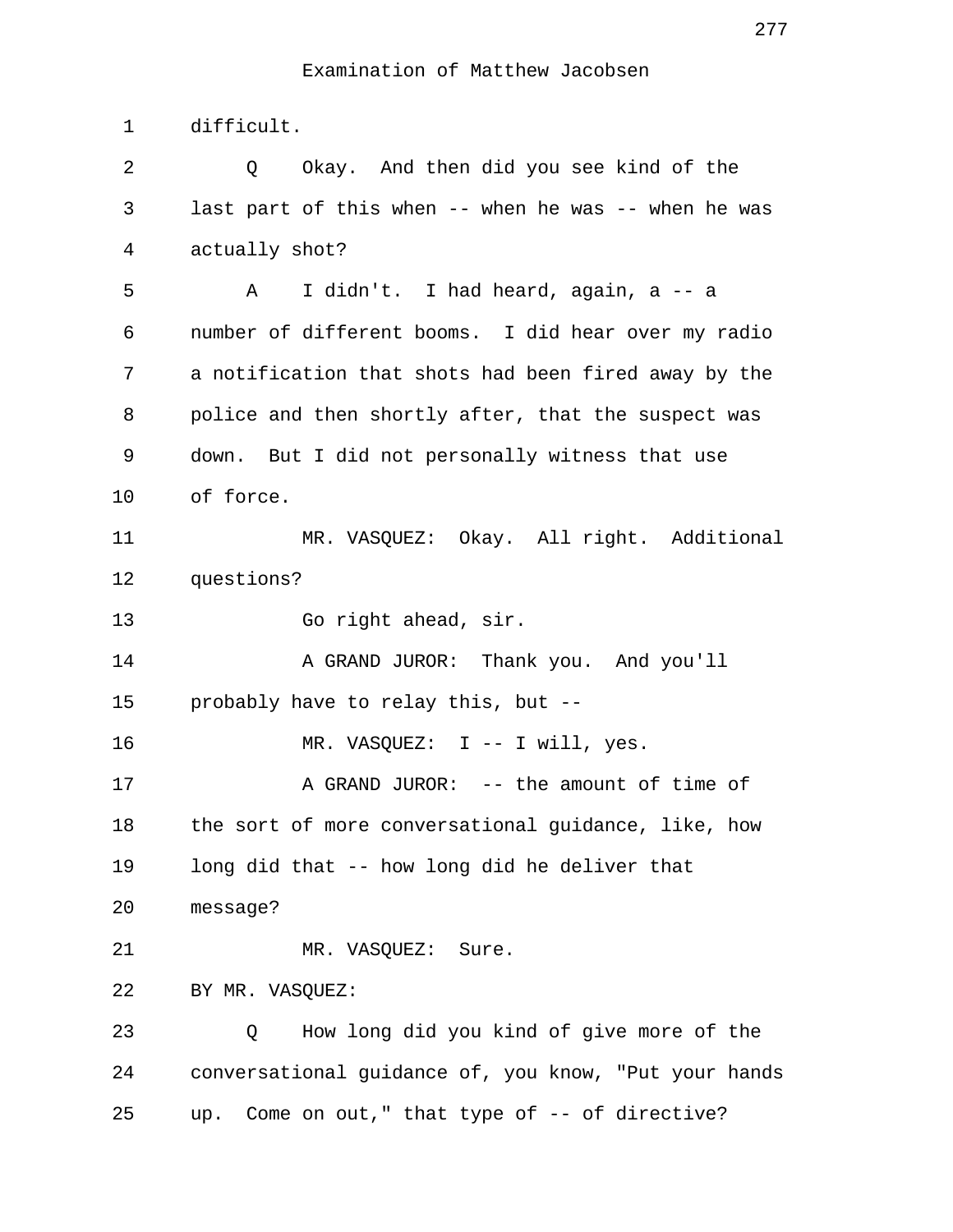| 1  | Probably about half of the time. I<br>A              |
|----|------------------------------------------------------|
| 2  | couldn't tell you exactly what the time frame in     |
| 3  | minutes was. It -- it -- it all moved pretty quickly |
| 4  | at that point. The shots had been fired towards      |
| 5  | Mr. Tadros. Another person arrived with one of our   |
| 6  | loud hailing devices.                                |
| 7  | Wait, you're -- oh, you're pausing there<br>Q        |
| 8  | just for a minute. So -- so is it fair to say -- I   |
| 9  | mean, would you say it was minutes? Was it half an   |
| 10 | hour? Was it ten minutes, something --               |
| 11 | Oh, probably five -- five minutes on -- on<br>A      |
| 12 | each. Three to five minutes for -- for -- for each   |
| 13 | was -- was the total.                                |
| 14 | MR. VASQUEZ: Okay. All right. Did                    |
| 15 | that -- did I get close to your question there, sir? |
| 16 | A GRAND JUROR: Yes, thank you.                       |
| 17 | MR. VASQUEZ: Perfect.                                |
| 18 | Okay. Additional questions? All right.               |
| 19 | All right. Thank you, sir. I think those             |
| 20 | are the questions we have for you. And we're going   |
| 21 | to go ahead and have you log off at this time, okay? |
| 22 | THE WITNESS: Wonderful. Thank you. Have              |
| 23 | a -- have a great afternoon.                         |
| 24 | MR. VASQUEZ: Thank you.                              |
| 25 | (Whispered discussion, off the record,               |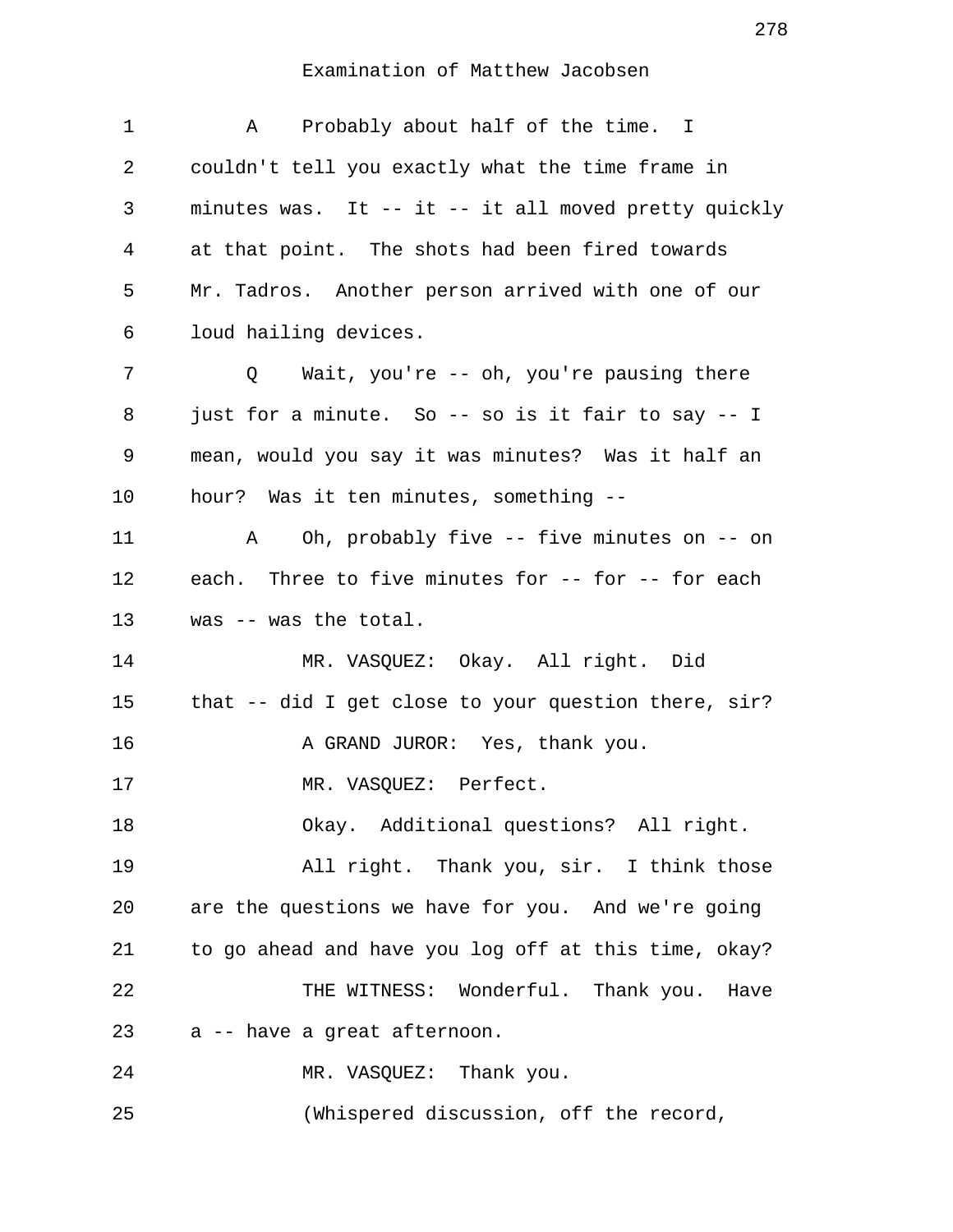1 3:24 p.m.)

 2 MR. VASQUEZ: All right. I'm going to just 3 slide on out of your way. 4 A GRAND JUROR: (Indiscernible). 5 MR. VASQUEZ: This one, not the mouse. 6 A GRAND JUROR: That's not the -- 7 MR. VASOUEZ: That's the mouse. 8 A GRAND JUROR: (Indiscernible). 9 MR. VASQUEZ: Yeah, I know. I've got 10 everyone fooled with that. Sorry. 11 A GRAND JUROR: That's okay. 12 (Whispered discussion, off the record, 13 3:25 p.m.) 14 MS. SEELY: Ms. Dreams, can you hear me? 15 THE WITNESS: Yes, can you hear me? 16 MS. SEELY: I can hear you, but I can't see

17 you. Could you turn your camera on, please? There 18 we go.

19 THE WITNESS: Better?

20 MS. SEELY: Perfect. I can see you now. 21 My name is Amy Seely. I'm with the Oregon Department 22 of Justice. And in just a moment, you're going to be 23 sworn in. Before we do that, could I just confirm 24 that you are in room by yourself?

25 THE WITNESS: Yes, I am.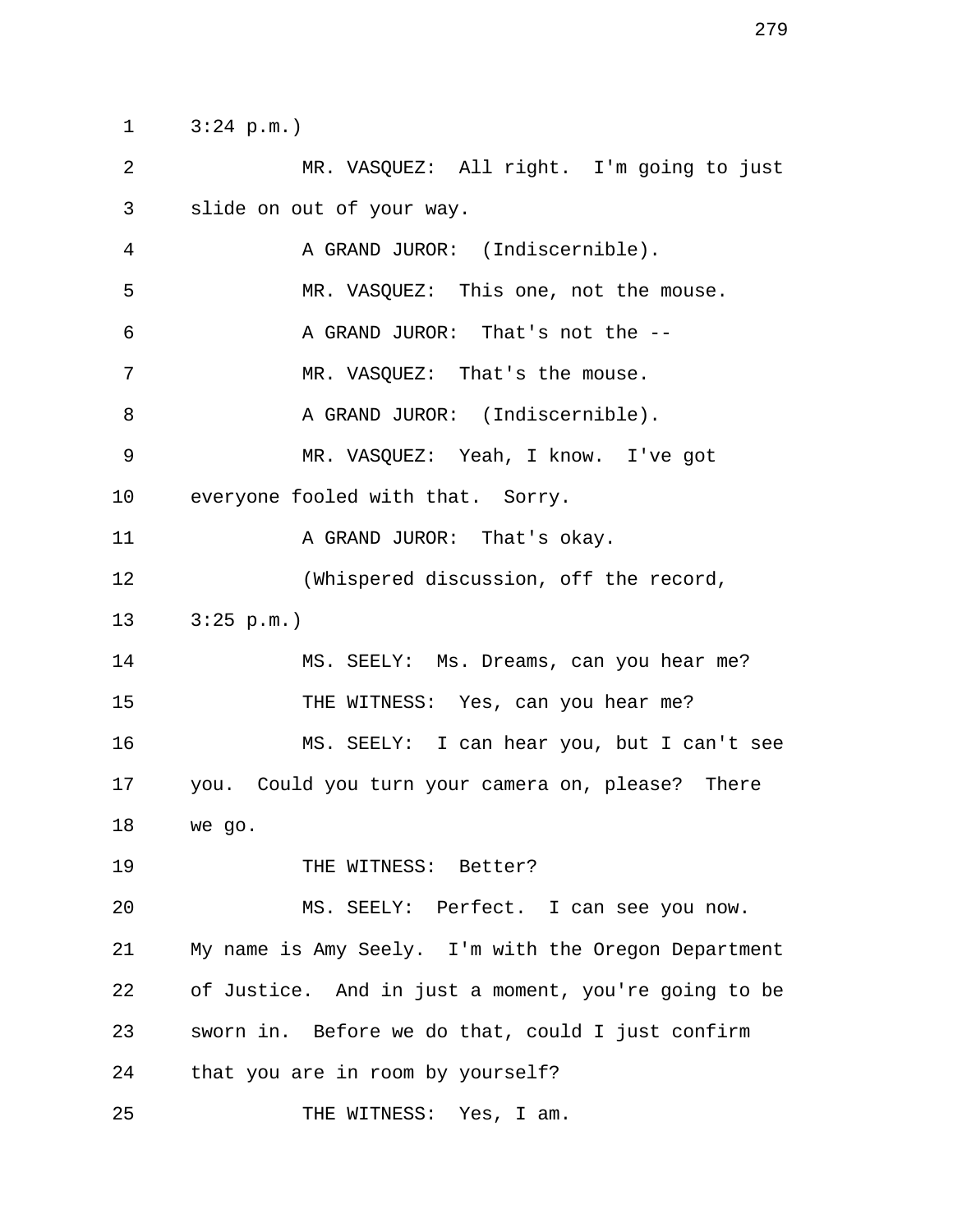| 1  | MS. SEELY: Okay. Would you please -- it's                 |
|----|-----------------------------------------------------------|
| 2  | kind of funny, but would you stand and raise your         |
| 3  | right hand so you can be sworn?                           |
| 4  | A GRAND JUROR: Okay. Great.                               |
| 5  | NICHOLE DREAMS                                            |
| 6  | Was thereupon called as a witness; and, having been first |
| 7  | duly sworn, was examined and testified (via simultaneous  |
| 8  | video transmission) as follows:                           |
| 9  | MS. SEELY: Okay. You can put your hand                    |
| 10 | down and take a seat.                                     |
| 11 | Now, Ms. Dreams, could you state your full                |
| 12 | name for the record and please spell your first and       |
| 13 | last name.                                                |
| 14 | THE WITNESS: Nichole Dreams,                              |
| 15 | N-i-c-h-o-l-e, last name D-r-e-a-m-s.                     |
| 16 | <b>EXAMINATION</b>                                        |
| 17 | BY MS. SEELY:                                             |
| 18 | Okay. And I wanted to just quickly lay out<br>Q           |
| 19 | some parameters for our conversation. You currently       |
| 20 | have some charges pending in federal court, correct?      |
| 21 | Yes.<br>Α                                                 |
| 22 | And is -- is it your understanding that you<br>Q          |
| 23 | are appearing today voluntarily?                          |
| 24 | Yes.<br>Α                                                 |
| 25 | And is it your understanding that I will<br>Q             |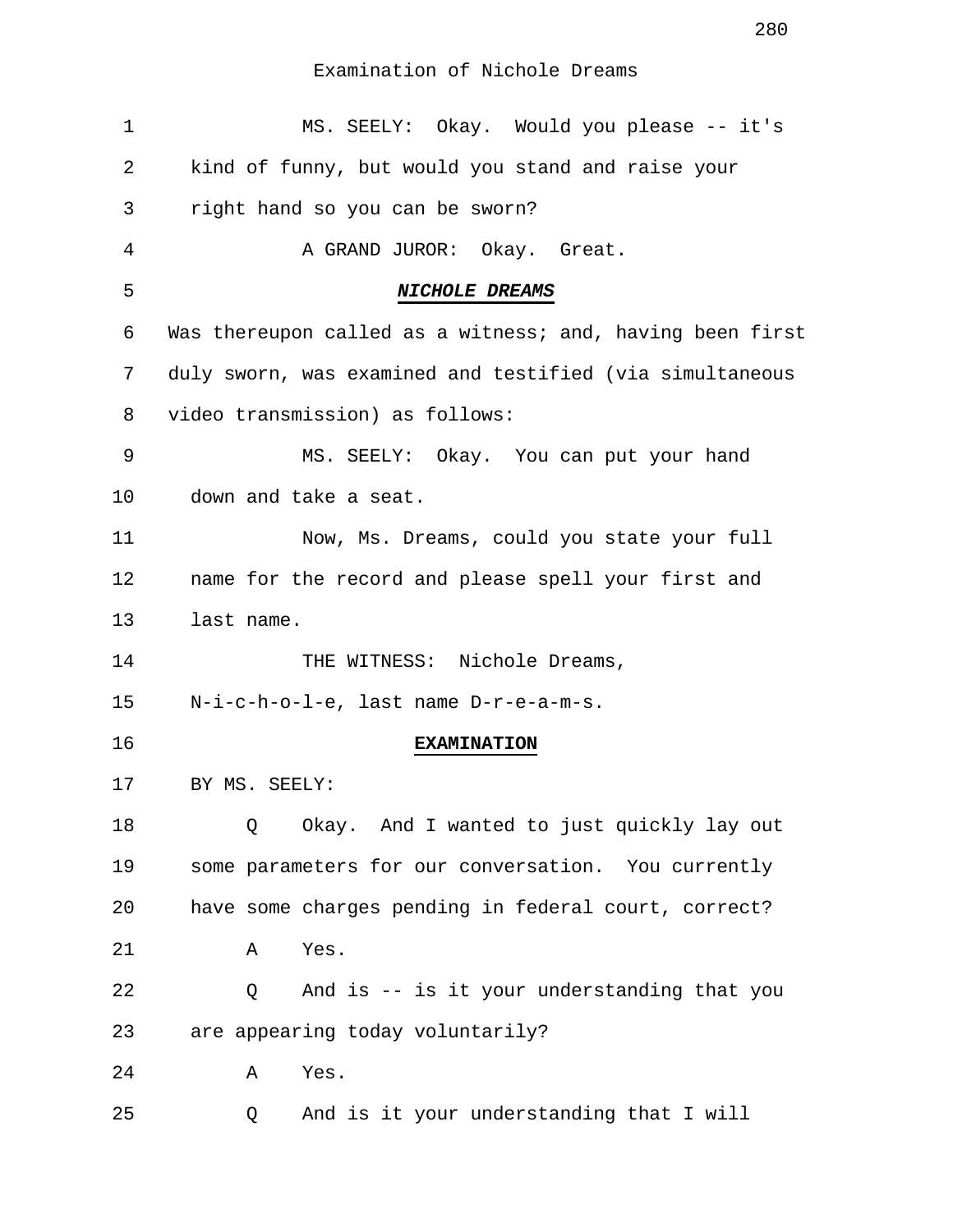| 1  | not be asking you any questions about your federal  |
|----|-----------------------------------------------------|
| 2  | case?                                               |
| 3  | Yes.<br>Α                                           |
| 4  | Okay. So I just wanted to establish those<br>Q      |
| 5  | limits in what I will be asking you. I want to talk |
| 6  | to you a little bit about Alexander Tadros. Could   |
| 7  | you tell the grand jury what the nature of your     |
| 8  | relationship was with him?                          |
| 9  | He was my boyfriend.<br>Α                           |
| 10 | And how long had he been your boyfriend?<br>Q       |
| 11 | About six months.<br>Α                              |
| 12 | Okay. Would you consider the relationship<br>Q      |
| 13 | serious?                                            |
| 14 | Yes.<br>Α                                           |
| 15 | And you loved him?<br>Q                             |
| 16 | Yes, I did.<br>Α                                    |
| 17 | Okay. At the time of August 2021, were<br>Q         |
| 18 | you living together or were you maintaining         |
| 19 | separate apartments?                                |
| 20 | We were living together and had separate --<br>Α    |
| 21 | separate apartments.                                |
| 22 | Okay. And did you live at 1600 North<br>Q           |
| 23 | Willis Boulevard?                                   |
| 24 | Yes.<br>Α                                           |
| 25 | What apartment number did you live in?<br>Q         |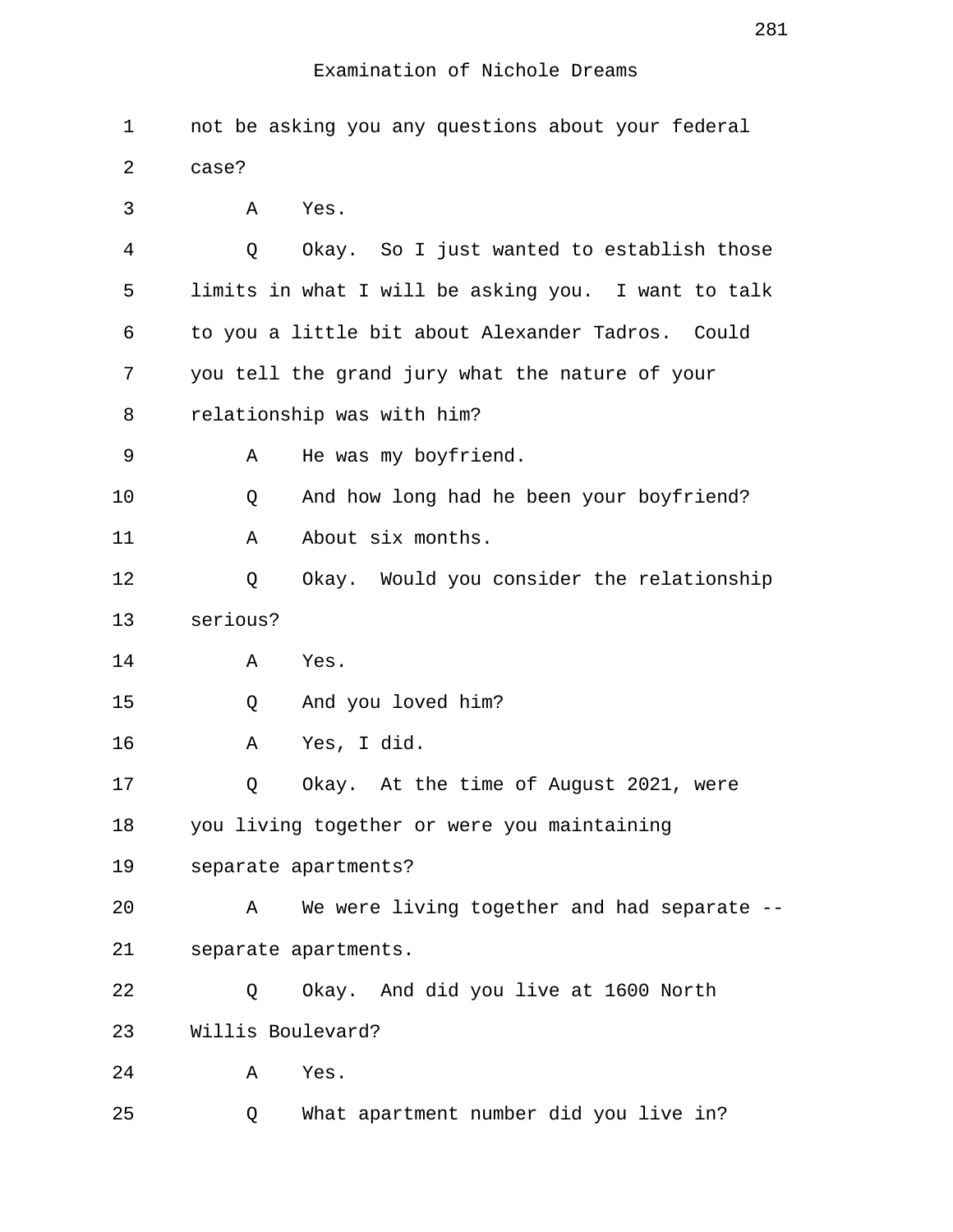| 1  | Α                 | 8.                                                 |
|----|-------------------|----------------------------------------------------|
| 2  | Q                 | Okay. And so would that be on the                  |
| 3  | third story?      |                                                    |
| 4  | Α                 | Yes.                                               |
| 5  | Q                 | All right. I would like to talk to you a           |
| 6  |                   | little bit about the early morning of August 27th, |
| 7  | 2021.             |                                                    |
| 8  | Α                 | Okay.                                              |
| 9  | Q                 | And about the events that unfolded.                |
| 10 | Α                 | Okay.                                              |
| 11 | Q                 | So let me just ask this: At 6 o'clock in           |
| 12 |                   | the morning, were you asleep or were you awake?    |
| 13 | Α                 | I was asleep.                                      |
| 14 | Q                 | And where were you sleeping?                       |
| 15 | Α                 | In my bedroom.                                     |
| 16 | Q                 | Okay. And was Mr. Tadros with you?                 |
| 17 | Α                 | No, he wasn't in bed.                              |
| 18 | Q                 | Okay. Do you know if he'd gone to bed that         |
| 19 | evening before?   |                                                    |
| 20 | Α                 | No, he didn't.                                     |
| 21 | Q                 | So he stayed up all night?                         |
| 22 | Α                 | Yes.                                               |
| 23 | Q                 | I want to ask you some questions of a              |
| 24 | sensitive nature. |                                                    |
| 25 | Α                 | Okay.                                              |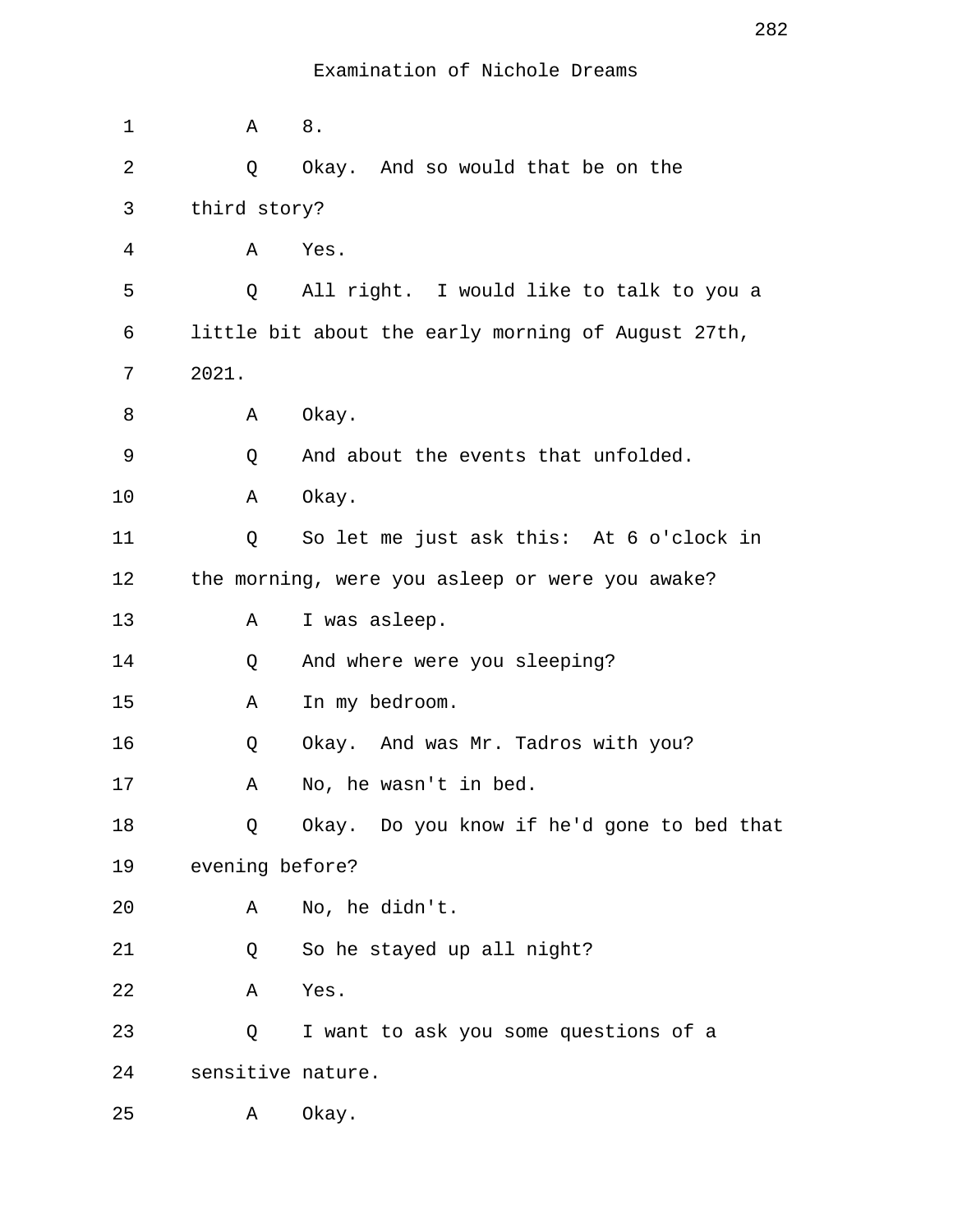| 1  | First, I want to ask, have you ever seen<br>Q         |
|----|-------------------------------------------------------|
| 2  | someone who is under the influence of a drug like     |
| 3  | fentanyl or methamphetamine?                          |
| 4  | Yes.<br>Α                                             |
| 5  | Okay. Do you know whether or not<br>Q                 |
| 6  | Mr. Tadros used either of those substances?           |
| 7  | I'm not sure if he did that night or not.<br>Α        |
| 8  | Okay. Had you seen him use it before?<br>Q            |
| 9  | Yes.<br>Α                                             |
| 10 | Had you seen him use it the day prior?<br>Q           |
| 11 | Yes.<br>Α                                             |
| 12 | And when he would consume either fentanyl<br>Q        |
| 13 | or methamphetamine or Oxycontin, how would he use it? |
| 14 | Smoke it.<br>Α                                        |
| 15 | Okay. And so when you say, "Smoke it,"<br>Q           |
| 16 | what do you mean by that? How would he smoke it?      |
| 17 | In a bong.<br>Α                                       |
| 18 | In a bong. And is that something that was<br>Q        |
| 19 | present at your apartment?                            |
| 20 | Yes.<br>Α                                             |
| 21 | Let's see. When Mr. Tadros would use<br>Q             |
| 22 | methamphetamine or other controlled substances, how   |
| 23 | would that affect him?                                |
| 24 | It would vary. He was just a busybody.<br>Α<br>He     |
| 25 | was constantly busy doing something. Depending on     |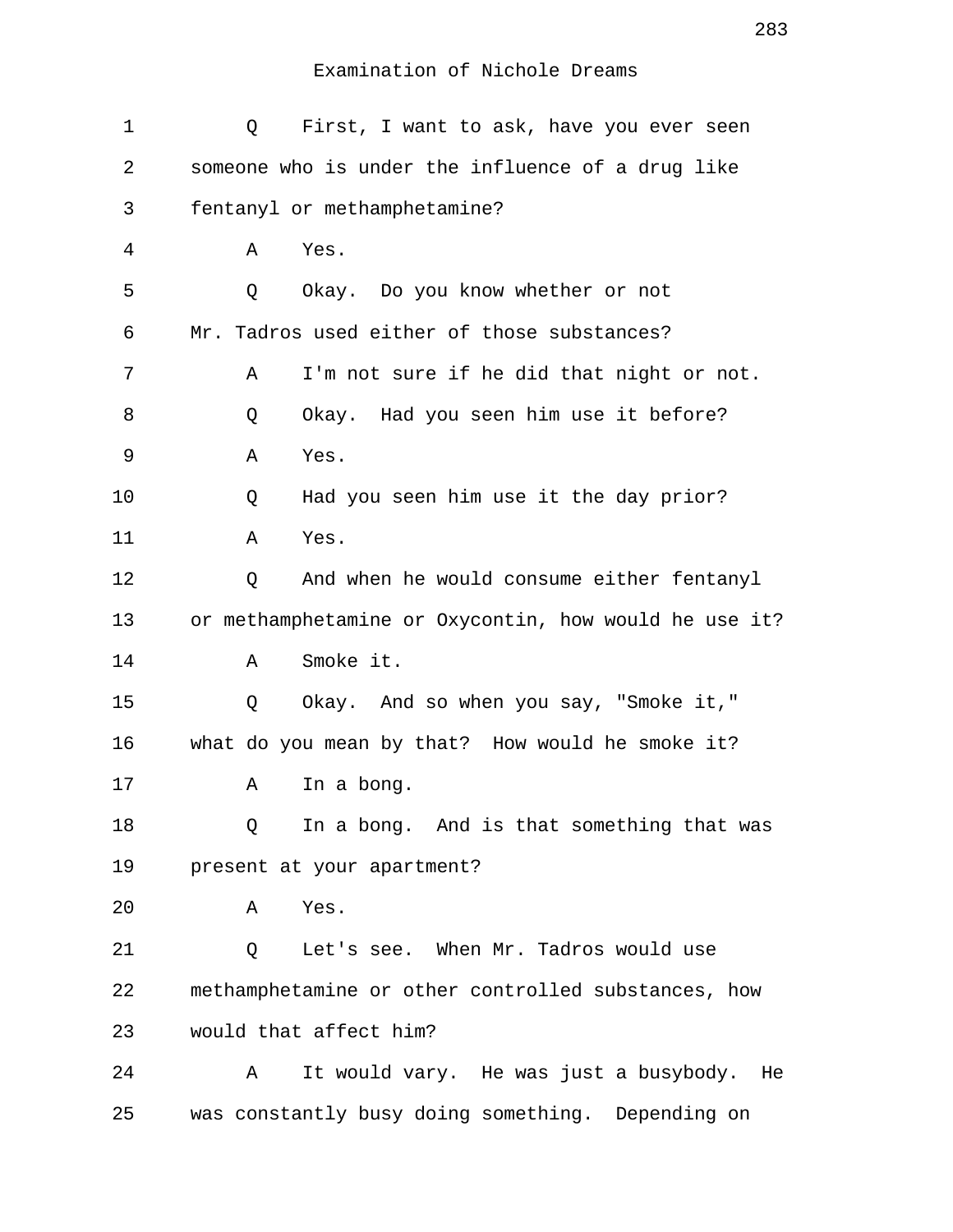1 the situation, sometimes he was happy. Sometimes he 2 was aggressive, but just -- it's hard to say. 3 Depending on the situation, I guess, is how he 4 would -- how he would act. 5 Q Okay. And you mentioned that you weren't 6 sure if he'd used any -- any substances the day 7 before. Do you know if he'd used any substances that 8 morning before law enforcement arrived? 9 A I'm not sure. 10 0 Okay. When did you first realize law 11 enforcement was at your residence? 12 A Basically when they were coming through 13 the door. 14 0 Okay. And what did you do? 15 A Well, I was in bed, so when that happened, 16 it was like fight or flight. I ran -- I ran towards 17 the kitchen. 18 Q And why did you run toward the kitchen? 19 A Probably because that's where Alex was. 20 Q Okay. And what, if anything, did you see 21 Alex doing when you ran toward the kitchen? 22 A It happened so fast. In all honesty, it's 23 like I just got out of bed, then went towards the 24 kitchen. And next thing you know, he's going -- he's 25 running outside.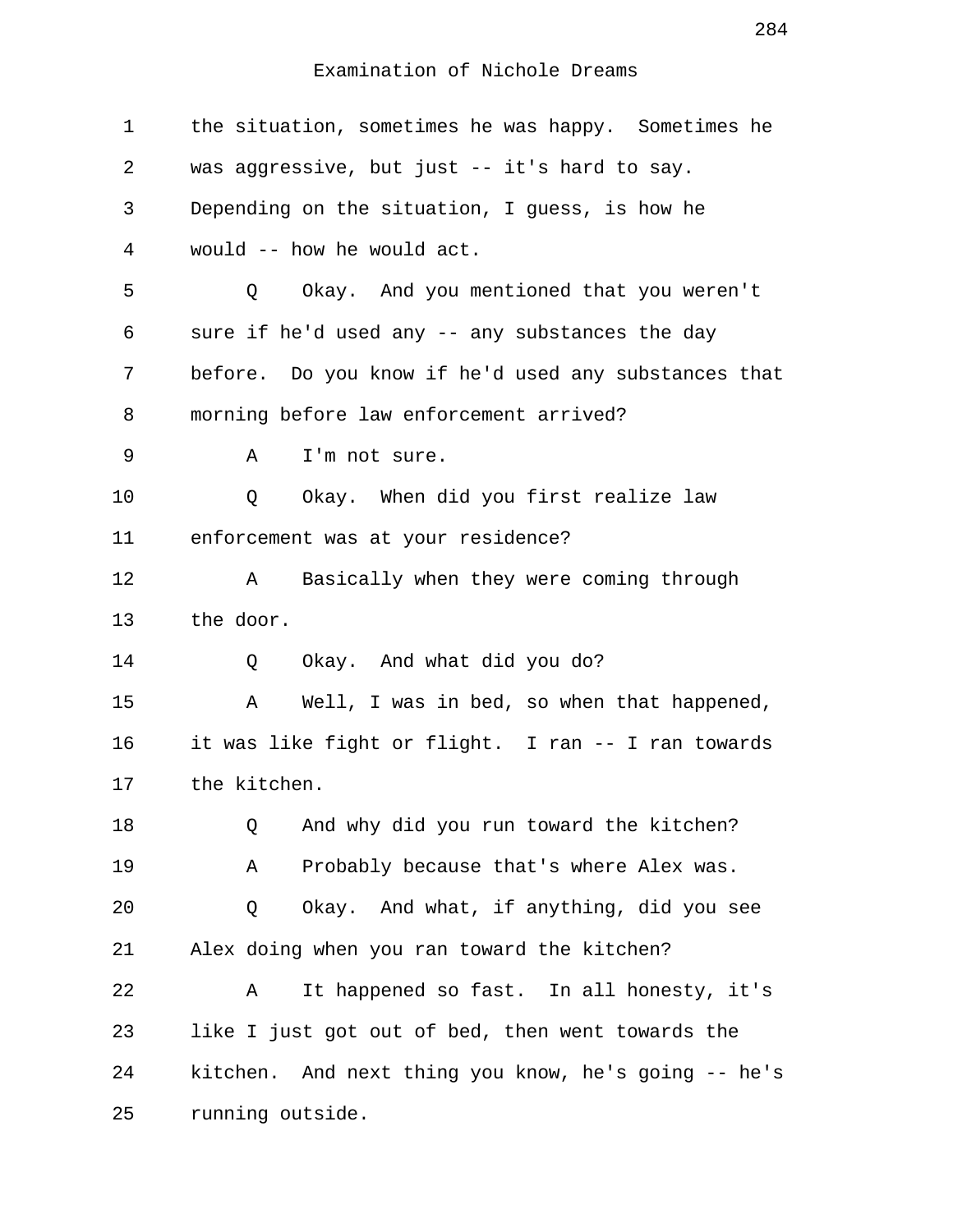| 1  | Q              | And when he ran outside, what did he do?             |
|----|----------------|------------------------------------------------------|
| 2  | Α              | He went over the balcony.                            |
| 3  | Q              | Did he tell you he was going to go over              |
| 4  | the balcony?   |                                                      |
| 5  | Α              | No.                                                  |
| 6  | Q              | Did he suggest you should come with him?             |
| 7  | Α              | No.                                                  |
| 8  | Q              | I want to ask you some questions about               |
| 9  |                | Mr. Tadros and guns. Do you know if he owned         |
| 10 | any guns?      |                                                      |
| 11 | Α              | Yes.                                                 |
| 12 | Q              | What kind of guns did you observe him                |
| 13 |                | having -- have in his possession?                    |
| 14 | Α              | I'm not sure -- I don't know what they're            |
| 15 |                | called. I don't really know much about guns at all,  |
| 16 |                | but all I know is they were black. Some were little, |
| 17 | some were big. |                                                      |
| 18 | Q              | And when you're saying, "Some were little,           |
| 19 |                | some were big," were they the kind of gun that you   |
| 20 |                | could hold one handed or would it take multiple      |
| 21 | hands?         |                                                      |
| 22 | Α              | Both.                                                |
| 23 | Q              | Okay. And when you -- when Mr. Tadros had            |
| 24 |                | guns around, would they usually be on him or would   |
| 25 |                | they be somewhere else, like secured away in a safe? |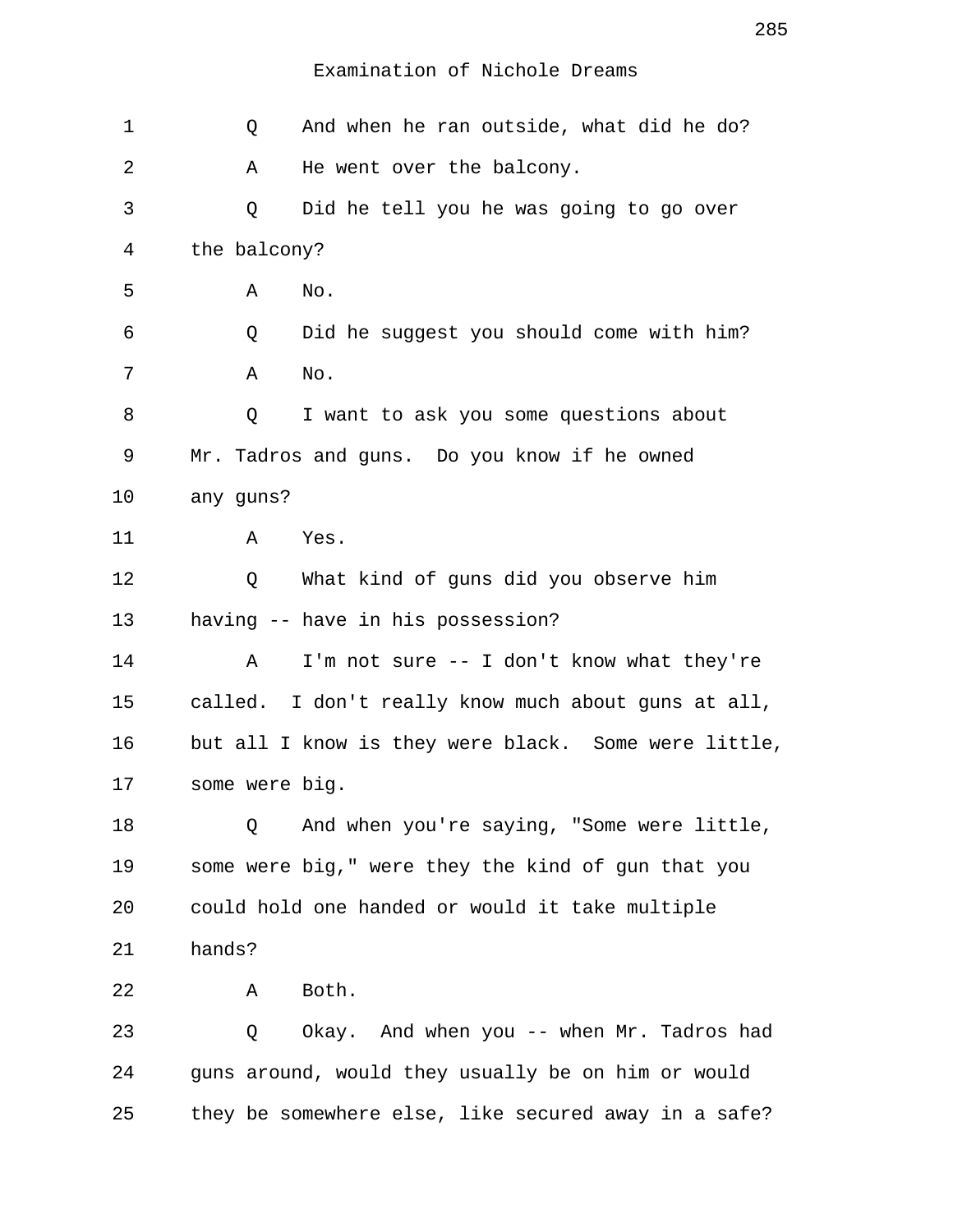| $\mathbf 1$ | Both.<br>Α                                           |
|-------------|------------------------------------------------------|
| 2           | Okay. How would he carry them on his<br>Q            |
| 3           | person if he was wearing them, so to speak?          |
| 4           | Usually in his waistband.<br>Α                       |
| 5           | Okay. And when we're talking waistband,<br>Q         |
| 6           | you know, you can tuck it on the side. You can tuck  |
| 7           | it in the front. You can tuck it in the back of your |
| 8           | waistband. How would you see him use it?             |
| 9           | Both.<br>Α                                           |
| 10          | Okay. Did he have any holsters or any kind<br>Q      |
| 11          | of professional equipment for carrying firearms?     |
| 12          | Not that I'm aware of.<br>Α                          |
| 13          | When he left that morning, did you know<br>Q         |
| 14          | whether or not he was armed?                         |
| 15          | I wasn't sure until I heard shots going<br>Α         |
| 16          | off. And then that's how I -- how I knew.            |
| 17          | Okay. Had you ever discussed with<br>Q               |
| 18          | Mr. Tadros what he would do if law enforcement came  |
| 19          | to the apartment?                                    |
| 20          | No.<br>Α                                             |
| 21          | Did he ever say anything really about<br>Q           |
| 22          | police officers, good, bad or indifferent?           |
| 23          | He had stated in the past that he didn't<br>Α        |
| 24          | like cops.                                           |
| 25          | Did his actions surprise you when he left<br>Q       |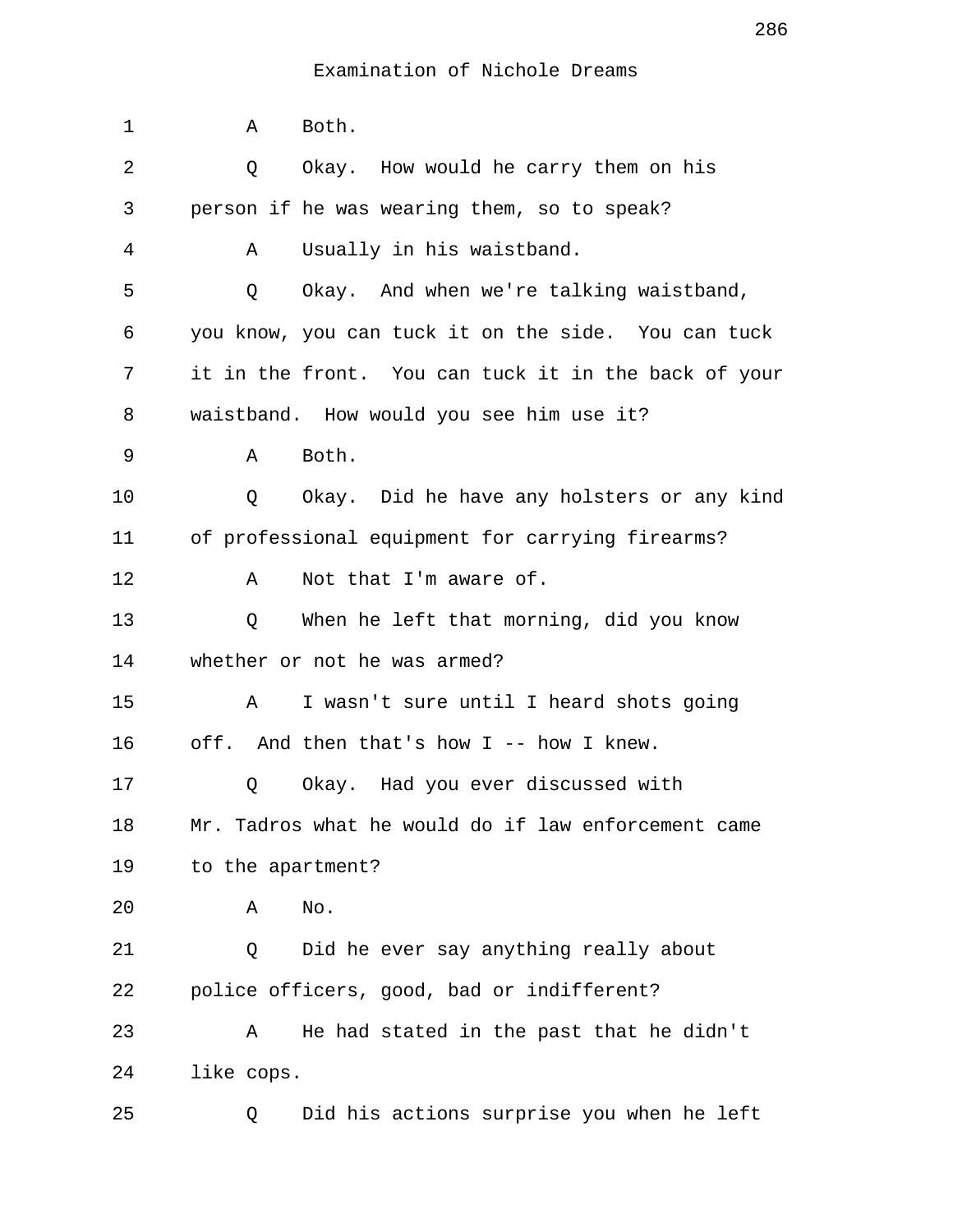| 1  | that morning?                                        |
|----|------------------------------------------------------|
| 2  | What's that?<br>Α                                    |
| 3  | Did his actions surprise you when he ran<br>Q        |
| 4  | out and jumped out of the window that morning?       |
| 5  | Α<br>Yes.                                            |
| 6  | Why did it surprise you?<br>Q                        |
| 7  | I just didn't know him to be that kind of<br>Α       |
| 8  | person. I didn't think that he would do something    |
| 9  | like that.                                           |
| 10 | And by "something like that," what do<br>Q           |
| 11 | you mean?                                            |
| 12 | Shooting at the cops, holding the<br>Α               |
| 13 | neighbors hostage.                                   |
| 14 | After the DEA agents came into your<br>Q             |
| 15 | residence, where did they take you? I'm assuming you |
| 16 | didn't stay in the apartment.                        |
| 17 | They took me out to the hallway at<br>Α<br>No.       |
| 18 | first. And then when they thought that he had a gun  |
| 19 | or he was threatening, you know, to shoot cops, they |
| 20 | took me out of the building.                         |
| 21 | Q<br>And when they took you out of the building,     |
| 22 | where did you go?                                    |
| 23 | They took me down the street to an SUV.<br>Α         |
| 24 | Okay. Could you see the apartment complex<br>Q       |
| 25 | from where you were?                                 |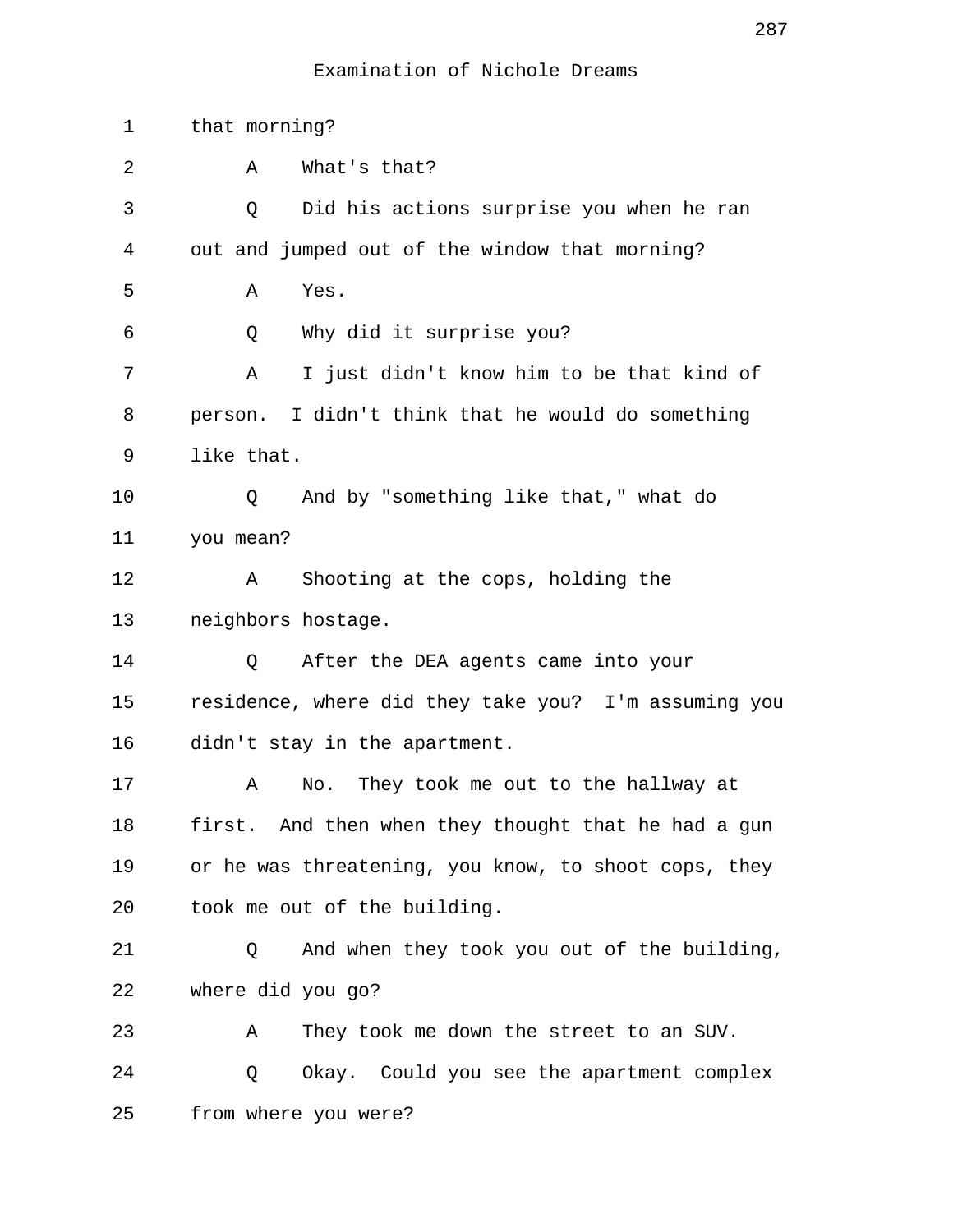| 1  | I could see the complex, yes, the side of<br>Α       |
|----|------------------------------------------------------|
| 2  | the building.                                        |
| 3  | Could you hear what was going on outside of<br>Q     |
| 4  | the car?                                             |
| 5  | Yes.<br>Α                                            |
| 6  | Q<br>Okay. Can you tell me about what you saw        |
| 7  | and what you heard?                                  |
| 8  | I couldn't see much other than, after<br>A           |
| 9  | things progressed, I saw a tank go to the middle of  |
| 10 | the road and I could see it shooting -- shooting     |
| 11 | something out of the tank.                           |
| 12 | I could hear him yelling. I couldn't -- I            |
| 13 | couldn't tell what was being said. I could just hear |
| 14 | yelling. I could hear him yelling. I could hear      |
| 15 | officers yelling, but I don't know what was          |
| 16 | being said.                                          |
| 17 | And how long would you say the yelling went<br>Q     |
| 18 | on, if you can give an estimate of time?             |
| 19 | Probably two to three hours, it felt like.<br>Α      |
| 20 | And that whole time, you were seated in the<br>Q     |
| 21 | back of the SUV?                                     |
| 22 | Yeah.<br>Α                                           |
| 23 | What happened next?<br>Q                             |
| 24 | I was there in the SUV. It seemed like<br>Α          |
| 25 | forever. I didn't know what time it was, you know,   |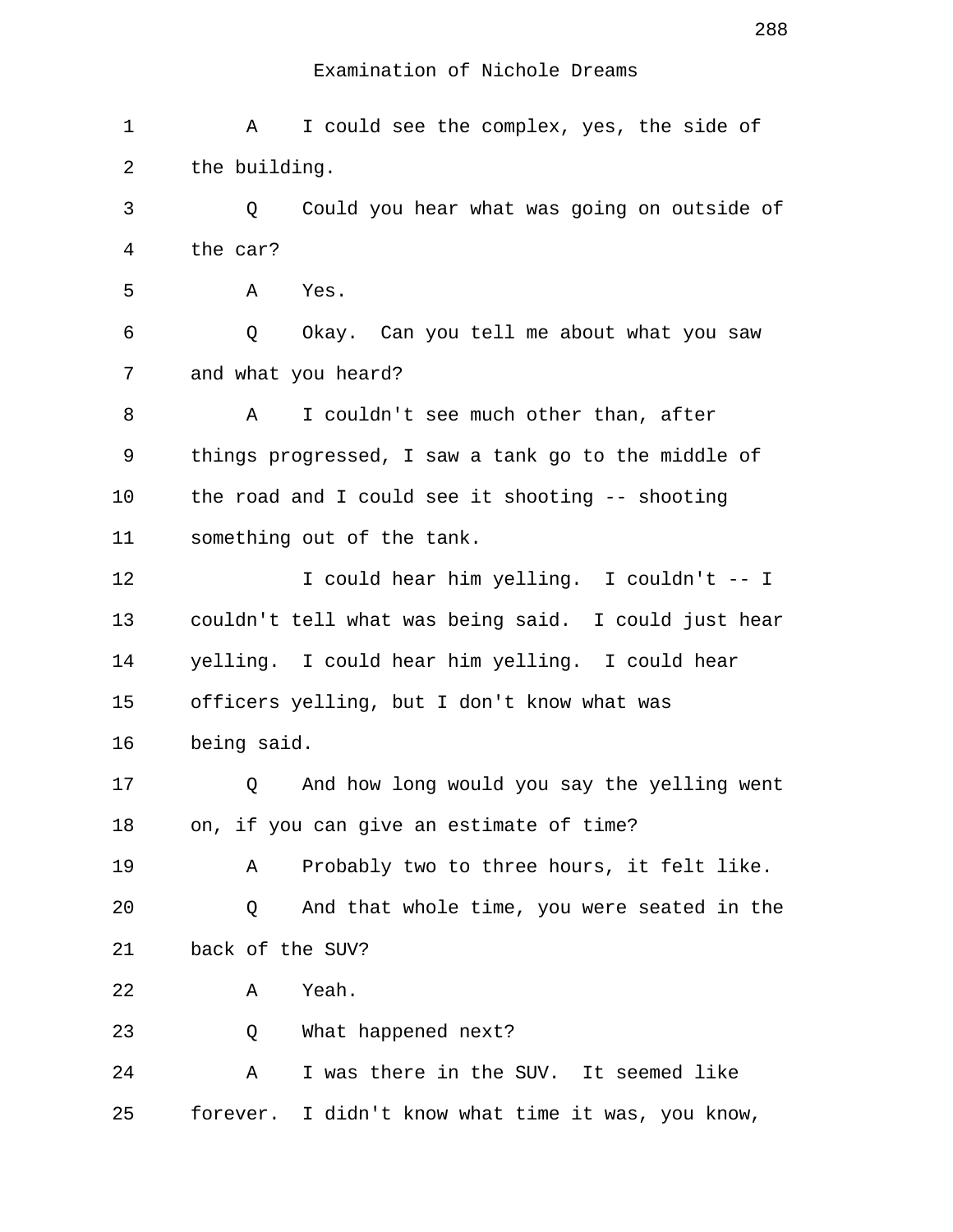Examination of Nichole Dreams

| $\mathbf 1$ |               | so all I know is I was there for a while and a couple |
|-------------|---------------|-------------------------------------------------------|
| 2           |               | different officers came and talked to me. And then    |
| 3           |               | they were like, "Okay. We're -- we're going --        |
| 4           |               | we're going downtown. You're going to come talk to    |
| 5           | us downtown." |                                                       |
| 6           | Q             | And did you --                                        |
| 7           | Α             | And at that $-$ at that time, I didn't know,          |
| 8           |               | you know, what had happened. Nobody told me until     |
| 9           |               | after I got downtown.                                 |
| 10          | Q             | I'm just going to check my notes to see if            |
| 11          |               | there was anything else I wanted to ask you.          |
| 12          | Α             | Okay.                                                 |
| 13          |               | (Whispered discussion, off the record,                |
| 14          |               | $3:35$ p.m. - $3:36$ p.m.)                            |
| 15          | BY MS. SEELY: |                                                       |
| 16          | Q             | Just a couple more questions, okay?                   |
| 17          | Α             | Okay.                                                 |
| 18          | Q             | Okay. Just going back to that particular              |
| 19          |               | morning, is your testimony that you and Mr. Tadros    |
| 20          |               | didn't have any discussion prior to law enforcement   |
| 21          |               | coming to your home?                                  |
| 22          | Α             | No.                                                   |
| 23          | Q             | Had Mr. Tadros ever expressed concerns                |
| 24          |               | about going into police custody to you?               |
| 25          | Α             | He had said at one point that he was never            |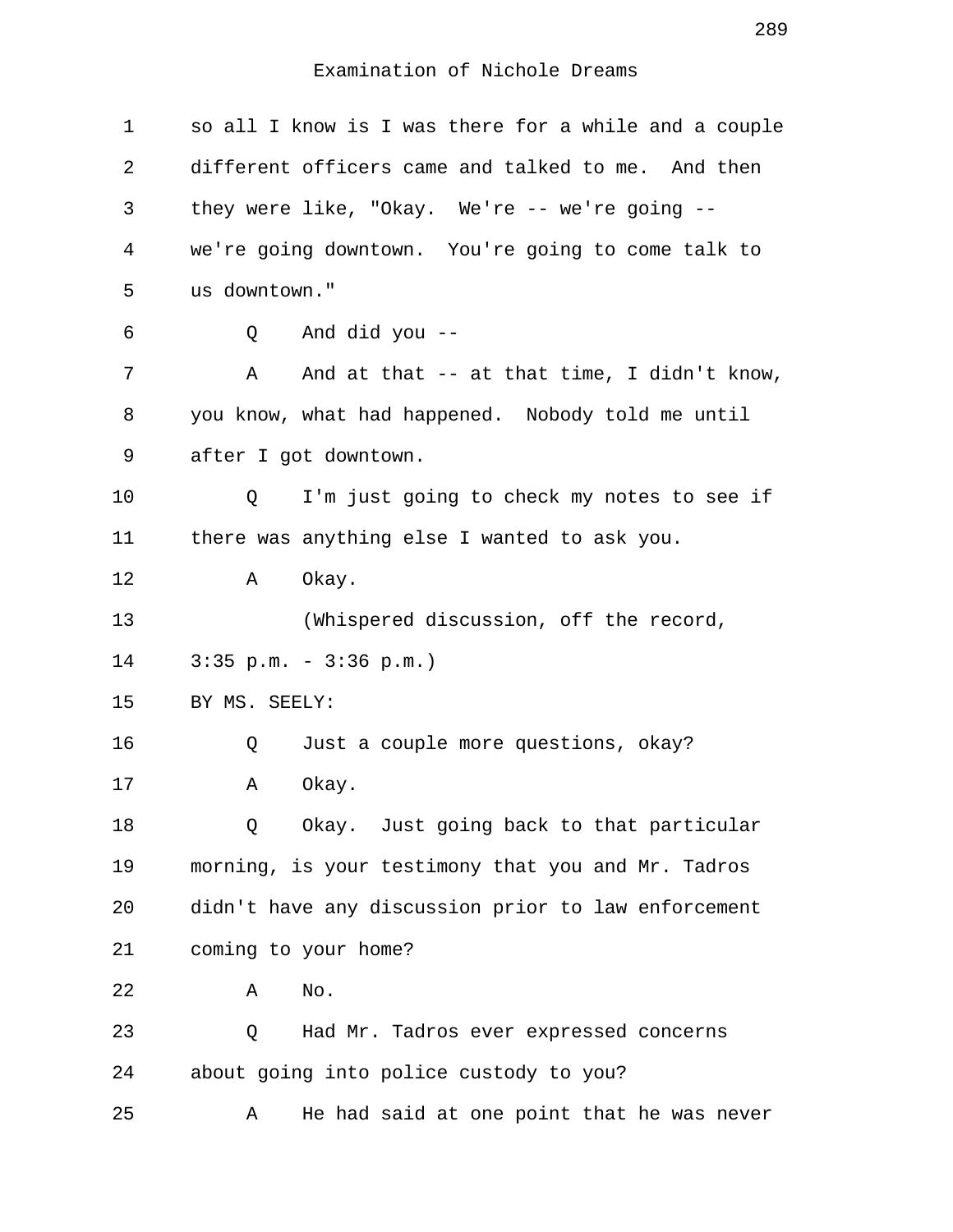## Examination of Nichole Dreams

 1 going back to prison. 2 Q And I don't want to talk about the prison 3 issue specifically, but what did you -- what did you 4 interpret that to mean? 5 A In all honesty, I didn't know how to take 6 that. I -- I mean, I wasn't quite sure. I don't 7 know how -- I didn't really know what he meant by 8 that 'cause sometimes he would say things and, you 9 know, it was just -- you didn't know if he was 10 serious or not. All I know is he just -- he said he 11 didn't want to go back to jail. 12 MS. SEELY: I believe those are my 13 questions. I am going to see if the grand jury has 14 any questions for you. And if they are -- 15 THE WITNESS: Okay. 16 MS. SEELY: -- appropriate for me to ask 17 for them, then I will ask you those questions as 18 well. 19 THE WITNESS: Okay. 20 MS. SEELY: All right. Any questions, 21 folks? 22 All right. I believe you are free to go. 23 You can go ahead and disconnect. 24 THE WITNESS: Okay. Thank you. 25 (Whispered discussion, off the record,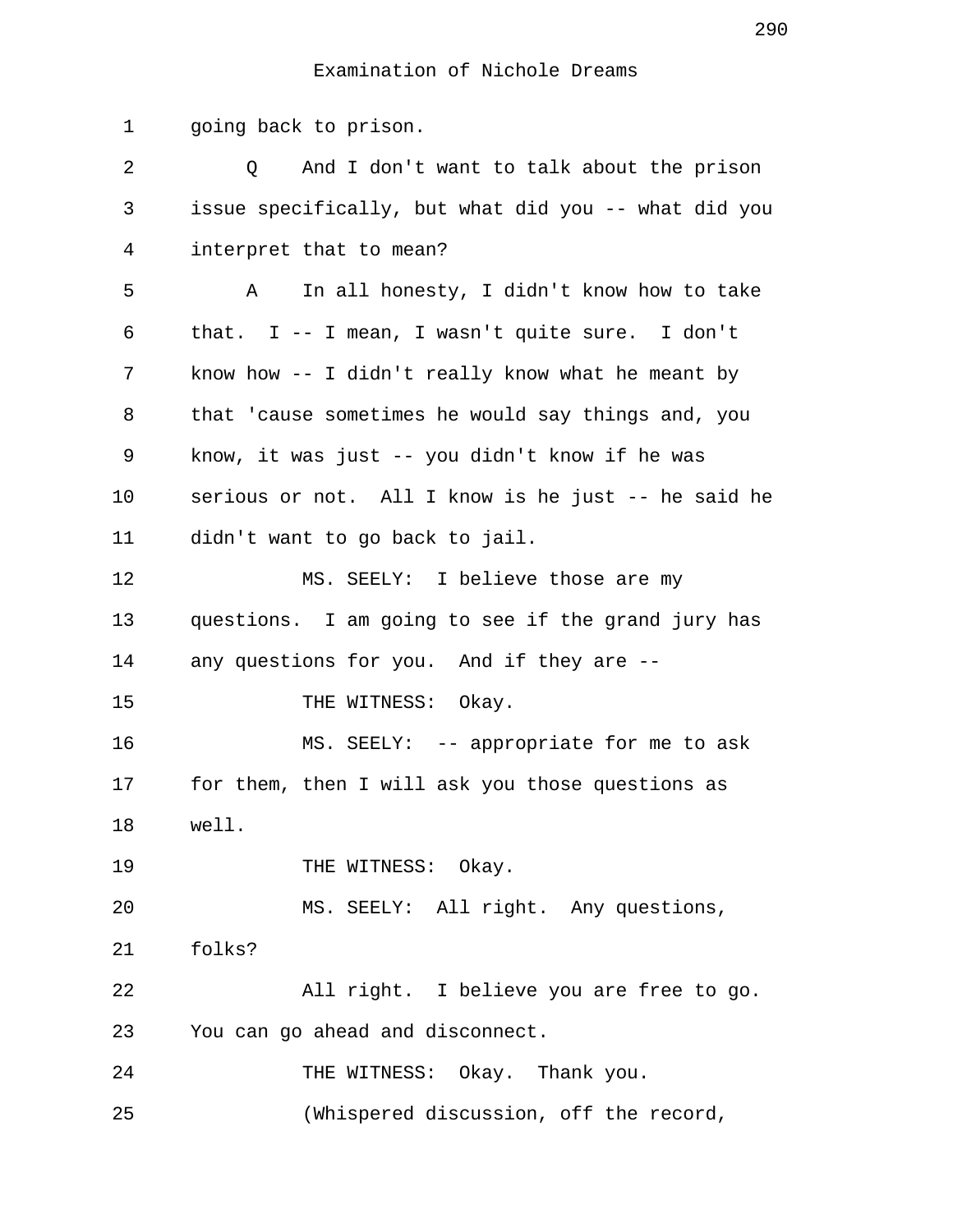| 1  | $3:37$ p.m. - $3:38$ p.m.)                            |
|----|-------------------------------------------------------|
| 2  | MR. VASQUEZ: Okay. So where we're at                  |
| 3  | now is $-$                                            |
| 4  | A GRAND JUROR: Oh, (indiscernible).                   |
| 5  | MR. VASQUEZ: Yes. Let's go off the record             |
| 6  | briefly for or a little bit.                          |
| 7  | (Recess taken, 3:38 p.m. - 3:42 p.m.)                 |
| 8  | (TRANSCRIBER'S NOTE: The audio record                 |
| 9  | begins midsentence.)                                  |
| 10 | MR. VASQUEZ: -- record. All right. We                 |
| 11 | are back on the record and we have recalled Detective |
| 12 | Brian Sims to the stand.                              |
| 13 | You're still under oath.                              |
| 14 | <b>BRIAN SIMS</b>                                     |
| 15 | Was thereupon recalled as a witness; and, having been |
| 16 | previously duly sworn, was examined and testified as  |
| 17 | follows:                                              |
| 18 | <b>EXAMINATION</b>                                    |
| 19 | BY MR. VASQUEZ:                                       |
| 20 | And so I wanted to ask you a couple<br>O              |
| 21 | questions about the video that, you know, is the      |
| 22 | internal video kind of leading up to the time before  |
| 23 | the search warrant. Have you reviewed that, the       |
| 24 | hours preceding?                                      |
| 25 | Yes, I have.<br>Α                                     |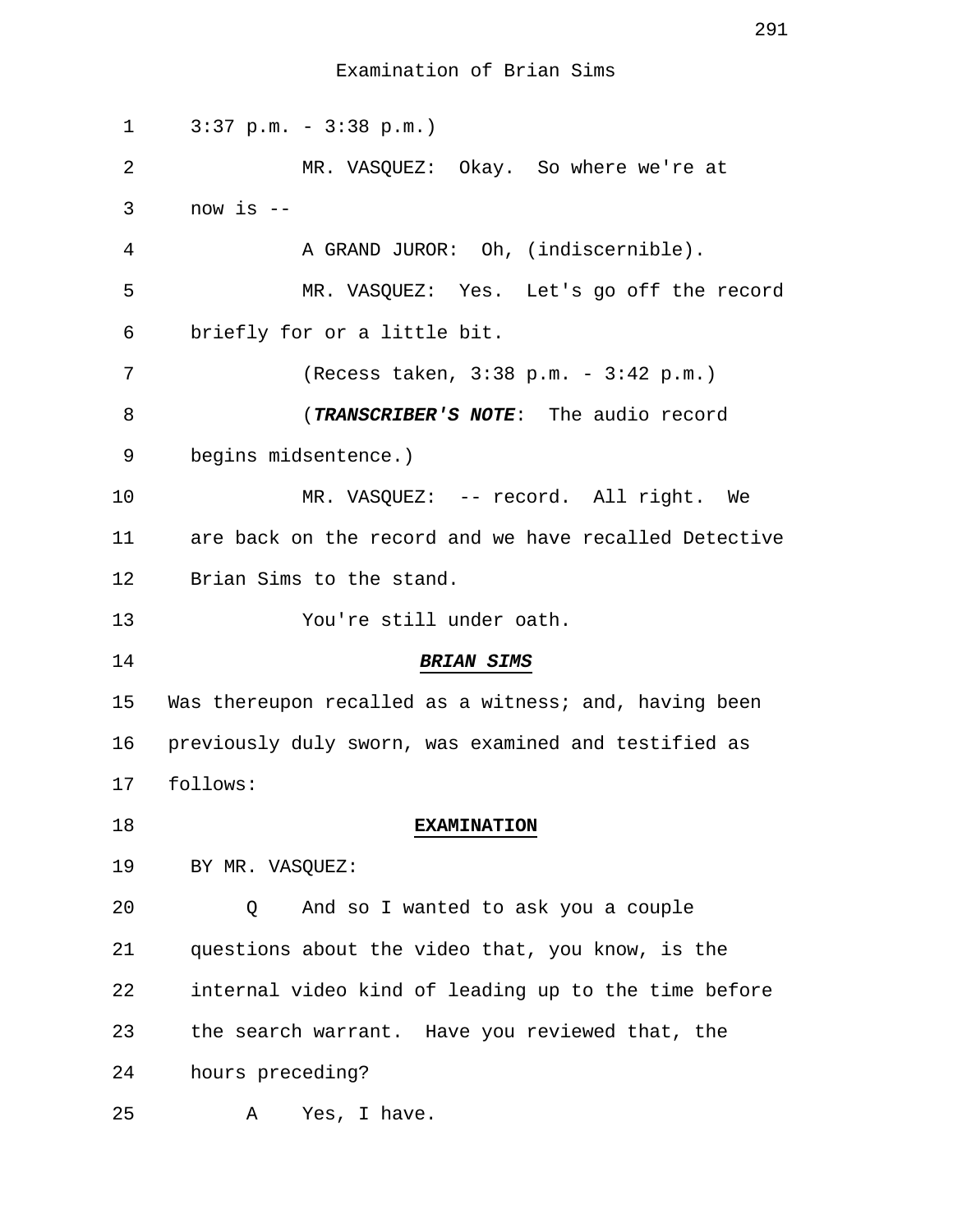1 Q Okay. And on that, do you observe -- and I 2 think you -- you sort of testified to this a little 3 bit, but observe Mr. Tadros using, like, what you 4 believed to be controlled substances? 5 A Yes, so I watched hours before. Nichole 6 had given me a timeline of their events that night, 7 so I then backtracked to see if those events 8 corresponded with what I saw in the video. So once 9 they get back home, I watched them, you know, through 10 the rest of the night. 11 And then I see Tadros. He stays up and 12 then his drug use is continual through the night. I 13 see him with that pipe. It looks like -- almost like 14 a marijuana bong, but I -- apparently you can smoke 15 drugs through it more than just marijuana. 16 And he is using that pipe continuously from 17 even before when they left and then when they came 18 back. And then he's up the whole time, that whole 19 night, until DEA hits the door. 20 Q And then do you have kind of a rough idea 21 of, like, how long before DEA goes through the door 22 that he's -- he has been using it? 23 A It's continual. I don't know if I'd hazard 24 a guess the last time I see him use it. Gosh. Like 25 I said, it's -- it's continual. I was surprised by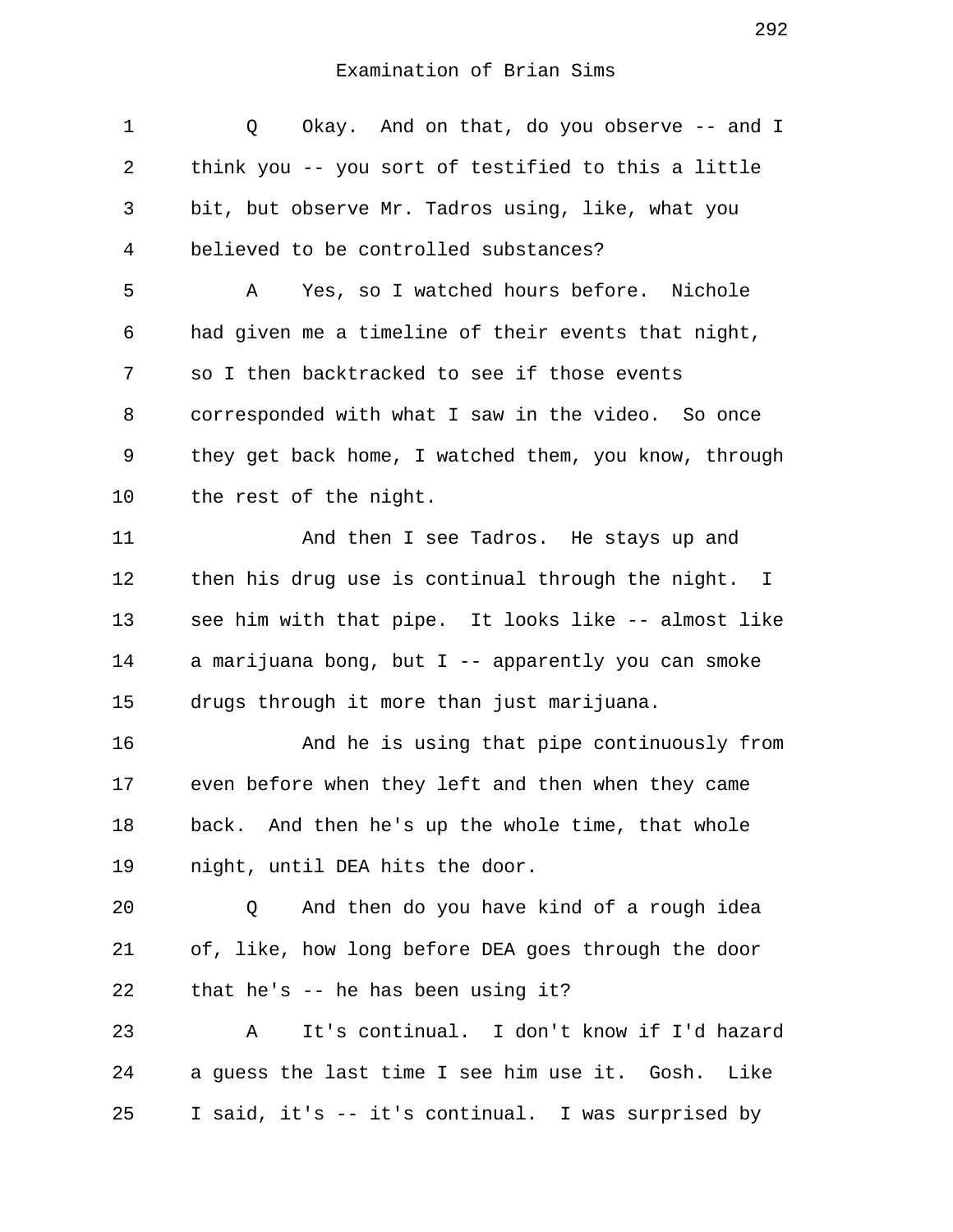| $\mathbf 1$ | it. I -- I'd never seen -- you know, seen somebody    |
|-------------|-------------------------------------------------------|
| 2           | use in that -- in that way. But it was, I would say,  |
| 3           | maybe -- gosh -- half an hour --                      |
| 4           | Okay.<br>Q                                            |
| 5           | A -- would be the last time he used. But,             |
| 6           | you know, it's hard to say. I'd have to watch all     |
| 7           | that video to $-$ -                                   |
| 8           | And -- and is he sleeping at any point<br>Q           |
| 9           | during this?                                          |
| 10          | No. You see him working on the -- the<br>Α            |
| 11          | laptop sitting there. There's two laptops that are    |
| 12          | kind of where the kitchen sink is. He's working       |
| 13          | on that and then he's always doing something on       |
| 14          | that countertop.                                      |
| 15          | Okay. But no sleeping, continue --<br>Q               |
| 16          | No sleeping.<br>Α                                     |
| 17          | -- continually using?<br>Q                            |
| 18          | He was usually standing on that countertop.<br>Α      |
| 19          | And as he's working on the laptops, you see him use   |
| 20          | that $-$ that pipe.                                   |
| 21          | MR. VASQUEZ: Okay. All right. Additional              |
| 22          | questions that you'd like to ask the detective?       |
| 23          | A GRAND JUROR: One other. And that was --             |
| 24          | there was a mention of a security camera as well that |
| 25          | was outside of the door that was pointed into the     |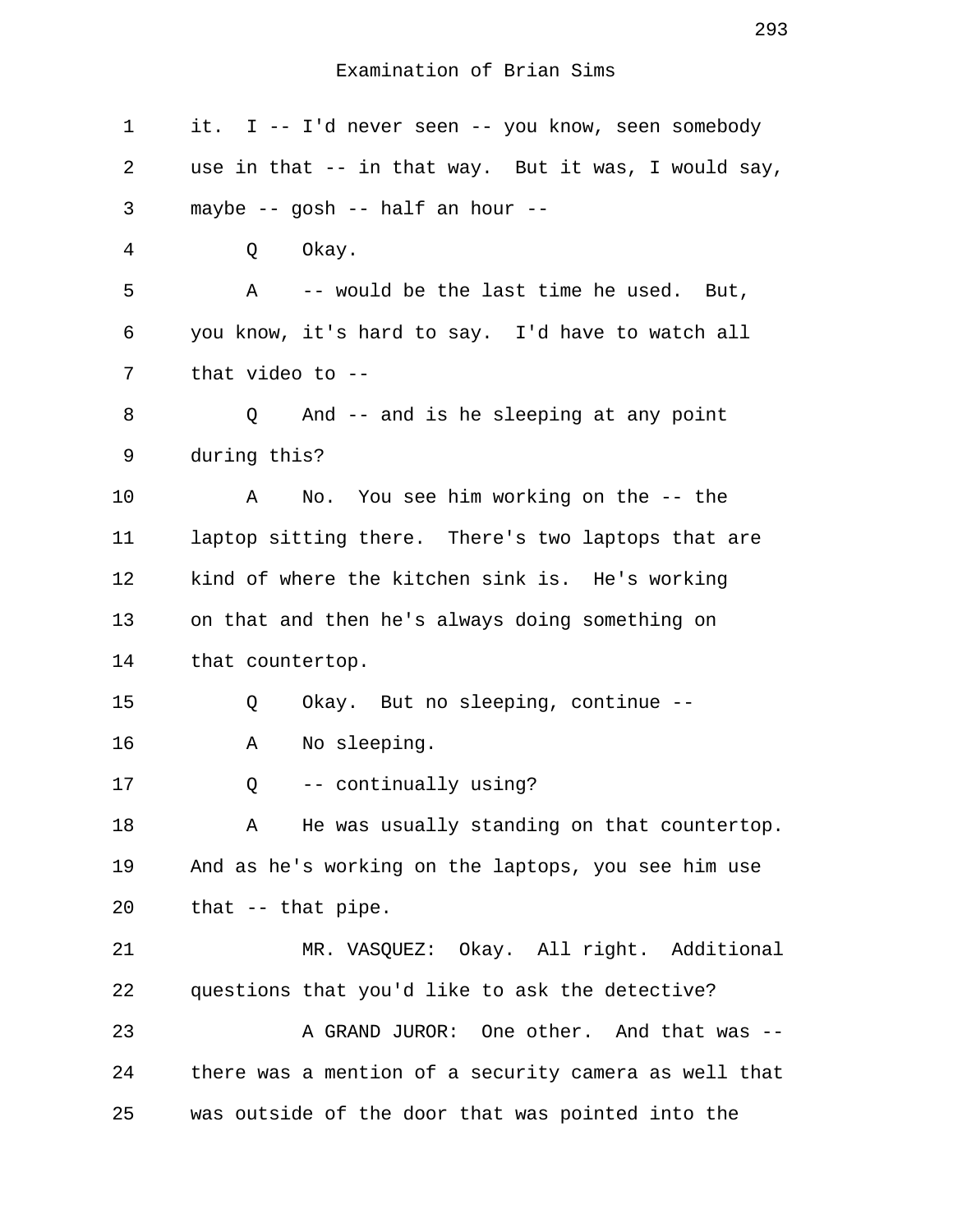1 hallway. Was there any footage from that 2 (indiscernible)? 3 THE WITNESS: So that was a different 4 system and it wasn't operating. 5 A GRAND JUROR: Okay. 6 THE WITNESS: So the only system that was 7 operating was the one that we captured. 8 A GRAND JUROR: Okay. 9 THE WITNESS: And those were the cameras 10 that covered the inside and then that one camera view 11 that you see outside. Those were the only cameras 12 that were operating. 13 A GRAND JUROR: So it was a different 14 system that was -- 15 THE WITNESS: Completely different system. 16 A GRAND JUROR: -- not the people that 17 lived there or was it -- 18 THE WITNESS: No. I think it's -- it was 19 their cameras, but they didn't work. So that's why 20 they had installed the new system that was up 21 and running -- 22 A GRAND JUROR: I see. 23 THE WITNESS: -- which, from my 24 understanding, was -- was new within the last couple 25 days even.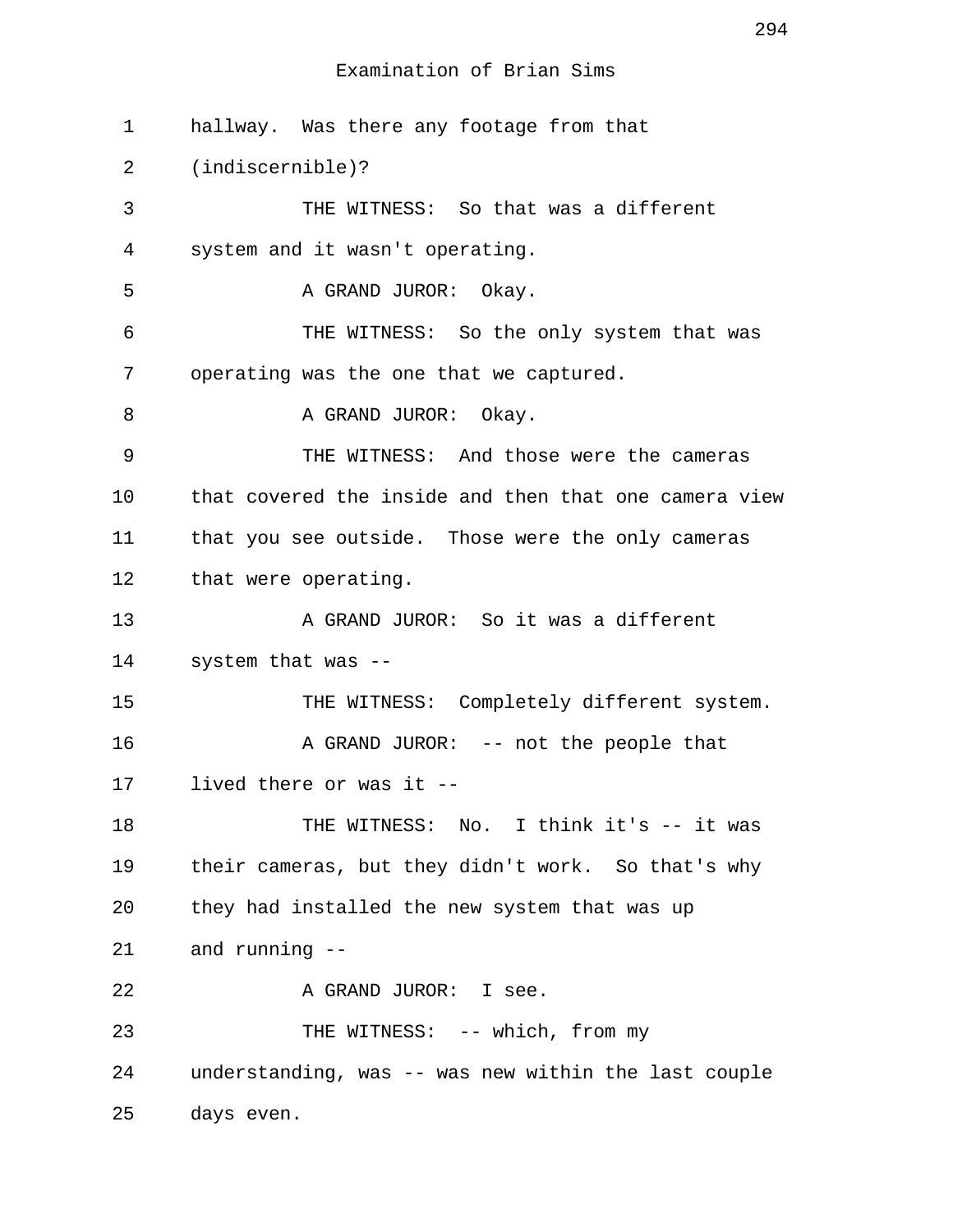| 1  | A GRAND JUROR: The camera that's seen on             |
|----|------------------------------------------------------|
| 2  | the third-floor balcony, like, on the post, was that |
| 3  | theirs or is that something that belongs to the      |
| 4  | apartment complex?                                   |
| 5  | THE WITNESS: No, that's theirs.                      |
| 6  | A GRAND JUROR: Okay.                                 |
| 7  | THE WITNESS: Yeah, the apartment complex             |
| 8  | didn't have video.                                   |
| 9  | A GRAND JUROR: Mm-hmm.                               |
| 10 | A GRAND JUROR: And I was going to say --             |
| 11 | A GRAND JUROR: Go ahead. Go ahead.                   |
| 12 | Finish.                                              |
| 13 | A GRAND JUROR: Does that outdoor video               |
| 14 | capture any of the -- the scene with the -- the      |
| 15 | armored truck or anything like that?                 |
| 16 | THE WITNESS: Yes. So that view you see,              |
| 17 | that's the fixed view that it captures.              |
| 18 | A GRAND JUROR: Right.                                |
| 19 | THE WITNESS: And so what you can see if              |
| 20 | the SERT officers around the truck. You can see      |
| 21 | officers in the -- you'll hear some SERT officers    |
| 22 | tomorrow talk about deploying gas. And those --      |
| 23 | Officer Faris will -- you'll be able to see him --   |
| 24 | and he'll talk about this.                           |
| 25 | He's behind that truck and that's where              |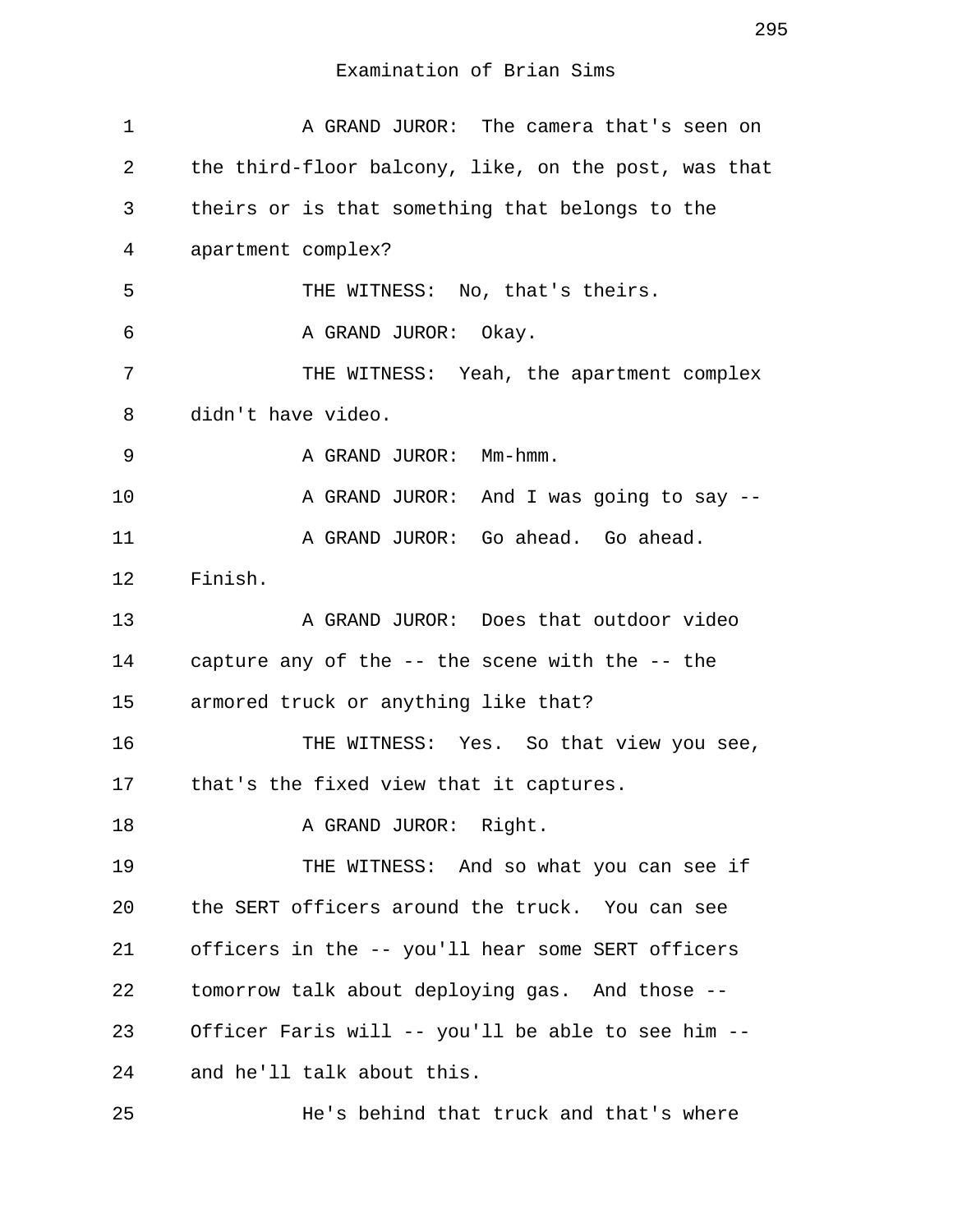| $\mathbf 1$ | he's deploying gas from. And then SERT Officer      |
|-------------|-----------------------------------------------------|
| 2           | Ramsey, he's in that turret. But you -- you can't   |
| 3           | see him really in the video and you can't see the   |
| 4           | shots being fired from there either in the video.   |
| 5           | A GRAND JUROR: So does the video                    |
| 6           | have sound?                                         |
| 7           | THE WITNESS: It does not have sound.                |
| 8           | A GRAND JUROR: There's no (indiscernible).          |
| 9           | THE WITNESS: There's no audio for                   |
| 10          | either --                                           |
| 11          | A GRAND JUROR: Okay.                                |
| 12          | THE WITNESS: -- view.                               |
| 13          | A GRAND JUROR: And will we be watching              |
| 14          | that one tomorrow?                                  |
| 15          | MR. VASQUEZ: We can watch it right now if           |
| 16          | you'd like. We can find it.                         |
| 17          | A GRAND JUROR: Is anyone else interested?           |
| 18          | MULTIPLE GRAND JURORS: Yeah.                        |
| 19          | A GRAND JUROR: Sure.                                |
| 20          | MR. VASQUEZ: Okay. Let me see what                  |
| 21          | I can $--$                                          |
| 22          | A GRAND JUROR: Okay.                                |
| 23          | MR. VASQUEZ: -- bring up.                           |
| 24          | And if -- Detective, if you happen to know          |
| 25          | any kind of number time frame -- 'cause I know it's |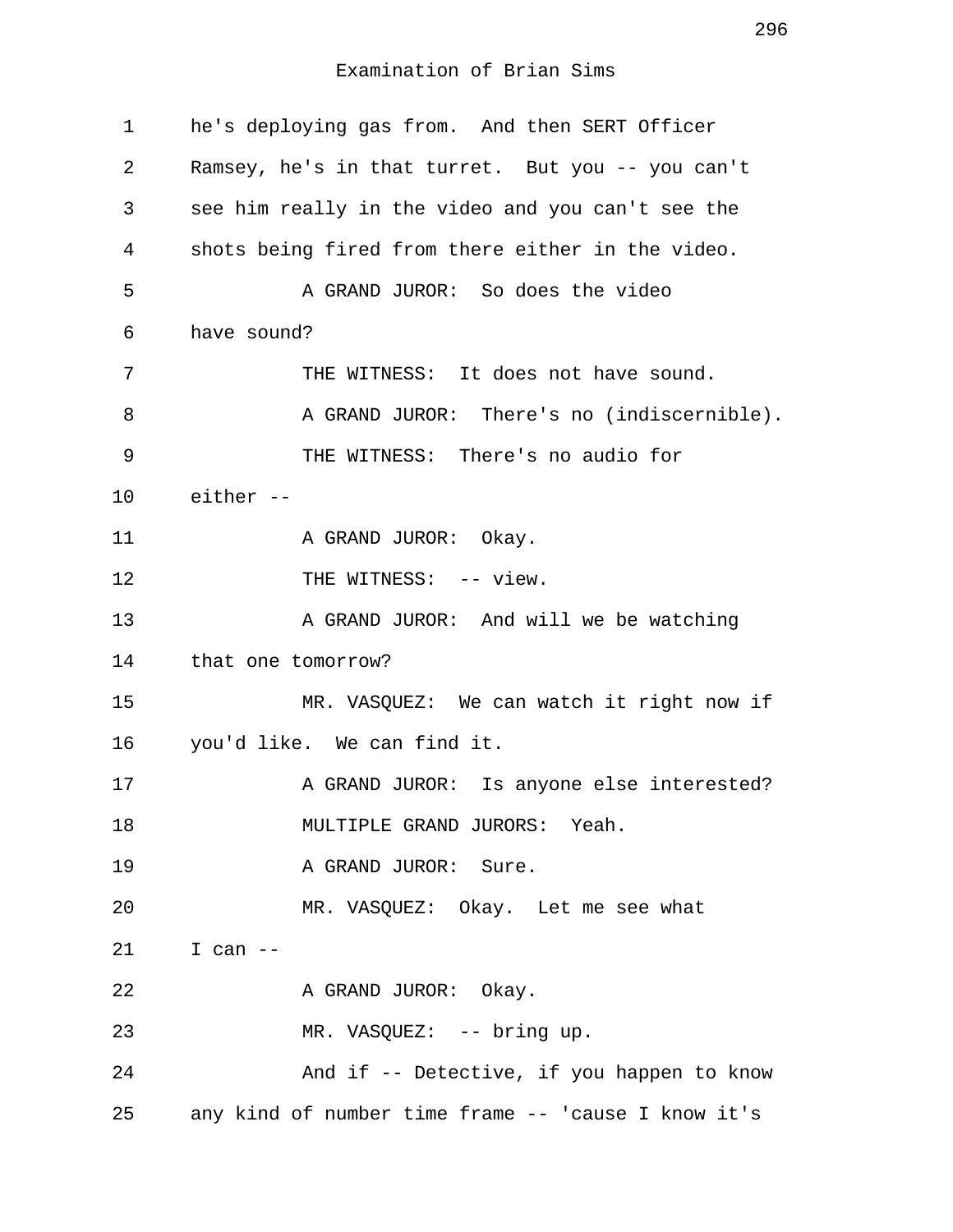1 Channel 1. And I know that this -- it should be -- 2 let's -- we're going to start at 1770 -- this is the 3 coding number, 1770. We're going to check that one 4 and -- and see where it's at. 5 So this one is going to be after 'cause you 6 can see the doors are open on this. So the video is 7 running. It's just -- this is clearly going to be 8 after, so let me go back in time a little bit. We're 9 going to go to -- we'll go to 1760 and start to 10 bracket our way in and see how that gets us. 11 So this one, as you can see, there's the 12 Portland Police car -- vehicle and you can see these 13 two individuals up behind the car. 14 A GRAND JUROR: Mm-hmm. 15 MR. VASQUEZ: So this is not, obviously, 16 when the truck has arrived. And so we can watch 17 this -- it's approximately 20 minutes long -- or we 18 can fast forward and get to the point where the truck 19 arrives. I just want to make sure I capture what you 20 guys want to look at. 21 A GRAND JUROR: Is there -- can you watch 22 it double speed or -- 23 MR. VASQUEZ: I don't know if this 24 particular player -- 25 A GRAND JUROR: -- or scrub through it?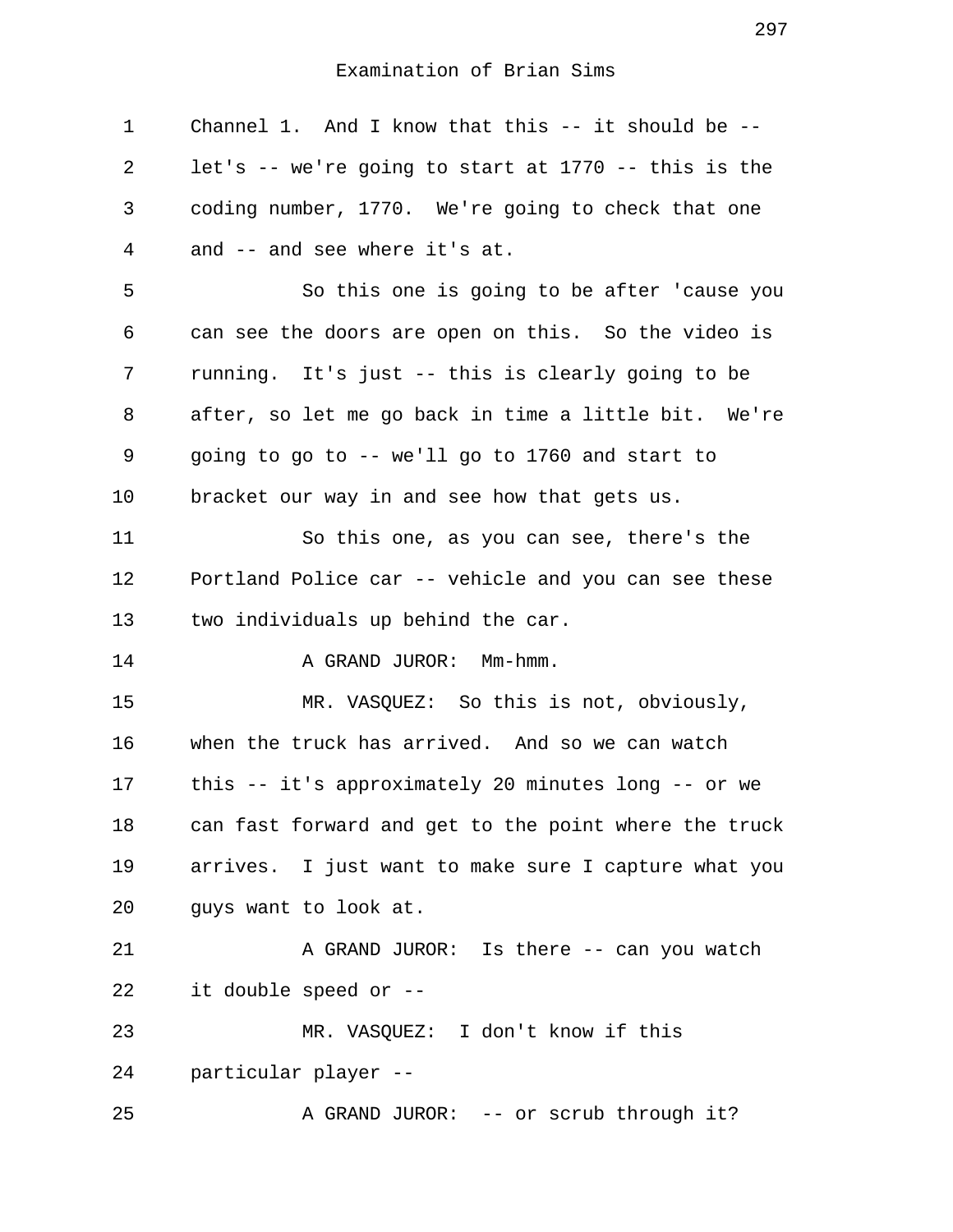1 MR. VASQUEZ: I mean, I can certainly try 2 to scrub through. 3 A GRAND JUROR: Yeah, that's -- that's 4 cool. 5 MR. VASQUEZ: So, like, you can -- we can 6 just kind of sample it and see. I mean, I -- I -- I 7 believe, as you've heard the testimony, there's a 8 couple hours, so -- 9 A GRAND JUROR: Yeah. 10 A GRAND JUROR: Mm-hmm. 11 A GRAND JUROR: Is that a --12 THE WITNESS: That's the -- that's the 13 EDU's (phonetic) robot there. 14 A GRAND JUROR: Hmm. 15 THE WITNESS: They use that to -- if they 16 need to, you know, have a speaker on that or it 17 sometimes will have a phone on that and then brought 18 up. So that's why that was deployed and ready. 19 BY MR. VASQUEZ: 20 Q Were they able to actually get that up the 21 staircase to where the apartment was? 22 A No, the issue was the stairs. It was 23 too -- apparently too steep for the robot to get up 24 there. 25 A GRAND JUROR: So does it have video?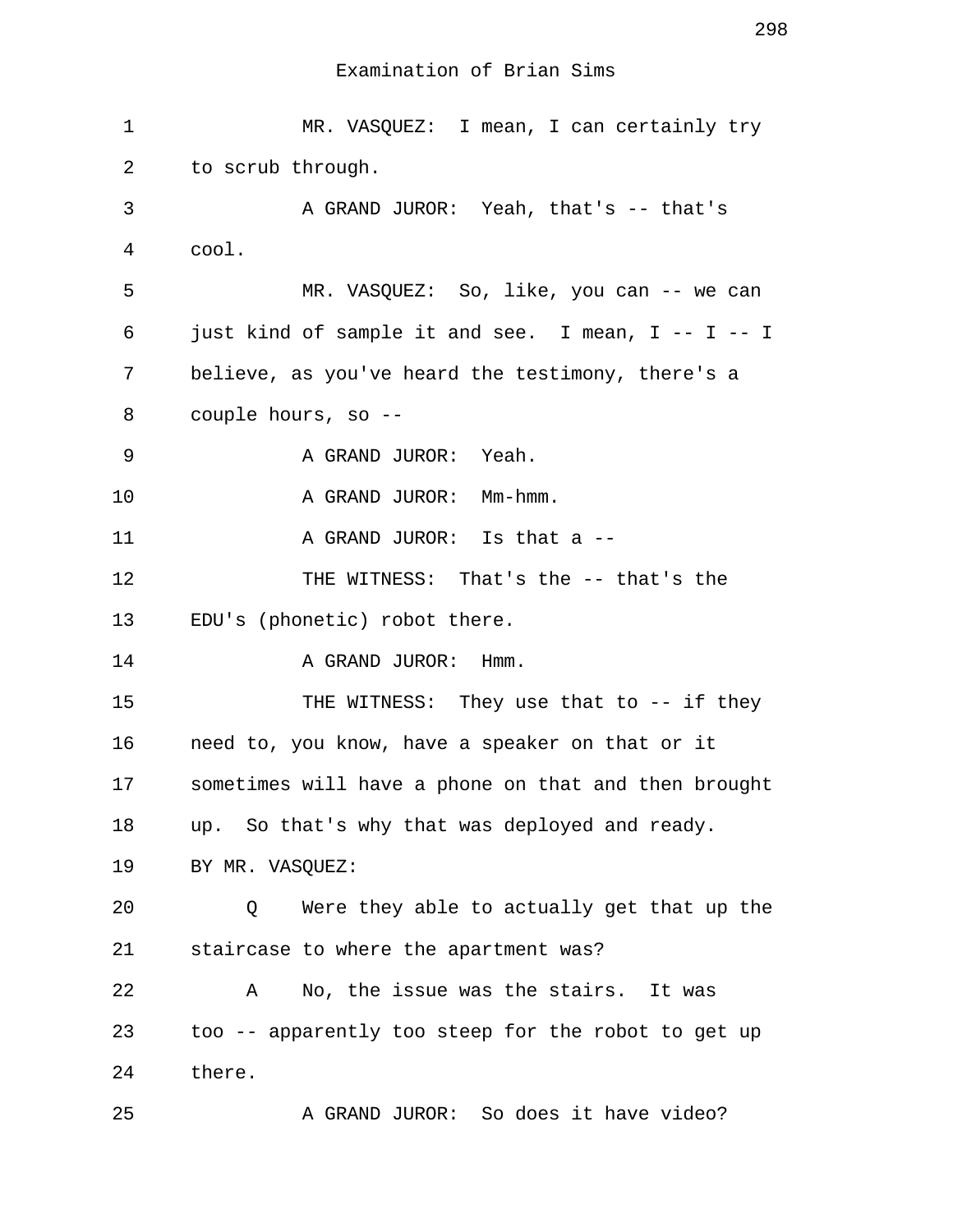1 Does it have a view towards -- 2 THE WITNESS: No. The -- 3 A GRAND JUROR: -- the balcony at all? 4 THE WITNESS: -- it -- it has a live-view 5 camera on it, but it does not record. 6 A GRAND JUROR: It does not record. 7 THE WITNESS: So they're able to put that 8 in positions where, you know, it's in -- it's in 9 danger and then not somebody else with a camera. 10 A GRAND JUROR: Thank you. 11 MR. VASQUEZ: Okay. I'll continue to kind 12 of scrub forward a little bit here. 13 A GRAND JUROR: Will anyone speak to -- was 14 anybody monitoring the live video of this or -- 15 MR. VASOUEZ: I'm not --16 THE WITNESS: There is -- so there's EDU --17 there's EDU officers that are at the command post and 18 they're watching the live view. 19 A GRAND JUROR: I see. 20 THE WITNESS: Their role is to relay to the 21 SERT team and the hostage negotiators what they're 22 seeing. So it's a -- you know, just a tactical tool 23 they use. 24 A GRAND JUROR: Okay. Here we are.

25 MR. VASQUEZ: Here we are. Let me back up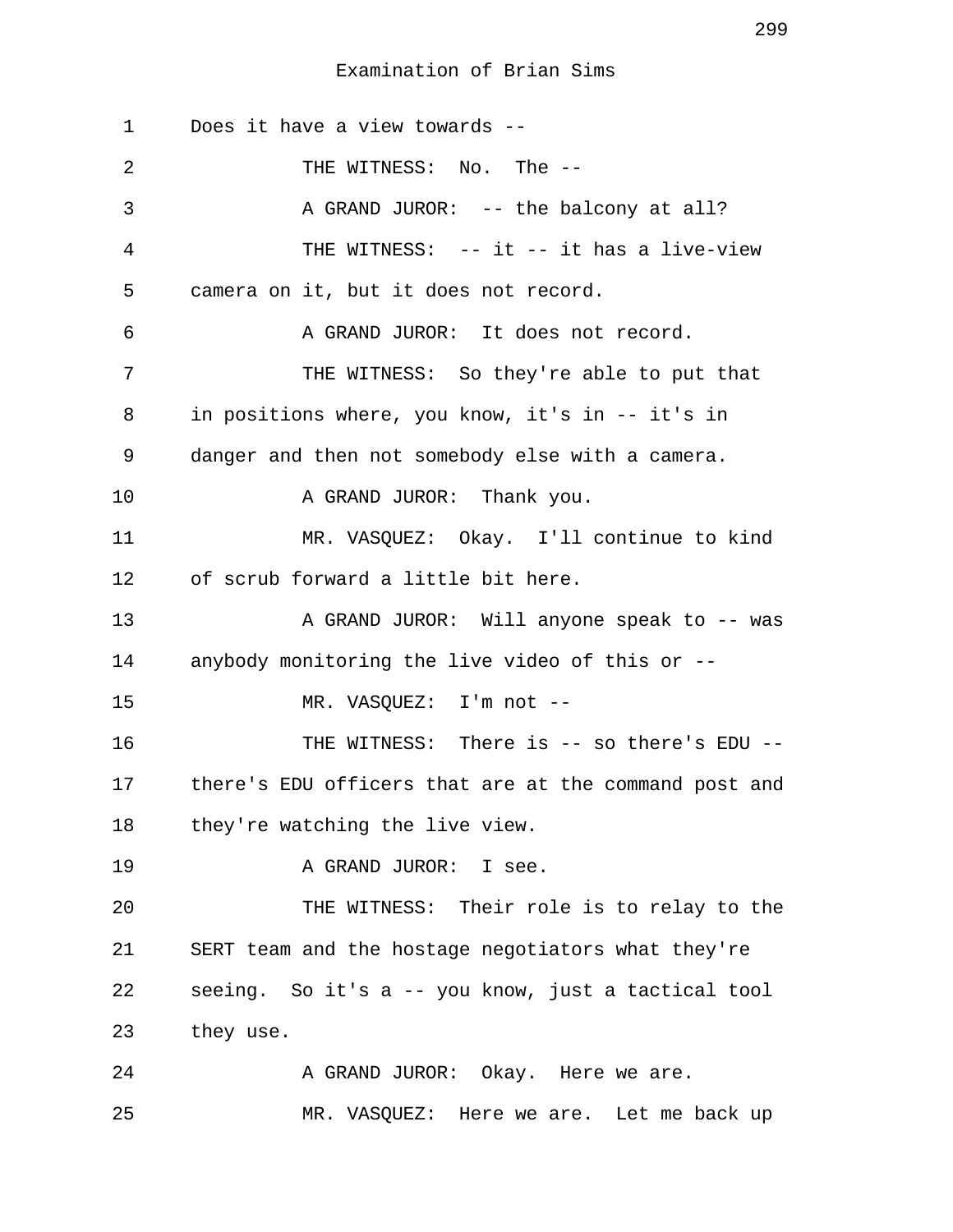1 a bit. We'll probably see it come into view. This 2 one is the video that ends in 1761. We are on the 3 timestamp currently at 10:45 on the timestamp, 4 remembering that it needs to be adjusted for 5 actual time. 6 But we'll -- I'm going to scrub forward 7 'til we get to the arrival. Okay. It's there. 8 There we go. We're at 10:45:30 and we're seeing it. 9 THE WITNESS: So there's Ramsey in the 10 turret, but, like I said, you could barely see that 11 somebody's even in there. 12 A GRAND JUROR: Okay. 13 A GRAND JUROR: And the flashing lights 14 that were on -- oh, now, they're back on. 15 BY MR. VASOUEZ: 16 Q And just for -- to help orient us, 17 Detective Sims, are -- the people behind that, are -- 18 those are SERT members behind there? 19 A Yes. 20 Q Okay. And, typically, does Portland SERT, 21 do they wear that -- kind of the greenish uniform? 22 A Yeah. They're in the green -- either solid 23 green or some have camo depending on their role. 24 Q Okay. And then Officer Jacobsen, the 25 crisis negotiator that we -- we heard from already,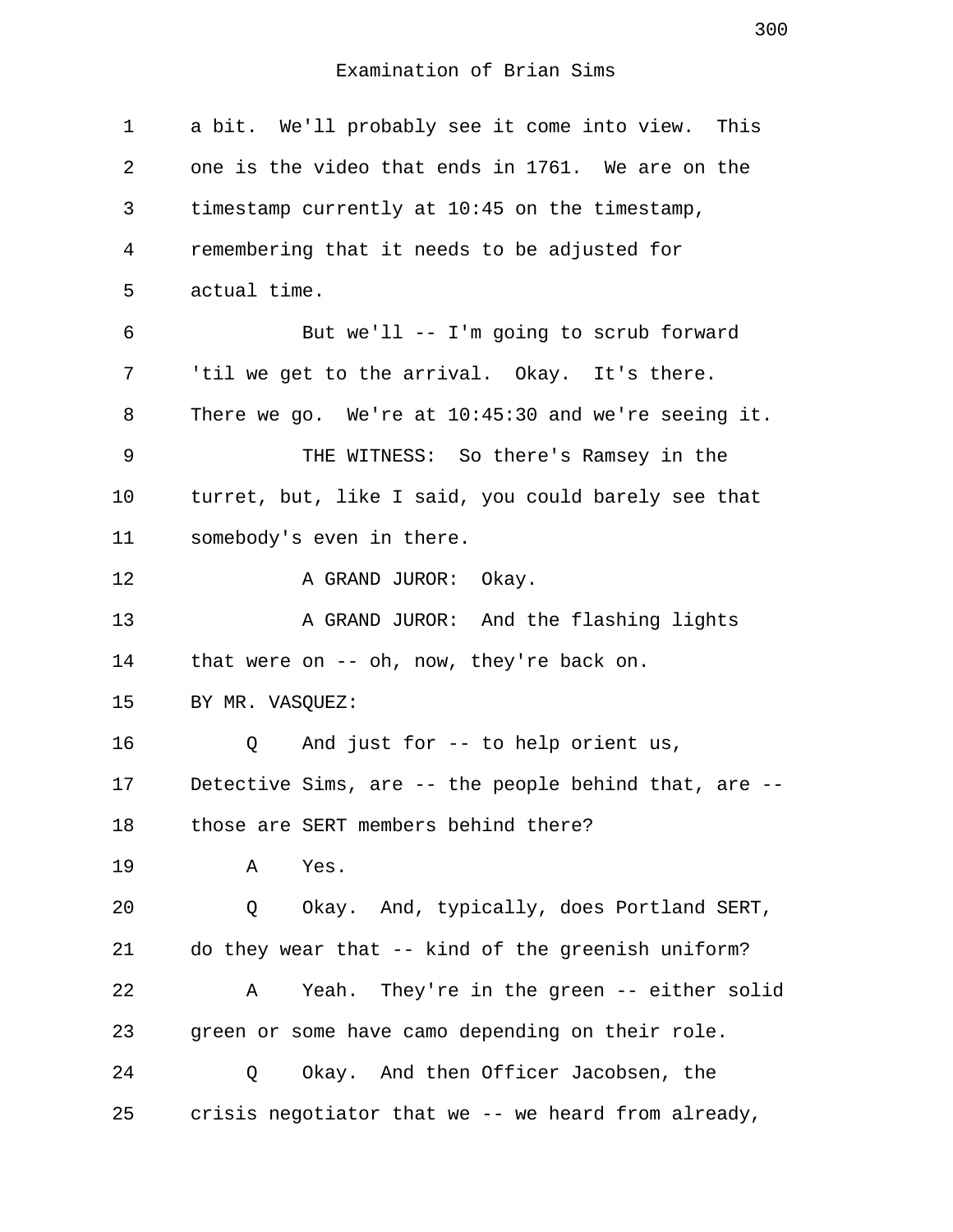1 he would have been in the passenger seat kind of -- I 2 think we just can see someone moving right there. 3 A Right. 4 Q Okay. 5 A He's broadcasting over the PA system off  $6$  the  $--$  the  $G3$ . 7 A GRAND JUROR: Do we know who the person 8 in blue was (indiscernible)? 9 THE WITNESS: Yeah, those are some of 10 the tenants. 11 A GRAND JUROR: Okay. 12 THE WITNESS: They're trying to evacuate 13 out of the building. There -- 14 A GRAND JUROR: (Indiscernible). 15 THE WITNESS: There's the 40-millimeter 16 rounds that are trying to break the glass. And then 17 here's Officer Faris with that rifle, the long rifle 18 part. That's the gas grenade. 19 The angle, it's -- it's difficult 20 for them to get an angle to get -- to break the 21 glass. They're shooting a couple more to break the 22 glass. And then there's a gas round. 23 A GRAND JUROR: Okay. 24 THE WITNESS: And it looks to me -- we'll 25 have Officer Faris discuss this, but it looks to me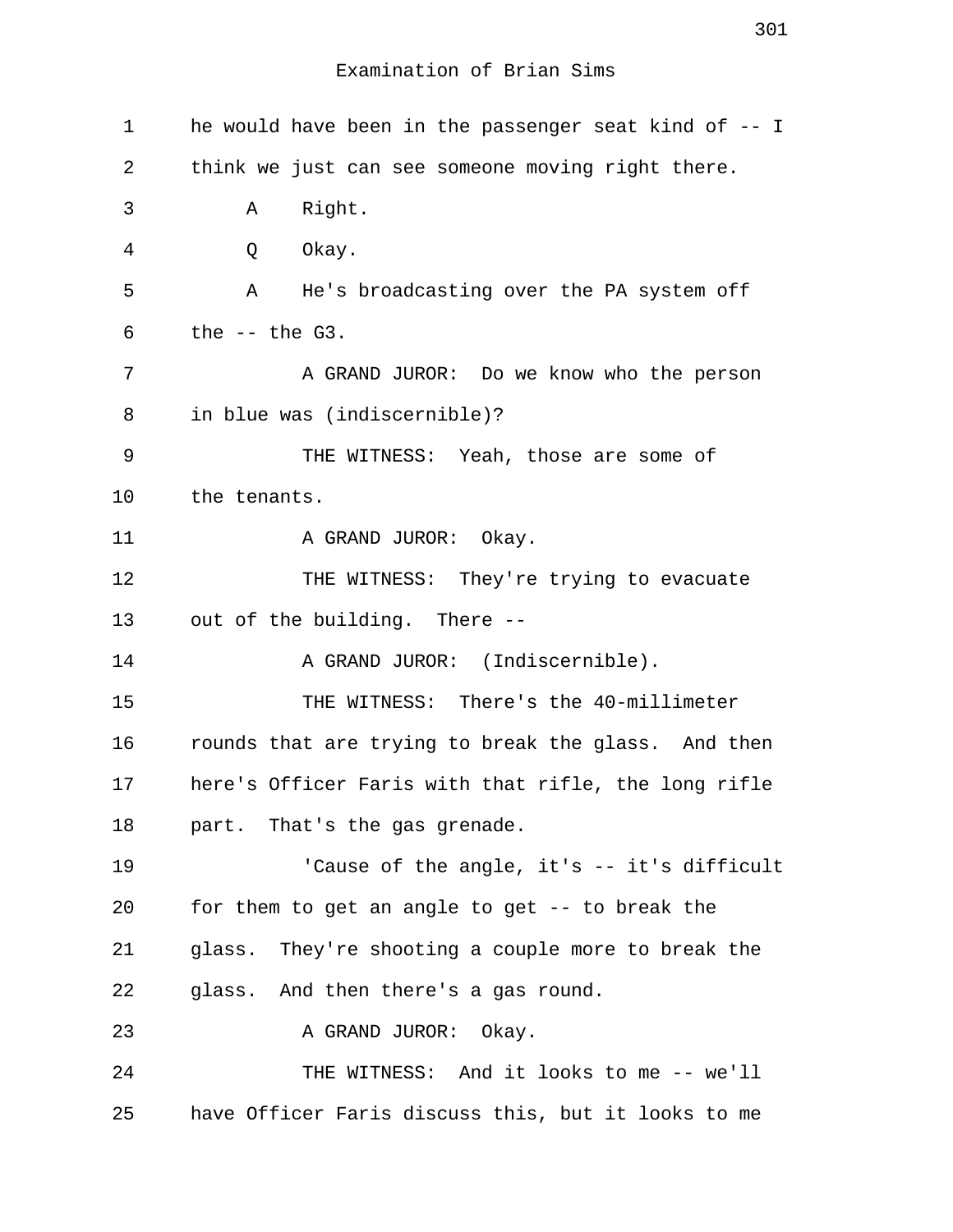1 maybe that the gas rifle was malfunctioning. He had 2 to try it a couple times to get that rifle to work. 3 Those are more of the -- 4 A GRAND JUROR: Hmm. 5 THE WITNESS: That's another type of gas 6 round. It's a different weapon that fires it, but 7 that was a gas round. And you can see kind of the 8 haze is the gas coming out of the apartment. 9 A GRAND JUROR: Do all the gas canisters 10 make it into the apartment or do any, like, you know, 11 bounce off the building or -- 12 THE WITNESS: Some of the 40-millimeter -- 13 the rubber rounds -- 14 A GRAND JUROR: Uh-huh. 15 THE WITNESS: -- didn't make it in, but the 16 gas rounds, I believe, all made it inside. 17 Did you -- did you show that picture of the 18 inside where the gas rounds hit? 19 MR. VASOUEZ: I'm not sure. 20 THE WITNESS: There's a -- there's a 21 picture of the inside wall kind of where the TV was 22 in Apartment No. 8. In -- well, in Apartment 5, that 23 whole upper wall had several holes where the gas 24 rounds had struck. 25 A GRAND JUROR: Mm-hmm.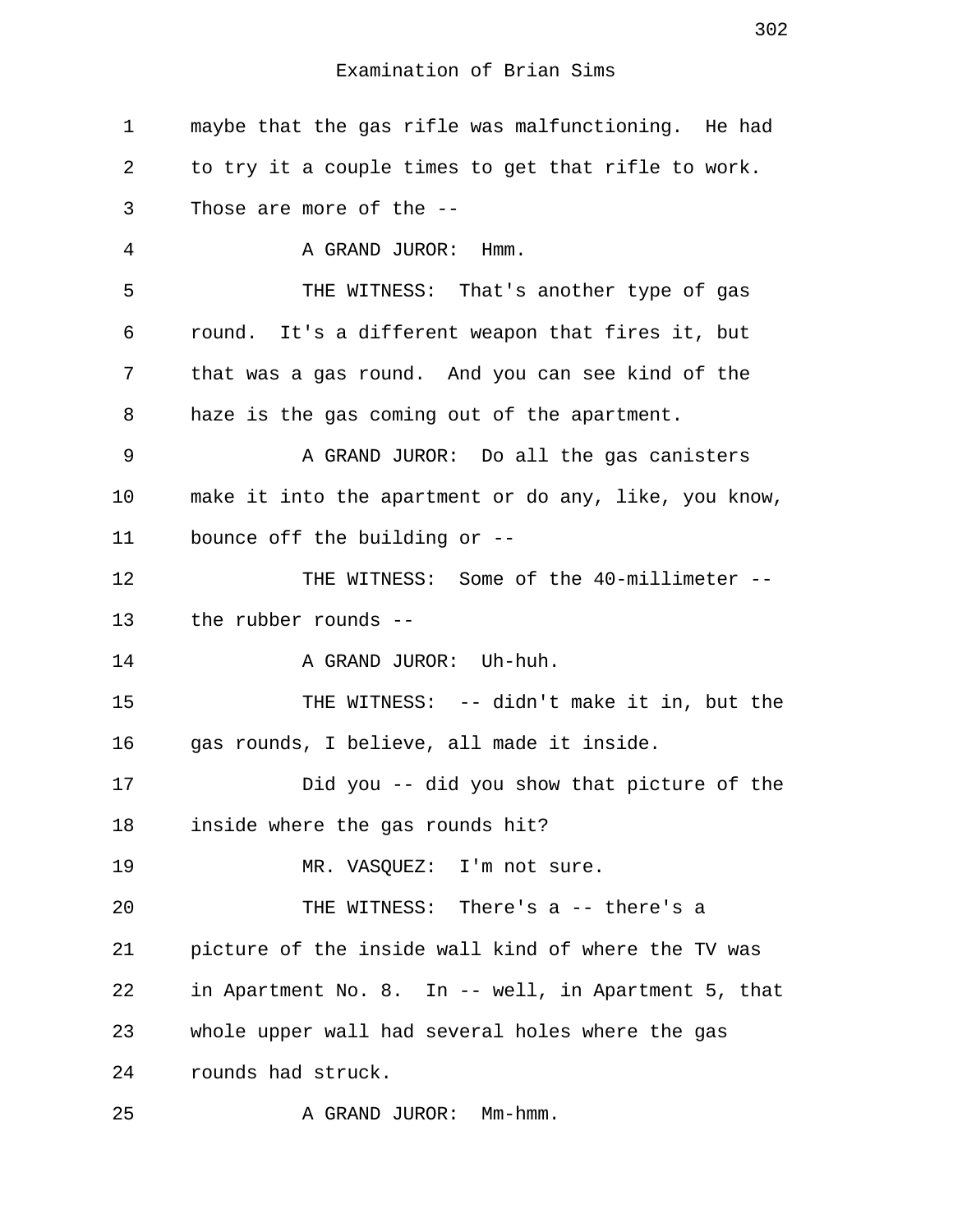1 BY MR. VASQUEZ: 2 Q Were you -- were you or members of the 3 investigative team able to recover those gas rounds 4 and things from inside of the apartment? 5 A Yes, we collected all those. 6 MR. VASQUEZ: Okay. 7 A GRAND JUROR: This is gas as well? 8 THE WITNESS: That's all gas. That's how 9 much gas was in that apartment. 10 A GRAND JUROR: Hmm. 11 THE WITNESS: Enough that it's, you know, 12 streaming out. 13 A GRAND JUROR: Would he -- would this 14 likely have been when he opened the door or, like, 15 would it just come out naturally like that? 16 THE WITNESS: Well, there's holes now in 17 the windows. 18 A GRAND JUROR: Right. Okay. 19 THE WITNESS: So my -- my guess is this is 20 just what's escaping through those broken windows. 21 A GRAND JUROR: And after this, did he 22 continue to shoot? 23 THE WITNESS: The timeline is pretty 24 simultaneous. While he's -- while they're deploying 25 this gas, shots are still going off. That's why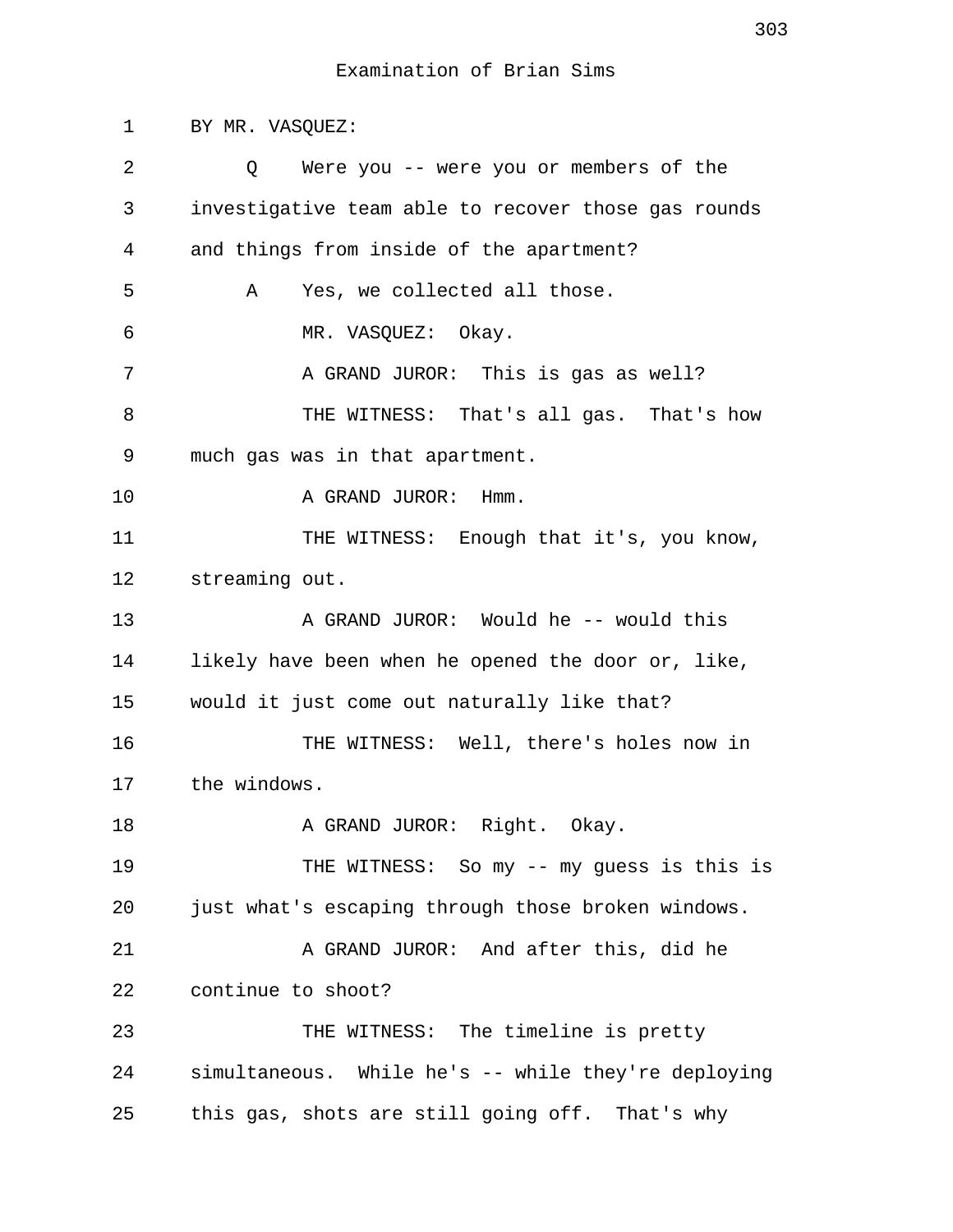| $\mathbf 1$ | they were kind of urgent putting this gas in there.   |
|-------------|-------------------------------------------------------|
| 2           | They'll be able to go step by step with their thought |
| 3           | process in the gas deployment with you, though.       |
| 4           | A GRAND JUROR: So we will hear from                   |
| 5           | $(indiscernible)$ ?                                   |
| 6           | THE WITNESS: Yeah. You'll hear from --                |
| 7           | A GRAND JUROR: Okay.                                  |
| 8           | THE WITNESS: -- the -- Faris, the -- the              |
| 9           | guys that are deploying the gas.                      |
| 10          | (Pause in proceedings while video plays,              |
| 11          | $3:57$ p.m. - $4:02$ p.m.)                            |
| 12          | A GRAND JUROR: By this time --                        |
| 13          | THE WITNESS: Yeah.                                    |
| 14          | A GRAND JUROR: -- he's been shot.                     |
| 15          | THE WITNESS: Yep.                                     |
| 16          | A GRAND JUROR: Hmm.                                   |
| 17          | A GRAND JUROR: And the shot game from                 |
| 18          | the G3?                                               |
| 19          | A GRAND JUROR: Yeah, where was -- where --            |
| 20          | THE WITNESS: Two shots came from that                 |
| 21          | prior to the fatal shot. And then the -- the fatal    |
| 22          | shot came from the back of the apartments from that   |
| 23          | one view that we looked at.                           |
| 24          | A GRAND JUROR: Yeah.                                  |
| 25          | A GRAND JUROR: From opposite end of this              |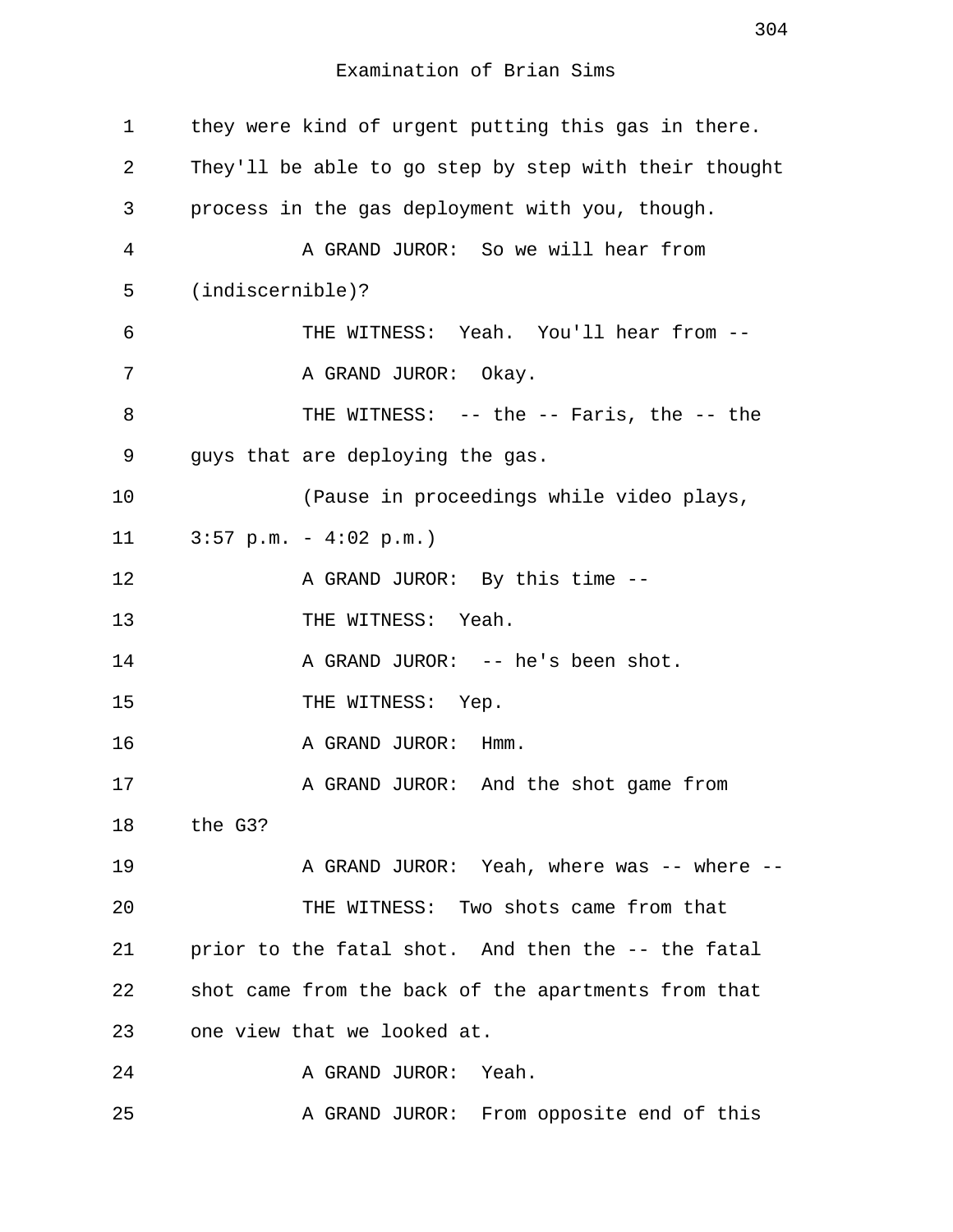| $\mathbf 1$ | $(indiscernible)$ ?                                   |
|-------------|-------------------------------------------------------|
| 2           | THE WITNESS: Opposite end of the                      |
| 3           | easternmost building on the south end of              |
| 4           | that building.                                        |
| 5           | BY MR. VASQUEZ:                                       |
| 6           | So I'm going to put my cursor. Is this<br>Q           |
| 7           | roughly where Officer Ramsey would be?                |
| 8           | Yes.<br>Α                                             |
| 9           | Okay. Let me just -- I'll bring that back<br>Q        |
| 10          | up just so we can -- for reference. So Officer        |
| 11          | Ramsey's here.                                        |
| 12          | A<br>Correct.                                         |
| 13          | And you've watched the video and you're<br>Q          |
| 14          | not -- are you able to see the rifle shots from here? |
| 15          | I cannot see anything from that view. I<br>A          |
| 16          | did not see when that occurs from there.              |
| 17          | MR. VASQUEZ:<br>Okay.                                 |
| 18          | A GRAND JUROR: Hmm.                                   |
| 19          | MR. VASQUEZ: All right. So additional --              |
| 20          | do you want to watch any additional video, things of  |
| 21          | that nature?                                          |
| 22          | A GRAND JUROR: No, I -- that was helpful,             |
| 23          | though. Thank you.                                    |
| 24          | MR. VASQUEZ: Okay.                                    |
| 25          | A GRAND JUROR: Yeah, that was -- thank                |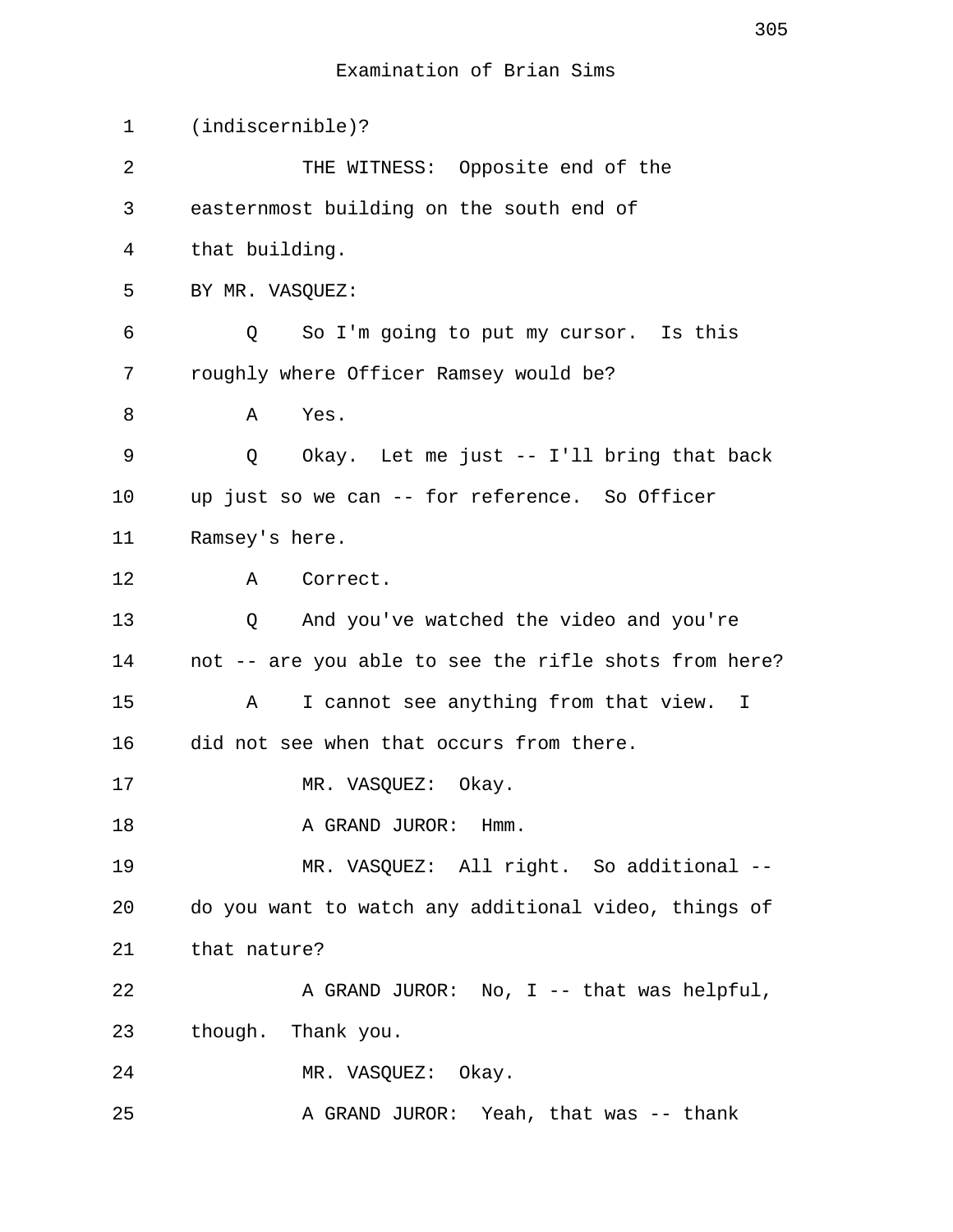1 you. 2 MR. VASQUEZ: Any other photographs, any 3 other videos, just let me know and I'm happy to bring 4 them up. We have the detective here. He can 5 reference them and for the record -- 6 THE WITNESS: If you want to bring up that 7 interior picture. 8 BY MR. VASOUEZ: 9 Q Okay. Interior picture. Hold on just 10 one moment. 11 A I don't know if it's on your slide. 12 Q Is this the picture you're referring to? 13 A Let's go to the 17. 14 Q Okay. 15 A So that's the -- this is the picture where 16 Howery is standing. He's at that corner of that 17 apartment looking, like, in the direction of where 18 the -- we just saw all those SERT officers. He's 19 looking that direction and that's his view at the 20 window where the screen's pushed out. 21 0 So I think it's this. 22 A Yeah, that would be his view. And, like I 23 said, it'd be a little bit better view because he's 24 tucked in closer to that building, not out in the 25 middle of the -- the walkway.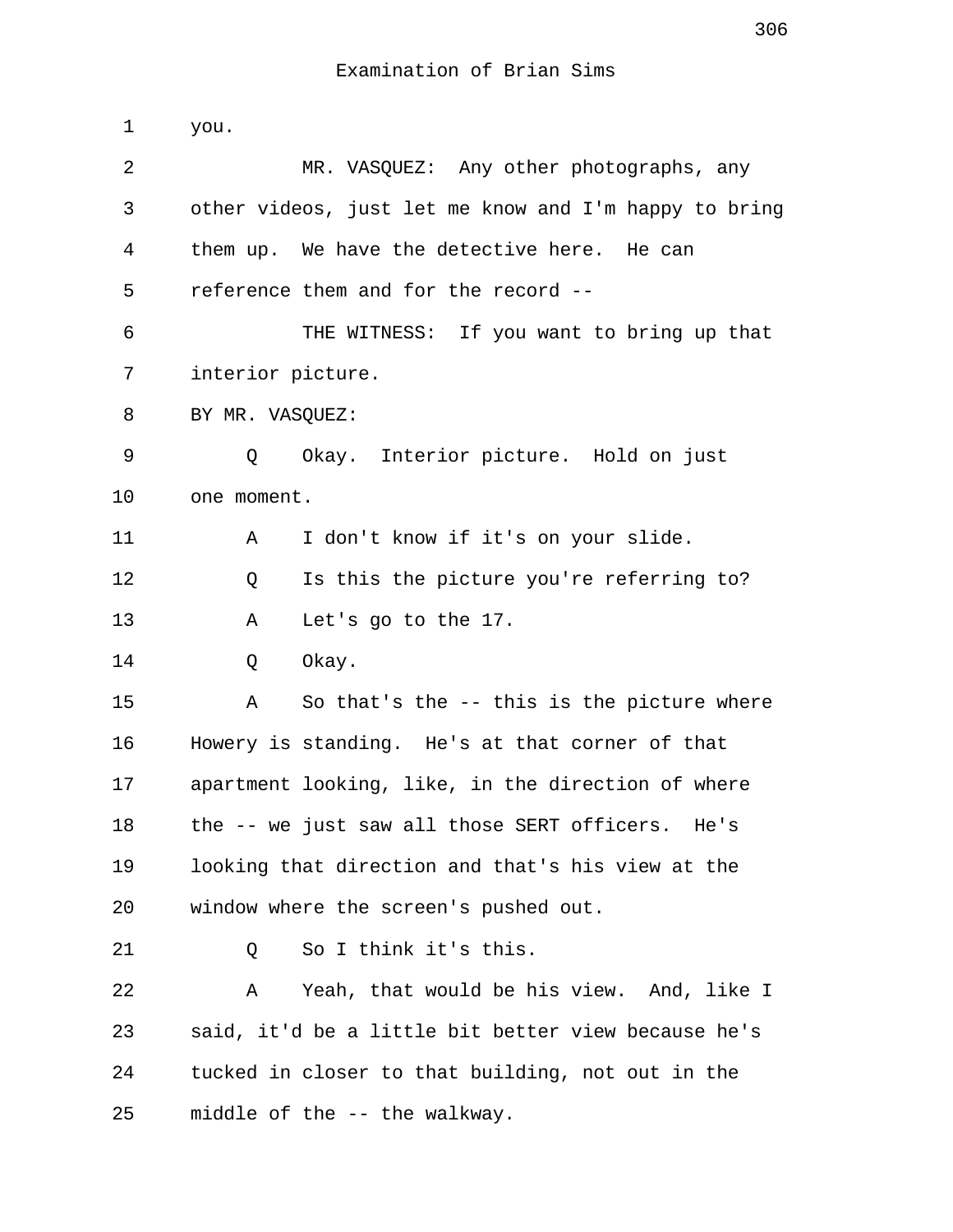| $\mathbf 1$ | A GRAND JUROR: But still pretty oblique.        |
|-------------|-------------------------------------------------|
| 2           | THE WITNESS: Yes, very sharp angle. Yeah.       |
| 3           | A GRAND JUROR: They're cute.                    |
| 4           | A GRAND JUROR: Yeah.                            |
| 5           | MR. VASQUEZ: Okay.                              |
| 6           | THE WITNESS: Right.                             |
| 7           | MR. VASQUEZ: All right. Any additional          |
| 8           | questions for Detective Sims?                   |
| 9           | Thank you.                                      |
| 10          | THE WITNESS: Okay.                              |
| 11          | MR. VASQUEZ: We can go ahead and go off --      |
| 12          | A GRAND JUROR: Oh, I'm sorry. The --            |
| 13          | MR. VASQUEZ: Yeah.                              |
| 14          | A GRAND JUROR: You said there was a             |
| 15          | photograph of the inside of the apartment?      |
| 16          | THE WITNESS: Yeah, do you have it on            |
| 17          | your slide?                                     |
| 18          | BY MR. VASQUEZ:                                 |
| 19          | What -- tell me which photograph you'd<br>Q     |
| 20          | like.                                           |
| 21          | It's the inside and it shows all the holes<br>Α |
| 22          | on the wall from --                             |
| 23          | I do. Give me one moment. I will bring<br>Q     |
| 24          | that up.                                        |
| 25          | A GRAND JUROR: (Indiscernible).                 |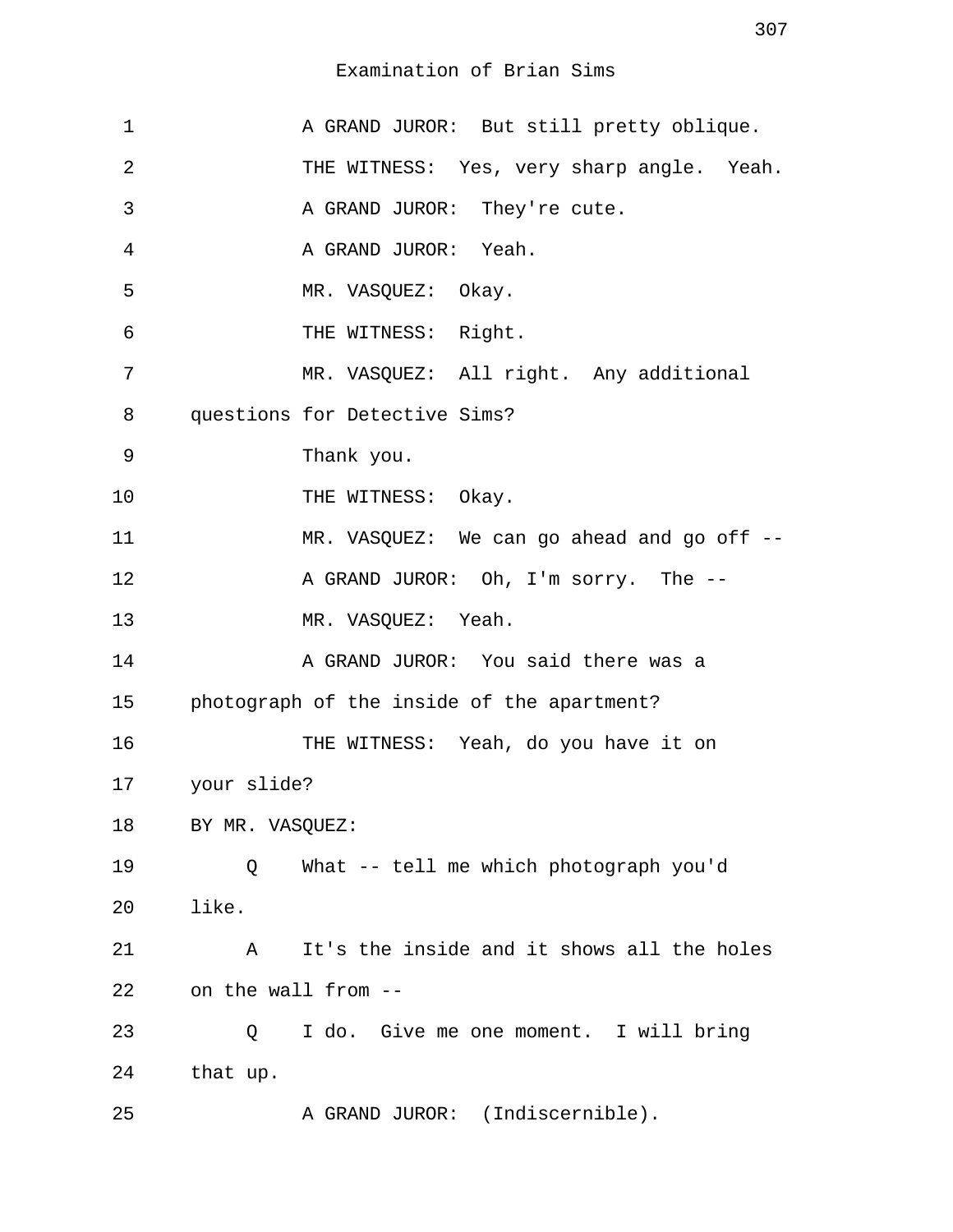1 MR. VASOUEZ: Is it? 2 A GRAND JUROR: Yeah, (indiscernible). 3 Here are the crime scene photos. 4 (Whispered discussion, off the record, 5 4:05 p.m.) 6 THE WITNESS: So you want to click on -- 7 click on 57 for me. 8 MR. VASQUEZ: Okay. 9 THE WITNESS: Yeah. So 57 is a 10 40-millimeter round. That's the rubber round I'm 11 talking about that they use to shoot the glass out. 12 It's like a hard foam tip. 13 So those are what we found inside the 14 apartment. So that's what they use first to shoot 15 out the glass and then the gas canisters are -- are 16 next. 17 A GRAND JUROR: And the little scale 18 that's on there, is that inches or millimeters 19 or centimeters? 20 THE WITNESS: Hmm. 21 A GRAND JUROR: The little black -- black 22 tick-mark scale, sort of the -- 23 THE WITNESS: (Indiscernible) -- 24 A GRAND JUROR: -- cut-out corner of the 25 evidence (indiscernible)?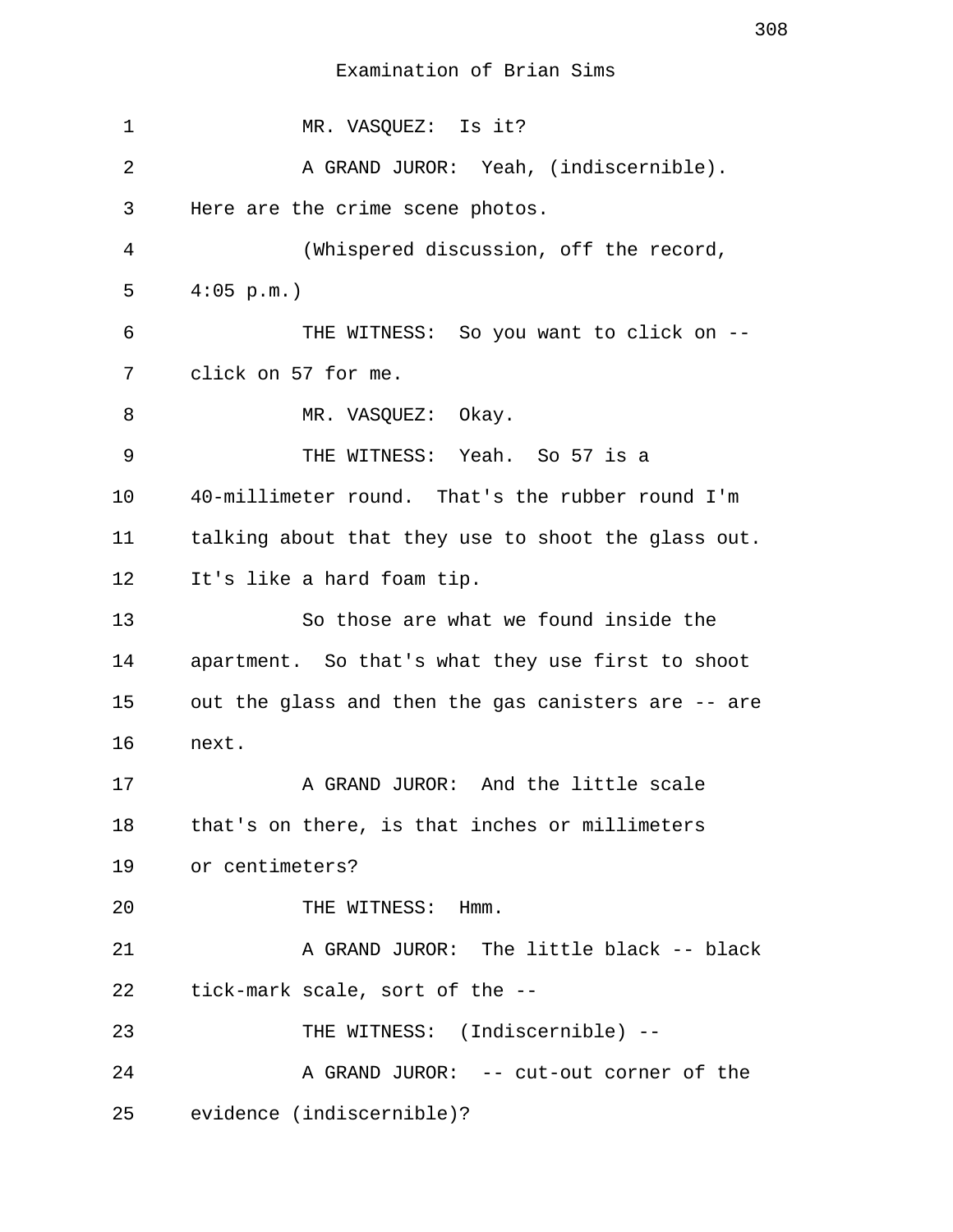| $\mathbf 1$ | THE WITNESS: That's a good question.                   |
|-------------|--------------------------------------------------------|
| 2           | MR. VASQUEZ: Click on it.                              |
| 3           | THE WITNESS: It's in inches.                           |
| 4           | A GRAND JUROR: Oh.                                     |
| 5           | MR. VASQUEZ: Hold on just a second. I'll               |
| 6           | get one that we can look at closer. It's metric,       |
| 7           | $SO$ $--$                                              |
| 8           | THE WITNESS: Oh --                                     |
| 9           | A GRAND JUROR: It is metric?                           |
| 10          | THE WITNESS: -- it's all metric.                       |
| 11          | MR. VASQUEZ: Mm-hmm.                                   |
| 12          | A GRAND JUROR: Okay.                                   |
| 13          | A GRAND JUROR: So five centimeters,                    |
| 14          | four-and-a-half centimeters is the cutout?             |
| 15          | THE WITNESS: Yeah.                                     |
| 16          | A GRAND JUROR: So two inches, a little                 |
| 17          | less than two inches.                                  |
| 18          | THE WITNESS: Yep.                                      |
| 19          | A GRAND JUROR: Okay.                                   |
| 20          | BY MR. VASQUEZ:                                        |
| 21          | Okay. Where is it?<br>Q                                |
| 22          | There. So, like, 329.<br>Α                             |
| 23          | There we go. Thank you.<br>Q                           |
| 24          | So those are the -- the holes up at the<br>$\mathbb A$ |
| 25          | top. That's mostly from the gas rounds. You can see    |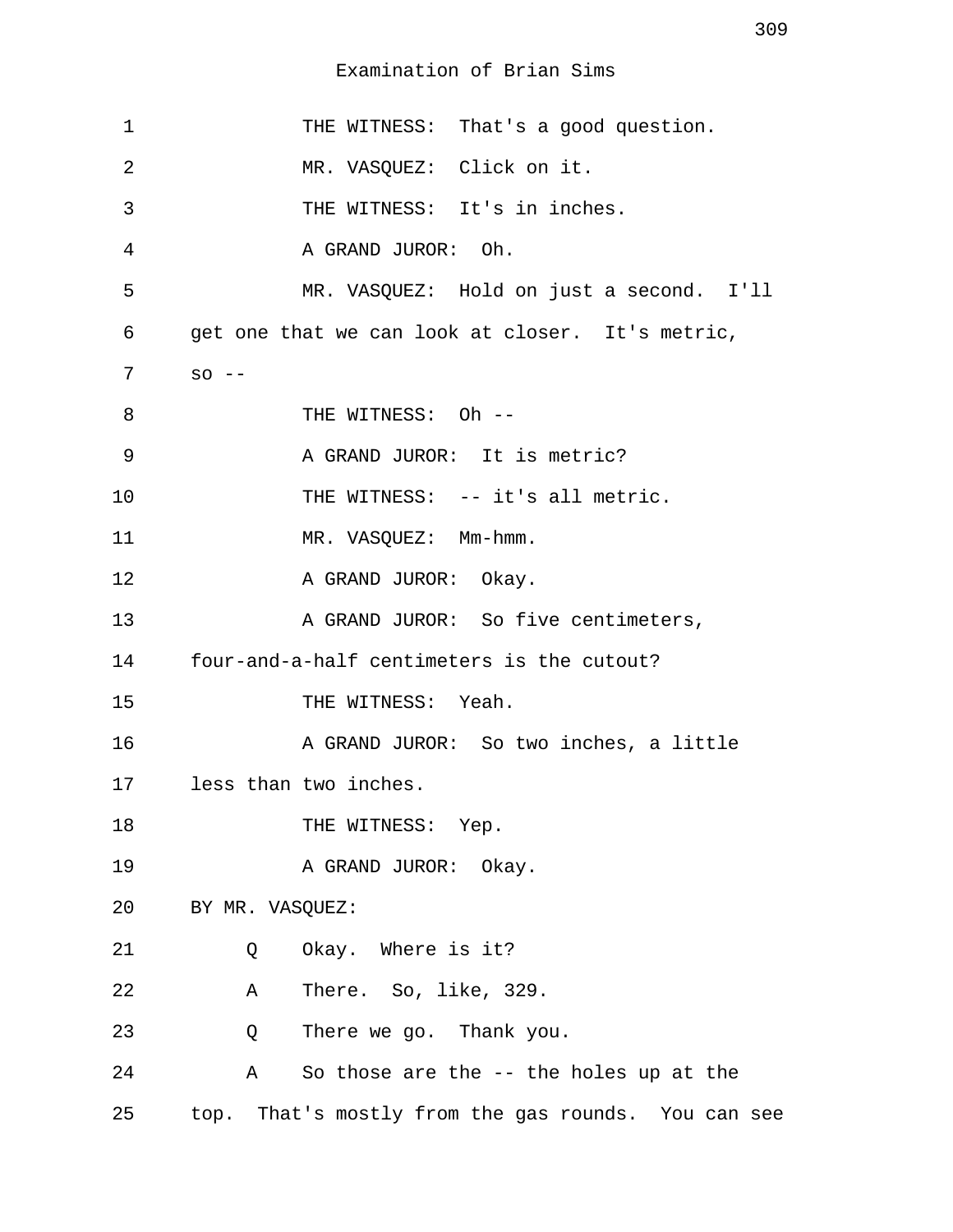1 the -- kind of the yellow powder. So that's from all 2 the gas rounds that was deployed inside this, 3 numerous strikes. So they broke the glass there and 4 then launched them through that same window. 5 And then it hits there and then the gas 6 dissipates throughout the apartment. So there were 7 several gas rounds. 8 A GRAND JUROR: Do you know if, at this 9 point, the deceased was in this room or in 10 the bedroom? 11 THE WITNESS: I think once -- I mean, this 12 is just my assumption from what I've seen, is once 13 this gas gets so heavy, he's in the bedroom. But he 14 might have been in there the whole time because we 15 have the handgun in the hallway that we find and then 16 he's in the bedroom with a handgun, too. 17 So he might have retreated into the bedroom 18 early on in this. We don't know. And then that's 19 the -- the one window that's broken was the window 20 that the SERT team used to deploy the gas through. 21 That was the one window that they had really good 22 ability to break it and then get the gas through. 23 A GRAND JUROR: Gotcha. That makes 24 more sense. 25 A GRAND JUROR: 'Cause it was straight.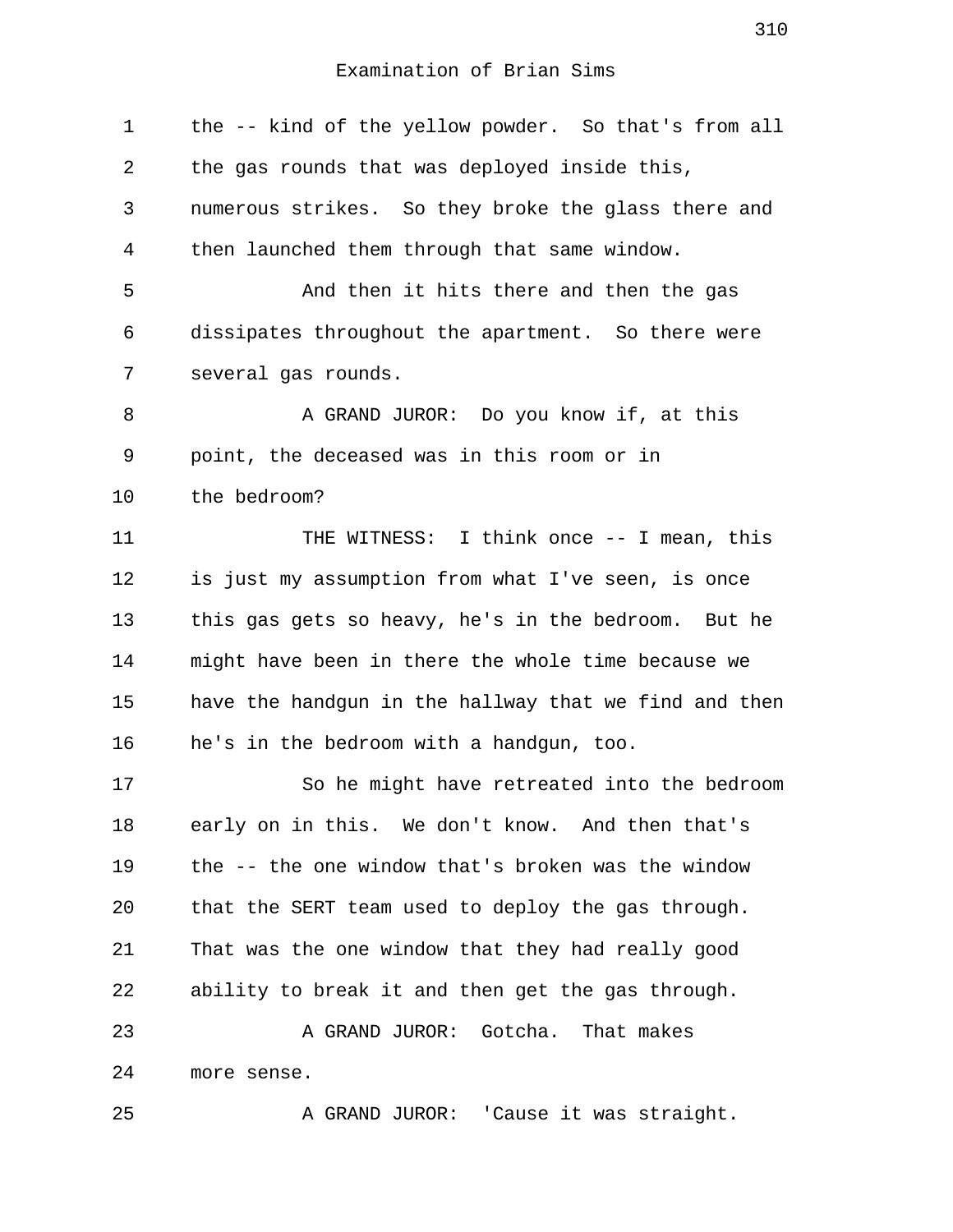1 THE WITNESS: So -- 2 MULTIPLE GRAND JURORS: (Indiscernible). 3 THE WITNESS: Yea, they faced it. 4 A GRAND JUROR: So that corner that's cut 5 out, that -- that full shape is the balcony on 6 the outside? 7 THE WITNESS: Correct. 8 A GRAND JUROR: I see. 9 THE WITNESS: Yep. And then there's a 10 better view of the ferret cages. 11 A GRAND JUROR: Mm-hmm, mm-hmm. So when 12 they -- when they agents went in the room and found 13 the deceased, was there any bullets left in the mag 14 at all, any of the mags, or was it empty? 15 THE WITNESS: If I recollect from the crime 16 scene photos, there was in both guns. 17 A GRAND JUROR: There was? 18 THE WITNESS: Yeah. The magazine was out 19 of the silver gun, but I want to say there was one 20 round in the chamber of the silver -- the one on the 21 bed as well. 22 A GRAND JUROR: Okay. 23 A GRAND JUROR: So around, like, one or two 24 bullets in each mag? 25 THE WITNESS: Yeah. I want to say it was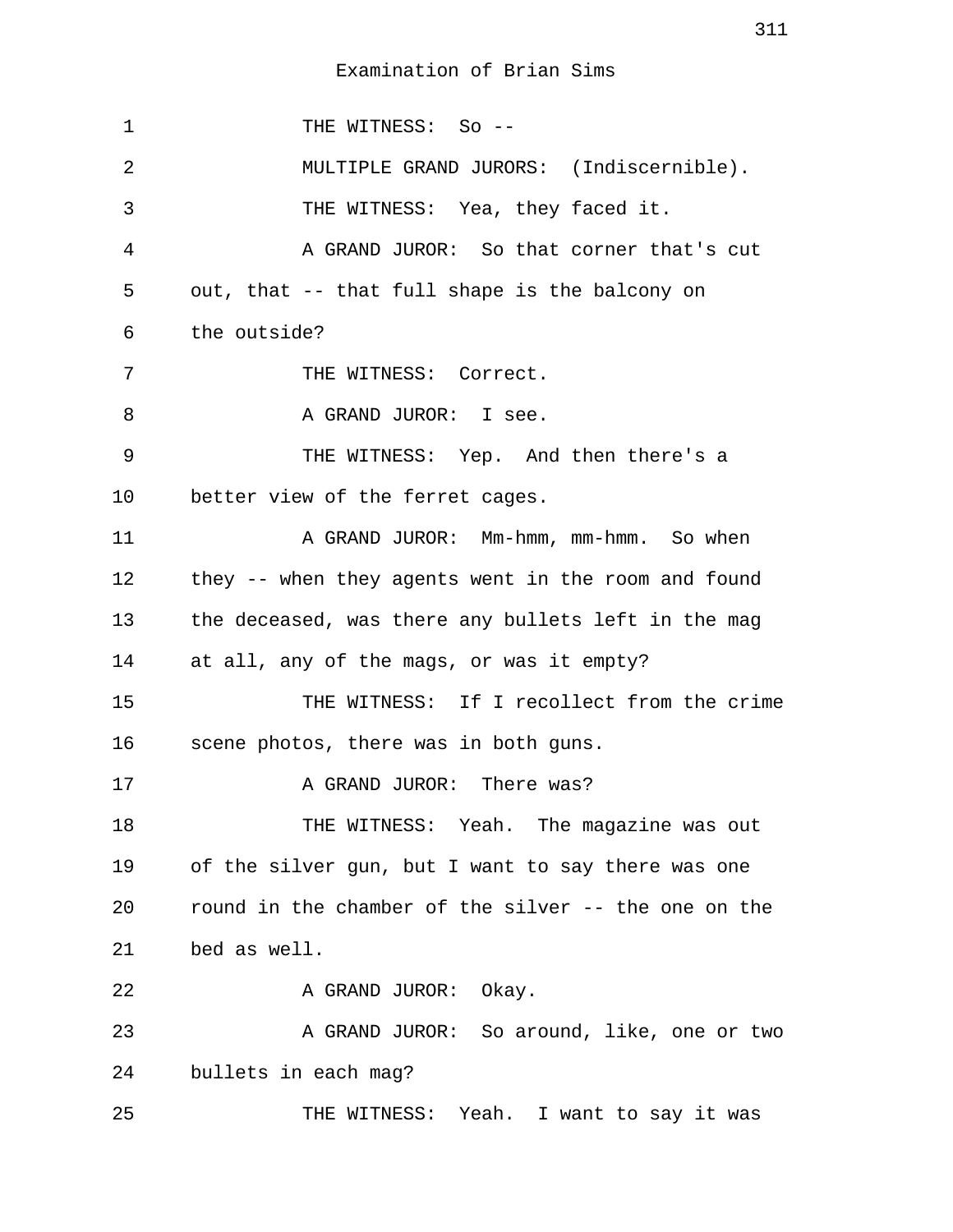1 close to that, yeah. 2 A GRAND JUROR: Hmm. 3 THE WITNESS: And then I don't -- did 4 the -- to get into that apartment, once they thought 5 Tadros was down, they do what's called a shaped 6 charge. It's a water charge that they put around the 7 door to get in the door. 8 So the SERT guys blew that shaped charge 9 and it's designed to just blow the door out, not to 10 cause, you know, tons of damage. But some of that 11 debris is from that shaped charge. 12 And then they go in there. And then a -- 13 there's a medic on the SERT team and then the medic 14 went in once they -- once they cleared the apartment 15 and found -- determined him deceased. 16 A GRAND JUROR: The shaped charge is, like, 17 a detonation plastic explosive? 18 THE WITNESS: Yeah. It's like a -- it 19 almost looks like a piece of Velcro. It's about 20 two inches wide and it has water in there to direct 21 the charge. So kind of some of that debris is part 22 of that -- from that door. 23 BY MR. VASQUEZ: 24 Q (Indiscernible).

25 A Oh, there's a picture of the door. There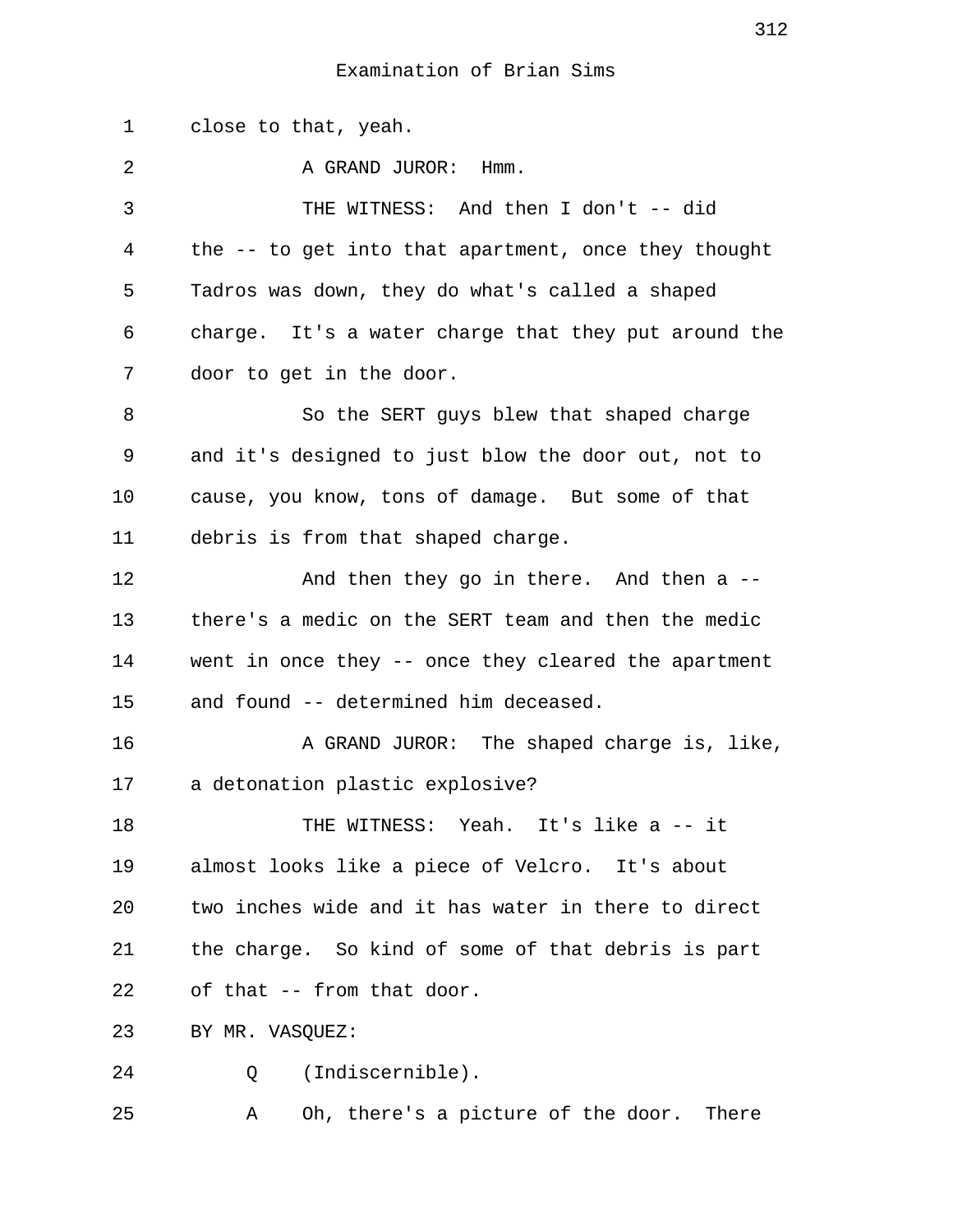1 we go. 2 Q So let's see if we can find the photos of 3 the guns that they -- they're somewhere in here 4 'cause they pull out the magazine or -- 5 A Yeah. The magazine was already out of the 6 silver-and-black one, though, so they don't -- 7 Q There we go. 8 A Yeah, there it is. 9 Q So this one, for example, in the 10 PowerPoint -- 11 A GRAND JUROR: Mm-hmm. 12 MR. VASQUEZ: See, he still has a round. 13 A GRAND JUROR: Okay. And that's the one 14 that was on the floor in the hallway? 15 THE WITNESS: Yes. 16 MR. VASQUEZ: That is located in Slide 33, 17 which -- 18 BY MR. VASOUEZ: 19 Q Detective Sims, is that Placard 34 that is 20 where the black firearm is? 21 A Yes. 34 is a placard for the black 22 handgun. 23 MR. VASQUEZ: Okay. 24 A GRAND JUROR: All right. 25 MR. VASQUEZ: All right. Any other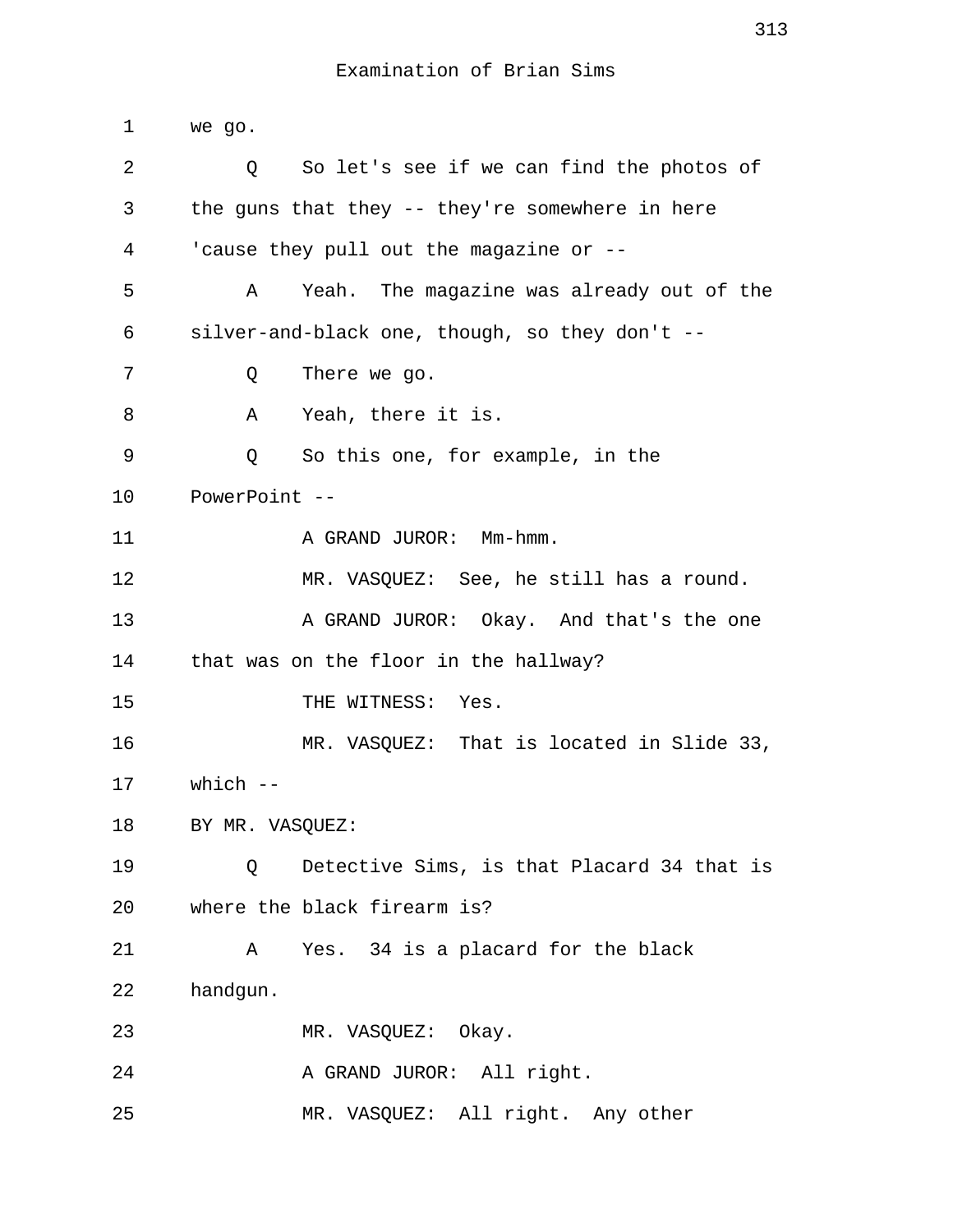1 questions for our detective, photos, videos,

2 otherwise? Okay.

25

3 A GRAND JUROR: Thank you. 4 THE WITNESS: Okay. 5 A GRAND JUROR: All right. 6 A GRAND JUROR: Thank you very much. 7 THE WITNESS: You bet. 8 A GRAND JUROR: (Indiscernible). That's 9 great. Okay. 10 MR. VASQUEZ: Okay. We're going to end 11 a little early today. And -- and we have 12 (indiscernible) -- 13 A GRAND JUROR: Can we go off the record? 14 MR. VASQUEZ: Yes, please. 15 \* \* \* 16 (Conclusion of Grand Jury B Proceedings, 17 Volume 1, 2-22-22 at 4:11 p.m.) 18 19 20 21 22 23 24